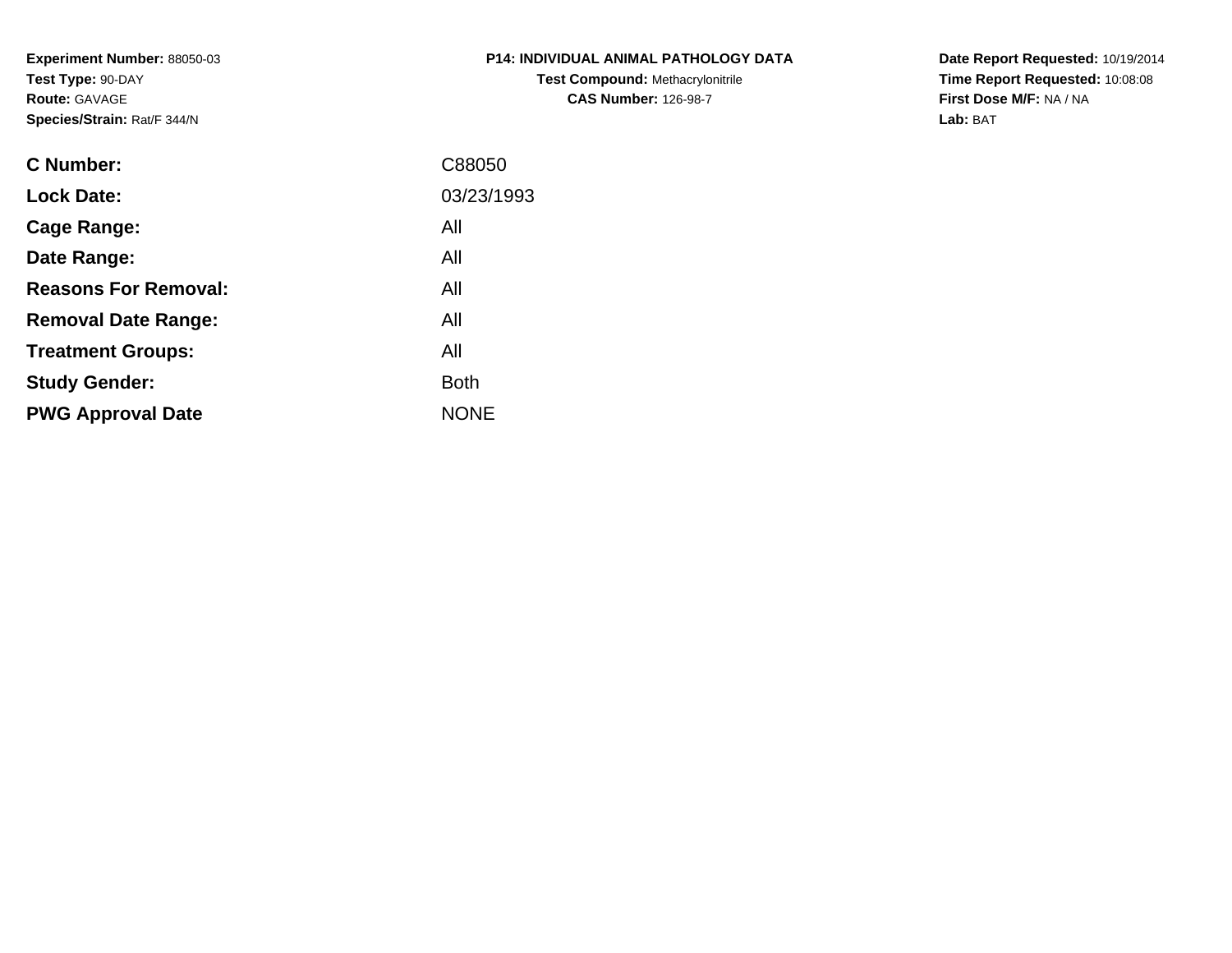| Experiment Number: 88050-03<br>Test Type: 90-DAY<br>Route: GAVAGE<br>Species/Strain: Rat/F 344/N | <b>P14: INDIVIDUAL ANIMAL PATHOLOGY DATA</b><br>Test Compound: Methacrylonitrile<br><b>CAS Number: 126-98-7</b> |                                   | Date Report Requested: 10/19/2014<br>Time Report Requested: 10:08:08<br>First Dose M/F: NA / NA<br>Lab: BAT |  |
|--------------------------------------------------------------------------------------------------|-----------------------------------------------------------------------------------------------------------------|-----------------------------------|-------------------------------------------------------------------------------------------------------------|--|
|                                                                                                  |                                                                                                                 |                                   |                                                                                                             |  |
| <b>ANIMAL ID: 1</b>                                                                              | <b>TRT#: 1</b>                                                                                                  | <b>SEX: Male</b>                  | <b>DAY ON TEST: 95</b>                                                                                      |  |
|                                                                                                  | DOSE: 0 MG/KG                                                                                                   | <b>DISP: Terminal Sacrifice</b>   | <b>HISTO: 9207601</b>                                                                                       |  |
|                                                                                                  |                                                                                                                 | ORGAN AND ACCOUNTABLE SITE STATUS |                                                                                                             |  |
| <b>NORMAL</b>                                                                                    |                                                                                                                 |                                   |                                                                                                             |  |
| * Adrenal Cortex                                                                                 | * Adrenal Medulla                                                                                               | * Blood Vessel                    | * Bone                                                                                                      |  |
| * Bone Marrow                                                                                    | * Brain                                                                                                         | * Epididymis                      | * Esophagus                                                                                                 |  |
| * Intestine Large, Cecum                                                                         | * Intestine Large, Colon                                                                                        | * Intestine Large, Rectum         | * Intestine Small, Duodenum                                                                                 |  |
| * Intestine Small, Ileum                                                                         | * Intestine Small, Jejunum                                                                                      | * Islets, Pancreatic              | * Larynx                                                                                                    |  |
| * Liver                                                                                          | * Lung                                                                                                          | * Lymph Node, Mandibular          | * Lymph Node, Mesenteric                                                                                    |  |
| * Mammary Gland                                                                                  | * Nose                                                                                                          | * Pancreas                        | * Parathyroid Gland                                                                                         |  |
| * Peripheral Nerve                                                                               | * Pituitary Gland                                                                                               | * Preputial Gland                 | * Prostate                                                                                                  |  |
| * Salivary Glands                                                                                | * Seminal Vesicle                                                                                               | * Skeletal Muscle                 | * Skin                                                                                                      |  |
| * Spinal Cord                                                                                    | * Spleen                                                                                                        | * Stomach, Forestomach            | * Stomach, Glandular                                                                                        |  |
| * Testes                                                                                         | * Thymus                                                                                                        | * Thyroid Gland                   | * Trachea                                                                                                   |  |
| * Urinary Bladder                                                                                |                                                                                                                 |                                   |                                                                                                             |  |
| <b>OBSERVATIONS</b>                                                                              |                                                                                                                 |                                   |                                                                                                             |  |
| * Heart                                                                                          |                                                                                                                 | Cardiomyopathy                    | Minimal                                                                                                     |  |
| * Kidney                                                                                         |                                                                                                                 | Mineralization                    | Minimal                                                                                                     |  |
|                                                                                                  |                                                                                                                 | Nephropathy                       | Minimal                                                                                                     |  |
| PRIMARY CAUSE OF DEATH                                                                           |                                                                                                                 |                                   |                                                                                                             |  |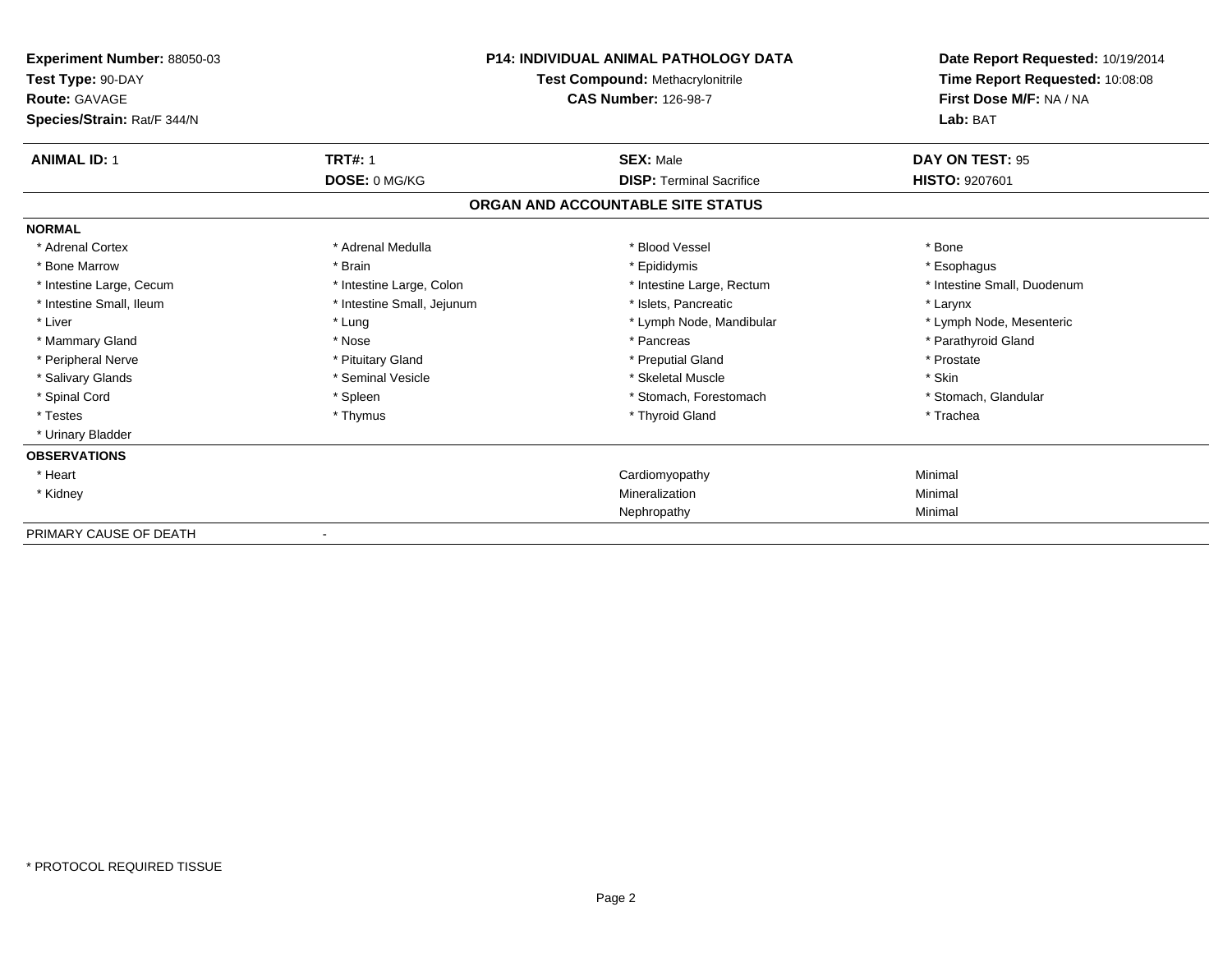| <b>Experiment Number: 88050-03</b><br>Test Type: 90-DAY<br><b>Route: GAVAGE</b><br>Species/Strain: Rat/F 344/N |                            | <b>P14: INDIVIDUAL ANIMAL PATHOLOGY DATA</b><br><b>Test Compound: Methacrylonitrile</b><br><b>CAS Number: 126-98-7</b> | Date Report Requested: 10/19/2014<br>Time Report Requested: 10:08:08<br>First Dose M/F: NA / NA<br>Lab: BAT |
|----------------------------------------------------------------------------------------------------------------|----------------------------|------------------------------------------------------------------------------------------------------------------------|-------------------------------------------------------------------------------------------------------------|
| <b>ANIMAL ID: 2</b>                                                                                            | <b>TRT#: 1</b>             | <b>SEX: Male</b>                                                                                                       | DAY ON TEST: 95                                                                                             |
|                                                                                                                | DOSE: 0 MG/KG              | <b>DISP: Terminal Sacrifice</b>                                                                                        | <b>HISTO: 9207602</b>                                                                                       |
|                                                                                                                |                            | ORGAN AND ACCOUNTABLE SITE STATUS                                                                                      |                                                                                                             |
| <b>NORMAL</b>                                                                                                  |                            |                                                                                                                        |                                                                                                             |
| * Adrenal Cortex                                                                                               | * Adrenal Medulla          | * Blood Vessel                                                                                                         | * Bone                                                                                                      |
| * Bone Marrow                                                                                                  | * Brain                    | * Epididymis                                                                                                           | * Esophagus                                                                                                 |
| * Intestine Large, Cecum                                                                                       | * Intestine Large, Colon   | * Intestine Large, Rectum                                                                                              | * Intestine Small, Duodenum                                                                                 |
| * Intestine Small, Ileum                                                                                       | * Intestine Small, Jejunum | * Islets, Pancreatic                                                                                                   | * Liver                                                                                                     |
| * Lung                                                                                                         | * Lymph Node, Mandibular   | * Lymph Node, Mesenteric                                                                                               | * Mammary Gland                                                                                             |
| * Nose                                                                                                         | * Pancreas                 | * Parathyroid Gland                                                                                                    | * Peripheral Nerve                                                                                          |
| * Pituitary Gland                                                                                              | * Prostate                 | * Salivary Glands                                                                                                      | * Seminal Vesicle                                                                                           |
| * Skeletal Muscle                                                                                              | * Skin                     | * Spinal Cord                                                                                                          | * Spleen                                                                                                    |
| * Stomach, Forestomach                                                                                         | * Stomach, Glandular       | * Testes                                                                                                               | * Thymus                                                                                                    |
| * Thyroid Gland                                                                                                | * Trachea                  | * Urinary Bladder                                                                                                      |                                                                                                             |
| <b>OBSERVATIONS</b>                                                                                            |                            |                                                                                                                        |                                                                                                             |
| * Heart                                                                                                        |                            | Cardiomyopathy                                                                                                         | Minimal                                                                                                     |
| * Kidney                                                                                                       |                            | Mineralization                                                                                                         | Minimal                                                                                                     |
|                                                                                                                |                            | Nephropathy                                                                                                            | Minimal                                                                                                     |
| * Larynx                                                                                                       |                            | Inflammation                                                                                                           | Chronic Active, Mild                                                                                        |
| * Preputial Gland                                                                                              |                            | Inflammation                                                                                                           | Chronic Active, Minimal                                                                                     |
| PRIMARY CAUSE OF DEATH                                                                                         |                            |                                                                                                                        |                                                                                                             |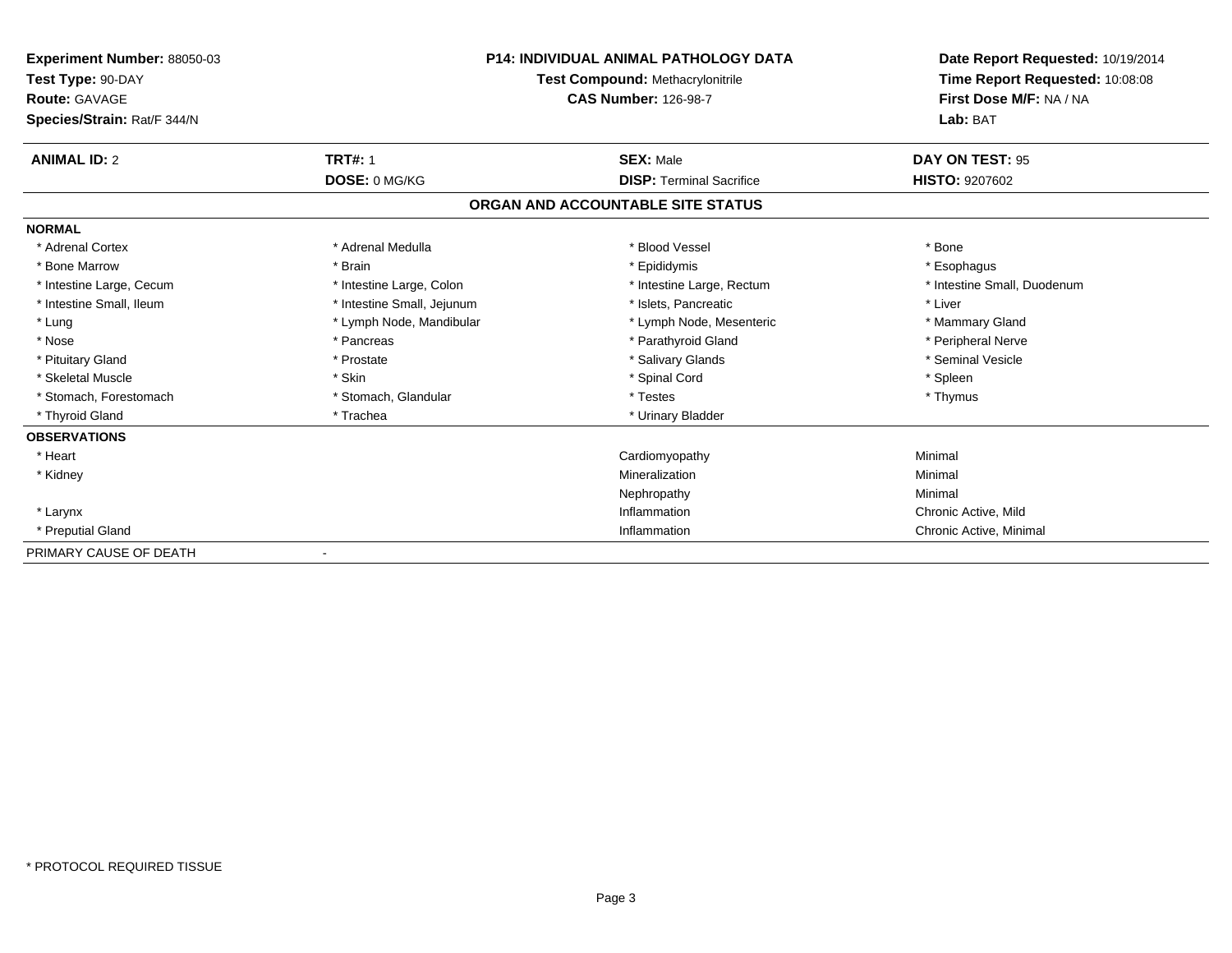| <b>Experiment Number: 88050-03</b><br>Test Type: 90-DAY<br><b>Route: GAVAGE</b><br>Species/Strain: Rat/F 344/N |                           | <b>P14: INDIVIDUAL ANIMAL PATHOLOGY DATA</b><br>Test Compound: Methacrylonitrile<br><b>CAS Number: 126-98-7</b> | Date Report Requested: 10/19/2014<br>Time Report Requested: 10:08:08<br>First Dose M/F: NA / NA<br>Lab: BAT |
|----------------------------------------------------------------------------------------------------------------|---------------------------|-----------------------------------------------------------------------------------------------------------------|-------------------------------------------------------------------------------------------------------------|
| <b>ANIMAL ID: 3</b>                                                                                            | <b>TRT#: 1</b>            | <b>SEX: Male</b>                                                                                                | DAY ON TEST: 95                                                                                             |
|                                                                                                                | DOSE: 0 MG/KG             | <b>DISP: Terminal Sacrifice</b>                                                                                 | <b>HISTO: 9207603</b>                                                                                       |
|                                                                                                                |                           | ORGAN AND ACCOUNTABLE SITE STATUS                                                                               |                                                                                                             |
| <b>NORMAL</b>                                                                                                  |                           |                                                                                                                 |                                                                                                             |
| * Adrenal Medulla                                                                                              | * Blood Vessel            | * Bone                                                                                                          | * Bone Marrow                                                                                               |
| * Brain                                                                                                        | * Epididymis              | * Esophagus                                                                                                     | * Intestine Large, Cecum                                                                                    |
| * Intestine Large, Colon                                                                                       | * Intestine Large, Rectum | * Intestine Small, Duodenum                                                                                     | * Intestine Small, Ileum                                                                                    |
| * Intestine Small, Jejunum                                                                                     | * Islets, Pancreatic      | * Larynx                                                                                                        | * Liver                                                                                                     |
| * Lung                                                                                                         | * Lymph Node, Mandibular  | * Lymph Node, Mesenteric                                                                                        | * Mammary Gland                                                                                             |
| * Nose                                                                                                         | * Pancreas                | * Parathyroid Gland                                                                                             | * Peripheral Nerve                                                                                          |
| * Pituitary Gland                                                                                              | * Preputial Gland         | * Prostate                                                                                                      | * Salivary Glands                                                                                           |
| * Seminal Vesicle                                                                                              | * Skeletal Muscle         | * Skin                                                                                                          | * Spinal Cord                                                                                               |
| * Spleen                                                                                                       | * Stomach, Forestomach    | * Stomach, Glandular                                                                                            | * Testes                                                                                                    |
| * Thymus                                                                                                       | * Thyroid Gland           | * Trachea                                                                                                       | * Urinary Bladder                                                                                           |
| <b>OBSERVATIONS</b>                                                                                            |                           |                                                                                                                 |                                                                                                             |
| * Adrenal Cortex                                                                                               |                           | <b>Accessory Adrenal Cortical Nodule</b>                                                                        | Mild                                                                                                        |
| * Heart                                                                                                        |                           | Cardiomyopathy                                                                                                  | Minimal                                                                                                     |
| * Kidney                                                                                                       |                           | Mineralization                                                                                                  | Minimal                                                                                                     |
|                                                                                                                |                           | Nephropathy                                                                                                     | Minimal                                                                                                     |
| PRIMARY CAUSE OF DEATH                                                                                         |                           |                                                                                                                 |                                                                                                             |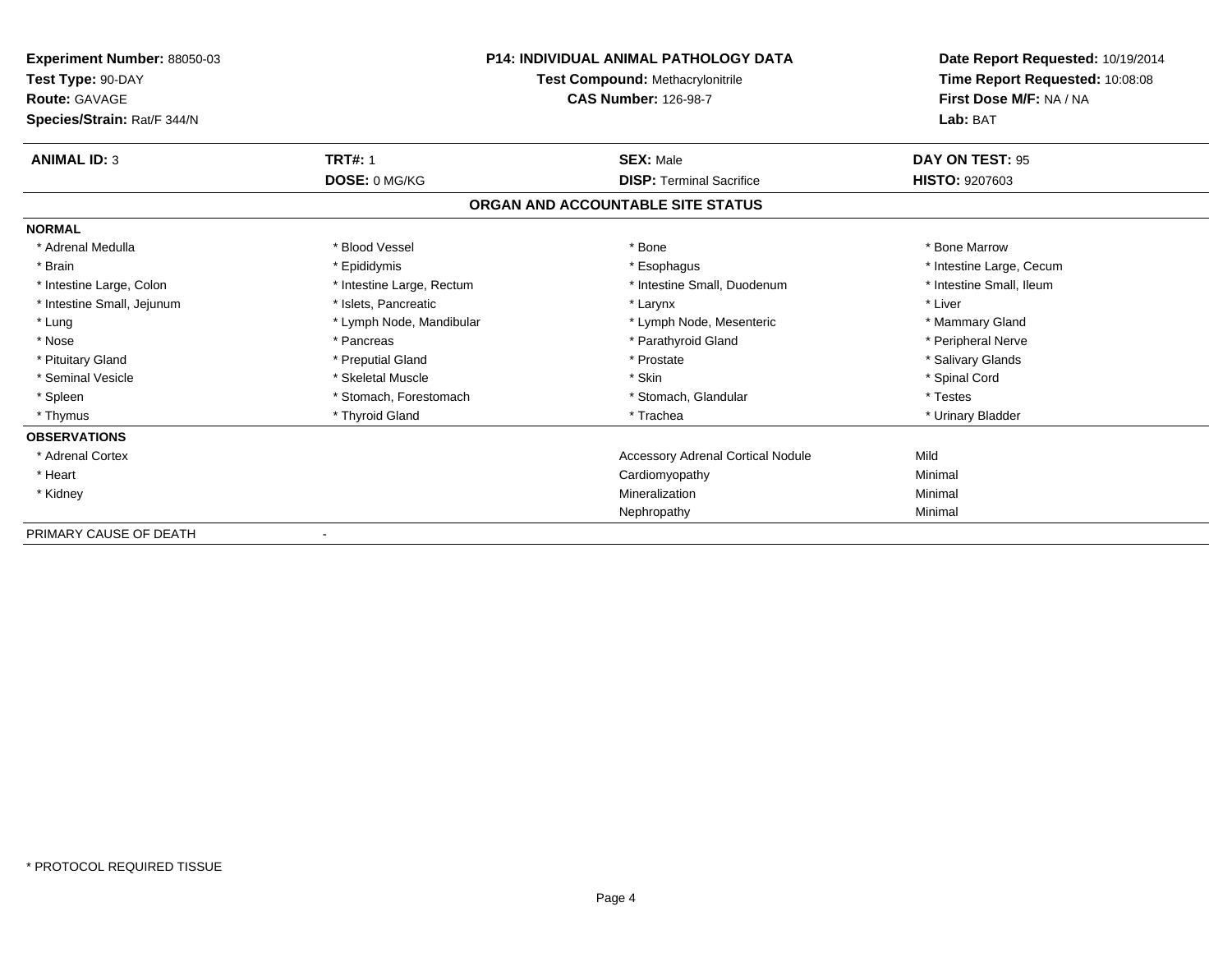| Experiment Number: 88050-03<br>Test Type: 90-DAY<br><b>Route: GAVAGE</b><br>Species/Strain: Rat/F 344/N |                          | <b>P14: INDIVIDUAL ANIMAL PATHOLOGY DATA</b><br><b>Test Compound: Methacrylonitrile</b><br><b>CAS Number: 126-98-7</b> | Date Report Requested: 10/19/2014<br>Time Report Requested: 10:08:08<br>First Dose M/F: NA / NA<br>Lab: BAT |
|---------------------------------------------------------------------------------------------------------|--------------------------|------------------------------------------------------------------------------------------------------------------------|-------------------------------------------------------------------------------------------------------------|
| <b>ANIMAL ID: 4</b>                                                                                     | <b>TRT#: 1</b>           | <b>SEX: Male</b>                                                                                                       | DAY ON TEST: 95                                                                                             |
|                                                                                                         | DOSE: 0 MG/KG            | <b>DISP: Terminal Sacrifice</b>                                                                                        | <b>HISTO: 9207604</b>                                                                                       |
|                                                                                                         |                          | ORGAN AND ACCOUNTABLE SITE STATUS                                                                                      |                                                                                                             |
| <b>NORMAL</b>                                                                                           |                          |                                                                                                                        |                                                                                                             |
| * Adrenal Cortex                                                                                        | * Adrenal Medulla        | * Blood Vessel                                                                                                         | * Bone                                                                                                      |
| * Bone Marrow                                                                                           | * Brain                  | * Epididymis                                                                                                           | * Esophagus                                                                                                 |
| * Heart                                                                                                 | * Intestine Large, Cecum | * Intestine Large, Colon                                                                                               | * Intestine Large, Rectum                                                                                   |
| * Intestine Small, Duodenum                                                                             | * Intestine Small, Ileum | * Intestine Small, Jejunum                                                                                             | * Islets. Pancreatic                                                                                        |
| * Larynx                                                                                                | * Liver                  | * Lung                                                                                                                 | * Lymph Node, Mandibular                                                                                    |
| * Lymph Node, Mesenteric                                                                                | * Mammary Gland          | * Nose                                                                                                                 | * Pancreas                                                                                                  |
| * Peripheral Nerve                                                                                      | * Pituitary Gland        | * Preputial Gland                                                                                                      | * Prostate                                                                                                  |
| * Salivary Glands                                                                                       | * Seminal Vesicle        | * Skeletal Muscle                                                                                                      | * Skin                                                                                                      |
| * Spleen                                                                                                | * Stomach, Forestomach   | * Stomach, Glandular                                                                                                   | * Testes                                                                                                    |
| * Thymus                                                                                                | * Thyroid Gland          | * Trachea                                                                                                              | * Urinary Bladder                                                                                           |
| <b>MISSING</b>                                                                                          |                          |                                                                                                                        |                                                                                                             |
| * Parathyroid Gland                                                                                     |                          |                                                                                                                        |                                                                                                             |
| <b>OBSERVATIONS</b>                                                                                     |                          |                                                                                                                        |                                                                                                             |
| * Kidney                                                                                                |                          | Mineralization                                                                                                         | Minimal                                                                                                     |
| * Spinal Cord                                                                                           |                          | <b>Cyst Epithelial Inclusion</b>                                                                                       |                                                                                                             |
| PRIMARY CAUSE OF DEATH                                                                                  |                          |                                                                                                                        |                                                                                                             |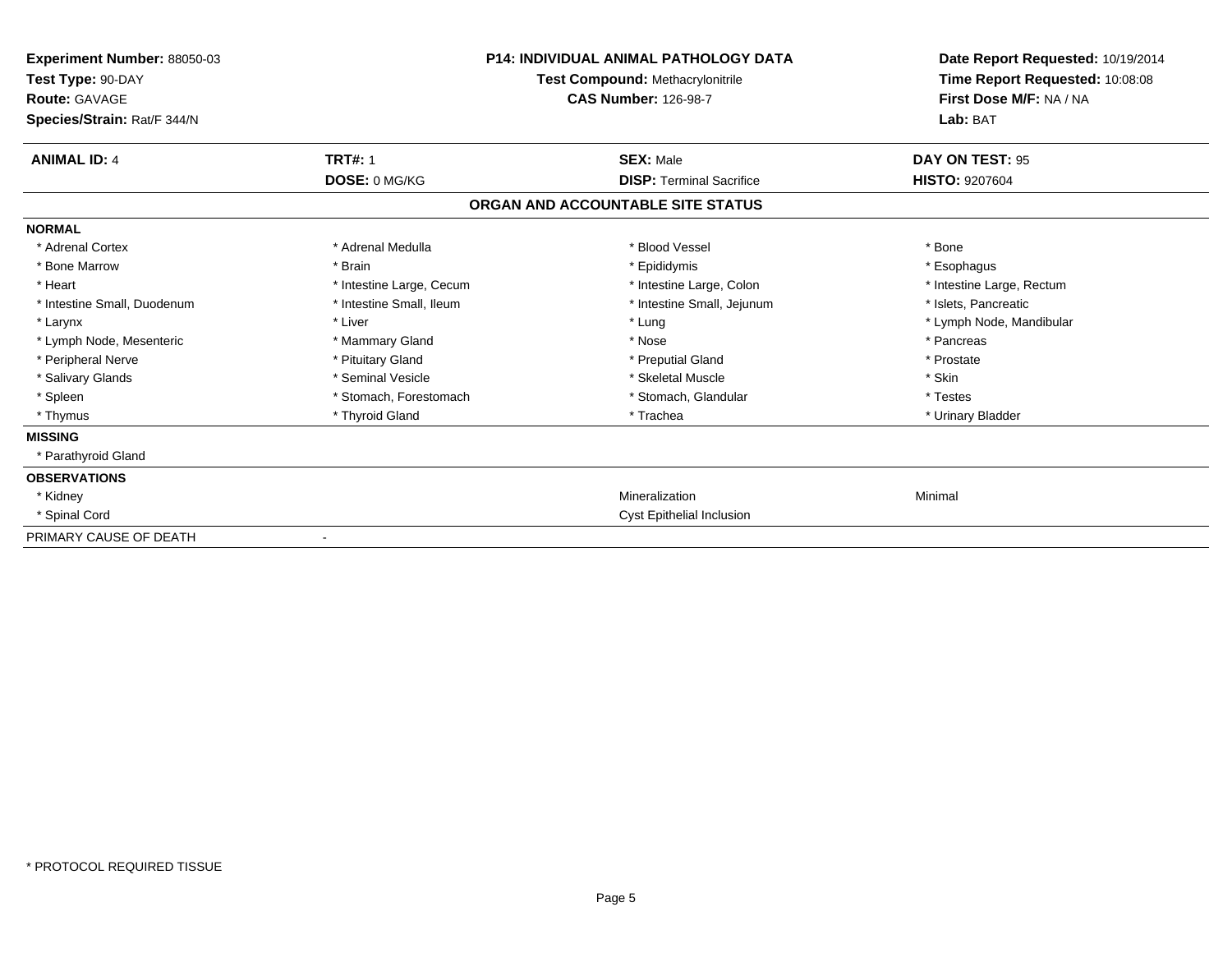| <b>Experiment Number: 88050-03</b><br>Test Type: 90-DAY |                            | <b>P14: INDIVIDUAL ANIMAL PATHOLOGY DATA</b><br><b>Test Compound: Methacrylonitrile</b> | Date Report Requested: 10/19/2014<br>Time Report Requested: 10:08:08 |
|---------------------------------------------------------|----------------------------|-----------------------------------------------------------------------------------------|----------------------------------------------------------------------|
| <b>Route: GAVAGE</b><br>Species/Strain: Rat/F 344/N     |                            | <b>CAS Number: 126-98-7</b>                                                             | First Dose M/F: NA / NA<br>Lab: BAT                                  |
| <b>ANIMAL ID: 5</b>                                     | <b>TRT#: 1</b>             | <b>SEX: Male</b>                                                                        | DAY ON TEST: 95                                                      |
|                                                         | DOSE: 0 MG/KG              | <b>DISP: Terminal Sacrifice</b>                                                         | <b>HISTO: 9207605</b>                                                |
|                                                         |                            | ORGAN AND ACCOUNTABLE SITE STATUS                                                       |                                                                      |
| <b>NORMAL</b>                                           |                            |                                                                                         |                                                                      |
| * Adrenal Cortex                                        | * Adrenal Medulla          | * Blood Vessel                                                                          | * Bone                                                               |
| * Bone Marrow                                           | * Brain                    | * Epididymis                                                                            | * Esophagus                                                          |
| * Intestine Large, Cecum                                | * Intestine Large, Colon   | * Intestine Large, Rectum                                                               | * Intestine Small, Duodenum                                          |
| * Intestine Small, Ileum                                | * Intestine Small, Jejunum | * Islets. Pancreatic                                                                    | * Kidney                                                             |
| * Larynx                                                | * Liver                    | * Lymph Node, Mandibular                                                                | * Lymph Node, Mesenteric                                             |
| * Mammary Gland                                         | * Nose                     | * Pancreas                                                                              | * Parathyroid Gland                                                  |
| * Peripheral Nerve                                      | * Pituitary Gland          | * Preputial Gland                                                                       | * Prostate                                                           |
| * Salivary Glands                                       | * Seminal Vesicle          | * Skeletal Muscle                                                                       | * Skin                                                               |
| * Spinal Cord                                           | * Spleen                   | * Stomach, Forestomach                                                                  | * Testes                                                             |
| * Thymus                                                | * Thyroid Gland            | * Trachea                                                                               | * Urinary Bladder                                                    |
| <b>OBSERVATIONS</b>                                     |                            |                                                                                         |                                                                      |
| * Heart                                                 |                            | Inflammation                                                                            | Chronic Active, Minimal                                              |
| * Lung                                                  | Alveolar Epith             | Mineralization                                                                          | Minimal                                                              |
| * Stomach, Glandular                                    | Glands                     | Mineralization                                                                          | Minimal                                                              |
| PRIMARY CAUSE OF DEATH                                  |                            |                                                                                         |                                                                      |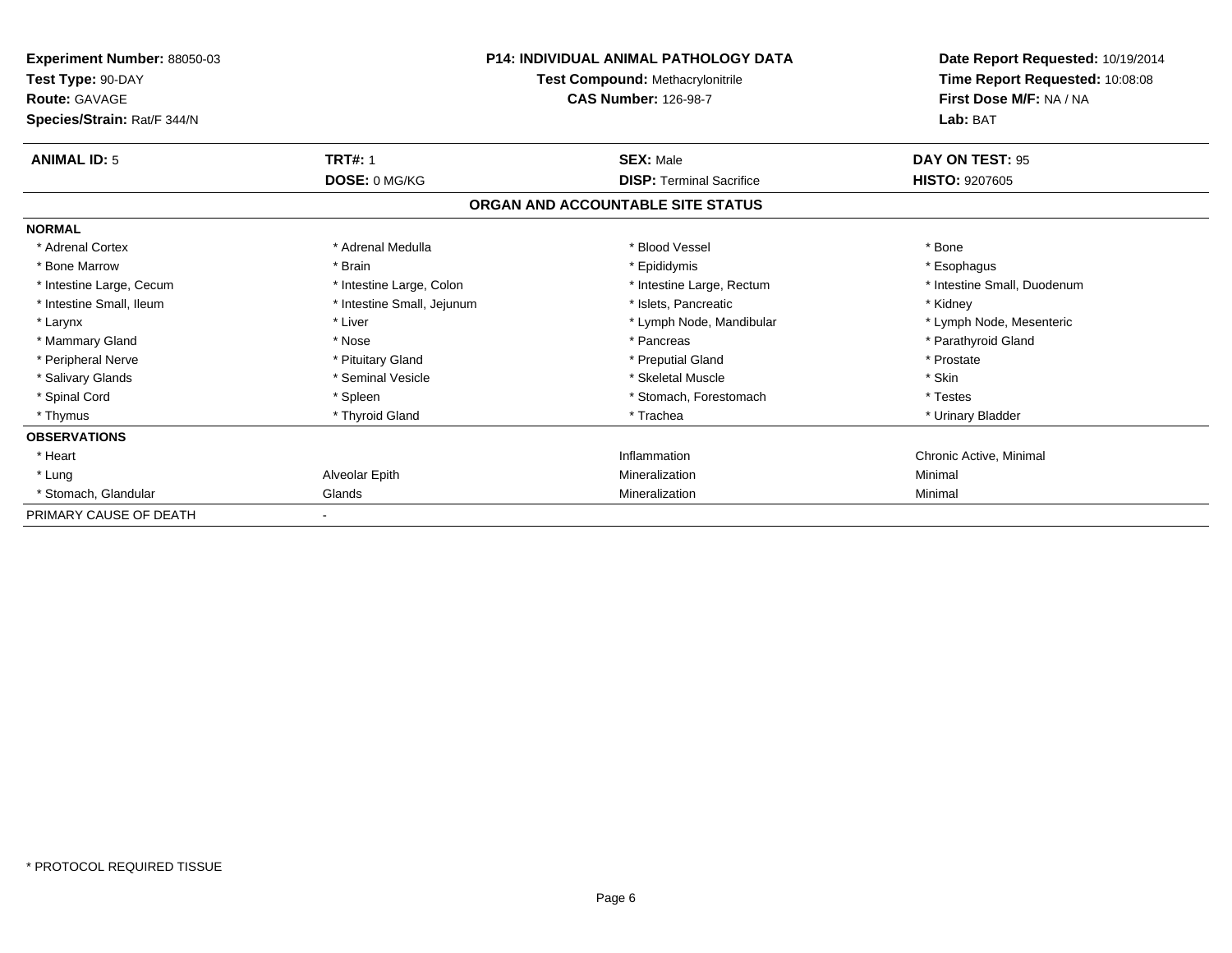| <b>Experiment Number: 88050-03</b> | <b>P14: INDIVIDUAL ANIMAL PATHOLOGY DATA</b><br>Test Compound: Methacrylonitrile<br><b>CAS Number: 126-98-7</b>             |                                   | Date Report Requested: 10/19/2014 |
|------------------------------------|-----------------------------------------------------------------------------------------------------------------------------|-----------------------------------|-----------------------------------|
| Test Type: 90-DAY                  |                                                                                                                             |                                   | Time Report Requested: 10:08:08   |
| <b>Route: GAVAGE</b>               |                                                                                                                             |                                   | First Dose M/F: NA / NA           |
| Species/Strain: Rat/F 344/N        |                                                                                                                             |                                   | Lab: BAT                          |
|                                    |                                                                                                                             |                                   |                                   |
| <b>ANIMAL ID: 6</b>                | <b>TRT#: 1</b>                                                                                                              | <b>SEX: Male</b>                  | DAY ON TEST: 95                   |
|                                    | DOSE: 0 MG/KG                                                                                                               | <b>DISP: Terminal Sacrifice</b>   | <b>HISTO: 9207606</b>             |
|                                    |                                                                                                                             | ORGAN AND ACCOUNTABLE SITE STATUS |                                   |
| <b>NORMAL</b>                      |                                                                                                                             |                                   |                                   |
| * Adrenal Cortex                   | * Adrenal Medulla                                                                                                           | * Blood Vessel                    | * Bone                            |
| * Bone Marrow                      | * Brain                                                                                                                     | * Epididymis                      | * Esophagus                       |
| * Intestine Large, Cecum           | * Intestine Large, Colon                                                                                                    | * Intestine Large, Rectum         | * Intestine Small, Duodenum       |
| * Intestine Small, Ileum           | * Intestine Small, Jejunum                                                                                                  | * Islets. Pancreatic              | * Larynx                          |
| * Lung                             | * Lymph Node, Mandibular                                                                                                    | * Lymph Node, Mesenteric          | * Mammary Gland                   |
| * Pancreas                         | * Parathyroid Gland                                                                                                         | * Peripheral Nerve                | * Pituitary Gland                 |
| * Prostate                         | * Salivary Glands                                                                                                           | * Seminal Vesicle                 | * Skeletal Muscle                 |
| * Skin                             | * Spinal Cord                                                                                                               | * Spleen                          | * Stomach. Forestomach            |
| * Stomach, Glandular               | * Testes                                                                                                                    | * Thymus                          | * Thyroid Gland                   |
| * Trachea                          | * Urinary Bladder                                                                                                           |                                   |                                   |
| <b>OBSERVATIONS</b>                |                                                                                                                             |                                   |                                   |
| * Heart                            |                                                                                                                             | Cardiomyopathy                    | Minimal                           |
| * Kidney                           |                                                                                                                             | Mineralization                    | Minimal                           |
|                                    | <b>Renal Tubule</b>                                                                                                         | Regeneration                      | Minimal                           |
| * Liver                            |                                                                                                                             | Vacuolization Cytoplasmic         | Minimal                           |
|                                    | Note: A few isolated vacuoles are present in the median lobe. This finding appears to be an incidental, spontaneous lesion. |                                   |                                   |
| * Nose                             |                                                                                                                             | Inflammation                      | Chronic Active, Minimal           |
| * Preputial Gland                  |                                                                                                                             | Inflammation                      | Chronic Active, Mild              |
| PRIMARY CAUSE OF DEATH             |                                                                                                                             |                                   |                                   |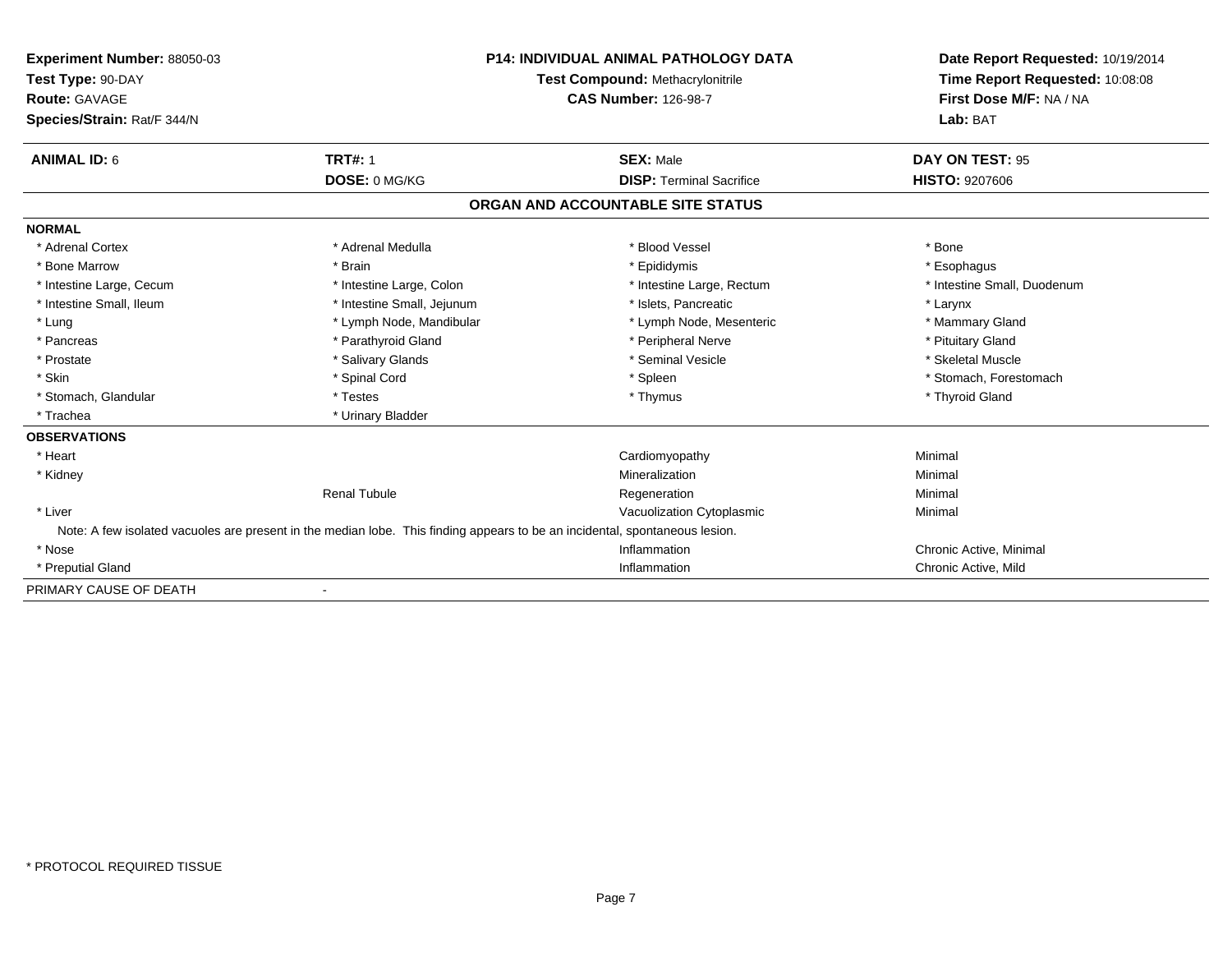| Experiment Number: 88050-03<br>Test Type: 90-DAY<br><b>Route: GAVAGE</b><br>Species/Strain: Rat/F 344/N |                            | <b>P14: INDIVIDUAL ANIMAL PATHOLOGY DATA</b><br><b>Test Compound: Methacrylonitrile</b><br><b>CAS Number: 126-98-7</b> | Date Report Requested: 10/19/2014<br>Time Report Requested: 10:08:08<br>First Dose M/F: NA / NA<br>Lab: BAT |
|---------------------------------------------------------------------------------------------------------|----------------------------|------------------------------------------------------------------------------------------------------------------------|-------------------------------------------------------------------------------------------------------------|
| <b>ANIMAL ID: 7</b>                                                                                     | <b>TRT#: 1</b>             | <b>SEX: Male</b>                                                                                                       | DAY ON TEST: 95                                                                                             |
|                                                                                                         | DOSE: 0 MG/KG              | <b>DISP: Terminal Sacrifice</b>                                                                                        | <b>HISTO: 9207607</b>                                                                                       |
|                                                                                                         |                            | ORGAN AND ACCOUNTABLE SITE STATUS                                                                                      |                                                                                                             |
| <b>NORMAL</b>                                                                                           |                            |                                                                                                                        |                                                                                                             |
| * Adrenal Cortex                                                                                        | * Adrenal Medulla          | * Blood Vessel                                                                                                         | * Bone                                                                                                      |
| * Bone Marrow                                                                                           | * Brain                    | * Epididymis                                                                                                           | * Esophagus                                                                                                 |
| * Intestine Large, Cecum                                                                                | * Intestine Large, Colon   | * Intestine Large, Rectum                                                                                              | * Intestine Small, Duodenum                                                                                 |
| * Intestine Small, Ileum                                                                                | * Intestine Small, Jejunum | * Islets, Pancreatic                                                                                                   | * Larynx                                                                                                    |
| * Liver                                                                                                 | * Lung                     | * Lymph Node, Mandibular                                                                                               | * Lymph Node, Mesenteric                                                                                    |
| * Mammary Gland                                                                                         | * Pancreas                 | * Parathyroid Gland                                                                                                    | * Peripheral Nerve                                                                                          |
| * Pituitary Gland                                                                                       | * Preputial Gland          | * Prostate                                                                                                             | * Salivary Glands                                                                                           |
| * Seminal Vesicle                                                                                       | * Skeletal Muscle          | * Skin                                                                                                                 | * Spinal Cord                                                                                               |
| * Spleen                                                                                                | * Stomach, Forestomach     | * Stomach, Glandular                                                                                                   | * Testes                                                                                                    |
| * Thymus                                                                                                | * Thyroid Gland            | * Trachea                                                                                                              | * Urinary Bladder                                                                                           |
| <b>OBSERVATIONS</b>                                                                                     |                            |                                                                                                                        |                                                                                                             |
| * Heart                                                                                                 |                            | Cardiomyopathy                                                                                                         | Minimal                                                                                                     |
| * Kidney                                                                                                |                            | Mineralization                                                                                                         | Minimal                                                                                                     |
|                                                                                                         |                            | Nephropathy                                                                                                            | Minimal                                                                                                     |
|                                                                                                         | <b>Renal Tubule</b>        | Regeneration                                                                                                           | Minimal                                                                                                     |
| * Nose                                                                                                  |                            | Inflammation                                                                                                           | Chronic Active, Minimal                                                                                     |
| PRIMARY CAUSE OF DEATH                                                                                  |                            |                                                                                                                        |                                                                                                             |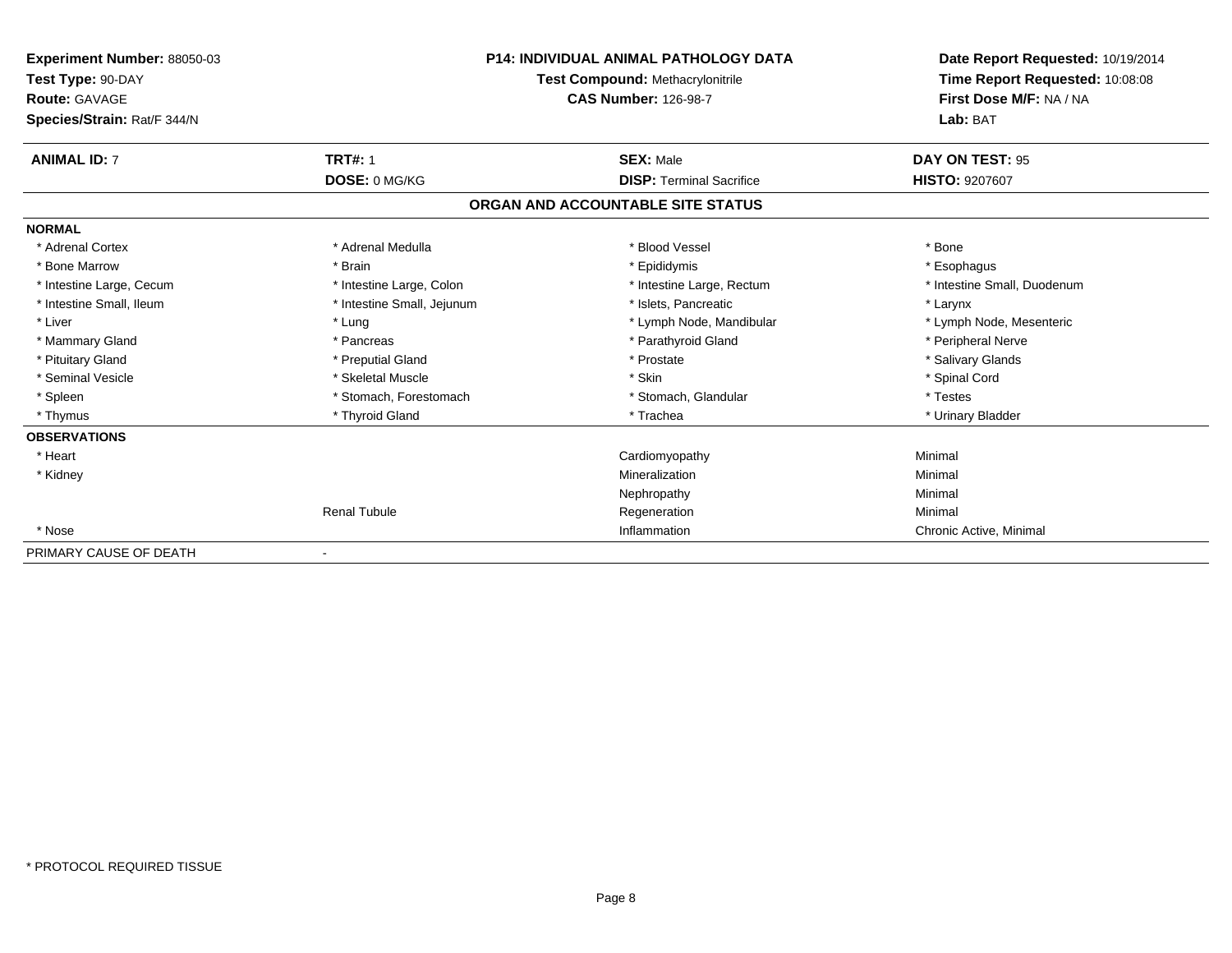| Experiment Number: 88050-03<br>Test Type: 90-DAY<br><b>Route: GAVAGE</b> |                            | <b>P14: INDIVIDUAL ANIMAL PATHOLOGY DATA</b><br>Test Compound: Methacrylonitrile<br><b>CAS Number: 126-98-7</b> | Date Report Requested: 10/19/2014<br>Time Report Requested: 10:08:08<br>First Dose M/F: NA / NA |
|--------------------------------------------------------------------------|----------------------------|-----------------------------------------------------------------------------------------------------------------|-------------------------------------------------------------------------------------------------|
| Species/Strain: Rat/F 344/N                                              |                            | Lab: BAT                                                                                                        |                                                                                                 |
| <b>ANIMAL ID: 8</b>                                                      | <b>TRT#: 1</b>             | <b>SEX: Male</b>                                                                                                | DAY ON TEST: 95                                                                                 |
|                                                                          | DOSE: 0 MG/KG              | <b>DISP: Terminal Sacrifice</b>                                                                                 | <b>HISTO: 9207608</b>                                                                           |
|                                                                          |                            | ORGAN AND ACCOUNTABLE SITE STATUS                                                                               |                                                                                                 |
| <b>NORMAL</b>                                                            |                            |                                                                                                                 |                                                                                                 |
| * Adrenal Cortex                                                         | * Adrenal Medulla          | * Blood Vessel                                                                                                  | * Bone                                                                                          |
| * Bone Marrow                                                            | * Brain                    | * Epididymis                                                                                                    | * Esophagus                                                                                     |
| * Intestine Large, Cecum                                                 | * Intestine Large, Colon   | * Intestine Large, Rectum                                                                                       | * Intestine Small, Duodenum                                                                     |
| * Intestine Small, Ileum                                                 | * Intestine Small, Jejunum | * Islets. Pancreatic                                                                                            | * Larynx                                                                                        |
| * Liver                                                                  | * Lung                     | * Lymph Node, Mandibular                                                                                        | * Lymph Node, Mesenteric                                                                        |
| * Mammary Gland                                                          | * Pancreas                 | * Parathyroid Gland                                                                                             | * Peripheral Nerve                                                                              |
| * Pituitary Gland                                                        | * Preputial Gland          | * Prostate                                                                                                      | * Salivary Glands                                                                               |
| * Seminal Vesicle                                                        | * Skeletal Muscle          | * Skin                                                                                                          | * Spinal Cord                                                                                   |
| * Spleen                                                                 | * Stomach, Forestomach     | * Stomach, Glandular                                                                                            | * Testes                                                                                        |
| * Thymus                                                                 | * Thyroid Gland            | * Trachea                                                                                                       | * Urinary Bladder                                                                               |
| <b>OBSERVATIONS</b>                                                      |                            |                                                                                                                 |                                                                                                 |
| * Heart                                                                  |                            | Inflammation                                                                                                    | Chronic Active, Minimal                                                                         |
|                                                                          |                            | Pigmentation                                                                                                    | Hemosiderin, Minimal                                                                            |
| * Kidney                                                                 |                            | Mineralization                                                                                                  | Minimal                                                                                         |
| * Nose                                                                   |                            | Inflammation                                                                                                    | Chronic Active, Minimal                                                                         |
| PRIMARY CAUSE OF DEATH                                                   |                            |                                                                                                                 |                                                                                                 |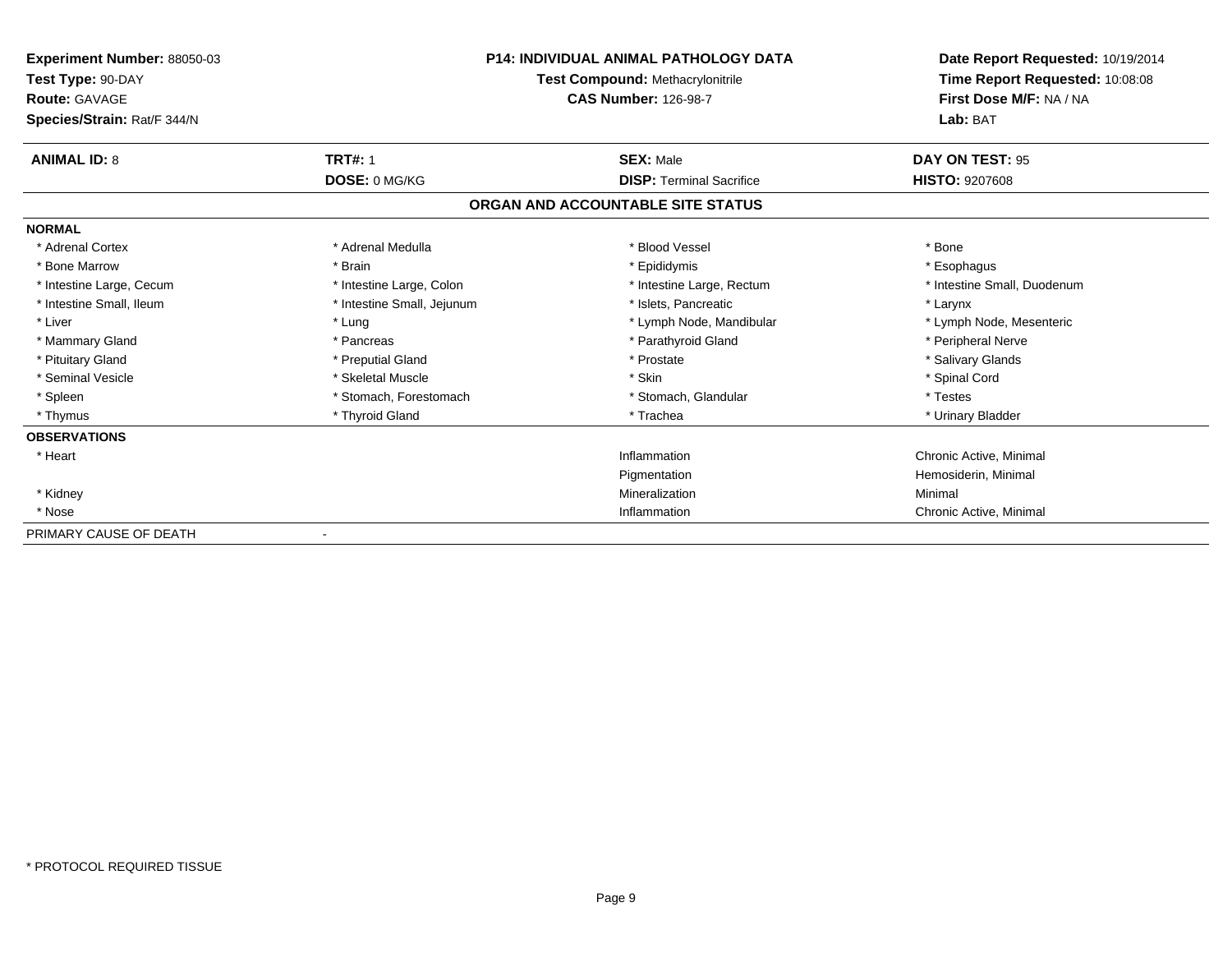| Experiment Number: 88050-03<br>Test Type: 90-DAY<br><b>Route: GAVAGE</b><br>Species/Strain: Rat/F 344/N |                            | <b>P14: INDIVIDUAL ANIMAL PATHOLOGY DATA</b><br><b>Test Compound: Methacrylonitrile</b><br><b>CAS Number: 126-98-7</b> | Date Report Requested: 10/19/2014<br>Time Report Requested: 10:08:08<br>First Dose M/F: NA / NA<br>Lab: BAT |
|---------------------------------------------------------------------------------------------------------|----------------------------|------------------------------------------------------------------------------------------------------------------------|-------------------------------------------------------------------------------------------------------------|
| <b>ANIMAL ID: 9</b>                                                                                     | <b>TRT#: 1</b>             | <b>SEX: Male</b>                                                                                                       | DAY ON TEST: 95                                                                                             |
|                                                                                                         | DOSE: 0 MG/KG              | <b>DISP: Terminal Sacrifice</b>                                                                                        | <b>HISTO: 9207609</b>                                                                                       |
|                                                                                                         |                            | ORGAN AND ACCOUNTABLE SITE STATUS                                                                                      |                                                                                                             |
| <b>NORMAL</b>                                                                                           |                            |                                                                                                                        |                                                                                                             |
| * Adrenal Cortex                                                                                        | * Adrenal Medulla          | * Blood Vessel                                                                                                         | * Bone                                                                                                      |
| * Bone Marrow                                                                                           | * Brain                    | * Epididymis                                                                                                           | * Esophagus                                                                                                 |
| * Intestine Large, Cecum                                                                                | * Intestine Large, Colon   | * Intestine Large, Rectum                                                                                              | * Intestine Small, Duodenum                                                                                 |
| * Intestine Small, Ileum                                                                                | * Intestine Small, Jejunum | * Islets, Pancreatic                                                                                                   | * Kidney                                                                                                    |
| * Larynx                                                                                                | * Liver                    | * Lymph Node, Mandibular                                                                                               | * Lymph Node, Mesenteric                                                                                    |
| * Mammary Gland                                                                                         | * Pancreas                 | * Peripheral Nerve                                                                                                     | * Pituitary Gland                                                                                           |
| * Preputial Gland                                                                                       | * Prostate                 | * Salivary Glands                                                                                                      | * Seminal Vesicle                                                                                           |
| * Skeletal Muscle                                                                                       | * Skin                     | * Spinal Cord                                                                                                          | * Spleen                                                                                                    |
| * Stomach, Forestomach                                                                                  | * Stomach, Glandular       | * Testes                                                                                                               | * Thymus                                                                                                    |
| * Thyroid Gland                                                                                         | * Trachea                  | * Urinary Bladder                                                                                                      |                                                                                                             |
| <b>MISSING</b>                                                                                          |                            |                                                                                                                        |                                                                                                             |
| * Parathyroid Gland                                                                                     |                            |                                                                                                                        |                                                                                                             |
| <b>OBSERVATIONS</b>                                                                                     |                            |                                                                                                                        |                                                                                                             |
| * Heart                                                                                                 |                            | Inflammation                                                                                                           | Chronic Active, Minimal                                                                                     |
| * Lung                                                                                                  |                            | Inflammation                                                                                                           | Chronic Active, Minimal                                                                                     |
| * Nose                                                                                                  |                            | Inflammation                                                                                                           | Chronic Active, Minimal                                                                                     |
| PRIMARY CAUSE OF DEATH                                                                                  |                            |                                                                                                                        |                                                                                                             |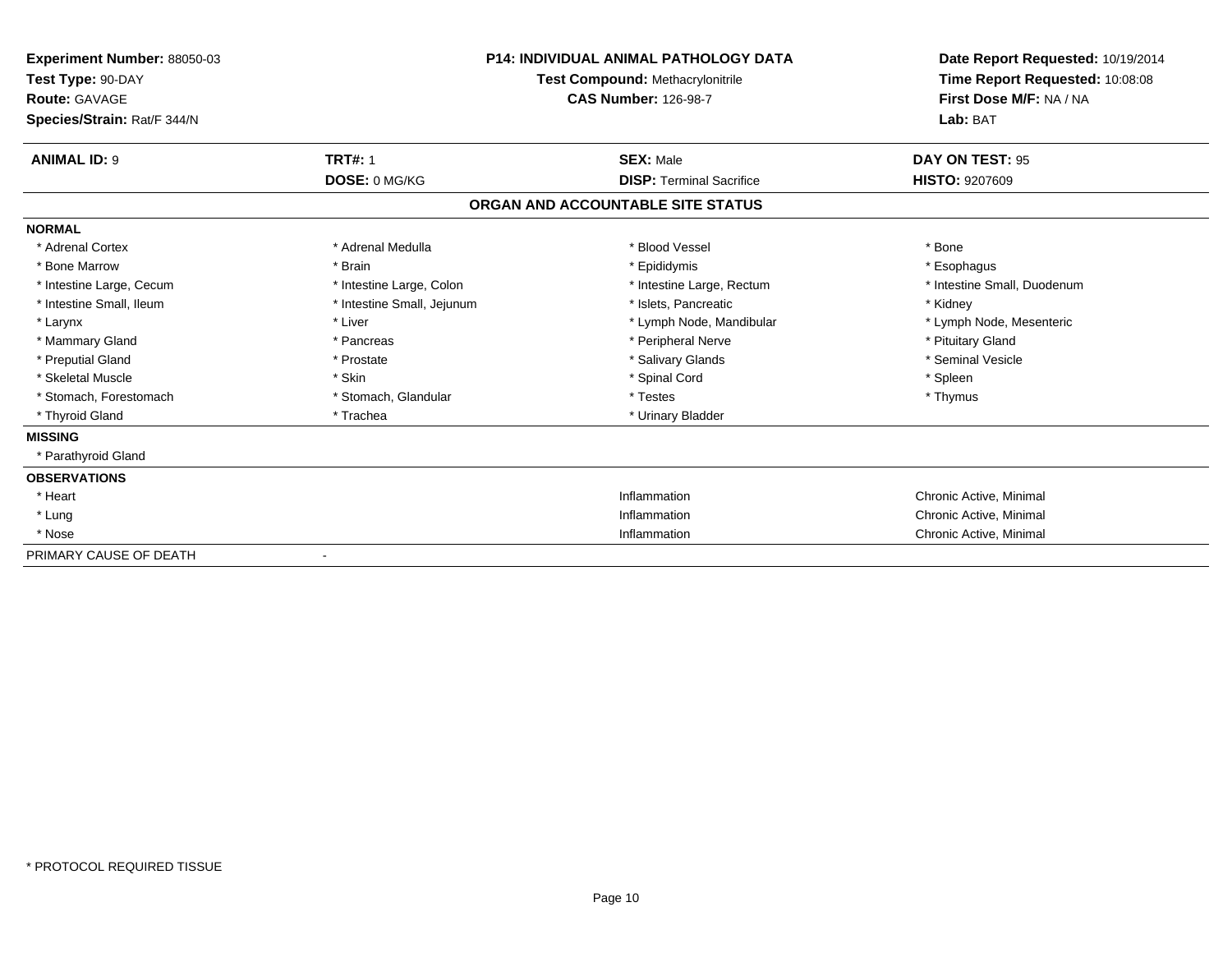| Experiment Number: 88050-03<br>Test Type: 90-DAY<br>Route: GAVAGE<br>Species/Strain: Rat/F 344/N |                            | <b>P14: INDIVIDUAL ANIMAL PATHOLOGY DATA</b><br>Test Compound: Methacrylonitrile<br><b>CAS Number: 126-98-7</b> | Date Report Requested: 10/19/2014<br>Time Report Requested: 10:08:08<br>First Dose M/F: NA / NA<br>Lab: BAT |
|--------------------------------------------------------------------------------------------------|----------------------------|-----------------------------------------------------------------------------------------------------------------|-------------------------------------------------------------------------------------------------------------|
| <b>ANIMAL ID: 10</b>                                                                             | <b>TRT#: 1</b>             | <b>SEX: Male</b>                                                                                                | DAY ON TEST: 95                                                                                             |
|                                                                                                  | DOSE: 0 MG/KG              | <b>DISP: Terminal Sacrifice</b>                                                                                 | <b>HISTO: 9207610</b>                                                                                       |
|                                                                                                  |                            | ORGAN AND ACCOUNTABLE SITE STATUS                                                                               |                                                                                                             |
| <b>NORMAL</b>                                                                                    |                            |                                                                                                                 |                                                                                                             |
| * Adrenal Cortex                                                                                 | * Adrenal Medulla          | * Blood Vessel                                                                                                  | * Bone                                                                                                      |
| * Bone Marrow                                                                                    | * Brain                    | * Epididymis                                                                                                    | * Esophagus                                                                                                 |
| * Intestine Large, Cecum                                                                         | * Intestine Large, Colon   | * Intestine Large, Rectum                                                                                       | * Intestine Small, Duodenum                                                                                 |
| * Intestine Small, Ileum                                                                         | * Intestine Small, Jejunum | * Islets, Pancreatic                                                                                            | * Larynx                                                                                                    |
| * Liver                                                                                          | * Lung                     | * Lymph Node, Mandibular                                                                                        | * Lymph Node, Mesenteric                                                                                    |
| * Mammary Gland                                                                                  | * Nose                     | * Pancreas                                                                                                      | * Peripheral Nerve                                                                                          |
| * Pituitary Gland                                                                                | * Preputial Gland          | * Prostate                                                                                                      | * Salivary Glands                                                                                           |
| * Seminal Vesicle                                                                                | * Skeletal Muscle          | * Skin                                                                                                          | * Spinal Cord                                                                                               |
| * Stomach, Forestomach                                                                           | * Stomach, Glandular       | * Testes                                                                                                        | * Thymus                                                                                                    |
| * Thyroid Gland                                                                                  | * Trachea                  | * Urinary Bladder                                                                                               |                                                                                                             |
| <b>MISSING</b>                                                                                   |                            |                                                                                                                 |                                                                                                             |
| * Parathyroid Gland                                                                              |                            |                                                                                                                 |                                                                                                             |
| <b>OBSERVATIONS</b>                                                                              |                            |                                                                                                                 |                                                                                                             |
| * Heart                                                                                          |                            | Cardiomyopathy                                                                                                  | Minimal                                                                                                     |
| * Kidney                                                                                         |                            | Mineralization                                                                                                  | Minimal                                                                                                     |
|                                                                                                  |                            | Nephropathy                                                                                                     | Minimal                                                                                                     |
| * Spleen                                                                                         | Capsule                    | Hyperplasia                                                                                                     | Minimal                                                                                                     |
| PRIMARY CAUSE OF DEATH                                                                           |                            |                                                                                                                 |                                                                                                             |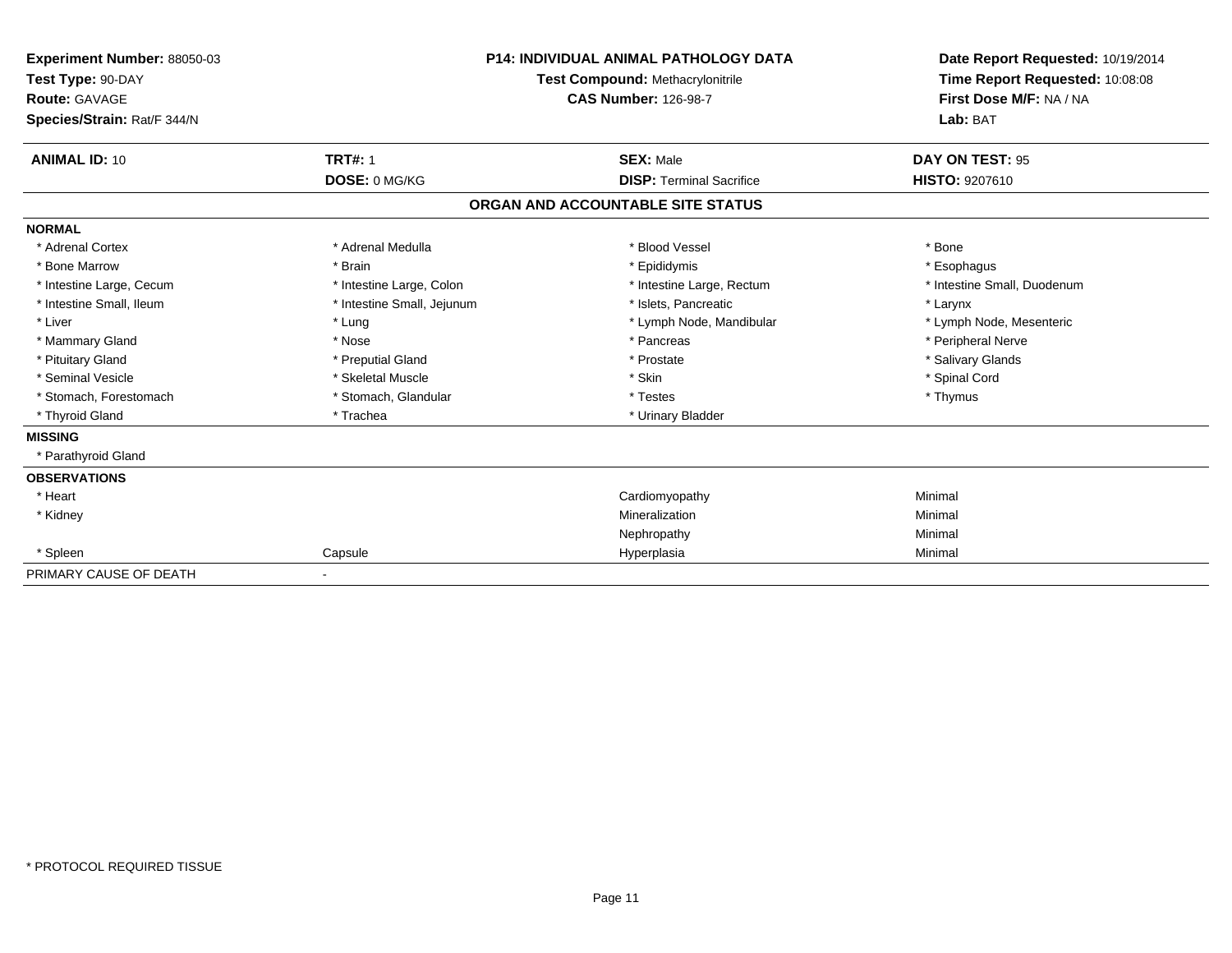| Experiment Number: 88050-03<br>Test Type: 90-DAY |                           | <b>P14: INDIVIDUAL ANIMAL PATHOLOGY DATA</b> | Date Report Requested: 10/19/2014<br>Time Report Requested: 10:08:08 |
|--------------------------------------------------|---------------------------|----------------------------------------------|----------------------------------------------------------------------|
|                                                  |                           | <b>Test Compound: Methacrylonitrile</b>      |                                                                      |
| <b>Route: GAVAGE</b>                             |                           | <b>CAS Number: 126-98-7</b>                  | First Dose M/F: NA / NA                                              |
| Species/Strain: Rat/F 344/N                      |                           |                                              | Lab: BAT                                                             |
| <b>ANIMAL ID: 11</b>                             | <b>TRT#: 3</b>            | <b>SEX: Male</b>                             | DAY ON TEST: 95                                                      |
|                                                  | <b>DOSE: 7.5</b><br>MG/KG | <b>DISP: Terminal Sacrifice</b>              | <b>HISTO: 9207701</b>                                                |
|                                                  |                           | ORGAN AND ACCOUNTABLE SITE STATUS            |                                                                      |
| <b>NORMAL</b>                                    |                           |                                              |                                                                      |
| Nose                                             |                           |                                              |                                                                      |
| <b>OBSERVATIONS</b>                              |                           |                                              |                                                                      |
| Testes                                           |                           | Degeneration                                 | Marked                                                               |
|                                                  |                           | Mineralization                               | Moderate                                                             |
| [Degeneration TGLS = 1-10]                       |                           |                                              |                                                                      |
| [Mineralization TGLS = 1-10]                     |                           |                                              |                                                                      |
| PRIMARY CAUSE OF DEATH                           |                           |                                              |                                                                      |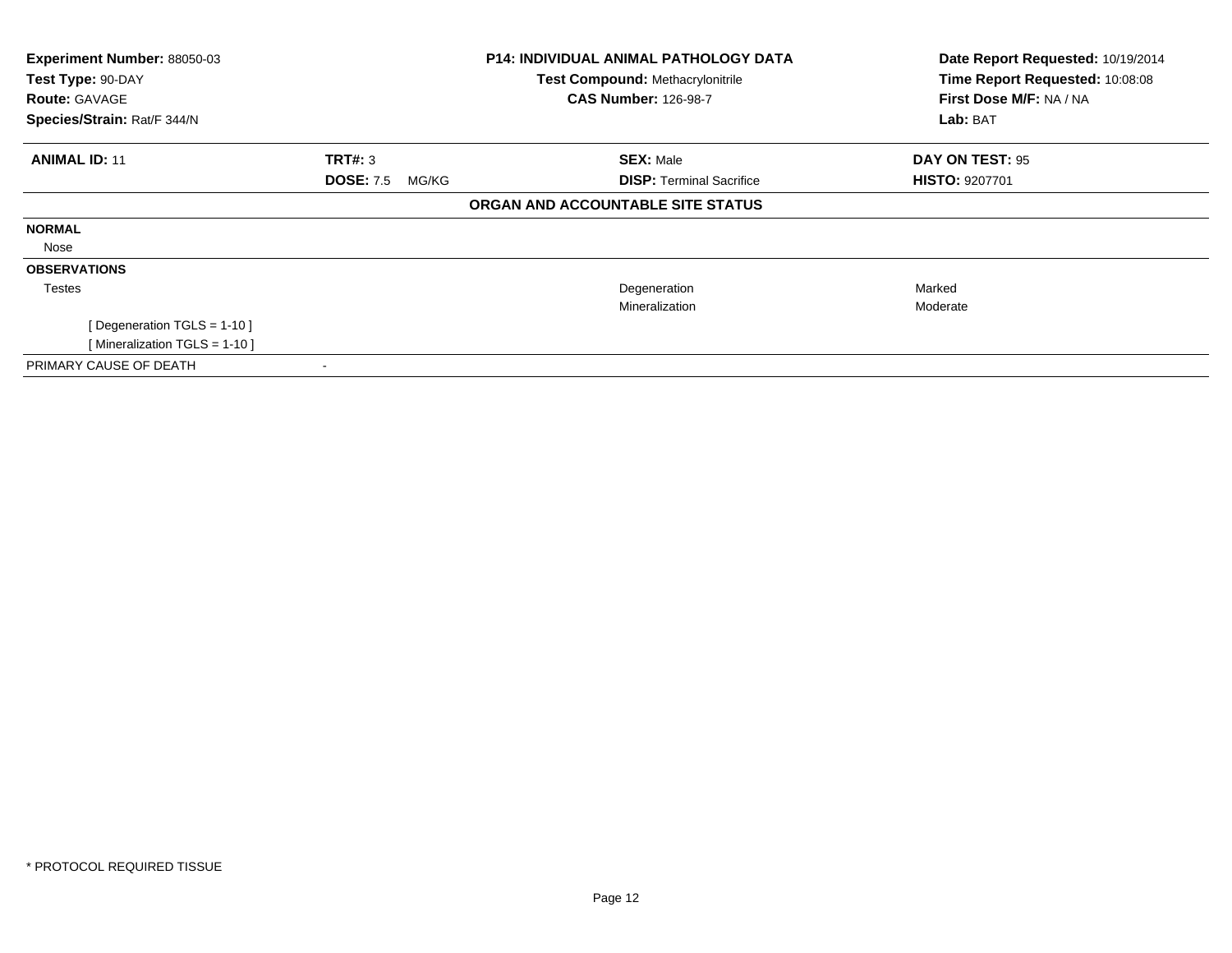| <b>Experiment Number: 88050-03</b> |                           | <b>P14: INDIVIDUAL ANIMAL PATHOLOGY DATA</b> | Date Report Requested: 10/19/2014 |  |
|------------------------------------|---------------------------|----------------------------------------------|-----------------------------------|--|
| Test Type: 90-DAY                  |                           | Test Compound: Methacrylonitrile             | Time Report Requested: 10:08:08   |  |
| <b>Route: GAVAGE</b>               |                           | <b>CAS Number: 126-98-7</b>                  | First Dose M/F: NA / NA           |  |
| Species/Strain: Rat/F 344/N        |                           |                                              | Lab: BAT                          |  |
| <b>ANIMAL ID: 12</b>               | TRT#: 3                   | <b>SEX: Male</b>                             | DAY ON TEST: 95                   |  |
|                                    | <b>DOSE: 7.5</b><br>MG/KG | <b>DISP:</b> Terminal Sacrifice              | <b>HISTO: 9207702</b>             |  |
|                                    |                           | ORGAN AND ACCOUNTABLE SITE STATUS            |                                   |  |
| <b>NORMAL</b>                      |                           |                                              |                                   |  |
| Nose                               |                           |                                              |                                   |  |
| PRIMARY CAUSE OF DEATH             |                           |                                              |                                   |  |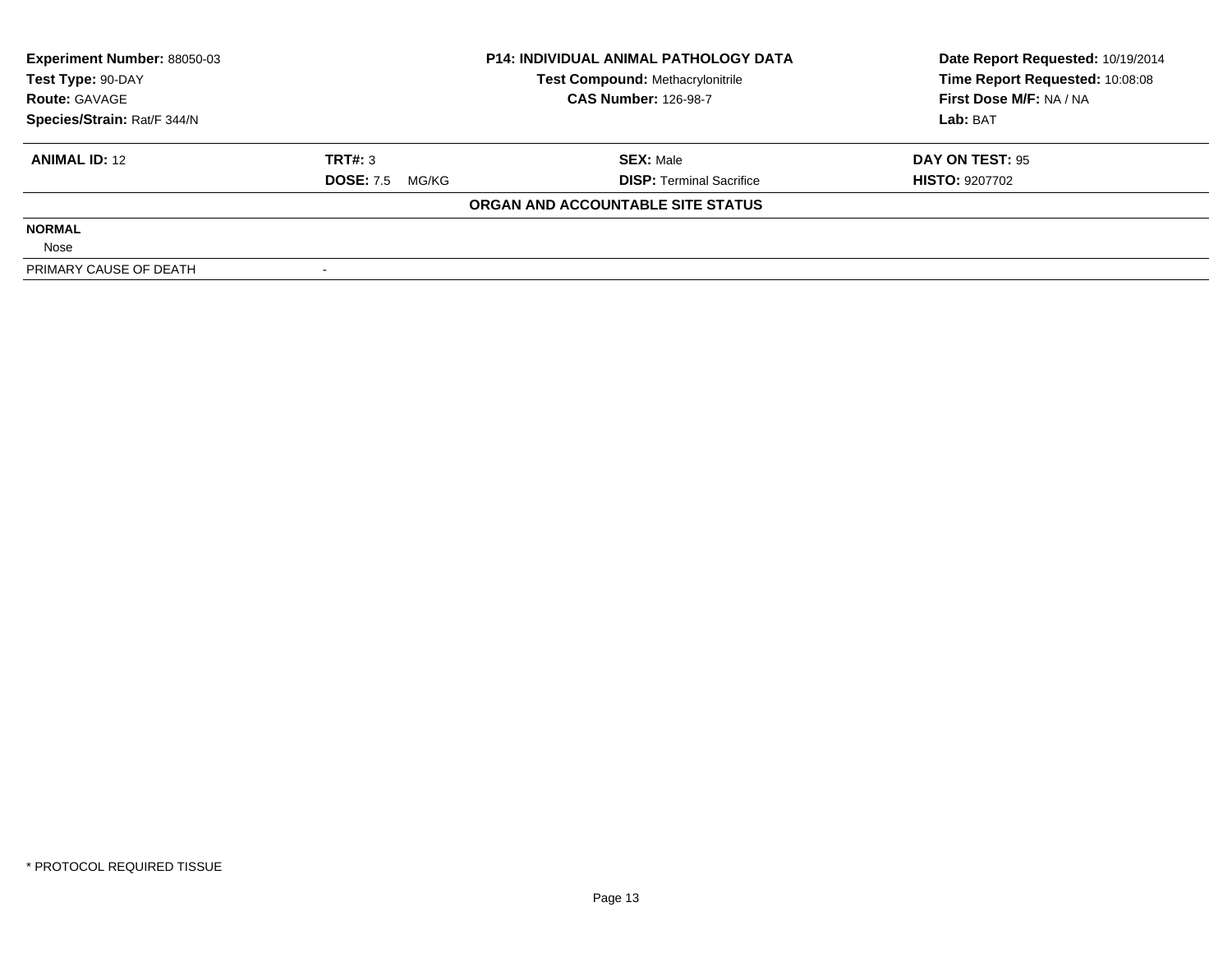| <b>Experiment Number: 88050-03</b> |                        | <b>P14: INDIVIDUAL ANIMAL PATHOLOGY DATA</b> | Date Report Requested: 10/19/2014 |  |
|------------------------------------|------------------------|----------------------------------------------|-----------------------------------|--|
| Test Type: 90-DAY                  |                        | <b>Test Compound: Methacrylonitrile</b>      | Time Report Requested: 10:08:08   |  |
| <b>Route: GAVAGE</b>               |                        | <b>CAS Number: 126-98-7</b>                  | First Dose M/F: NA / NA           |  |
| Species/Strain: Rat/F 344/N        |                        |                                              | Lab: BAT                          |  |
| <b>ANIMAL ID: 13</b>               | TRT#: 3                | <b>SEX: Male</b>                             | DAY ON TEST: 95                   |  |
|                                    | <b>DOSE: 7.5 MG/KG</b> | <b>DISP:</b> Terminal Sacrifice              | <b>HISTO: 9207703</b>             |  |
|                                    |                        | ORGAN AND ACCOUNTABLE SITE STATUS            |                                   |  |
| <b>NORMAL</b>                      |                        |                                              |                                   |  |
| Nose                               |                        |                                              |                                   |  |
| PRIMARY CAUSE OF DEATH             |                        |                                              |                                   |  |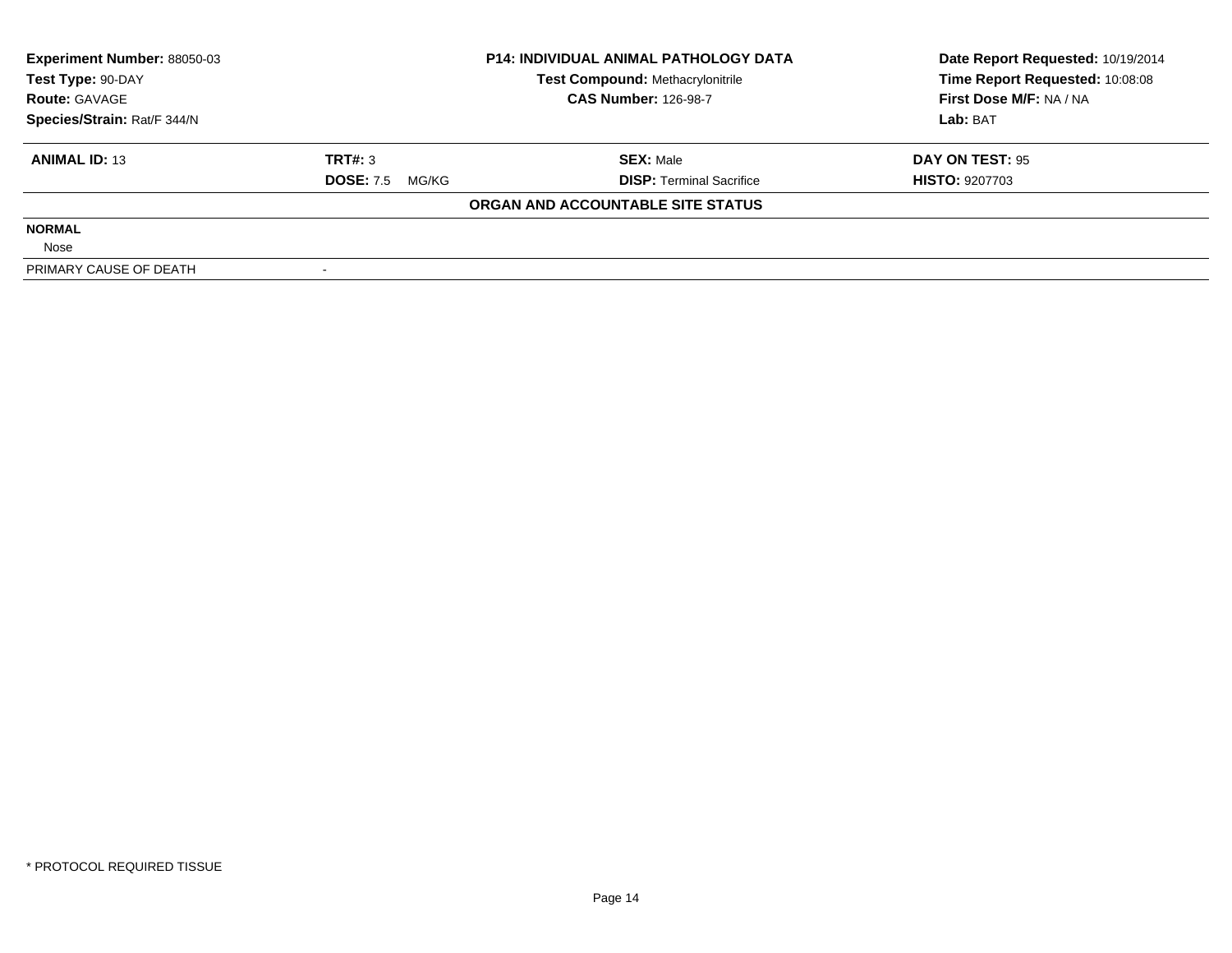| <b>Experiment Number: 88050-03</b> |                        | <b>P14: INDIVIDUAL ANIMAL PATHOLOGY DATA</b> | Date Report Requested: 10/19/2014 |  |
|------------------------------------|------------------------|----------------------------------------------|-----------------------------------|--|
| Test Type: 90-DAY                  |                        | <b>Test Compound: Methacrylonitrile</b>      | Time Report Requested: 10:08:08   |  |
| <b>Route: GAVAGE</b>               |                        | <b>CAS Number: 126-98-7</b>                  | First Dose M/F: NA / NA           |  |
| Species/Strain: Rat/F 344/N        |                        |                                              | Lab: BAT                          |  |
| <b>ANIMAL ID: 14</b>               | TRT#: 3                | <b>SEX: Male</b>                             | DAY ON TEST: 95                   |  |
|                                    | <b>DOSE:</b> 7.5 MG/KG | <b>DISP: Terminal Sacrifice</b>              | <b>HISTO: 9207704</b>             |  |
|                                    |                        | ORGAN AND ACCOUNTABLE SITE STATUS            |                                   |  |
| <b>NORMAL</b>                      |                        |                                              |                                   |  |
| Nose                               |                        |                                              |                                   |  |
| PRIMARY CAUSE OF DEATH             |                        |                                              |                                   |  |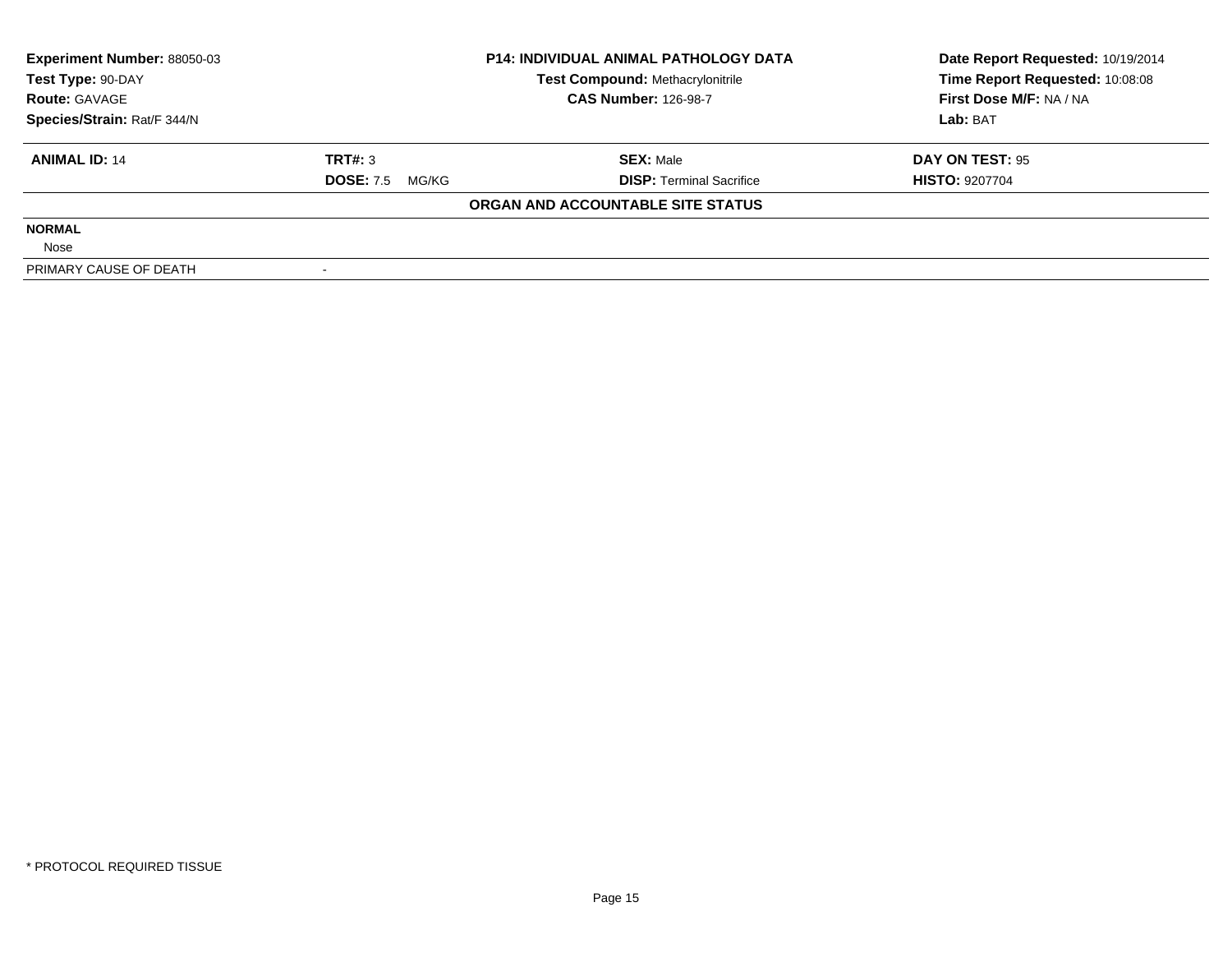| <b>Experiment Number: 88050-03</b> | <b>P14: INDIVIDUAL ANIMAL PATHOLOGY DATA</b> |                                         | Date Report Requested: 10/19/2014 |  |
|------------------------------------|----------------------------------------------|-----------------------------------------|-----------------------------------|--|
| Test Type: 90-DAY                  |                                              | <b>Test Compound: Methacrylonitrile</b> | Time Report Requested: 10:08:08   |  |
| <b>Route: GAVAGE</b>               |                                              | <b>CAS Number: 126-98-7</b>             | First Dose M/F: NA / NA           |  |
| Species/Strain: Rat/F 344/N        |                                              |                                         | Lab: BAT                          |  |
| <b>ANIMAL ID: 15</b>               | TRT#: 3                                      | <b>SEX:</b> Male                        | DAY ON TEST: 95                   |  |
|                                    | <b>DOSE: 7.5</b><br>MG/KG                    | <b>DISP:</b> Terminal Sacrifice         | <b>HISTO: 9207705</b>             |  |
|                                    |                                              | ORGAN AND ACCOUNTABLE SITE STATUS       |                                   |  |
| <b>NORMAL</b>                      |                                              |                                         |                                   |  |
| Nose                               |                                              |                                         |                                   |  |
| PRIMARY CAUSE OF DEATH             |                                              |                                         |                                   |  |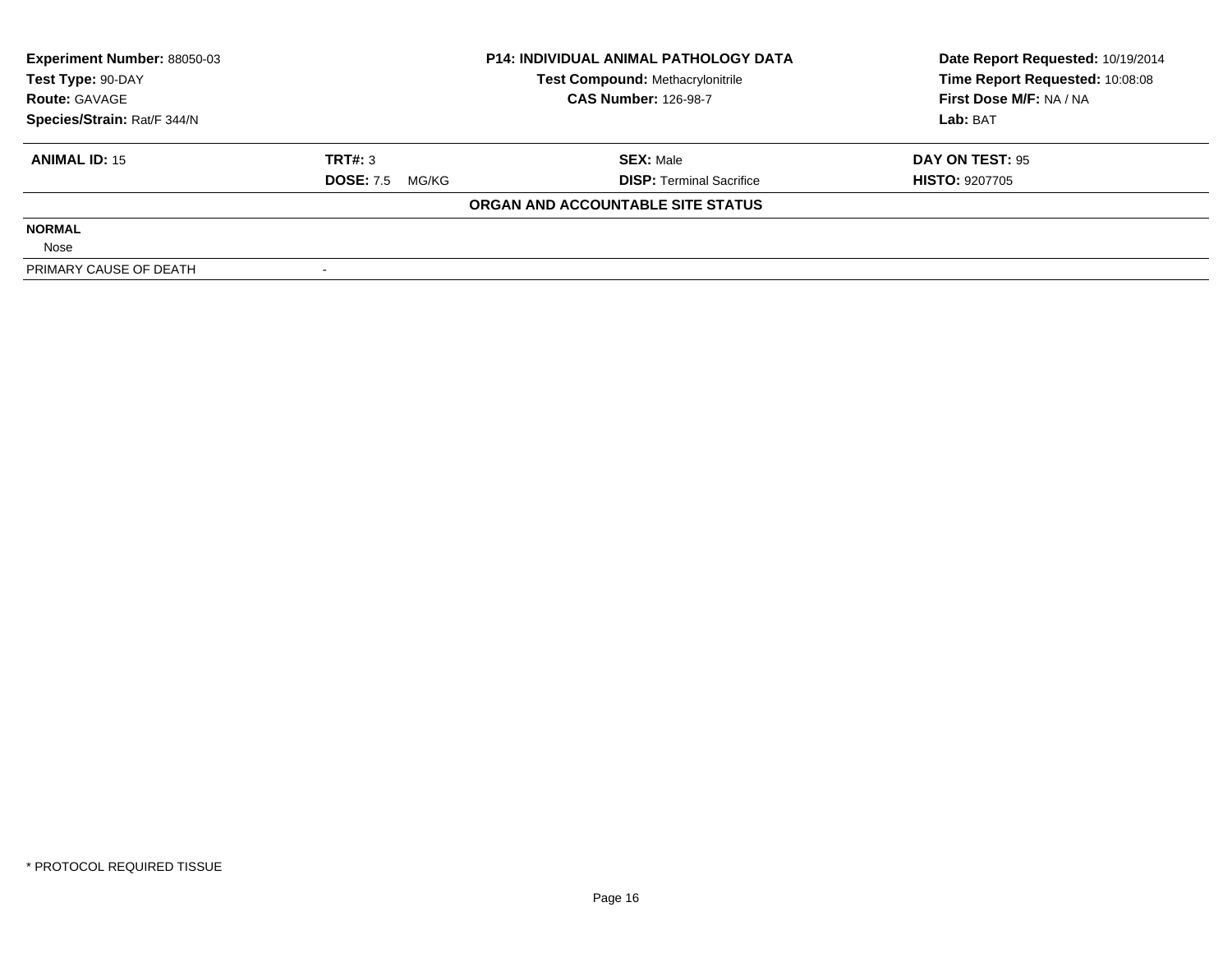| Experiment Number: 88050-03                      |                           | <b>P14: INDIVIDUAL ANIMAL PATHOLOGY DATA</b> | Date Report Requested: 10/19/2014 |
|--------------------------------------------------|---------------------------|----------------------------------------------|-----------------------------------|
| Test Type: 90-DAY                                |                           | <b>Test Compound: Methacrylonitrile</b>      | Time Report Requested: 10:08:08   |
| <b>Route: GAVAGE</b>                             |                           | <b>CAS Number: 126-98-7</b>                  | First Dose M/F: NA / NA           |
| Species/Strain: Rat/F 344/N                      |                           |                                              | Lab: BAT                          |
| <b>ANIMAL ID: 16</b>                             | TRT#: 3                   | <b>SEX: Male</b>                             | DAY ON TEST: 95                   |
|                                                  | <b>DOSE: 7.5</b><br>MG/KG | <b>DISP:</b> Terminal Sacrifice              | <b>HISTO: 9207706</b>             |
|                                                  |                           | ORGAN AND ACCOUNTABLE SITE STATUS            |                                   |
| <b>NORMAL</b>                                    |                           |                                              |                                   |
| Nose                                             |                           |                                              |                                   |
| <b>OBSERVATIONS</b>                              |                           |                                              |                                   |
| Nose                                             |                           |                                              |                                   |
| Note: AUTOLYSIS PRESENT IN OLFACTORY EPITHELIUM. |                           |                                              |                                   |
| PRIMARY CAUSE OF DEATH                           |                           |                                              |                                   |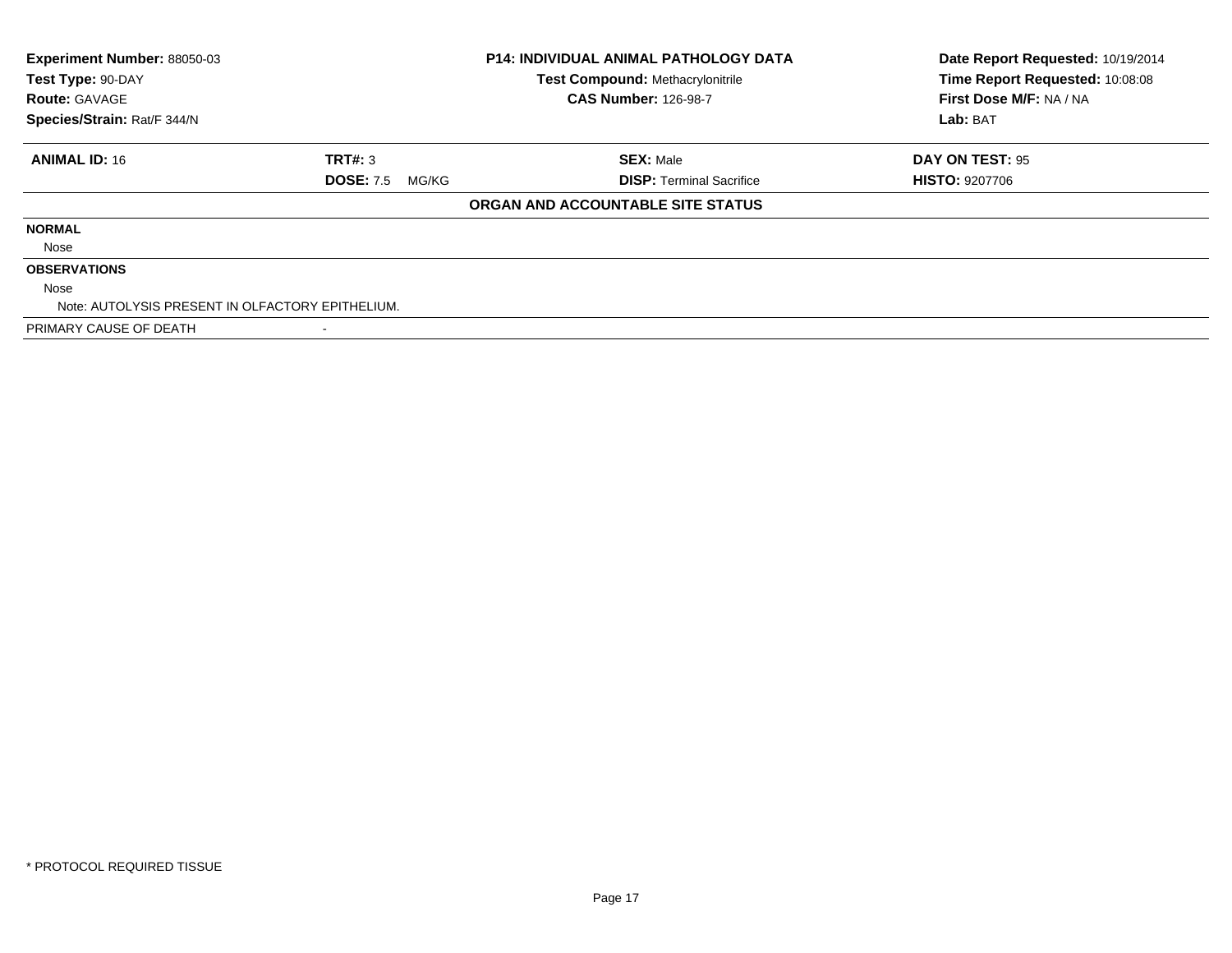| <b>Experiment Number: 88050-03</b> |                        | <b>P14: INDIVIDUAL ANIMAL PATHOLOGY DATA</b> | Date Report Requested: 10/19/2014 |  |
|------------------------------------|------------------------|----------------------------------------------|-----------------------------------|--|
| Test Type: 90-DAY                  |                        | <b>Test Compound: Methacrylonitrile</b>      | Time Report Requested: 10:08:08   |  |
| <b>Route: GAVAGE</b>               |                        | <b>CAS Number: 126-98-7</b>                  | First Dose M/F: NA / NA           |  |
| Species/Strain: Rat/F 344/N        |                        |                                              | Lab: BAT                          |  |
| <b>ANIMAL ID: 17</b>               | TRT#: 3                | <b>SEX: Male</b>                             | DAY ON TEST: 95                   |  |
|                                    | <b>DOSE: 7.5 MG/KG</b> | <b>DISP:</b> Terminal Sacrifice              | <b>HISTO: 9207707</b>             |  |
|                                    |                        | ORGAN AND ACCOUNTABLE SITE STATUS            |                                   |  |
| <b>NORMAL</b>                      |                        |                                              |                                   |  |
| Nose                               |                        |                                              |                                   |  |
| PRIMARY CAUSE OF DEATH             |                        |                                              |                                   |  |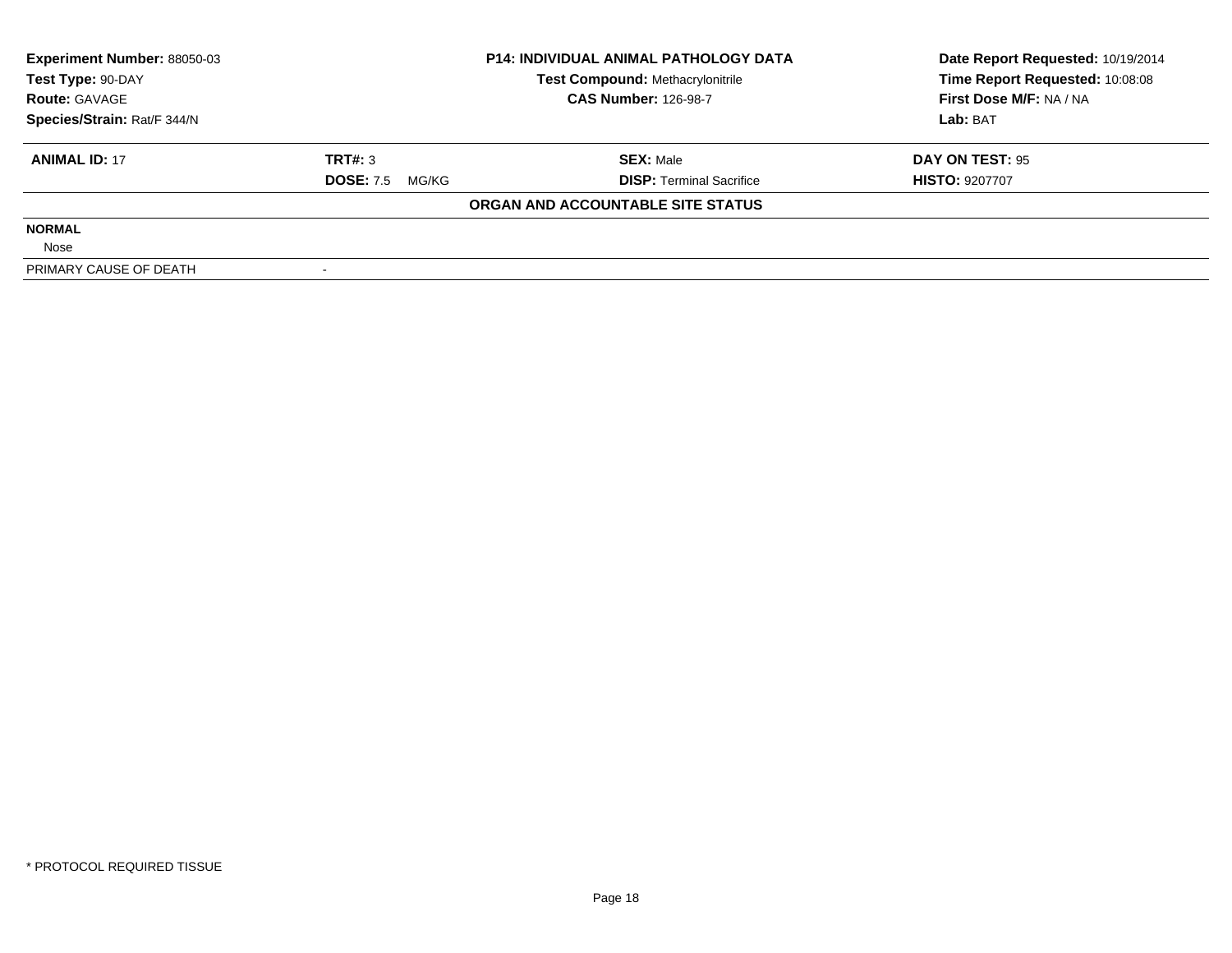| Experiment Number: 88050-03<br>Test Type: 90-DAY<br><b>Route: GAVAGE</b> |                           | <b>P14: INDIVIDUAL ANIMAL PATHOLOGY DATA</b> | Date Report Requested: 10/19/2014<br>Time Report Requested: 10:08:08 |
|--------------------------------------------------------------------------|---------------------------|----------------------------------------------|----------------------------------------------------------------------|
|                                                                          |                           | <b>Test Compound: Methacrylonitrile</b>      |                                                                      |
|                                                                          |                           | <b>CAS Number: 126-98-7</b>                  | First Dose M/F: NA / NA                                              |
| Species/Strain: Rat/F 344/N                                              |                           |                                              | Lab: BAT                                                             |
| <b>ANIMAL ID: 18</b>                                                     | <b>TRT#: 3</b>            | <b>SEX: Male</b>                             | DAY ON TEST: 95                                                      |
|                                                                          | <b>DOSE: 7.5</b><br>MG/KG | <b>DISP:</b> Terminal Sacrifice              | <b>HISTO: 9207708</b>                                                |
| <b>OBSERVATIONS</b>                                                      |                           |                                              |                                                                      |
| Nose                                                                     |                           | Inflammation                                 | Chronic Active, Minimal                                              |
|                                                                          | Olfactory Epi             | Metaplasia                                   | Minimal                                                              |
| PRIMARY CAUSE OF DEATH                                                   |                           |                                              |                                                                      |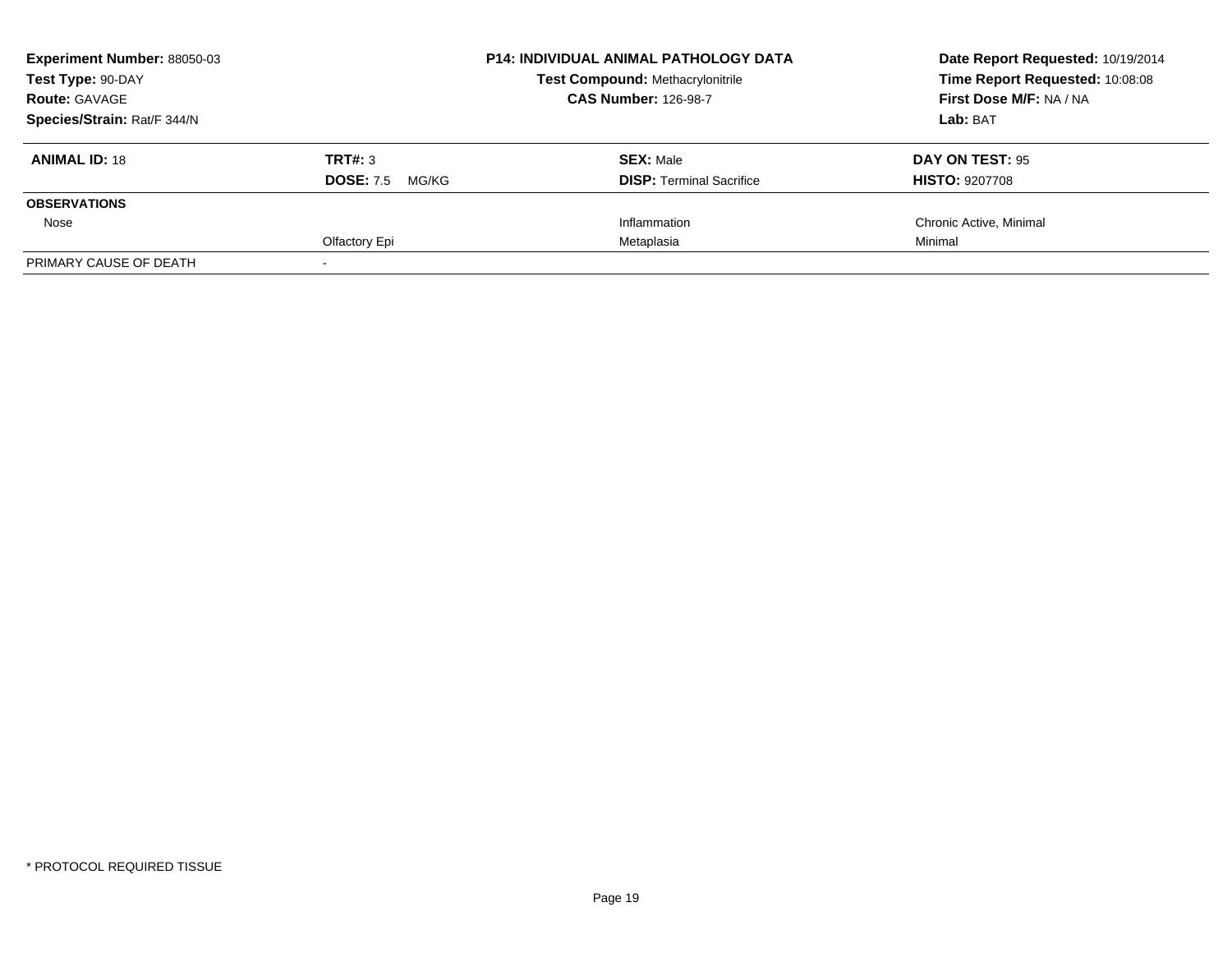| <b>Experiment Number: 88050-03</b><br>Test Type: 90-DAY |                           | <b>P14: INDIVIDUAL ANIMAL PATHOLOGY DATA</b><br><b>Test Compound: Methacrylonitrile</b> | Date Report Requested: 10/19/2014<br>Time Report Requested: 10:08:08 |
|---------------------------------------------------------|---------------------------|-----------------------------------------------------------------------------------------|----------------------------------------------------------------------|
| <b>Route: GAVAGE</b>                                    |                           | <b>CAS Number: 126-98-7</b>                                                             | First Dose M/F: NA / NA                                              |
| Species/Strain: Rat/F 344/N                             |                           |                                                                                         | Lab: BAT                                                             |
| <b>ANIMAL ID: 19</b>                                    | TRT#: 3                   | <b>SEX: Male</b>                                                                        | DAY ON TEST: 95                                                      |
|                                                         | <b>DOSE: 7.5</b><br>MG/KG | <b>DISP: Terminal Sacrifice</b>                                                         | <b>HISTO: 9207709</b>                                                |
| <b>OBSERVATIONS</b>                                     |                           |                                                                                         |                                                                      |
| Nose                                                    |                           | Inflammation                                                                            | Chronic Active, Minimal                                              |
| PRIMARY CAUSE OF DEATH                                  |                           |                                                                                         |                                                                      |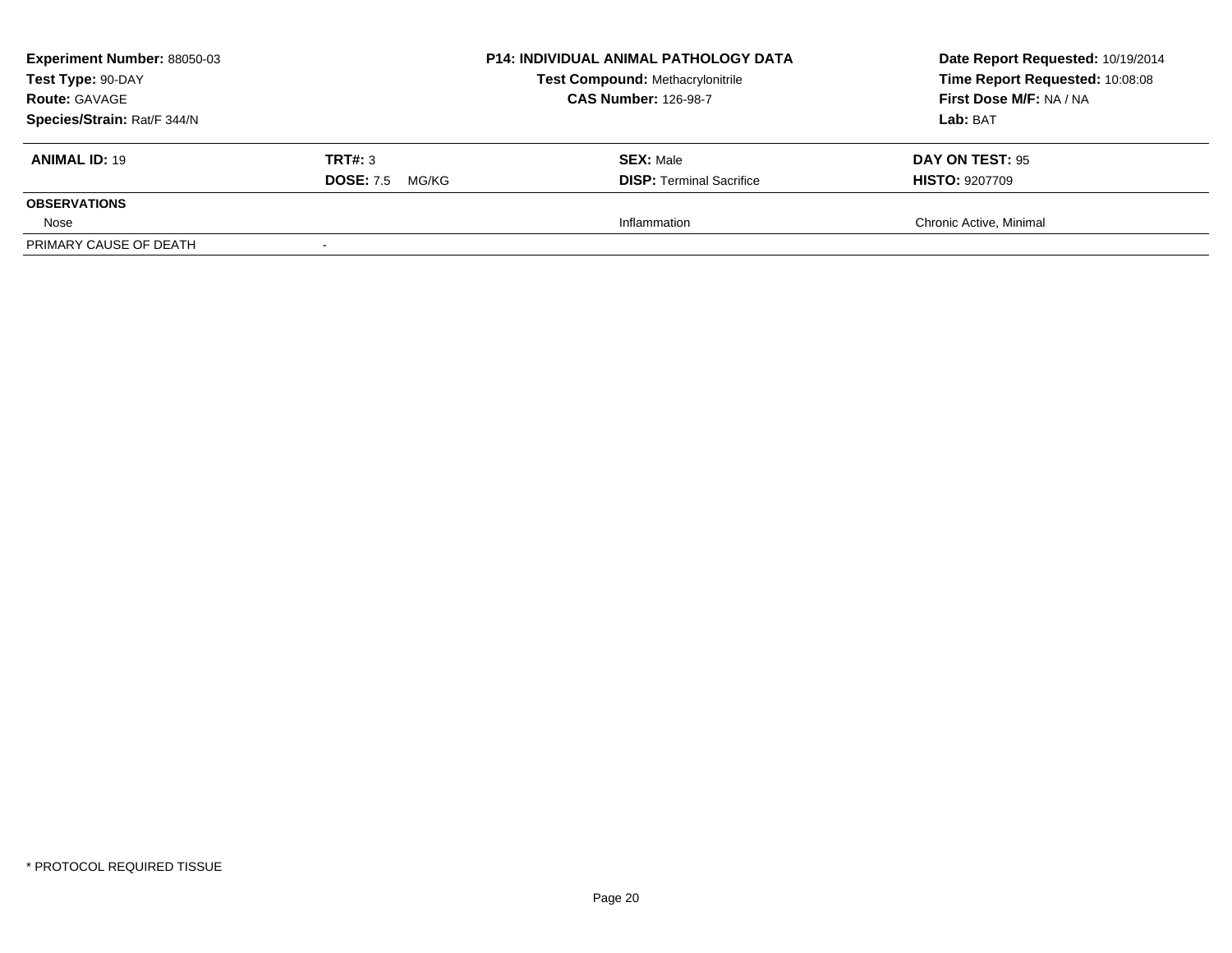| <b>Experiment Number: 88050-03</b> |                           | <b>P14: INDIVIDUAL ANIMAL PATHOLOGY DATA</b> | Date Report Requested: 10/19/2014 |  |
|------------------------------------|---------------------------|----------------------------------------------|-----------------------------------|--|
| Test Type: 90-DAY                  |                           | Test Compound: Methacrylonitrile             | Time Report Requested: 10:08:08   |  |
| <b>Route: GAVAGE</b>               |                           | <b>CAS Number: 126-98-7</b>                  | First Dose M/F: NA / NA           |  |
| Species/Strain: Rat/F 344/N        |                           |                                              | Lab: BAT                          |  |
| <b>ANIMAL ID: 20</b>               | TRT#: 3                   | <b>SEX: Male</b>                             | DAY ON TEST: 95                   |  |
|                                    | <b>DOSE: 7.5</b><br>MG/KG | <b>DISP:</b> Terminal Sacrifice              | <b>HISTO: 9207710</b>             |  |
|                                    |                           | ORGAN AND ACCOUNTABLE SITE STATUS            |                                   |  |
| <b>NORMAL</b>                      |                           |                                              |                                   |  |
| Nose                               |                           |                                              |                                   |  |
| PRIMARY CAUSE OF DEATH             |                           |                                              |                                   |  |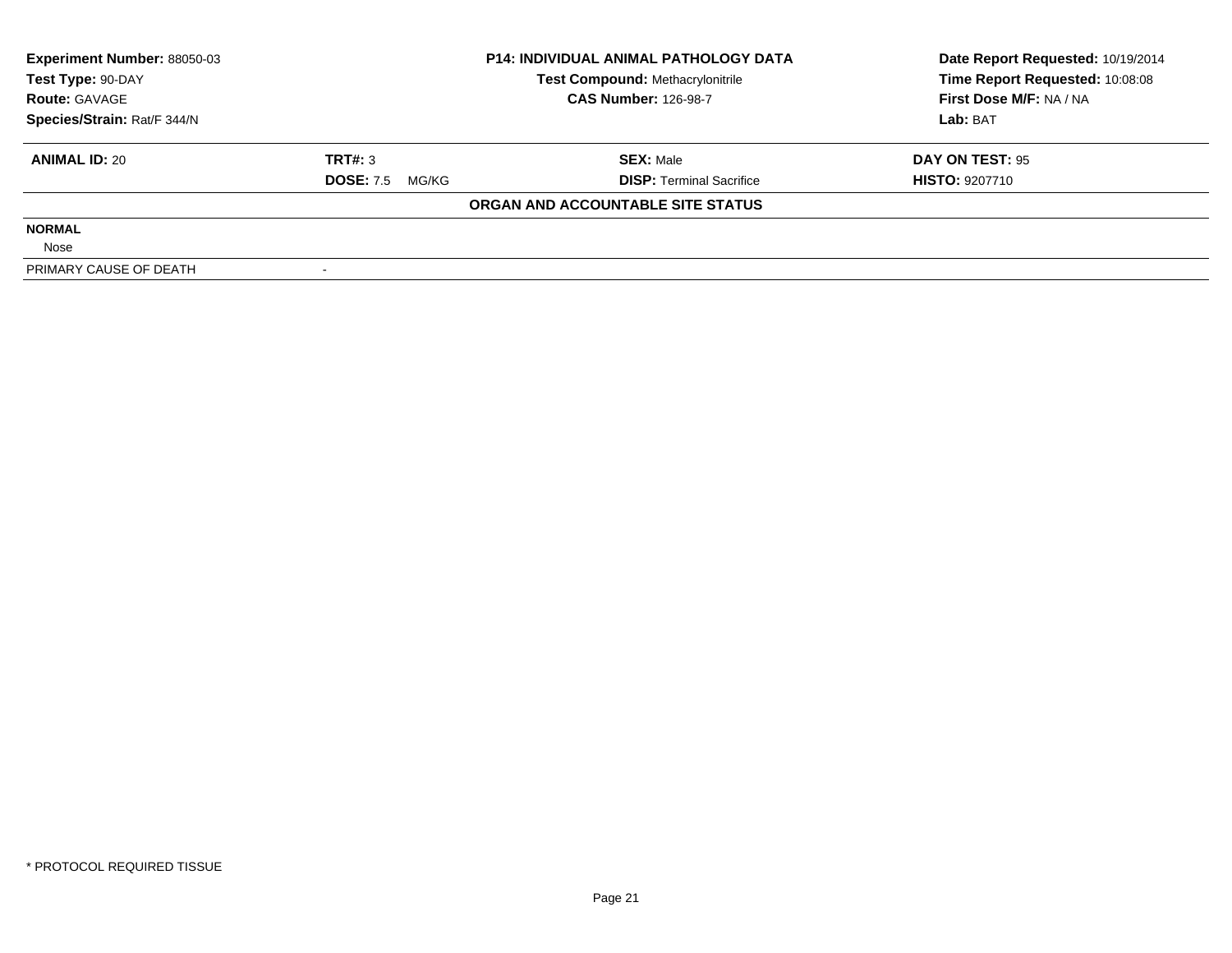| <b>Experiment Number: 88050-03</b> | <b>P14: INDIVIDUAL ANIMAL PATHOLOGY DATA</b> |                                   | Date Report Requested: 10/19/2014 |  |
|------------------------------------|----------------------------------------------|-----------------------------------|-----------------------------------|--|
| Test Type: 90-DAY                  |                                              | Test Compound: Methacrylonitrile  | Time Report Requested: 10:08:08   |  |
| <b>Route: GAVAGE</b>               |                                              | <b>CAS Number: 126-98-7</b>       | First Dose M/F: NA / NA           |  |
| Species/Strain: Rat/F 344/N        |                                              |                                   | Lab: BAT                          |  |
| <b>ANIMAL ID: 21</b>               | TRT#: 5                                      | <b>SEX: Male</b>                  | DAY ON TEST: 95                   |  |
|                                    | <b>DOSE: 15.0 MG/KG</b>                      | <b>DISP:</b> Terminal Sacrifice   | <b>HISTO: 9207681</b>             |  |
|                                    |                                              | ORGAN AND ACCOUNTABLE SITE STATUS |                                   |  |
| <b>NORMAL</b>                      |                                              |                                   |                                   |  |
| Nose                               |                                              |                                   |                                   |  |
| PRIMARY CAUSE OF DEATH             |                                              |                                   |                                   |  |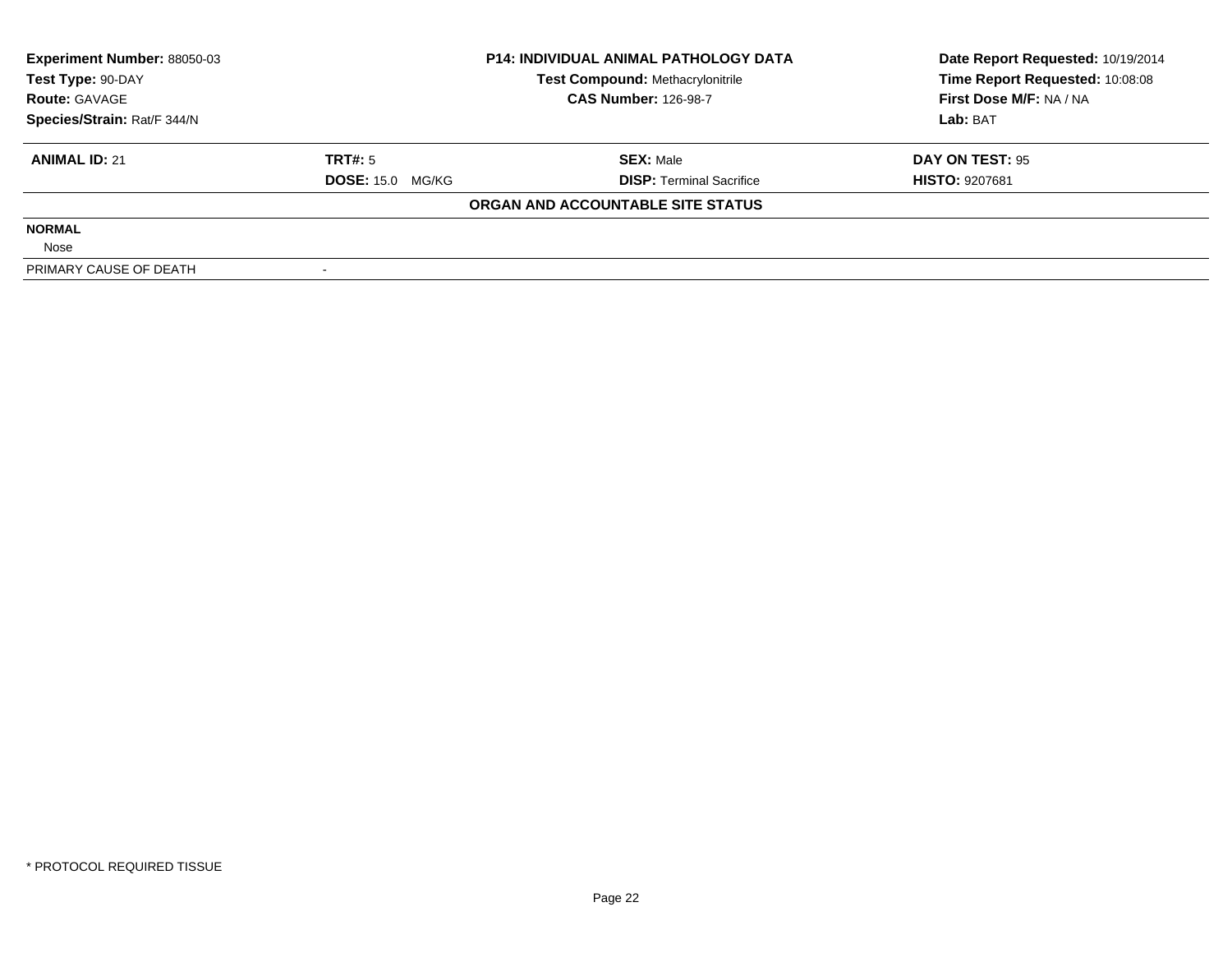| <b>Experiment Number: 88050-03</b><br>Test Type: 90-DAY<br><b>Route: GAVAGE</b><br>Species/Strain: Rat/F 344/N |                                           | <b>P14: INDIVIDUAL ANIMAL PATHOLOGY DATA</b><br><b>Test Compound: Methacrylonitrile</b><br><b>CAS Number: 126-98-7</b> | Date Report Requested: 10/19/2014<br>Time Report Requested: 10:08:08<br>First Dose M/F: NA / NA<br>Lab: BAT |
|----------------------------------------------------------------------------------------------------------------|-------------------------------------------|------------------------------------------------------------------------------------------------------------------------|-------------------------------------------------------------------------------------------------------------|
| <b>ANIMAL ID: 22</b>                                                                                           | <b>TRT#:</b> 5<br><b>DOSE: 15.0 MG/KG</b> | <b>SEX: Male</b><br><b>DISP: Terminal Sacrifice</b>                                                                    | <b>DAY ON TEST: 95</b><br><b>HISTO: 9207682</b>                                                             |
| <b>OBSERVATIONS</b>                                                                                            |                                           |                                                                                                                        |                                                                                                             |
| Nose                                                                                                           |                                           | Inflammation                                                                                                           | Chronic Active, Minimal                                                                                     |
| PRIMARY CAUSE OF DEATH                                                                                         |                                           |                                                                                                                        |                                                                                                             |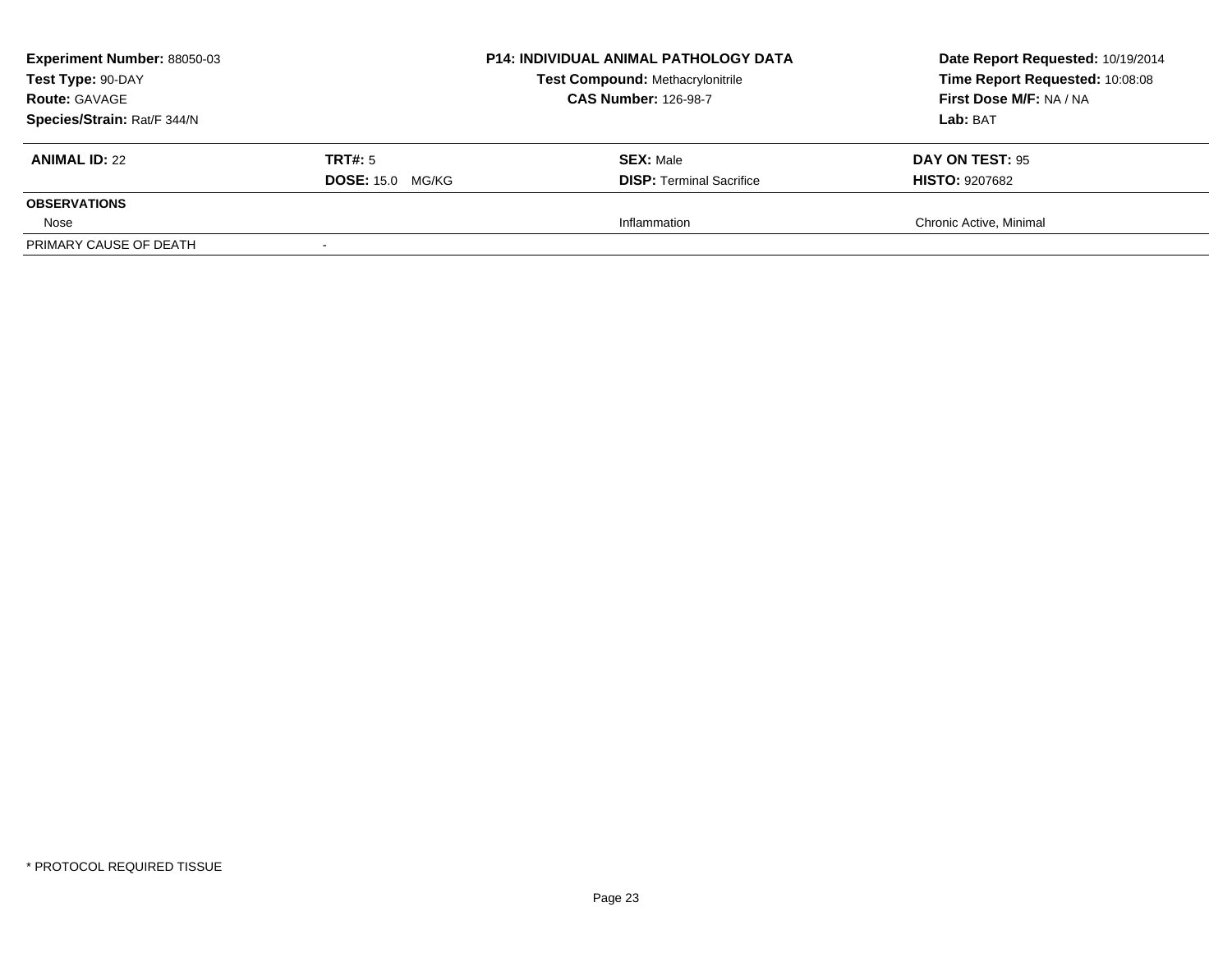| <b>Experiment Number: 88050-03</b><br>Test Type: 90-DAY<br><b>Route: GAVAGE</b><br>Species/Strain: Rat/F 344/N |                                    | <b>P14: INDIVIDUAL ANIMAL PATHOLOGY DATA</b><br>Test Compound: Methacrylonitrile<br><b>CAS Number: 126-98-7</b> | Date Report Requested: 10/19/2014<br>Time Report Requested: 10:08:08<br>First Dose M/F: NA / NA<br>Lab: BAT |
|----------------------------------------------------------------------------------------------------------------|------------------------------------|-----------------------------------------------------------------------------------------------------------------|-------------------------------------------------------------------------------------------------------------|
| <b>ANIMAL ID: 23</b>                                                                                           | TRT#: 5<br><b>DOSE: 15.0 MG/KG</b> | <b>SEX: Male</b><br><b>DISP:</b> Terminal Sacrifice                                                             | DAY ON TEST: 95<br><b>HISTO: 9207683</b>                                                                    |
| <b>OBSERVATIONS</b>                                                                                            |                                    |                                                                                                                 |                                                                                                             |
| Nose<br>Note: AUTOLYSIS PRESENT IN OLFACTORY EPITHELIUM.                                                       |                                    | Inflammation                                                                                                    | Chronic Active, Minimal                                                                                     |
| PRIMARY CAUSE OF DEATH                                                                                         |                                    |                                                                                                                 |                                                                                                             |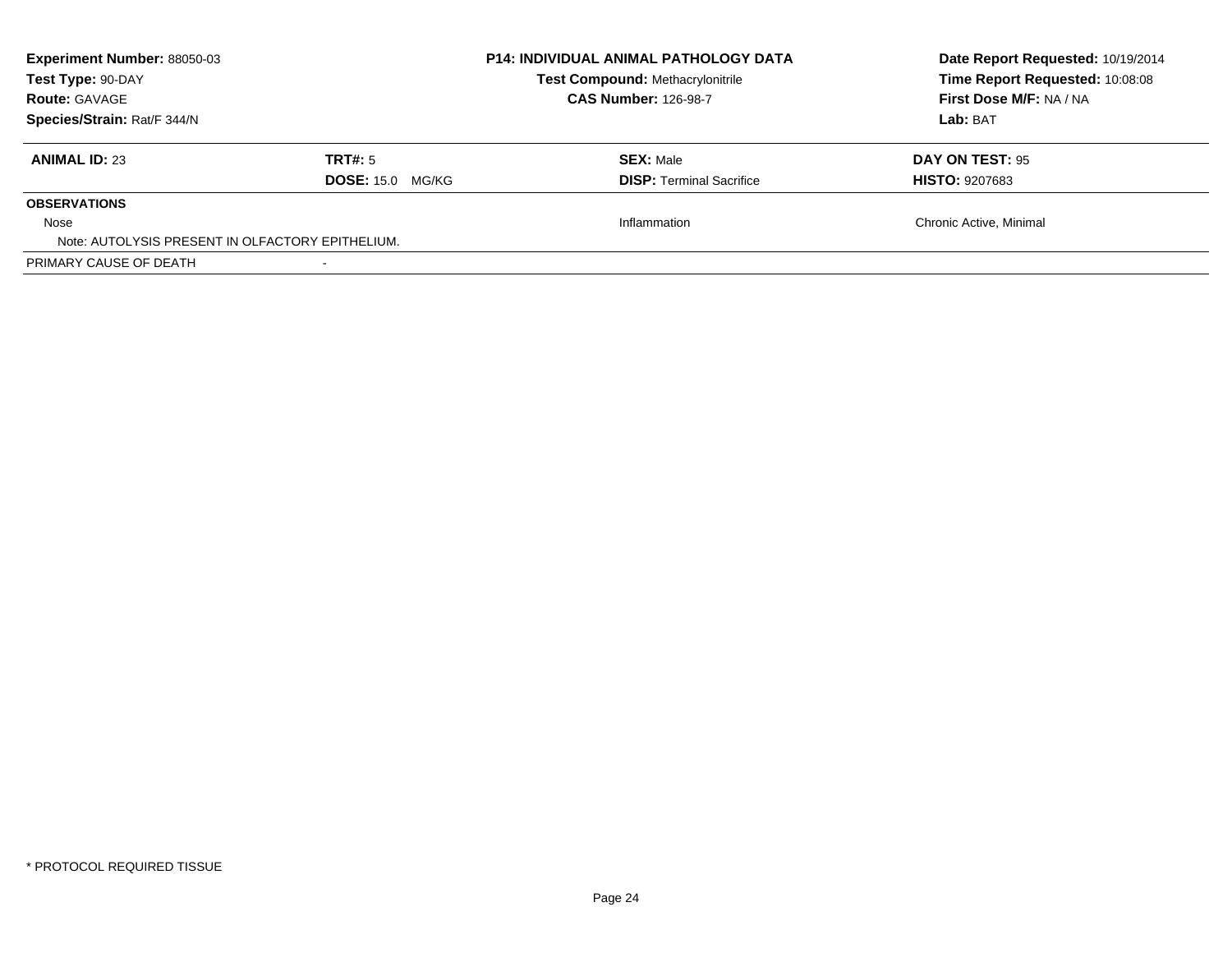| <b>Experiment Number: 88050-03</b> | <b>P14: INDIVIDUAL ANIMAL PATHOLOGY DATA</b> |                                         | Date Report Requested: 10/19/2014 |  |
|------------------------------------|----------------------------------------------|-----------------------------------------|-----------------------------------|--|
| Test Type: 90-DAY                  |                                              | <b>Test Compound: Methacrylonitrile</b> | Time Report Requested: 10:08:08   |  |
| <b>Route: GAVAGE</b>               |                                              | <b>CAS Number: 126-98-7</b>             | First Dose M/F: NA / NA           |  |
| Species/Strain: Rat/F 344/N        |                                              |                                         | Lab: BAT                          |  |
| <b>ANIMAL ID: 24</b>               | TRT#: 5                                      | <b>SEX: Male</b>                        | DAY ON TEST: 95                   |  |
|                                    | <b>DOSE: 15.0 MG/KG</b>                      | <b>DISP:</b> Terminal Sacrifice         | <b>HISTO: 9207684</b>             |  |
|                                    |                                              | ORGAN AND ACCOUNTABLE SITE STATUS       |                                   |  |
| <b>NORMAL</b>                      |                                              |                                         |                                   |  |
| Nose                               |                                              |                                         |                                   |  |
| PRIMARY CAUSE OF DEATH             |                                              |                                         |                                   |  |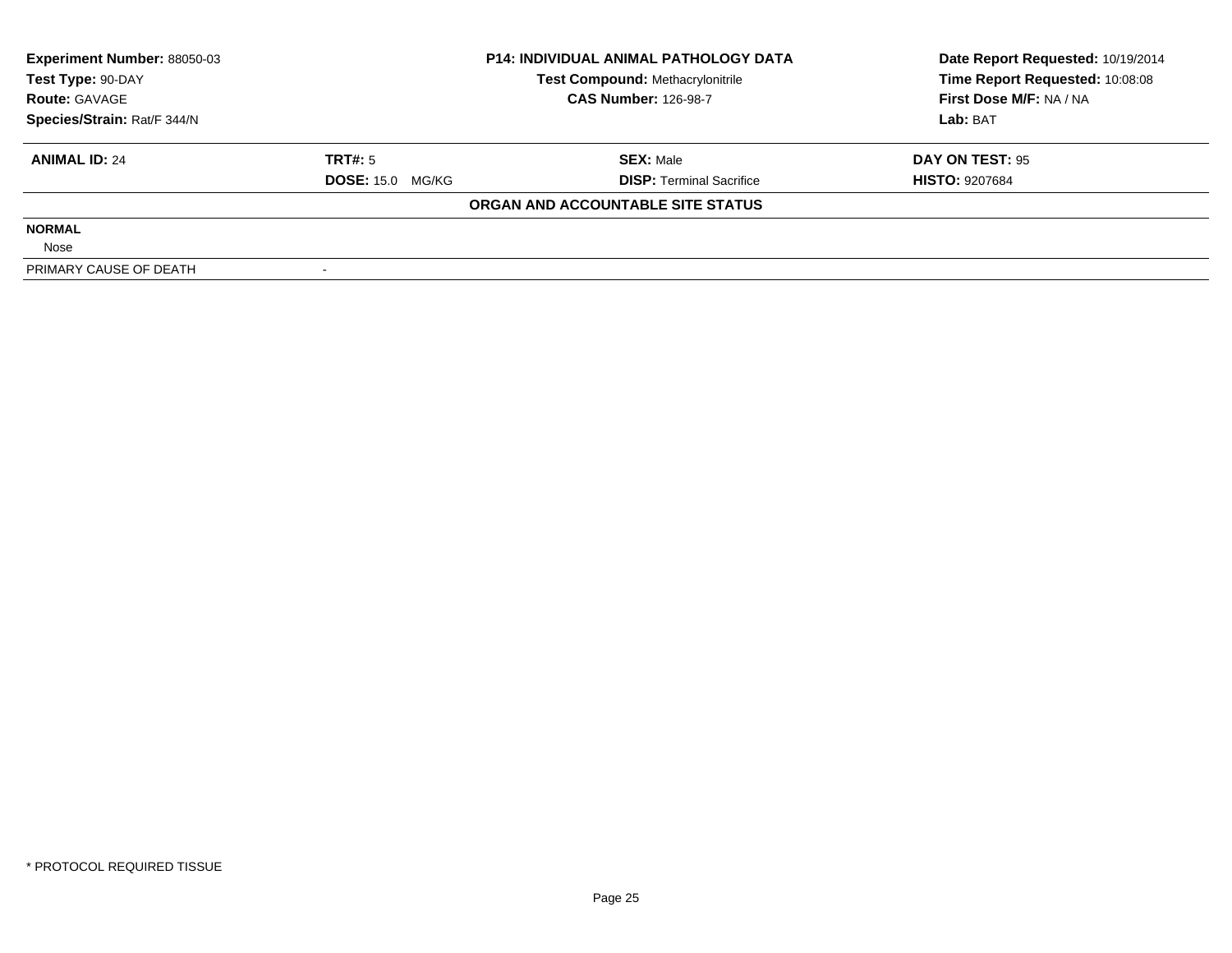| <b>Experiment Number: 88050-03</b> | <b>P14: INDIVIDUAL ANIMAL PATHOLOGY DATA</b> |                                   | Date Report Requested: 10/19/2014 |  |
|------------------------------------|----------------------------------------------|-----------------------------------|-----------------------------------|--|
| Test Type: 90-DAY                  |                                              | Test Compound: Methacrylonitrile  | Time Report Requested: 10:08:08   |  |
| <b>Route: GAVAGE</b>               |                                              | <b>CAS Number: 126-98-7</b>       | First Dose M/F: NA / NA           |  |
| Species/Strain: Rat/F 344/N        |                                              |                                   | Lab: BAT                          |  |
| <b>ANIMAL ID: 25</b>               | TRT#: 5                                      | <b>SEX: Male</b>                  | DAY ON TEST: 95                   |  |
|                                    | <b>DOSE: 15.0 MG/KG</b>                      | <b>DISP:</b> Terminal Sacrifice   | <b>HISTO: 9207685</b>             |  |
|                                    |                                              | ORGAN AND ACCOUNTABLE SITE STATUS |                                   |  |
| <b>NORMAL</b>                      |                                              |                                   |                                   |  |
| Nose                               |                                              |                                   |                                   |  |
| PRIMARY CAUSE OF DEATH             |                                              |                                   |                                   |  |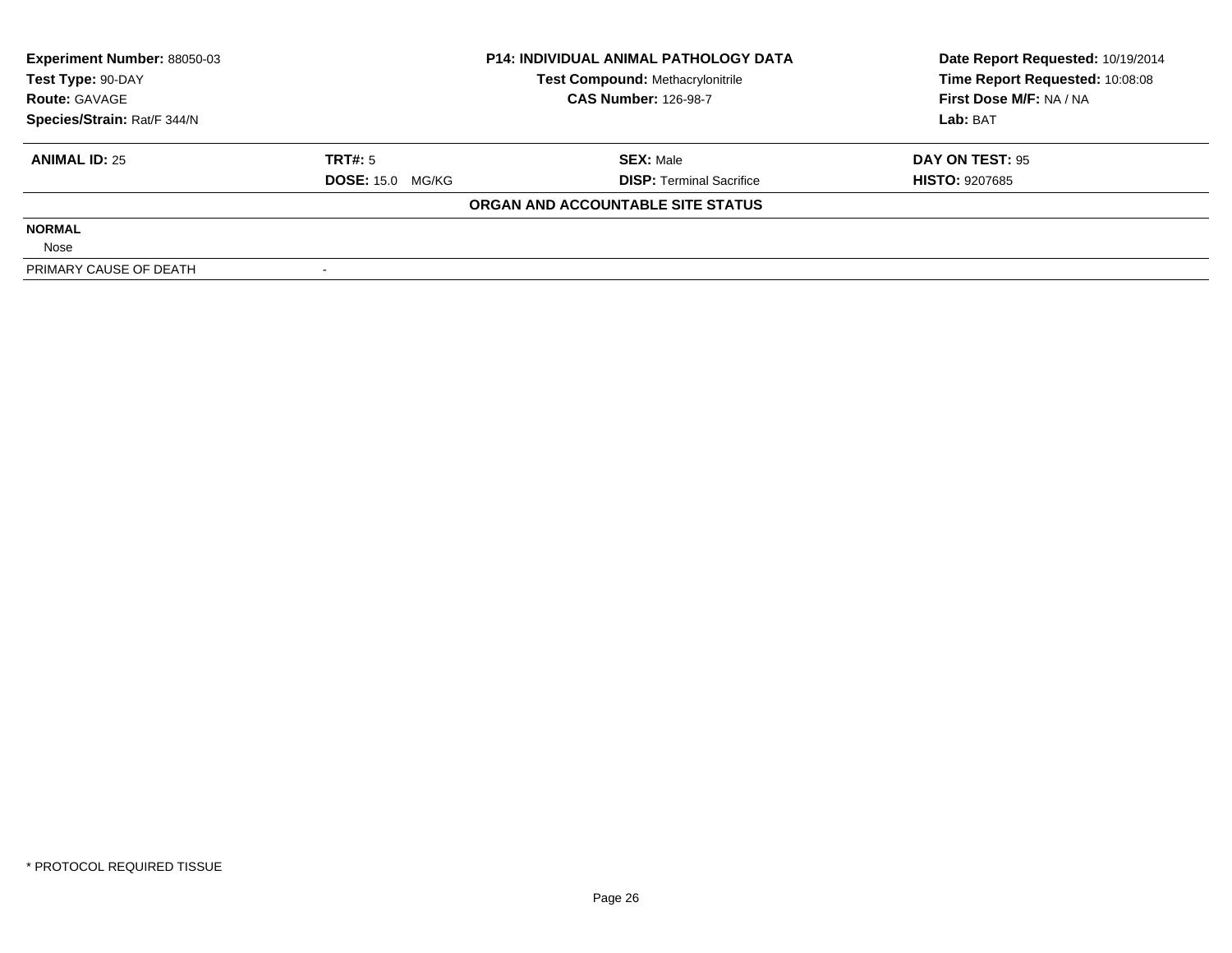| Experiment Number: 88050-03<br>Test Type: 90-DAY<br><b>Route: GAVAGE</b> |                         | <b>P14: INDIVIDUAL ANIMAL PATHOLOGY DATA</b><br><b>Test Compound: Methacrylonitrile</b><br><b>CAS Number: 126-98-7</b> | Date Report Requested: 10/19/2014<br>Time Report Requested: 10:08:08<br>First Dose M/F: NA / NA |
|--------------------------------------------------------------------------|-------------------------|------------------------------------------------------------------------------------------------------------------------|-------------------------------------------------------------------------------------------------|
| Species/Strain: Rat/F 344/N                                              |                         |                                                                                                                        | Lab: BAT                                                                                        |
| <b>ANIMAL ID: 26</b>                                                     | TRT#: 5                 | <b>SEX: Male</b>                                                                                                       | DAY ON TEST: 95                                                                                 |
|                                                                          | <b>DOSE: 15.0 MG/KG</b> | <b>DISP: Terminal Sacrifice</b>                                                                                        | <b>HISTO: 9207686</b>                                                                           |
|                                                                          |                         | ORGAN AND ACCOUNTABLE SITE STATUS                                                                                      |                                                                                                 |
| <b>NORMAL</b>                                                            |                         |                                                                                                                        |                                                                                                 |
| Nose                                                                     |                         |                                                                                                                        |                                                                                                 |
| <b>OBSERVATIONS</b>                                                      |                         |                                                                                                                        |                                                                                                 |
| Nose                                                                     |                         |                                                                                                                        |                                                                                                 |
| Note: AUTOLYSIS PRESENT IN OLFACTORY EPITHELIUM.                         |                         |                                                                                                                        |                                                                                                 |
| PRIMARY CAUSE OF DEATH                                                   |                         |                                                                                                                        |                                                                                                 |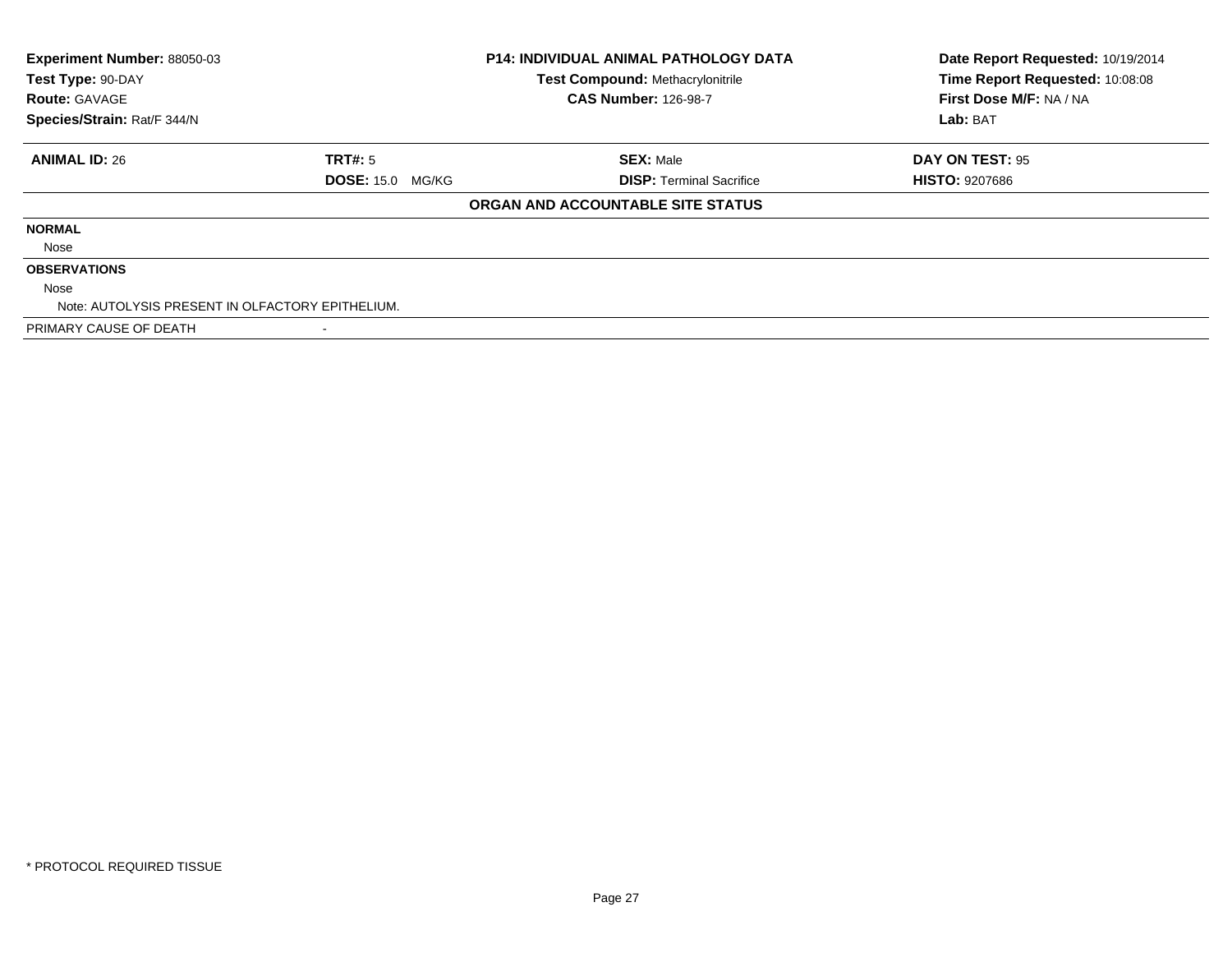| <b>Experiment Number: 88050-03</b> | <b>P14: INDIVIDUAL ANIMAL PATHOLOGY DATA</b> |                                   | Date Report Requested: 10/19/2014 |  |
|------------------------------------|----------------------------------------------|-----------------------------------|-----------------------------------|--|
| Test Type: 90-DAY                  |                                              | Test Compound: Methacrylonitrile  | Time Report Requested: 10:08:08   |  |
| <b>Route: GAVAGE</b>               |                                              | <b>CAS Number: 126-98-7</b>       | First Dose M/F: NA / NA           |  |
| Species/Strain: Rat/F 344/N        |                                              |                                   | Lab: BAT                          |  |
| <b>ANIMAL ID: 27</b>               | TRT#: 5                                      | <b>SEX: Male</b>                  | DAY ON TEST: 95                   |  |
|                                    | <b>DOSE: 15.0 MG/KG</b>                      | <b>DISP:</b> Terminal Sacrifice   | <b>HISTO: 9207687</b>             |  |
|                                    |                                              | ORGAN AND ACCOUNTABLE SITE STATUS |                                   |  |
| <b>NORMAL</b>                      |                                              |                                   |                                   |  |
| Nose                               |                                              |                                   |                                   |  |
| PRIMARY CAUSE OF DEATH             |                                              |                                   |                                   |  |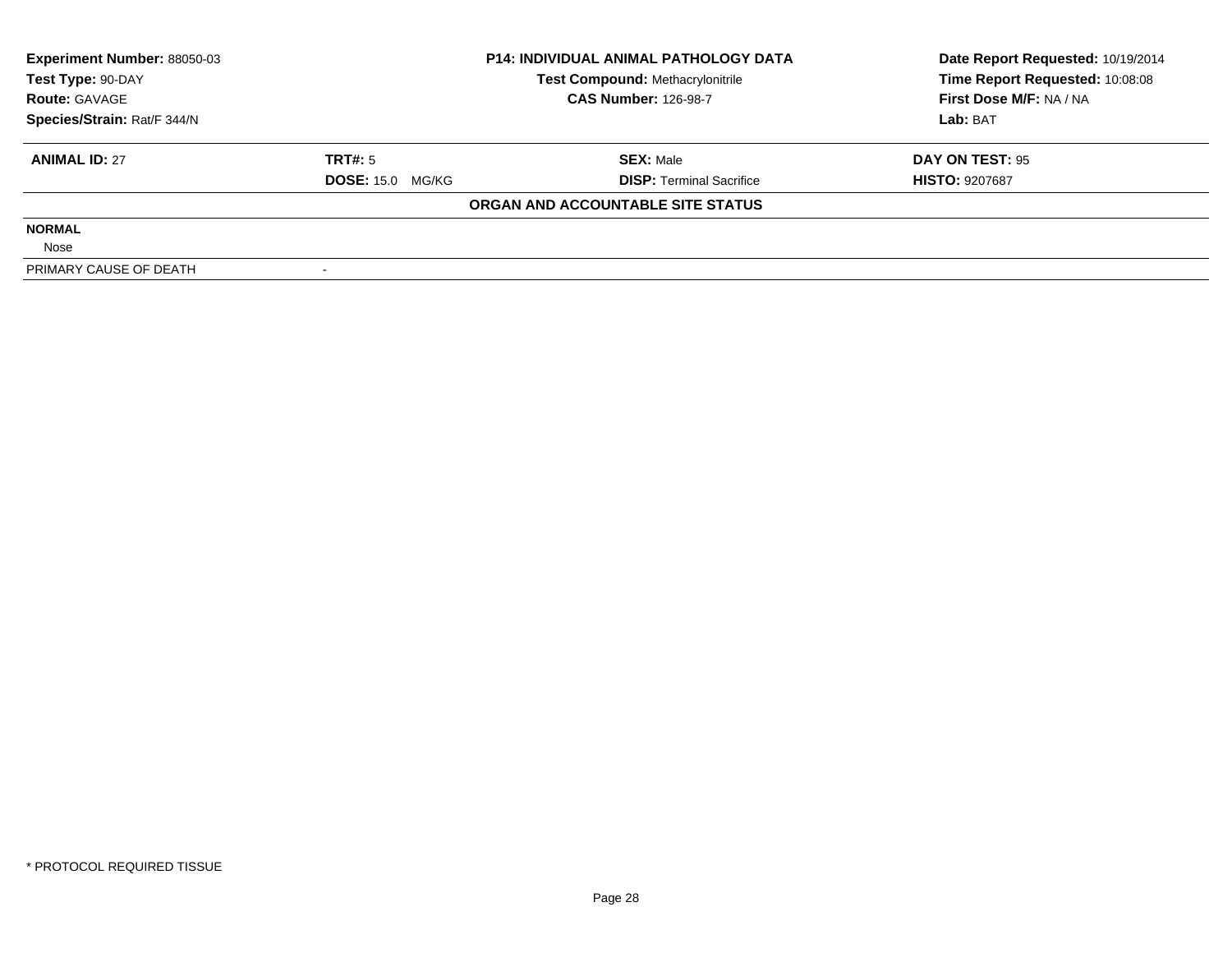| <b>Experiment Number: 88050-03</b> | <b>P14: INDIVIDUAL ANIMAL PATHOLOGY DATA</b> |                                         | Date Report Requested: 10/19/2014 |  |
|------------------------------------|----------------------------------------------|-----------------------------------------|-----------------------------------|--|
| Test Type: 90-DAY                  |                                              | <b>Test Compound: Methacrylonitrile</b> | Time Report Requested: 10:08:08   |  |
| <b>Route: GAVAGE</b>               |                                              | <b>CAS Number: 126-98-7</b>             | First Dose M/F: NA / NA           |  |
| Species/Strain: Rat/F 344/N        |                                              |                                         | Lab: BAT                          |  |
| <b>ANIMAL ID: 28</b>               | TRT#: 5                                      | <b>SEX:</b> Male                        | DAY ON TEST: 95                   |  |
|                                    | <b>DOSE: 15.0 MG/KG</b>                      | <b>DISP:</b> Terminal Sacrifice         | <b>HISTO: 9207688</b>             |  |
|                                    |                                              | ORGAN AND ACCOUNTABLE SITE STATUS       |                                   |  |
| <b>NORMAL</b>                      |                                              |                                         |                                   |  |
| Nose                               |                                              |                                         |                                   |  |
| PRIMARY CAUSE OF DEATH             |                                              |                                         |                                   |  |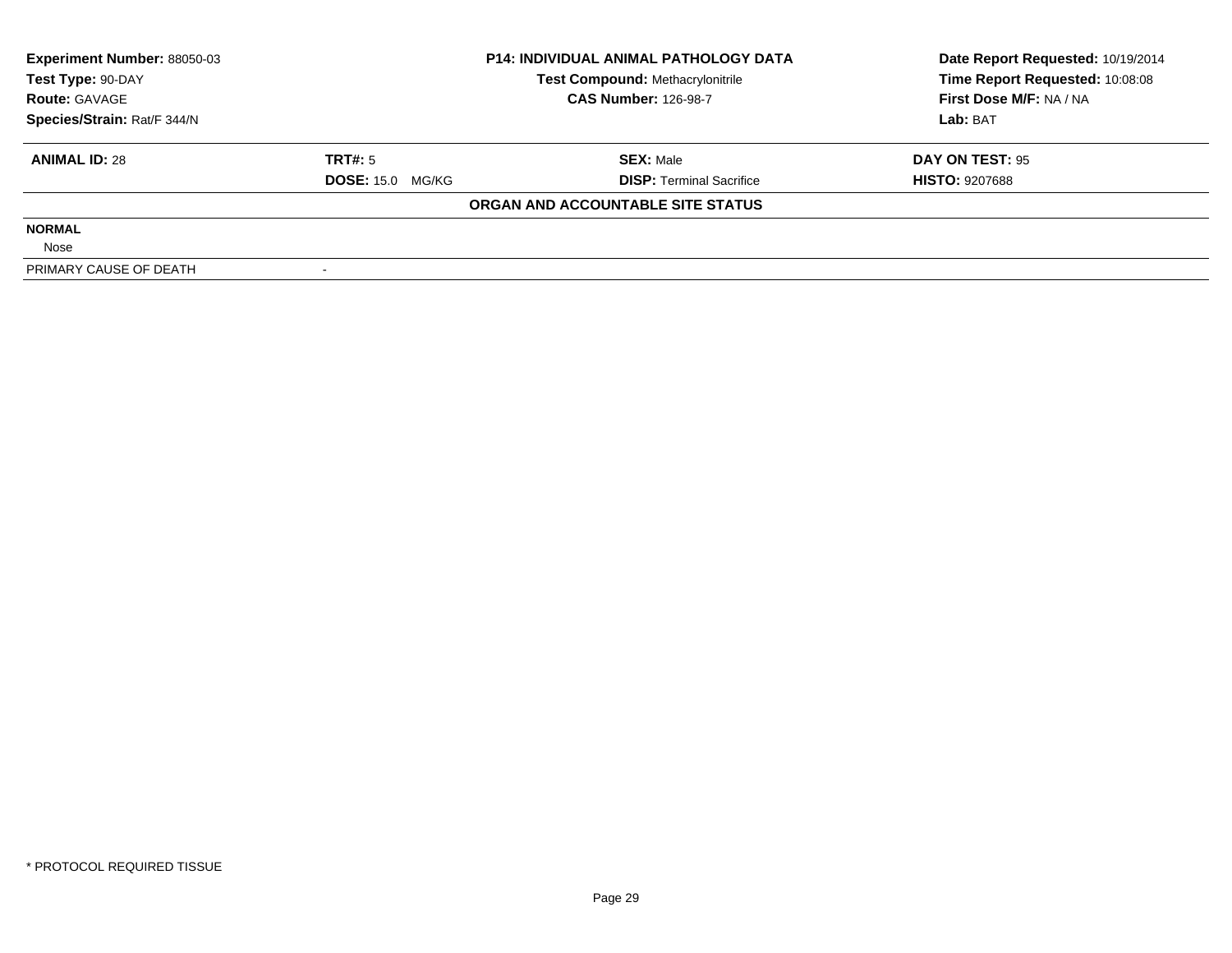| <b>Experiment Number: 88050-03</b><br>Test Type: 90-DAY<br><b>Route: GAVAGE</b><br>Species/Strain: Rat/F 344/N |                                    | <b>P14: INDIVIDUAL ANIMAL PATHOLOGY DATA</b><br><b>Test Compound: Methacrylonitrile</b><br><b>CAS Number: 126-98-7</b> | Date Report Requested: 10/19/2014<br>Time Report Requested: 10:08:08<br>First Dose M/F: NA / NA<br>Lab: BAT |
|----------------------------------------------------------------------------------------------------------------|------------------------------------|------------------------------------------------------------------------------------------------------------------------|-------------------------------------------------------------------------------------------------------------|
| <b>ANIMAL ID: 29</b>                                                                                           | TRT#: 5<br><b>DOSE: 15.0 MG/KG</b> | <b>SEX: Male</b><br><b>DISP: Terminal Sacrifice</b>                                                                    | <b>DAY ON TEST: 95</b><br><b>HISTO: 9207689</b>                                                             |
| <b>OBSERVATIONS</b>                                                                                            |                                    |                                                                                                                        |                                                                                                             |
| Nose                                                                                                           |                                    | Inflammation                                                                                                           | Chronic Active, Minimal                                                                                     |
| PRIMARY CAUSE OF DEATH                                                                                         |                                    |                                                                                                                        |                                                                                                             |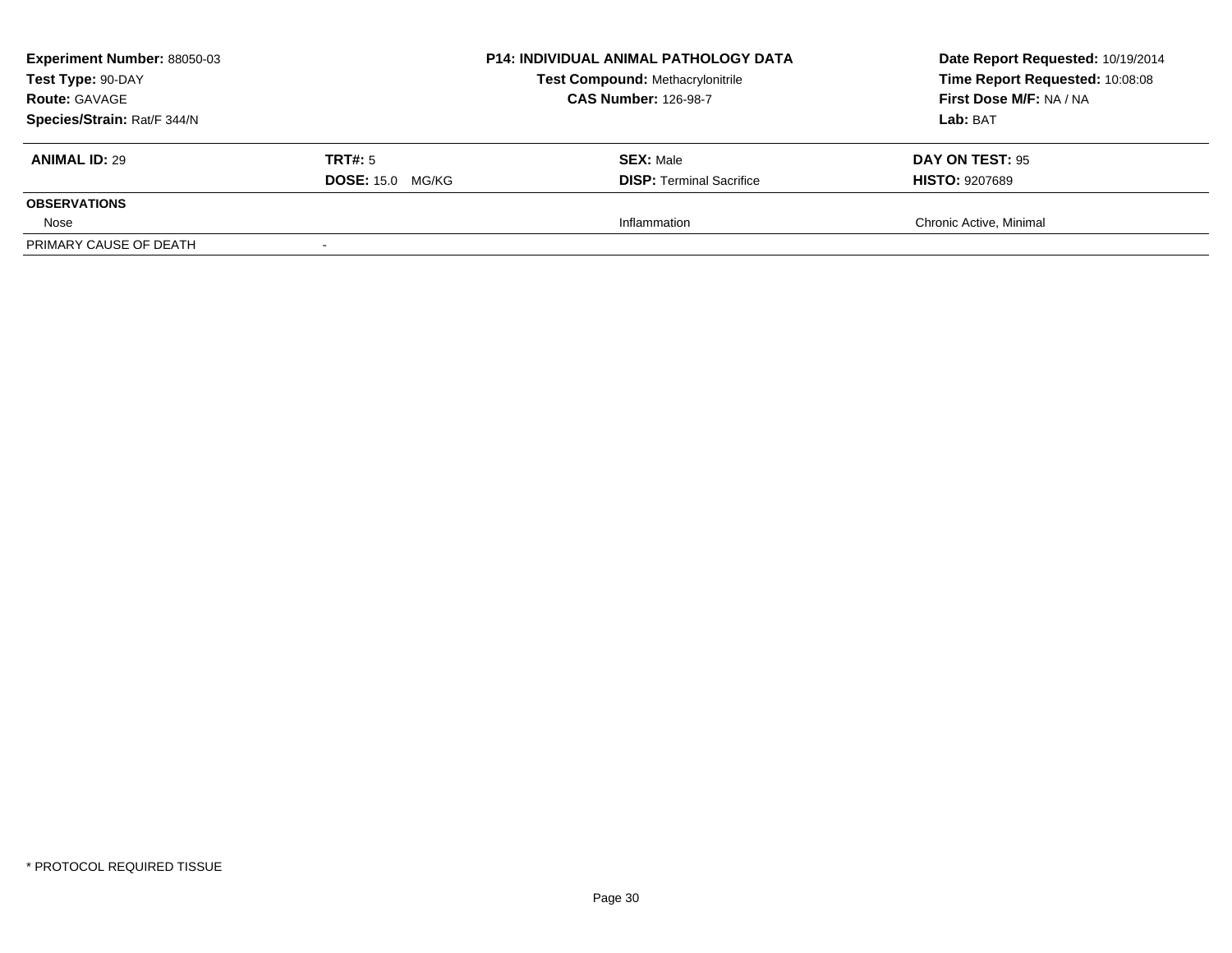| Experiment Number: 88050-03    |                         | <b>P14: INDIVIDUAL ANIMAL PATHOLOGY DATA</b> | Date Report Requested: 10/19/2014 |
|--------------------------------|-------------------------|----------------------------------------------|-----------------------------------|
| Test Type: 90-DAY              |                         | <b>Test Compound: Methacrylonitrile</b>      | Time Report Requested: 10:08:08   |
| <b>Route: GAVAGE</b>           |                         | <b>CAS Number: 126-98-7</b>                  | First Dose M/F: NA / NA           |
| Species/Strain: Rat/F 344/N    |                         |                                              | Lab: BAT                          |
| <b>ANIMAL ID: 30</b>           | <b>TRT#: 5</b>          | <b>SEX: Male</b>                             | DAY ON TEST: 95                   |
|                                | <b>DOSE: 15.0 MG/KG</b> | <b>DISP:</b> Terminal Sacrifice              | <b>HISTO: 9207690</b>             |
|                                |                         | ORGAN AND ACCOUNTABLE SITE STATUS            |                                   |
| <b>NORMAL</b>                  |                         |                                              |                                   |
| Nose                           |                         |                                              |                                   |
| <b>OBSERVATIONS</b>            |                         |                                              |                                   |
| Testes                         |                         | Degeneration                                 | Moderate                          |
|                                |                         | Mineralization                               | Mild                              |
| [ Degeneration TGLS = $1-10$ ] |                         |                                              |                                   |
| [Mineralization TGLS = 1-10]   |                         |                                              |                                   |
| PRIMARY CAUSE OF DEATH         |                         |                                              |                                   |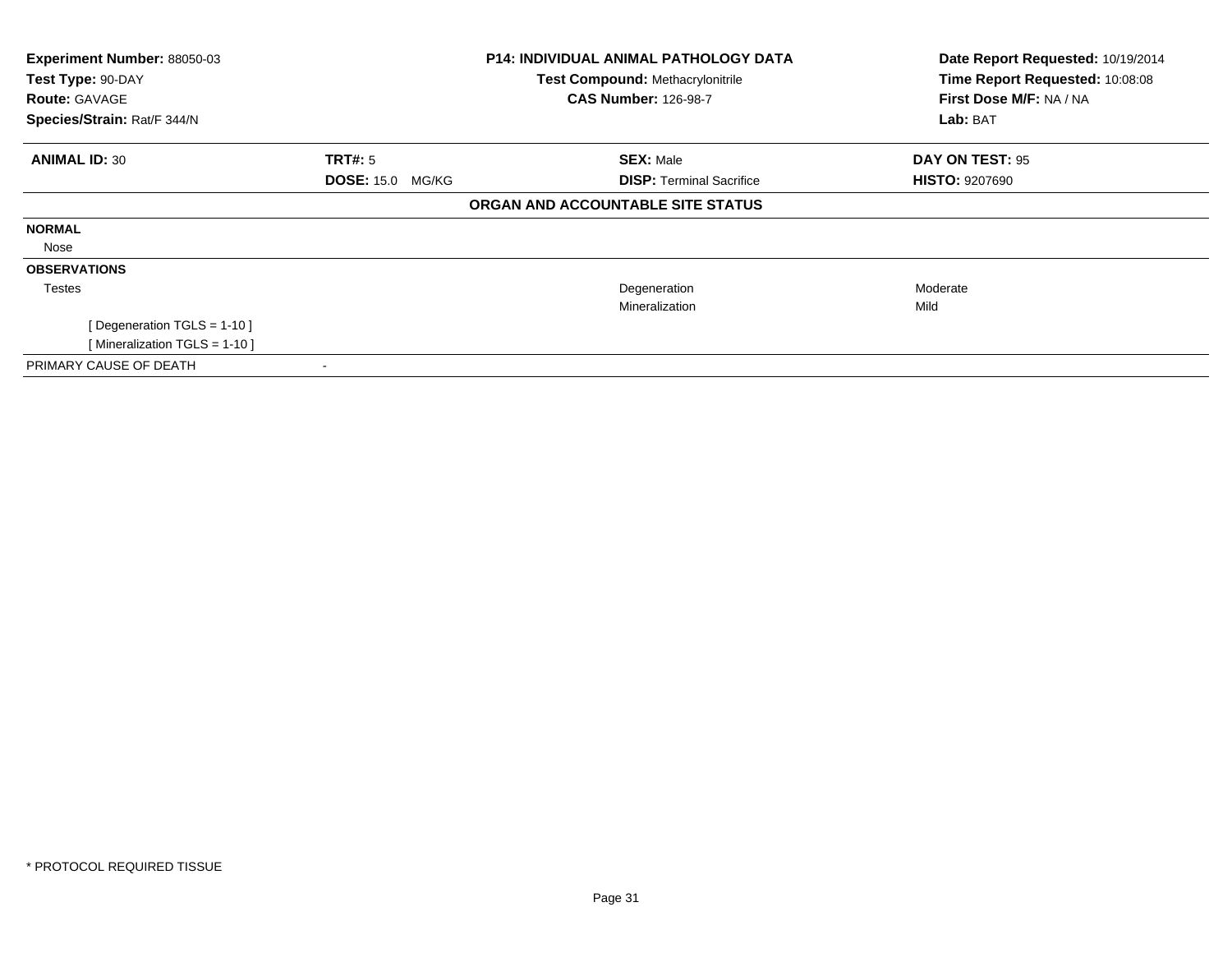| <b>Experiment Number: 88050-03</b><br>Test Type: 90-DAY<br><b>Route: GAVAGE</b><br>Species/Strain: Rat/F 344/N |                         | <b>P14: INDIVIDUAL ANIMAL PATHOLOGY DATA</b><br><b>Test Compound: Methacrylonitrile</b><br><b>CAS Number: 126-98-7</b> | Date Report Requested: 10/19/2014<br>Time Report Requested: 10:08:08<br>First Dose M/F: NA / NA<br>Lab: BAT |
|----------------------------------------------------------------------------------------------------------------|-------------------------|------------------------------------------------------------------------------------------------------------------------|-------------------------------------------------------------------------------------------------------------|
| <b>ANIMAL ID: 31</b>                                                                                           | <b>TRT#: 7</b>          | <b>SEX: Male</b>                                                                                                       | <b>DAY ON TEST: 95</b>                                                                                      |
| <b>OBSERVATIONS</b>                                                                                            | <b>DOSE: 30.0 MG/KG</b> | <b>DISP:</b> Terminal Sacrifice                                                                                        | <b>HISTO: 9207661</b>                                                                                       |
| Nose                                                                                                           |                         | Inflammation                                                                                                           | Chronic Active, Minimal                                                                                     |
| PRIMARY CAUSE OF DEATH                                                                                         |                         |                                                                                                                        |                                                                                                             |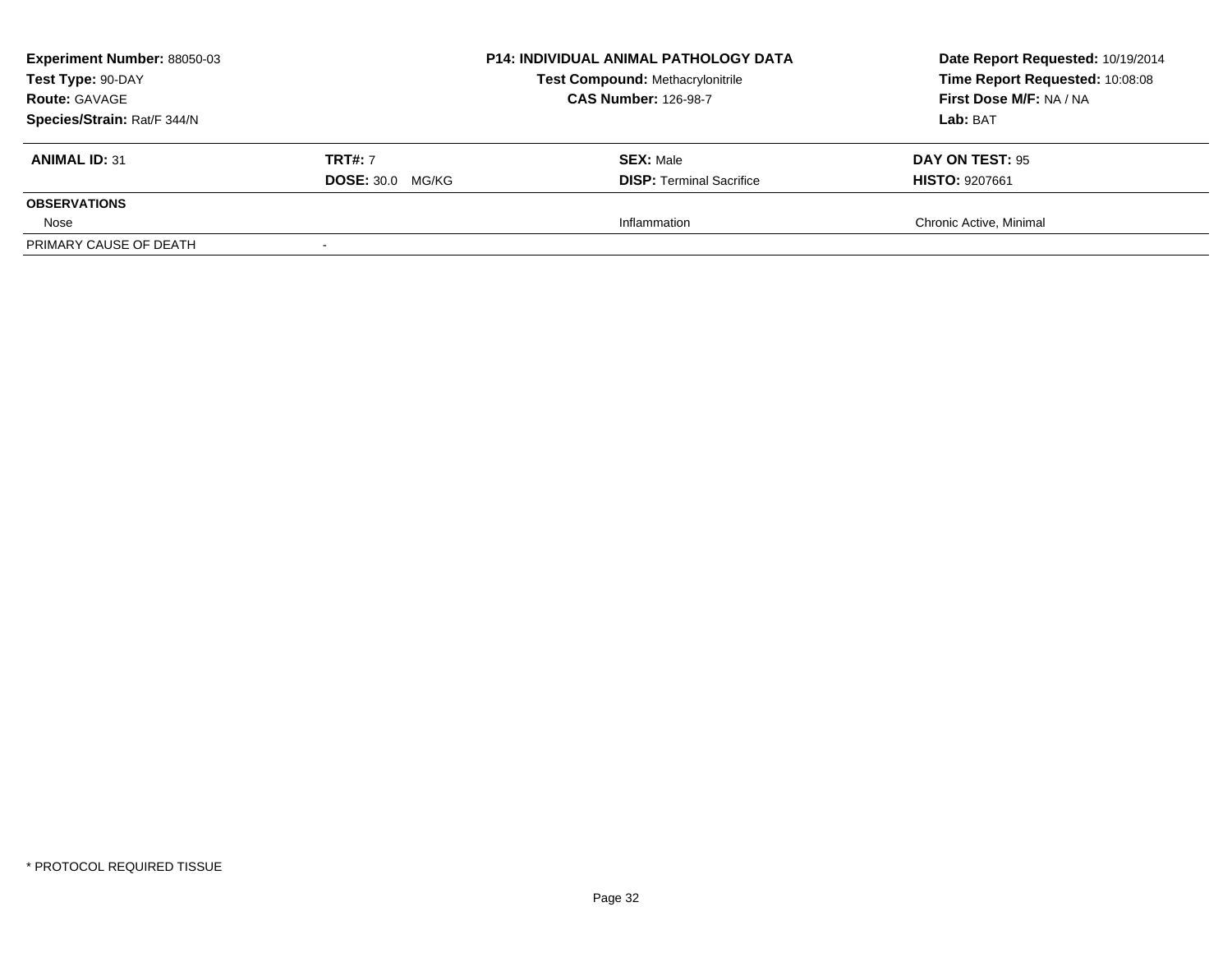| <b>Experiment Number: 88050-03</b> | <b>P14: INDIVIDUAL ANIMAL PATHOLOGY DATA</b> |                                   | Date Report Requested: 10/19/2014 |  |
|------------------------------------|----------------------------------------------|-----------------------------------|-----------------------------------|--|
| Test Type: 90-DAY                  |                                              | Test Compound: Methacrylonitrile  | Time Report Requested: 10:08:08   |  |
| <b>Route: GAVAGE</b>               |                                              | <b>CAS Number: 126-98-7</b>       | First Dose M/F: NA / NA           |  |
| Species/Strain: Rat/F 344/N        |                                              |                                   | Lab: BAT                          |  |
| <b>ANIMAL ID: 32</b>               | <b>TRT#: 7</b>                               | <b>SEX: Male</b>                  | DAY ON TEST: 95                   |  |
|                                    | <b>DOSE: 30.0 MG/KG</b>                      | <b>DISP:</b> Terminal Sacrifice   | <b>HISTO: 9207662</b>             |  |
|                                    |                                              | ORGAN AND ACCOUNTABLE SITE STATUS |                                   |  |
| <b>NORMAL</b>                      |                                              |                                   |                                   |  |
| Nose                               |                                              |                                   |                                   |  |
| PRIMARY CAUSE OF DEATH             |                                              |                                   |                                   |  |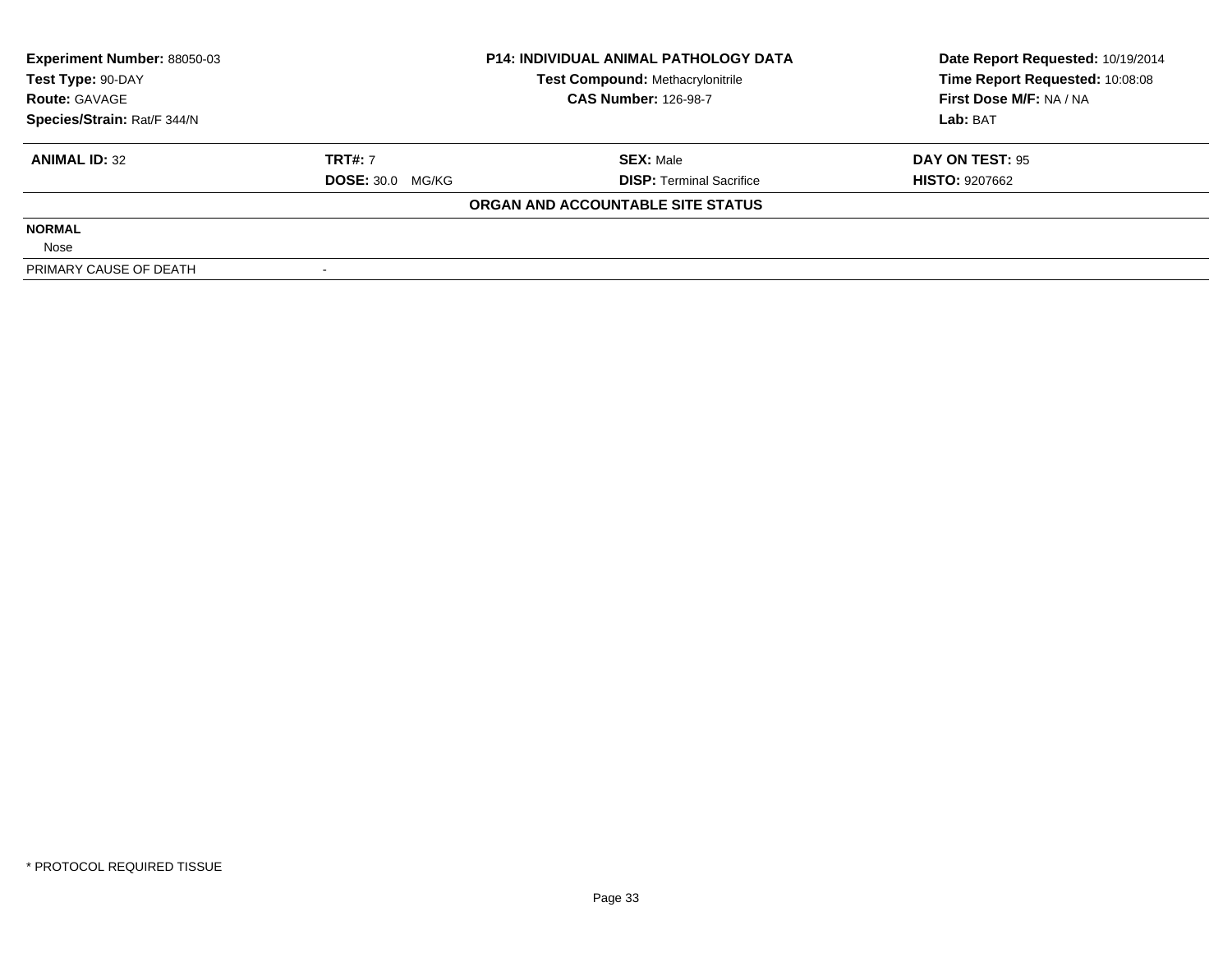| <b>Experiment Number: 88050-03</b><br>Test Type: 90-DAY<br><b>Route: GAVAGE</b><br>Species/Strain: Rat/F 344/N |                         | <b>P14: INDIVIDUAL ANIMAL PATHOLOGY DATA</b><br><b>Test Compound: Methacrylonitrile</b><br><b>CAS Number: 126-98-7</b> | Date Report Requested: 10/19/2014<br>Time Report Requested: 10:08:08<br>First Dose M/F: NA / NA<br>Lab: BAT |
|----------------------------------------------------------------------------------------------------------------|-------------------------|------------------------------------------------------------------------------------------------------------------------|-------------------------------------------------------------------------------------------------------------|
| <b>ANIMAL ID: 33</b>                                                                                           | <b>TRT#: 7</b>          | <b>SEX: Male</b>                                                                                                       | <b>DAY ON TEST: 95</b>                                                                                      |
| <b>OBSERVATIONS</b>                                                                                            | <b>DOSE: 30.0 MG/KG</b> | <b>DISP: Terminal Sacrifice</b>                                                                                        | <b>HISTO: 9207663</b>                                                                                       |
| Nose                                                                                                           |                         | Inflammation                                                                                                           | Chronic Active, Minimal                                                                                     |
| PRIMARY CAUSE OF DEATH                                                                                         |                         |                                                                                                                        |                                                                                                             |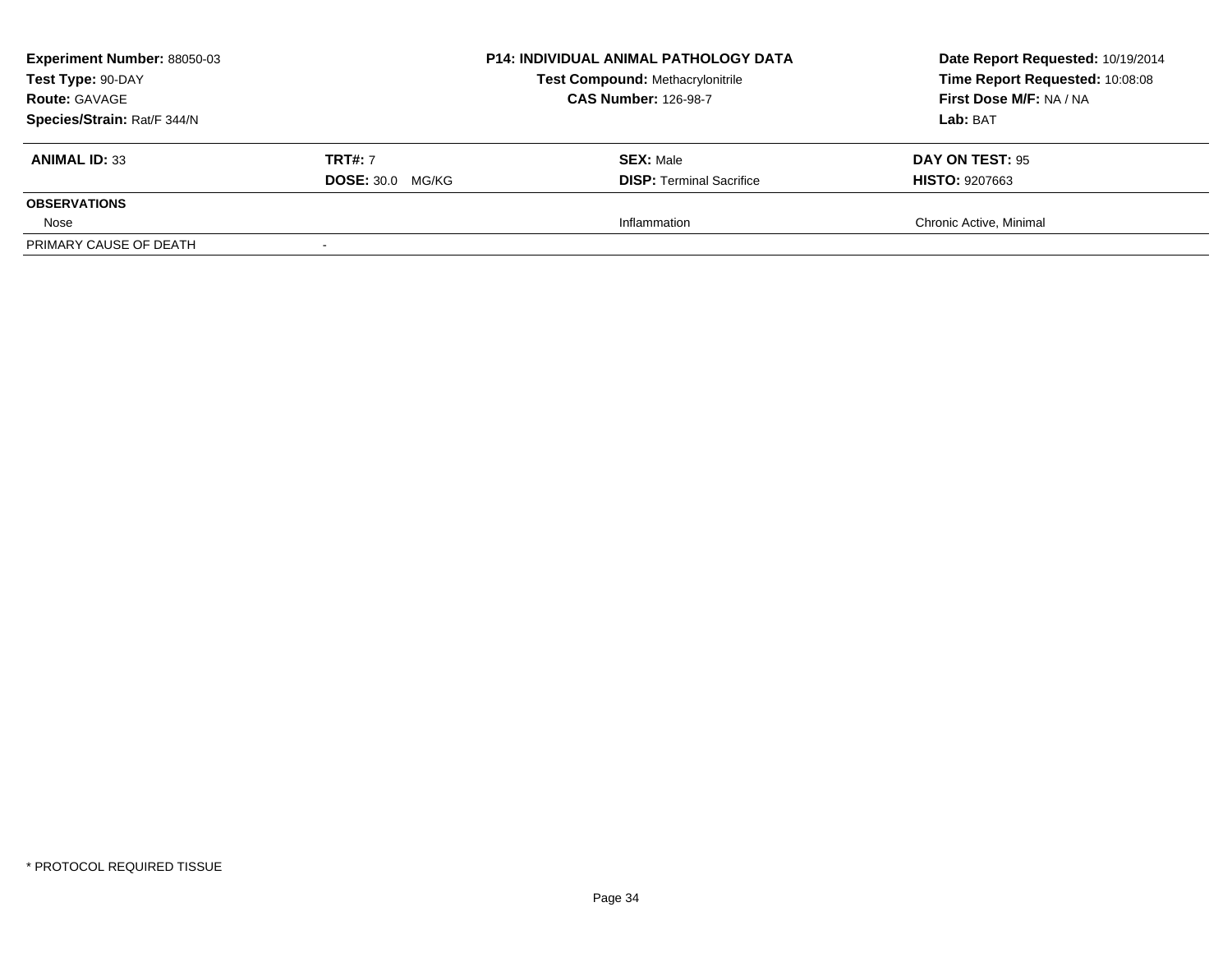| <b>Experiment Number: 88050-03</b><br>Test Type: 90-DAY<br><b>Route: GAVAGE</b><br>Species/Strain: Rat/F 344/N |                         | <b>P14: INDIVIDUAL ANIMAL PATHOLOGY DATA</b><br><b>Test Compound: Methacrylonitrile</b><br><b>CAS Number: 126-98-7</b> | Date Report Requested: 10/19/2014<br>Time Report Requested: 10:08:08<br>First Dose M/F: NA / NA<br>Lab: BAT |
|----------------------------------------------------------------------------------------------------------------|-------------------------|------------------------------------------------------------------------------------------------------------------------|-------------------------------------------------------------------------------------------------------------|
| <b>ANIMAL ID: 34</b>                                                                                           | <b>TRT#: 7</b>          | <b>SEX: Male</b>                                                                                                       | <b>DAY ON TEST: 95</b>                                                                                      |
| <b>OBSERVATIONS</b>                                                                                            | <b>DOSE: 30.0 MG/KG</b> | <b>DISP: Terminal Sacrifice</b>                                                                                        | <b>HISTO: 9207664</b>                                                                                       |
| Nose                                                                                                           |                         | Inflammation                                                                                                           | Chronic Active, Minimal                                                                                     |
| PRIMARY CAUSE OF DEATH                                                                                         |                         |                                                                                                                        |                                                                                                             |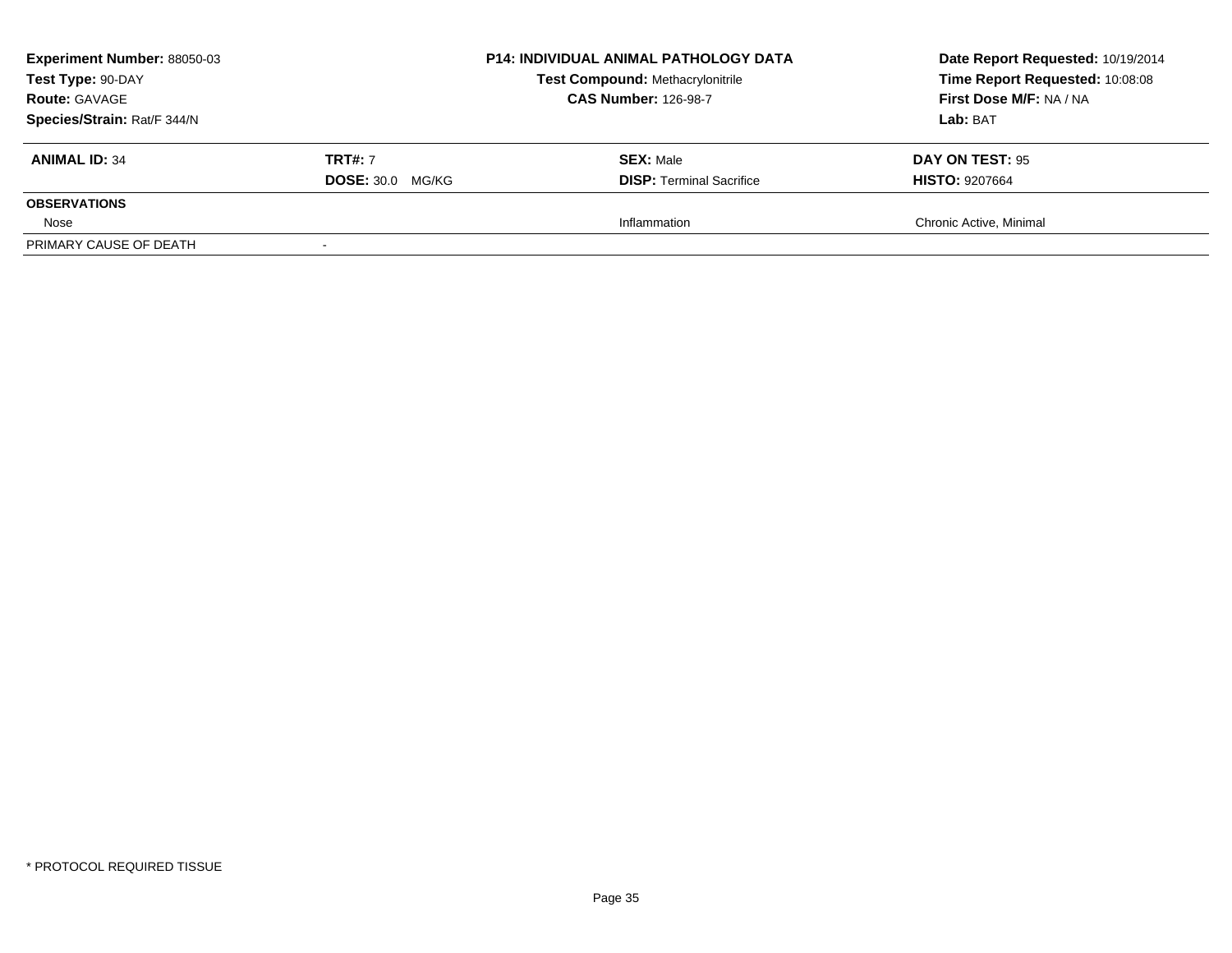| Experiment Number: 88050-03                      |                         | <b>P14: INDIVIDUAL ANIMAL PATHOLOGY DATA</b> | Date Report Requested: 10/19/2014 |
|--------------------------------------------------|-------------------------|----------------------------------------------|-----------------------------------|
| Test Type: 90-DAY                                |                         | <b>Test Compound: Methacrylonitrile</b>      | Time Report Requested: 10:08:08   |
| <b>Route: GAVAGE</b>                             |                         | <b>CAS Number: 126-98-7</b>                  | First Dose M/F: NA / NA           |
| Species/Strain: Rat/F 344/N                      |                         |                                              | Lab: BAT                          |
| <b>ANIMAL ID: 35</b>                             | <b>TRT#: 7</b>          | <b>SEX: Male</b>                             | DAY ON TEST: 95                   |
|                                                  | <b>DOSE: 30.0 MG/KG</b> | <b>DISP:</b> Terminal Sacrifice              | <b>HISTO: 9207665</b>             |
|                                                  |                         | ORGAN AND ACCOUNTABLE SITE STATUS            |                                   |
| <b>NORMAL</b>                                    |                         |                                              |                                   |
| Nose                                             |                         |                                              |                                   |
| <b>OBSERVATIONS</b>                              |                         |                                              |                                   |
| Nose                                             |                         |                                              |                                   |
| Note: AUTOLYSIS PRESENT IN OLFACTORY EPITHELIUM. |                         |                                              |                                   |
| PRIMARY CAUSE OF DEATH                           |                         |                                              |                                   |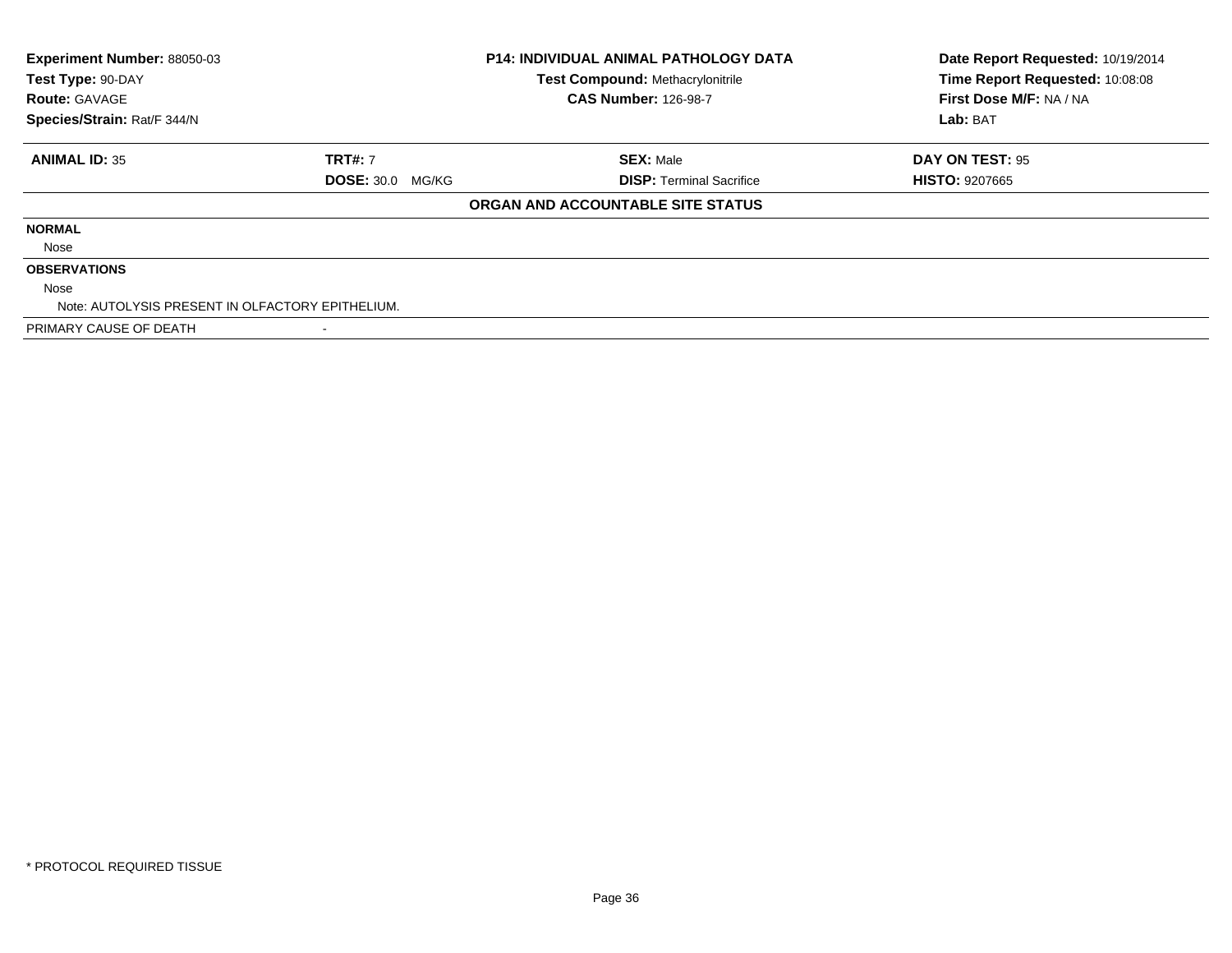| <b>Experiment Number: 88050-03</b><br>Test Type: 90-DAY<br><b>Route: GAVAGE</b><br>Species/Strain: Rat/F 344/N |                                           | <b>P14: INDIVIDUAL ANIMAL PATHOLOGY DATA</b><br>Test Compound: Methacrylonitrile<br><b>CAS Number: 126-98-7</b> | Date Report Requested: 10/19/2014<br>Time Report Requested: 10:08:08<br>First Dose M/F: NA / NA<br>Lab: BAT |
|----------------------------------------------------------------------------------------------------------------|-------------------------------------------|-----------------------------------------------------------------------------------------------------------------|-------------------------------------------------------------------------------------------------------------|
| <b>ANIMAL ID: 36</b>                                                                                           | <b>TRT#: 7</b><br><b>DOSE: 30.0 MG/KG</b> | <b>SEX: Male</b><br><b>DISP:</b> Terminal Sacrifice                                                             | DAY ON TEST: 95<br><b>HISTO: 9207666</b>                                                                    |
| <b>OBSERVATIONS</b>                                                                                            |                                           |                                                                                                                 |                                                                                                             |
| Nose<br>Note: AUTOLYSIS PRESENT IN OLFACTORY EPITHELIUM.                                                       |                                           | Inflammation                                                                                                    | Chronic Active, Minimal                                                                                     |
| PRIMARY CAUSE OF DEATH                                                                                         |                                           |                                                                                                                 |                                                                                                             |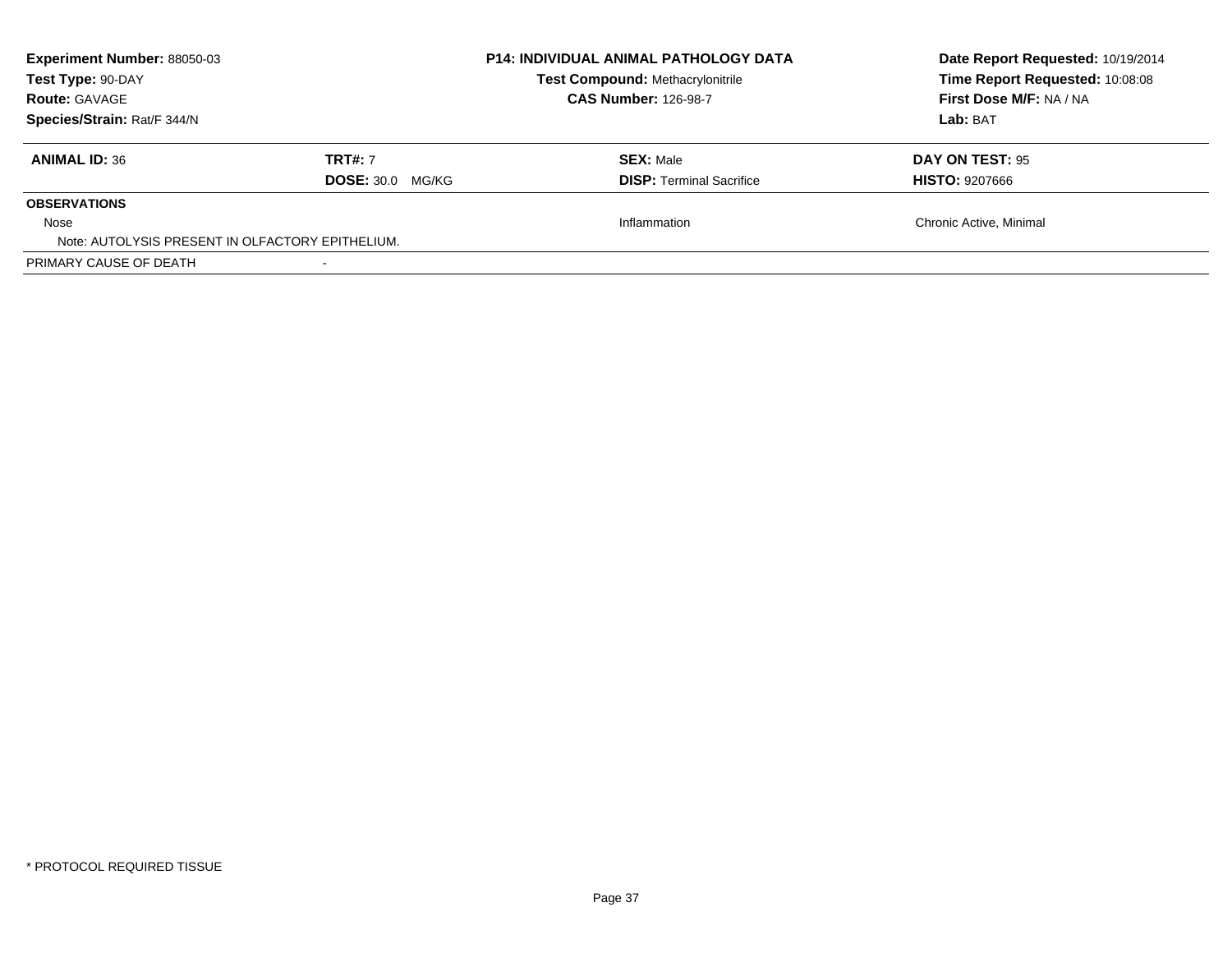| <b>Experiment Number: 88050-03</b> | <b>P14: INDIVIDUAL ANIMAL PATHOLOGY DATA</b> |                                         | Date Report Requested: 10/19/2014 |  |
|------------------------------------|----------------------------------------------|-----------------------------------------|-----------------------------------|--|
| Test Type: 90-DAY                  |                                              | <b>Test Compound: Methacrylonitrile</b> | Time Report Requested: 10:08:08   |  |
| <b>Route: GAVAGE</b>               |                                              | <b>CAS Number: 126-98-7</b>             | First Dose M/F: NA / NA           |  |
| Species/Strain: Rat/F 344/N        |                                              |                                         | Lab: BAT                          |  |
| <b>ANIMAL ID: 37</b>               | <b>TRT#: 7</b>                               | <b>SEX:</b> Male                        | DAY ON TEST: 95                   |  |
|                                    | <b>DOSE: 30.0 MG/KG</b>                      | <b>DISP:</b> Terminal Sacrifice         | <b>HISTO: 9207667</b>             |  |
|                                    |                                              | ORGAN AND ACCOUNTABLE SITE STATUS       |                                   |  |
| <b>NORMAL</b>                      |                                              |                                         |                                   |  |
| Nose                               |                                              |                                         |                                   |  |
| PRIMARY CAUSE OF DEATH             |                                              |                                         |                                   |  |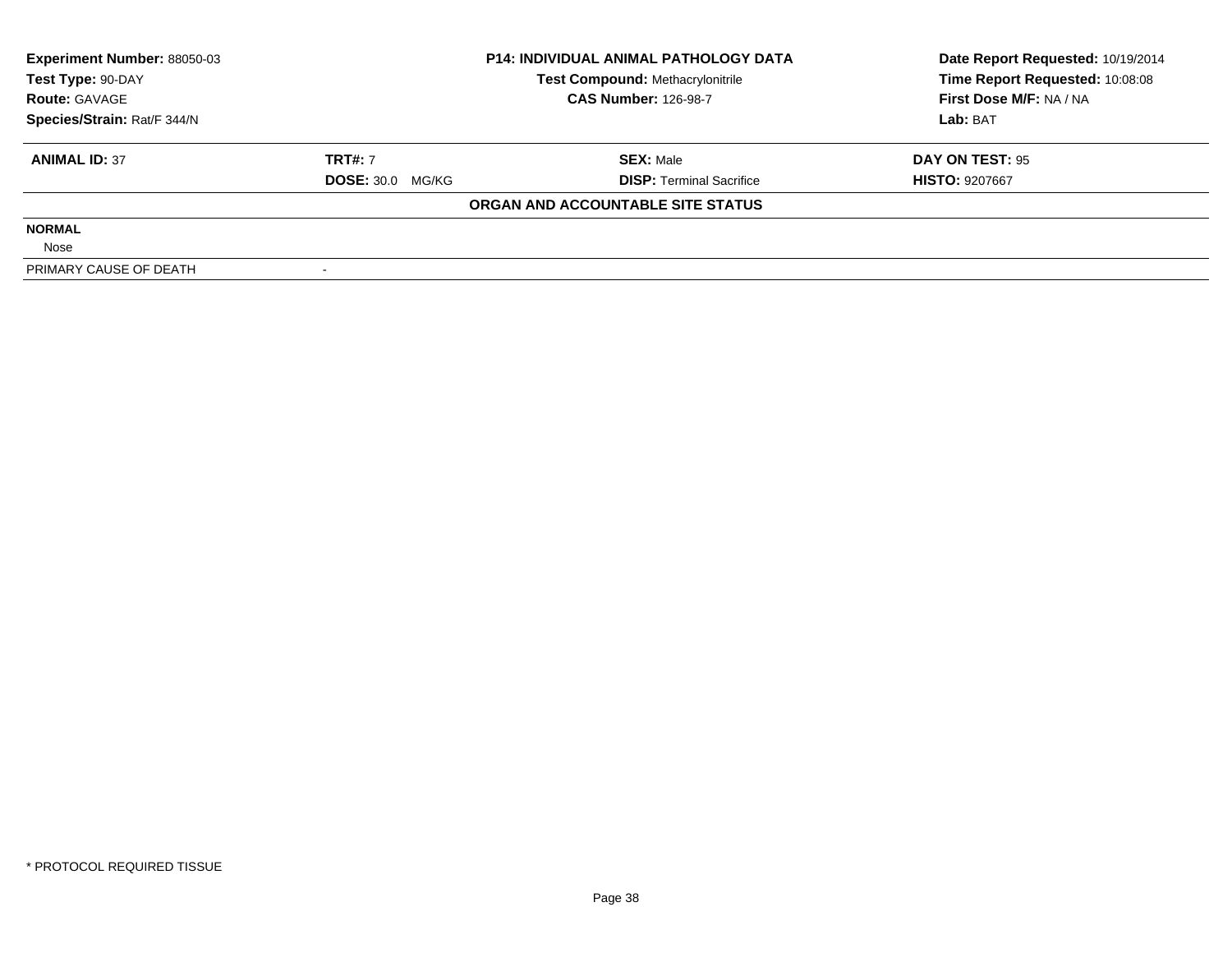| <b>Experiment Number: 88050-03</b> | <b>P14: INDIVIDUAL ANIMAL PATHOLOGY DATA</b> |                                         | Date Report Requested: 10/19/2014 |  |
|------------------------------------|----------------------------------------------|-----------------------------------------|-----------------------------------|--|
| Test Type: 90-DAY                  |                                              | <b>Test Compound: Methacrylonitrile</b> | Time Report Requested: 10:08:08   |  |
| <b>Route: GAVAGE</b>               |                                              | <b>CAS Number: 126-98-7</b>             | First Dose M/F: NA / NA           |  |
| Species/Strain: Rat/F 344/N        |                                              |                                         | Lab: BAT                          |  |
| <b>ANIMAL ID: 38</b>               | <b>TRT#: 7</b>                               | <b>SEX: Male</b>                        | DAY ON TEST: 95                   |  |
|                                    | <b>DOSE: 30.0 MG/KG</b>                      | <b>DISP:</b> Terminal Sacrifice         | <b>HISTO: 9207668</b>             |  |
|                                    |                                              | ORGAN AND ACCOUNTABLE SITE STATUS       |                                   |  |
| <b>NORMAL</b>                      |                                              |                                         |                                   |  |
| Nose                               |                                              |                                         |                                   |  |
| PRIMARY CAUSE OF DEATH             |                                              |                                         |                                   |  |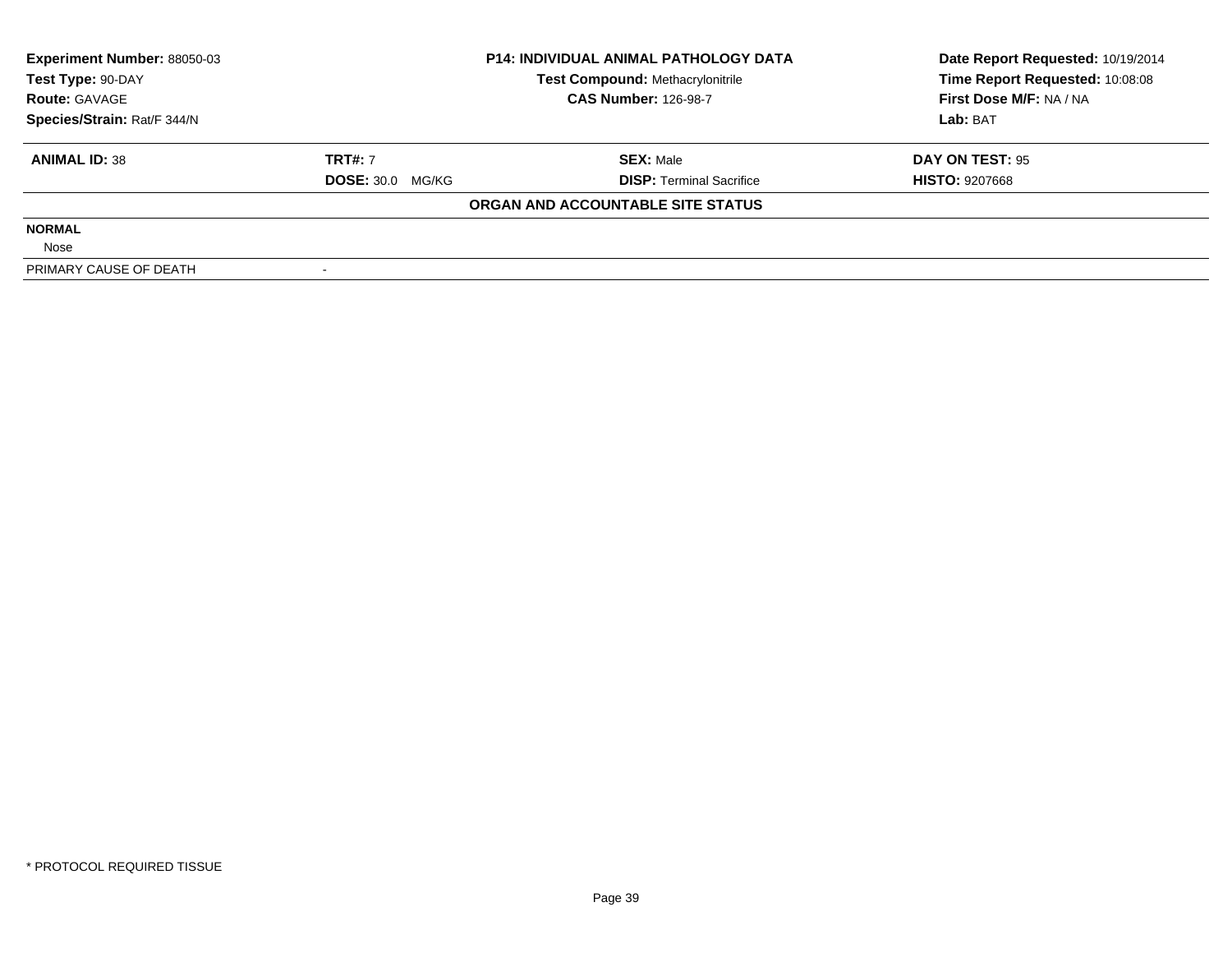| <b>Experiment Number: 88050-03</b> | <b>P14: INDIVIDUAL ANIMAL PATHOLOGY DATA</b> |                                   | Date Report Requested: 10/19/2014 |  |
|------------------------------------|----------------------------------------------|-----------------------------------|-----------------------------------|--|
| Test Type: 90-DAY                  |                                              | Test Compound: Methacrylonitrile  | Time Report Requested: 10:08:08   |  |
| <b>Route: GAVAGE</b>               | <b>CAS Number: 126-98-7</b>                  |                                   | First Dose M/F: NA / NA           |  |
| Species/Strain: Rat/F 344/N        |                                              |                                   | Lab: BAT                          |  |
| <b>ANIMAL ID: 39</b>               | <b>TRT#: 7</b>                               | <b>SEX: Male</b>                  | DAY ON TEST: 95                   |  |
|                                    | <b>DOSE: 30.0 MG/KG</b>                      | <b>DISP:</b> Terminal Sacrifice   | <b>HISTO: 9207669</b>             |  |
|                                    |                                              | ORGAN AND ACCOUNTABLE SITE STATUS |                                   |  |
| <b>NORMAL</b>                      |                                              |                                   |                                   |  |
| Nose                               |                                              |                                   |                                   |  |
| PRIMARY CAUSE OF DEATH             |                                              |                                   |                                   |  |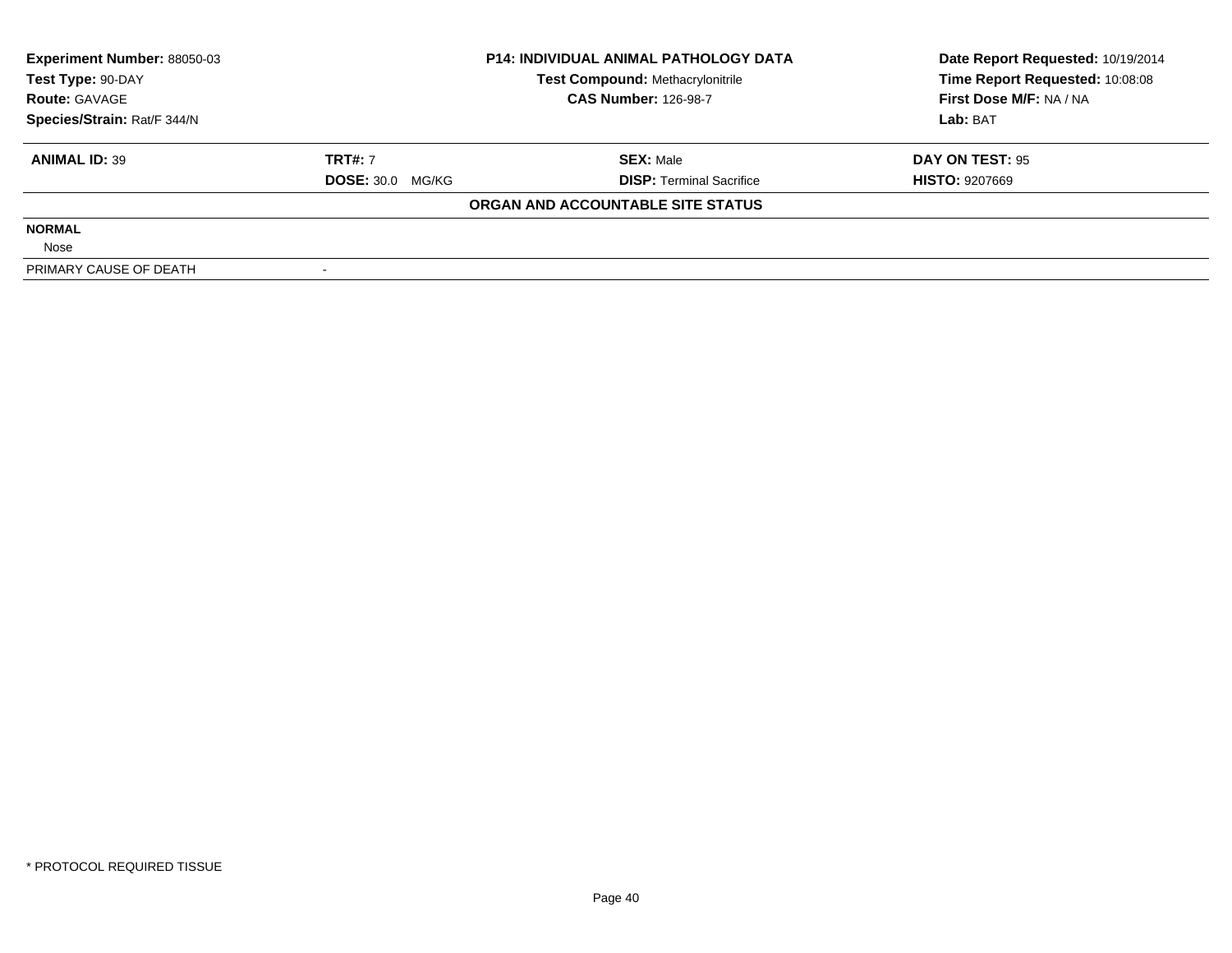| <b>Experiment Number: 88050-03</b> | <b>P14: INDIVIDUAL ANIMAL PATHOLOGY DATA</b> |                                         | Date Report Requested: 10/19/2014 |  |
|------------------------------------|----------------------------------------------|-----------------------------------------|-----------------------------------|--|
| Test Type: 90-DAY                  |                                              | <b>Test Compound: Methacrylonitrile</b> | Time Report Requested: 10:08:08   |  |
| <b>Route: GAVAGE</b>               |                                              | <b>CAS Number: 126-98-7</b>             | First Dose M/F: NA / NA           |  |
| Species/Strain: Rat/F 344/N        |                                              |                                         | Lab: BAT                          |  |
| <b>ANIMAL ID: 40</b>               | <b>TRT#: 7</b>                               | <b>SEX:</b> Male                        | DAY ON TEST: 95                   |  |
|                                    | <b>DOSE: 30.0 MG/KG</b>                      | <b>DISP:</b> Terminal Sacrifice         | <b>HISTO: 9207670</b>             |  |
|                                    |                                              | ORGAN AND ACCOUNTABLE SITE STATUS       |                                   |  |
| <b>NORMAL</b>                      |                                              |                                         |                                   |  |
| Nose                               |                                              |                                         |                                   |  |
| PRIMARY CAUSE OF DEATH             |                                              |                                         |                                   |  |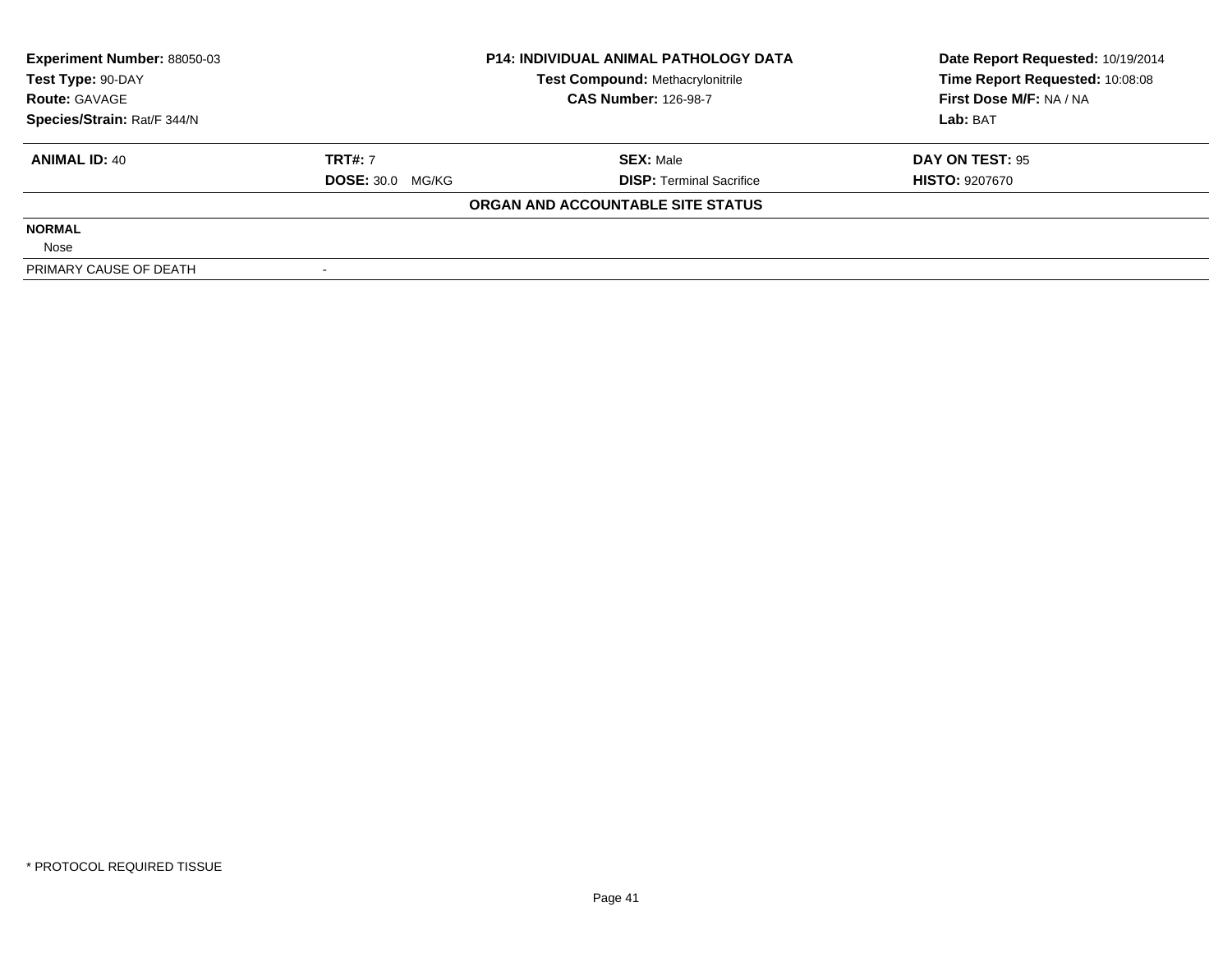| Experiment Number: 88050-03<br>Test Type: 90-DAY<br><b>Route: GAVAGE</b><br>Species/Strain: Rat/F 344/N |                          | P14: INDIVIDUAL ANIMAL PATHOLOGY DATA<br>Test Compound: Methacrylonitrile<br><b>CAS Number: 126-98-7</b> | Date Report Requested: 10/19/2014<br>Time Report Requested: 10:08:08<br>First Dose M/F: NA / NA<br>Lab: BAT |
|---------------------------------------------------------------------------------------------------------|--------------------------|----------------------------------------------------------------------------------------------------------|-------------------------------------------------------------------------------------------------------------|
| <b>ANIMAL ID: 41</b>                                                                                    | <b>TRT#: 9</b>           | <b>SEX: Male</b>                                                                                         | DAY ON TEST: 95                                                                                             |
|                                                                                                         | DOSE: 60.0 MG/KG         | <b>DISP: Terminal Sacrifice</b>                                                                          | <b>HISTO: 9207641</b>                                                                                       |
|                                                                                                         |                          | ORGAN AND ACCOUNTABLE SITE STATUS                                                                        |                                                                                                             |
| <b>NORMAL</b>                                                                                           |                          |                                                                                                          |                                                                                                             |
| * Adrenal Cortex                                                                                        | * Adrenal Medulla        | * Blood Vessel                                                                                           | * Bone                                                                                                      |
| * Bone Marrow                                                                                           | * Brain                  | * Epididymis                                                                                             | * Esophagus                                                                                                 |
| * Intestine Large, Cecum                                                                                | * Intestine Large, Colon | * Intestine Small, Duodenum                                                                              | * Intestine Small, Ileum                                                                                    |
| * Intestine Small, Jejunum                                                                              | * Islets, Pancreatic     | * Larynx                                                                                                 | * Liver                                                                                                     |
| * Lung                                                                                                  | * Lymph Node, Mandibular | * Lymph Node, Mesenteric                                                                                 | * Mammary Gland                                                                                             |
| * Pancreas                                                                                              | * Parathyroid Gland      | * Peripheral Nerve                                                                                       | * Pituitary Gland                                                                                           |
| * Preputial Gland                                                                                       | * Prostate               | * Salivary Glands                                                                                        | * Seminal Vesicle                                                                                           |
| * Skeletal Muscle                                                                                       | * Skin                   | * Spinal Cord                                                                                            | * Spleen                                                                                                    |
| * Stomach, Forestomach                                                                                  | * Stomach, Glandular     | * Testes                                                                                                 | * Thymus                                                                                                    |
| * Trachea                                                                                               | * Urinary Bladder        |                                                                                                          |                                                                                                             |
| <b>OBSERVATIONS</b>                                                                                     |                          |                                                                                                          |                                                                                                             |
| * Heart                                                                                                 |                          | Cardiomyopathy                                                                                           | Minimal                                                                                                     |
| * Intestine Large, Rectum                                                                               |                          | Parasite Metazoan                                                                                        |                                                                                                             |
| * Kidney                                                                                                |                          | Mineralization                                                                                           | Minimal                                                                                                     |
| * Nose                                                                                                  | Olfactory Epi            | Metaplasia                                                                                               | Minimal                                                                                                     |
| * Thyroid Gland                                                                                         |                          | Ultimobranchial Cyst                                                                                     | Minimal                                                                                                     |
| PRIMARY CAUSE OF DEATH                                                                                  |                          |                                                                                                          |                                                                                                             |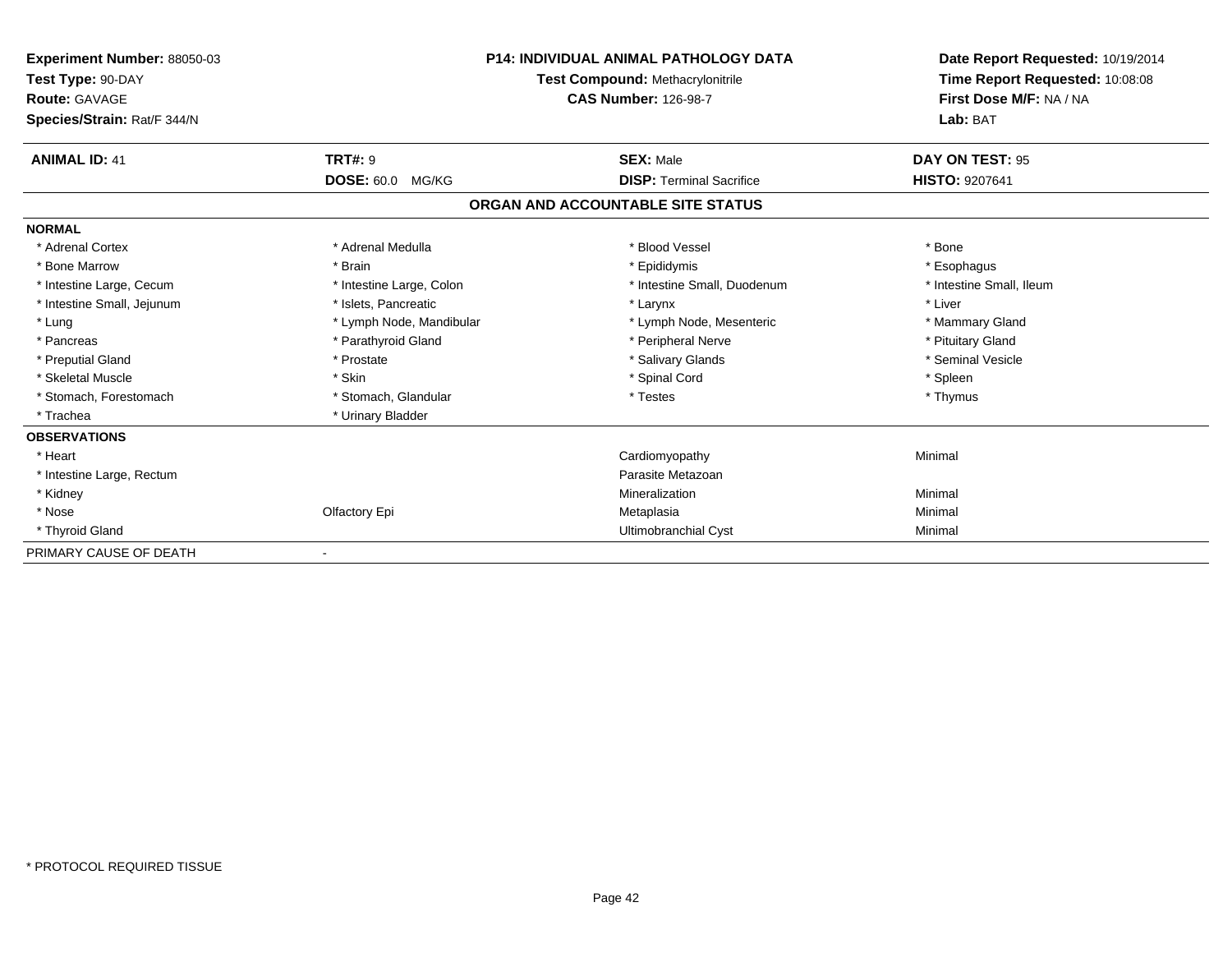| Experiment Number: 88050-03<br>Test Type: 90-DAY | <b>P14: INDIVIDUAL ANIMAL PATHOLOGY DATA</b><br>Test Compound: Methacrylonitrile |                                   | Date Report Requested: 10/19/2014<br>Time Report Requested: 10:08:08 |
|--------------------------------------------------|----------------------------------------------------------------------------------|-----------------------------------|----------------------------------------------------------------------|
| <b>Route: GAVAGE</b>                             |                                                                                  | <b>CAS Number: 126-98-7</b>       | First Dose M/F: NA / NA                                              |
|                                                  |                                                                                  |                                   |                                                                      |
| Species/Strain: Rat/F 344/N                      |                                                                                  |                                   | Lab: BAT                                                             |
| <b>ANIMAL ID: 42</b>                             | <b>TRT#: 9</b>                                                                   | <b>SEX: Male</b>                  | <b>DAY ON TEST: 2</b>                                                |
|                                                  | DOSE: 60.0 MG/KG                                                                 | <b>DISP: Natural Death</b>        | <b>HISTO: 9207642</b>                                                |
|                                                  |                                                                                  | ORGAN AND ACCOUNTABLE SITE STATUS |                                                                      |
| <b>NORMAL</b>                                    |                                                                                  |                                   |                                                                      |
| * Adrenal Cortex                                 | * Adrenal Medulla                                                                | * Blood Vessel                    | * Bone                                                               |
| * Bone Marrow                                    | * Brain                                                                          | * Epididymis                      | * Intestine Large, Cecum                                             |
| * Intestine Large, Colon                         | * Intestine Large, Rectum                                                        | * Intestine Small, Duodenum       | * Intestine Small, Ileum                                             |
| * Intestine Small, Jejunum                       | * Islets, Pancreatic                                                             | * Kidney                          | * Liver                                                              |
| * Lymph Node, Mesenteric                         | * Mammary Gland                                                                  | * Pancreas                        | * Peripheral Nerve                                                   |
| * Pituitary Gland                                | * Preputial Gland                                                                | * Prostate                        | * Seminal Vesicle                                                    |
| * Skeletal Muscle                                | * Skin                                                                           | * Spinal Cord                     | * Spleen                                                             |
| * Stomach, Forestomach                           | * Testes                                                                         | * Urinary Bladder                 |                                                                      |
| <b>MISSING</b>                                   |                                                                                  |                                   |                                                                      |
| * Esophagus                                      | * Heart                                                                          | * Larynx                          | * Lung                                                               |
| * Lymph Node, Mandibular                         | * Parathyroid Gland                                                              | * Salivary Glands                 | * Thymus                                                             |
| * Thyroid Gland                                  | * Trachea                                                                        |                                   |                                                                      |
| <b>OBSERVATIONS</b>                              |                                                                                  |                                   |                                                                      |
| * Esophagus                                      |                                                                                  |                                   |                                                                      |
| Note: Cannibalized tissue                        |                                                                                  |                                   |                                                                      |
| * Heart                                          |                                                                                  |                                   |                                                                      |
| Note: Cannibalized tissue                        |                                                                                  |                                   |                                                                      |
| * Larynx                                         |                                                                                  |                                   |                                                                      |
| Note: Cannibalized tissue                        |                                                                                  |                                   |                                                                      |
| * Lung                                           |                                                                                  |                                   |                                                                      |
| Note: Cannibalized tissue                        |                                                                                  |                                   |                                                                      |
| * Lym Node Mand                                  |                                                                                  |                                   |                                                                      |
| Note: Cannibalized tissue                        |                                                                                  |                                   |                                                                      |
| * Nose                                           |                                                                                  | Inflammation                      | Chronic Active, Minimal                                              |
| * Parathyroid GI                                 |                                                                                  |                                   |                                                                      |
| Note: Cannibalized tissue                        |                                                                                  |                                   |                                                                      |
| * Saliv Glands                                   |                                                                                  |                                   |                                                                      |
| Note: Cannibalized tissue                        |                                                                                  |                                   |                                                                      |
| * Stomach, Glandular                             |                                                                                  | Erosion                           | Minimal                                                              |
| [ Erosion TGLS = $1-14$ ]                        |                                                                                  |                                   |                                                                      |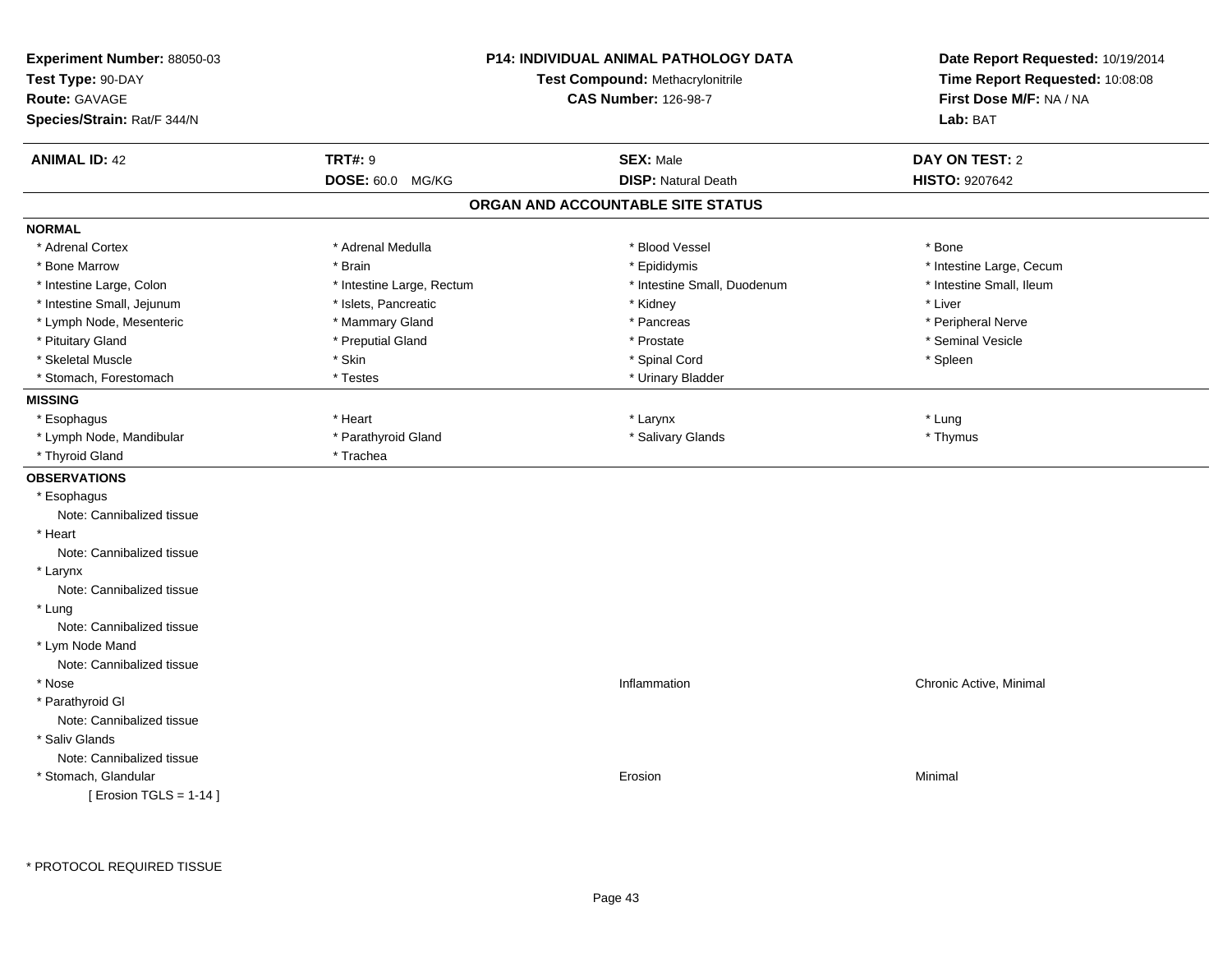| Experiment Number: 88050-03<br>Test Type: 90-DAY<br><b>Route: GAVAGE</b><br>Species/Strain: Rat/F 344/N |                         | <b>P14: INDIVIDUAL ANIMAL PATHOLOGY DATA</b><br><b>Test Compound: Methacrylonitrile</b><br><b>CAS Number: 126-98-7</b> | Date Report Requested: 10/19/2014<br>Time Report Requested: 10:08:08<br>First Dose M/F: NA / NA<br>Lab: BAT |
|---------------------------------------------------------------------------------------------------------|-------------------------|------------------------------------------------------------------------------------------------------------------------|-------------------------------------------------------------------------------------------------------------|
| <b>ANIMAL ID: 42</b>                                                                                    | <b>TRT#: 9</b>          | <b>SEX: Male</b>                                                                                                       | DAY ON TEST: 2                                                                                              |
|                                                                                                         | <b>DOSE: 60.0 MG/KG</b> | <b>DISP:</b> Natural Death                                                                                             | <b>HISTO: 9207642</b>                                                                                       |
|                                                                                                         |                         | ORGAN AND ACCOUNTABLE SITE STATUS                                                                                      |                                                                                                             |
| * Thymus                                                                                                |                         |                                                                                                                        |                                                                                                             |
| Note: Cannibalized tissue<br>* Thyroid GI                                                               |                         |                                                                                                                        |                                                                                                             |
| Note: Cannibalized tissue                                                                               |                         |                                                                                                                        |                                                                                                             |
| * Trachea                                                                                               |                         |                                                                                                                        |                                                                                                             |
| Note: Cannibalized tissue                                                                               |                         |                                                                                                                        |                                                                                                             |
| PRIMARY CAUSE OF DEATH                                                                                  | - UNCERTAIN             |                                                                                                                        |                                                                                                             |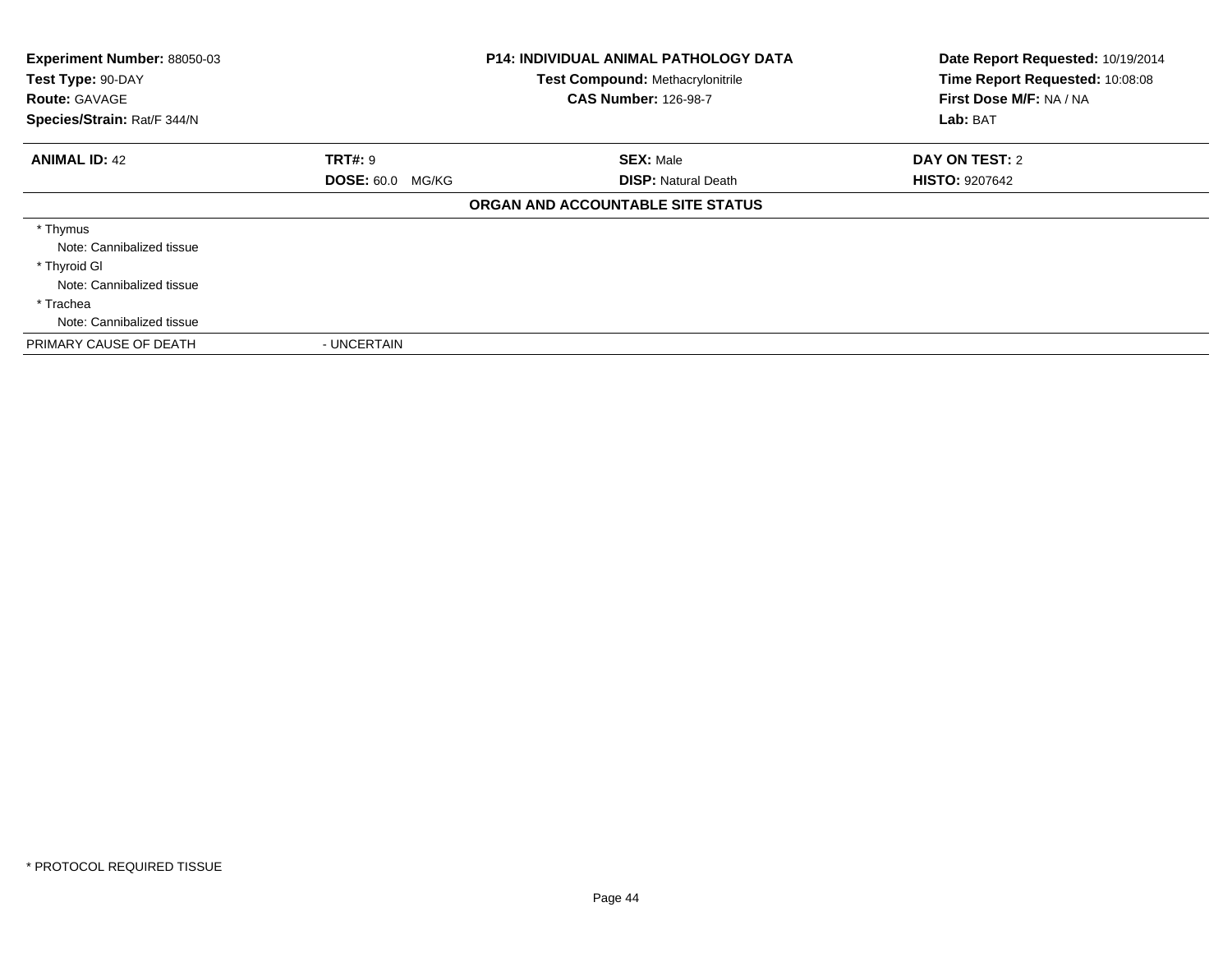| <b>Experiment Number: 88050-03</b><br>Test Type: 90-DAY<br><b>Route: GAVAGE</b><br>Species/Strain: Rat/F 344/N |                            | <b>P14: INDIVIDUAL ANIMAL PATHOLOGY DATA</b><br>Test Compound: Methacrylonitrile<br><b>CAS Number: 126-98-7</b> | Date Report Requested: 10/19/2014<br>Time Report Requested: 10:08:08<br>First Dose M/F: NA / NA<br>Lab: BAT |
|----------------------------------------------------------------------------------------------------------------|----------------------------|-----------------------------------------------------------------------------------------------------------------|-------------------------------------------------------------------------------------------------------------|
| <b>ANIMAL ID: 43</b>                                                                                           | <b>TRT#: 9</b>             | <b>SEX: Male</b>                                                                                                | DAY ON TEST: 95                                                                                             |
|                                                                                                                | DOSE: 60.0 MG/KG           | <b>DISP: Terminal Sacrifice</b>                                                                                 | <b>HISTO: 9207643</b>                                                                                       |
|                                                                                                                |                            | ORGAN AND ACCOUNTABLE SITE STATUS                                                                               |                                                                                                             |
| <b>NORMAL</b>                                                                                                  |                            |                                                                                                                 |                                                                                                             |
| * Adrenal Cortex                                                                                               | * Adrenal Medulla          | * Blood Vessel                                                                                                  | * Bone                                                                                                      |
| * Bone Marrow                                                                                                  | * Brain                    | * Epididymis                                                                                                    | * Heart                                                                                                     |
| * Intestine Large, Cecum                                                                                       | * Intestine Large, Colon   | * Intestine Large, Rectum                                                                                       | * Intestine Small, Duodenum                                                                                 |
| * Intestine Small, Ileum                                                                                       | * Intestine Small, Jejunum | * Islets. Pancreatic                                                                                            | * Kidney                                                                                                    |
| * Larynx                                                                                                       | * Liver                    | * Lung                                                                                                          | * Lymph Node, Mandibular                                                                                    |
| * Lymph Node, Mesenteric                                                                                       | * Mammary Gland            | * Pancreas                                                                                                      | * Parathyroid Gland                                                                                         |
| * Peripheral Nerve                                                                                             | * Pituitary Gland          | * Prostate                                                                                                      | * Salivary Glands                                                                                           |
| * Seminal Vesicle                                                                                              | * Skeletal Muscle          | * Skin                                                                                                          | * Spinal Cord                                                                                               |
| * Spleen                                                                                                       | * Stomach, Forestomach     | * Stomach, Glandular                                                                                            | * Testes                                                                                                    |
| * Thymus                                                                                                       | * Thyroid Gland            | * Trachea                                                                                                       | * Urinary Bladder                                                                                           |
| <b>OBSERVATIONS</b>                                                                                            |                            |                                                                                                                 |                                                                                                             |
| * Esophagus                                                                                                    | <b>Muscularis</b>          | Inflammation                                                                                                    | Minimal                                                                                                     |
| * Nose                                                                                                         | Olfactory Epi              | Metaplasia                                                                                                      | Minimal                                                                                                     |
| * Preputial Gland                                                                                              |                            | Inflammation                                                                                                    | Chronic Active, Moderate                                                                                    |
|                                                                                                                |                            | Mineralization                                                                                                  | Minimal                                                                                                     |
| PRIMARY CAUSE OF DEATH                                                                                         |                            |                                                                                                                 |                                                                                                             |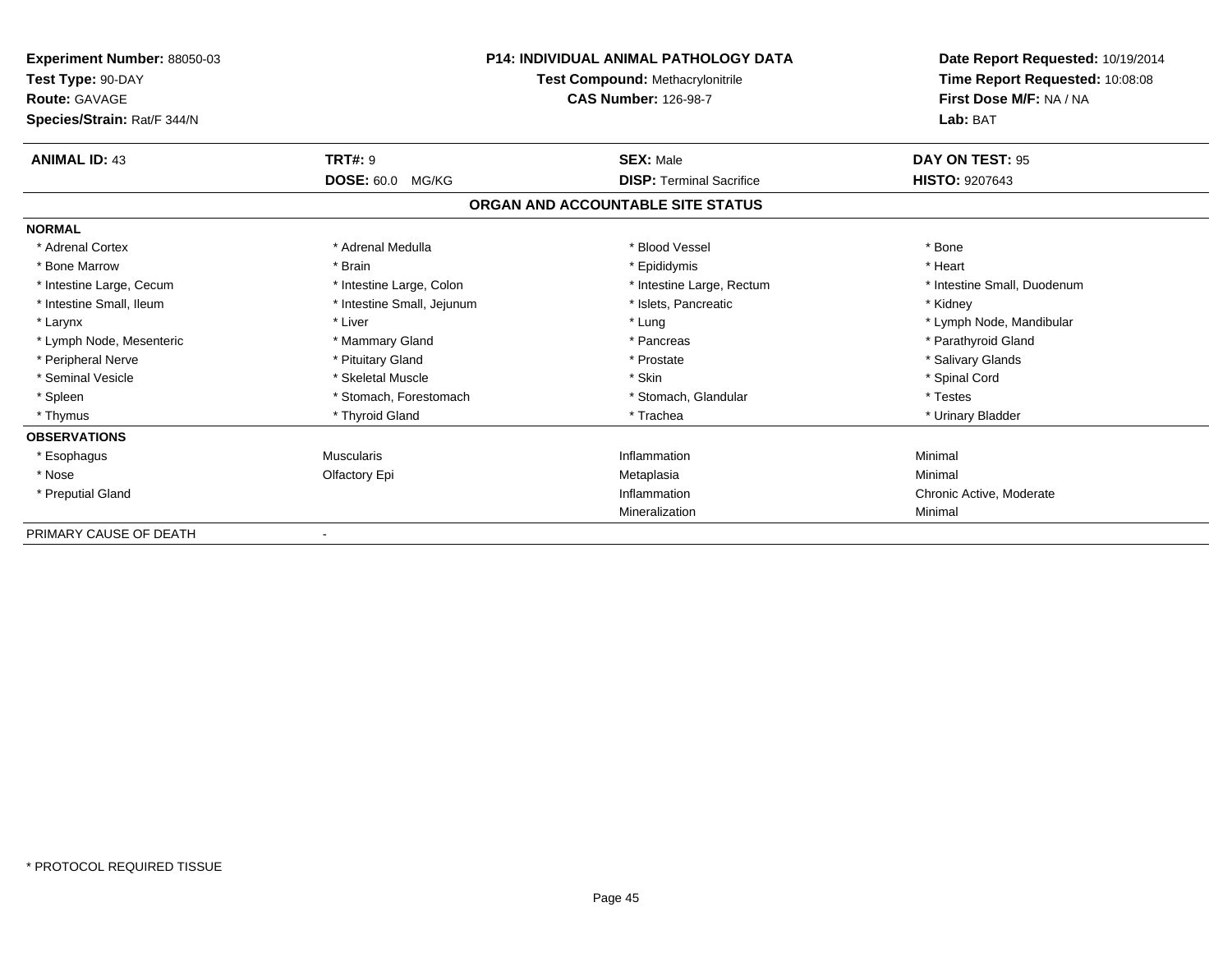| Experiment Number: 88050-03                      |                                  | <b>P14: INDIVIDUAL ANIMAL PATHOLOGY DATA</b> | Date Report Requested: 10/19/2014 |
|--------------------------------------------------|----------------------------------|----------------------------------------------|-----------------------------------|
| Test Type: 90-DAY                                | Test Compound: Methacrylonitrile |                                              | Time Report Requested: 10:08:08   |
| Route: GAVAGE                                    |                                  | <b>CAS Number: 126-98-7</b>                  | First Dose M/F: NA / NA           |
| Species/Strain: Rat/F 344/N                      |                                  |                                              | Lab: BAT                          |
| <b>ANIMAL ID: 44</b>                             | <b>TRT#: 9</b>                   | <b>SEX: Male</b>                             | DAY ON TEST: 95                   |
|                                                  | <b>DOSE: 60.0</b><br>MG/KG       | <b>DISP: Terminal Sacrifice</b>              | <b>HISTO: 9207644</b>             |
|                                                  |                                  | ORGAN AND ACCOUNTABLE SITE STATUS            |                                   |
| <b>NORMAL</b>                                    |                                  |                                              |                                   |
| * Adrenal Cortex                                 | * Adrenal Medulla                | * Blood Vessel                               | * Bone                            |
| * Bone Marrow                                    | * Brain                          | * Epididymis                                 | * Heart                           |
| * Intestine Large, Cecum                         | * Intestine Large, Colon         | * Intestine Large, Rectum                    | * Intestine Small, Duodenum       |
| * Intestine Small, Ileum                         | * Intestine Small, Jejunum       | * Islets. Pancreatic                         | * Larynx                          |
| * Liver                                          | * Lung                           | * Lymph Node, Mandibular                     | * Lymph Node, Mesenteric          |
| * Mammary Gland                                  | * Pancreas                       | * Parathyroid Gland                          | * Peripheral Nerve                |
| * Pituitary Gland                                | * Prostate                       | * Salivary Glands                            | * Seminal Vesicle                 |
| * Skeletal Muscle                                | * Skin                           | * Spinal Cord                                | * Stomach, Forestomach            |
| * Stomach, Glandular                             | * Testes                         | * Thymus                                     | * Trachea                         |
| * Urinary Bladder                                |                                  |                                              |                                   |
| <b>OBSERVATIONS</b>                              |                                  |                                              |                                   |
| * Esophagus                                      | <b>Muscularis</b>                | Inflammation                                 | Chronic Active, Minimal           |
| * Kidney                                         |                                  | Mineralization                               | Minimal                           |
| * Nose                                           |                                  | Inflammation                                 | Chronic Active, Minimal           |
| Note: AUTOLYSIS PRESENT IN OLFACTORY EPITHELIUM. |                                  |                                              |                                   |
| * Preputial Gland                                |                                  | Inflammation                                 | Chronic Active, Minimal           |
| * Spleen                                         | Capsule                          | Hyperplasia                                  | Minimal                           |
| * Thyroid Gland                                  |                                  | Ultimobranchial Cyst                         | Minimal                           |
| PRIMARY CAUSE OF DEATH                           |                                  |                                              |                                   |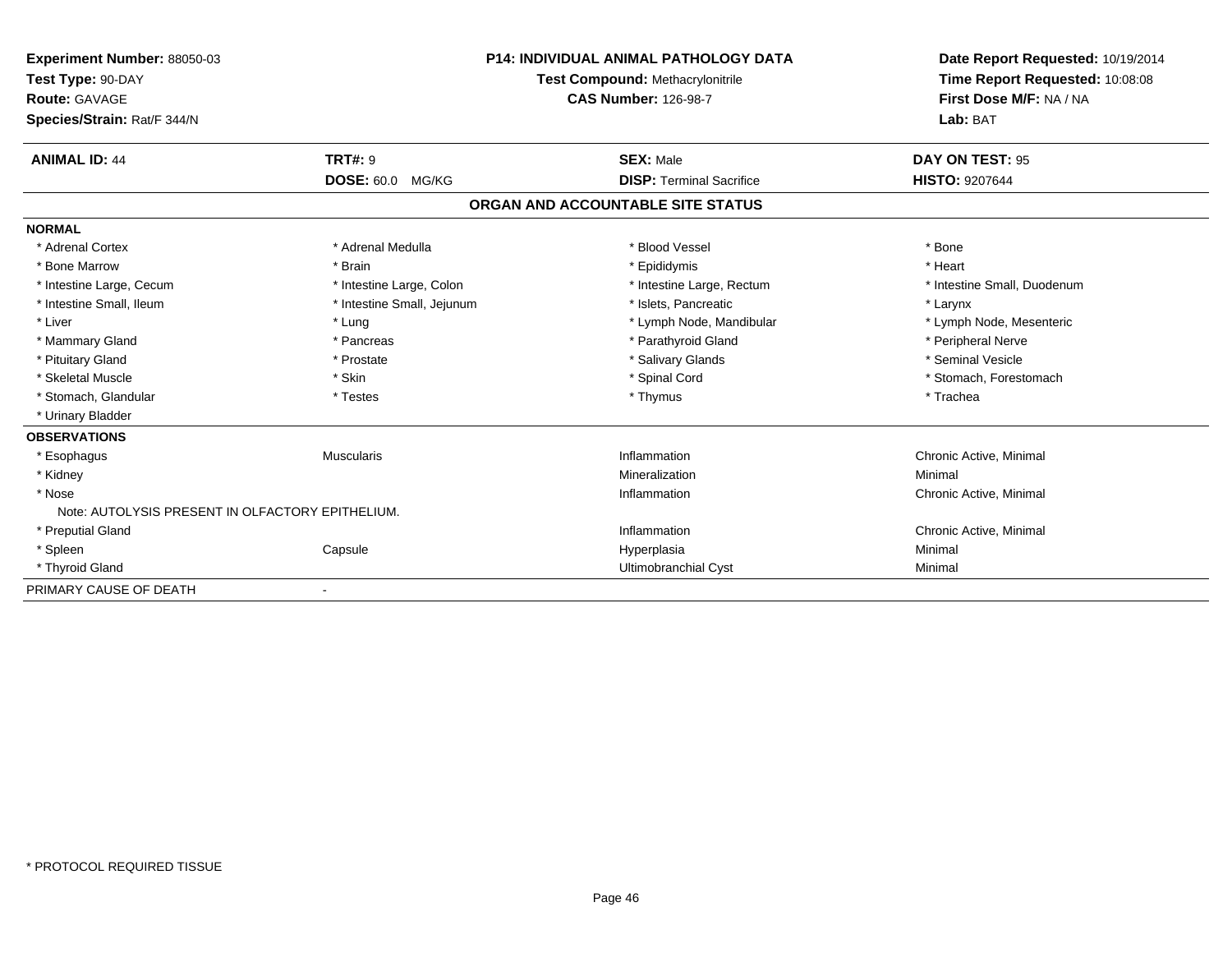| <b>Experiment Number: 88050-03</b><br>Test Type: 90-DAY<br><b>Route: GAVAGE</b> | <b>P14: INDIVIDUAL ANIMAL PATHOLOGY DATA</b><br>Test Compound: Methacrylonitrile<br><b>CAS Number: 126-98-7</b> |                                   | Date Report Requested: 10/19/2014<br>Time Report Requested: 10:08:08<br>First Dose M/F: NA / NA |
|---------------------------------------------------------------------------------|-----------------------------------------------------------------------------------------------------------------|-----------------------------------|-------------------------------------------------------------------------------------------------|
| Species/Strain: Rat/F 344/N                                                     |                                                                                                                 |                                   | Lab: BAT                                                                                        |
| <b>ANIMAL ID: 45</b>                                                            | <b>TRT#: 9</b>                                                                                                  | <b>SEX: Male</b>                  | DAY ON TEST: 1                                                                                  |
|                                                                                 | <b>DOSE: 60.0</b><br>MG/KG                                                                                      | <b>DISP: Natural Death</b>        | <b>HISTO: 9207645</b>                                                                           |
|                                                                                 |                                                                                                                 | ORGAN AND ACCOUNTABLE SITE STATUS |                                                                                                 |
| <b>NORMAL</b>                                                                   |                                                                                                                 |                                   |                                                                                                 |
| * Adrenal Cortex                                                                | * Adrenal Medulla                                                                                               | * Blood Vessel                    | * Bone                                                                                          |
| * Bone Marrow                                                                   | * Brain                                                                                                         | * Esophagus                       | * Heart                                                                                         |
| * Intestine Large, Cecum                                                        | * Intestine Large, Colon                                                                                        | * Intestine Large, Rectum         | * Intestine Small, Duodenum                                                                     |
| * Intestine Small, Ileum                                                        | * Intestine Small, Jejunum                                                                                      | * Islets, Pancreatic              | * Larynx                                                                                        |
| * Liver                                                                         | * Lung                                                                                                          | * Lymph Node, Mandibular          | * Lymph Node, Mesenteric                                                                        |
| * Mammary Gland                                                                 | * Pancreas                                                                                                      | * Parathyroid Gland               | * Peripheral Nerve                                                                              |
| * Pituitary Gland                                                               | * Preputial Gland                                                                                               | * Prostate                        | * Salivary Glands                                                                               |
| * Seminal Vesicle                                                               | * Skeletal Muscle                                                                                               | * Skin                            | * Spinal Cord                                                                                   |
| * Spleen                                                                        | * Stomach, Forestomach                                                                                          | * Stomach, Glandular              | * Testes                                                                                        |
| * Thymus                                                                        | * Thyroid Gland                                                                                                 | * Trachea                         | * Urinary Bladder                                                                               |
| <b>OBSERVATIONS</b>                                                             |                                                                                                                 |                                   |                                                                                                 |
| * Epididymis                                                                    |                                                                                                                 | Atrophy                           | Moderate                                                                                        |
| * Kidney                                                                        |                                                                                                                 | Mineralization                    | Minimal                                                                                         |
| * Nose                                                                          |                                                                                                                 | Inflammation                      | Chronic Active, Mild                                                                            |
| PRIMARY CAUSE OF DEATH                                                          | - UNCERTAIN                                                                                                     |                                   |                                                                                                 |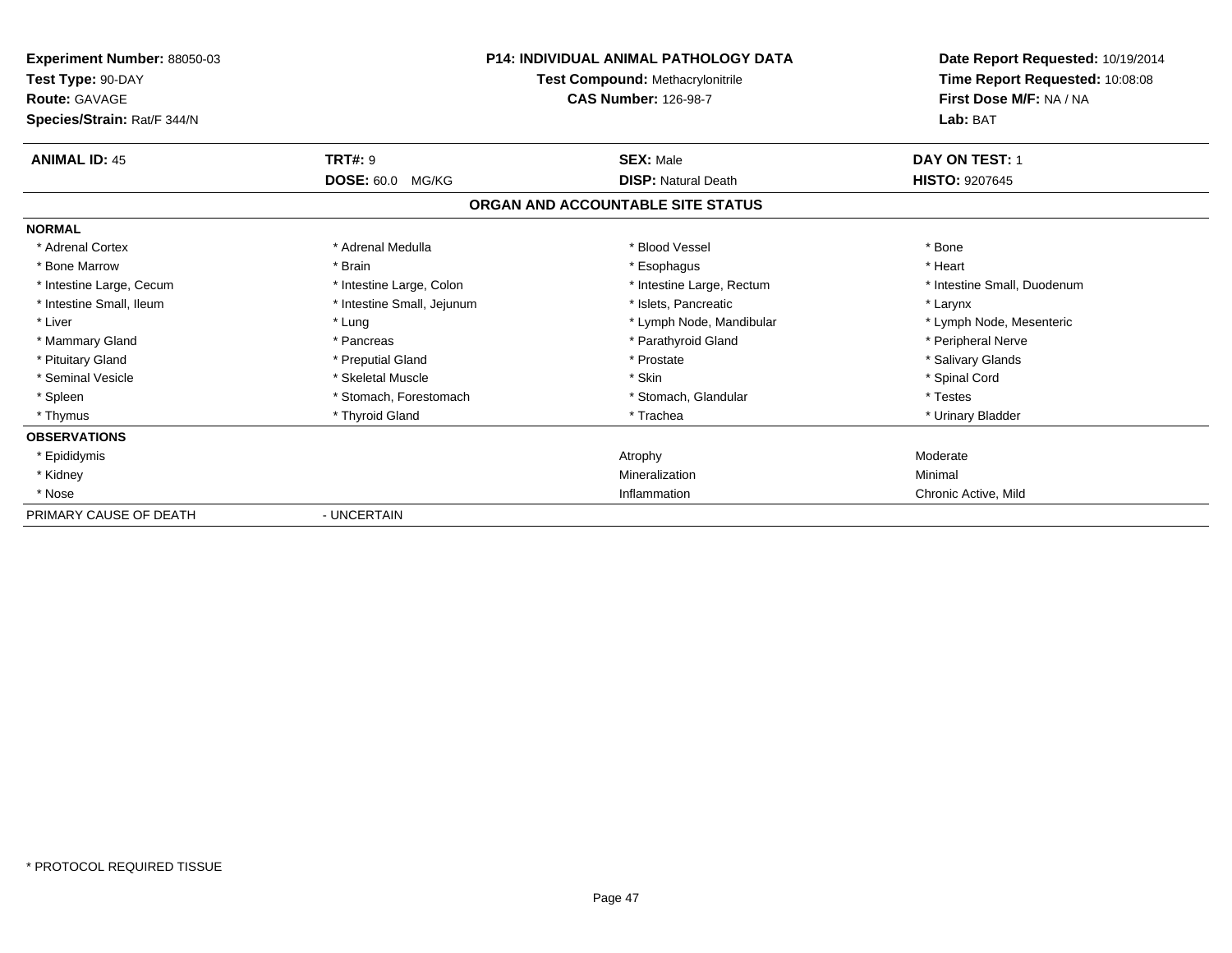| <b>Experiment Number: 88050-03</b><br>Test Type: 90-DAY<br>Route: GAVAGE<br>Species/Strain: Rat/F 344/N |                                           | <b>P14: INDIVIDUAL ANIMAL PATHOLOGY DATA</b><br>Test Compound: Methacrylonitrile<br><b>CAS Number: 126-98-7</b> | Date Report Requested: 10/19/2014<br>Time Report Requested: 10:08:08<br>First Dose M/F: NA / NA<br>Lab: BAT |
|---------------------------------------------------------------------------------------------------------|-------------------------------------------|-----------------------------------------------------------------------------------------------------------------|-------------------------------------------------------------------------------------------------------------|
| <b>ANIMAL ID: 46</b>                                                                                    | <b>TRT#: 9</b><br><b>DOSE: 60.0 MG/KG</b> | <b>SEX: Male</b><br><b>DISP:</b> Terminal Sacrifice                                                             | DAY ON TEST: 95<br><b>HISTO: 9207646</b>                                                                    |
|                                                                                                         |                                           | ORGAN AND ACCOUNTABLE SITE STATUS                                                                               |                                                                                                             |
| <b>NORMAL</b>                                                                                           |                                           |                                                                                                                 |                                                                                                             |
| * Adrenal Cortex                                                                                        | * Adrenal Medulla                         | * Blood Vessel                                                                                                  | * Bone                                                                                                      |
| * Bone Marrow                                                                                           | * Brain                                   | * Epididymis                                                                                                    | * Esophagus                                                                                                 |
| * Intestine Large, Cecum                                                                                | * Intestine Large, Colon                  | * Intestine Large, Rectum                                                                                       | * Intestine Small, Duodenum                                                                                 |
| * Intestine Small, Ileum                                                                                | * Intestine Small, Jejunum                | * Islets, Pancreatic                                                                                            | * Larynx                                                                                                    |
| * Liver                                                                                                 | * Lung                                    | * Lymph Node, Mandibular                                                                                        | * Lymph Node, Mesenteric                                                                                    |
| * Mammary Gland                                                                                         | * Pancreas                                | * Peripheral Nerve                                                                                              | * Pituitary Gland                                                                                           |
| * Preputial Gland                                                                                       | * Prostate                                | * Salivary Glands                                                                                               | * Seminal Vesicle                                                                                           |
| * Skeletal Muscle                                                                                       | * Skin                                    | * Spinal Cord                                                                                                   | * Spleen                                                                                                    |
| * Stomach, Forestomach                                                                                  | * Stomach, Glandular                      | * Testes                                                                                                        | * Thymus                                                                                                    |
| * Thyroid Gland                                                                                         | * Trachea                                 | * Urinary Bladder                                                                                               |                                                                                                             |
| <b>MISSING</b>                                                                                          |                                           |                                                                                                                 |                                                                                                             |
| * Parathyroid Gland                                                                                     |                                           |                                                                                                                 |                                                                                                             |
| <b>OBSERVATIONS</b>                                                                                     |                                           |                                                                                                                 |                                                                                                             |
| * Heart                                                                                                 |                                           | Cardiomyopathy                                                                                                  | Minimal                                                                                                     |
| * Kidney                                                                                                |                                           | Mineralization                                                                                                  | Minimal                                                                                                     |
|                                                                                                         |                                           | Nephropathy                                                                                                     | Minimal                                                                                                     |
| * Nose                                                                                                  | Olfactory Epi                             | Metaplasia                                                                                                      | Minimal                                                                                                     |
|                                                                                                         | Olfactory Epi                             | Necrosis                                                                                                        | Minimal                                                                                                     |
| PRIMARY CAUSE OF DEATH                                                                                  |                                           |                                                                                                                 |                                                                                                             |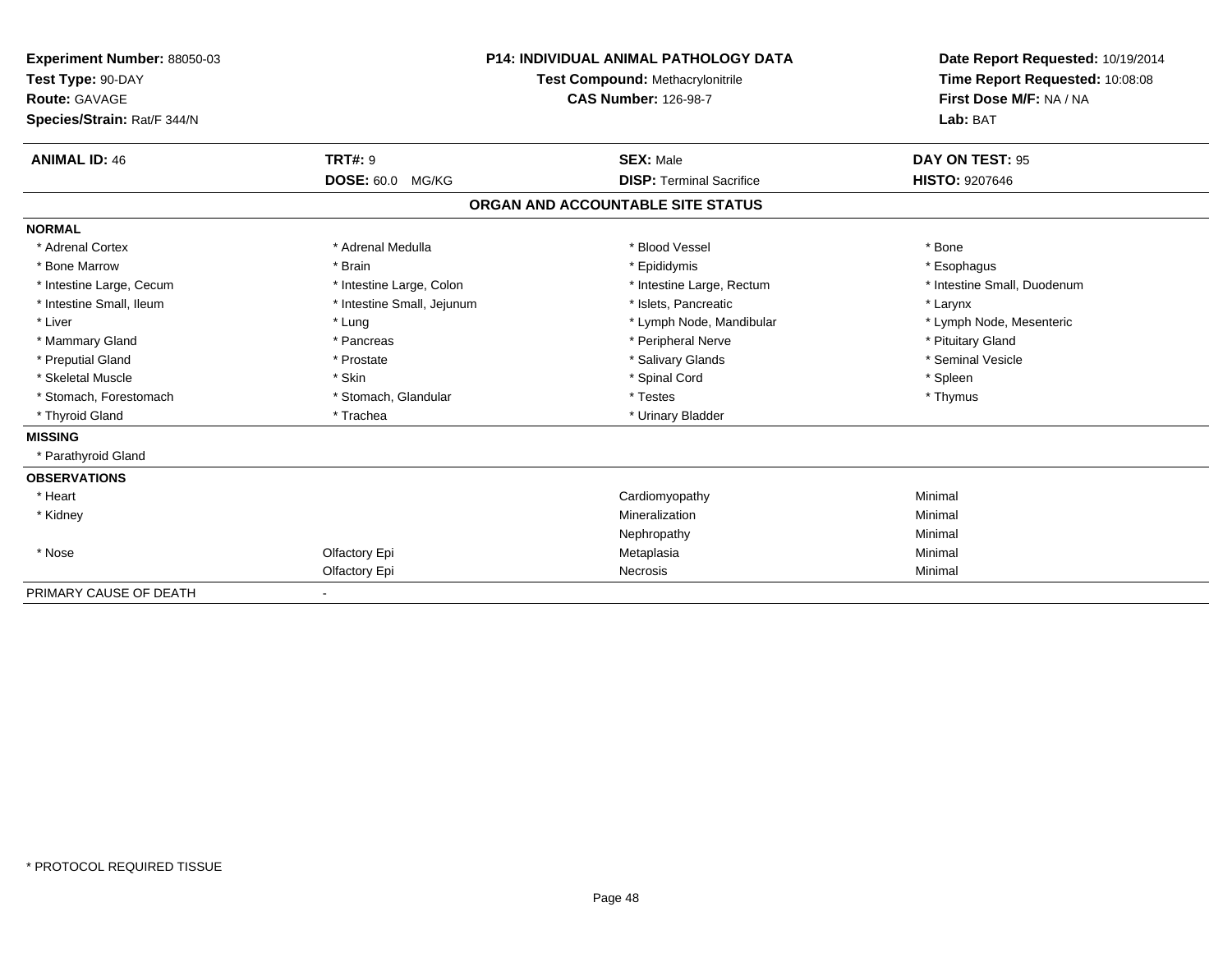| Experiment Number: 88050-03 |                            | P14: INDIVIDUAL ANIMAL PATHOLOGY DATA | Date Report Requested: 10/19/2014 |
|-----------------------------|----------------------------|---------------------------------------|-----------------------------------|
| Test Type: 90-DAY           |                            | Test Compound: Methacrylonitrile      | Time Report Requested: 10:08:08   |
| <b>Route: GAVAGE</b>        |                            | <b>CAS Number: 126-98-7</b>           | First Dose M/F: NA / NA           |
| Species/Strain: Rat/F 344/N |                            |                                       | Lab: BAT                          |
| <b>ANIMAL ID: 47</b>        | <b>TRT#: 9</b>             | <b>SEX: Male</b>                      | DAY ON TEST: 95                   |
|                             | DOSE: 60.0 MG/KG           | <b>DISP: Terminal Sacrifice</b>       | <b>HISTO: 9207647</b>             |
|                             |                            | ORGAN AND ACCOUNTABLE SITE STATUS     |                                   |
| <b>NORMAL</b>               |                            |                                       |                                   |
| * Adrenal Cortex            | * Adrenal Medulla          | * Blood Vessel                        | * Bone                            |
| * Bone Marrow               | * Brain                    | * Epididymis                          | * Esophagus                       |
| * Intestine Large, Cecum    | * Intestine Large, Colon   | * Intestine Large, Rectum             | * Intestine Small, Duodenum       |
| * Intestine Small, Ileum    | * Intestine Small, Jejunum | * Islets. Pancreatic                  | * Larynx                          |
| * Liver                     | * Lung                     | * Lymph Node, Mandibular              | * Lymph Node, Mesenteric          |
| * Mammary Gland             | * Pancreas                 | * Peripheral Nerve                    | * Pituitary Gland                 |
| * Prostate                  | * Salivary Glands          | * Seminal Vesicle                     | * Skeletal Muscle                 |
| * Skin                      | * Spinal Cord              | * Spleen                              | * Stomach, Forestomach            |
| * Stomach, Glandular        | * Testes                   | * Thymus                              | * Thyroid Gland                   |
| * Trachea                   | * Urinary Bladder          |                                       |                                   |
| <b>MISSING</b>              |                            |                                       |                                   |
| * Parathyroid Gland         |                            |                                       |                                   |
| <b>OBSERVATIONS</b>         |                            |                                       |                                   |
| * Heart                     |                            | Cardiomyopathy                        | Minimal                           |
| * Kidney                    |                            | Mineralization                        | Minimal                           |
|                             |                            | Nephropathy                           | Minimal                           |
| * Nose                      | Olfactory Epi              | Metaplasia                            | Minimal                           |
|                             | Olfactory Epi              | Necrosis                              | Minimal                           |
| * Preputial Gland           |                            | Inflammation                          | Chronic Active, Mild              |
| PRIMARY CAUSE OF DEATH      | $\overline{\phantom{a}}$   |                                       |                                   |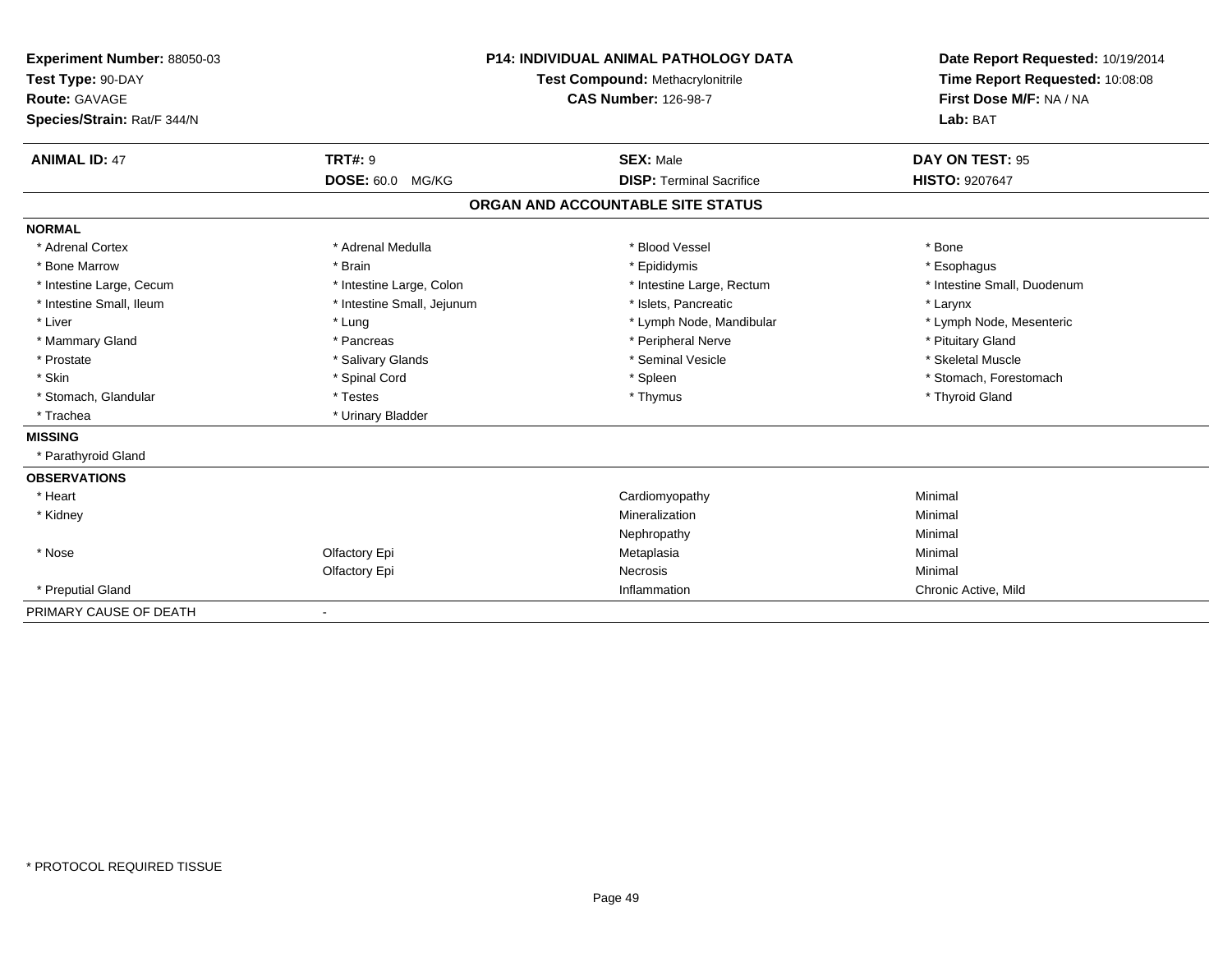| Experiment Number: 88050-03<br>Test Type: 90-DAY<br><b>Route: GAVAGE</b><br>Species/Strain: Rat/F 344/N |                           | <b>P14: INDIVIDUAL ANIMAL PATHOLOGY DATA</b><br><b>Test Compound: Methacrylonitrile</b><br><b>CAS Number: 126-98-7</b> | Date Report Requested: 10/19/2014<br>Time Report Requested: 10:08:08<br>First Dose M/F: NA / NA<br>Lab: BAT |
|---------------------------------------------------------------------------------------------------------|---------------------------|------------------------------------------------------------------------------------------------------------------------|-------------------------------------------------------------------------------------------------------------|
| <b>ANIMAL ID: 48</b>                                                                                    | <b>TRT#: 9</b>            | <b>SEX: Male</b>                                                                                                       | DAY ON TEST: 95                                                                                             |
|                                                                                                         | <b>DOSE: 60.0 MG/KG</b>   | <b>DISP: Terminal Sacrifice</b>                                                                                        | <b>HISTO: 9207648</b>                                                                                       |
|                                                                                                         |                           | ORGAN AND ACCOUNTABLE SITE STATUS                                                                                      |                                                                                                             |
| <b>NORMAL</b>                                                                                           |                           |                                                                                                                        |                                                                                                             |
| * Adrenal Medulla                                                                                       | * Blood Vessel            | * Bone                                                                                                                 | * Bone Marrow                                                                                               |
| * Brain                                                                                                 | * Epididymis              | * Esophagus                                                                                                            | * Intestine Large, Cecum                                                                                    |
| * Intestine Large, Colon                                                                                | * Intestine Large, Rectum | * Intestine Small, Duodenum                                                                                            | * Intestine Small, Ileum                                                                                    |
| * Intestine Small, Jejunum                                                                              | * Islets, Pancreatic      | * Larynx                                                                                                               | * Liver                                                                                                     |
| * Lung                                                                                                  | * Lymph Node, Mandibular  | * Lymph Node, Mesenteric                                                                                               | * Mammary Gland                                                                                             |
| * Pancreas                                                                                              | * Parathyroid Gland       | * Peripheral Nerve                                                                                                     | * Pituitary Gland                                                                                           |
| * Preputial Gland                                                                                       | * Prostate                | * Salivary Glands                                                                                                      | * Seminal Vesicle                                                                                           |
| * Skeletal Muscle                                                                                       | * Skin                    | * Spinal Cord                                                                                                          | * Spleen                                                                                                    |
| * Stomach, Forestomach                                                                                  | * Stomach, Glandular      | * Testes                                                                                                               | * Thymus                                                                                                    |
| * Thyroid Gland                                                                                         | * Trachea                 | * Urinary Bladder                                                                                                      |                                                                                                             |
| <b>OBSERVATIONS</b>                                                                                     |                           |                                                                                                                        |                                                                                                             |
| * Adrenal Cortex                                                                                        | Capsule                   | Hyperplasia                                                                                                            | Minimal                                                                                                     |
| * Heart                                                                                                 |                           | Cardiomyopathy                                                                                                         | Minimal                                                                                                     |
| * Kidney                                                                                                |                           | Mineralization                                                                                                         | Minimal                                                                                                     |
|                                                                                                         |                           | Nephropathy                                                                                                            | Minimal                                                                                                     |
| * Nose                                                                                                  | Olfactory Epi             | Metaplasia                                                                                                             | Minimal                                                                                                     |
| PRIMARY CAUSE OF DEATH                                                                                  |                           |                                                                                                                        |                                                                                                             |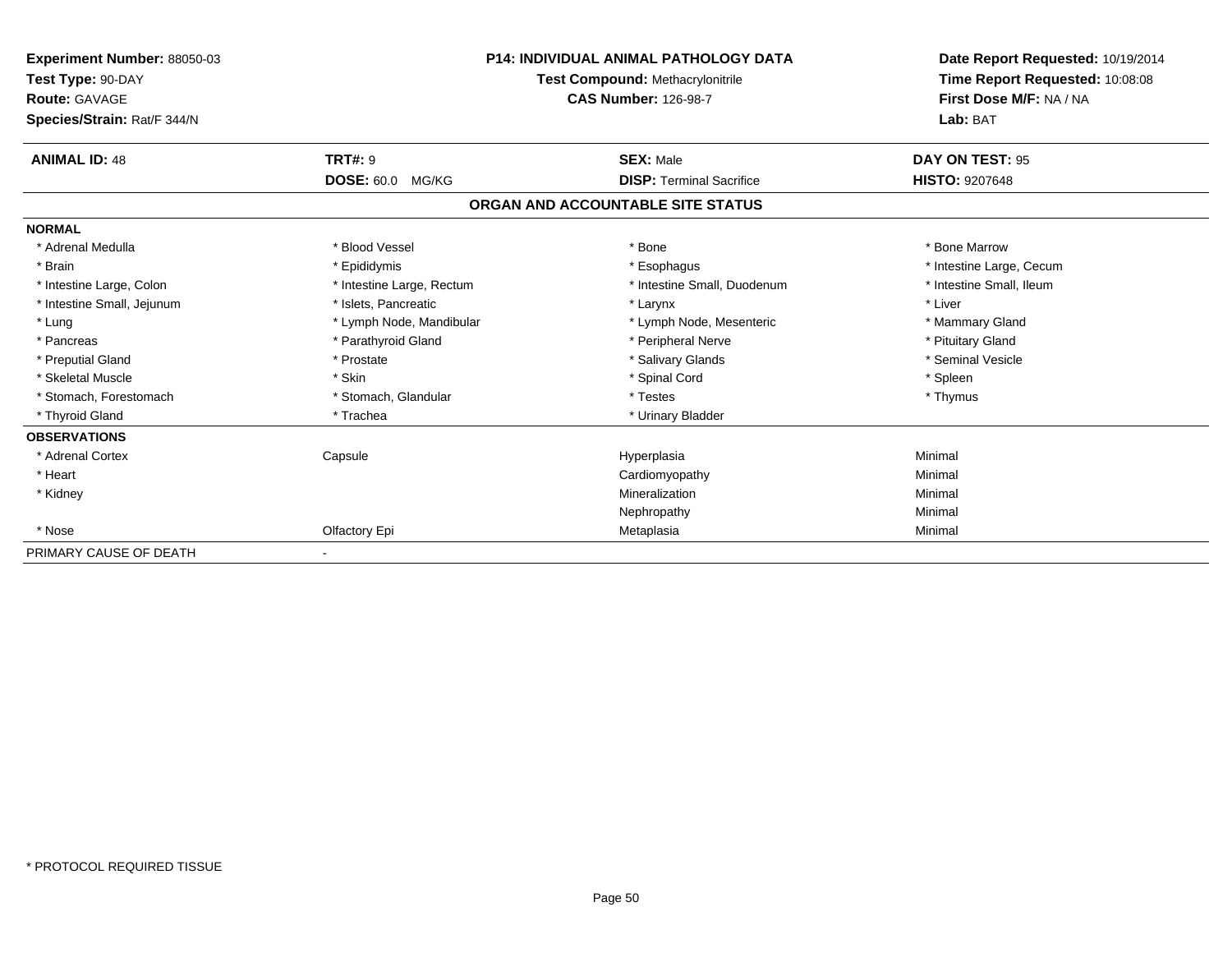| Experiment Number: 88050-03<br>Test Type: 90-DAY<br><b>Route: GAVAGE</b><br>Species/Strain: Rat/F 344/N |                            | <b>P14: INDIVIDUAL ANIMAL PATHOLOGY DATA</b><br>Test Compound: Methacrylonitrile<br><b>CAS Number: 126-98-7</b> | Date Report Requested: 10/19/2014<br>Time Report Requested: 10:08:08<br>First Dose M/F: NA / NA<br>Lab: BAT |
|---------------------------------------------------------------------------------------------------------|----------------------------|-----------------------------------------------------------------------------------------------------------------|-------------------------------------------------------------------------------------------------------------|
|                                                                                                         |                            |                                                                                                                 |                                                                                                             |
| <b>ANIMAL ID: 49</b>                                                                                    | <b>TRT#: 9</b>             | <b>SEX: Male</b>                                                                                                | DAY ON TEST: 95                                                                                             |
|                                                                                                         | <b>DOSE: 60.0</b><br>MG/KG | <b>DISP: Terminal Sacrifice</b>                                                                                 | <b>HISTO: 9207649</b>                                                                                       |
|                                                                                                         |                            | ORGAN AND ACCOUNTABLE SITE STATUS                                                                               |                                                                                                             |
| <b>NORMAL</b>                                                                                           |                            |                                                                                                                 |                                                                                                             |
| * Adrenal Cortex                                                                                        | * Adrenal Medulla          | * Blood Vessel                                                                                                  | * Bone                                                                                                      |
| * Bone Marrow                                                                                           | * Brain                    | * Epididymis                                                                                                    | * Esophagus                                                                                                 |
| * Intestine Large, Cecum                                                                                | * Intestine Large, Colon   | * Intestine Large, Rectum                                                                                       | * Intestine Small, Ileum                                                                                    |
| * Intestine Small, Jejunum                                                                              | * Islets. Pancreatic       | * Larynx                                                                                                        | * Liver                                                                                                     |
| * Lung                                                                                                  | * Lymph Node, Mandibular   | * Lymph Node, Mesenteric                                                                                        | * Mammary Gland                                                                                             |
| * Pancreas                                                                                              | * Parathyroid Gland        | * Peripheral Nerve                                                                                              | * Pituitary Gland                                                                                           |
| * Prostate                                                                                              | * Salivary Glands          | * Seminal Vesicle                                                                                               | * Skeletal Muscle                                                                                           |
| * Skin                                                                                                  | * Spinal Cord              | * Spleen                                                                                                        | * Stomach, Forestomach                                                                                      |
| * Stomach, Glandular                                                                                    | * Testes                   | * Thymus                                                                                                        | * Thyroid Gland                                                                                             |
| * Trachea                                                                                               | * Urinary Bladder          |                                                                                                                 |                                                                                                             |
| <b>OBSERVATIONS</b>                                                                                     |                            |                                                                                                                 |                                                                                                             |
| * Heart                                                                                                 |                            | Cardiomyopathy                                                                                                  | Minimal                                                                                                     |
| * Intestine Small, Duodenum                                                                             | Capillary                  | Inflammation                                                                                                    | Minimal                                                                                                     |
| * Kidney                                                                                                |                            | Mineralization                                                                                                  | Minimal                                                                                                     |
|                                                                                                         |                            | Nephropathy                                                                                                     | Minimal                                                                                                     |
| * Nose                                                                                                  | Olfactory Epi              | Metaplasia                                                                                                      | Minimal                                                                                                     |
| * Preputial Gland                                                                                       |                            | Inflammation                                                                                                    | Chronic Active, Mild                                                                                        |
| PRIMARY CAUSE OF DEATH                                                                                  |                            |                                                                                                                 |                                                                                                             |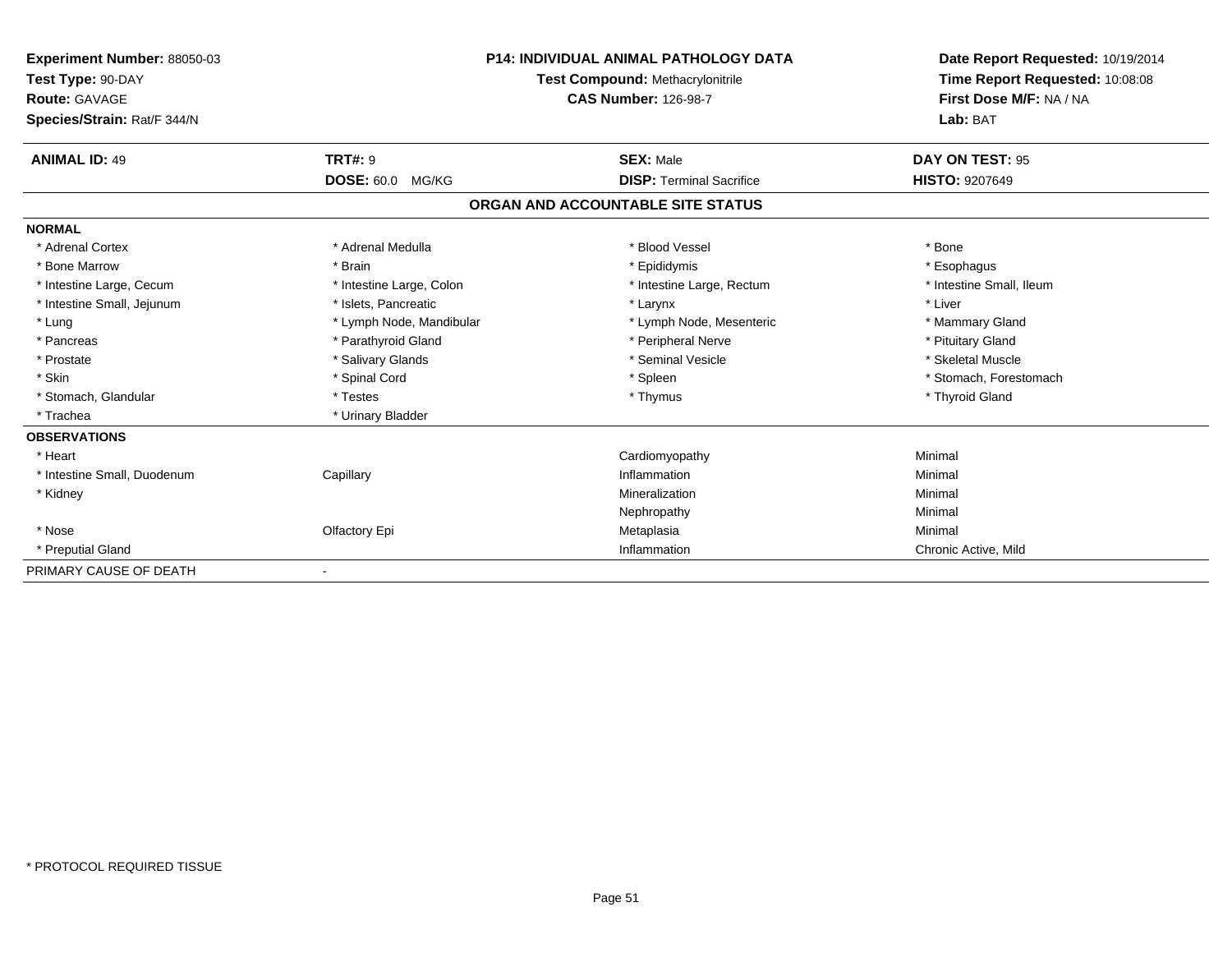| Experiment Number: 88050-03<br>Test Type: 90-DAY<br><b>Route: GAVAGE</b><br>Species/Strain: Rat/F 344/N |                            | <b>P14: INDIVIDUAL ANIMAL PATHOLOGY DATA</b><br>Test Compound: Methacrylonitrile<br><b>CAS Number: 126-98-7</b> | Date Report Requested: 10/19/2014<br>Time Report Requested: 10:08:08<br>First Dose M/F: NA / NA<br>Lab: BAT |
|---------------------------------------------------------------------------------------------------------|----------------------------|-----------------------------------------------------------------------------------------------------------------|-------------------------------------------------------------------------------------------------------------|
| <b>ANIMAL ID: 50</b>                                                                                    | TRT#: 9                    | <b>SEX: Male</b>                                                                                                | DAY ON TEST: 95                                                                                             |
|                                                                                                         | <b>DOSE: 60.0</b><br>MG/KG | <b>DISP: Terminal Sacrifice</b>                                                                                 | <b>HISTO: 9207650</b>                                                                                       |
|                                                                                                         |                            | ORGAN AND ACCOUNTABLE SITE STATUS                                                                               |                                                                                                             |
| <b>NORMAL</b>                                                                                           |                            |                                                                                                                 |                                                                                                             |
| * Adrenal Cortex                                                                                        | * Adrenal Medulla          | * Blood Vessel                                                                                                  | * Bone                                                                                                      |
| * Bone Marrow                                                                                           | * Brain                    | * Epididymis                                                                                                    | * Esophagus                                                                                                 |
| * Intestine Large, Cecum                                                                                | * Intestine Large, Colon   | * Intestine Small, Duodenum                                                                                     | * Intestine Small, Ileum                                                                                    |
| * Intestine Small, Jejunum                                                                              | * Islets, Pancreatic       | * Larynx                                                                                                        | * Liver                                                                                                     |
| * Lung                                                                                                  | * Lymph Node, Mandibular   | * Lymph Node, Mesenteric                                                                                        | * Mammary Gland                                                                                             |
| * Nose                                                                                                  | * Pancreas                 | * Peripheral Nerve                                                                                              | * Pituitary Gland                                                                                           |
| * Preputial Gland                                                                                       | * Prostate                 | * Salivary Glands                                                                                               | * Seminal Vesicle                                                                                           |
| * Skeletal Muscle                                                                                       | * Skin                     | * Spinal Cord                                                                                                   | * Spleen                                                                                                    |
| * Stomach, Forestomach                                                                                  | * Stomach, Glandular       | * Testes                                                                                                        | * Thymus                                                                                                    |
| * Thyroid Gland                                                                                         | * Trachea                  | * Urinary Bladder                                                                                               |                                                                                                             |
| <b>MISSING</b>                                                                                          |                            |                                                                                                                 |                                                                                                             |
| * Parathyroid Gland                                                                                     |                            |                                                                                                                 |                                                                                                             |
| <b>OBSERVATIONS</b>                                                                                     |                            |                                                                                                                 |                                                                                                             |
| * Heart                                                                                                 |                            | Cardiomyopathy                                                                                                  | Minimal                                                                                                     |
| * Intestine Large, Rectum                                                                               |                            | Parasite Metazoan                                                                                               |                                                                                                             |
| * Kidney                                                                                                |                            | Nephropathy                                                                                                     | Minimal                                                                                                     |
| PRIMARY CAUSE OF DEATH                                                                                  |                            |                                                                                                                 |                                                                                                             |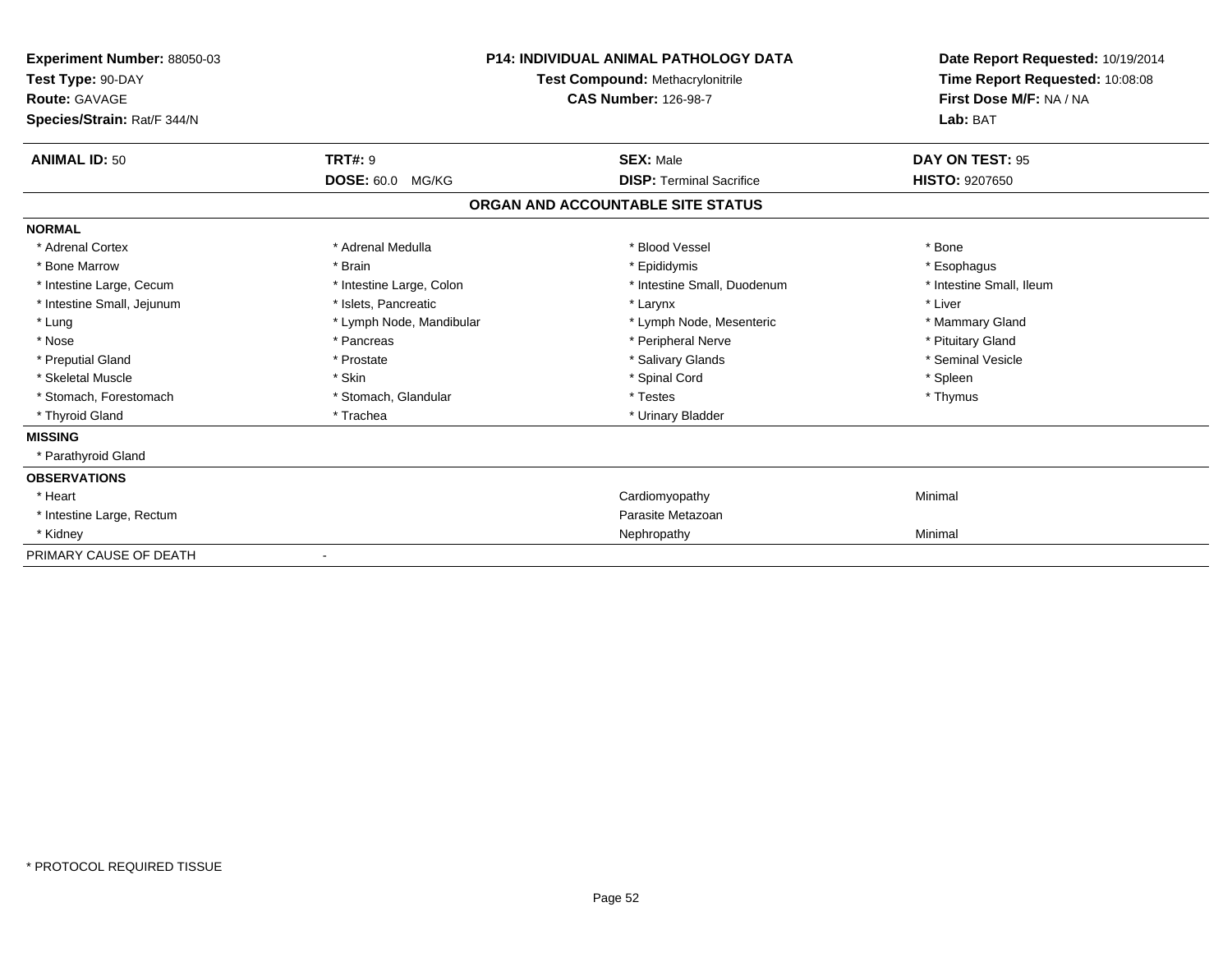| Experiment Number: 88050-03 | <b>P14: INDIVIDUAL ANIMAL PATHOLOGY DATA</b> |                                         | Date Report Requested: 10/19/2014 |  |
|-----------------------------|----------------------------------------------|-----------------------------------------|-----------------------------------|--|
| Test Type: 90-DAY           |                                              | <b>Test Compound: Methacrylonitrile</b> | Time Report Requested: 10:08:08   |  |
| <b>Route: GAVAGE</b>        | <b>CAS Number: 126-98-7</b>                  |                                         | First Dose M/F: NA / NA           |  |
| Species/Strain: Rat/F 344/N |                                              |                                         | Lab: BAT                          |  |
| <b>ANIMAL ID: 51</b>        | <b>TRT#: 11</b>                              | <b>SEX: Male</b>                        | DAY ON TEST: 2                    |  |
|                             | <b>DOSE: 120.0 MG/KG</b>                     | <b>DISP: Natural Death</b>              | <b>HISTO: 9207621</b>             |  |
|                             |                                              | ORGAN AND ACCOUNTABLE SITE STATUS       |                                   |  |
| <b>AUTO PRECLUDES DIAG.</b> |                                              |                                         |                                   |  |
| Nose                        |                                              |                                         |                                   |  |
| PRIMARY CAUSE OF DEATH      |                                              |                                         |                                   |  |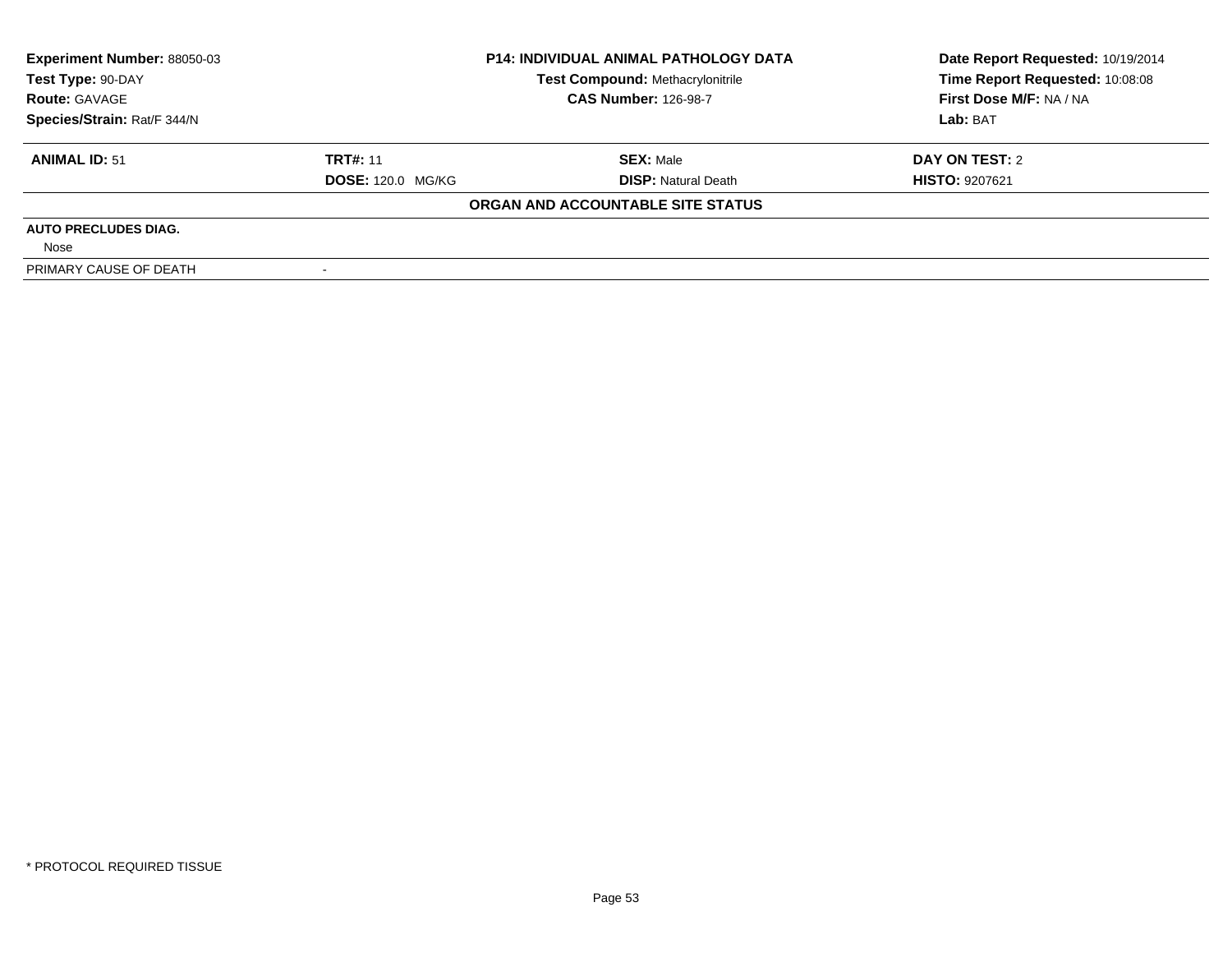| <b>Experiment Number: 88050-03</b><br>Test Type: 90-DAY<br><b>Route: GAVAGE</b> |                          | <b>P14: INDIVIDUAL ANIMAL PATHOLOGY DATA</b><br><b>Test Compound: Methacrylonitrile</b> | Date Report Requested: 10/19/2014<br>Time Report Requested: 10:08:08 |
|---------------------------------------------------------------------------------|--------------------------|-----------------------------------------------------------------------------------------|----------------------------------------------------------------------|
|                                                                                 |                          | <b>CAS Number: 126-98-7</b>                                                             | First Dose M/F: NA / NA<br>Lab: BAT                                  |
| Species/Strain: Rat/F 344/N                                                     |                          |                                                                                         |                                                                      |
| <b>ANIMAL ID: 52</b>                                                            | <b>TRT#: 11</b>          | <b>SEX: Male</b>                                                                        | DAY ON TEST: 2                                                       |
|                                                                                 | <b>DOSE: 120.0 MG/KG</b> | <b>DISP:</b> Natural Death                                                              | <b>HISTO: 9207622</b>                                                |
| <b>OBSERVATIONS</b>                                                             |                          |                                                                                         |                                                                      |
| Nose                                                                            |                          | Inflammation                                                                            | Chronic Active, Minimal                                              |
|                                                                                 | Olfactory Epi            | Metaplasia                                                                              | Minimal                                                              |
|                                                                                 | Olfactory Epi            | Necrosis                                                                                | Minimal                                                              |
| PRIMARY CAUSE OF DEATH                                                          |                          |                                                                                         |                                                                      |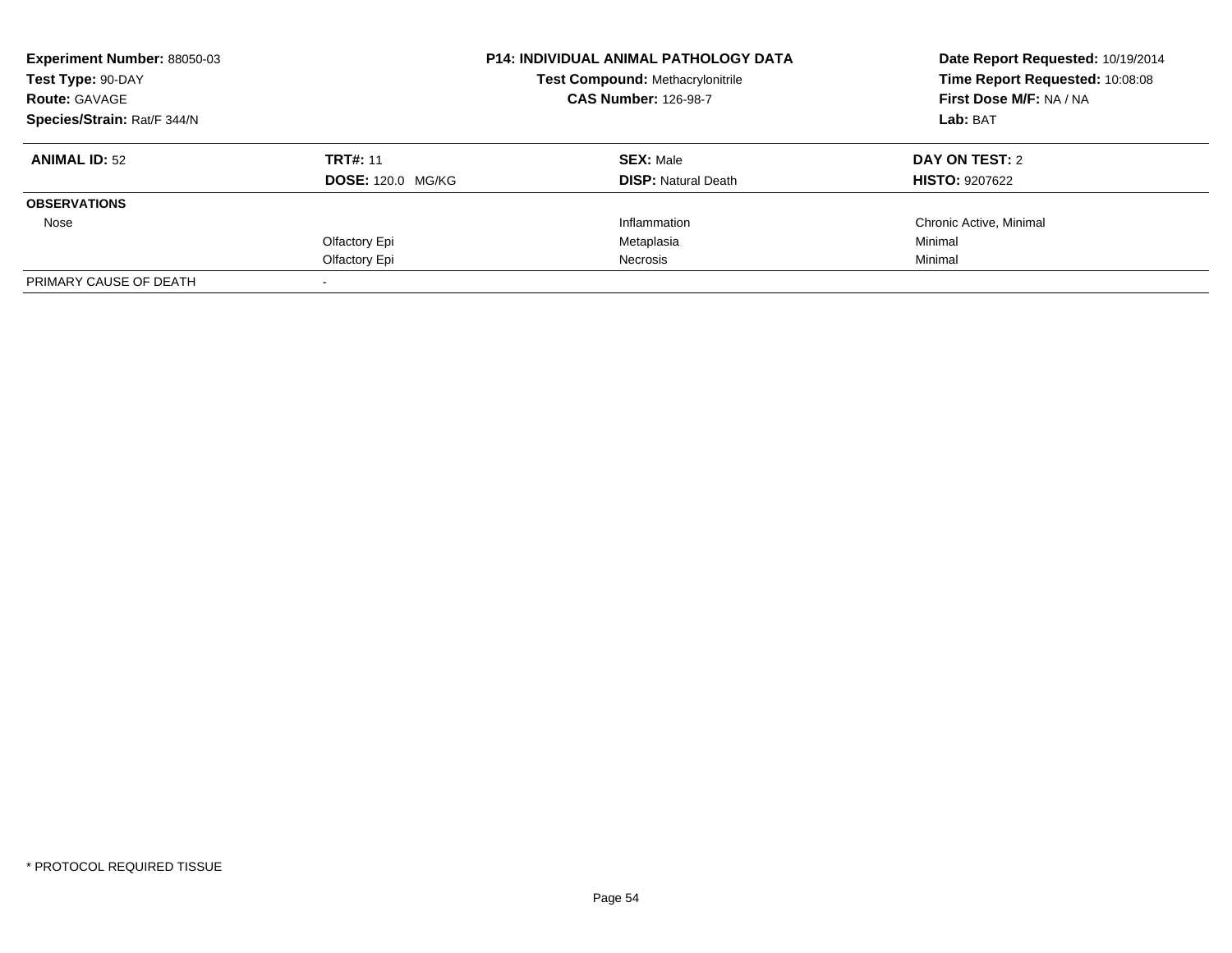| Experiment Number: 88050-03 | <b>P14: INDIVIDUAL ANIMAL PATHOLOGY DATA</b> |                                         | Date Report Requested: 10/19/2014 |
|-----------------------------|----------------------------------------------|-----------------------------------------|-----------------------------------|
| Test Type: 90-DAY           |                                              | <b>Test Compound: Methacrylonitrile</b> | Time Report Requested: 10:08:08   |
| <b>Route: GAVAGE</b>        | <b>CAS Number: 126-98-7</b>                  |                                         | First Dose M/F: NA / NA           |
| Species/Strain: Rat/F 344/N |                                              |                                         | Lab: BAT                          |
| <b>ANIMAL ID: 53</b>        | <b>TRT#: 11</b>                              | <b>SEX: Male</b>                        | <b>DAY ON TEST: 1</b>             |
|                             | <b>DOSE: 120.0 MG/KG</b>                     | <b>DISP: Natural Death</b>              | <b>HISTO: 9207623</b>             |
|                             |                                              | ORGAN AND ACCOUNTABLE SITE STATUS       |                                   |
| <b>AUTO PRECLUDES DIAG.</b> |                                              |                                         |                                   |
| Nose                        |                                              |                                         |                                   |
| PRIMARY CAUSE OF DEATH      |                                              |                                         |                                   |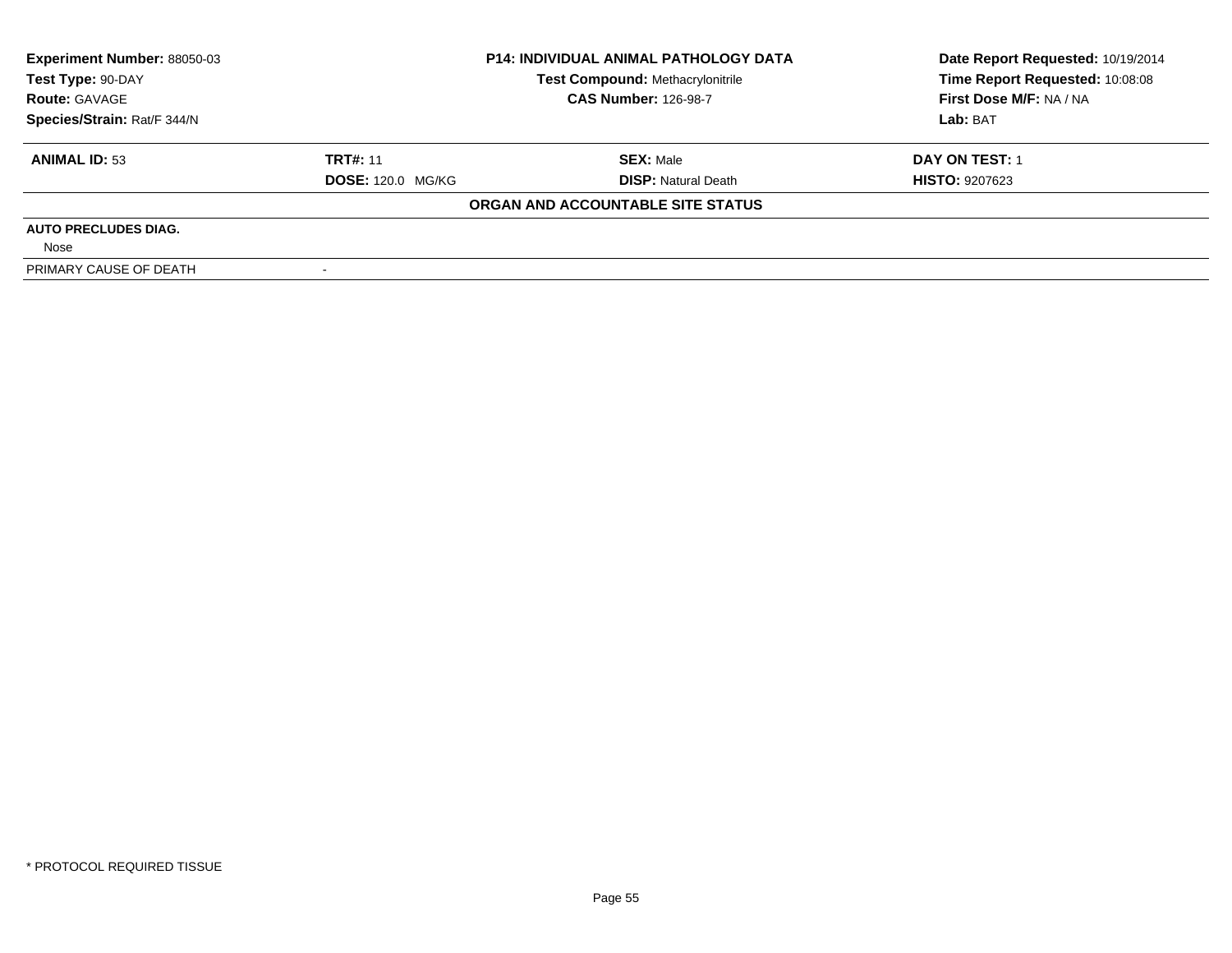| <b>Experiment Number: 88050-03</b><br>Test Type: 90-DAY<br><b>Route: GAVAGE</b><br>Species/Strain: Rat/F 344/N |                                             | <b>P14: INDIVIDUAL ANIMAL PATHOLOGY DATA</b><br><b>Test Compound: Methacrylonitrile</b><br><b>CAS Number: 126-98-7</b> | Date Report Requested: 10/19/2014<br>Time Report Requested: 10:08:08<br>First Dose M/F: NA / NA<br>Lab: BAT |
|----------------------------------------------------------------------------------------------------------------|---------------------------------------------|------------------------------------------------------------------------------------------------------------------------|-------------------------------------------------------------------------------------------------------------|
| <b>ANIMAL ID: 54</b>                                                                                           | <b>TRT#: 11</b><br><b>DOSE: 120.0 MG/KG</b> | <b>SEX: Male</b><br><b>DISP:</b> Natural Death                                                                         | <b>DAY ON TEST: 1</b><br><b>HISTO: 9207624</b>                                                              |
| <b>OBSERVATIONS</b>                                                                                            |                                             |                                                                                                                        |                                                                                                             |
| Nose                                                                                                           |                                             | Inflammation                                                                                                           | Chronic Active, Minimal                                                                                     |
| PRIMARY CAUSE OF DEATH                                                                                         |                                             |                                                                                                                        |                                                                                                             |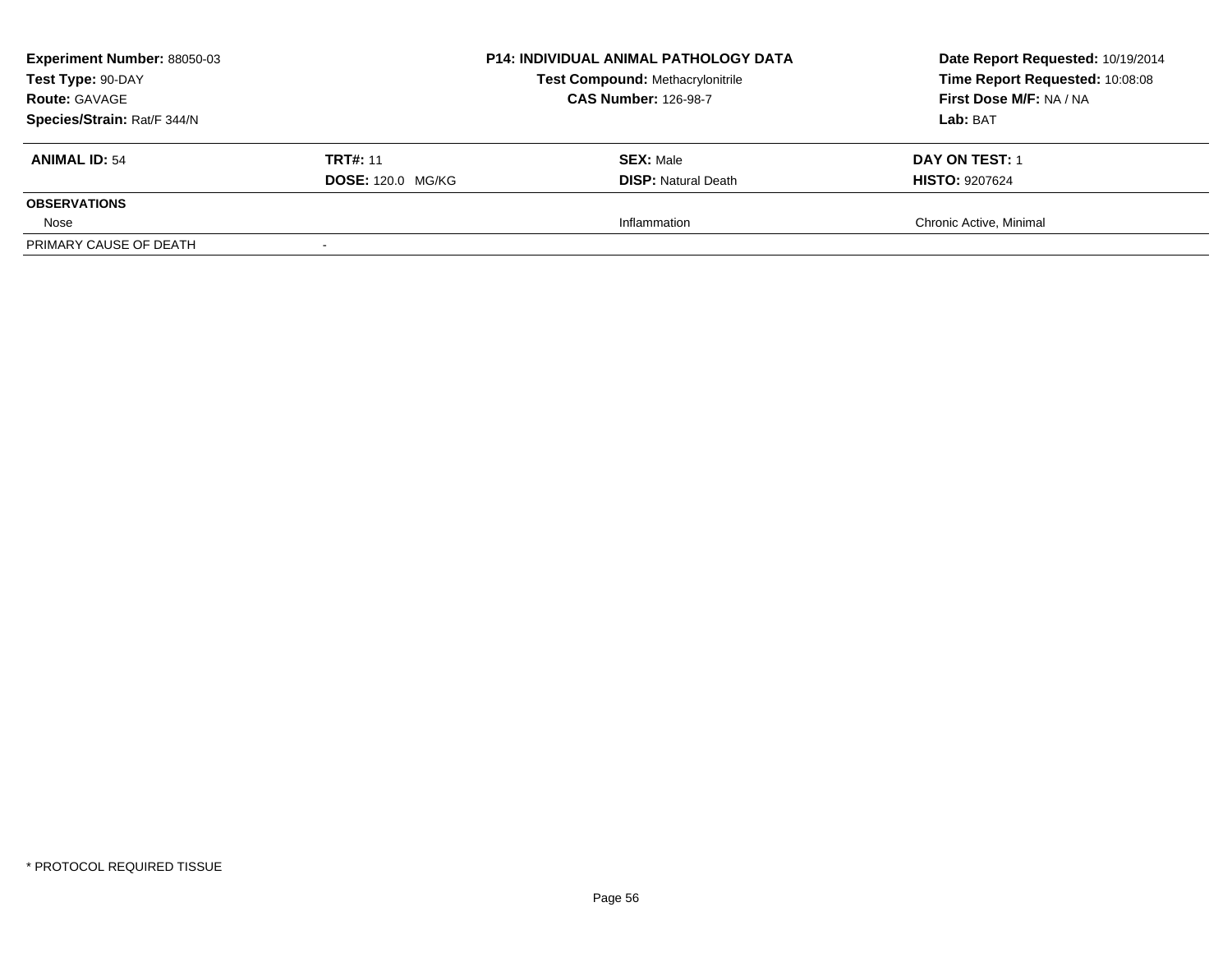| Experiment Number: 88050-03 | <b>P14: INDIVIDUAL ANIMAL PATHOLOGY DATA</b> |                                         | Date Report Requested: 10/19/2014 |
|-----------------------------|----------------------------------------------|-----------------------------------------|-----------------------------------|
| Test Type: 90-DAY           |                                              | <b>Test Compound: Methacrylonitrile</b> | Time Report Requested: 10:08:08   |
| <b>Route: GAVAGE</b>        | <b>CAS Number: 126-98-7</b>                  |                                         | First Dose M/F: NA / NA           |
| Species/Strain: Rat/F 344/N |                                              |                                         | Lab: BAT                          |
| <b>ANIMAL ID: 55</b>        | <b>TRT#: 11</b>                              | <b>SEX: Male</b>                        | DAY ON TEST: 2                    |
|                             | <b>DOSE: 120.0 MG/KG</b>                     | <b>DISP: Natural Death</b>              | <b>HISTO: 9207625</b>             |
|                             |                                              | ORGAN AND ACCOUNTABLE SITE STATUS       |                                   |
| <b>AUTO PRECLUDES DIAG.</b> |                                              |                                         |                                   |
| Nose                        |                                              |                                         |                                   |
| PRIMARY CAUSE OF DEATH      |                                              |                                         |                                   |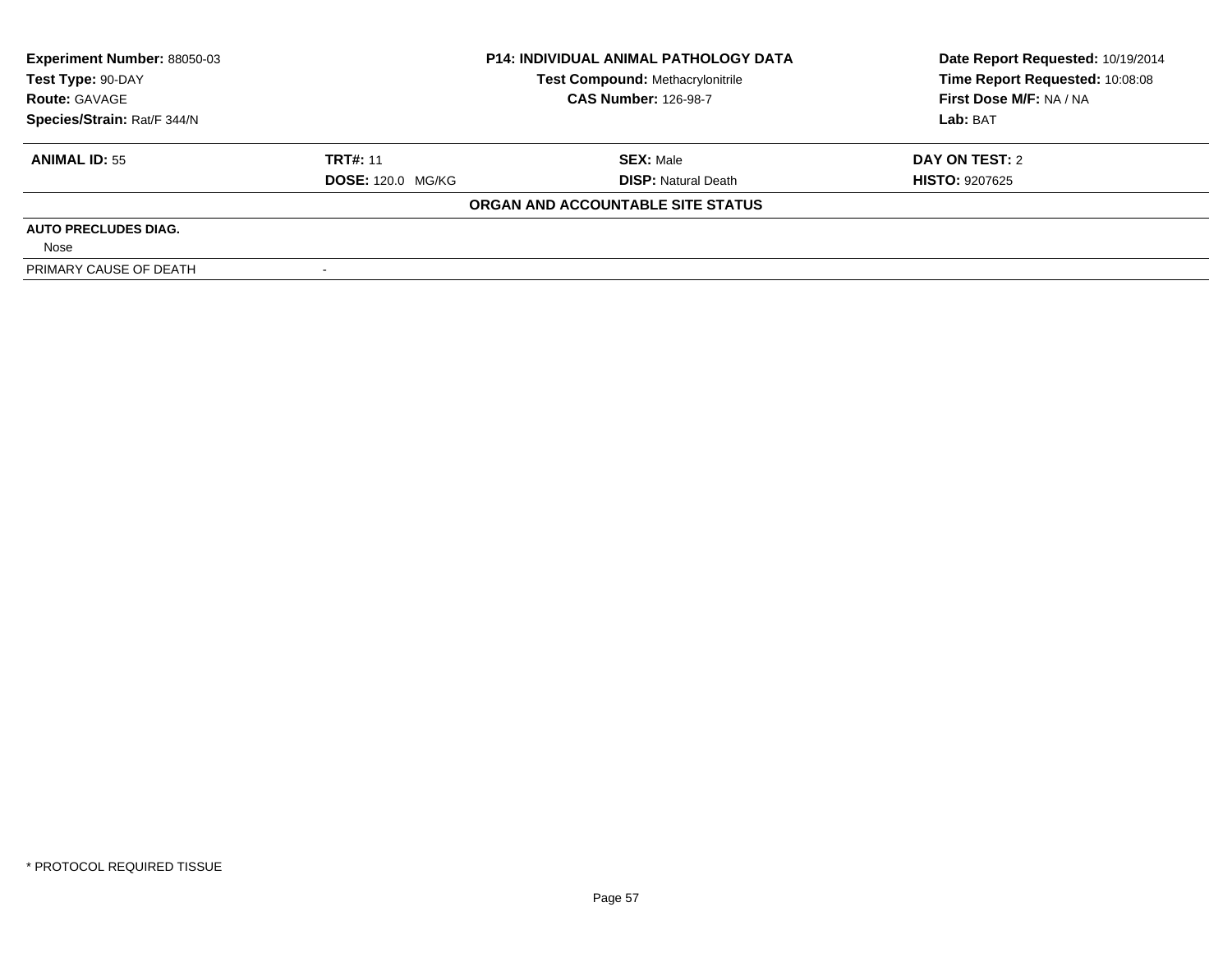| <b>Experiment Number: 88050-03</b><br>Test Type: 90-DAY<br><b>Route: GAVAGE</b><br>Species/Strain: Rat/F 344/N |                                             | <b>P14: INDIVIDUAL ANIMAL PATHOLOGY DATA</b><br><b>Test Compound: Methacrylonitrile</b><br><b>CAS Number: 126-98-7</b> | Date Report Requested: 10/19/2014<br>Time Report Requested: 10:08:08<br>First Dose M/F: NA / NA<br>Lab: BAT |
|----------------------------------------------------------------------------------------------------------------|---------------------------------------------|------------------------------------------------------------------------------------------------------------------------|-------------------------------------------------------------------------------------------------------------|
| <b>ANIMAL ID: 56</b>                                                                                           | <b>TRT#: 11</b><br><b>DOSE: 120.0 MG/KG</b> | <b>SEX: Male</b><br><b>DISP:</b> Natural Death                                                                         | <b>DAY ON TEST: 1</b><br><b>HISTO: 9207626</b>                                                              |
| <b>OBSERVATIONS</b>                                                                                            |                                             |                                                                                                                        |                                                                                                             |
| Nose                                                                                                           |                                             | Inflammation                                                                                                           | Chronic Active, Moderate                                                                                    |
| PRIMARY CAUSE OF DEATH                                                                                         |                                             |                                                                                                                        |                                                                                                             |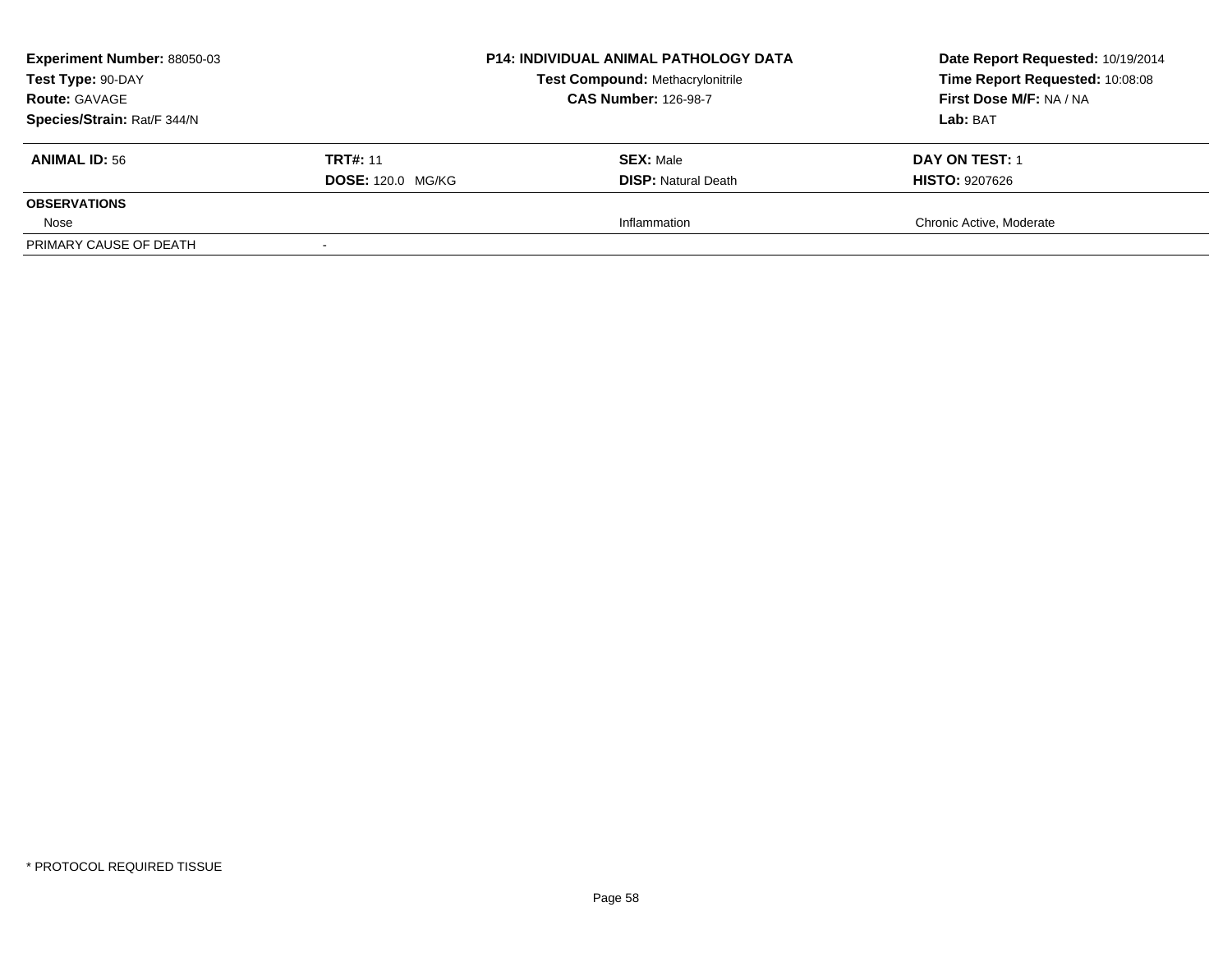| <b>Experiment Number: 88050-03</b><br>Test Type: 90-DAY<br><b>Route: GAVAGE</b><br>Species/Strain: Rat/F 344/N |                                             | P14: INDIVIDUAL ANIMAL PATHOLOGY DATA<br><b>Test Compound: Methacrylonitrile</b><br><b>CAS Number: 126-98-7</b> | Date Report Requested: 10/19/2014<br>Time Report Requested: 10:08:08<br>First Dose M/F: NA / NA<br>Lab: BAT |
|----------------------------------------------------------------------------------------------------------------|---------------------------------------------|-----------------------------------------------------------------------------------------------------------------|-------------------------------------------------------------------------------------------------------------|
| <b>ANIMAL ID: 57</b>                                                                                           | <b>TRT#: 11</b><br><b>DOSE: 120.0 MG/KG</b> | <b>SEX: Male</b><br><b>DISP:</b> Natural Death                                                                  | DAY ON TEST: 2<br><b>HISTO: 9207627</b>                                                                     |
| <b>OBSERVATIONS</b>                                                                                            |                                             |                                                                                                                 |                                                                                                             |
| Nose                                                                                                           |                                             | Inflammation                                                                                                    | Chronic Active, Mild                                                                                        |
| PRIMARY CAUSE OF DEATH                                                                                         |                                             |                                                                                                                 |                                                                                                             |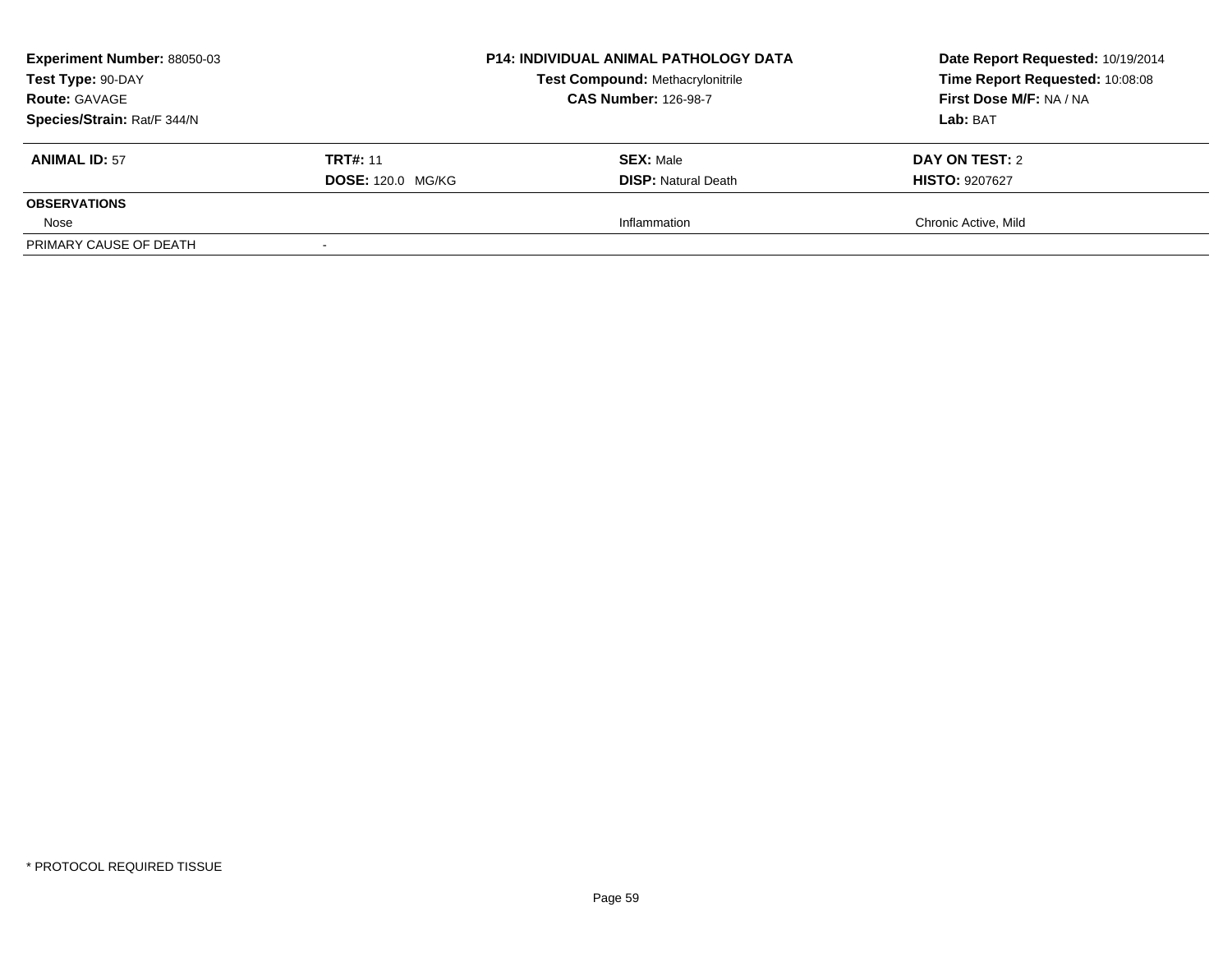| <b>Experiment Number: 88050-03</b><br>Test Type: 90-DAY<br><b>Route: GAVAGE</b><br>Species/Strain: Rat/F 344/N |                                             | <b>P14: INDIVIDUAL ANIMAL PATHOLOGY DATA</b><br><b>Test Compound: Methacrylonitrile</b><br><b>CAS Number: 126-98-7</b> | Date Report Requested: 10/19/2014<br>Time Report Requested: 10:08:08<br>First Dose M/F: NA / NA<br>Lab: BAT |
|----------------------------------------------------------------------------------------------------------------|---------------------------------------------|------------------------------------------------------------------------------------------------------------------------|-------------------------------------------------------------------------------------------------------------|
| <b>ANIMAL ID: 58</b>                                                                                           | <b>TRT#: 11</b><br><b>DOSE: 120.0 MG/KG</b> | <b>SEX: Male</b><br><b>DISP:</b> Natural Death                                                                         | DAY ON TEST: 2<br><b>HISTO: 9207628</b>                                                                     |
| <b>OBSERVATIONS</b>                                                                                            |                                             |                                                                                                                        |                                                                                                             |
| Nose                                                                                                           |                                             | Inflammation                                                                                                           | Chronic Active, Mild                                                                                        |
| PRIMARY CAUSE OF DEATH                                                                                         |                                             |                                                                                                                        |                                                                                                             |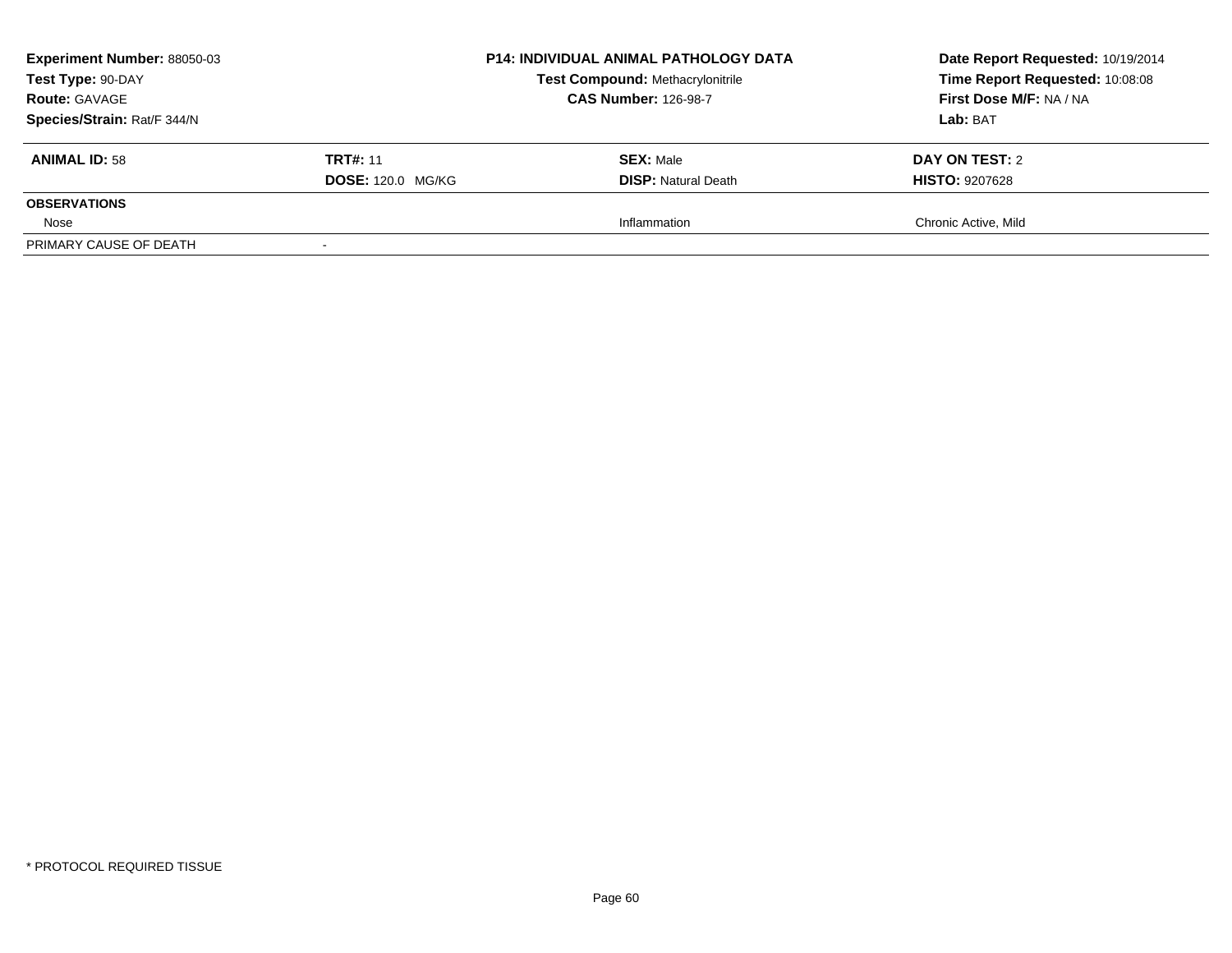| <b>Experiment Number: 88050-03</b><br>Test Type: 90-DAY<br><b>Route: GAVAGE</b><br>Species/Strain: Rat/F 344/N |                          | <b>P14: INDIVIDUAL ANIMAL PATHOLOGY DATA</b><br><b>Test Compound: Methacrylonitrile</b><br><b>CAS Number: 126-98-7</b> | Date Report Requested: 10/19/2014<br>Time Report Requested: 10:08:08<br>First Dose M/F: NA / NA<br>Lab: BAT |
|----------------------------------------------------------------------------------------------------------------|--------------------------|------------------------------------------------------------------------------------------------------------------------|-------------------------------------------------------------------------------------------------------------|
| <b>ANIMAL ID: 59</b>                                                                                           | <b>TRT#: 11</b>          | <b>SEX: Male</b>                                                                                                       | <b>DAY ON TEST: 1</b>                                                                                       |
| <b>OBSERVATIONS</b>                                                                                            | <b>DOSE: 120.0 MG/KG</b> | <b>DISP:</b> Natural Death                                                                                             | <b>HISTO: 9207629</b>                                                                                       |
| Nose                                                                                                           |                          | Inflammation                                                                                                           | Chronic Active, Moderate                                                                                    |
| PRIMARY CAUSE OF DEATH                                                                                         |                          |                                                                                                                        |                                                                                                             |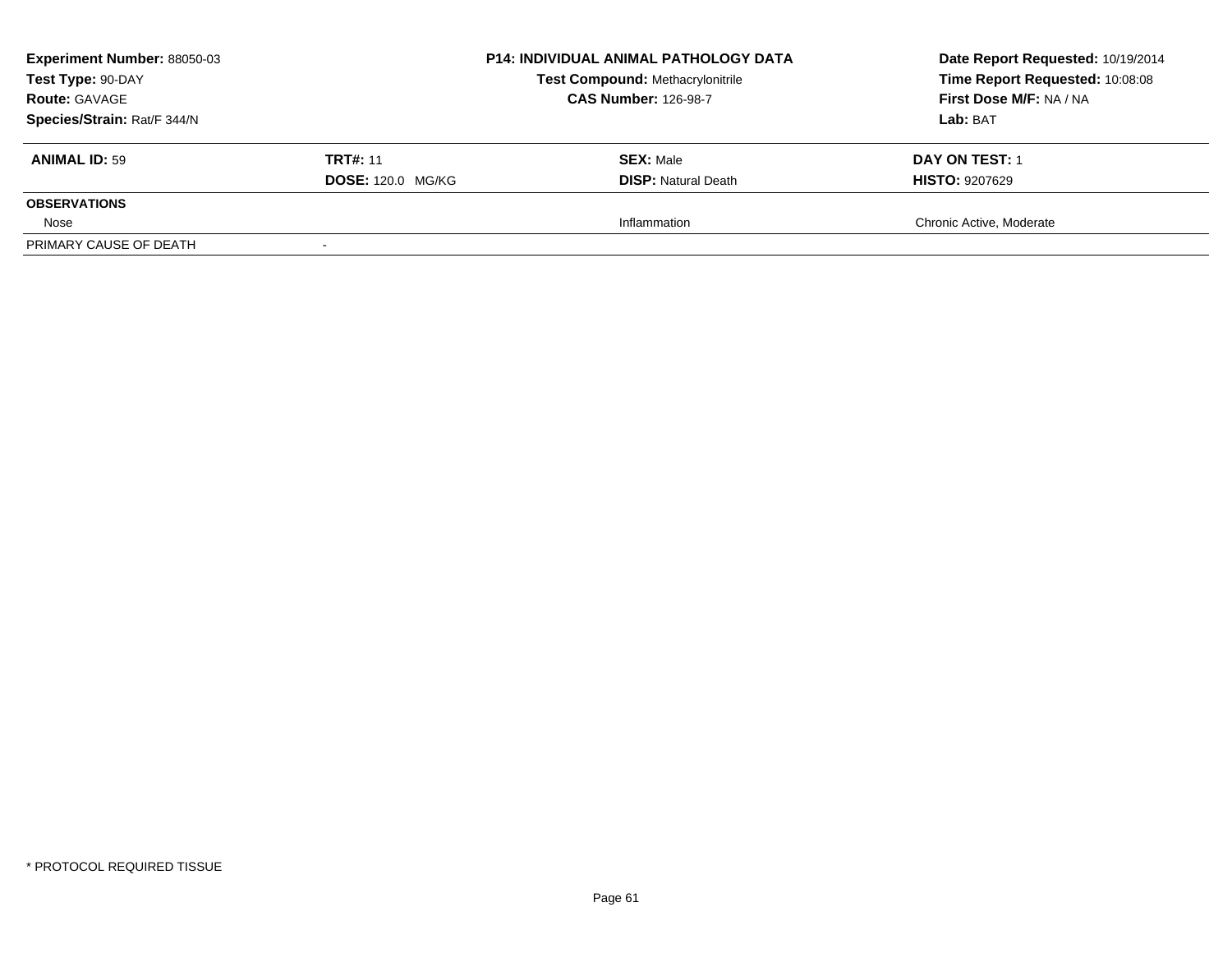| <b>Experiment Number: 88050-03</b><br>Test Type: 90-DAY<br><b>Route: GAVAGE</b> |                          | <b>P14: INDIVIDUAL ANIMAL PATHOLOGY DATA</b><br><b>Test Compound: Methacrylonitrile</b><br><b>CAS Number: 126-98-7</b> | Date Report Requested: 10/19/2014<br>Time Report Requested: 10:08:08<br>First Dose M/F: NA / NA |
|---------------------------------------------------------------------------------|--------------------------|------------------------------------------------------------------------------------------------------------------------|-------------------------------------------------------------------------------------------------|
| Species/Strain: Rat/F 344/N                                                     |                          |                                                                                                                        | Lab: BAT                                                                                        |
| <b>ANIMAL ID: 60</b>                                                            | <b>TRT#: 11</b>          | <b>SEX: Male</b>                                                                                                       | DAY ON TEST: 1                                                                                  |
|                                                                                 | <b>DOSE: 120.0 MG/KG</b> | <b>DISP:</b> Natural Death                                                                                             | <b>HISTO: 9208630</b>                                                                           |
| <b>OBSERVATIONS</b>                                                             |                          |                                                                                                                        |                                                                                                 |
| Nose                                                                            |                          | Inflammation                                                                                                           | Chronic Active, Mild                                                                            |
| Note: AUTOLYSIS PRESENT IN THE OLFACTORY EPITHELIUM.                            |                          |                                                                                                                        |                                                                                                 |
| PRIMARY CAUSE OF DEATH                                                          |                          |                                                                                                                        |                                                                                                 |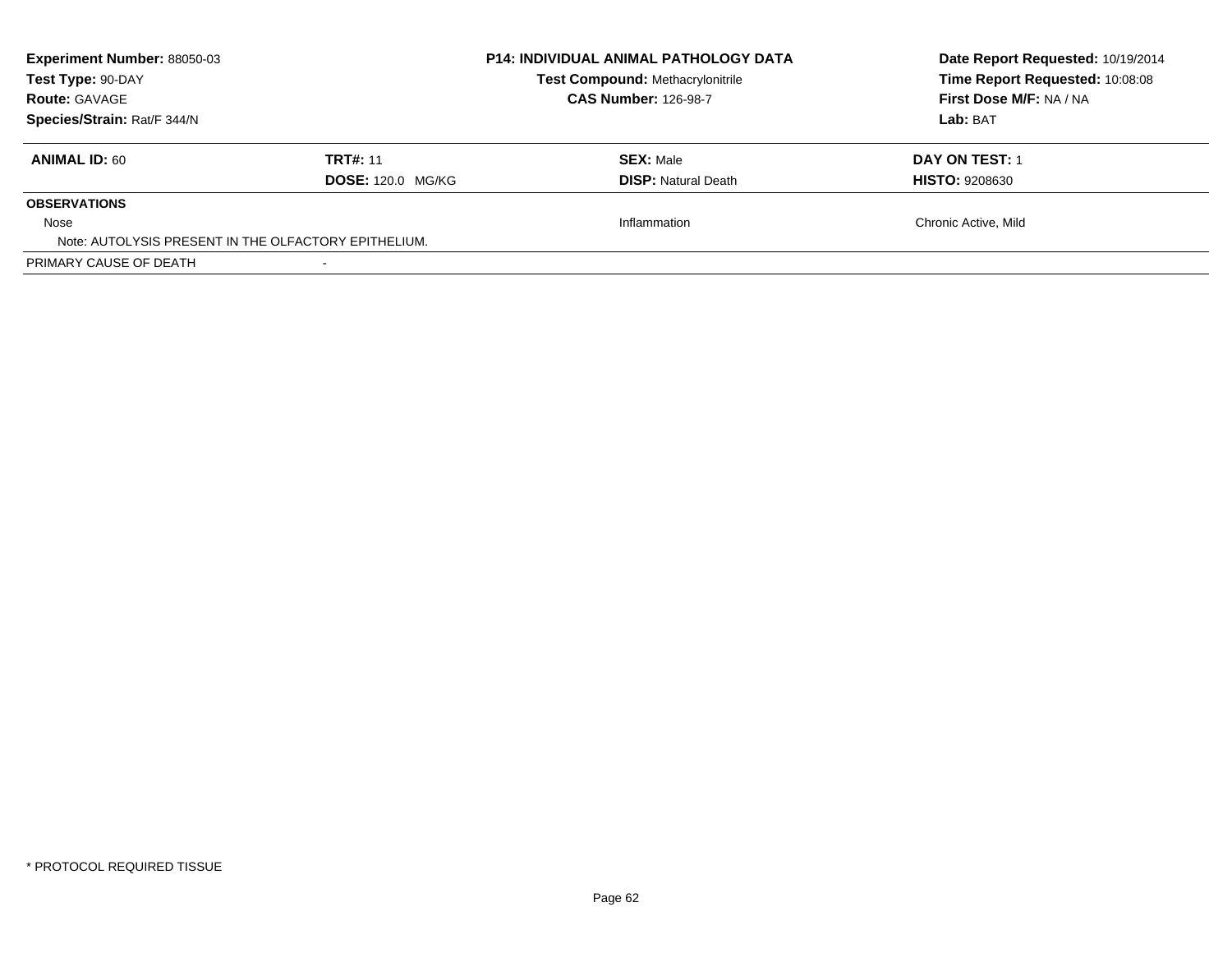| Experiment Number: 88050-03<br>Test Type: 90-DAY<br><b>Route: GAVAGE</b><br>Species/Strain: Rat/F 344/N | P14: INDIVIDUAL ANIMAL PATHOLOGY DATA<br>Test Compound: Methacrylonitrile<br><b>CAS Number: 126-98-7</b> |                                   | Date Report Requested: 10/19/2014<br>Time Report Requested: 10:08:08<br>First Dose M/F: NA / NA<br>Lab: BAT |
|---------------------------------------------------------------------------------------------------------|----------------------------------------------------------------------------------------------------------|-----------------------------------|-------------------------------------------------------------------------------------------------------------|
| <b>ANIMAL ID: 121</b>                                                                                   | <b>TRT#: 13</b>                                                                                          | <b>SEX: Male</b>                  | DAY ON TEST: 32                                                                                             |
|                                                                                                         | DOSE: 0 MG/KG 30 DAY                                                                                     | <b>DISP:</b> Scheduled Sacrifice  | <b>HISTO: 9207481</b>                                                                                       |
|                                                                                                         |                                                                                                          | ORGAN AND ACCOUNTABLE SITE STATUS |                                                                                                             |
| <b>NORMAL</b>                                                                                           |                                                                                                          |                                   |                                                                                                             |
| * Adrenal Cortex                                                                                        | * Adrenal Medulla                                                                                        | * Blood Vessel                    | * Bone                                                                                                      |
| * Bone Marrow                                                                                           | * Brain                                                                                                  | * Epididymis                      | * Esophagus                                                                                                 |
| * Intestine Large, Cecum                                                                                | * Intestine Large, Colon                                                                                 | * Intestine Large, Rectum         | * Intestine Small, Duodenum                                                                                 |
| * Intestine Small, Ileum                                                                                | * Intestine Small, Jejunum                                                                               | * Islets. Pancreatic              | * Larynx                                                                                                    |
| * Lung                                                                                                  | * Lymph Node, Mandibular                                                                                 | * Lymph Node, Mesenteric          | * Mammary Gland                                                                                             |
| * Nose                                                                                                  | * Pancreas                                                                                               | * Parathyroid Gland               | * Peripheral Nerve                                                                                          |
| * Pituitary Gland                                                                                       | * Preputial Gland                                                                                        | * Prostate                        | * Salivary Glands                                                                                           |
| * Seminal Vesicle                                                                                       | * Skeletal Muscle                                                                                        | * Skin                            | * Spinal Cord                                                                                               |
| * Spleen                                                                                                | * Stomach, Forestomach                                                                                   | * Stomach, Glandular              | * Testes                                                                                                    |
| * Thymus                                                                                                | * Thyroid Gland                                                                                          | * Trachea                         | * Urinary Bladder                                                                                           |
| <b>OBSERVATIONS</b>                                                                                     |                                                                                                          |                                   |                                                                                                             |
| * Heart                                                                                                 |                                                                                                          | Cardiomyopathy                    | Minimal                                                                                                     |
| * Kidney                                                                                                |                                                                                                          | Mineralization                    | Minimal                                                                                                     |
|                                                                                                         |                                                                                                          | Nephropathy                       | Minimal                                                                                                     |
| * Liver                                                                                                 |                                                                                                          | Inflammation                      | Chronic Active, Minimal                                                                                     |
| PRIMARY CAUSE OF DEATH                                                                                  |                                                                                                          |                                   |                                                                                                             |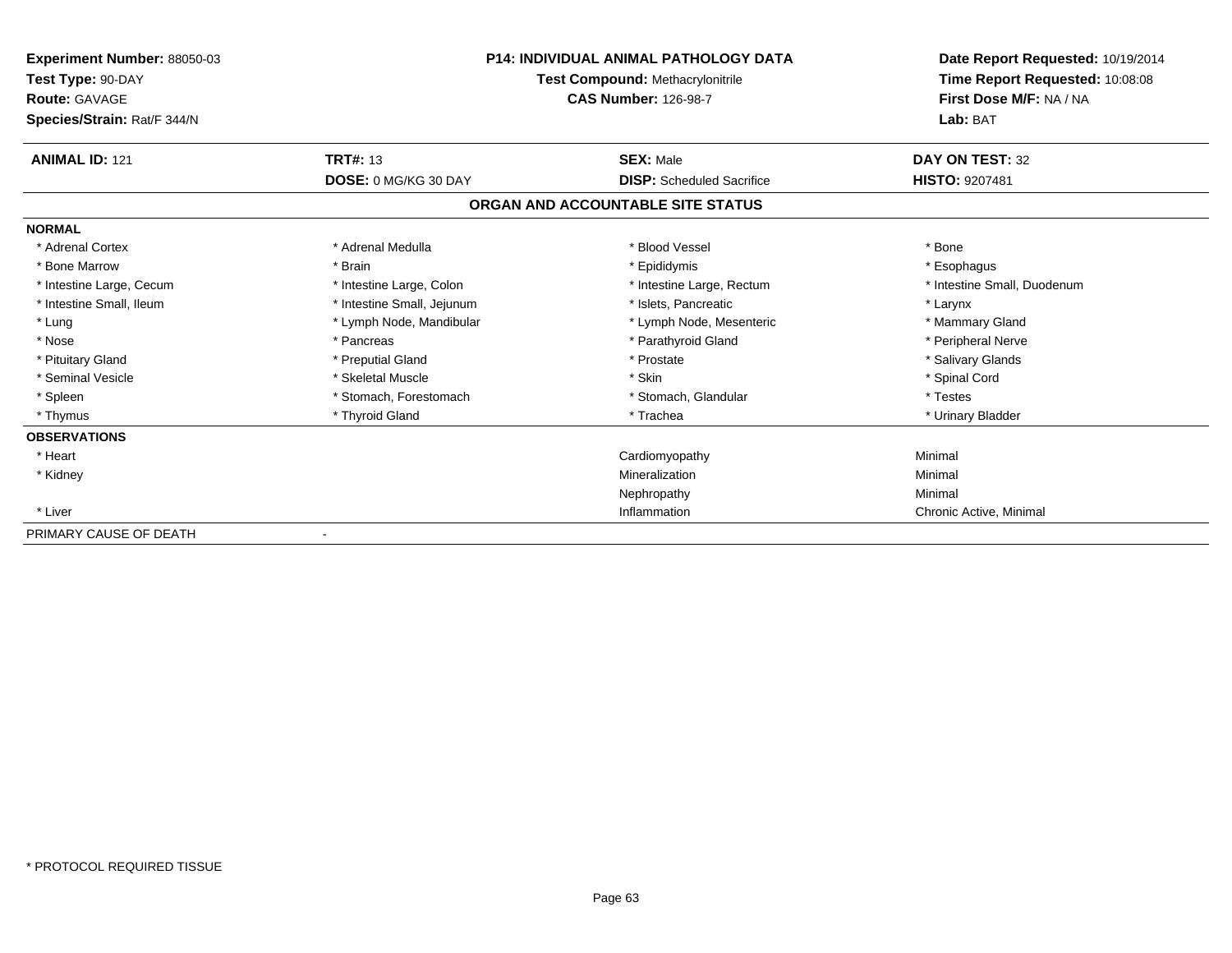| Experiment Number: 88050-03<br>Test Type: 90-DAY<br><b>Route: GAVAGE</b><br>Species/Strain: Rat/F 344/N |                            | P14: INDIVIDUAL ANIMAL PATHOLOGY DATA<br>Test Compound: Methacrylonitrile<br><b>CAS Number: 126-98-7</b> | Date Report Requested: 10/19/2014<br>Time Report Requested: 10:08:08<br>First Dose M/F: NA / NA<br>Lab: BAT |
|---------------------------------------------------------------------------------------------------------|----------------------------|----------------------------------------------------------------------------------------------------------|-------------------------------------------------------------------------------------------------------------|
| <b>ANIMAL ID: 122</b>                                                                                   | <b>TRT#: 13</b>            | <b>SEX: Male</b>                                                                                         | DAY ON TEST: 32                                                                                             |
|                                                                                                         | DOSE: 0 MG/KG 30 DAY       | <b>DISP:</b> Scheduled Sacrifice                                                                         | <b>HISTO: 9207482</b>                                                                                       |
|                                                                                                         |                            | ORGAN AND ACCOUNTABLE SITE STATUS                                                                        |                                                                                                             |
| <b>NORMAL</b>                                                                                           |                            |                                                                                                          |                                                                                                             |
| * Adrenal Cortex                                                                                        | * Adrenal Medulla          | * Blood Vessel                                                                                           | * Bone                                                                                                      |
| * Bone Marrow                                                                                           | * Brain                    | * Epididymis                                                                                             | * Esophagus                                                                                                 |
| * Intestine Large, Cecum                                                                                | * Intestine Large, Colon   | * Intestine Large, Rectum                                                                                | * Intestine Small, Duodenum                                                                                 |
| * Intestine Small, Ileum                                                                                | * Intestine Small, Jejunum | * Islets. Pancreatic                                                                                     | * Larynx                                                                                                    |
| * Liver                                                                                                 | * Lung                     | * Lymph Node, Mandibular                                                                                 | * Lymph Node, Mesenteric                                                                                    |
| * Mammary Gland                                                                                         | * Nose                     | * Pancreas                                                                                               | * Parathyroid Gland                                                                                         |
| * Peripheral Nerve                                                                                      | * Pituitary Gland          | * Prostate                                                                                               | * Salivary Glands                                                                                           |
| * Seminal Vesicle                                                                                       | * Skeletal Muscle          | * Skin                                                                                                   | * Spinal Cord                                                                                               |
| * Spleen                                                                                                | * Stomach, Forestomach     | * Stomach, Glandular                                                                                     | * Testes                                                                                                    |
| * Thymus                                                                                                | * Thyroid Gland            | * Trachea                                                                                                | * Urinary Bladder                                                                                           |
| <b>OBSERVATIONS</b>                                                                                     |                            |                                                                                                          |                                                                                                             |
| * Heart                                                                                                 |                            | Cardiomyopathy                                                                                           | Minimal                                                                                                     |
| * Kidney                                                                                                |                            | Mineralization                                                                                           | Minimal                                                                                                     |
|                                                                                                         |                            | Nephropathy                                                                                              | Minimal                                                                                                     |
| * Preputial Gland                                                                                       |                            | Inflammation                                                                                             | Chronic Active, Mild                                                                                        |
| PRIMARY CAUSE OF DEATH                                                                                  |                            |                                                                                                          |                                                                                                             |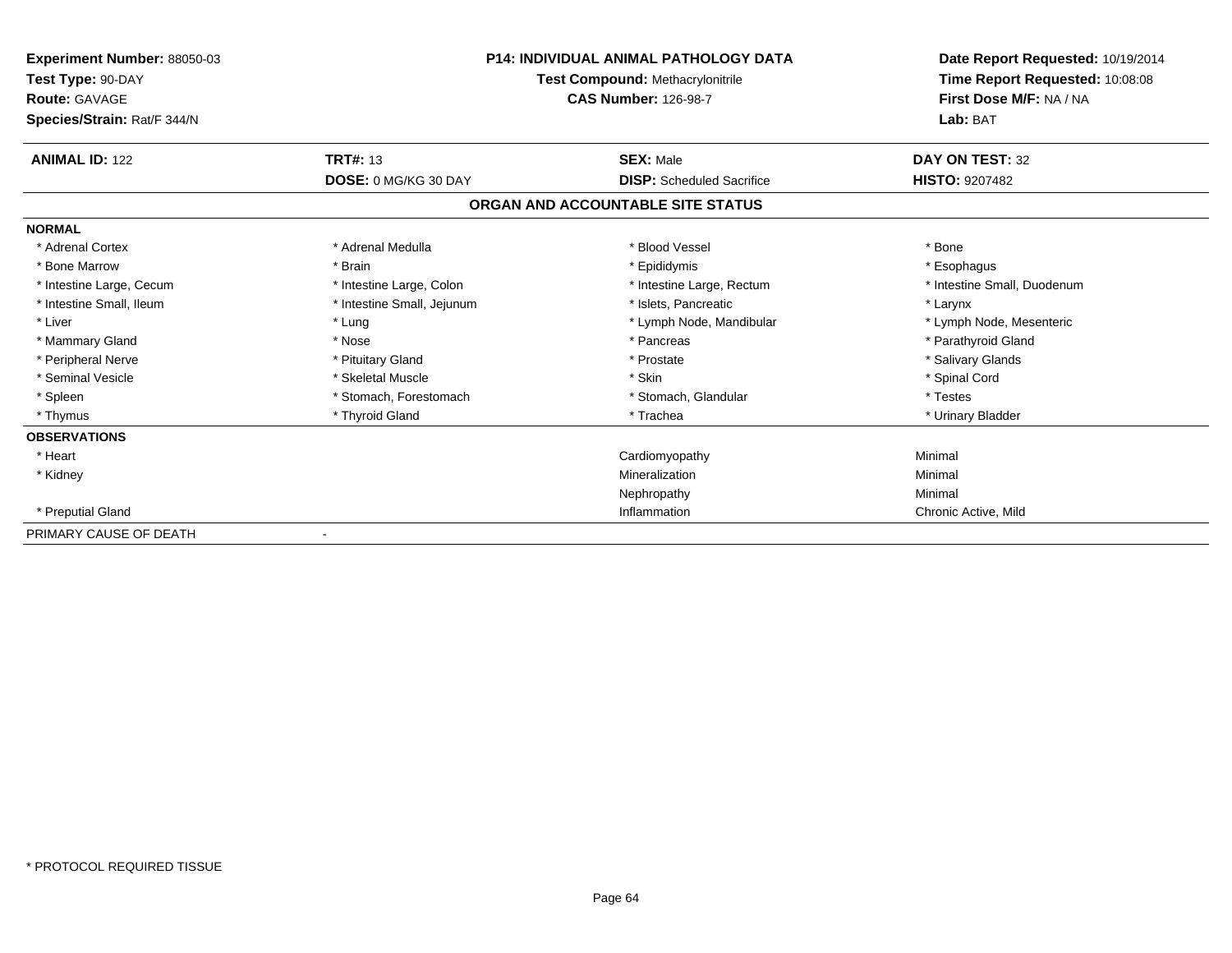| Experiment Number: 88050-03<br>Test Type: 90-DAY<br><b>Route: GAVAGE</b><br>Species/Strain: Rat/F 344/N | <b>P14: INDIVIDUAL ANIMAL PATHOLOGY DATA</b><br><b>Test Compound: Methacrylonitrile</b><br><b>CAS Number: 126-98-7</b> |                                   | Date Report Requested: 10/19/2014<br>Time Report Requested: 10:08:08<br>First Dose M/F: NA / NA<br>Lab: BAT |
|---------------------------------------------------------------------------------------------------------|------------------------------------------------------------------------------------------------------------------------|-----------------------------------|-------------------------------------------------------------------------------------------------------------|
| <b>ANIMAL ID: 123</b>                                                                                   | <b>TRT#: 13</b>                                                                                                        | <b>SEX: Male</b>                  | DAY ON TEST: 32                                                                                             |
|                                                                                                         | DOSE: 0 MG/KG 30 DAY                                                                                                   | <b>DISP:</b> Scheduled Sacrifice  | HISTO: 9207483                                                                                              |
|                                                                                                         |                                                                                                                        | ORGAN AND ACCOUNTABLE SITE STATUS |                                                                                                             |
| <b>NORMAL</b>                                                                                           |                                                                                                                        |                                   |                                                                                                             |
| * Adrenal Cortex                                                                                        | * Adrenal Medulla                                                                                                      | * Blood Vessel                    | * Bone                                                                                                      |
| * Bone Marrow                                                                                           | * Brain                                                                                                                | * Epididymis                      | * Esophagus                                                                                                 |
| * Intestine Large, Cecum                                                                                | * Intestine Large, Colon                                                                                               | * Intestine Large, Rectum         | * Intestine Small, Duodenum                                                                                 |
| * Intestine Small, Ileum                                                                                | * Intestine Small, Jejunum                                                                                             | * Islets. Pancreatic              | * Larynx                                                                                                    |
| * Lung                                                                                                  | * Lymph Node, Mandibular                                                                                               | * Lymph Node, Mesenteric          | * Mammary Gland                                                                                             |
| * Nose                                                                                                  | * Pancreas                                                                                                             | * Parathyroid Gland               | * Peripheral Nerve                                                                                          |
| * Pituitary Gland                                                                                       | * Prostate                                                                                                             | * Salivary Glands                 | * Seminal Vesicle                                                                                           |
| * Skeletal Muscle                                                                                       | * Skin                                                                                                                 | * Spinal Cord                     | * Spleen                                                                                                    |
| * Stomach, Forestomach                                                                                  | * Stomach, Glandular                                                                                                   | * Testes                          | * Thymus                                                                                                    |
| * Thyroid Gland                                                                                         | * Trachea                                                                                                              | * Urinary Bladder                 |                                                                                                             |
| <b>OBSERVATIONS</b>                                                                                     |                                                                                                                        |                                   |                                                                                                             |
| * Heart                                                                                                 |                                                                                                                        | Cardiomyopathy                    | Minimal                                                                                                     |
| * Kidney                                                                                                |                                                                                                                        | Mineralization                    | Minimal                                                                                                     |
|                                                                                                         |                                                                                                                        | Nephropathy                       | Minimal                                                                                                     |
| * Liver                                                                                                 | Centrilobular                                                                                                          | Vacuolization Cytoplasmic         | Minimal                                                                                                     |
| * Preputial Gland                                                                                       |                                                                                                                        | Inflammation                      | Chronic Active, Minimal                                                                                     |
| PRIMARY CAUSE OF DEATH                                                                                  |                                                                                                                        |                                   |                                                                                                             |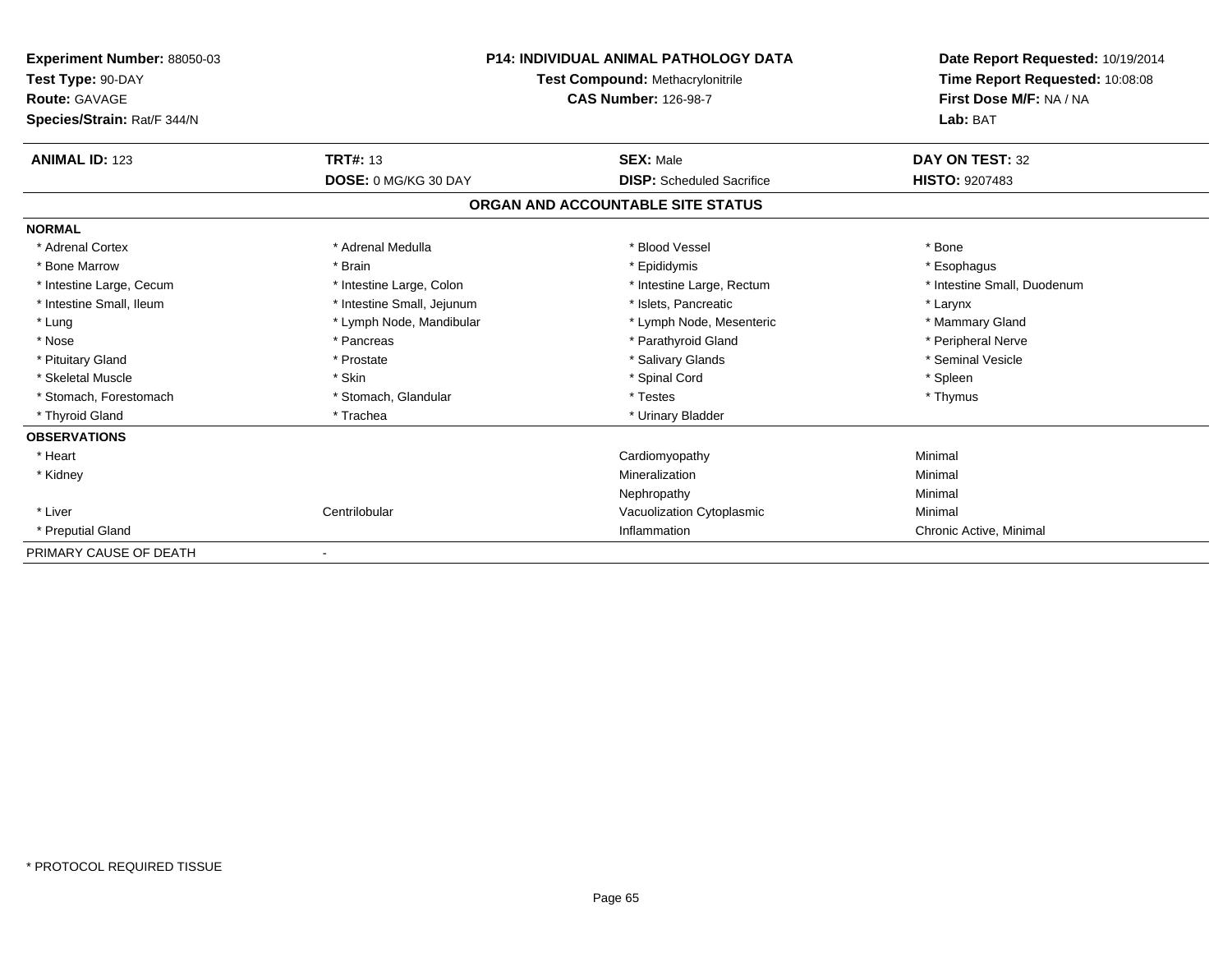| <b>Experiment Number: 88050-03</b> | <b>P14: INDIVIDUAL ANIMAL PATHOLOGY DATA</b><br><b>Test Compound: Methacrylonitrile</b> |                                   | Date Report Requested: 10/19/2014   |  |
|------------------------------------|-----------------------------------------------------------------------------------------|-----------------------------------|-------------------------------------|--|
| Test Type: 90-DAY                  |                                                                                         |                                   | Time Report Requested: 10:08:08     |  |
| <b>Route: GAVAGE</b>               |                                                                                         | <b>CAS Number: 126-98-7</b>       | First Dose M/F: NA / NA<br>Lab: BAT |  |
| Species/Strain: Rat/F 344/N        |                                                                                         |                                   |                                     |  |
| <b>ANIMAL ID: 124</b>              | <b>TRT#: 13</b>                                                                         | <b>SEX: Male</b>                  | DAY ON TEST: 32                     |  |
|                                    | <b>DOSE: 0 MG/KG 30 DAY</b>                                                             | <b>DISP:</b> Scheduled Sacrifice  | <b>HISTO: 9207484</b>               |  |
|                                    |                                                                                         | ORGAN AND ACCOUNTABLE SITE STATUS |                                     |  |
| <b>NORMAL</b>                      |                                                                                         |                                   |                                     |  |
| * Adrenal Cortex                   | * Adrenal Medulla                                                                       | * Blood Vessel                    | * Bone                              |  |
| * Bone Marrow                      | * Brain                                                                                 | * Epididymis                      | * Esophagus                         |  |
| * Heart                            | * Intestine Large, Cecum                                                                | * Intestine Large, Colon          | * Intestine Large, Rectum           |  |
| * Intestine Small, Duodenum        | * Intestine Small, Ileum                                                                | * Intestine Small, Jejunum        | * Islets. Pancreatic                |  |
| * Larynx                           | * Lung                                                                                  | * Lymph Node, Mandibular          | * Lymph Node, Mesenteric            |  |
| * Mammary Gland                    | * Nose                                                                                  | * Pancreas                        | * Parathyroid Gland                 |  |
| * Peripheral Nerve                 | * Prostate                                                                              | * Salivary Glands                 | * Seminal Vesicle                   |  |
| * Skin                             | * Spinal Cord                                                                           | * Spleen                          | * Stomach, Forestomach              |  |
| * Stomach, Glandular               | * Testes                                                                                | * Thymus                          | * Thyroid Gland                     |  |
| * Urinary Bladder                  |                                                                                         |                                   |                                     |  |
| <b>OBSERVATIONS</b>                |                                                                                         |                                   |                                     |  |
| * Kidney                           |                                                                                         | Mineralization                    | Minimal                             |  |
| * Liver                            |                                                                                         | Inflammation                      | Chronic Active, Minimal             |  |
| * Pituitary Gland                  |                                                                                         | Cyst                              | Minimal                             |  |
| * Preputial Gland                  |                                                                                         | Inflammation                      | Chronic Active, Mild                |  |
| * Skeletal Muscle                  |                                                                                         | Inflammation                      | Minimal                             |  |
| * Trachea                          |                                                                                         | Inflammation                      | Chronic Active, Minimal             |  |
| PRIMARY CAUSE OF DEATH             |                                                                                         |                                   |                                     |  |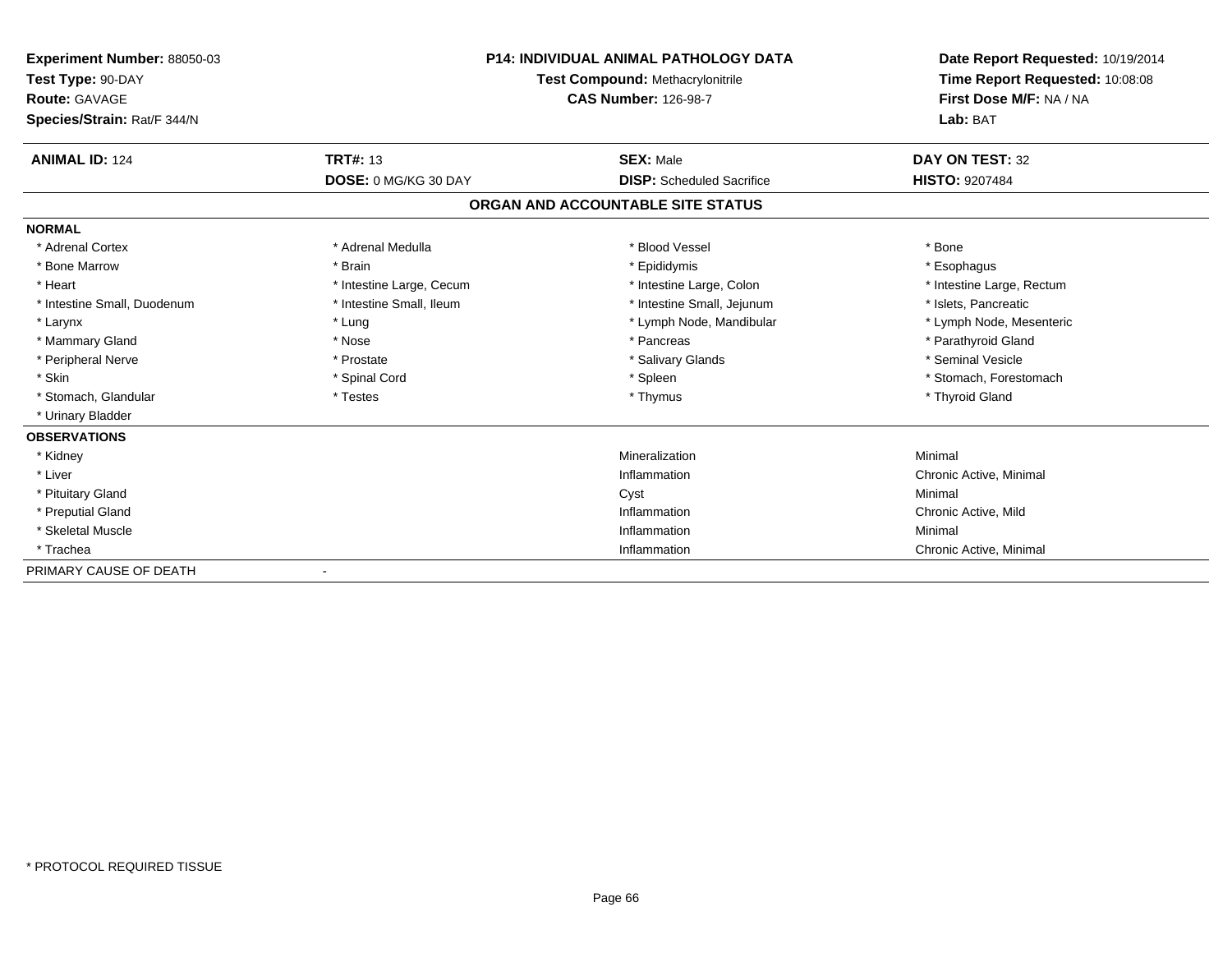| Experiment Number: 88050-03<br>Test Type: 90-DAY<br><b>Route: GAVAGE</b><br>Species/Strain: Rat/F 344/N |                            | P14: INDIVIDUAL ANIMAL PATHOLOGY DATA<br>Test Compound: Methacrylonitrile<br><b>CAS Number: 126-98-7</b> | Date Report Requested: 10/19/2014<br>Time Report Requested: 10:08:08<br>First Dose M/F: NA / NA<br>Lab: BAT |
|---------------------------------------------------------------------------------------------------------|----------------------------|----------------------------------------------------------------------------------------------------------|-------------------------------------------------------------------------------------------------------------|
| <b>ANIMAL ID: 125</b>                                                                                   | <b>TRT#: 13</b>            | <b>SEX: Male</b>                                                                                         | DAY ON TEST: 32                                                                                             |
|                                                                                                         | DOSE: 0 MG/KG 30 DAY       | <b>DISP:</b> Scheduled Sacrifice                                                                         | <b>HISTO: 9207485</b>                                                                                       |
|                                                                                                         |                            | ORGAN AND ACCOUNTABLE SITE STATUS                                                                        |                                                                                                             |
| <b>NORMAL</b>                                                                                           |                            |                                                                                                          |                                                                                                             |
| * Adrenal Cortex                                                                                        | * Adrenal Medulla          | * Blood Vessel                                                                                           | * Bone                                                                                                      |
| * Bone Marrow                                                                                           | * Brain                    | * Epididymis                                                                                             | * Esophagus                                                                                                 |
| * Intestine Large, Cecum                                                                                | * Intestine Large, Colon   | * Intestine Large, Rectum                                                                                | * Intestine Small, Duodenum                                                                                 |
| * Intestine Small, Ileum                                                                                | * Intestine Small, Jejunum | * Islets, Pancreatic                                                                                     | * Larynx                                                                                                    |
| * Liver                                                                                                 | * Lung                     | * Lymph Node, Mandibular                                                                                 | * Lymph Node, Mesenteric                                                                                    |
| * Mammary Gland                                                                                         | * Nose                     | * Pancreas                                                                                               | * Parathyroid Gland                                                                                         |
| * Peripheral Nerve                                                                                      | * Pituitary Gland          | * Prostate                                                                                               | * Salivary Glands                                                                                           |
| * Seminal Vesicle                                                                                       | * Skeletal Muscle          | * Skin                                                                                                   | * Spinal Cord                                                                                               |
| * Spleen                                                                                                | * Stomach, Forestomach     | * Stomach, Glandular                                                                                     | * Testes                                                                                                    |
| * Thymus                                                                                                | * Thyroid Gland            | * Trachea                                                                                                | * Urinary Bladder                                                                                           |
| <b>OBSERVATIONS</b>                                                                                     |                            |                                                                                                          |                                                                                                             |
| * Heart                                                                                                 |                            | Cardiomyopathy                                                                                           | Minimal                                                                                                     |
| * Kidney                                                                                                |                            | Mineralization                                                                                           | Minimal                                                                                                     |
|                                                                                                         |                            | Nephropathy                                                                                              | Minimal                                                                                                     |
| * Preputial Gland                                                                                       |                            | Inflammation                                                                                             | Chronic Active, Minimal                                                                                     |
| PRIMARY CAUSE OF DEATH                                                                                  |                            |                                                                                                          |                                                                                                             |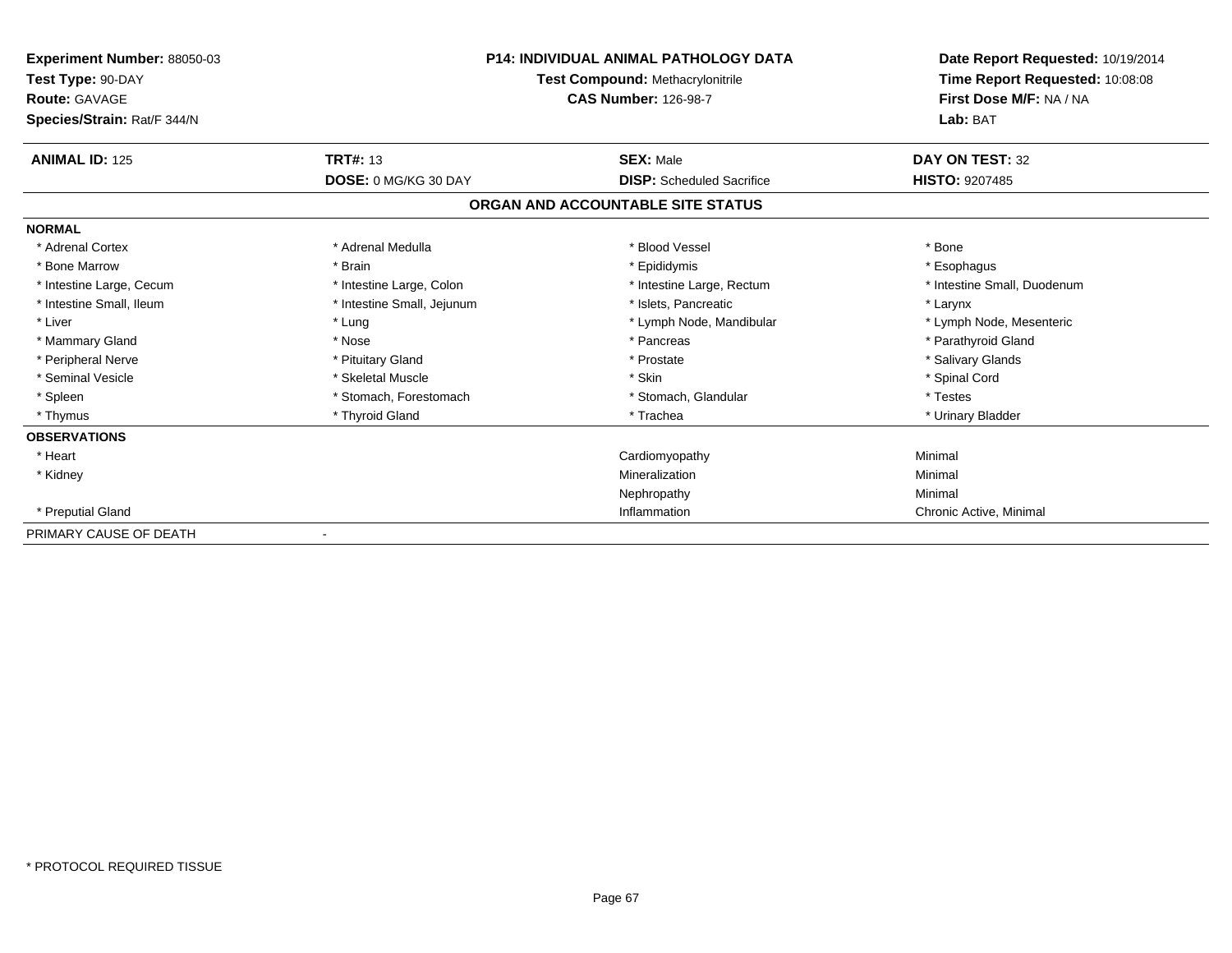| Experiment Number: 88050-03<br>Test Type: 90-DAY<br>Route: GAVAGE<br>Species/Strain: Rat/F 344/N |                           | <b>P14: INDIVIDUAL ANIMAL PATHOLOGY DATA</b><br><b>Test Compound: Methacrylonitrile</b><br><b>CAS Number: 126-98-7</b> | Date Report Requested: 10/19/2014<br>Time Report Requested: 10:08:08<br>First Dose M/F: NA / NA<br>Lab: BAT |
|--------------------------------------------------------------------------------------------------|---------------------------|------------------------------------------------------------------------------------------------------------------------|-------------------------------------------------------------------------------------------------------------|
| <b>ANIMAL ID: 126</b>                                                                            | <b>TRT#: 13</b>           | <b>SEX: Male</b>                                                                                                       | DAY ON TEST: 32                                                                                             |
|                                                                                                  | DOSE: 0 MG/KG 30 DAY      | <b>DISP:</b> Scheduled Sacrifice                                                                                       | <b>HISTO: 9207486</b>                                                                                       |
|                                                                                                  |                           | ORGAN AND ACCOUNTABLE SITE STATUS                                                                                      |                                                                                                             |
| <b>NORMAL</b>                                                                                    |                           |                                                                                                                        |                                                                                                             |
| * Adrenal Cortex                                                                                 | * Adrenal Medulla         | * Blood Vessel                                                                                                         | * Bone                                                                                                      |
| * Bone Marrow                                                                                    | * Brain                   | * Epididymis                                                                                                           | * Esophagus                                                                                                 |
| * Intestine Large, Colon                                                                         | * Intestine Large, Rectum | * Intestine Small, Duodenum                                                                                            | * Intestine Small, Ileum                                                                                    |
| * Intestine Small, Jejunum                                                                       | * Islets, Pancreatic      | * Kidney                                                                                                               | * Larynx                                                                                                    |
| * Liver                                                                                          | * Lung                    | * Lymph Node, Mandibular                                                                                               | * Lymph Node, Mesenteric                                                                                    |
| * Mammary Gland                                                                                  | * Pancreas                | * Parathyroid Gland                                                                                                    | * Peripheral Nerve                                                                                          |
| * Pituitary Gland                                                                                | * Prostate                | * Salivary Glands                                                                                                      | * Seminal Vesicle                                                                                           |
| * Skeletal Muscle                                                                                | * Skin                    | * Spinal Cord                                                                                                          | * Spleen                                                                                                    |
| * Stomach, Forestomach                                                                           | * Stomach, Glandular      | * Testes                                                                                                               | * Thymus                                                                                                    |
| * Thyroid Gland                                                                                  | * Trachea                 | * Urinary Bladder                                                                                                      |                                                                                                             |
| <b>MISSING</b>                                                                                   |                           |                                                                                                                        |                                                                                                             |
| * Intestine Large, Cecum                                                                         |                           |                                                                                                                        |                                                                                                             |
| <b>OBSERVATIONS</b>                                                                              |                           |                                                                                                                        |                                                                                                             |
| * Heart                                                                                          |                           | Inflammation                                                                                                           | Chronic Active, Minimal                                                                                     |
| * Nose                                                                                           |                           | Inflammation                                                                                                           | Chronic Active, Mild                                                                                        |
| * Preputial Gland                                                                                |                           | Inflammation                                                                                                           | Chronic Active, Minimal                                                                                     |
| PRIMARY CAUSE OF DEATH                                                                           |                           |                                                                                                                        |                                                                                                             |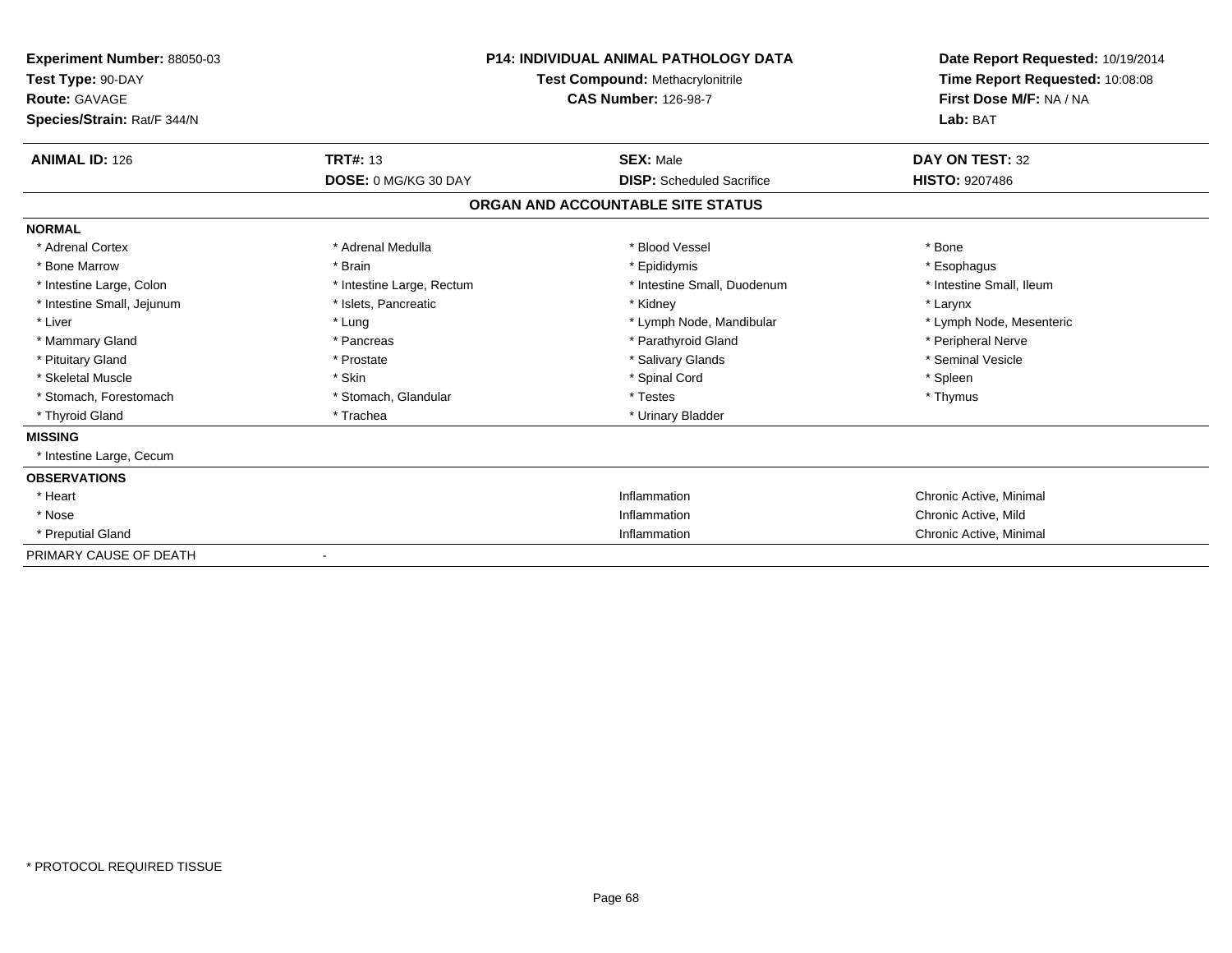| Experiment Number: 88050-03 | <b>P14: INDIVIDUAL ANIMAL PATHOLOGY DATA</b><br>Test Compound: Methacrylonitrile |                                   | Date Report Requested: 10/19/2014<br>Time Report Requested: 10:08:08 |  |
|-----------------------------|----------------------------------------------------------------------------------|-----------------------------------|----------------------------------------------------------------------|--|
| Test Type: 90-DAY           |                                                                                  |                                   |                                                                      |  |
| <b>Route: GAVAGE</b>        |                                                                                  | <b>CAS Number: 126-98-7</b>       | First Dose M/F: NA / NA                                              |  |
| Species/Strain: Rat/F 344/N |                                                                                  |                                   | Lab: BAT                                                             |  |
| <b>ANIMAL ID: 127</b>       | <b>TRT#: 13</b>                                                                  | <b>SEX: Male</b>                  | DAY ON TEST: 32                                                      |  |
|                             | DOSE: 0 MG/KG 30 DAY                                                             | <b>DISP:</b> Scheduled Sacrifice  | HISTO: 9207487                                                       |  |
|                             |                                                                                  | ORGAN AND ACCOUNTABLE SITE STATUS |                                                                      |  |
| <b>NORMAL</b>               |                                                                                  |                                   |                                                                      |  |
| * Adrenal Cortex            | * Adrenal Medulla                                                                | * Blood Vessel                    | * Bone                                                               |  |
| * Bone Marrow               | * Brain                                                                          | * Epididymis                      | * Esophagus                                                          |  |
| * Intestine Large, Cecum    | * Intestine Large, Colon                                                         | * Intestine Large, Rectum         | * Intestine Small, Duodenum                                          |  |
| * Intestine Small, Ileum    | * Intestine Small, Jejunum                                                       | * Islets. Pancreatic              | * Larynx                                                             |  |
| * Lung                      | * Lymph Node, Mandibular                                                         | * Lymph Node, Mesenteric          | * Mammary Gland                                                      |  |
| * Pancreas                  | * Parathyroid Gland                                                              | * Peripheral Nerve                | * Pituitary Gland                                                    |  |
| * Preputial Gland           | * Prostate                                                                       | * Salivary Glands                 | * Seminal Vesicle                                                    |  |
| * Skeletal Muscle           | * Skin                                                                           | * Spinal Cord                     | * Spleen                                                             |  |
| * Stomach, Forestomach      | * Stomach, Glandular                                                             | * Testes                          | * Thymus                                                             |  |
| * Trachea                   | * Urinary Bladder                                                                |                                   |                                                                      |  |
| <b>OBSERVATIONS</b>         |                                                                                  |                                   |                                                                      |  |
| * Heart                     |                                                                                  | Inflammation                      | Chronic Active, Minimal                                              |  |
| * Kidney                    |                                                                                  | Mineralization                    | Minimal                                                              |  |
| * Liver                     |                                                                                  | Inflammation                      | Chronic Active, Minimal                                              |  |
| * Nose                      |                                                                                  | Inflammation                      | Chronic Active, Minimal                                              |  |
| * Thyroid Gland             |                                                                                  | Inflammation                      | Chronic, Minimal                                                     |  |
| PRIMARY CAUSE OF DEATH      |                                                                                  |                                   |                                                                      |  |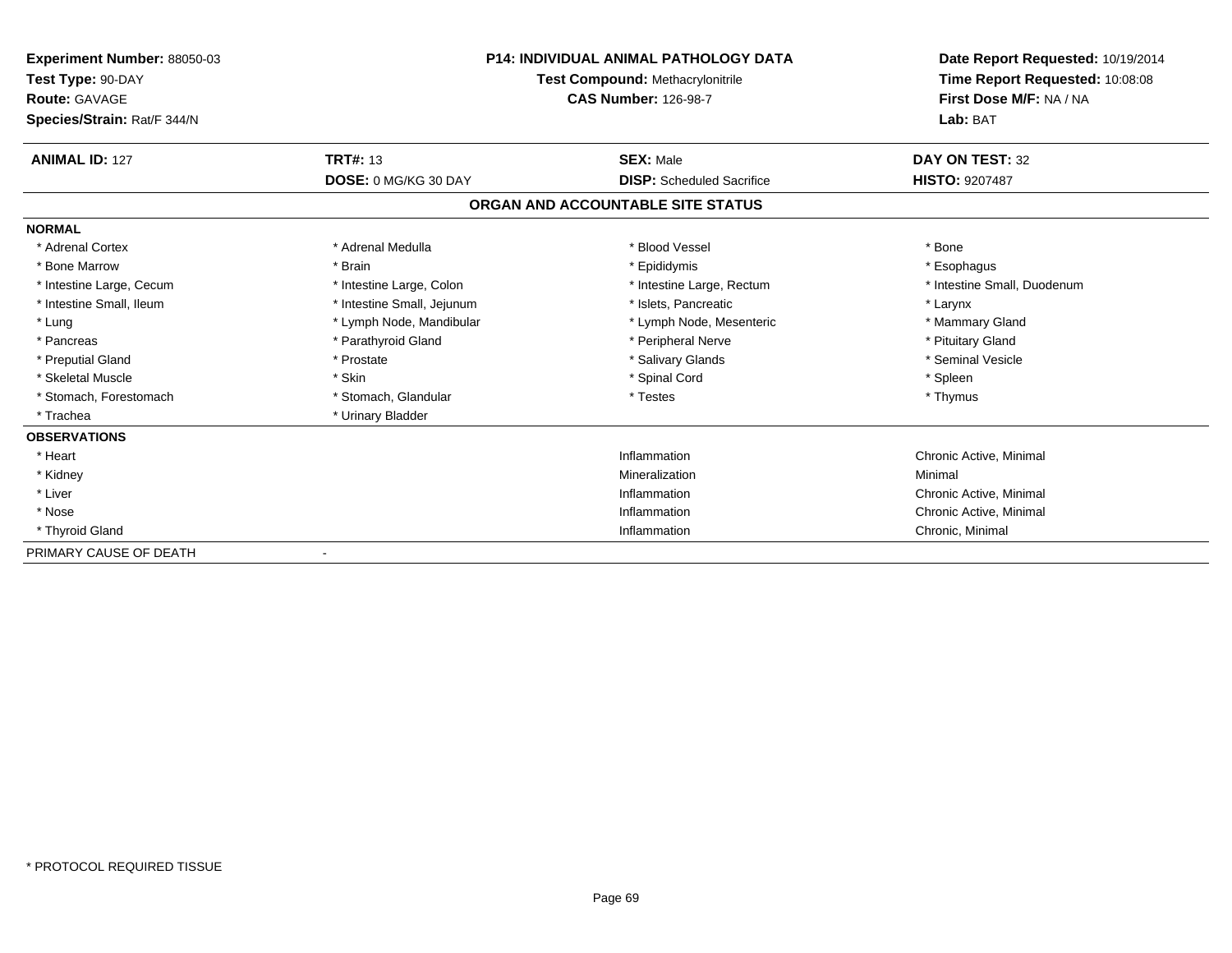| <b>Experiment Number: 88050-03</b><br>Test Type: 90-DAY |                            | <b>P14: INDIVIDUAL ANIMAL PATHOLOGY DATA</b><br><b>Test Compound: Methacrylonitrile</b> | Date Report Requested: 10/19/2014<br>Time Report Requested: 10:08:08<br>First Dose M/F: NA / NA<br>Lab: BAT |
|---------------------------------------------------------|----------------------------|-----------------------------------------------------------------------------------------|-------------------------------------------------------------------------------------------------------------|
| <b>Route: GAVAGE</b><br>Species/Strain: Rat/F 344/N     |                            | <b>CAS Number: 126-98-7</b>                                                             |                                                                                                             |
| <b>ANIMAL ID: 128</b>                                   | <b>TRT#: 13</b>            | <b>SEX: Male</b>                                                                        | DAY ON TEST: 32                                                                                             |
|                                                         | DOSE: 0 MG/KG 30 DAY       | <b>DISP:</b> Scheduled Sacrifice                                                        | <b>HISTO: 9207488</b>                                                                                       |
|                                                         |                            | ORGAN AND ACCOUNTABLE SITE STATUS                                                       |                                                                                                             |
| <b>NORMAL</b>                                           |                            |                                                                                         |                                                                                                             |
| * Adrenal Cortex                                        | * Adrenal Medulla          | * Blood Vessel                                                                          | * Bone                                                                                                      |
| * Bone Marrow                                           | * Brain                    | * Epididymis                                                                            | * Esophagus                                                                                                 |
| * Intestine Large, Cecum                                | * Intestine Large, Colon   | * Intestine Large, Rectum                                                               | * Intestine Small, Duodenum                                                                                 |
| * Intestine Small, Ileum                                | * Intestine Small, Jejunum | * Islets, Pancreatic                                                                    | * Larynx                                                                                                    |
| * Lung                                                  | * Lymph Node, Mandibular   | * Lymph Node, Mesenteric                                                                | * Mammary Gland                                                                                             |
| * Pancreas                                              | * Parathyroid Gland        | * Peripheral Nerve                                                                      | * Pituitary Gland                                                                                           |
| * Prostate                                              | * Salivary Glands          | * Seminal Vesicle                                                                       | * Skeletal Muscle                                                                                           |
| * Skin                                                  | * Spinal Cord              | * Spleen                                                                                | * Stomach, Forestomach                                                                                      |
| * Stomach, Glandular                                    | * Testes                   | * Thymus                                                                                | * Thyroid Gland                                                                                             |
| * Urinary Bladder                                       |                            |                                                                                         |                                                                                                             |
| <b>OBSERVATIONS</b>                                     |                            |                                                                                         |                                                                                                             |
| * Heart                                                 |                            | Inflammation                                                                            | Chronic Active, Minimal                                                                                     |
| * Kidney                                                | Pelvis                     | Fibrosis                                                                                | Moderate                                                                                                    |
| * Liver                                                 |                            | Inflammation                                                                            | Chronic Active, Minimal                                                                                     |
| * Nose                                                  |                            | Inflammation                                                                            | Chronic Active, Minimal                                                                                     |
| * Preputial Gland                                       |                            | Inflammation                                                                            | Chronic Active, Moderate                                                                                    |
| * Trachea                                               |                            | Inflammation                                                                            | Chronic Active, Minimal                                                                                     |
| PRIMARY CAUSE OF DEATH                                  |                            |                                                                                         |                                                                                                             |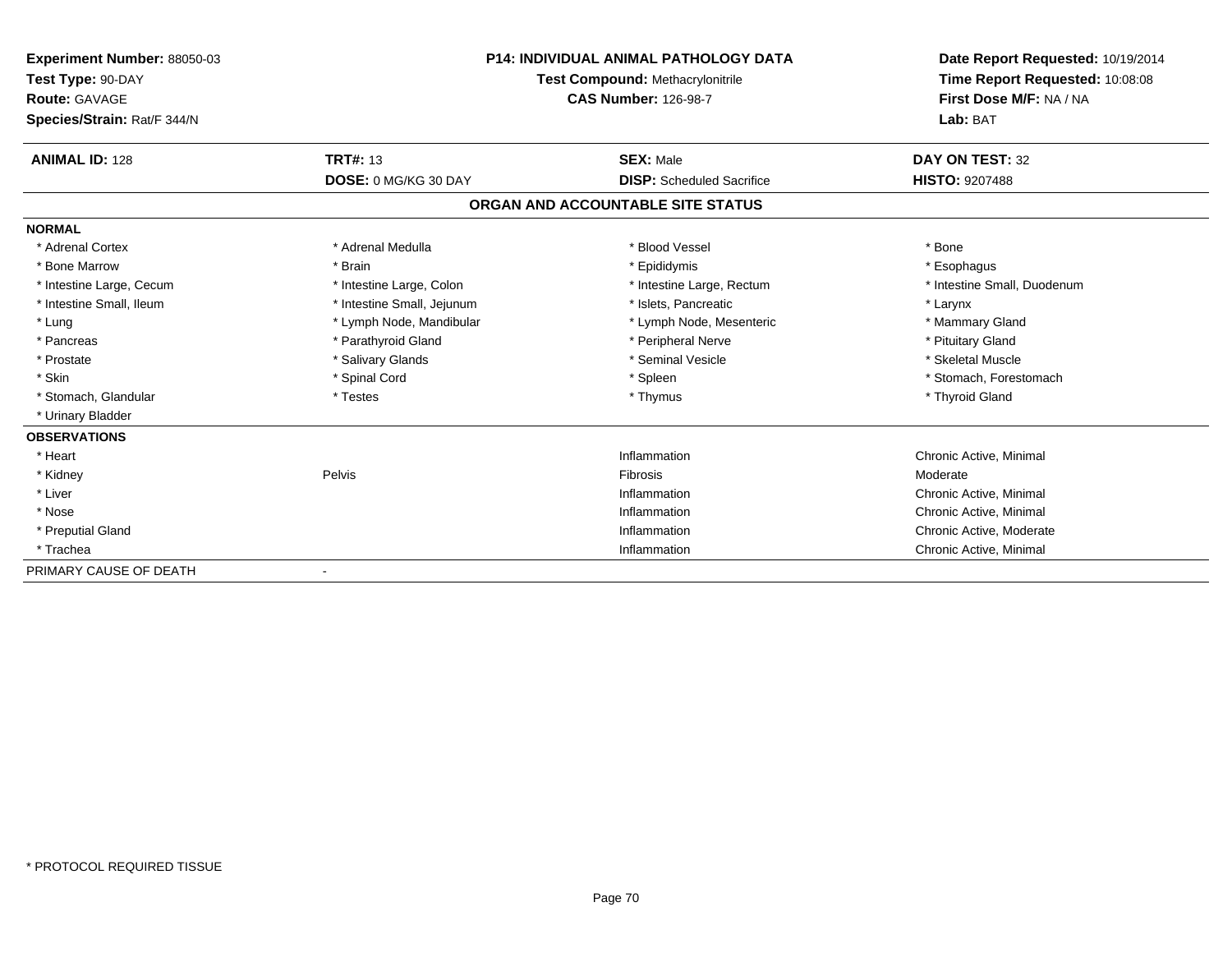| Experiment Number: 88050-03                       |                             | <b>P14: INDIVIDUAL ANIMAL PATHOLOGY DATA</b> | Date Report Requested: 10/19/2014<br>Time Report Requested: 10:08:08 |
|---------------------------------------------------|-----------------------------|----------------------------------------------|----------------------------------------------------------------------|
| Test Type: 90-DAY                                 |                             | Test Compound: Methacrylonitrile             |                                                                      |
| <b>Route: GAVAGE</b>                              |                             | <b>CAS Number: 126-98-7</b>                  | First Dose M/F: NA / NA                                              |
| Species/Strain: Rat/F 344/N                       |                             |                                              | Lab: BAT                                                             |
| <b>ANIMAL ID: 129</b>                             | <b>TRT#: 13</b>             | <b>SEX: Male</b>                             | <b>DAY ON TEST: 32</b>                                               |
|                                                   | <b>DOSE: 0 MG/KG 30 DAY</b> | <b>DISP:</b> Scheduled Sacrifice             | <b>HISTO: 9207489</b>                                                |
|                                                   |                             | ORGAN AND ACCOUNTABLE SITE STATUS            |                                                                      |
| <b>NORMAL</b>                                     |                             |                                              |                                                                      |
| * Adrenal Cortex                                  | * Adrenal Medulla           | * Blood Vessel                               | * Bone                                                               |
| * Bone Marrow                                     | * Brain                     | * Epididymis                                 | * Esophagus                                                          |
| * Intestine Large, Cecum                          | * Intestine Large, Colon    | * Intestine Large, Rectum                    | * Intestine Small, Duodenum                                          |
| * Intestine Small, Jejunum                        | * Islets, Pancreatic        | * Larynx                                     | * Lymph Node, Mandibular                                             |
| * Lymph Node, Mesenteric                          | * Mammary Gland             | * Pancreas                                   | * Parathyroid Gland                                                  |
| * Peripheral Nerve                                | * Pituitary Gland           | * Preputial Gland                            | * Prostate                                                           |
| * Salivary Glands                                 | * Seminal Vesicle           | * Skeletal Muscle                            | * Skin                                                               |
| * Spinal Cord                                     | * Spleen                    | * Stomach, Forestomach                       | * Stomach, Glandular                                                 |
| * Testes                                          | * Thymus                    | * Thyroid Gland                              | * Trachea                                                            |
| * Urinary Bladder                                 |                             |                                              |                                                                      |
| <b>MISSING</b>                                    |                             |                                              |                                                                      |
| * Intestine Small. Ileum                          |                             |                                              |                                                                      |
| <b>OBSERVATIONS</b>                               |                             |                                              |                                                                      |
| * Heart                                           |                             | Cardiomyopathy                               | Mild                                                                 |
| * Kidney                                          |                             | Mineralization                               | Minimal                                                              |
|                                                   |                             | Nephropathy                                  | Minimal                                                              |
| * Liver                                           | Centrilobular               | Vacuolization Cytoplasmic                    | Minimal                                                              |
| Note: Minimal vacuolation seen in the median lobe |                             |                                              |                                                                      |
| * Lung                                            |                             | Inflammation                                 | Chronic Active, Minimal                                              |
| * Nose                                            |                             | Inflammation                                 | Chronic Active, Minimal                                              |
| PRIMARY CAUSE OF DEATH                            | $\overline{\phantom{a}}$    |                                              |                                                                      |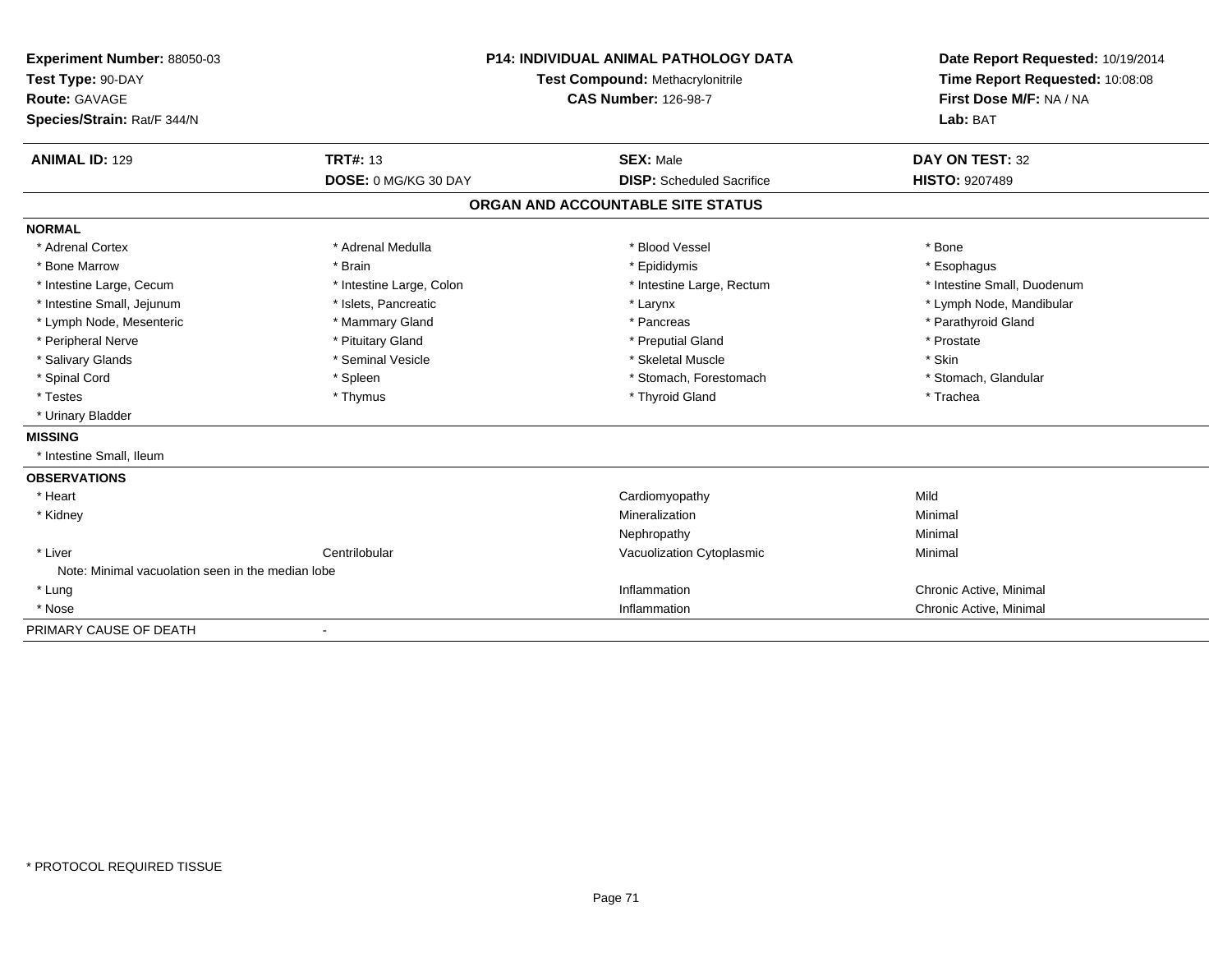| Experiment Number: 88050-03<br>Test Type: 90-DAY<br>Route: GAVAGE<br>Species/Strain: Rat/F 344/N |                                                                                     | P14: INDIVIDUAL ANIMAL PATHOLOGY DATA<br>Test Compound: Methacrylonitrile<br><b>CAS Number: 126-98-7</b> | Date Report Requested: 10/19/2014<br>Time Report Requested: 10:08:08<br>First Dose M/F: NA / NA<br>Lab: BAT |
|--------------------------------------------------------------------------------------------------|-------------------------------------------------------------------------------------|----------------------------------------------------------------------------------------------------------|-------------------------------------------------------------------------------------------------------------|
| <b>ANIMAL ID: 130</b>                                                                            | <b>TRT#: 13</b>                                                                     | <b>SEX: Male</b>                                                                                         | DAY ON TEST: 32                                                                                             |
|                                                                                                  | DOSE: 0 MG/KG 30 DAY                                                                | <b>DISP:</b> Scheduled Sacrifice                                                                         | <b>HISTO: 9207490</b>                                                                                       |
|                                                                                                  |                                                                                     | ORGAN AND ACCOUNTABLE SITE STATUS                                                                        |                                                                                                             |
| <b>NORMAL</b>                                                                                    |                                                                                     |                                                                                                          |                                                                                                             |
| * Adrenal Cortex                                                                                 | * Adrenal Medulla                                                                   | * Blood Vessel                                                                                           | * Bone                                                                                                      |
| * Bone Marrow                                                                                    | * Brain                                                                             | * Epididymis                                                                                             | * Esophagus                                                                                                 |
| * Intestine Large, Cecum                                                                         | * Intestine Large, Colon                                                            | * Intestine Large, Rectum                                                                                | * Intestine Small, Duodenum                                                                                 |
| * Intestine Small. Ileum                                                                         | * Intestine Small, Jejunum                                                          | * Islets. Pancreatic                                                                                     | * Larynx                                                                                                    |
| * Lung                                                                                           | * Lymph Node, Mandibular                                                            | * Lymph Node, Mesenteric                                                                                 | * Mammary Gland                                                                                             |
| * Pancreas                                                                                       | * Parathyroid Gland                                                                 | * Peripheral Nerve                                                                                       | * Pituitary Gland                                                                                           |
| * Preputial Gland                                                                                | * Prostate                                                                          | * Salivary Glands                                                                                        | * Seminal Vesicle                                                                                           |
| * Skeletal Muscle                                                                                | * Skin                                                                              | * Spinal Cord                                                                                            | * Spleen                                                                                                    |
| * Stomach, Forestomach                                                                           | * Stomach, Glandular                                                                | * Testes                                                                                                 | * Thymus                                                                                                    |
| * Thyroid Gland                                                                                  | * Trachea                                                                           | * Urinary Bladder                                                                                        |                                                                                                             |
| <b>OBSERVATIONS</b>                                                                              |                                                                                     |                                                                                                          |                                                                                                             |
| * Heart                                                                                          |                                                                                     | Cardiomyopathy                                                                                           | Minimal                                                                                                     |
| * Kidney                                                                                         |                                                                                     | Mineralization                                                                                           | Minimal                                                                                                     |
|                                                                                                  |                                                                                     | Nephropathy                                                                                              | Minimal                                                                                                     |
| * Liver                                                                                          | Centrilobular                                                                       | Vacuolization Cytoplasmic                                                                                | Mild                                                                                                        |
|                                                                                                  | Note: Prominent vacuolization present in a centrolobular pattern in the median lobe |                                                                                                          |                                                                                                             |
| * Nose                                                                                           |                                                                                     | Inflammation                                                                                             | Chronic Active, Minimal                                                                                     |
| PRIMARY CAUSE OF DEATH                                                                           |                                                                                     |                                                                                                          |                                                                                                             |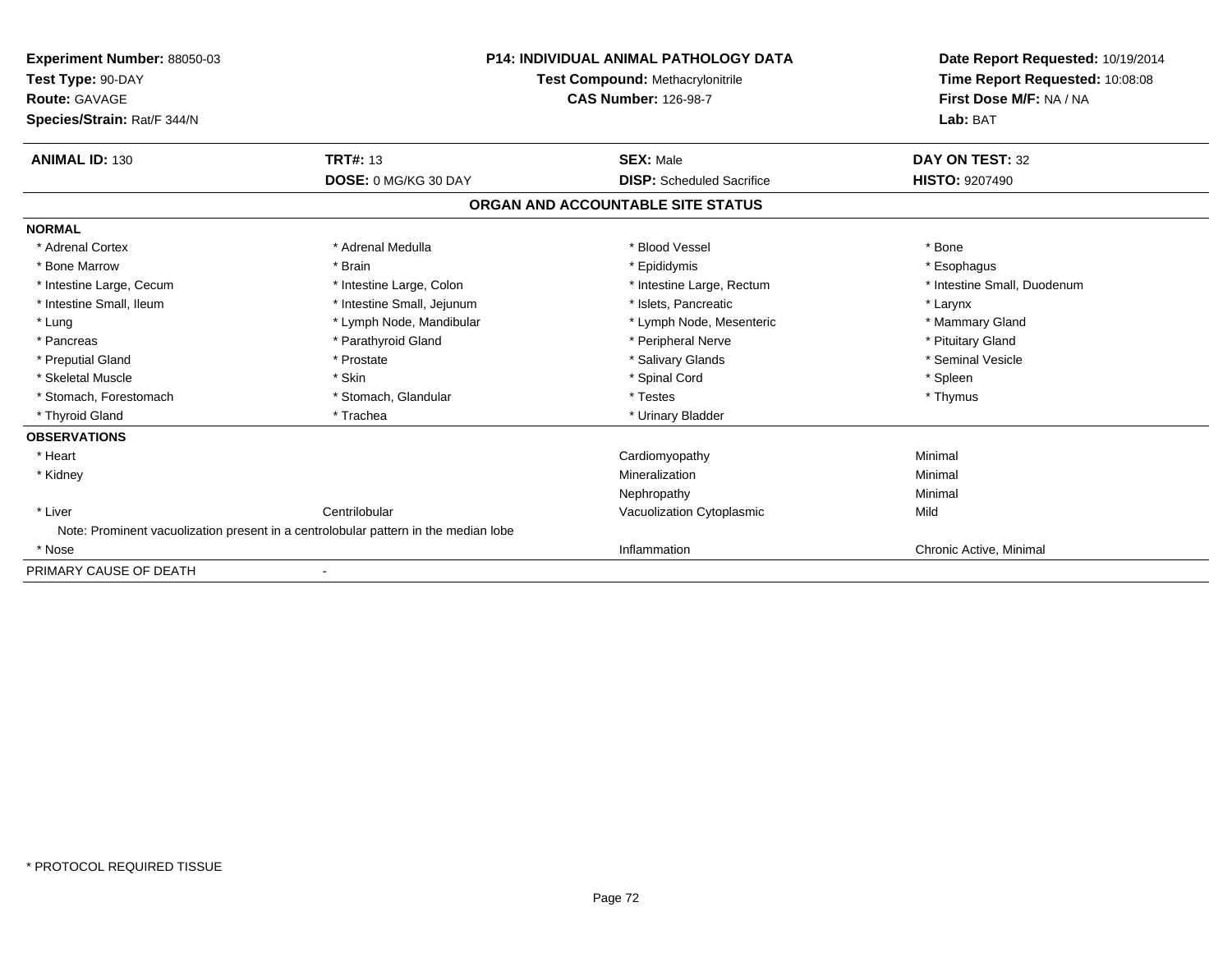| <b>Experiment Number: 88050-03</b><br>Test Type: 90-DAY<br><b>Route: GAVAGE</b><br>Species/Strain: Rat/F 344/N |                                         | <b>P14: INDIVIDUAL ANIMAL PATHOLOGY DATA</b><br><b>Test Compound: Methacrylonitrile</b><br><b>CAS Number: 126-98-7</b> | Date Report Requested: 10/19/2014<br>Time Report Requested: 10:08:08<br>First Dose M/F: NA / NA<br>Lab: BAT |
|----------------------------------------------------------------------------------------------------------------|-----------------------------------------|------------------------------------------------------------------------------------------------------------------------|-------------------------------------------------------------------------------------------------------------|
| <b>ANIMAL ID: 131</b>                                                                                          | <b>TRT#:</b> 15<br>DOSE: 7.5MG/KG30 DAY | <b>SEX: Male</b><br><b>DISP:</b> Scheduled Sacrifice                                                                   | DAY ON TEST: 32<br><b>HISTO: 9207581</b>                                                                    |
| <b>OBSERVATIONS</b>                                                                                            |                                         |                                                                                                                        |                                                                                                             |
| Nose                                                                                                           |                                         | Inflammation                                                                                                           | Chronic Active, Minimal                                                                                     |
| PRIMARY CAUSE OF DEATH                                                                                         |                                         |                                                                                                                        |                                                                                                             |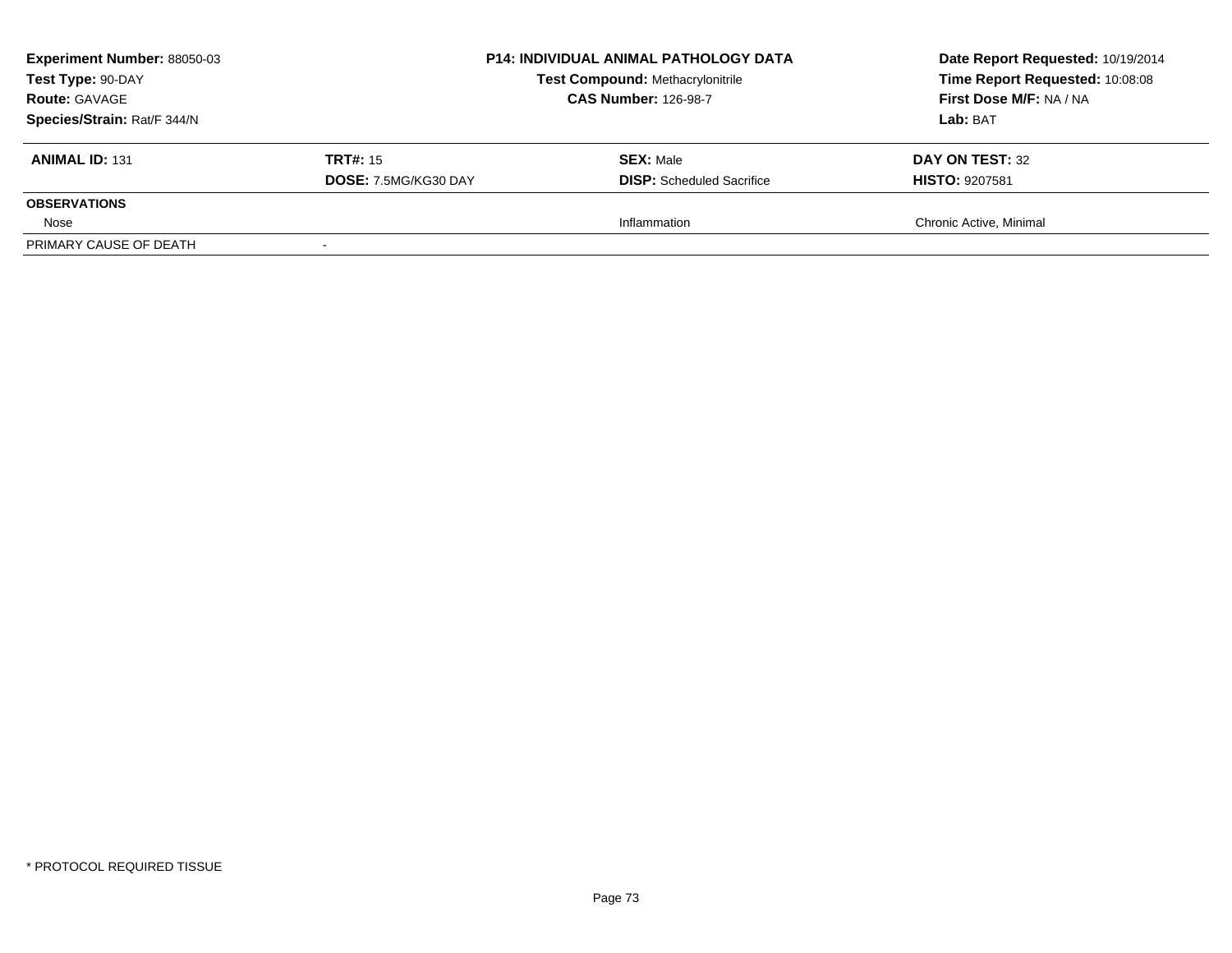| <b>Experiment Number: 88050-03</b> | <b>P14: INDIVIDUAL ANIMAL PATHOLOGY DATA</b> |                                         | Date Report Requested: 10/19/2014 |  |
|------------------------------------|----------------------------------------------|-----------------------------------------|-----------------------------------|--|
| Test Type: 90-DAY                  |                                              | <b>Test Compound: Methacrylonitrile</b> | Time Report Requested: 10:08:08   |  |
| <b>Route: GAVAGE</b>               |                                              | <b>CAS Number: 126-98-7</b>             | First Dose M/F: NA / NA           |  |
| Species/Strain: Rat/F 344/N        |                                              |                                         | Lab: BAT                          |  |
| <b>ANIMAL ID: 132</b>              | <b>TRT#: 15</b>                              | <b>SEX: Male</b>                        | DAY ON TEST: 32                   |  |
|                                    | DOSE: 7.5MG/KG30 DAY                         | <b>DISP:</b> Scheduled Sacrifice        | <b>HISTO: 9207582</b>             |  |
|                                    |                                              | ORGAN AND ACCOUNTABLE SITE STATUS       |                                   |  |
| <b>NORMAL</b>                      |                                              |                                         |                                   |  |
| Nose                               |                                              |                                         |                                   |  |
| PRIMARY CAUSE OF DEATH             |                                              |                                         |                                   |  |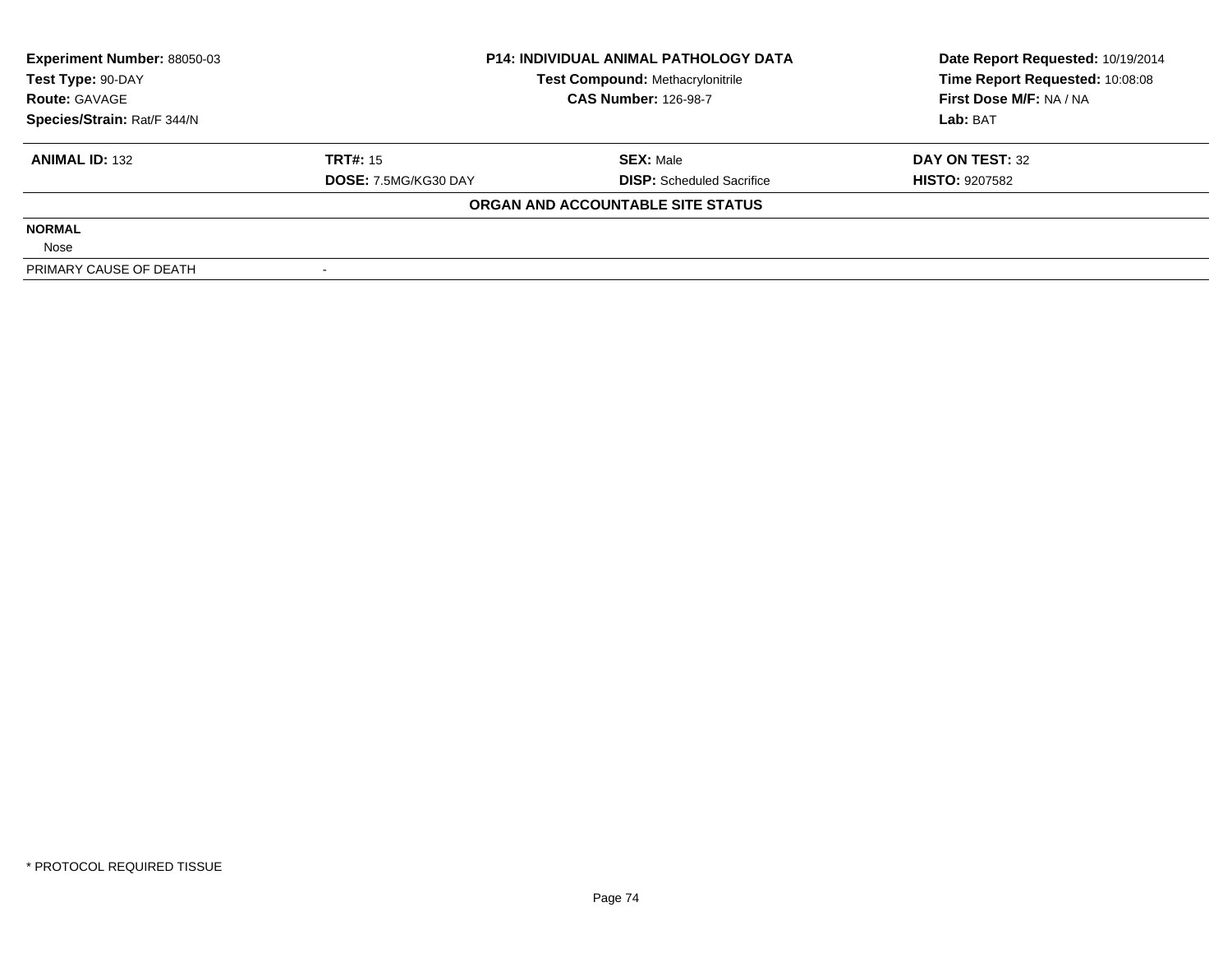| <b>Experiment Number: 88050-03</b><br>Test Type: 90-DAY<br><b>Route: GAVAGE</b><br>Species/Strain: Rat/F 344/N |                                         | <b>P14: INDIVIDUAL ANIMAL PATHOLOGY DATA</b><br><b>Test Compound: Methacrylonitrile</b><br><b>CAS Number: 126-98-7</b> | Date Report Requested: 10/19/2014<br>Time Report Requested: 10:08:08<br>First Dose M/F: NA / NA<br>Lab: BAT |
|----------------------------------------------------------------------------------------------------------------|-----------------------------------------|------------------------------------------------------------------------------------------------------------------------|-------------------------------------------------------------------------------------------------------------|
| <b>ANIMAL ID: 133</b>                                                                                          | <b>TRT#:</b> 15<br>DOSE: 7.5MG/KG30 DAY | <b>SEX: Male</b><br><b>DISP:</b> Scheduled Sacrifice                                                                   | DAY ON TEST: 32<br><b>HISTO: 9207583</b>                                                                    |
| <b>OBSERVATIONS</b>                                                                                            |                                         |                                                                                                                        |                                                                                                             |
| Nose                                                                                                           |                                         | Inflammation                                                                                                           | Chronic Active, Minimal                                                                                     |
| PRIMARY CAUSE OF DEATH                                                                                         |                                         |                                                                                                                        |                                                                                                             |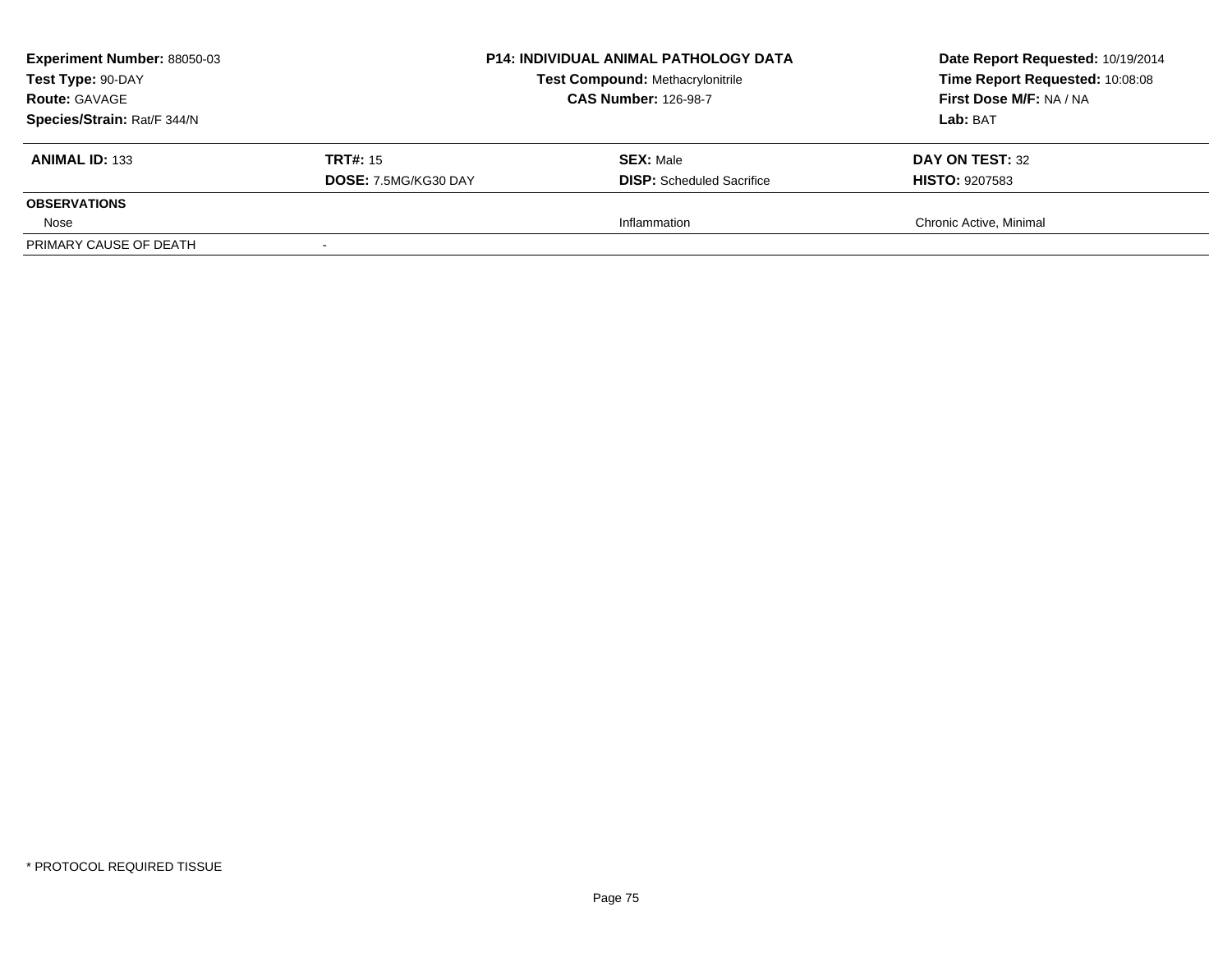| <b>Experiment Number: 88050-03</b><br>Test Type: 90-DAY<br><b>Route: GAVAGE</b><br>Species/Strain: Rat/F 344/N |                                         | <b>P14: INDIVIDUAL ANIMAL PATHOLOGY DATA</b><br><b>Test Compound: Methacrylonitrile</b><br><b>CAS Number: 126-98-7</b> | Date Report Requested: 10/19/2014<br>Time Report Requested: 10:08:08<br>First Dose M/F: NA / NA<br>Lab: BAT |
|----------------------------------------------------------------------------------------------------------------|-----------------------------------------|------------------------------------------------------------------------------------------------------------------------|-------------------------------------------------------------------------------------------------------------|
| <b>ANIMAL ID: 134</b>                                                                                          | <b>TRT#:</b> 15<br>DOSE: 7.5MG/KG30 DAY | <b>SEX: Male</b><br><b>DISP:</b> Scheduled Sacrifice                                                                   | DAY ON TEST: 32<br><b>HISTO: 9207584</b>                                                                    |
| <b>OBSERVATIONS</b>                                                                                            |                                         |                                                                                                                        |                                                                                                             |
| Nose                                                                                                           |                                         | Inflammation                                                                                                           | Chronic Active, Minimal                                                                                     |
| PRIMARY CAUSE OF DEATH                                                                                         |                                         |                                                                                                                        |                                                                                                             |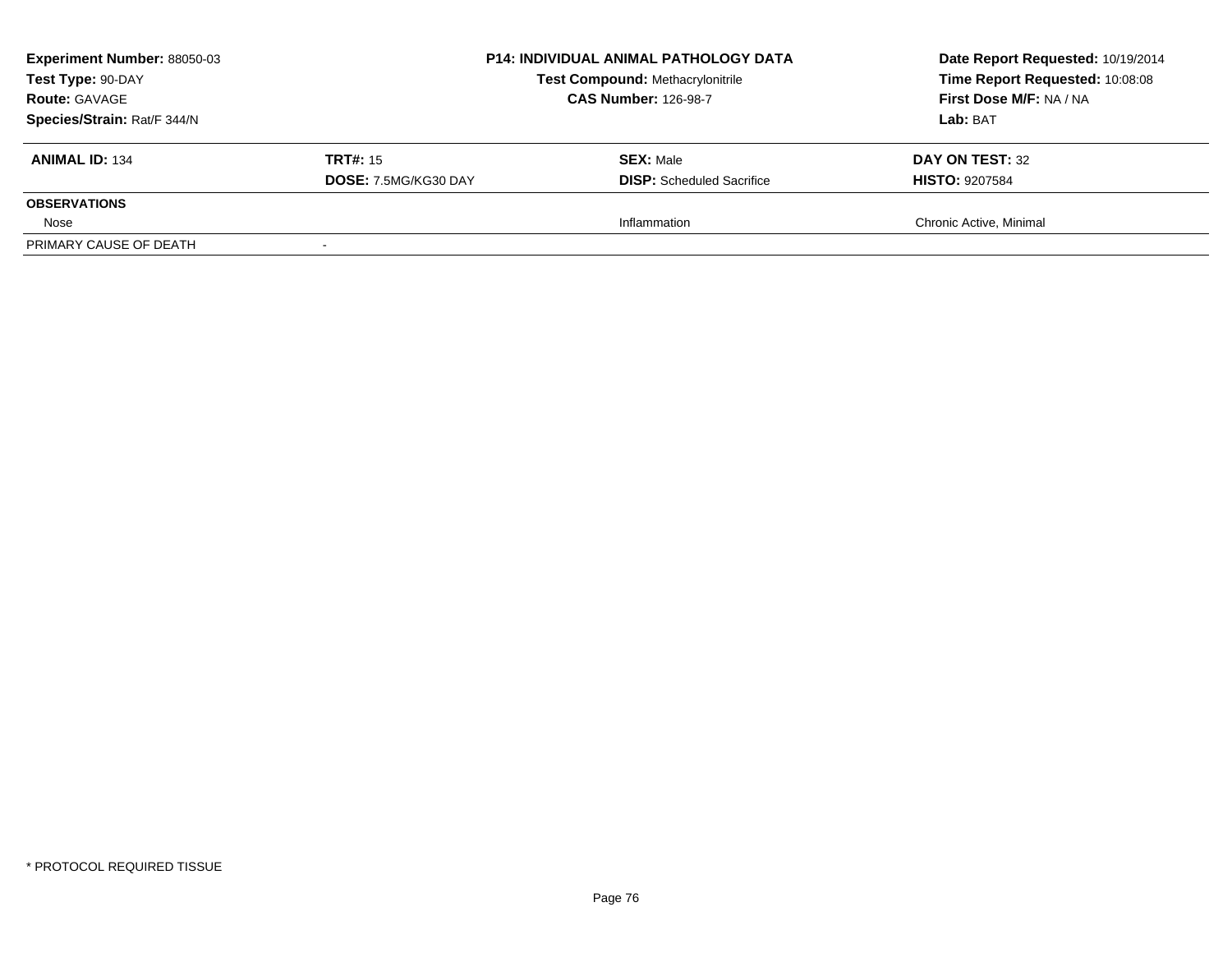| <b>Experiment Number: 88050-03</b><br>Test Type: 90-DAY<br><b>Route: GAVAGE</b><br>Species/Strain: Rat/F 344/N |                                         | <b>P14: INDIVIDUAL ANIMAL PATHOLOGY DATA</b><br><b>Test Compound: Methacrylonitrile</b><br><b>CAS Number: 126-98-7</b> | Date Report Requested: 10/19/2014<br>Time Report Requested: 10:08:08<br>First Dose M/F: NA / NA<br>Lab: BAT |
|----------------------------------------------------------------------------------------------------------------|-----------------------------------------|------------------------------------------------------------------------------------------------------------------------|-------------------------------------------------------------------------------------------------------------|
| <b>ANIMAL ID: 135</b>                                                                                          | <b>TRT#:</b> 15<br>DOSE: 7.5MG/KG30 DAY | <b>SEX: Male</b><br><b>DISP:</b> Scheduled Sacrifice                                                                   | DAY ON TEST: 32<br><b>HISTO: 9207585</b>                                                                    |
| <b>OBSERVATIONS</b>                                                                                            |                                         |                                                                                                                        |                                                                                                             |
| Nose                                                                                                           |                                         | Inflammation                                                                                                           | Chronic Active, Minimal                                                                                     |
| PRIMARY CAUSE OF DEATH                                                                                         |                                         |                                                                                                                        |                                                                                                             |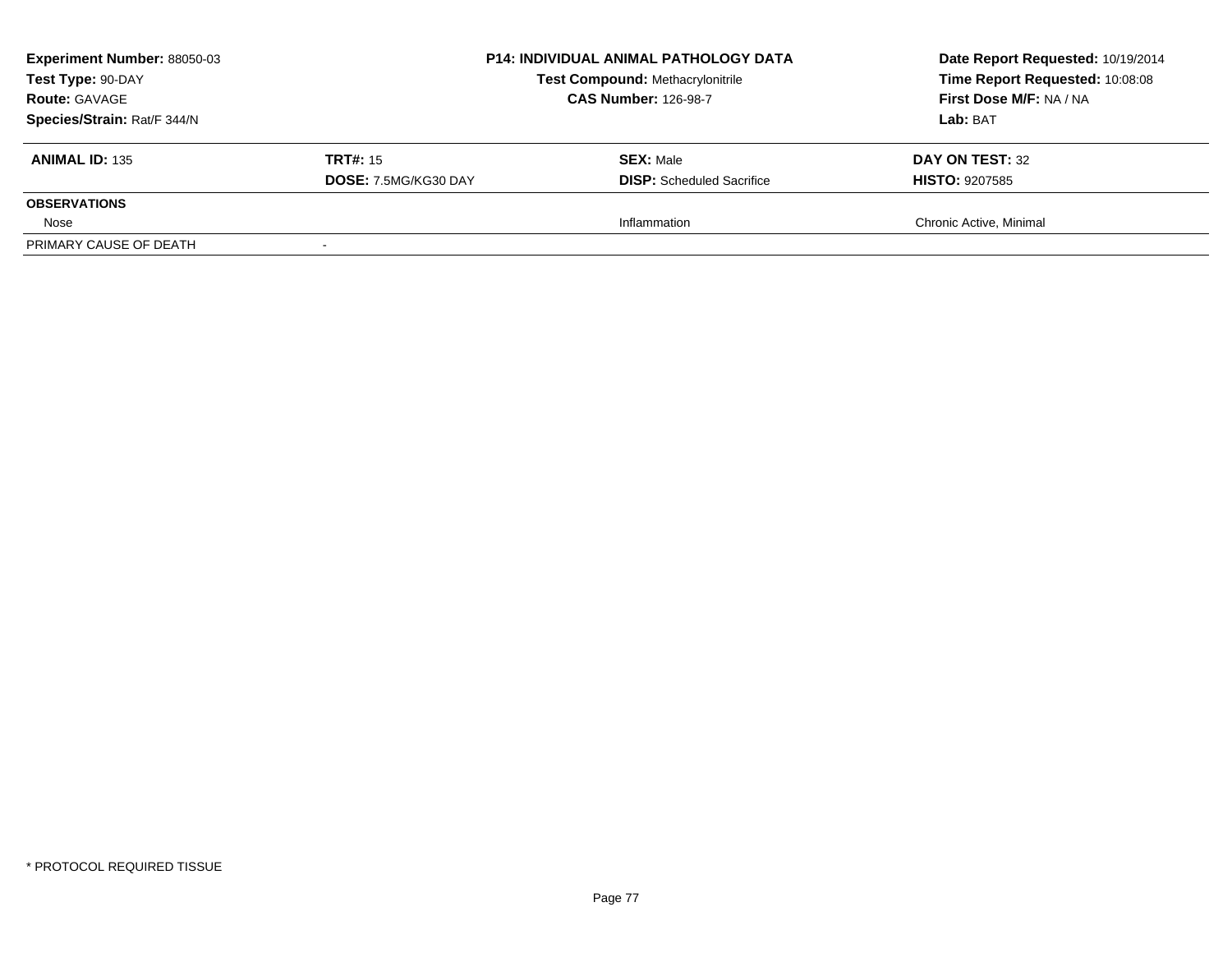| <b>Experiment Number: 88050-03</b> | <b>P14: INDIVIDUAL ANIMAL PATHOLOGY DATA</b> |                                         | Date Report Requested: 10/19/2014 |  |
|------------------------------------|----------------------------------------------|-----------------------------------------|-----------------------------------|--|
| Test Type: 90-DAY                  |                                              | <b>Test Compound: Methacrylonitrile</b> | Time Report Requested: 10:08:08   |  |
| <b>Route: GAVAGE</b>               |                                              | <b>CAS Number: 126-98-7</b>             | First Dose M/F: NA / NA           |  |
| Species/Strain: Rat/F 344/N        |                                              |                                         | Lab: BAT                          |  |
| <b>ANIMAL ID: 136</b>              | <b>TRT#: 15</b>                              | <b>SEX: Male</b>                        | DAY ON TEST: 32                   |  |
|                                    | DOSE: 7.5MG/KG30 DAY                         | <b>DISP:</b> Scheduled Sacrifice        | <b>HISTO: 9207586</b>             |  |
|                                    |                                              | ORGAN AND ACCOUNTABLE SITE STATUS       |                                   |  |
| <b>NORMAL</b>                      |                                              |                                         |                                   |  |
| Nose                               |                                              |                                         |                                   |  |
| PRIMARY CAUSE OF DEATH             |                                              |                                         |                                   |  |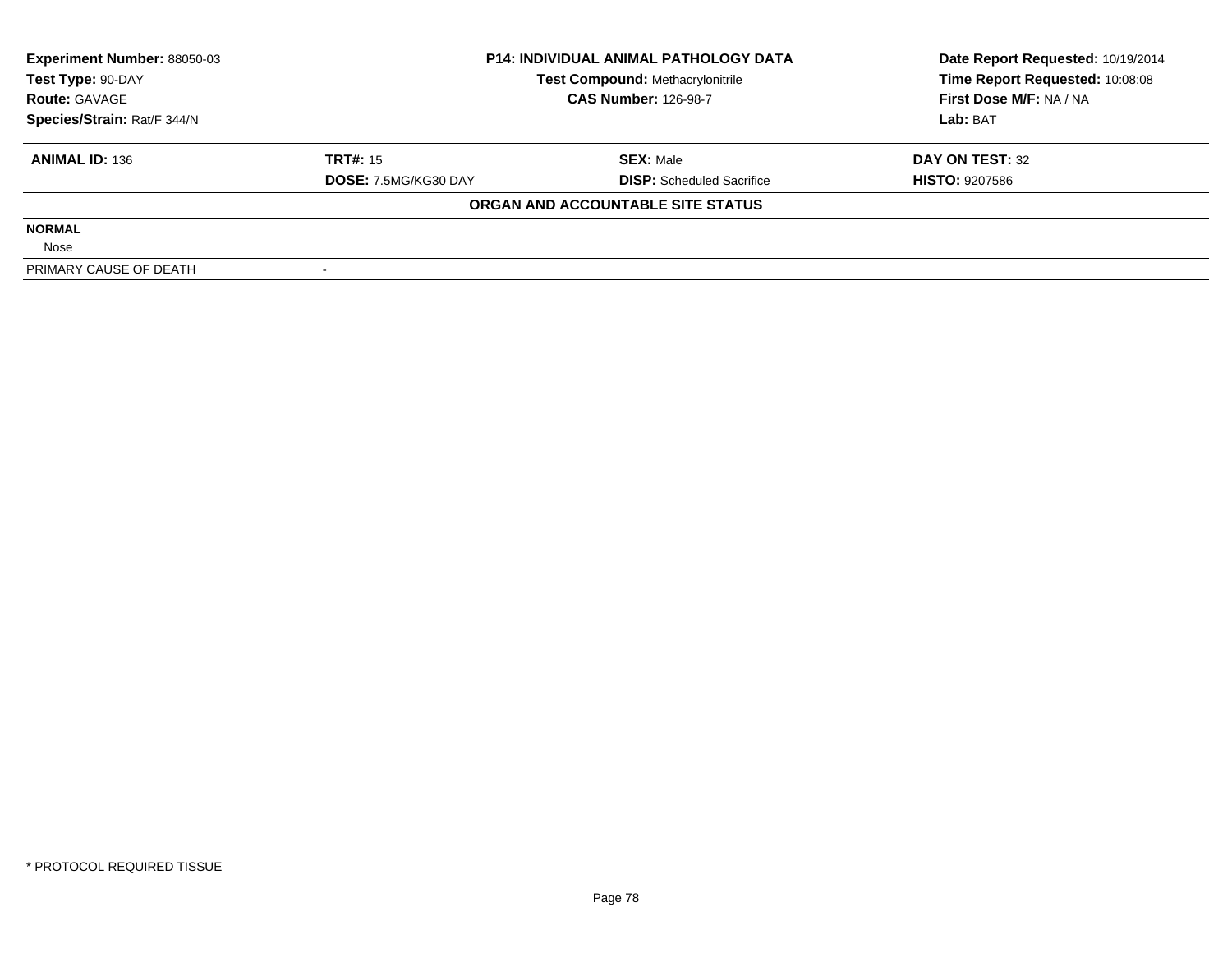| <b>Experiment Number: 88050-03</b> | <b>P14: INDIVIDUAL ANIMAL PATHOLOGY DATA</b> |                                         | Date Report Requested: 10/19/2014 |  |
|------------------------------------|----------------------------------------------|-----------------------------------------|-----------------------------------|--|
| Test Type: 90-DAY                  |                                              | <b>Test Compound: Methacrylonitrile</b> | Time Report Requested: 10:08:08   |  |
| <b>Route: GAVAGE</b>               |                                              | <b>CAS Number: 126-98-7</b>             | First Dose M/F: NA / NA           |  |
| Species/Strain: Rat/F 344/N        |                                              |                                         | Lab: BAT                          |  |
| <b>ANIMAL ID: 137</b>              | <b>TRT#: 15</b>                              | <b>SEX: Male</b>                        | DAY ON TEST: 32                   |  |
|                                    | DOSE: 7.5MG/KG30 DAY                         | <b>DISP:</b> Scheduled Sacrifice        | <b>HISTO: 9207587</b>             |  |
|                                    |                                              | ORGAN AND ACCOUNTABLE SITE STATUS       |                                   |  |
| <b>NORMAL</b>                      |                                              |                                         |                                   |  |
| Nose                               |                                              |                                         |                                   |  |
| PRIMARY CAUSE OF DEATH             |                                              |                                         |                                   |  |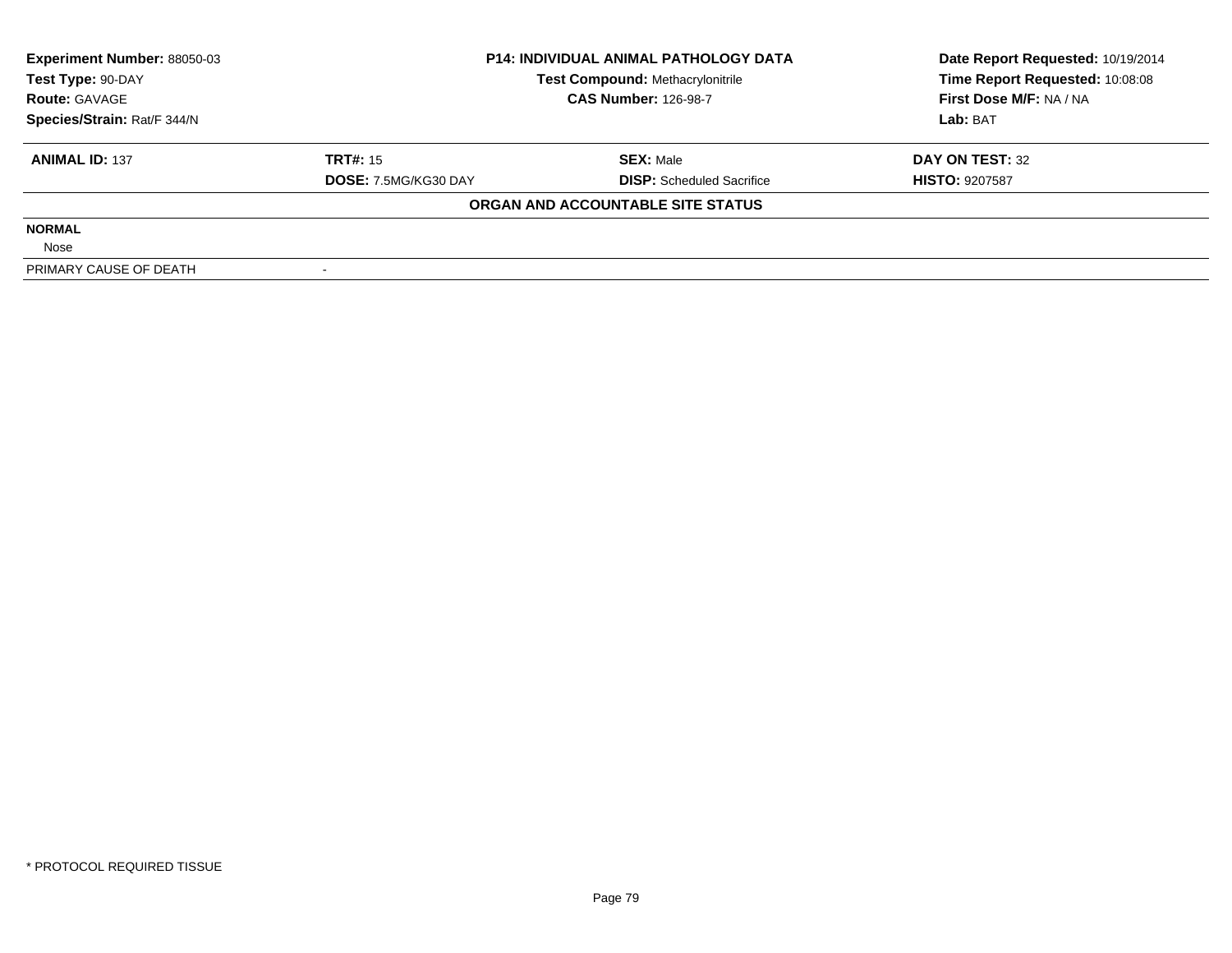| <b>Experiment Number: 88050-03</b> | <b>P14: INDIVIDUAL ANIMAL PATHOLOGY DATA</b> |                                         | Date Report Requested: 10/19/2014 |  |
|------------------------------------|----------------------------------------------|-----------------------------------------|-----------------------------------|--|
| Test Type: 90-DAY                  |                                              | <b>Test Compound: Methacrylonitrile</b> | Time Report Requested: 10:08:08   |  |
| <b>Route: GAVAGE</b>               |                                              | <b>CAS Number: 126-98-7</b>             | First Dose M/F: NA / NA           |  |
| Species/Strain: Rat/F 344/N        |                                              |                                         | Lab: BAT                          |  |
| <b>ANIMAL ID: 138</b>              | <b>TRT#: 15</b>                              | <b>SEX: Male</b>                        | DAY ON TEST: 32                   |  |
|                                    | DOSE: 7.5MG/KG30 DAY                         | <b>DISP:</b> Scheduled Sacrifice        | <b>HISTO: 9207588</b>             |  |
|                                    |                                              | ORGAN AND ACCOUNTABLE SITE STATUS       |                                   |  |
| <b>NORMAL</b>                      |                                              |                                         |                                   |  |
| Nose                               |                                              |                                         |                                   |  |
| PRIMARY CAUSE OF DEATH             |                                              |                                         |                                   |  |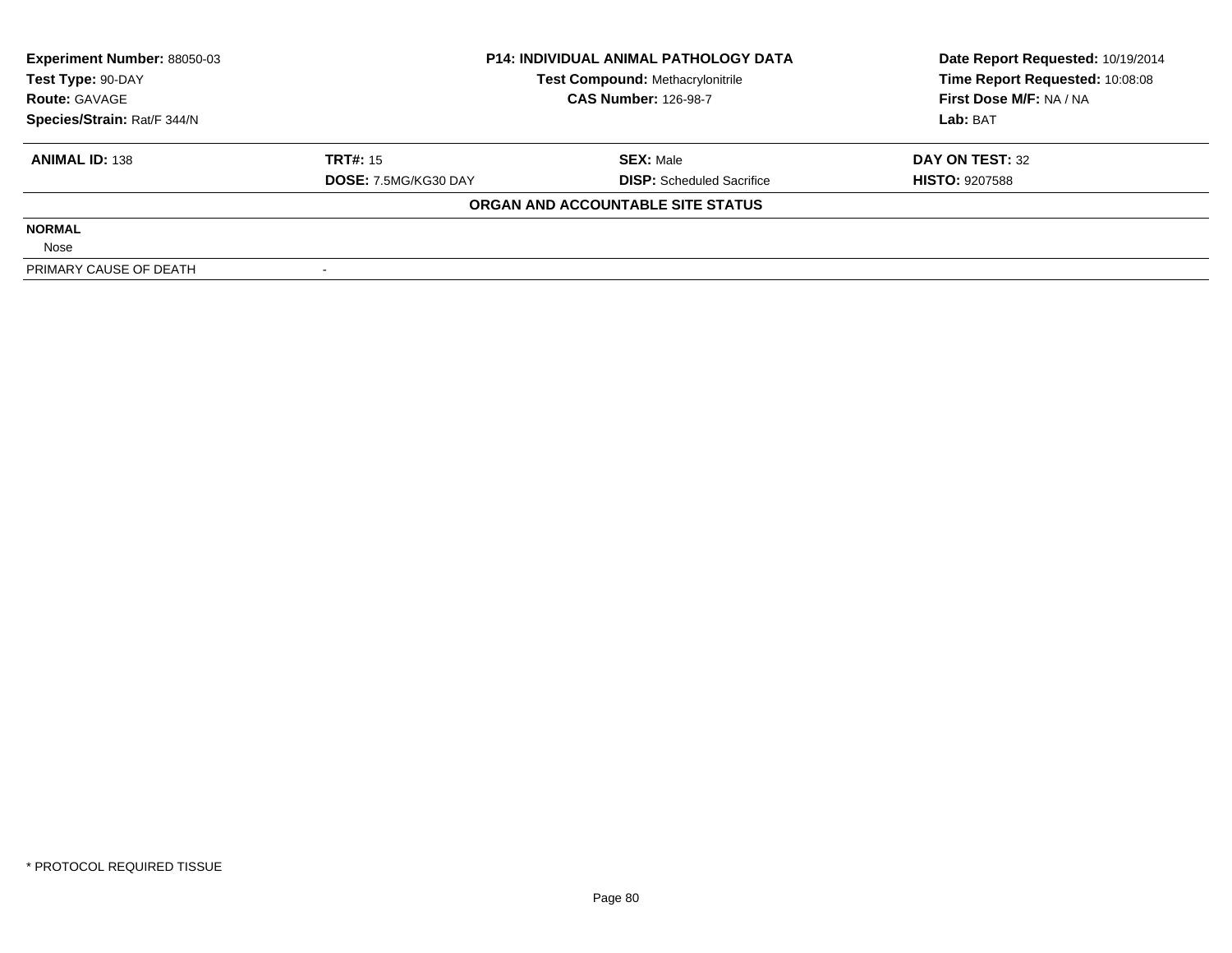| <b>Experiment Number: 88050-03</b> | <b>P14: INDIVIDUAL ANIMAL PATHOLOGY DATA</b> |                                         | Date Report Requested: 10/19/2014 |  |
|------------------------------------|----------------------------------------------|-----------------------------------------|-----------------------------------|--|
| Test Type: 90-DAY                  |                                              | <b>Test Compound: Methacrylonitrile</b> | Time Report Requested: 10:08:08   |  |
| <b>Route: GAVAGE</b>               |                                              | <b>CAS Number: 126-98-7</b>             | First Dose M/F: NA / NA           |  |
| Species/Strain: Rat/F 344/N        |                                              |                                         | Lab: BAT                          |  |
| <b>ANIMAL ID: 139</b>              | <b>TRT#: 15</b>                              | <b>SEX: Male</b>                        | DAY ON TEST: 32                   |  |
|                                    | DOSE: 7.5MG/KG30 DAY                         | <b>DISP:</b> Scheduled Sacrifice        | <b>HISTO: 9207589</b>             |  |
|                                    |                                              | ORGAN AND ACCOUNTABLE SITE STATUS       |                                   |  |
| <b>NORMAL</b>                      |                                              |                                         |                                   |  |
| Nose                               |                                              |                                         |                                   |  |
| PRIMARY CAUSE OF DEATH             |                                              |                                         |                                   |  |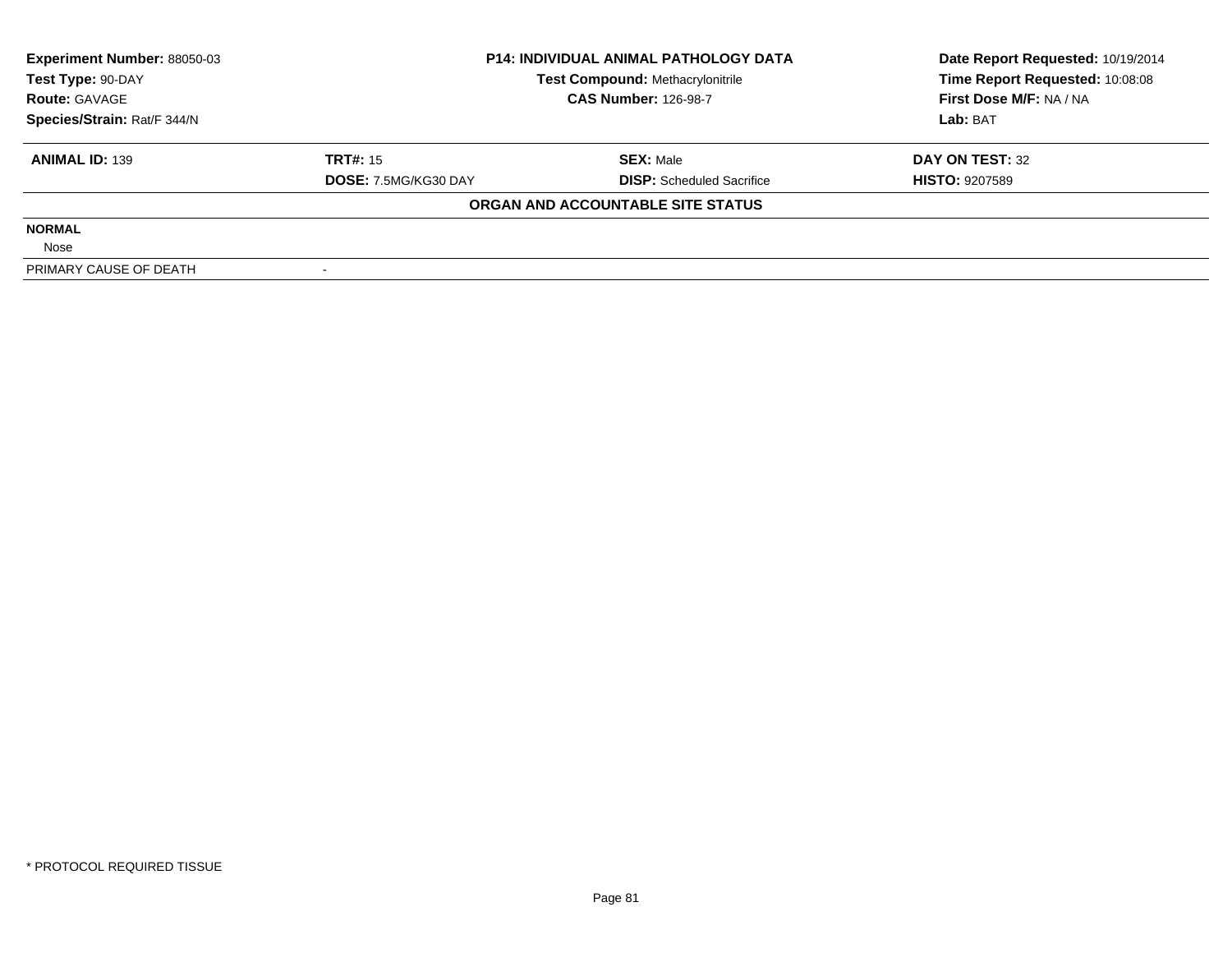| <b>Experiment Number: 88050-03</b> | <b>P14: INDIVIDUAL ANIMAL PATHOLOGY DATA</b> |                                         | Date Report Requested: 10/19/2014 |  |
|------------------------------------|----------------------------------------------|-----------------------------------------|-----------------------------------|--|
| Test Type: 90-DAY                  |                                              | <b>Test Compound: Methacrylonitrile</b> | Time Report Requested: 10:08:08   |  |
| <b>Route: GAVAGE</b>               |                                              | <b>CAS Number: 126-98-7</b>             | First Dose M/F: NA / NA           |  |
| Species/Strain: Rat/F 344/N        |                                              |                                         | Lab: BAT                          |  |
| <b>ANIMAL ID: 140</b>              | <b>TRT#: 15</b>                              | <b>SEX: Male</b>                        | DAY ON TEST: 32                   |  |
|                                    | DOSE: 7.5MG/KG30 DAY                         | <b>DISP:</b> Scheduled Sacrifice        | <b>HISTO: 9207590</b>             |  |
|                                    |                                              | ORGAN AND ACCOUNTABLE SITE STATUS       |                                   |  |
| <b>NORMAL</b>                      |                                              |                                         |                                   |  |
| Nose                               |                                              |                                         |                                   |  |
| PRIMARY CAUSE OF DEATH             |                                              |                                         |                                   |  |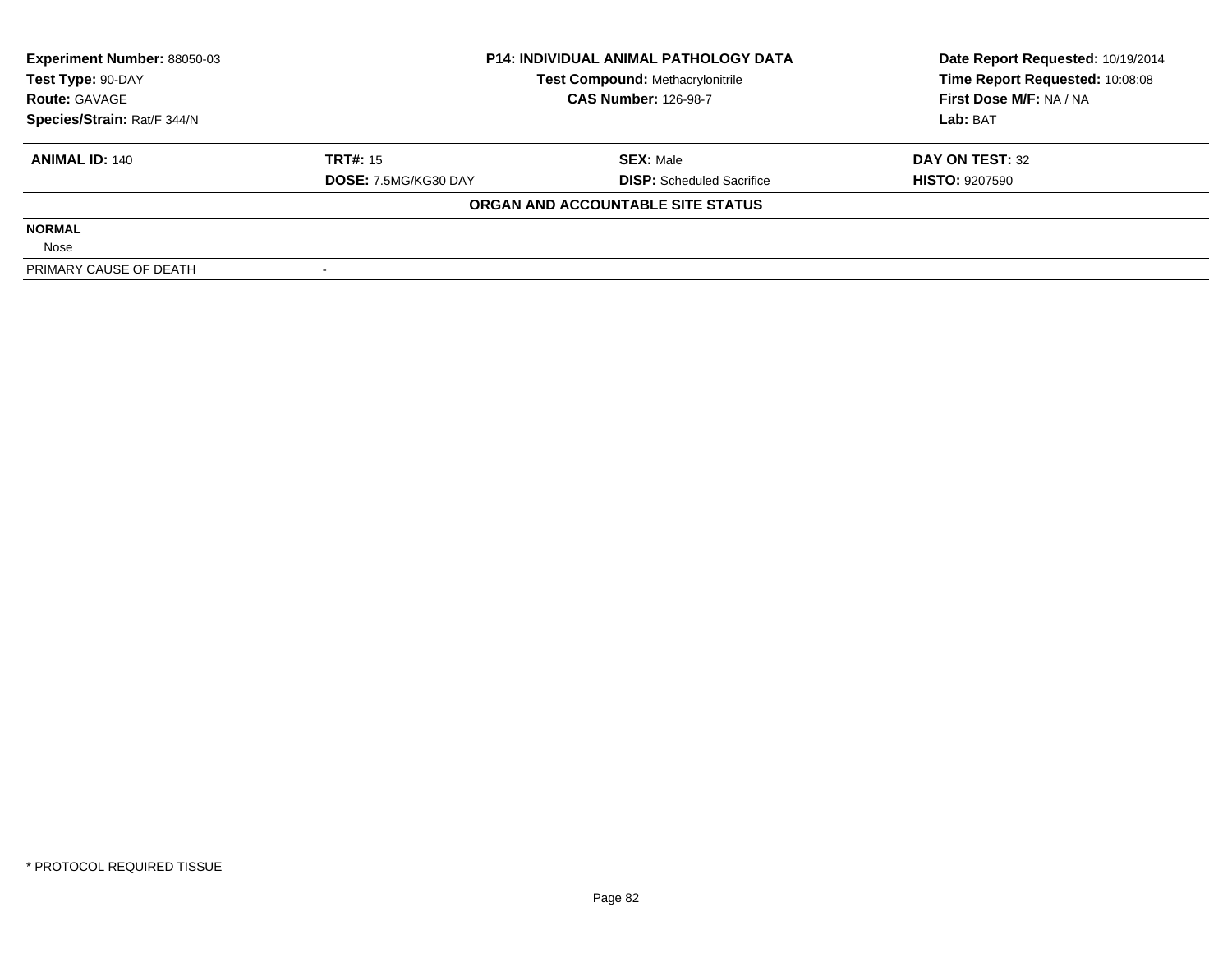| <b>Experiment Number: 88050-03</b> |                      | <b>P14: INDIVIDUAL ANIMAL PATHOLOGY DATA</b> | Date Report Requested: 10/19/2014<br>Time Report Requested: 10:08:08 |
|------------------------------------|----------------------|----------------------------------------------|----------------------------------------------------------------------|
| Test Type: 90-DAY                  |                      | <b>Test Compound: Methacrylonitrile</b>      |                                                                      |
| <b>Route: GAVAGE</b>               |                      | <b>CAS Number: 126-98-7</b>                  | First Dose M/F: NA / NA                                              |
| Species/Strain: Rat/F 344/N        |                      |                                              | <b>Lab: BAT</b>                                                      |
| <b>ANIMAL ID: 141</b>              | <b>TRT#: 17</b>      | <b>SEX: Male</b>                             | DAY ON TEST: 32                                                      |
|                                    | DOSE: 15 MG/KG30 DAY | <b>DISP:</b> Scheduled Sacrifice             | <b>HISTO: 9207561</b>                                                |
| <b>OBSERVATIONS</b>                |                      |                                              |                                                                      |
| Nose                               |                      | Inflammation                                 | Chronic Active, Minimal                                              |
| PRIMARY CAUSE OF DEATH             |                      |                                              |                                                                      |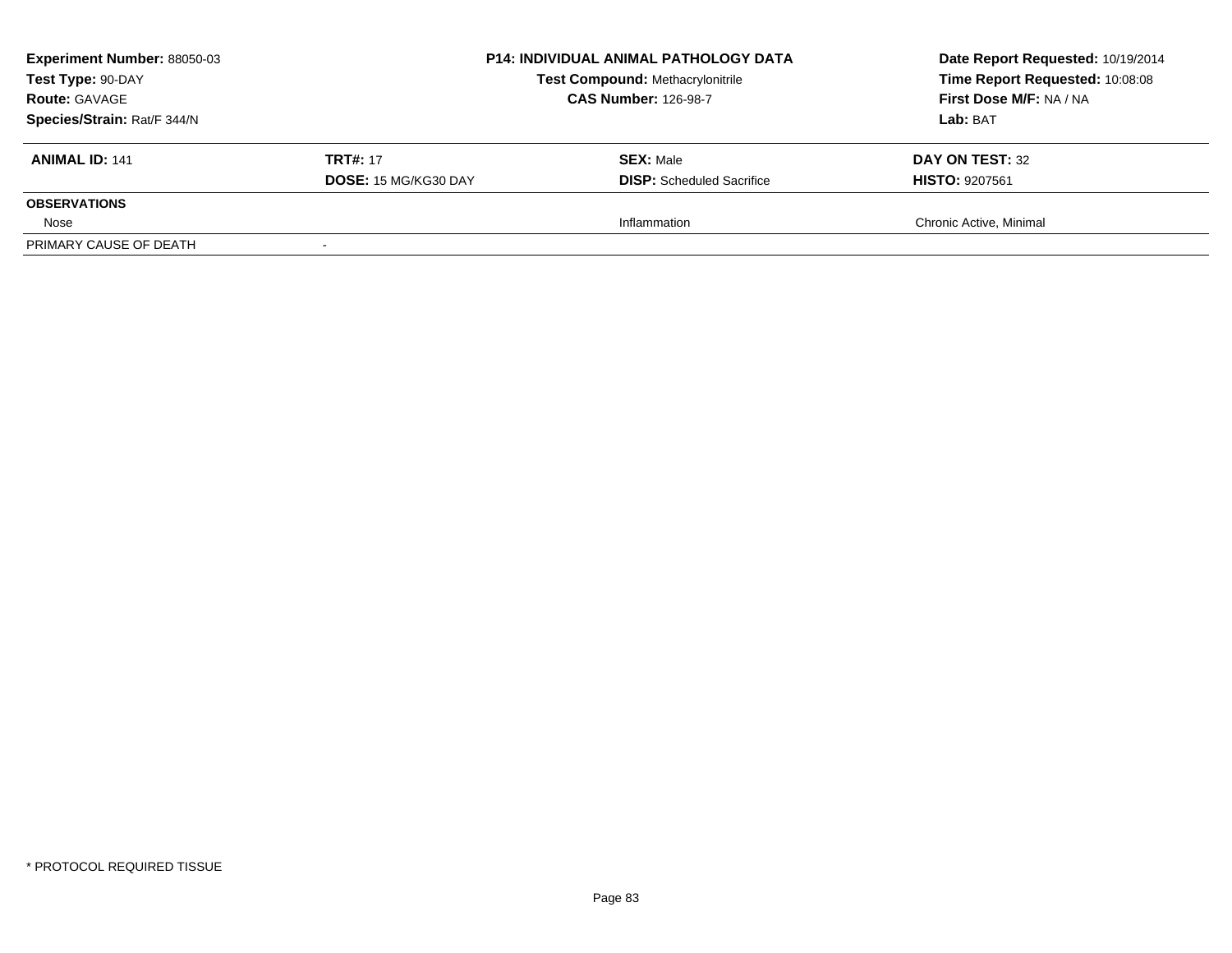| <b>Experiment Number: 88050-03</b><br>Test Type: 90-DAY<br><b>Route: GAVAGE</b><br>Species/Strain: Rat/F 344/N | <b>P14: INDIVIDUAL ANIMAL PATHOLOGY DATA</b><br><b>Test Compound: Methacrylonitrile</b><br><b>CAS Number: 126-98-7</b> |                                                      | Date Report Requested: 10/19/2014<br>Time Report Requested: 10:08:08<br>First Dose M/F: NA / NA<br>Lab: BAT |
|----------------------------------------------------------------------------------------------------------------|------------------------------------------------------------------------------------------------------------------------|------------------------------------------------------|-------------------------------------------------------------------------------------------------------------|
| <b>ANIMAL ID: 142</b>                                                                                          | <b>TRT#: 17</b><br>DOSE: 15 MG/KG30 DAY                                                                                | <b>SEX: Male</b><br><b>DISP:</b> Scheduled Sacrifice | DAY ON TEST: 32<br><b>HISTO: 9207562</b>                                                                    |
| <b>OBSERVATIONS</b>                                                                                            |                                                                                                                        |                                                      |                                                                                                             |
| Nose                                                                                                           |                                                                                                                        | Inflammation                                         | Chronic Active, Minimal                                                                                     |
| PRIMARY CAUSE OF DEATH                                                                                         |                                                                                                                        |                                                      |                                                                                                             |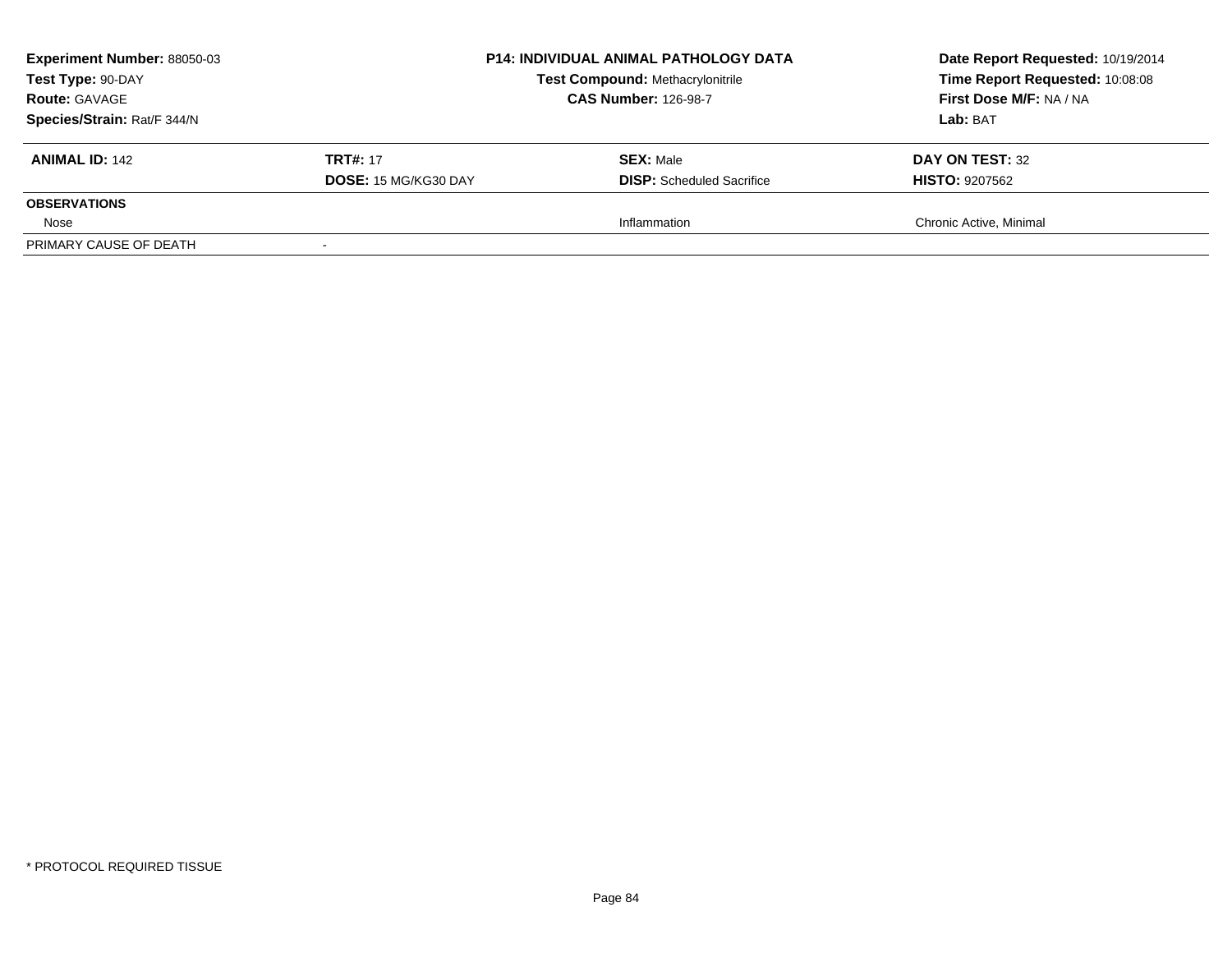| <b>Experiment Number: 88050-03</b><br>Test Type: 90-DAY<br><b>Route: GAVAGE</b><br>Species/Strain: Rat/F 344/N | <b>P14: INDIVIDUAL ANIMAL PATHOLOGY DATA</b><br><b>Test Compound: Methacrylonitrile</b><br><b>CAS Number: 126-98-7</b> |                                                      | Date Report Requested: 10/19/2014<br>Time Report Requested: 10:08:08<br>First Dose M/F: NA / NA<br>Lab: BAT |
|----------------------------------------------------------------------------------------------------------------|------------------------------------------------------------------------------------------------------------------------|------------------------------------------------------|-------------------------------------------------------------------------------------------------------------|
| <b>ANIMAL ID: 143</b>                                                                                          | <b>TRT#: 17</b><br>DOSE: 15 MG/KG30 DAY                                                                                | <b>SEX: Male</b><br><b>DISP:</b> Scheduled Sacrifice | DAY ON TEST: 32<br><b>HISTO: 9207563</b>                                                                    |
| <b>OBSERVATIONS</b>                                                                                            |                                                                                                                        |                                                      |                                                                                                             |
| Nose                                                                                                           |                                                                                                                        | Inflammation                                         | Chronic Active, Minimal                                                                                     |
| PRIMARY CAUSE OF DEATH                                                                                         |                                                                                                                        |                                                      |                                                                                                             |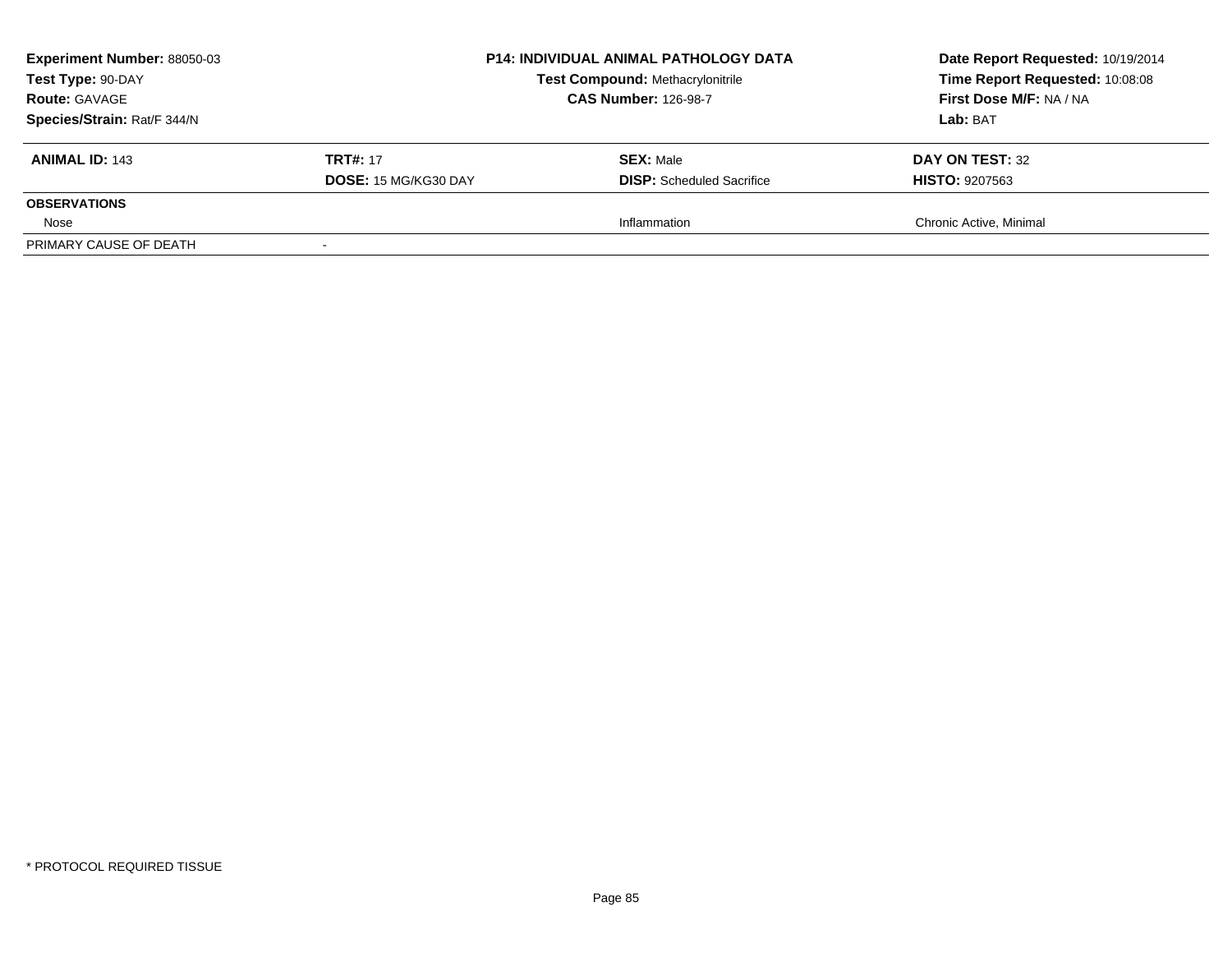| <b>Experiment Number: 88050-03</b> | <b>P14: INDIVIDUAL ANIMAL PATHOLOGY DATA</b><br><b>Test Compound: Methacrylonitrile</b> |                                   | Date Report Requested: 10/19/2014 |  |
|------------------------------------|-----------------------------------------------------------------------------------------|-----------------------------------|-----------------------------------|--|
| Test Type: 90-DAY                  |                                                                                         |                                   | Time Report Requested: 10:08:08   |  |
| <b>Route: GAVAGE</b>               |                                                                                         | <b>CAS Number: 126-98-7</b>       | First Dose M/F: NA / NA           |  |
| Species/Strain: Rat/F 344/N        |                                                                                         |                                   | Lab: BAT                          |  |
| <b>ANIMAL ID: 144</b>              | <b>TRT#: 17</b>                                                                         | <b>SEX: Male</b>                  | DAY ON TEST: 32                   |  |
|                                    | <b>DOSE: 15 MG/KG30 DAY</b>                                                             | <b>DISP:</b> Scheduled Sacrifice  | <b>HISTO: 9207564</b>             |  |
|                                    |                                                                                         | ORGAN AND ACCOUNTABLE SITE STATUS |                                   |  |
| <b>NORMAL</b>                      |                                                                                         |                                   |                                   |  |
| Nose                               |                                                                                         |                                   |                                   |  |
| PRIMARY CAUSE OF DEATH             |                                                                                         |                                   |                                   |  |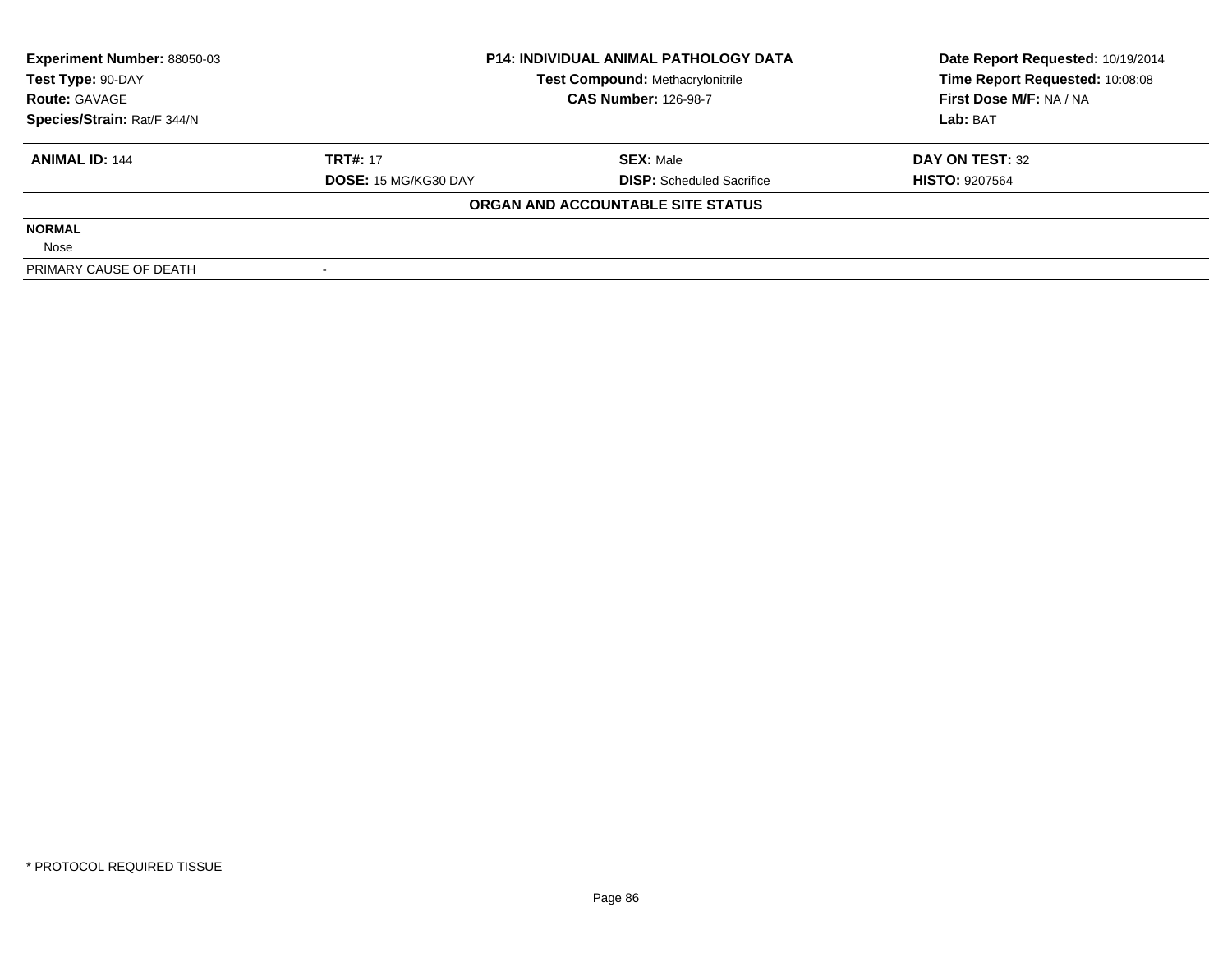| <b>Experiment Number: 88050-03</b><br>Test Type: 90-DAY<br><b>Route: GAVAGE</b><br>Species/Strain: Rat/F 344/N | <b>P14: INDIVIDUAL ANIMAL PATHOLOGY DATA</b><br><b>Test Compound: Methacrylonitrile</b><br><b>CAS Number: 126-98-7</b> |                                                      | Date Report Requested: 10/19/2014<br>Time Report Requested: 10:08:08<br>First Dose M/F: NA / NA<br>Lab: BAT |
|----------------------------------------------------------------------------------------------------------------|------------------------------------------------------------------------------------------------------------------------|------------------------------------------------------|-------------------------------------------------------------------------------------------------------------|
| <b>ANIMAL ID: 145</b>                                                                                          | <b>TRT#: 17</b><br>DOSE: 15 MG/KG30 DAY                                                                                | <b>SEX: Male</b><br><b>DISP:</b> Scheduled Sacrifice | DAY ON TEST: 32<br><b>HISTO: 9207565</b>                                                                    |
| <b>OBSERVATIONS</b>                                                                                            |                                                                                                                        |                                                      |                                                                                                             |
| Nose                                                                                                           |                                                                                                                        | Inflammation                                         | Chronic Active, Minimal                                                                                     |
| PRIMARY CAUSE OF DEATH                                                                                         |                                                                                                                        |                                                      |                                                                                                             |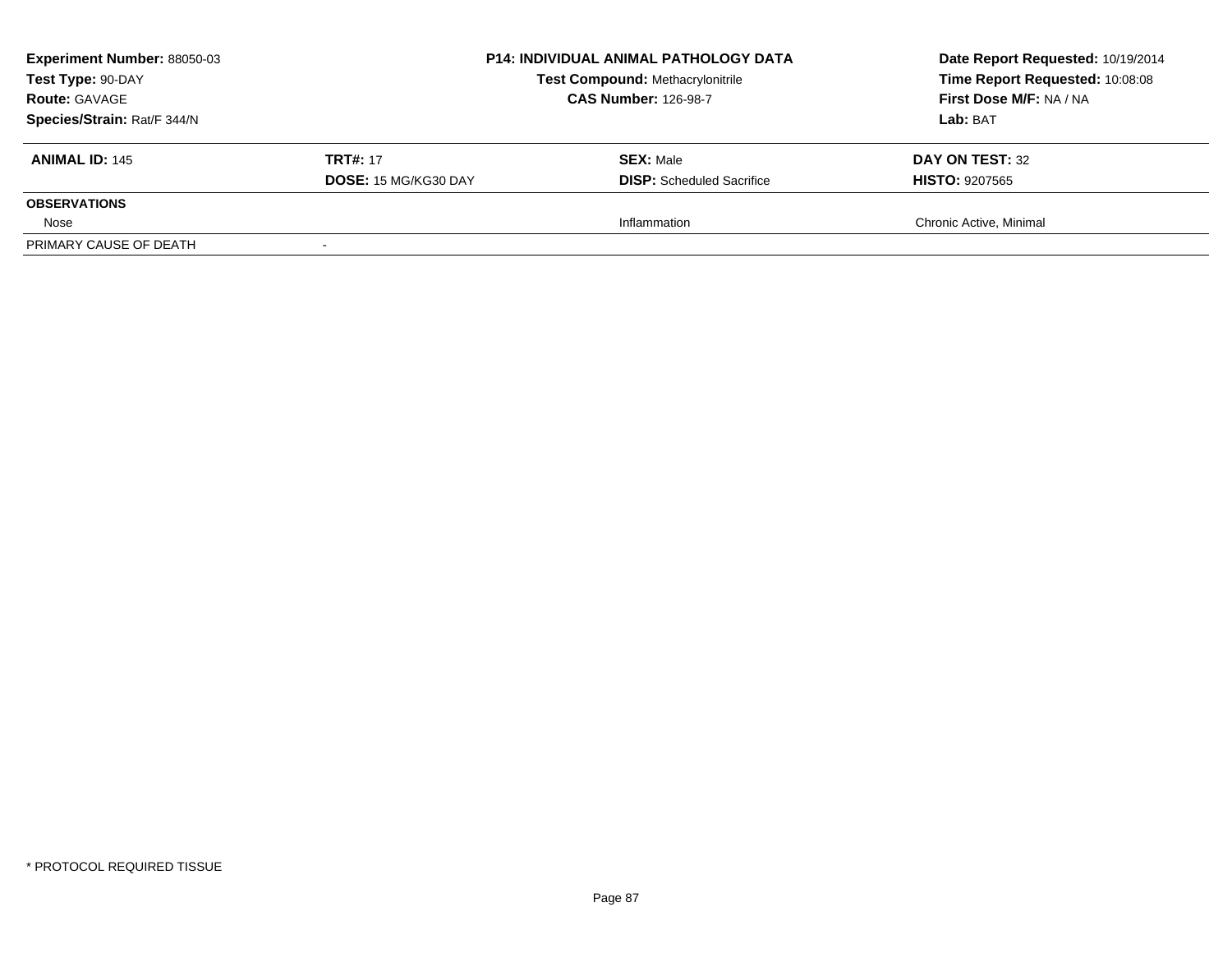| <b>Experiment Number: 88050-03</b> | <b>P14: INDIVIDUAL ANIMAL PATHOLOGY DATA</b><br><b>Test Compound: Methacrylonitrile</b> |                                   | Date Report Requested: 10/19/2014 |  |
|------------------------------------|-----------------------------------------------------------------------------------------|-----------------------------------|-----------------------------------|--|
| Test Type: 90-DAY                  |                                                                                         |                                   | Time Report Requested: 10:08:08   |  |
| <b>Route: GAVAGE</b>               |                                                                                         | <b>CAS Number: 126-98-7</b>       | First Dose M/F: NA / NA           |  |
| Species/Strain: Rat/F 344/N        |                                                                                         |                                   | Lab: BAT                          |  |
| <b>ANIMAL ID: 146</b>              | <b>TRT#: 17</b>                                                                         | <b>SEX: Male</b>                  | DAY ON TEST: 32                   |  |
|                                    | DOSE: 15 MG/KG30 DAY                                                                    | <b>DISP:</b> Scheduled Sacrifice  | <b>HISTO: 9207566</b>             |  |
|                                    |                                                                                         | ORGAN AND ACCOUNTABLE SITE STATUS |                                   |  |
| <b>NORMAL</b>                      |                                                                                         |                                   |                                   |  |
| Nose                               |                                                                                         |                                   |                                   |  |
| PRIMARY CAUSE OF DEATH             |                                                                                         |                                   |                                   |  |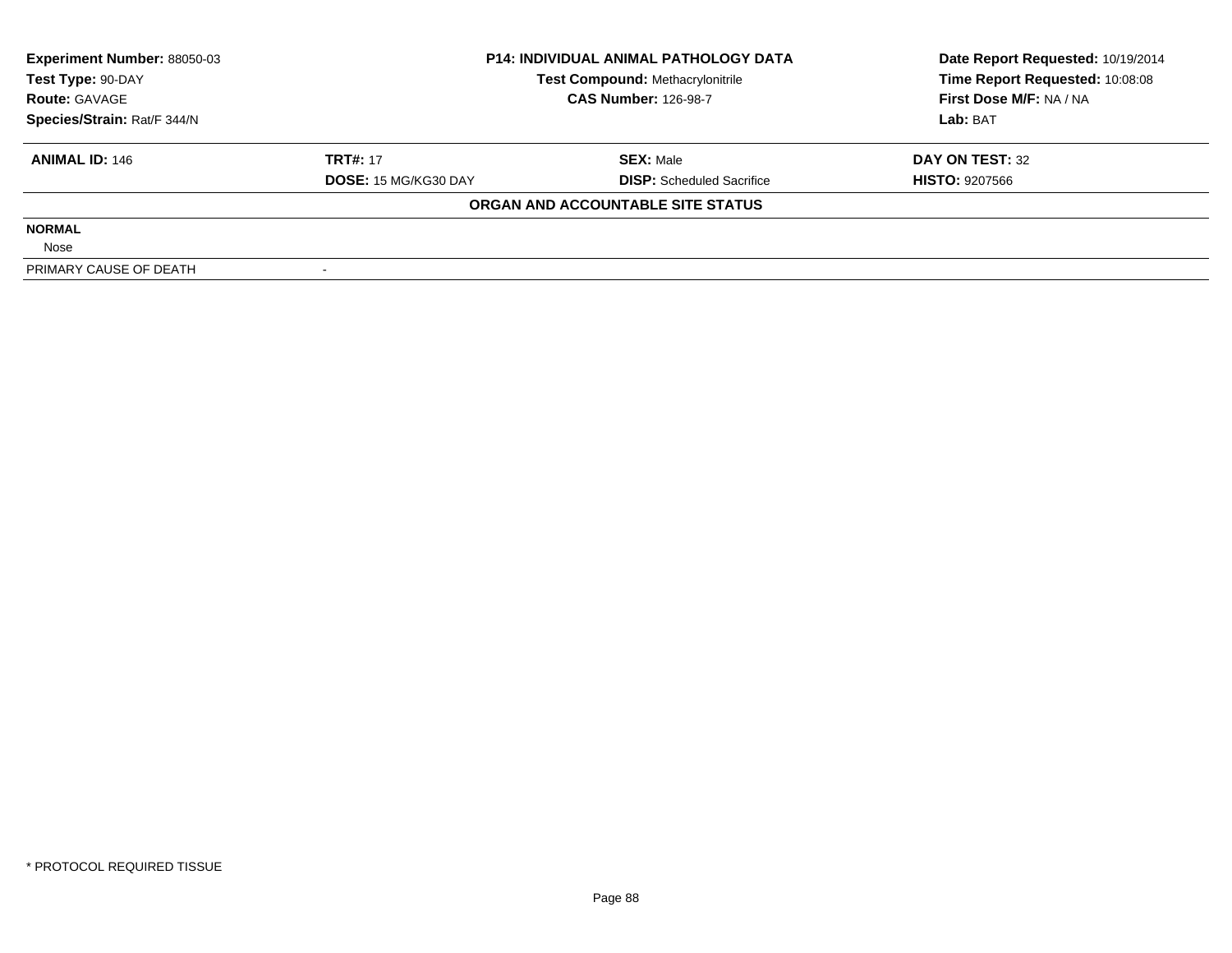| <b>Experiment Number: 88050-03</b><br>Test Type: 90-DAY<br><b>Route: GAVAGE</b><br>Species/Strain: Rat/F 344/N | <b>P14: INDIVIDUAL ANIMAL PATHOLOGY DATA</b><br><b>Test Compound: Methacrylonitrile</b><br><b>CAS Number: 126-98-7</b> |                                                      | Date Report Requested: 10/19/2014<br>Time Report Requested: 10:08:08<br>First Dose M/F: NA / NA<br>Lab: BAT |
|----------------------------------------------------------------------------------------------------------------|------------------------------------------------------------------------------------------------------------------------|------------------------------------------------------|-------------------------------------------------------------------------------------------------------------|
| <b>ANIMAL ID: 147</b>                                                                                          | <b>TRT#: 17</b><br>DOSE: 15 MG/KG30 DAY                                                                                | <b>SEX: Male</b><br><b>DISP:</b> Scheduled Sacrifice | DAY ON TEST: 32<br><b>HISTO: 9207567</b>                                                                    |
| <b>OBSERVATIONS</b>                                                                                            |                                                                                                                        |                                                      |                                                                                                             |
| Nose                                                                                                           |                                                                                                                        | Inflammation                                         | Chronic Active, Minimal                                                                                     |
| PRIMARY CAUSE OF DEATH                                                                                         |                                                                                                                        |                                                      |                                                                                                             |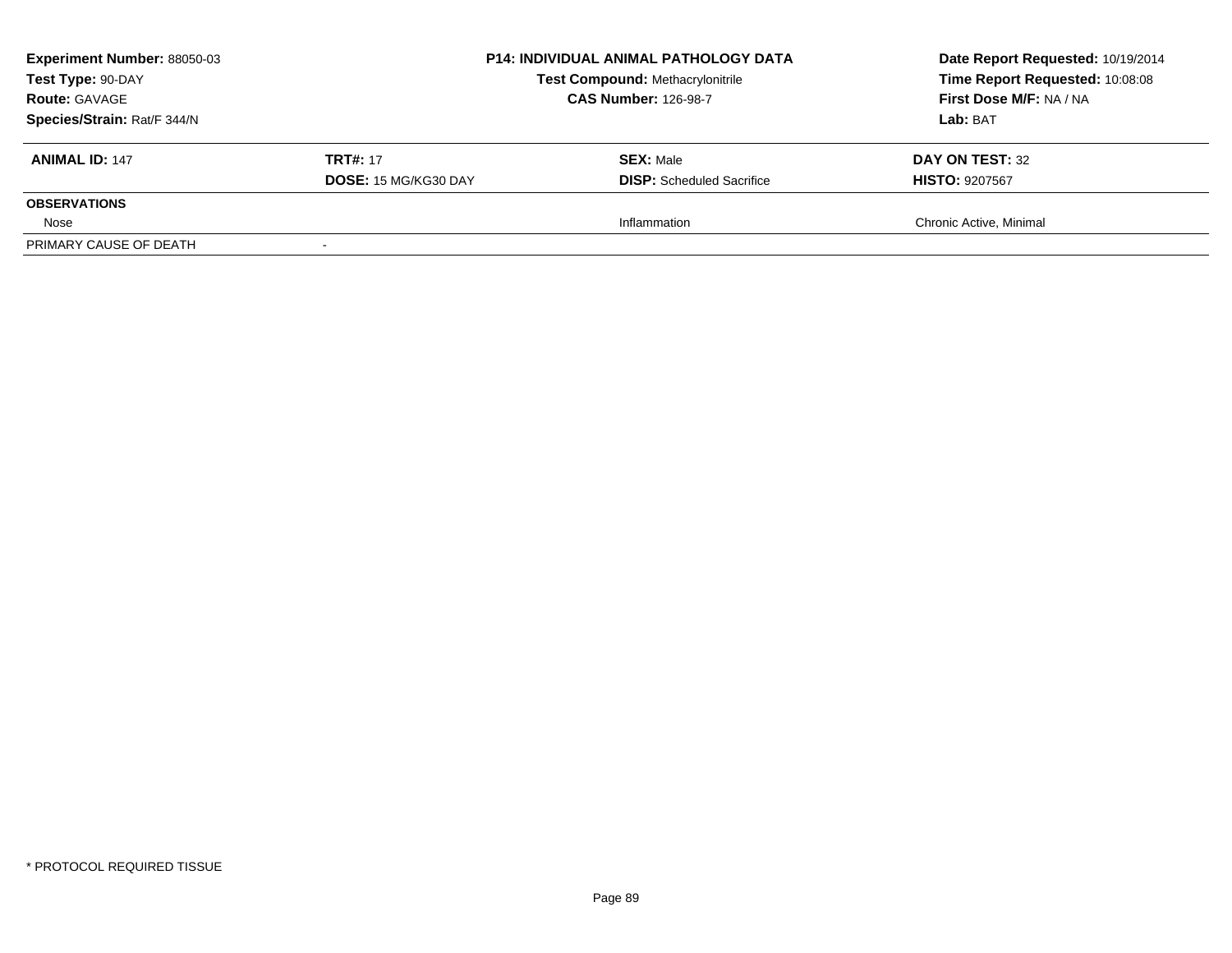| Experiment Number: 88050-03<br>Test Type: 90-DAY | <b>P14: INDIVIDUAL ANIMAL PATHOLOGY DATA</b><br>Test Compound: Methacrylonitrile |                                   | Date Report Requested: 10/19/2014<br>Time Report Requested: 10:08:08 |
|--------------------------------------------------|----------------------------------------------------------------------------------|-----------------------------------|----------------------------------------------------------------------|
| <b>Route: GAVAGE</b>                             |                                                                                  | <b>CAS Number: 126-98-7</b>       | First Dose M/F: NA / NA                                              |
| Species/Strain: Rat/F 344/N                      |                                                                                  |                                   | Lab: BAT                                                             |
| <b>ANIMAL ID: 148</b>                            | <b>TRT#: 17</b>                                                                  | <b>SEX: Male</b>                  | DAY ON TEST: 32                                                      |
|                                                  | DOSE: 15 MG/KG30 DAY                                                             | <b>DISP:</b> Scheduled Sacrifice  | <b>HISTO: 9207568</b>                                                |
|                                                  |                                                                                  | ORGAN AND ACCOUNTABLE SITE STATUS |                                                                      |
| <b>NORMAL</b>                                    |                                                                                  |                                   |                                                                      |
| Eye                                              |                                                                                  |                                   |                                                                      |
| <b>OBSERVATIONS</b>                              |                                                                                  |                                   |                                                                      |
| Nose                                             |                                                                                  | Inflammation                      | Chronic Active, Mild                                                 |
| PRIMARY CAUSE OF DEATH                           |                                                                                  |                                   |                                                                      |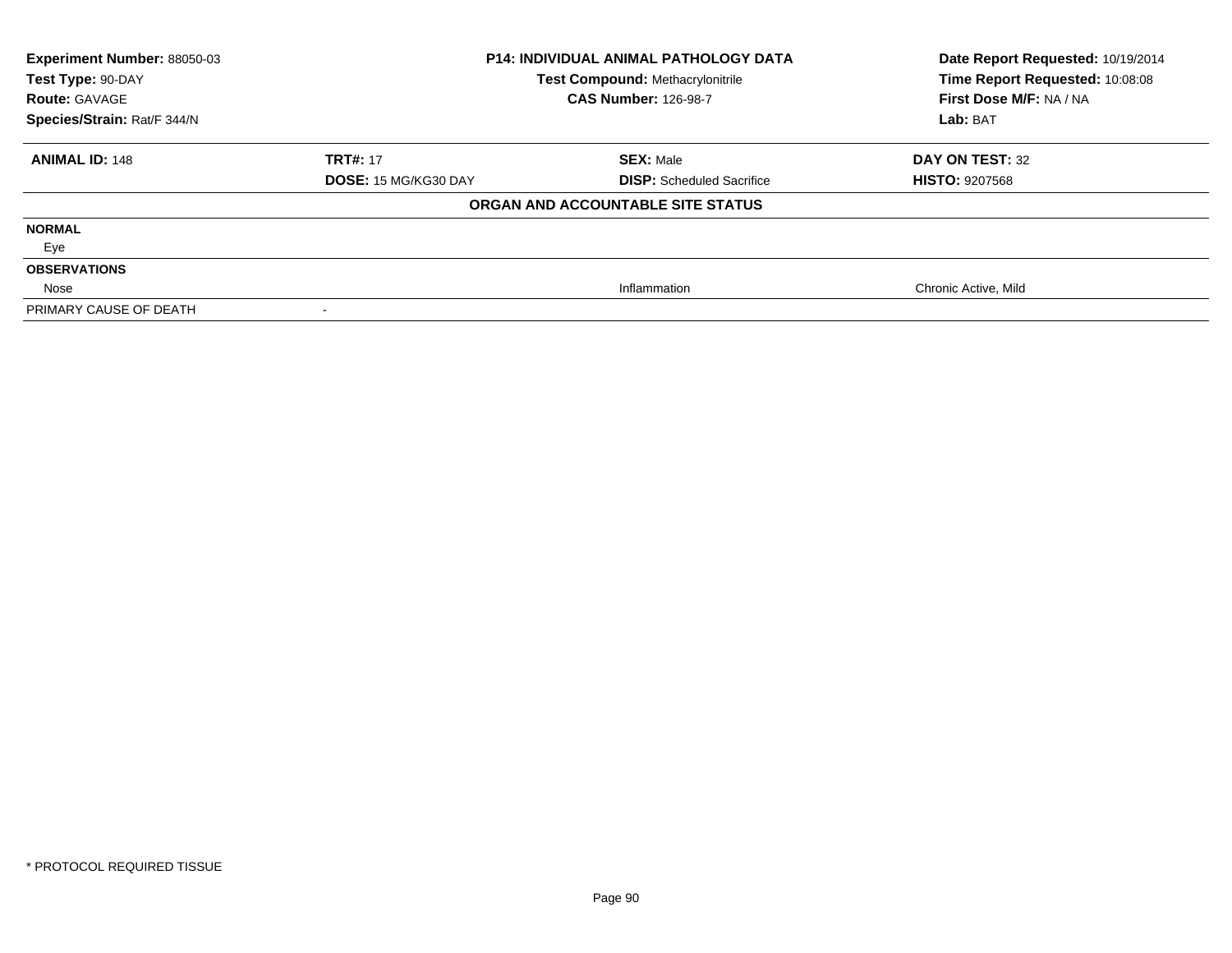| Experiment Number: 88050-03<br>Test Type: 90-DAY<br><b>Route: GAVAGE</b><br>Species/Strain: Rat/F 344/N |                                         | <b>P14: INDIVIDUAL ANIMAL PATHOLOGY DATA</b><br><b>Test Compound: Methacrylonitrile</b><br><b>CAS Number: 126-98-7</b> | Date Report Requested: 10/19/2014<br>Time Report Requested: 10:08:08<br>First Dose M/F: NA / NA<br>Lab: BAT |
|---------------------------------------------------------------------------------------------------------|-----------------------------------------|------------------------------------------------------------------------------------------------------------------------|-------------------------------------------------------------------------------------------------------------|
| <b>ANIMAL ID: 149</b>                                                                                   | <b>TRT#: 17</b><br>DOSE: 15 MG/KG30 DAY | <b>SEX: Male</b><br><b>DISP:</b> Scheduled Sacrifice                                                                   | DAY ON TEST: 32<br><b>HISTO: 9207569</b>                                                                    |
| <b>OBSERVATIONS</b>                                                                                     |                                         |                                                                                                                        |                                                                                                             |
| Nose                                                                                                    |                                         | Inflammation                                                                                                           | Chronic Active, Minimal                                                                                     |
| Testes                                                                                                  |                                         | Degeneration                                                                                                           | Mild                                                                                                        |
| [Degeneration TGLS = 1-10]                                                                              |                                         |                                                                                                                        |                                                                                                             |
| PRIMARY CAUSE OF DEATH                                                                                  |                                         |                                                                                                                        |                                                                                                             |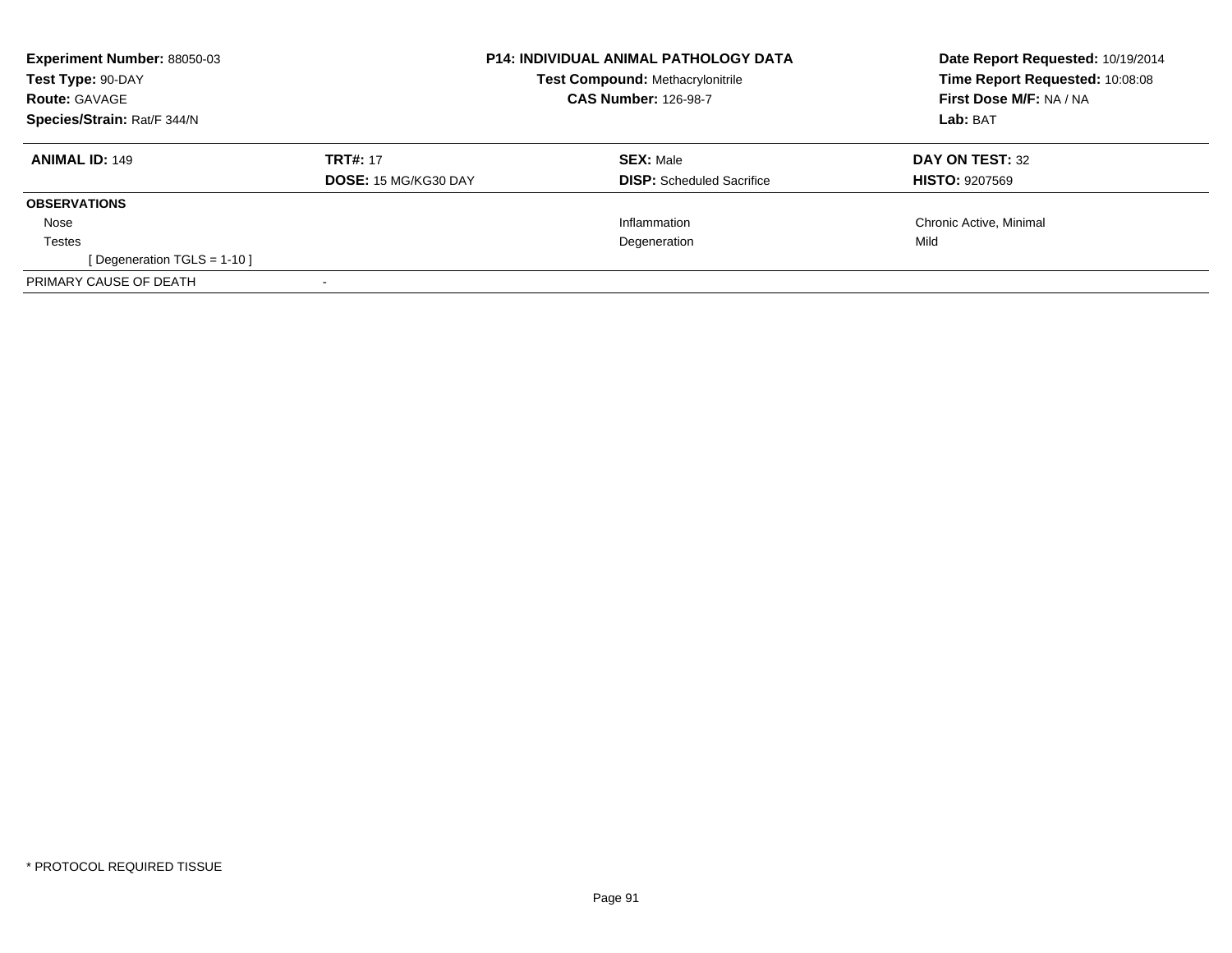| <b>Experiment Number: 88050-03</b><br>Test Type: 90-DAY<br><b>Route: GAVAGE</b><br>Species/Strain: Rat/F 344/N | <b>P14: INDIVIDUAL ANIMAL PATHOLOGY DATA</b><br><b>Test Compound: Methacrylonitrile</b><br><b>CAS Number: 126-98-7</b> |                                                      | Date Report Requested: 10/19/2014<br>Time Report Requested: 10:08:08<br>First Dose M/F: NA / NA<br>Lab: BAT |
|----------------------------------------------------------------------------------------------------------------|------------------------------------------------------------------------------------------------------------------------|------------------------------------------------------|-------------------------------------------------------------------------------------------------------------|
| <b>ANIMAL ID: 150</b>                                                                                          | <b>TRT#: 17</b><br>DOSE: 15 MG/KG30 DAY                                                                                | <b>SEX: Male</b><br><b>DISP:</b> Scheduled Sacrifice | DAY ON TEST: 32<br><b>HISTO: 9207570</b>                                                                    |
| <b>OBSERVATIONS</b>                                                                                            |                                                                                                                        |                                                      |                                                                                                             |
| Nose                                                                                                           |                                                                                                                        | Inflammation                                         | Chronic Active, Minimal                                                                                     |
| PRIMARY CAUSE OF DEATH                                                                                         |                                                                                                                        |                                                      |                                                                                                             |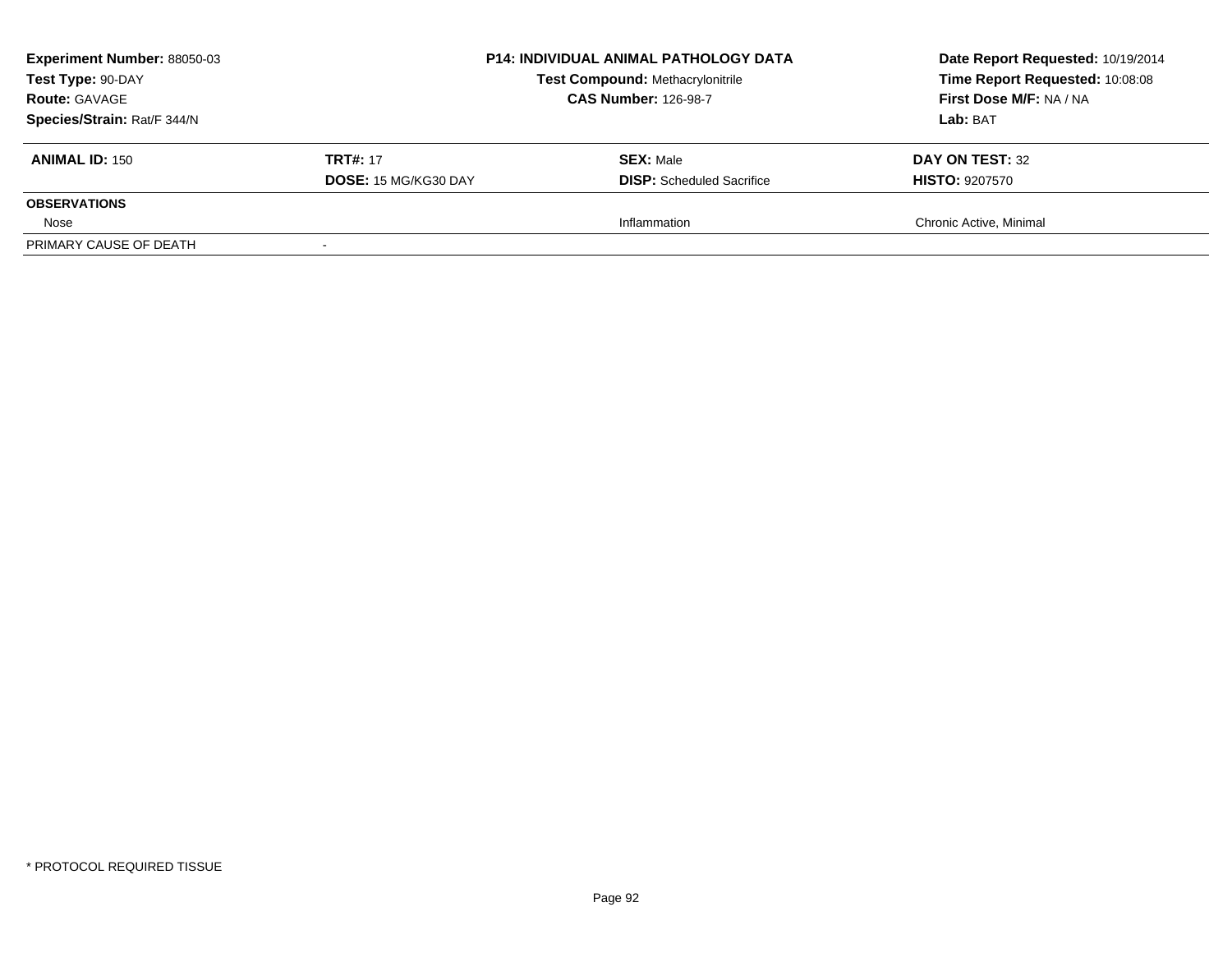| <b>Experiment Number: 88050-03</b><br>Test Type: 90-DAY<br><b>Route: GAVAGE</b><br>Species/Strain: Rat/F 344/N | <b>P14: INDIVIDUAL ANIMAL PATHOLOGY DATA</b><br><b>Test Compound: Methacrylonitrile</b><br><b>CAS Number: 126-98-7</b> |                                                      | Date Report Requested: 10/19/2014<br>Time Report Requested: 10:08:08<br>First Dose M/F: NA / NA<br>Lab: BAT |
|----------------------------------------------------------------------------------------------------------------|------------------------------------------------------------------------------------------------------------------------|------------------------------------------------------|-------------------------------------------------------------------------------------------------------------|
| <b>ANIMAL ID: 151</b>                                                                                          | <b>TRT#: 19</b><br>DOSE: 30 MG/KG30 DAY                                                                                | <b>SEX: Male</b><br><b>DISP:</b> Scheduled Sacrifice | DAY ON TEST: 32<br><b>HISTO: 9207541</b>                                                                    |
| <b>OBSERVATIONS</b>                                                                                            |                                                                                                                        |                                                      |                                                                                                             |
| Nose                                                                                                           |                                                                                                                        | Inflammation                                         | Chronic Active, Mild                                                                                        |
| PRIMARY CAUSE OF DEATH                                                                                         |                                                                                                                        |                                                      |                                                                                                             |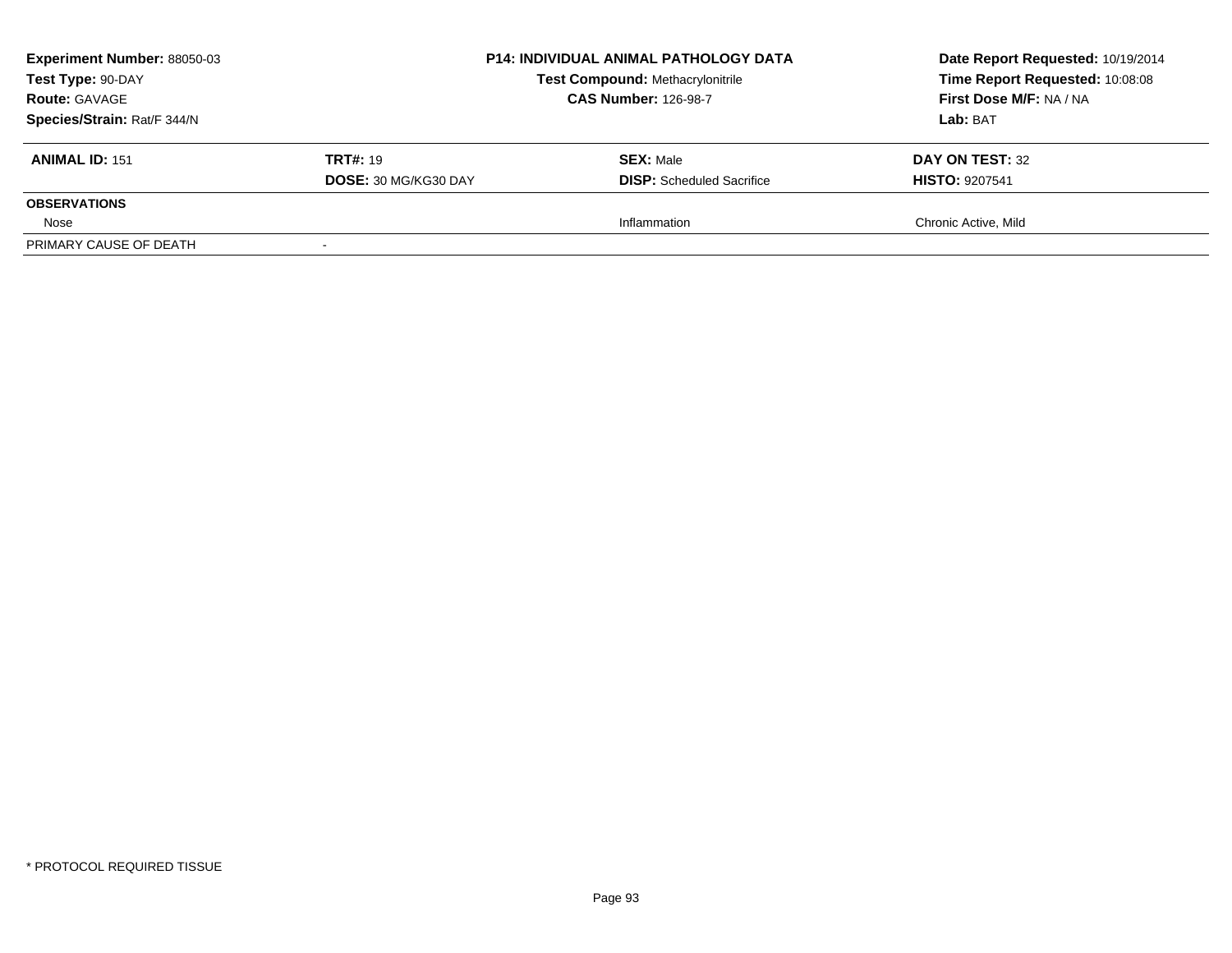| <b>Experiment Number: 88050-03</b><br>Test Type: 90-DAY<br><b>Route: GAVAGE</b><br>Species/Strain: Rat/F 344/N | <b>P14: INDIVIDUAL ANIMAL PATHOLOGY DATA</b><br><b>Test Compound: Methacrylonitrile</b><br><b>CAS Number: 126-98-7</b> |                                                      | Date Report Requested: 10/19/2014<br>Time Report Requested: 10:08:08<br>First Dose M/F: NA / NA<br>Lab: BAT |
|----------------------------------------------------------------------------------------------------------------|------------------------------------------------------------------------------------------------------------------------|------------------------------------------------------|-------------------------------------------------------------------------------------------------------------|
| <b>ANIMAL ID: 152</b>                                                                                          | <b>TRT#: 19</b><br>DOSE: 30 MG/KG30 DAY                                                                                | <b>SEX: Male</b><br><b>DISP:</b> Scheduled Sacrifice | DAY ON TEST: 32<br><b>HISTO: 9207542</b>                                                                    |
| <b>OBSERVATIONS</b>                                                                                            |                                                                                                                        |                                                      |                                                                                                             |
| Nose                                                                                                           |                                                                                                                        | Inflammation                                         | Chronic Active, Mild                                                                                        |
| PRIMARY CAUSE OF DEATH                                                                                         |                                                                                                                        |                                                      |                                                                                                             |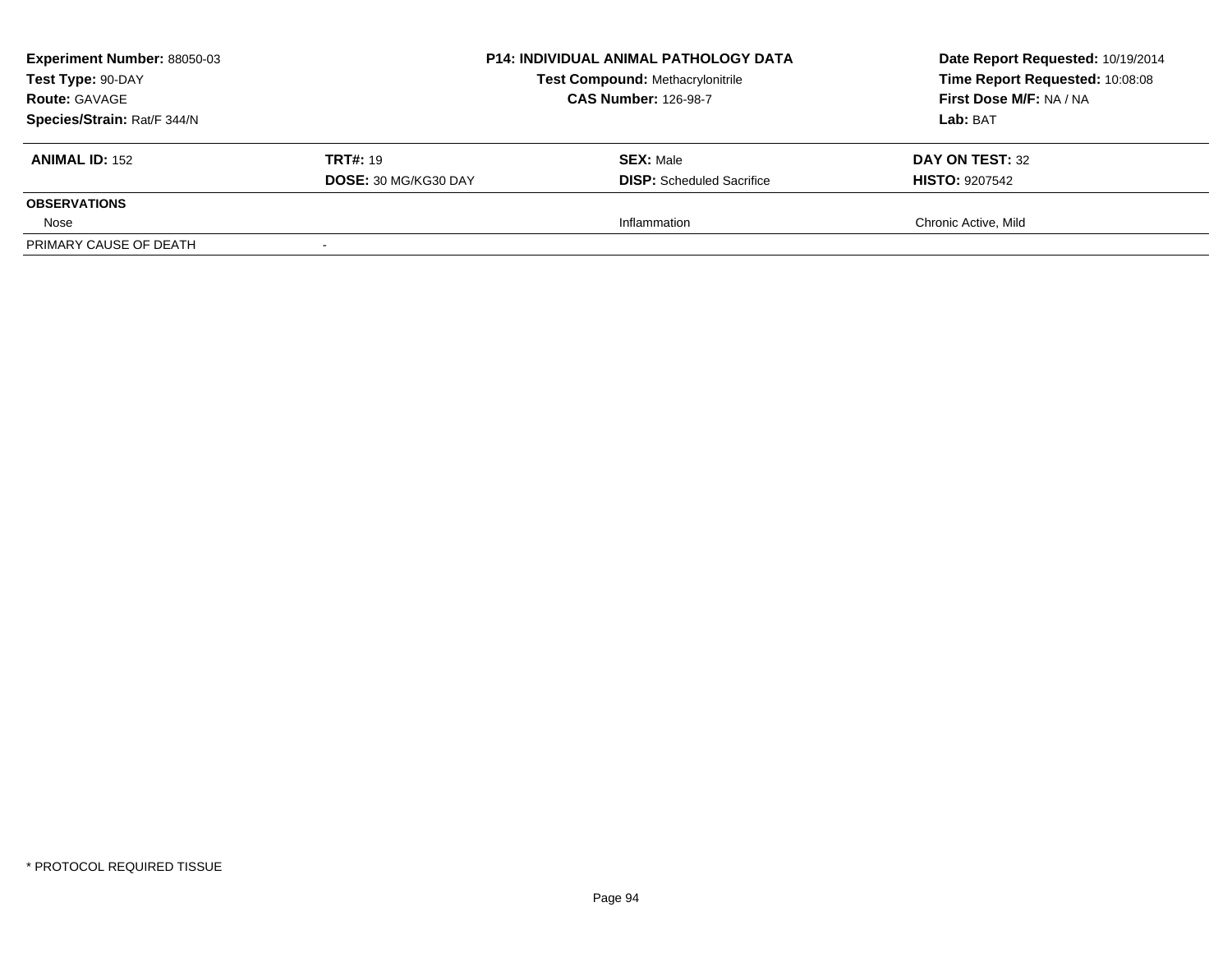| <b>Experiment Number: 88050-03</b><br>Test Type: 90-DAY<br><b>Route: GAVAGE</b><br>Species/Strain: Rat/F 344/N | <b>P14: INDIVIDUAL ANIMAL PATHOLOGY DATA</b><br><b>Test Compound: Methacrylonitrile</b><br><b>CAS Number: 126-98-7</b> |                                                      | Date Report Requested: 10/19/2014<br>Time Report Requested: 10:08:08<br>First Dose M/F: NA / NA<br>Lab: BAT |
|----------------------------------------------------------------------------------------------------------------|------------------------------------------------------------------------------------------------------------------------|------------------------------------------------------|-------------------------------------------------------------------------------------------------------------|
| <b>ANIMAL ID: 153</b>                                                                                          | <b>TRT#: 19</b><br>DOSE: 30 MG/KG30 DAY                                                                                | <b>SEX: Male</b><br><b>DISP:</b> Scheduled Sacrifice | DAY ON TEST: 32<br><b>HISTO: 9207543</b>                                                                    |
| <b>OBSERVATIONS</b>                                                                                            |                                                                                                                        |                                                      |                                                                                                             |
| Nose                                                                                                           |                                                                                                                        | Inflammation                                         | Chronic Active, Minimal                                                                                     |
| PRIMARY CAUSE OF DEATH                                                                                         |                                                                                                                        |                                                      |                                                                                                             |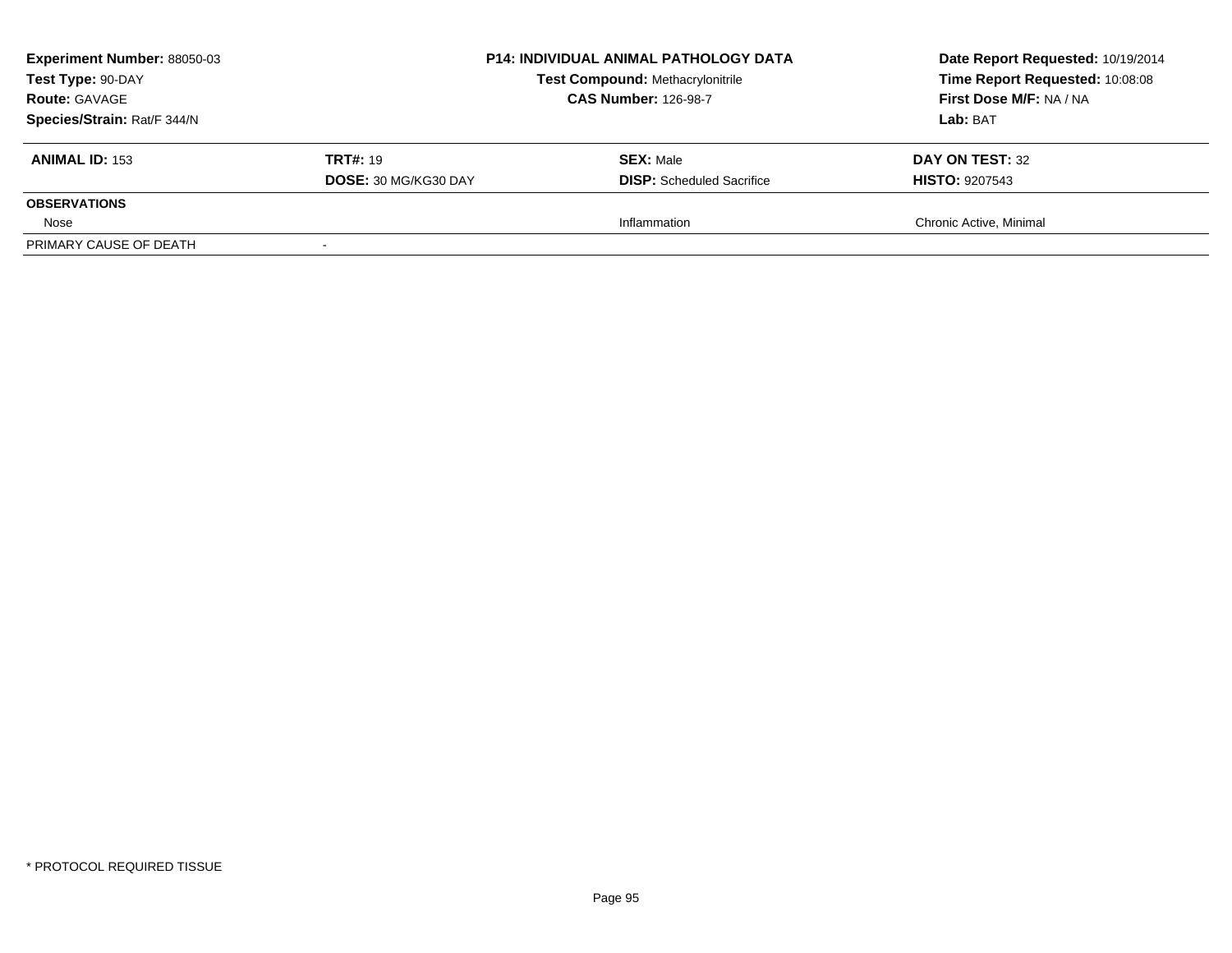| <b>Experiment Number: 88050-03</b><br>Test Type: 90-DAY<br><b>Route: GAVAGE</b><br>Species/Strain: Rat/F 344/N | <b>P14: INDIVIDUAL ANIMAL PATHOLOGY DATA</b><br><b>Test Compound: Methacrylonitrile</b><br><b>CAS Number: 126-98-7</b> |                                                      | Date Report Requested: 10/19/2014<br>Time Report Requested: 10:08:09<br>First Dose M/F: NA / NA<br>Lab: BAT |
|----------------------------------------------------------------------------------------------------------------|------------------------------------------------------------------------------------------------------------------------|------------------------------------------------------|-------------------------------------------------------------------------------------------------------------|
| <b>ANIMAL ID: 154</b>                                                                                          | <b>TRT#: 19</b><br>DOSE: 30 MG/KG30 DAY                                                                                | <b>SEX: Male</b><br><b>DISP:</b> Scheduled Sacrifice | DAY ON TEST: 32<br><b>HISTO: 9207544</b>                                                                    |
| <b>OBSERVATIONS</b>                                                                                            |                                                                                                                        |                                                      |                                                                                                             |
| Nose                                                                                                           |                                                                                                                        | Inflammation                                         | Chronic Active, Moderate                                                                                    |
| PRIMARY CAUSE OF DEATH                                                                                         |                                                                                                                        |                                                      |                                                                                                             |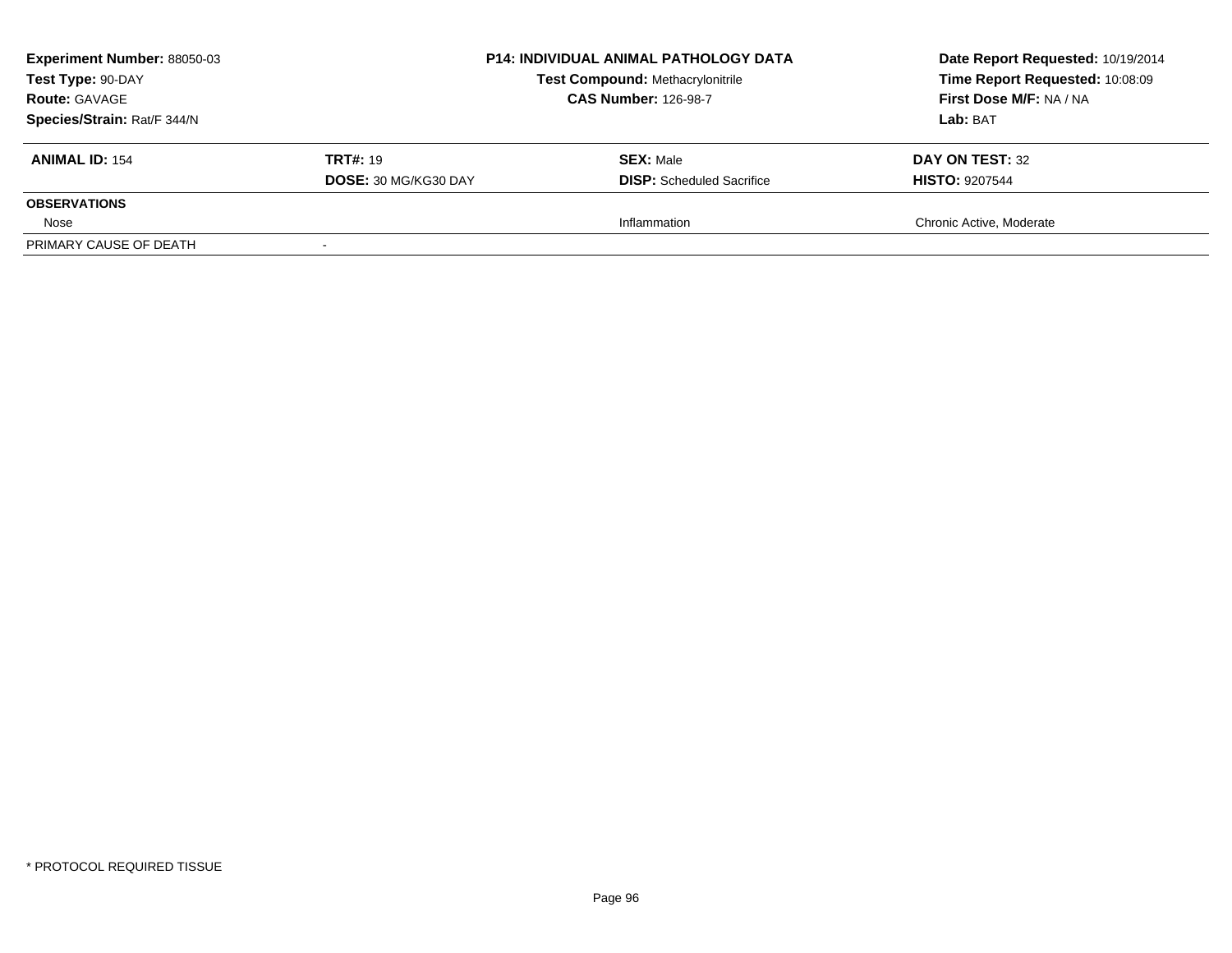| <b>Experiment Number: 88050-03</b><br>Test Type: 90-DAY<br><b>Route: GAVAGE</b><br>Species/Strain: Rat/F 344/N |                                         | <b>P14: INDIVIDUAL ANIMAL PATHOLOGY DATA</b><br>Date Report Requested: 10/19/2014<br>Time Report Requested: 10:08:09<br><b>Test Compound: Methacrylonitrile</b><br>First Dose M/F: NA / NA<br><b>CAS Number: 126-98-7</b><br>Lab: BAT |                                          |
|----------------------------------------------------------------------------------------------------------------|-----------------------------------------|---------------------------------------------------------------------------------------------------------------------------------------------------------------------------------------------------------------------------------------|------------------------------------------|
| <b>ANIMAL ID: 155</b>                                                                                          | <b>TRT#: 19</b><br>DOSE: 30 MG/KG30 DAY | <b>SEX: Male</b><br><b>DISP:</b> Scheduled Sacrifice                                                                                                                                                                                  | DAY ON TEST: 32<br><b>HISTO: 9207545</b> |
| <b>OBSERVATIONS</b>                                                                                            |                                         |                                                                                                                                                                                                                                       |                                          |
| Nose                                                                                                           |                                         | Inflammation                                                                                                                                                                                                                          | Chronic Active, Minimal                  |
| PRIMARY CAUSE OF DEATH                                                                                         |                                         |                                                                                                                                                                                                                                       |                                          |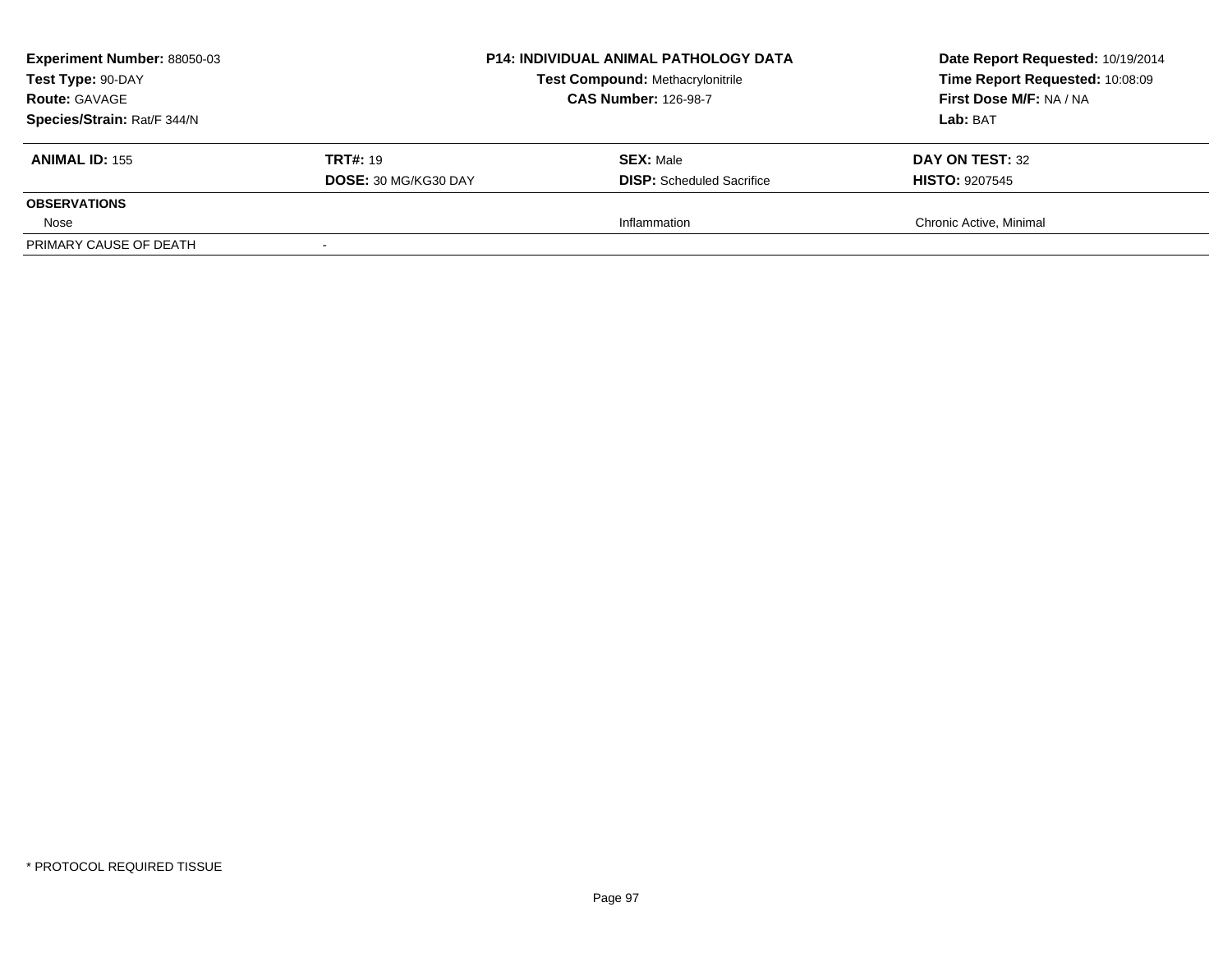| <b>Experiment Number: 88050-03</b> | <b>P14: INDIVIDUAL ANIMAL PATHOLOGY DATA</b><br><b>Test Compound: Methacrylonitrile</b><br><b>CAS Number: 126-98-7</b> |                                   | Date Report Requested: 10/19/2014 |  |
|------------------------------------|------------------------------------------------------------------------------------------------------------------------|-----------------------------------|-----------------------------------|--|
| Test Type: 90-DAY                  |                                                                                                                        |                                   | Time Report Requested: 10:08:09   |  |
| <b>Route: GAVAGE</b>               |                                                                                                                        |                                   | First Dose M/F: NA / NA           |  |
| Species/Strain: Rat/F 344/N        |                                                                                                                        |                                   | Lab: BAT                          |  |
| <b>ANIMAL ID: 156</b>              | <b>TRT#: 19</b>                                                                                                        | <b>SEX: Male</b>                  | DAY ON TEST: 32                   |  |
|                                    | <b>DOSE: 30 MG/KG30 DAY</b>                                                                                            | <b>DISP:</b> Scheduled Sacrifice  | <b>HISTO: 9207546</b>             |  |
|                                    |                                                                                                                        | ORGAN AND ACCOUNTABLE SITE STATUS |                                   |  |
| <b>NORMAL</b>                      |                                                                                                                        |                                   |                                   |  |
| Nose                               |                                                                                                                        |                                   |                                   |  |
| PRIMARY CAUSE OF DEATH             |                                                                                                                        |                                   |                                   |  |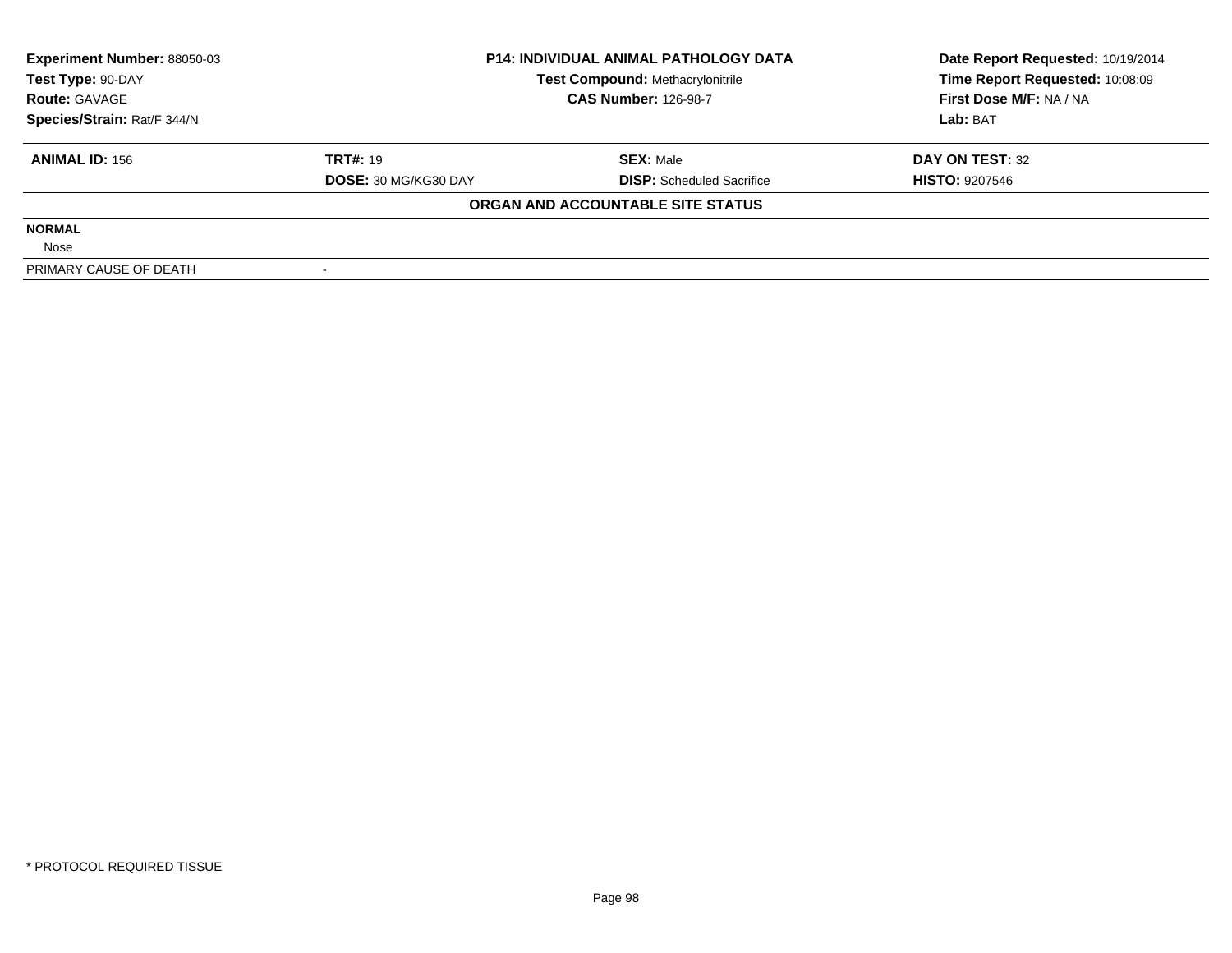| <b>Experiment Number: 88050-03</b><br>Test Type: 90-DAY<br><b>Route: GAVAGE</b><br>Species/Strain: Rat/F 344/N |                                         | <b>P14: INDIVIDUAL ANIMAL PATHOLOGY DATA</b><br><b>Test Compound: Methacrylonitrile</b><br><b>CAS Number: 126-98-7</b> | Date Report Requested: 10/19/2014<br>Time Report Requested: 10:08:09<br>First Dose M/F: NA / NA<br>Lab: BAT |
|----------------------------------------------------------------------------------------------------------------|-----------------------------------------|------------------------------------------------------------------------------------------------------------------------|-------------------------------------------------------------------------------------------------------------|
| <b>ANIMAL ID: 157</b>                                                                                          | <b>TRT#: 19</b><br>DOSE: 30 MG/KG30 DAY | <b>SEX: Male</b><br><b>DISP:</b> Scheduled Sacrifice                                                                   | DAY ON TEST: 32<br><b>HISTO: 9207547</b>                                                                    |
| <b>OBSERVATIONS</b>                                                                                            |                                         |                                                                                                                        |                                                                                                             |
| Nose                                                                                                           |                                         | Inflammation                                                                                                           | Chronic Active, Minimal                                                                                     |
| PRIMARY CAUSE OF DEATH                                                                                         |                                         |                                                                                                                        |                                                                                                             |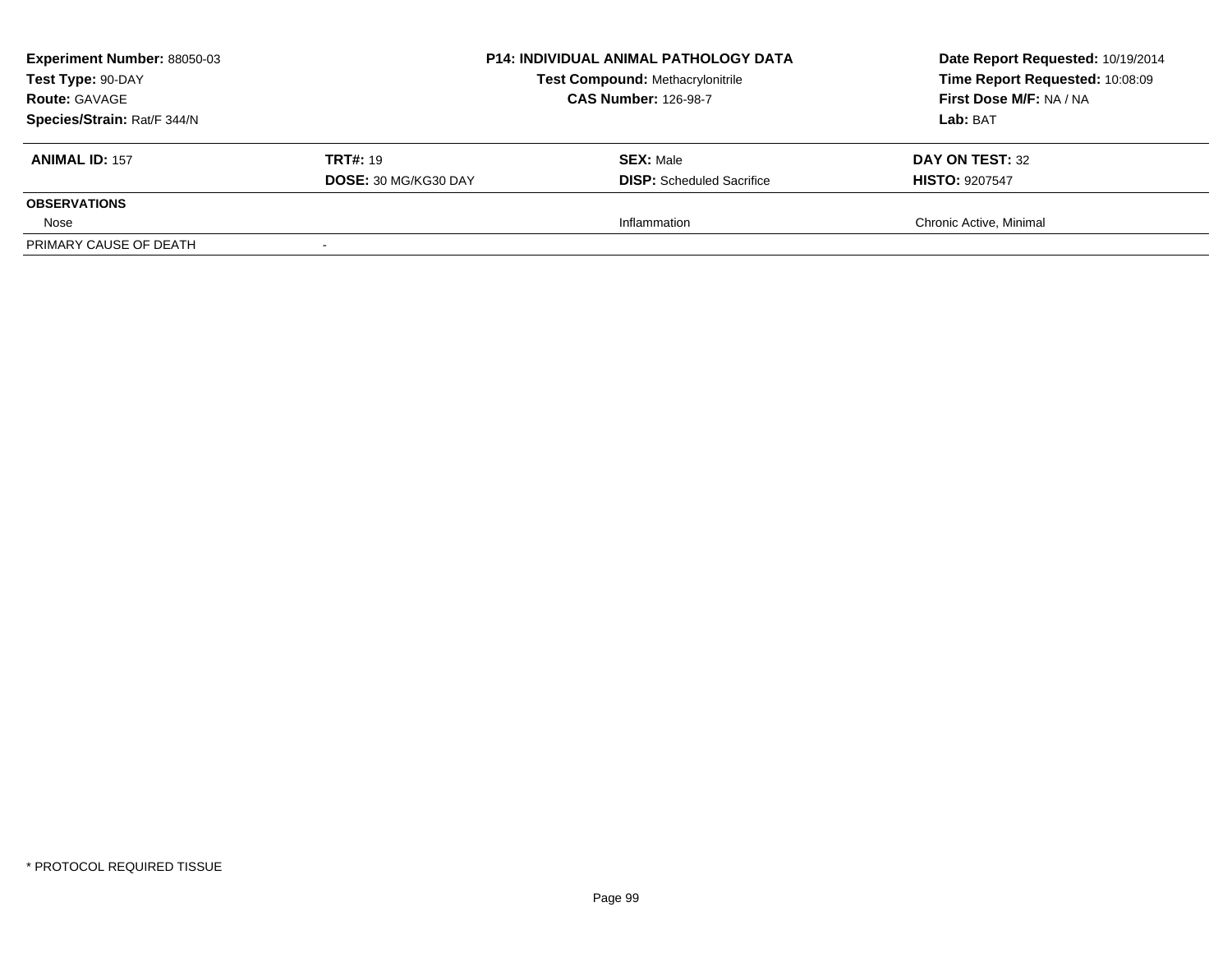| <b>Experiment Number: 88050-03</b><br>Test Type: 90-DAY<br><b>Route: GAVAGE</b><br>Species/Strain: Rat/F 344/N | <b>P14: INDIVIDUAL ANIMAL PATHOLOGY DATA</b><br><b>Test Compound: Methacrylonitrile</b><br><b>CAS Number: 126-98-7</b> |                                                      | Date Report Requested: 10/19/2014<br>Time Report Requested: 10:08:09<br>First Dose M/F: NA / NA<br>Lab: BAT |
|----------------------------------------------------------------------------------------------------------------|------------------------------------------------------------------------------------------------------------------------|------------------------------------------------------|-------------------------------------------------------------------------------------------------------------|
| <b>ANIMAL ID: 158</b>                                                                                          | <b>TRT#: 19</b><br>DOSE: 30 MG/KG30 DAY                                                                                | <b>SEX: Male</b><br><b>DISP:</b> Scheduled Sacrifice | DAY ON TEST: 32<br><b>HISTO: 9207548</b>                                                                    |
| <b>OBSERVATIONS</b>                                                                                            |                                                                                                                        |                                                      |                                                                                                             |
| Nose                                                                                                           |                                                                                                                        | Inflammation                                         | Chronic Active, Minimal                                                                                     |
| PRIMARY CAUSE OF DEATH                                                                                         |                                                                                                                        |                                                      |                                                                                                             |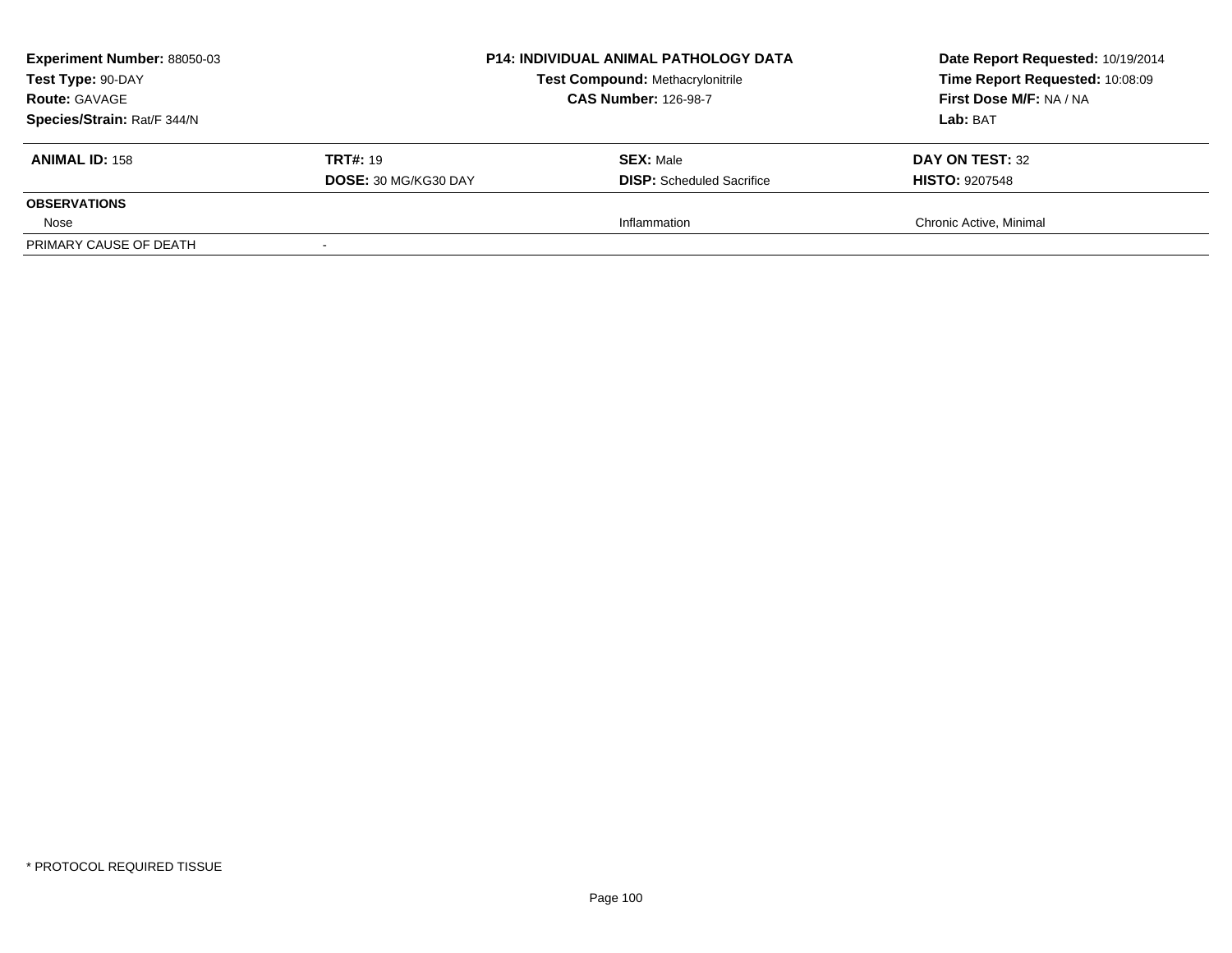| <b>Experiment Number: 88050-03</b> |                      | <b>P14: INDIVIDUAL ANIMAL PATHOLOGY DATA</b> | Date Report Requested: 10/19/2014<br>Time Report Requested: 10:08:09 |
|------------------------------------|----------------------|----------------------------------------------|----------------------------------------------------------------------|
| Test Type: 90-DAY                  |                      | <b>Test Compound: Methacrylonitrile</b>      |                                                                      |
| <b>Route: GAVAGE</b>               |                      | <b>CAS Number: 126-98-7</b>                  | First Dose M/F: NA / NA                                              |
| Species/Strain: Rat/F 344/N        |                      |                                              | Lab: BAT                                                             |
| <b>ANIMAL ID: 159</b>              | <b>TRT#: 19</b>      | <b>SEX: Male</b>                             | DAY ON TEST: 32                                                      |
|                                    | DOSE: 30 MG/KG30 DAY | <b>DISP:</b> Scheduled Sacrifice             | <b>HISTO: 9207549</b>                                                |
| <b>OBSERVATIONS</b>                |                      |                                              |                                                                      |
| Nose                               |                      | Hemorrhage                                   | Minimal                                                              |
| PRIMARY CAUSE OF DEATH             |                      |                                              |                                                                      |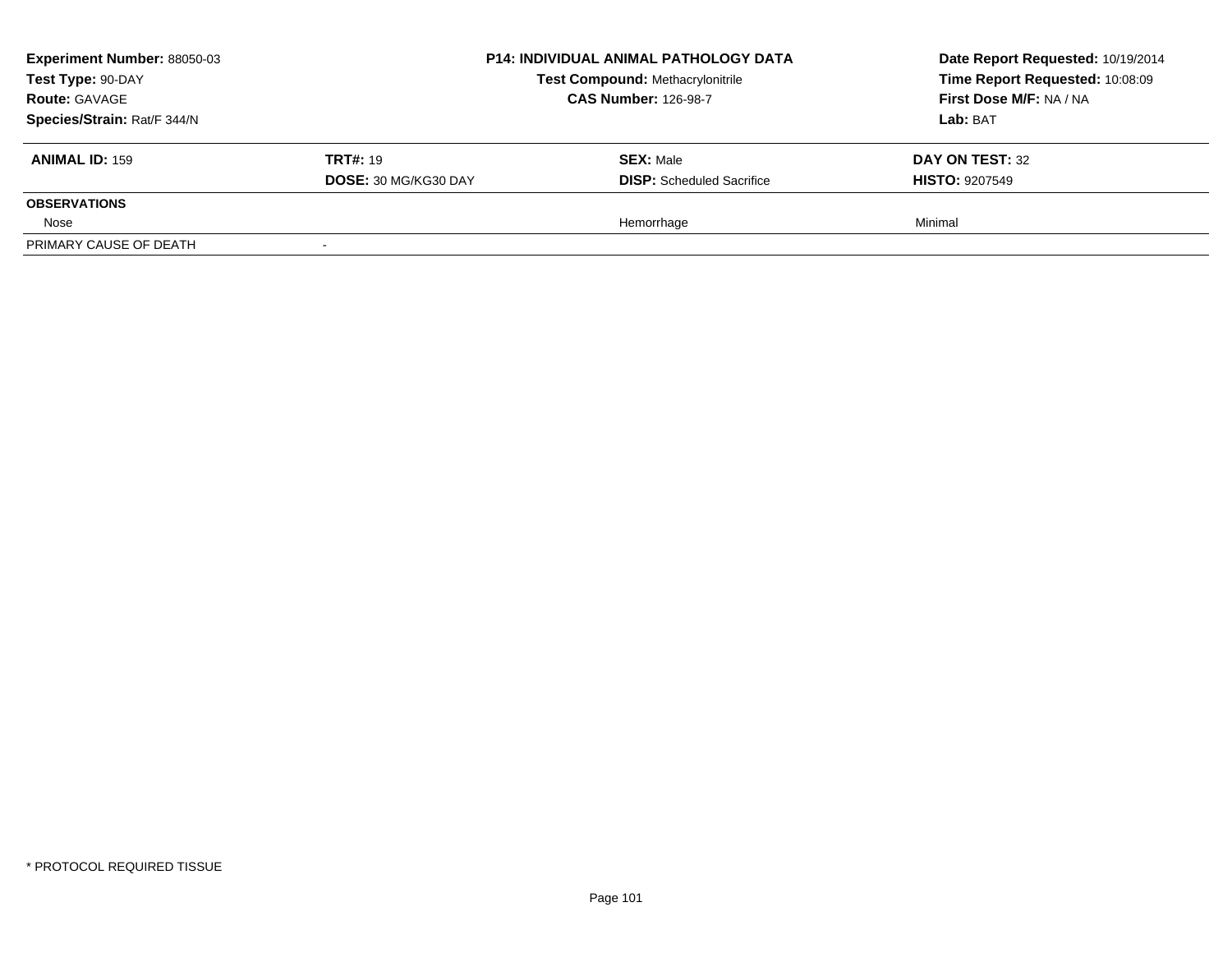| <b>Experiment Number: 88050-03</b><br>Test Type: 90-DAY<br><b>Route: GAVAGE</b><br>Species/Strain: Rat/F 344/N |                                         | <b>P14: INDIVIDUAL ANIMAL PATHOLOGY DATA</b><br><b>Test Compound: Methacrylonitrile</b><br><b>CAS Number: 126-98-7</b> | Date Report Requested: 10/19/2014<br>Time Report Requested: 10:08:09<br>First Dose M/F: NA / NA<br>Lab: BAT |
|----------------------------------------------------------------------------------------------------------------|-----------------------------------------|------------------------------------------------------------------------------------------------------------------------|-------------------------------------------------------------------------------------------------------------|
| <b>ANIMAL ID: 160</b>                                                                                          | <b>TRT#: 19</b><br>DOSE: 30 MG/KG30 DAY | <b>SEX: Male</b><br><b>DISP:</b> Scheduled Sacrifice                                                                   | DAY ON TEST: 32<br><b>HISTO: 9207550</b>                                                                    |
| <b>OBSERVATIONS</b>                                                                                            |                                         |                                                                                                                        |                                                                                                             |
| Nose                                                                                                           |                                         | Inflammation                                                                                                           | Chronic Active, Minimal                                                                                     |
| PRIMARY CAUSE OF DEATH                                                                                         |                                         |                                                                                                                        |                                                                                                             |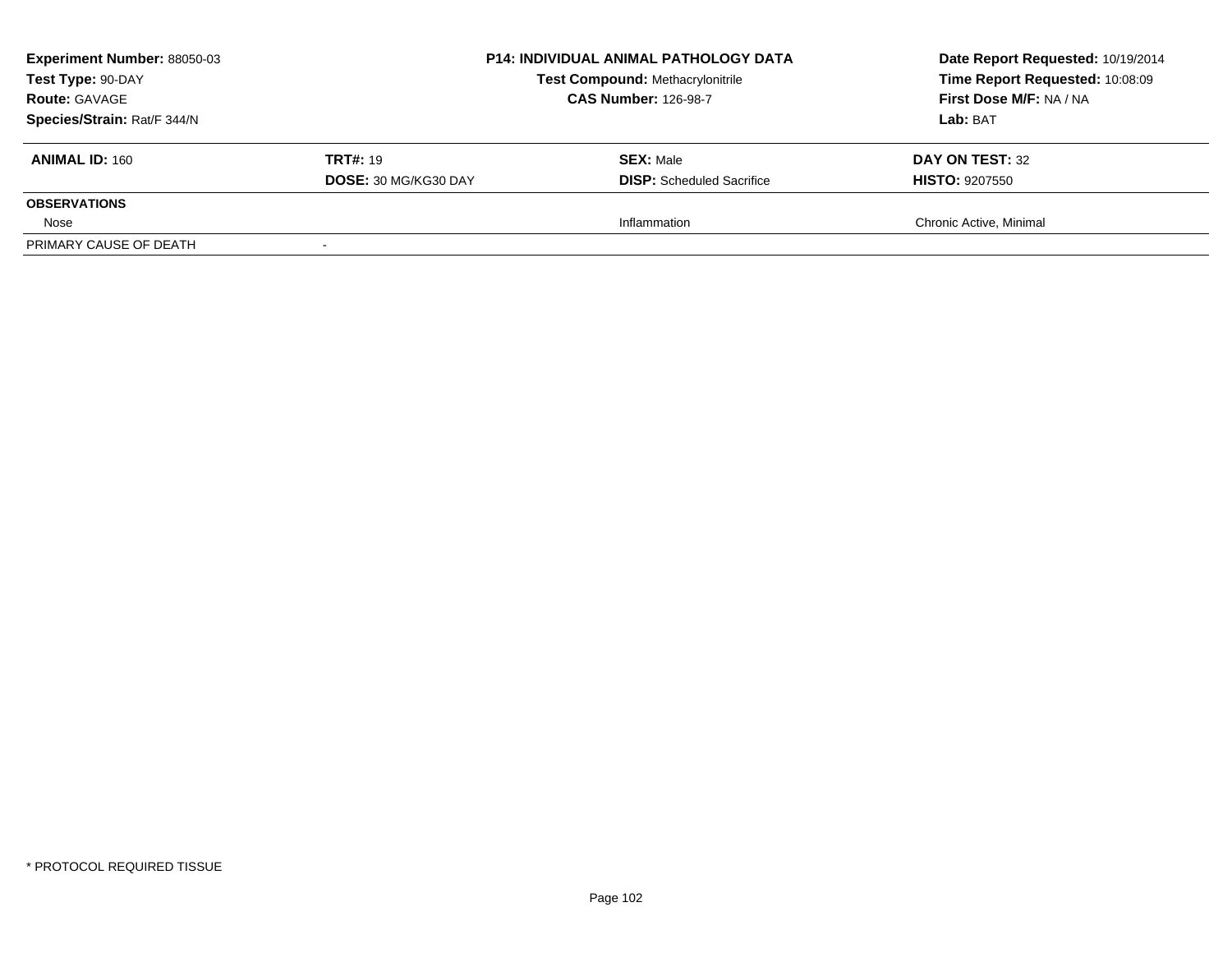| Experiment Number: 88050-03<br>Test Type: 90-DAY<br><b>Route: GAVAGE</b><br>Species/Strain: Rat/F 344/N | <b>P14: INDIVIDUAL ANIMAL PATHOLOGY DATA</b><br>Test Compound: Methacrylonitrile<br><b>CAS Number: 126-98-7</b> |                                   | Date Report Requested: 10/19/2014<br>Time Report Requested: 10:08:09<br>First Dose M/F: NA / NA<br>Lab: BAT |
|---------------------------------------------------------------------------------------------------------|-----------------------------------------------------------------------------------------------------------------|-----------------------------------|-------------------------------------------------------------------------------------------------------------|
| <b>ANIMAL ID: 161</b>                                                                                   | <b>TRT#: 21</b>                                                                                                 | <b>SEX: Male</b>                  | DAY ON TEST: 32                                                                                             |
|                                                                                                         | DOSE: 60 MG/KG30 DAY                                                                                            | <b>DISP:</b> Scheduled Sacrifice  | <b>HISTO: 9207521</b>                                                                                       |
|                                                                                                         |                                                                                                                 | ORGAN AND ACCOUNTABLE SITE STATUS |                                                                                                             |
| <b>NORMAL</b>                                                                                           |                                                                                                                 |                                   |                                                                                                             |
| * Adrenal Cortex                                                                                        | * Adrenal Medulla                                                                                               | * Blood Vessel                    | * Bone                                                                                                      |
| * Bone Marrow                                                                                           | * Brain                                                                                                         | * Epididymis                      | * Esophagus                                                                                                 |
| * Intestine Large, Cecum                                                                                | * Intestine Large, Colon                                                                                        | * Intestine Large, Rectum         | * Intestine Small, Duodenum                                                                                 |
| * Intestine Small, Ileum                                                                                | * Intestine Small, Jejunum                                                                                      | * Islets. Pancreatic              | * Larynx                                                                                                    |
| * Liver                                                                                                 | * Lung                                                                                                          | * Lymph Node, Mandibular          | * Lymph Node, Mesenteric                                                                                    |
| * Mammary Gland                                                                                         | * Nose                                                                                                          | * Pancreas                        | * Parathyroid Gland                                                                                         |
| * Peripheral Nerve                                                                                      | * Pituitary Gland                                                                                               | * Prostate                        | * Salivary Glands                                                                                           |
| * Seminal Vesicle                                                                                       | * Skeletal Muscle                                                                                               | * Skin                            | * Spinal Cord                                                                                               |
| * Spleen                                                                                                | * Stomach, Forestomach                                                                                          | * Stomach, Glandular              | * Testes                                                                                                    |
| * Thymus                                                                                                | * Thyroid Gland                                                                                                 | * Trachea                         | * Urinary Bladder                                                                                           |
| <b>OBSERVATIONS</b>                                                                                     |                                                                                                                 |                                   |                                                                                                             |
| * Heart                                                                                                 |                                                                                                                 | Cardiomyopathy                    | Mild                                                                                                        |
| * Kidney                                                                                                |                                                                                                                 | Nephropathy                       | Minimal                                                                                                     |
| * Preputial Gland                                                                                       |                                                                                                                 | Inflammation                      | Chronic Active, Mild                                                                                        |
|                                                                                                         |                                                                                                                 | Mineralization                    | Minimal                                                                                                     |
| PRIMARY CAUSE OF DEATH                                                                                  |                                                                                                                 |                                   |                                                                                                             |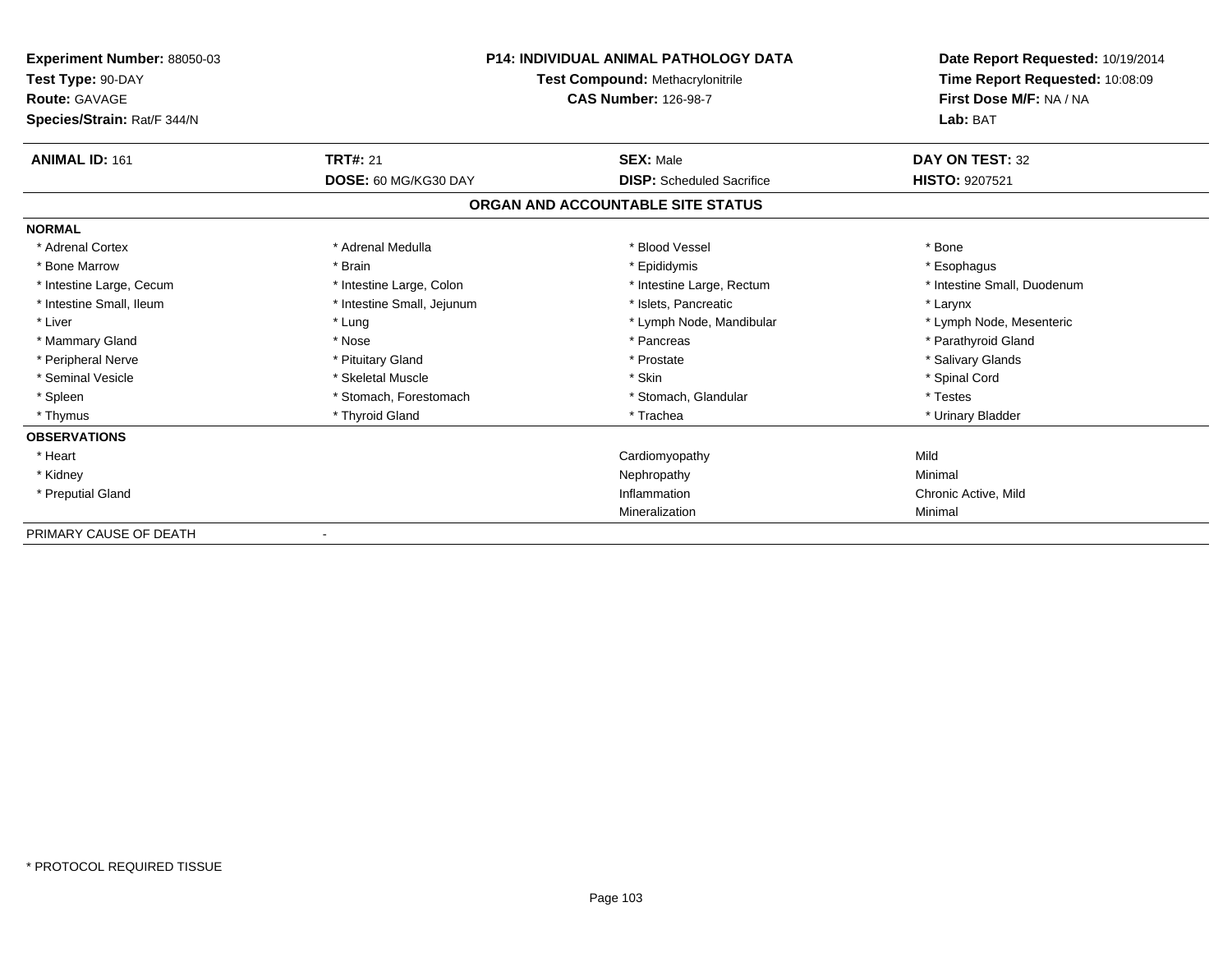| <b>Experiment Number: 88050-03</b><br>Test Type: 90-DAY<br><b>Route: GAVAGE</b><br>Species/Strain: Rat/F 344/N |                          | <b>P14: INDIVIDUAL ANIMAL PATHOLOGY DATA</b><br>Test Compound: Methacrylonitrile<br><b>CAS Number: 126-98-7</b> | Date Report Requested: 10/19/2014<br>Time Report Requested: 10:08:09<br>First Dose M/F: NA / NA<br>Lab: BAT |
|----------------------------------------------------------------------------------------------------------------|--------------------------|-----------------------------------------------------------------------------------------------------------------|-------------------------------------------------------------------------------------------------------------|
| <b>ANIMAL ID: 162</b>                                                                                          | <b>TRT#: 21</b>          | <b>SEX: Male</b>                                                                                                | DAY ON TEST: 32                                                                                             |
|                                                                                                                | DOSE: 60 MG/KG30 DAY     | <b>DISP:</b> Scheduled Sacrifice                                                                                | <b>HISTO: 9207522</b>                                                                                       |
|                                                                                                                |                          | ORGAN AND ACCOUNTABLE SITE STATUS                                                                               |                                                                                                             |
| <b>NORMAL</b>                                                                                                  |                          |                                                                                                                 |                                                                                                             |
| * Adrenal Cortex                                                                                               | * Adrenal Medulla        | * Blood Vessel                                                                                                  | * Bone                                                                                                      |
| * Bone Marrow                                                                                                  | * Brain                  | * Epididymis                                                                                                    | * Esophagus                                                                                                 |
| * Heart                                                                                                        | * Intestine Large, Cecum | * Intestine Large, Colon                                                                                        | * Intestine Large, Rectum                                                                                   |
| * Intestine Small, Duodenum                                                                                    | * Intestine Small, Ileum | * Intestine Small, Jejunum                                                                                      | * Islets. Pancreatic                                                                                        |
| * Larynx                                                                                                       | * Liver                  | * Lung                                                                                                          | * Lymph Node, Mandibular                                                                                    |
| * Mammary Gland                                                                                                | * Nose                   | * Pancreas                                                                                                      | * Parathyroid Gland                                                                                         |
| * Peripheral Nerve                                                                                             | * Pituitary Gland        | * Preputial Gland                                                                                               | * Prostate                                                                                                  |
| * Salivary Glands                                                                                              | * Seminal Vesicle        | * Skeletal Muscle                                                                                               | * Skin                                                                                                      |
| * Spinal Cord                                                                                                  | * Spleen                 | * Stomach, Forestomach                                                                                          | * Stomach, Glandular                                                                                        |
| * Testes                                                                                                       | * Thymus                 | * Thyroid Gland                                                                                                 | * Trachea                                                                                                   |
| * Urinary Bladder                                                                                              |                          |                                                                                                                 |                                                                                                             |
| <b>OBSERVATIONS</b>                                                                                            |                          |                                                                                                                 |                                                                                                             |
| * Kidney                                                                                                       |                          | Mineralization                                                                                                  | Minimal                                                                                                     |
|                                                                                                                |                          | Nephropathy                                                                                                     | Minimal                                                                                                     |
| * Lymph Node, Mesenteric                                                                                       |                          | Inflammation                                                                                                    | Granulomatous, Minimal                                                                                      |
| PRIMARY CAUSE OF DEATH                                                                                         |                          |                                                                                                                 |                                                                                                             |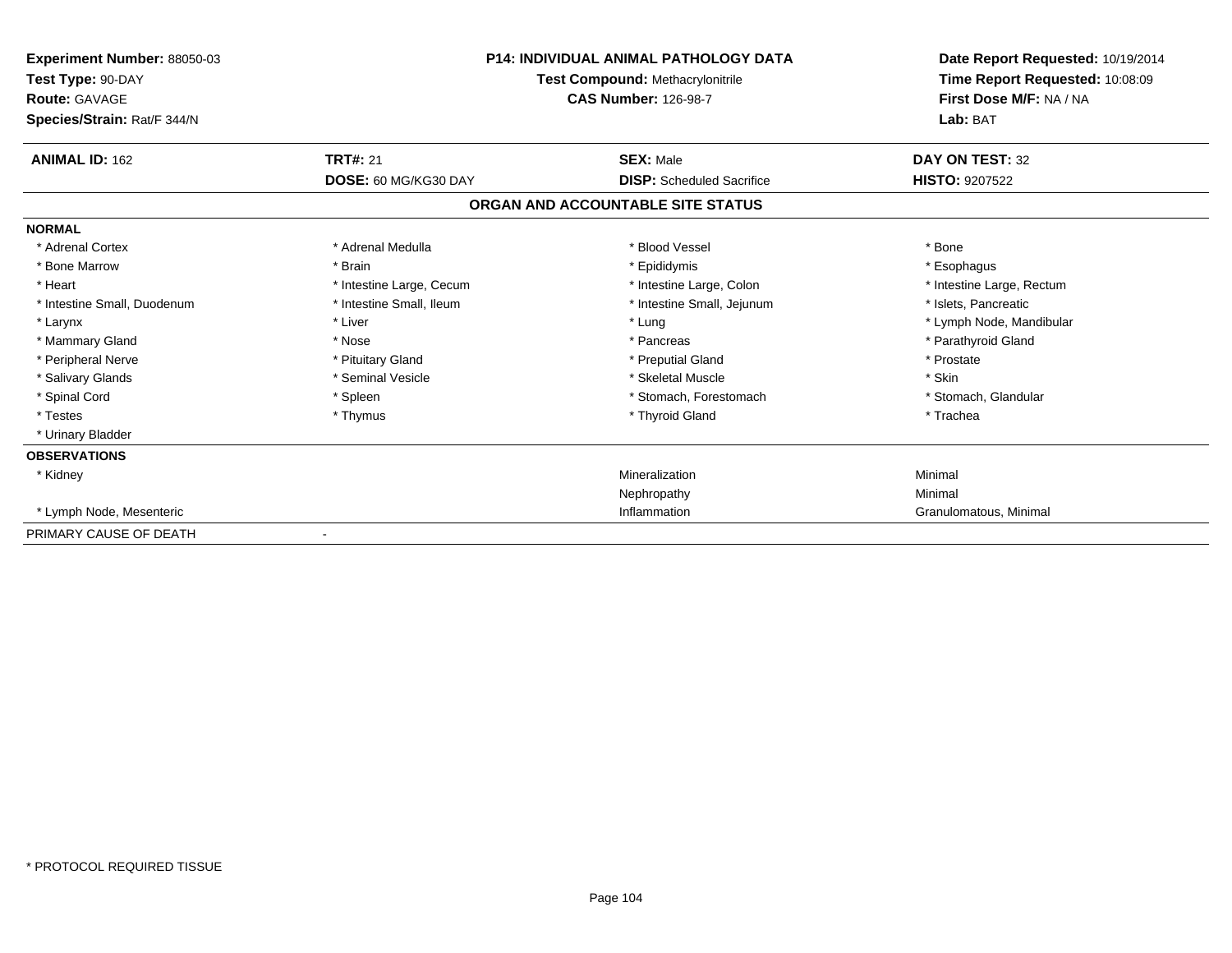| Experiment Number: 88050-03<br>Test Type: 90-DAY<br>Route: GAVAGE |                          | <b>P14: INDIVIDUAL ANIMAL PATHOLOGY DATA</b><br>Test Compound: Methacrylonitrile<br><b>CAS Number: 126-98-7</b> | Date Report Requested: 10/19/2014<br>Time Report Requested: 10:08:09<br>First Dose M/F: NA / NA |
|-------------------------------------------------------------------|--------------------------|-----------------------------------------------------------------------------------------------------------------|-------------------------------------------------------------------------------------------------|
| Species/Strain: Rat/F 344/N                                       |                          |                                                                                                                 | Lab: BAT                                                                                        |
| <b>ANIMAL ID: 163</b>                                             | <b>TRT#: 21</b>          | <b>SEX: Male</b>                                                                                                | <b>DAY ON TEST: 32</b>                                                                          |
|                                                                   | DOSE: 60 MG/KG30 DAY     | <b>DISP:</b> Scheduled Sacrifice                                                                                | HISTO: 9207523                                                                                  |
|                                                                   |                          | ORGAN AND ACCOUNTABLE SITE STATUS                                                                               |                                                                                                 |
| <b>NORMAL</b>                                                     |                          |                                                                                                                 |                                                                                                 |
| * Adrenal Cortex                                                  | * Adrenal Medulla        | * Blood Vessel                                                                                                  | * Bone                                                                                          |
| * Bone Marrow                                                     | * Brain                  | * Epididymis                                                                                                    | * Esophagus                                                                                     |
| * Heart                                                           | * Intestine Large, Cecum | * Intestine Large, Colon                                                                                        | * Intestine Large, Rectum                                                                       |
| * Intestine Small, Duodenum                                       | * Intestine Small, Ileum | * Intestine Small, Jejunum                                                                                      | * Islets, Pancreatic                                                                            |
| * Larynx                                                          | * Liver                  | * Lung                                                                                                          | * Lymph Node, Mandibular                                                                        |
| * Lymph Node, Mesenteric                                          | * Mammary Gland          | * Pancreas                                                                                                      | * Parathyroid Gland                                                                             |
| * Peripheral Nerve                                                | * Pituitary Gland        | * Preputial Gland                                                                                               | * Prostate                                                                                      |
| * Salivary Glands                                                 | * Seminal Vesicle        | * Skeletal Muscle                                                                                               | * Skin                                                                                          |
| * Spinal Cord                                                     | * Stomach, Forestomach   | * Stomach, Glandular                                                                                            | * Testes                                                                                        |
| * Thymus                                                          | * Thyroid Gland          | * Trachea                                                                                                       | * Urinary Bladder                                                                               |
| <b>OBSERVATIONS</b>                                               |                          |                                                                                                                 |                                                                                                 |
| * Kidney                                                          |                          | Mineralization                                                                                                  | Minimal                                                                                         |
|                                                                   |                          | Nephropathy                                                                                                     | Minimal                                                                                         |
| * Nose                                                            | Olfactory Epi            | Metaplasia                                                                                                      | Minimal                                                                                         |
|                                                                   | Olfactory Epi            | <b>Necrosis</b>                                                                                                 | Minimal                                                                                         |
| * Spleen                                                          | Capsule                  | Hyperplasia                                                                                                     | Minimal                                                                                         |
| PRIMARY CAUSE OF DEATH                                            |                          |                                                                                                                 |                                                                                                 |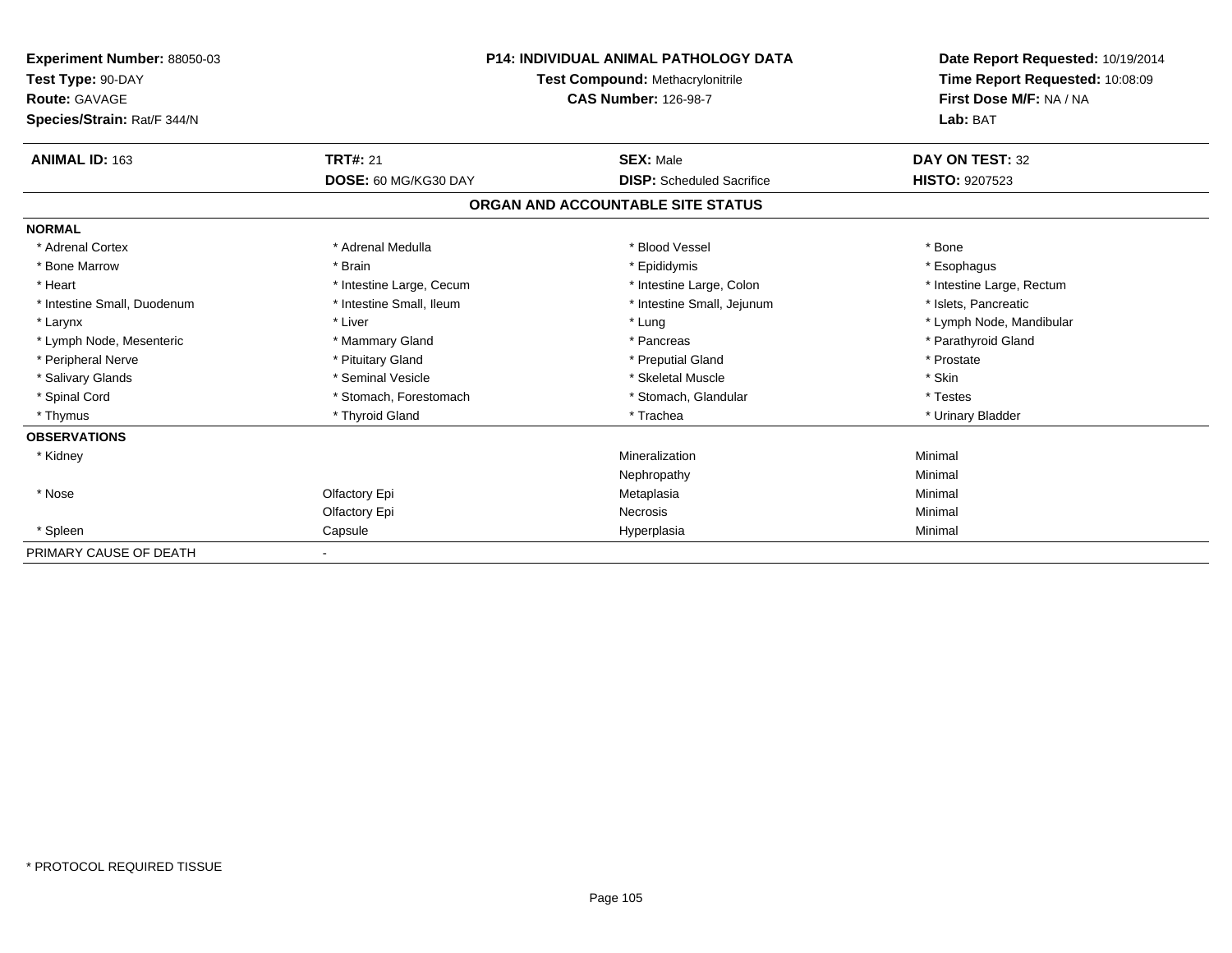| Experiment Number: 88050-03<br>Test Type: 90-DAY<br>Route: GAVAGE<br>Species/Strain: Rat/F 344/N | <b>P14: INDIVIDUAL ANIMAL PATHOLOGY DATA</b><br>Test Compound: Methacrylonitrile<br><b>CAS Number: 126-98-7</b> |                                   | Date Report Requested: 10/19/2014<br>Time Report Requested: 10:08:09<br>First Dose M/F: NA / NA<br>Lab: BAT |
|--------------------------------------------------------------------------------------------------|-----------------------------------------------------------------------------------------------------------------|-----------------------------------|-------------------------------------------------------------------------------------------------------------|
| <b>ANIMAL ID: 164</b>                                                                            | <b>TRT#: 21</b>                                                                                                 | <b>SEX: Male</b>                  | DAY ON TEST: 32                                                                                             |
|                                                                                                  | DOSE: 60 MG/KG30 DAY                                                                                            | <b>DISP:</b> Scheduled Sacrifice  | <b>HISTO: 9207524</b>                                                                                       |
|                                                                                                  |                                                                                                                 | ORGAN AND ACCOUNTABLE SITE STATUS |                                                                                                             |
| <b>NORMAL</b>                                                                                    |                                                                                                                 |                                   |                                                                                                             |
| * Adrenal Cortex                                                                                 | * Adrenal Medulla                                                                                               | * Blood Vessel                    | * Bone                                                                                                      |
| * Bone Marrow                                                                                    | * Brain                                                                                                         | * Epididymis                      | * Esophagus                                                                                                 |
| * Intestine Large, Cecum                                                                         | * Intestine Large, Colon                                                                                        | * Intestine Large, Rectum         | * Intestine Small, Duodenum                                                                                 |
| * Intestine Small, Ileum                                                                         | * Intestine Small, Jejunum                                                                                      | * Islets, Pancreatic              | * Kidney                                                                                                    |
| * Larynx                                                                                         | * Liver                                                                                                         | * Lung                            | * Lymph Node, Mandibular                                                                                    |
| * Lymph Node, Mesenteric                                                                         | * Mammary Gland                                                                                                 | * Pancreas                        | * Peripheral Nerve                                                                                          |
| * Pituitary Gland                                                                                | * Preputial Gland                                                                                               | * Prostate                        | * Salivary Glands                                                                                           |
| * Seminal Vesicle                                                                                | * Skeletal Muscle                                                                                               | * Skin                            | * Spinal Cord                                                                                               |
| * Spleen                                                                                         | * Stomach, Forestomach                                                                                          | * Stomach, Glandular              | * Testes                                                                                                    |
| * Thymus                                                                                         | * Trachea                                                                                                       | * Urinary Bladder                 |                                                                                                             |
| <b>MISSING</b>                                                                                   |                                                                                                                 |                                   |                                                                                                             |
| * Parathyroid Gland                                                                              |                                                                                                                 |                                   |                                                                                                             |
| <b>OBSERVATIONS</b>                                                                              |                                                                                                                 |                                   |                                                                                                             |
| * Heart                                                                                          |                                                                                                                 | Inflammation                      | Chronic Active, Mild                                                                                        |
| * Nose                                                                                           | Olfactory Epi                                                                                                   | Metaplasia                        | Minimal                                                                                                     |
|                                                                                                  | Olfactory Epi                                                                                                   | Necrosis                          | Minimal                                                                                                     |
| * Thyroid Gland                                                                                  |                                                                                                                 | Ultimobranchial Cyst              | Minimal                                                                                                     |
| PRIMARY CAUSE OF DEATH                                                                           |                                                                                                                 |                                   |                                                                                                             |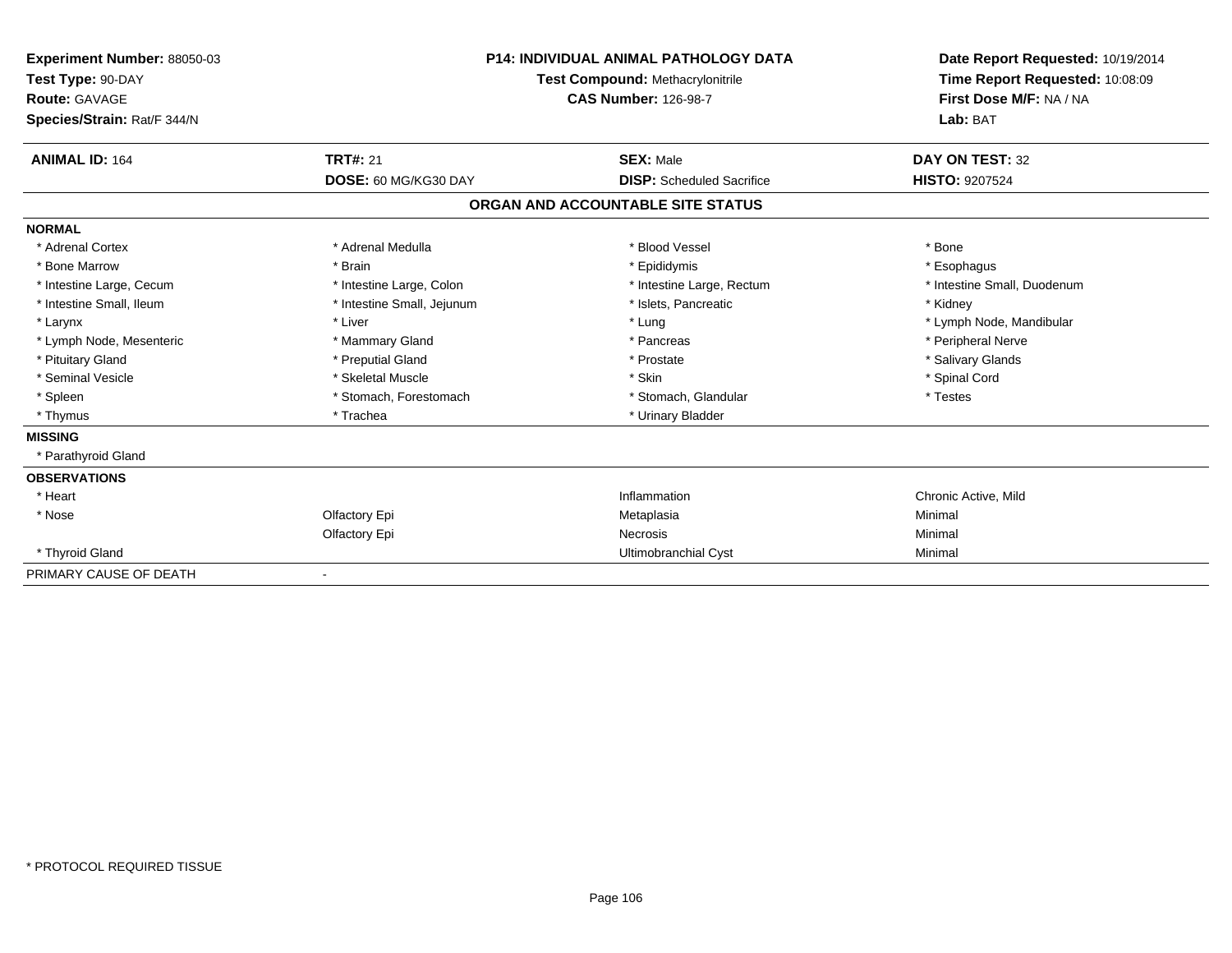| Experiment Number: 88050-03<br>Test Type: 90-DAY<br><b>Route: GAVAGE</b><br>Species/Strain: Rat/F 344/N | <b>P14: INDIVIDUAL ANIMAL PATHOLOGY DATA</b><br><b>Test Compound: Methacrylonitrile</b><br><b>CAS Number: 126-98-7</b> |                                   | Date Report Requested: 10/19/2014<br>Time Report Requested: 10:08:09<br>First Dose M/F: NA / NA<br>Lab: BAT |
|---------------------------------------------------------------------------------------------------------|------------------------------------------------------------------------------------------------------------------------|-----------------------------------|-------------------------------------------------------------------------------------------------------------|
| <b>ANIMAL ID: 165</b>                                                                                   | <b>TRT#: 21</b>                                                                                                        | <b>SEX: Male</b>                  | DAY ON TEST: 32                                                                                             |
|                                                                                                         | DOSE: 60 MG/KG30 DAY                                                                                                   | <b>DISP:</b> Scheduled Sacrifice  | <b>HISTO: 9207525</b>                                                                                       |
|                                                                                                         |                                                                                                                        | ORGAN AND ACCOUNTABLE SITE STATUS |                                                                                                             |
| <b>NORMAL</b>                                                                                           |                                                                                                                        |                                   |                                                                                                             |
| * Adrenal Cortex                                                                                        | * Adrenal Medulla                                                                                                      | * Blood Vessel                    | * Bone                                                                                                      |
| * Bone Marrow                                                                                           | * Brain                                                                                                                | * Epididymis                      | * Esophagus                                                                                                 |
| * Intestine Large, Cecum                                                                                | * Intestine Large, Colon                                                                                               | * Intestine Large, Rectum         | * Intestine Small, Duodenum                                                                                 |
| * Intestine Small, Ileum                                                                                | * Intestine Small, Jejunum                                                                                             | * Islets, Pancreatic              | * Kidney                                                                                                    |
| * Larynx                                                                                                | * Liver                                                                                                                | * Lung                            | * Lymph Node, Mandibular                                                                                    |
| * Lymph Node, Mesenteric                                                                                | * Mammary Gland                                                                                                        | * Pancreas                        | * Parathyroid Gland                                                                                         |
| * Peripheral Nerve                                                                                      | * Pituitary Gland                                                                                                      | * Preputial Gland                 | * Prostate                                                                                                  |
| * Salivary Glands                                                                                       | * Seminal Vesicle                                                                                                      | * Skeletal Muscle                 | * Skin                                                                                                      |
| * Spinal Cord                                                                                           | * Spleen                                                                                                               | * Stomach, Forestomach            | * Stomach, Glandular                                                                                        |
| * Testes                                                                                                | * Thymus                                                                                                               | * Thyroid Gland                   | * Trachea                                                                                                   |
| * Urinary Bladder                                                                                       |                                                                                                                        |                                   |                                                                                                             |
| <b>OBSERVATIONS</b>                                                                                     |                                                                                                                        |                                   |                                                                                                             |
| * Heart                                                                                                 |                                                                                                                        | Inflammation                      | Chronic Active, Minimal                                                                                     |
| * Nose                                                                                                  | Olfactory Epi                                                                                                          | Metaplasia                        | Minimal                                                                                                     |
| PRIMARY CAUSE OF DEATH                                                                                  |                                                                                                                        |                                   |                                                                                                             |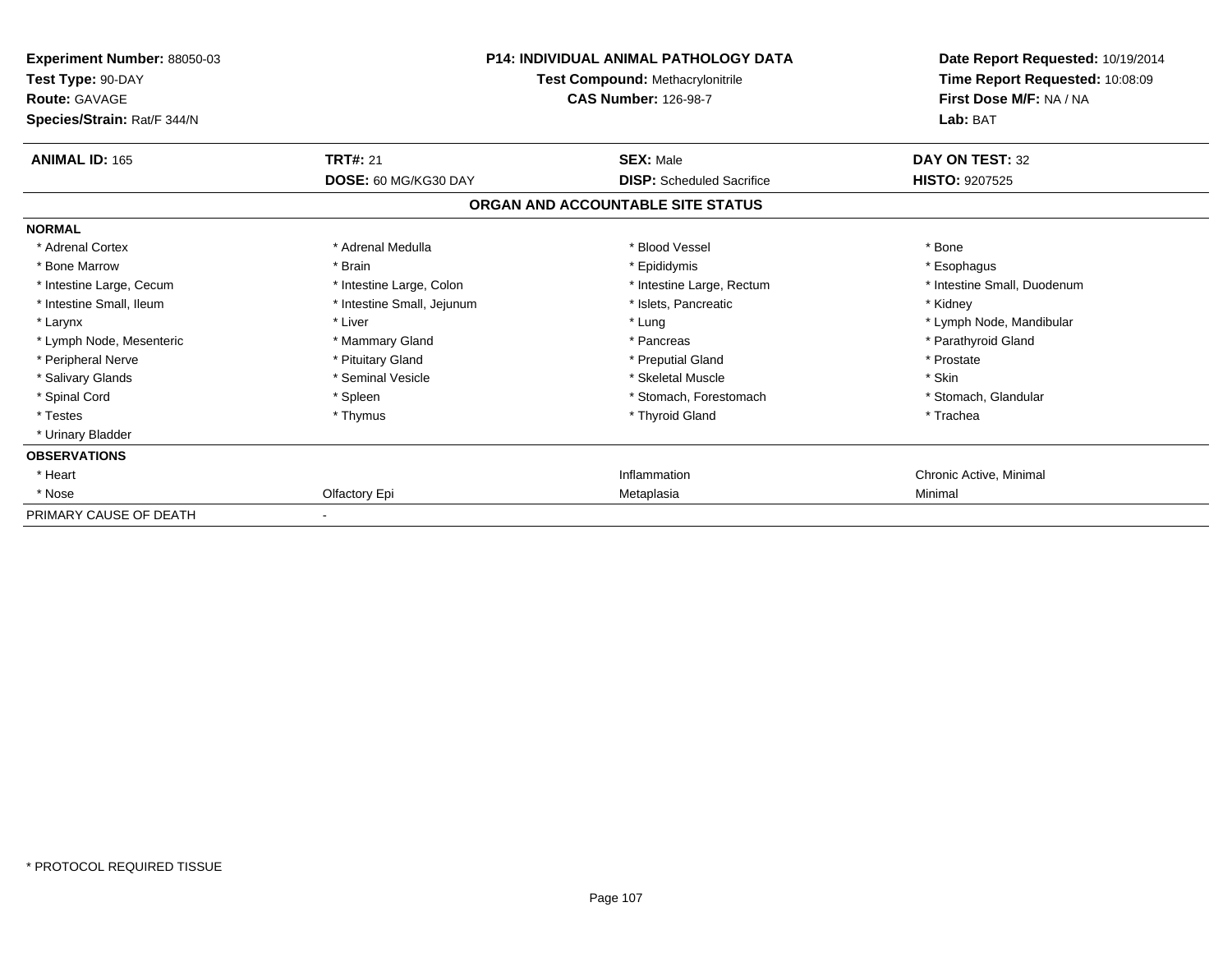| <b>Experiment Number: 88050-03</b><br>Test Type: 90-DAY |                             | <b>P14: INDIVIDUAL ANIMAL PATHOLOGY DATA</b><br>Test Compound: Methacrylonitrile | Date Report Requested: 10/19/2014<br>Time Report Requested: 10:08:09 |
|---------------------------------------------------------|-----------------------------|----------------------------------------------------------------------------------|----------------------------------------------------------------------|
| <b>Route: GAVAGE</b>                                    | <b>CAS Number: 126-98-7</b> |                                                                                  | First Dose M/F: NA / NA                                              |
| Species/Strain: Rat/F 344/N                             |                             |                                                                                  | Lab: BAT                                                             |
| <b>ANIMAL ID: 166</b>                                   | <b>TRT#: 21</b>             | <b>SEX: Male</b>                                                                 | DAY ON TEST: 32                                                      |
|                                                         | DOSE: 60 MG/KG30 DAY        | <b>DISP:</b> Scheduled Sacrifice                                                 | <b>HISTO: 9207526</b>                                                |
|                                                         |                             | ORGAN AND ACCOUNTABLE SITE STATUS                                                |                                                                      |
| <b>NORMAL</b>                                           |                             |                                                                                  |                                                                      |
| * Adrenal Cortex                                        | * Adrenal Medulla           | * Blood Vessel                                                                   | * Bone                                                               |
| * Bone Marrow                                           | * Brain                     | * Epididymis                                                                     | * Esophagus                                                          |
| * Heart                                                 | * Intestine Large, Cecum    | * Intestine Large, Colon                                                         | * Intestine Large, Rectum                                            |
| * Intestine Small, Duodenum                             | * Intestine Small, Ileum    | * Intestine Small, Jejunum                                                       | * Islets. Pancreatic                                                 |
| * Larynx                                                | * Liver                     | * Lung                                                                           | * Lymph Node, Mandibular                                             |
| * Mammary Gland                                         | * Pancreas                  | * Parathyroid Gland                                                              | * Peripheral Nerve                                                   |
| * Pituitary Gland                                       | * Prostate                  | * Salivary Glands                                                                | * Seminal Vesicle                                                    |
| * Skeletal Muscle                                       | * Skin                      | * Spinal Cord                                                                    | * Spleen                                                             |
| * Stomach, Forestomach                                  | * Stomach, Glandular        | * Testes                                                                         | * Thymus                                                             |
| * Thyroid Gland                                         | * Trachea                   | * Urinary Bladder                                                                |                                                                      |
| <b>OBSERVATIONS</b>                                     |                             |                                                                                  |                                                                      |
| * Kidney                                                |                             | Mineralization                                                                   | Minimal                                                              |
|                                                         |                             | Nephropathy                                                                      | Minimal                                                              |
| * Lymph Node, Mesenteric                                |                             | Inflammation                                                                     | Granulomatous, Minimal                                               |
| * Nose                                                  |                             | Inflammation                                                                     | Chronic Active, Minimal                                              |
| * Preputial Gland                                       |                             | Inflammation                                                                     | Chronic Active, Minimal                                              |
|                                                         |                             | Mineralization                                                                   | Minimal                                                              |
| PRIMARY CAUSE OF DEATH                                  |                             |                                                                                  |                                                                      |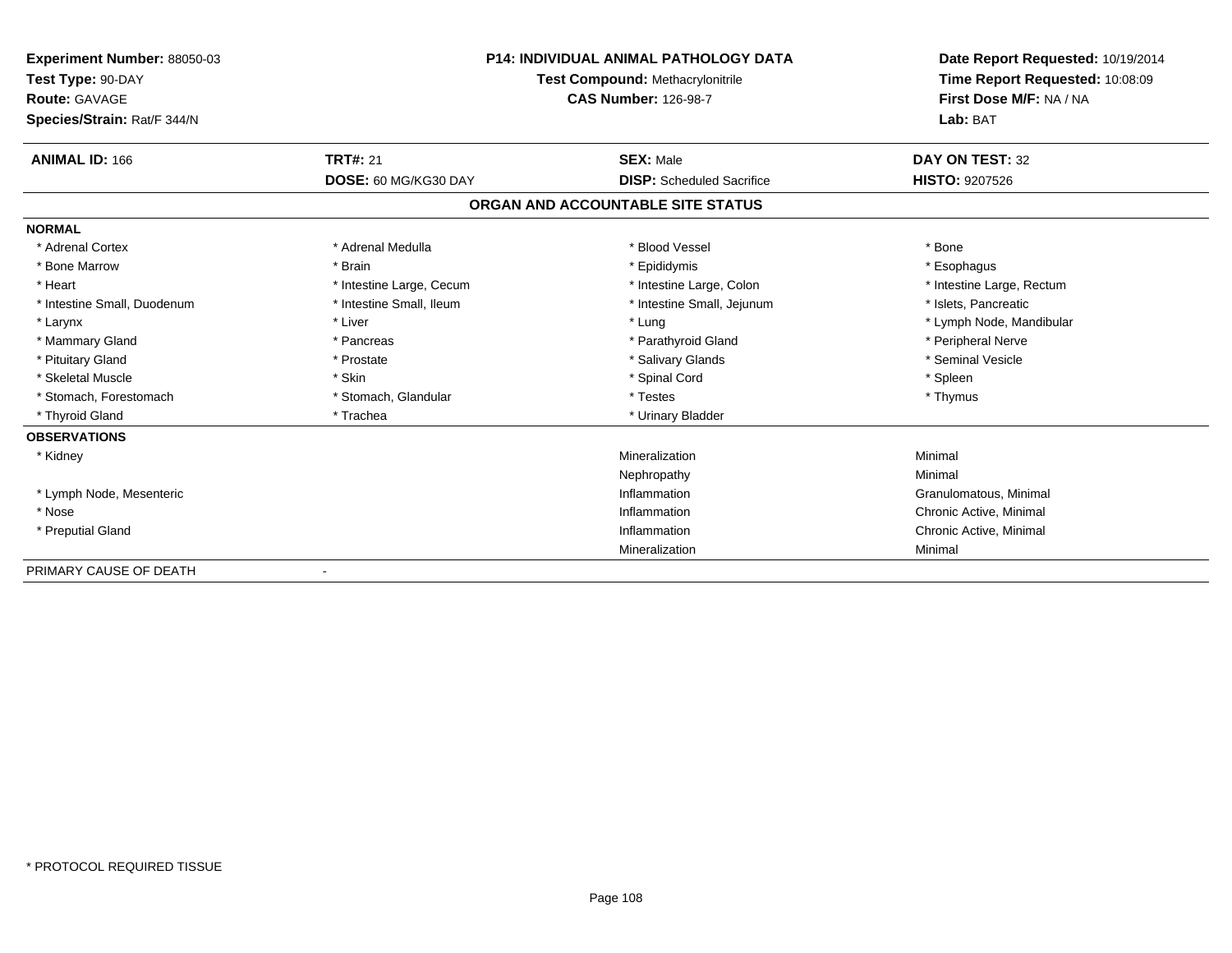| <b>Experiment Number: 88050-03</b><br>Test Type: 90-DAY<br><b>Route: GAVAGE</b><br>Species/Strain: Rat/F 344/N |                            | <b>P14: INDIVIDUAL ANIMAL PATHOLOGY DATA</b><br><b>Test Compound: Methacrylonitrile</b><br><b>CAS Number: 126-98-7</b> | Date Report Requested: 10/19/2014<br>Time Report Requested: 10:08:09<br>First Dose M/F: NA / NA<br>Lab: BAT |
|----------------------------------------------------------------------------------------------------------------|----------------------------|------------------------------------------------------------------------------------------------------------------------|-------------------------------------------------------------------------------------------------------------|
| <b>ANIMAL ID: 167</b>                                                                                          | <b>TRT#: 21</b>            | <b>SEX: Male</b>                                                                                                       | DAY ON TEST: 32                                                                                             |
|                                                                                                                | DOSE: 60 MG/KG30 DAY       | <b>DISP:</b> Scheduled Sacrifice                                                                                       | <b>HISTO: 9207527</b>                                                                                       |
|                                                                                                                |                            | ORGAN AND ACCOUNTABLE SITE STATUS                                                                                      |                                                                                                             |
| <b>NORMAL</b>                                                                                                  |                            |                                                                                                                        |                                                                                                             |
| * Adrenal Cortex                                                                                               | * Adrenal Medulla          | * Blood Vessel                                                                                                         | * Bone                                                                                                      |
| * Brain                                                                                                        | * Epididymis               | * Esophagus                                                                                                            | * Heart                                                                                                     |
| * Intestine Large, Cecum                                                                                       | * Intestine Large, Colon   | * Intestine Large, Rectum                                                                                              | * Intestine Small, Duodenum                                                                                 |
| * Intestine Small, Ileum                                                                                       | * Intestine Small, Jejunum | * Islets. Pancreatic                                                                                                   | * Larynx                                                                                                    |
| * Liver                                                                                                        | * Lung                     | * Lymph Node, Mandibular                                                                                               | * Lymph Node, Mesenteric                                                                                    |
| * Mammary Gland                                                                                                | * Pancreas                 | * Parathyroid Gland                                                                                                    | * Peripheral Nerve                                                                                          |
| * Pituitary Gland                                                                                              | * Preputial Gland          | * Prostate                                                                                                             | * Salivary Glands                                                                                           |
| * Seminal Vesicle                                                                                              | * Skeletal Muscle          | * Skin                                                                                                                 | * Spinal Cord                                                                                               |
| * Spleen                                                                                                       | * Stomach, Forestomach     | * Stomach, Glandular                                                                                                   | * Testes                                                                                                    |
| * Thymus                                                                                                       | * Thyroid Gland            | * Trachea                                                                                                              | * Urinary Bladder                                                                                           |
| <b>OBSERVATIONS</b>                                                                                            |                            |                                                                                                                        |                                                                                                             |
| * Bone Marrow                                                                                                  |                            | Hypercellularity                                                                                                       | Minimal                                                                                                     |
| * Kidney                                                                                                       |                            | Mineralization                                                                                                         | Minimal                                                                                                     |
|                                                                                                                |                            | Nephropathy                                                                                                            | Minimal                                                                                                     |
| * Nose                                                                                                         |                            | Inflammation                                                                                                           | Chronic Active, Minimal                                                                                     |
| PRIMARY CAUSE OF DEATH                                                                                         |                            |                                                                                                                        |                                                                                                             |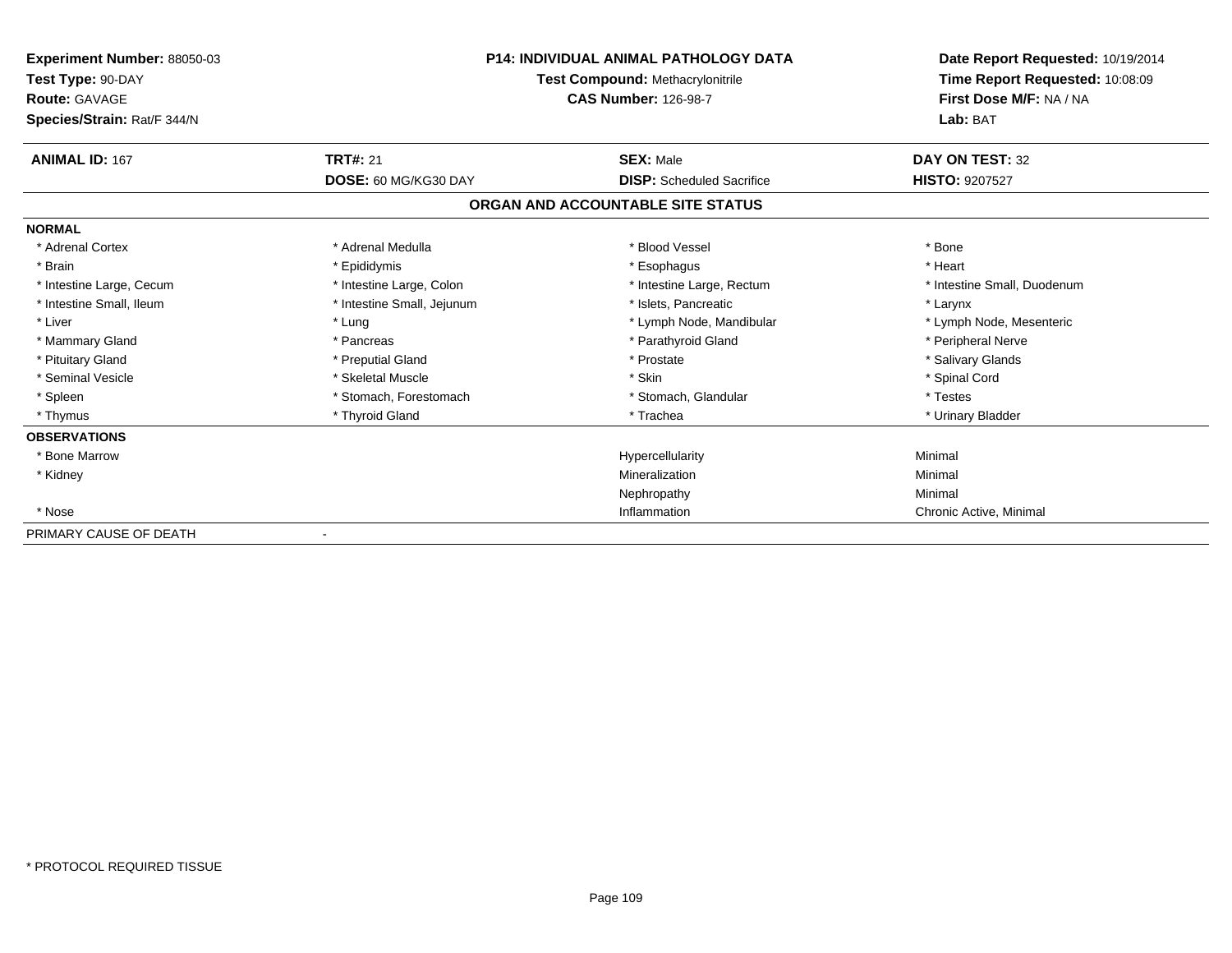| Experiment Number: 88050-03<br>Test Type: 90-DAY<br><b>Route: GAVAGE</b><br>Species/Strain: Rat/F 344/N<br><b>ANIMAL ID: 168</b> | <b>TRT#: 21</b>            | P14: INDIVIDUAL ANIMAL PATHOLOGY DATA<br><b>Test Compound: Methacrylonitrile</b><br><b>CAS Number: 126-98-7</b><br><b>SEX: Male</b> | Date Report Requested: 10/19/2014<br>Time Report Requested: 10:08:09<br>First Dose M/F: NA / NA<br>Lab: BAT<br>DAY ON TEST: 32 |
|----------------------------------------------------------------------------------------------------------------------------------|----------------------------|-------------------------------------------------------------------------------------------------------------------------------------|--------------------------------------------------------------------------------------------------------------------------------|
|                                                                                                                                  | DOSE: 60 MG/KG30 DAY       | <b>DISP:</b> Scheduled Sacrifice                                                                                                    | HISTO: 9207528                                                                                                                 |
|                                                                                                                                  |                            | ORGAN AND ACCOUNTABLE SITE STATUS                                                                                                   |                                                                                                                                |
| <b>NORMAL</b>                                                                                                                    |                            |                                                                                                                                     |                                                                                                                                |
| * Adrenal Cortex                                                                                                                 | * Adrenal Medulla          | * Blood Vessel                                                                                                                      | * Bone                                                                                                                         |
| * Bone Marrow                                                                                                                    | * Brain                    | * Epididymis                                                                                                                        | * Esophagus                                                                                                                    |
| * Intestine Large, Cecum                                                                                                         | * Intestine Large, Colon   | * Intestine Large, Rectum                                                                                                           | * Intestine Small, Duodenum                                                                                                    |
| * Intestine Small, Ileum                                                                                                         | * Intestine Small, Jejunum | * Islets, Pancreatic                                                                                                                | * Larynx                                                                                                                       |
| * Liver                                                                                                                          | * Lung                     | * Lymph Node, Mandibular                                                                                                            | * Lymph Node, Mesenteric                                                                                                       |
| * Mammary Gland                                                                                                                  | * Pancreas                 | * Peripheral Nerve                                                                                                                  | * Pituitary Gland                                                                                                              |
| * Prostate                                                                                                                       | * Salivary Glands          | * Seminal Vesicle                                                                                                                   | * Skeletal Muscle                                                                                                              |
| * Skin                                                                                                                           | * Spinal Cord              | * Spleen                                                                                                                            | * Stomach, Forestomach                                                                                                         |
| * Stomach, Glandular                                                                                                             | * Testes                   | * Thymus                                                                                                                            | * Thyroid Gland                                                                                                                |
| * Trachea                                                                                                                        | * Urinary Bladder          |                                                                                                                                     |                                                                                                                                |
| <b>MISSING</b>                                                                                                                   |                            |                                                                                                                                     |                                                                                                                                |
| * Parathyroid Gland                                                                                                              |                            |                                                                                                                                     |                                                                                                                                |
| <b>OBSERVATIONS</b>                                                                                                              |                            |                                                                                                                                     |                                                                                                                                |
| * Heart                                                                                                                          |                            | Inflammation                                                                                                                        | Chronic Active, Minimal                                                                                                        |
| * Kidney                                                                                                                         |                            | Mineralization                                                                                                                      | Minimal                                                                                                                        |
| * Nose                                                                                                                           |                            | Inflammation                                                                                                                        | Chronic Active, Mild                                                                                                           |
|                                                                                                                                  | Olfactory Epi              | Metaplasia                                                                                                                          | Minimal                                                                                                                        |
|                                                                                                                                  | Olfactory Epi              | Necrosis                                                                                                                            | Minimal                                                                                                                        |
| * Preputial Gland                                                                                                                |                            | Inflammation                                                                                                                        | Chronic Active, Minimal                                                                                                        |
| PRIMARY CAUSE OF DEATH                                                                                                           |                            |                                                                                                                                     |                                                                                                                                |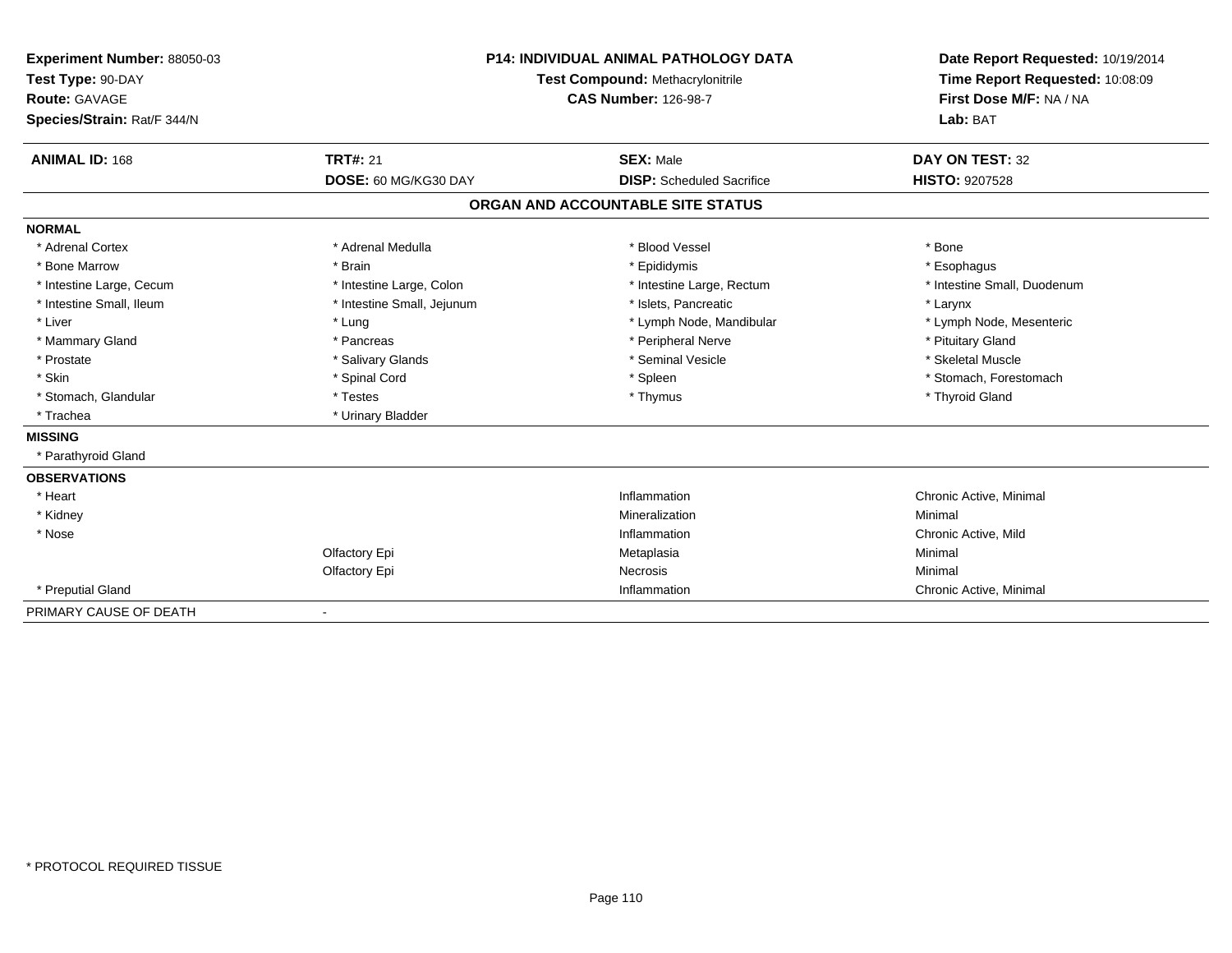| Experiment Number: 88050-03 | <b>P14: INDIVIDUAL ANIMAL PATHOLOGY DATA</b><br><b>Test Compound: Methacrylonitrile</b> |                                   | Date Report Requested: 10/19/2014 |
|-----------------------------|-----------------------------------------------------------------------------------------|-----------------------------------|-----------------------------------|
| Test Type: 90-DAY           |                                                                                         |                                   | Time Report Requested: 10:08:09   |
| Route: GAVAGE               |                                                                                         | <b>CAS Number: 126-98-7</b>       | First Dose M/F: NA / NA           |
| Species/Strain: Rat/F 344/N |                                                                                         |                                   | Lab: BAT                          |
| <b>ANIMAL ID: 169</b>       | <b>TRT#: 21</b>                                                                         | <b>SEX: Male</b>                  | DAY ON TEST: 32                   |
|                             | DOSE: 60 MG/KG30 DAY                                                                    | <b>DISP:</b> Scheduled Sacrifice  | <b>HISTO: 9207529</b>             |
|                             |                                                                                         | ORGAN AND ACCOUNTABLE SITE STATUS |                                   |
| <b>NORMAL</b>               |                                                                                         |                                   |                                   |
| * Adrenal Cortex            | * Adrenal Medulla                                                                       | * Blood Vessel                    | * Bone                            |
| * Brain                     | * Epididymis                                                                            | * Esophagus                       | * Intestine Large, Cecum          |
| * Intestine Large, Colon    | * Intestine Large, Rectum                                                               | * Intestine Small, Duodenum       | * Intestine Small, Ileum          |
| * Intestine Small, Jejunum  | * Islets, Pancreatic                                                                    | * Larynx                          | * Liver                           |
| * Lung                      | * Lymph Node, Mesenteric                                                                | * Mammary Gland                   | * Pancreas                        |
| * Parathyroid Gland         | * Peripheral Nerve                                                                      | * Pituitary Gland                 | * Preputial Gland                 |
| * Prostate                  | * Seminal Vesicle                                                                       | * Skeletal Muscle                 | * Skin                            |
| * Spinal Cord               | * Spleen                                                                                | * Stomach, Forestomach            | * Stomach, Glandular              |
| * Testes                    | * Thymus                                                                                | * Trachea                         | * Urinary Bladder                 |
| <b>MISSING</b>              |                                                                                         |                                   |                                   |
| * Lymph Node, Mandibular    | * Salivary Glands                                                                       |                                   |                                   |
| <b>OBSERVATIONS</b>         |                                                                                         |                                   |                                   |
| * Bone Marrow               |                                                                                         | Hypercellularity                  | Minimal                           |
| * Heart                     |                                                                                         | Cardiomyopathy                    | Minimal                           |
| * Kidney                    |                                                                                         | Mineralization                    | Minimal                           |
|                             |                                                                                         | Nephropathy                       | Minimal                           |
| * Nose                      |                                                                                         | Inflammation                      | Chronic Active, Minimal           |
| * Thyroid Gland             |                                                                                         | Ultimobranchial Cyst              | Mild                              |
| PRIMARY CAUSE OF DEATH      |                                                                                         |                                   |                                   |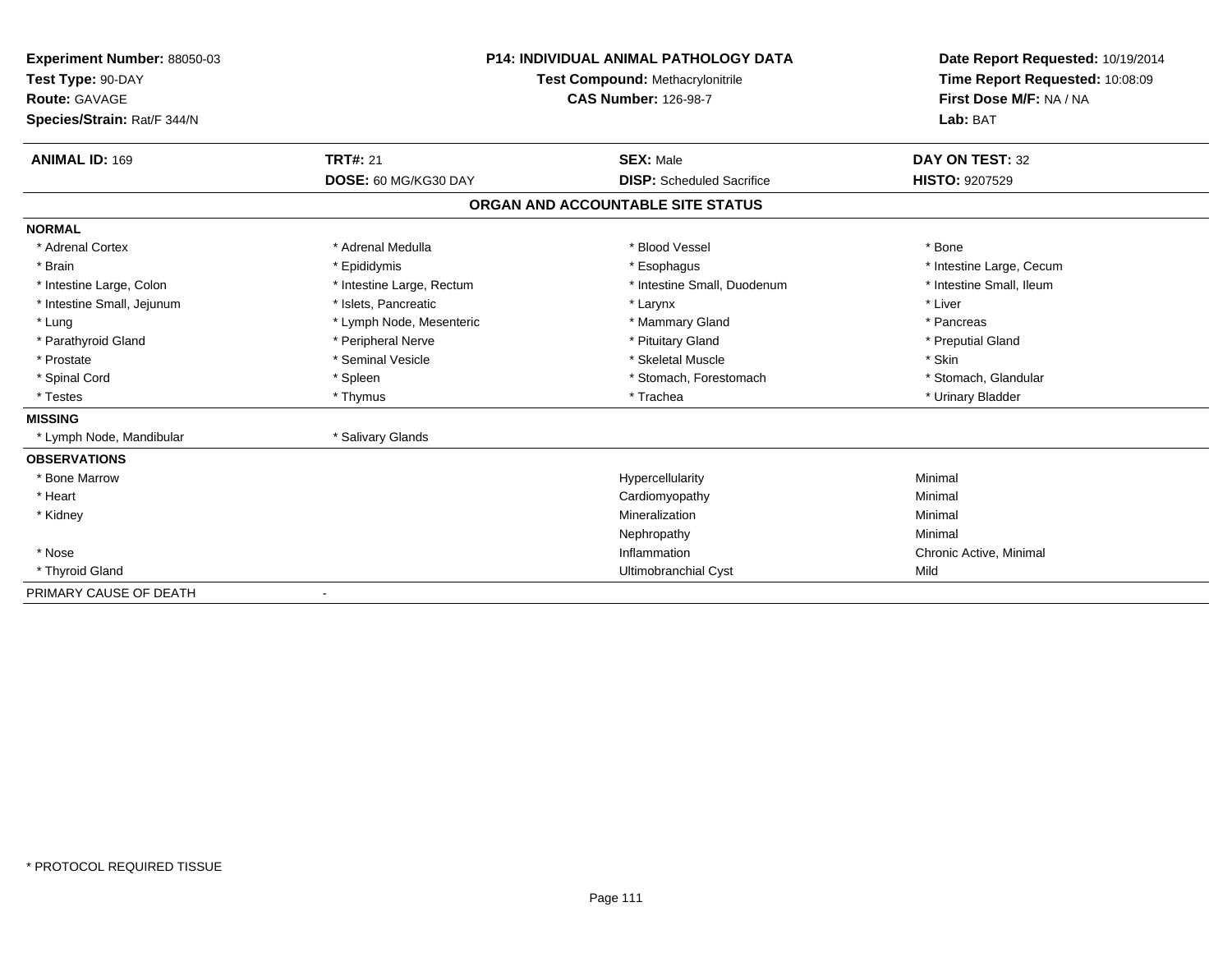| Experiment Number: 88050-03<br>Test Type: 90-DAY<br>Route: GAVAGE<br>Species/Strain: Rat/F 344/N | <b>P14: INDIVIDUAL ANIMAL PATHOLOGY DATA</b><br>Test Compound: Methacrylonitrile<br><b>CAS Number: 126-98-7</b> |                                   | Date Report Requested: 10/19/2014<br>Time Report Requested: 10:08:09<br>First Dose M/F: NA / NA<br>Lab: BAT |
|--------------------------------------------------------------------------------------------------|-----------------------------------------------------------------------------------------------------------------|-----------------------------------|-------------------------------------------------------------------------------------------------------------|
| <b>ANIMAL ID: 170</b>                                                                            | <b>TRT#: 21</b>                                                                                                 | <b>SEX: Male</b>                  | DAY ON TEST: 32                                                                                             |
|                                                                                                  | DOSE: 60 MG/KG30 DAY                                                                                            | <b>DISP:</b> Scheduled Sacrifice  | HISTO: 9207530                                                                                              |
|                                                                                                  |                                                                                                                 | ORGAN AND ACCOUNTABLE SITE STATUS |                                                                                                             |
| <b>NORMAL</b>                                                                                    |                                                                                                                 |                                   |                                                                                                             |
| * Adrenal Cortex                                                                                 | * Adrenal Medulla                                                                                               | * Blood Vessel                    | * Brain                                                                                                     |
| * Epididymis                                                                                     | * Esophagus                                                                                                     | * Heart                           | * Intestine Large, Cecum                                                                                    |
| * Intestine Large, Colon                                                                         | * Intestine Large, Rectum                                                                                       | * Intestine Small, Duodenum       | * Intestine Small, Ileum                                                                                    |
| * Intestine Small, Jejunum                                                                       | * Islets, Pancreatic                                                                                            | * Larynx                          | * Liver                                                                                                     |
| * Lung                                                                                           | * Lymph Node, Mandibular                                                                                        | * Lymph Node, Mesenteric          | * Mammary Gland                                                                                             |
| * Pancreas                                                                                       | * Parathyroid Gland                                                                                             | * Peripheral Nerve                | * Pituitary Gland                                                                                           |
| * Prostate                                                                                       | * Salivary Glands                                                                                               | * Seminal Vesicle                 | * Skeletal Muscle                                                                                           |
| * Skin                                                                                           | * Spinal Cord                                                                                                   | * Spleen                          | * Stomach, Forestomach                                                                                      |
| * Stomach, Glandular                                                                             | * Testes                                                                                                        | * Thymus                          | * Thyroid Gland                                                                                             |
| * Trachea                                                                                        | * Urinary Bladder                                                                                               |                                   |                                                                                                             |
| <b>MISSING</b>                                                                                   |                                                                                                                 |                                   |                                                                                                             |
| * Bone                                                                                           | * Bone Marrow                                                                                                   |                                   |                                                                                                             |
| <b>OBSERVATIONS</b>                                                                              |                                                                                                                 |                                   |                                                                                                             |
| * Kidney                                                                                         |                                                                                                                 | Cyst                              | Mild                                                                                                        |
|                                                                                                  |                                                                                                                 | Mineralization                    | Minimal                                                                                                     |
| * Nose                                                                                           |                                                                                                                 | Inflammation                      | Chronic Active, Minimal                                                                                     |
| * Preputial Gland                                                                                |                                                                                                                 | Inflammation                      | Chronic Active, Minimal                                                                                     |
| PRIMARY CAUSE OF DEATH                                                                           |                                                                                                                 |                                   |                                                                                                             |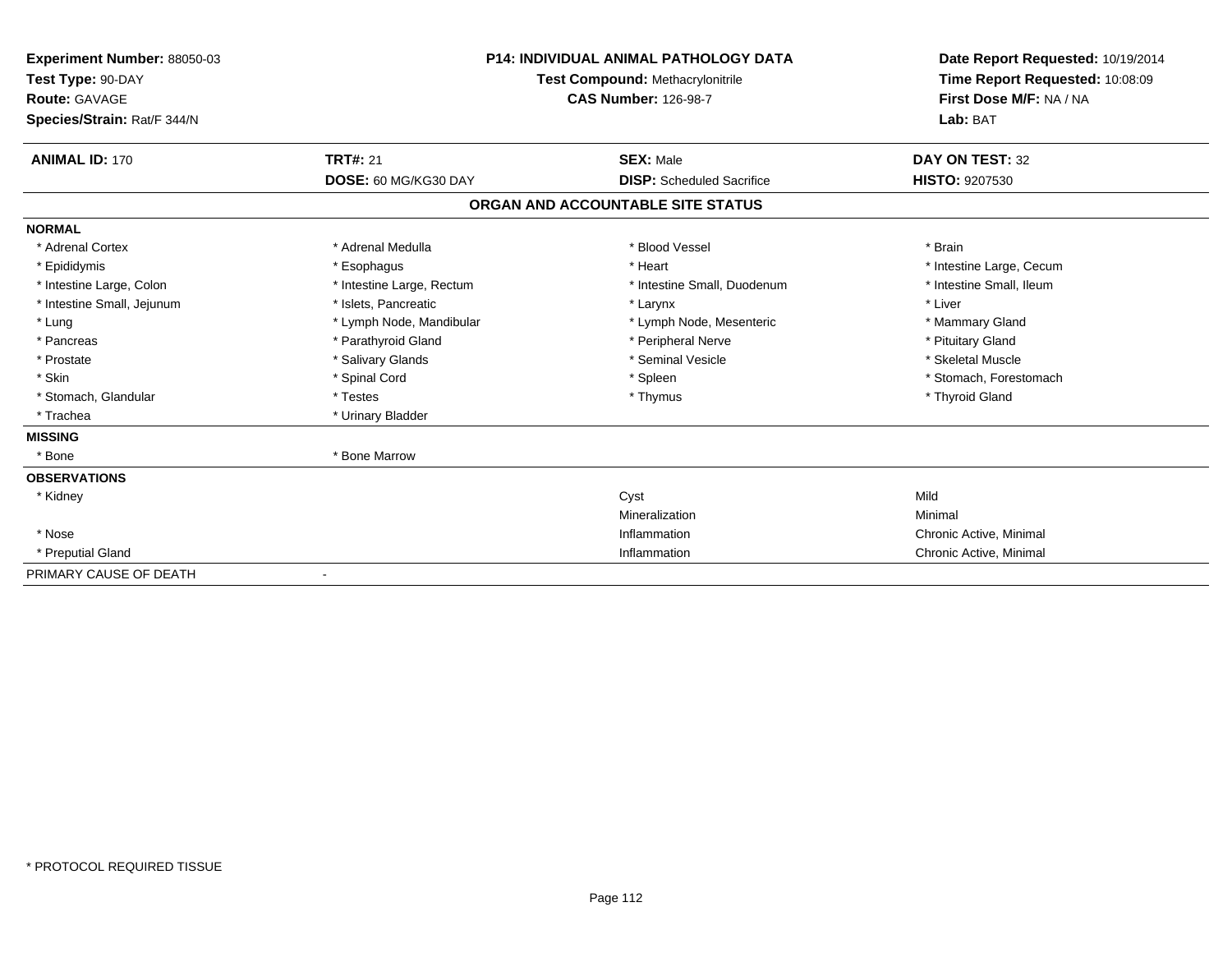| <b>Experiment Number: 88050-03</b> | <b>P14: INDIVIDUAL ANIMAL PATHOLOGY DATA</b><br><b>Test Compound: Methacrylonitrile</b><br><b>CAS Number: 126-98-7</b> |                                   | Date Report Requested: 10/19/2014 |
|------------------------------------|------------------------------------------------------------------------------------------------------------------------|-----------------------------------|-----------------------------------|
| Test Type: 90-DAY                  |                                                                                                                        |                                   | Time Report Requested: 10:08:09   |
| <b>Route: GAVAGE</b>               |                                                                                                                        |                                   | First Dose M/F: NA / NA           |
| Species/Strain: Rat/F 344/N        |                                                                                                                        |                                   | Lab: BAT                          |
| <b>ANIMAL ID: 171</b>              | <b>TRT#: 23</b>                                                                                                        | <b>SEX: Male</b>                  | DAY ON TEST: 1                    |
|                                    | <b>DOSE: 120MG/KG30 DAY</b>                                                                                            | <b>DISP:</b> Moribund Sacrifice   | <b>HISTO: 9207501</b>             |
|                                    |                                                                                                                        | ORGAN AND ACCOUNTABLE SITE STATUS |                                   |
| <b>NORMAL</b>                      |                                                                                                                        |                                   |                                   |
| Nose                               |                                                                                                                        |                                   |                                   |
| PRIMARY CAUSE OF DEATH             |                                                                                                                        |                                   |                                   |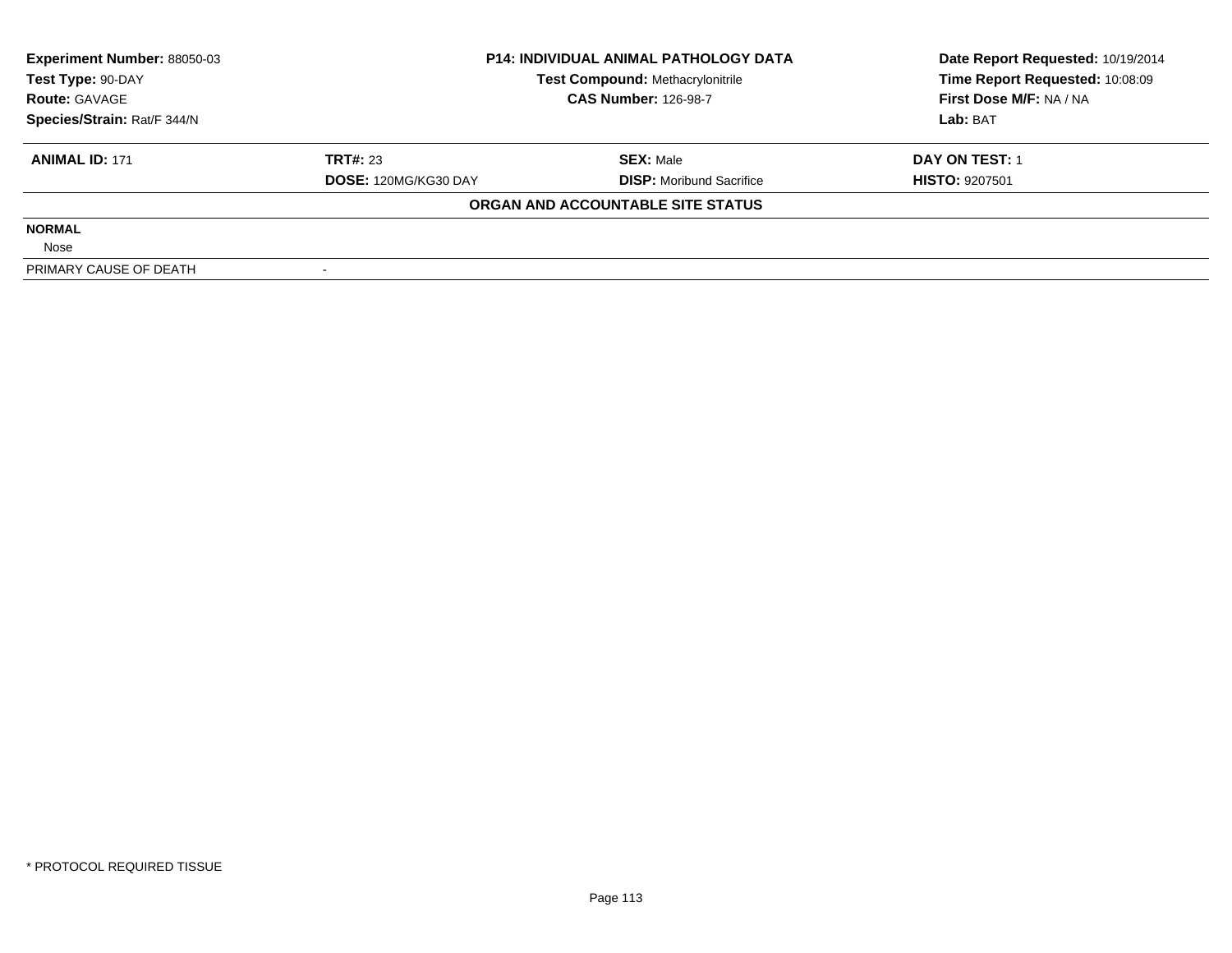| <b>Experiment Number: 88050-03</b> | <b>P14: INDIVIDUAL ANIMAL PATHOLOGY DATA</b><br><b>Test Compound: Methacrylonitrile</b><br><b>CAS Number: 126-98-7</b> |                                   | Date Report Requested: 10/19/2014 |  |
|------------------------------------|------------------------------------------------------------------------------------------------------------------------|-----------------------------------|-----------------------------------|--|
| Test Type: 90-DAY                  |                                                                                                                        |                                   | Time Report Requested: 10:08:09   |  |
| <b>Route: GAVAGE</b>               |                                                                                                                        |                                   | First Dose M/F: NA / NA           |  |
| Species/Strain: Rat/F 344/N        |                                                                                                                        |                                   | Lab: BAT                          |  |
| <b>ANIMAL ID: 172</b>              | <b>TRT#: 23</b>                                                                                                        | <b>SEX: Male</b>                  | DAY ON TEST: 1                    |  |
|                                    | DOSE: 120MG/KG30 DAY                                                                                                   | <b>DISP:</b> Natural Death        | <b>HISTO: 9207502</b>             |  |
|                                    |                                                                                                                        | ORGAN AND ACCOUNTABLE SITE STATUS |                                   |  |
| <b>NORMAL</b>                      |                                                                                                                        |                                   |                                   |  |
| Nose                               |                                                                                                                        |                                   |                                   |  |
| PRIMARY CAUSE OF DEATH             |                                                                                                                        |                                   |                                   |  |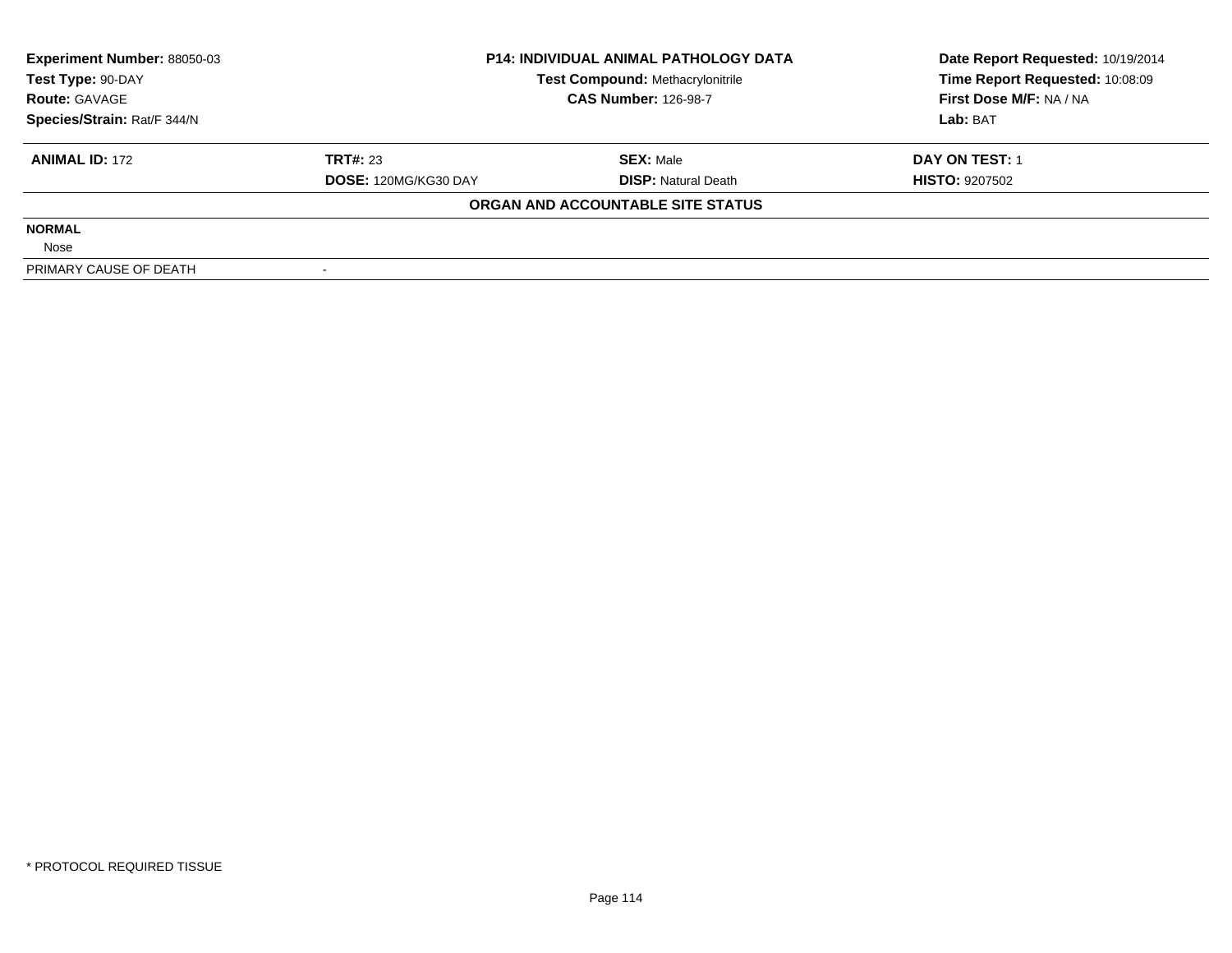| <b>Experiment Number: 88050-03</b> | <b>P14: INDIVIDUAL ANIMAL PATHOLOGY DATA</b><br><b>Test Compound: Methacrylonitrile</b><br><b>CAS Number: 126-98-7</b> |                                   | Date Report Requested: 10/19/2014 |  |
|------------------------------------|------------------------------------------------------------------------------------------------------------------------|-----------------------------------|-----------------------------------|--|
| Test Type: 90-DAY                  |                                                                                                                        |                                   | Time Report Requested: 10:08:09   |  |
| <b>Route: GAVAGE</b>               |                                                                                                                        |                                   | First Dose M/F: NA / NA           |  |
| Species/Strain: Rat/F 344/N        |                                                                                                                        |                                   | Lab: BAT                          |  |
| <b>ANIMAL ID: 173</b>              | <b>TRT#: 23</b>                                                                                                        | <b>SEX: Male</b>                  | DAY ON TEST: 1                    |  |
|                                    | DOSE: 120MG/KG30 DAY                                                                                                   | <b>DISP:</b> Natural Death        | <b>HISTO: 9207503</b>             |  |
|                                    |                                                                                                                        | ORGAN AND ACCOUNTABLE SITE STATUS |                                   |  |
| <b>NORMAL</b>                      |                                                                                                                        |                                   |                                   |  |
| Nose                               |                                                                                                                        |                                   |                                   |  |
| PRIMARY CAUSE OF DEATH             |                                                                                                                        |                                   |                                   |  |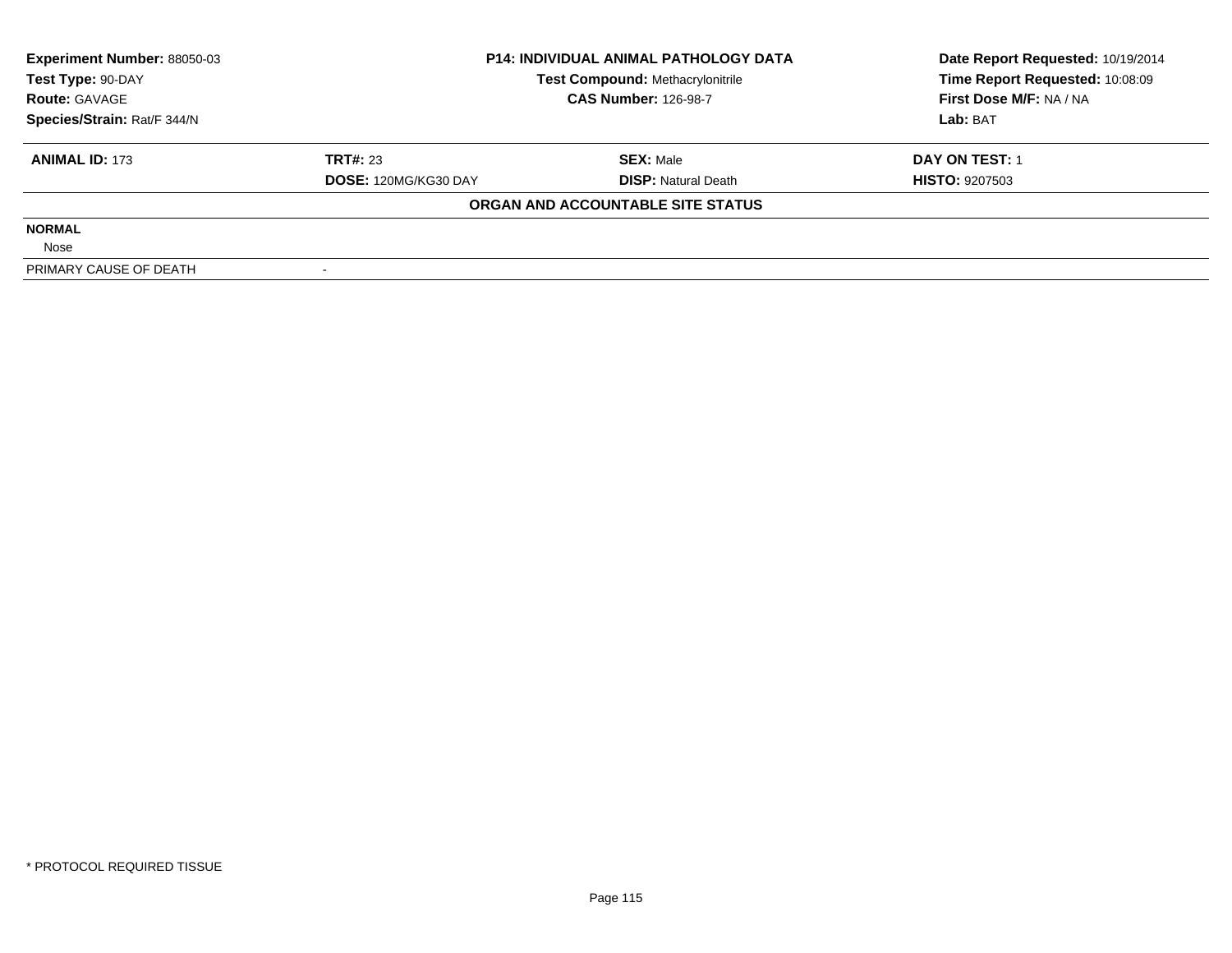| <b>Experiment Number: 88050-03</b> | <b>P14: INDIVIDUAL ANIMAL PATHOLOGY DATA</b><br><b>Test Compound: Methacrylonitrile</b><br><b>CAS Number: 126-98-7</b> |                                   | Date Report Requested: 10/19/2014 |  |
|------------------------------------|------------------------------------------------------------------------------------------------------------------------|-----------------------------------|-----------------------------------|--|
| Test Type: 90-DAY                  |                                                                                                                        |                                   | Time Report Requested: 10:08:09   |  |
| <b>Route: GAVAGE</b>               |                                                                                                                        |                                   | First Dose M/F: NA / NA           |  |
| Species/Strain: Rat/F 344/N        |                                                                                                                        |                                   | Lab: BAT                          |  |
| <b>ANIMAL ID: 174</b>              | <b>TRT#: 23</b>                                                                                                        | <b>SEX: Male</b>                  | DAY ON TEST: 1                    |  |
|                                    | <b>DOSE: 120MG/KG30 DAY</b>                                                                                            | <b>DISP:</b> Moribund Sacrifice   | <b>HISTO: 9207504</b>             |  |
|                                    |                                                                                                                        | ORGAN AND ACCOUNTABLE SITE STATUS |                                   |  |
| <b>NORMAL</b>                      |                                                                                                                        |                                   |                                   |  |
| Nose                               |                                                                                                                        |                                   |                                   |  |
| PRIMARY CAUSE OF DEATH             |                                                                                                                        |                                   |                                   |  |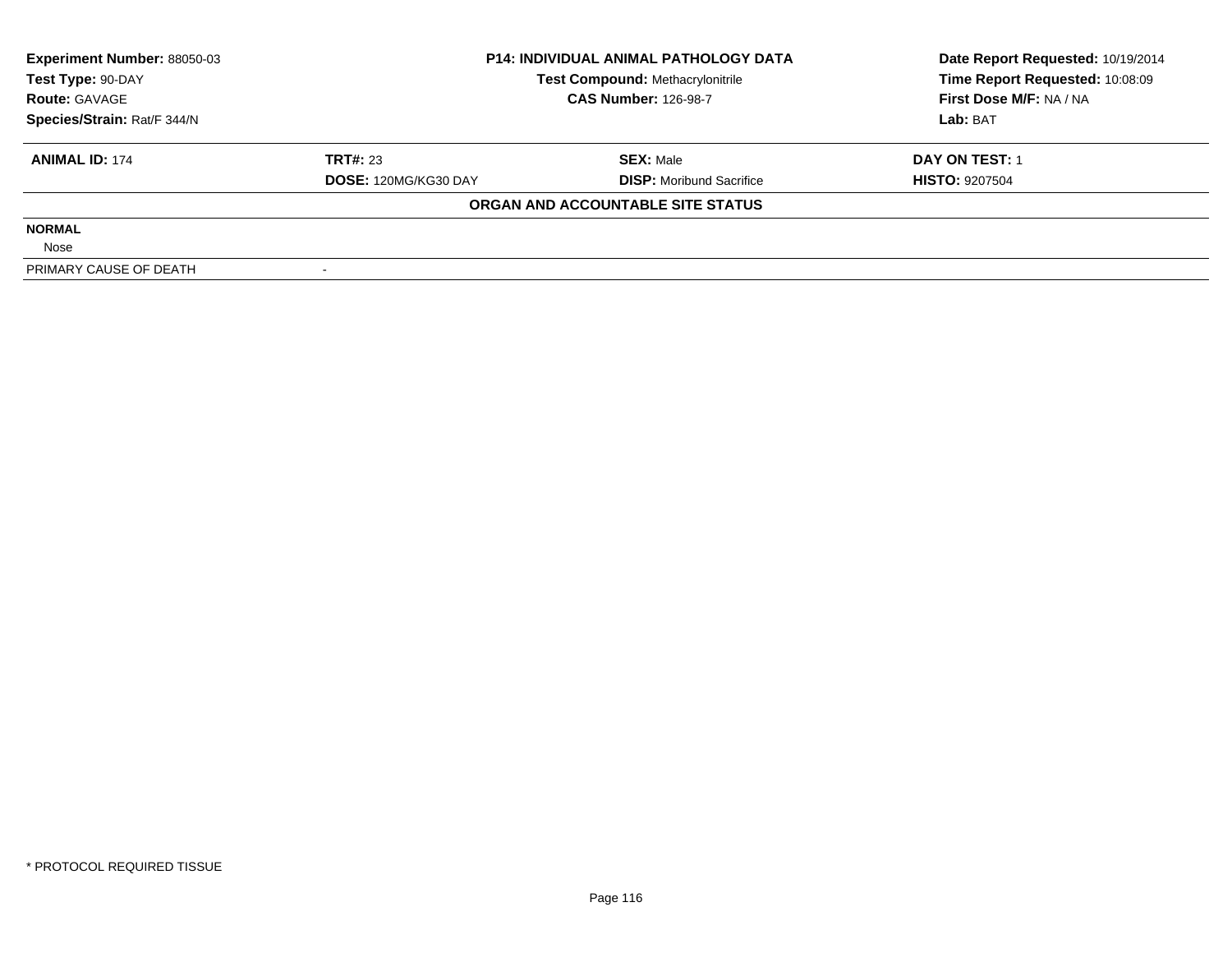| <b>Experiment Number: 88050-03</b> | <b>P14: INDIVIDUAL ANIMAL PATHOLOGY DATA</b><br><b>Test Compound: Methacrylonitrile</b><br><b>CAS Number: 126-98-7</b> |                                   | Date Report Requested: 10/19/2014 |  |
|------------------------------------|------------------------------------------------------------------------------------------------------------------------|-----------------------------------|-----------------------------------|--|
| Test Type: 90-DAY                  |                                                                                                                        |                                   | Time Report Requested: 10:08:09   |  |
| <b>Route: GAVAGE</b>               |                                                                                                                        |                                   | First Dose M/F: NA / NA           |  |
| Species/Strain: Rat/F 344/N        |                                                                                                                        |                                   | Lab: BAT                          |  |
| <b>ANIMAL ID: 175</b>              | <b>TRT#: 23</b>                                                                                                        | <b>SEX: Male</b>                  | DAY ON TEST: 1                    |  |
|                                    | DOSE: 120MG/KG30 DAY                                                                                                   | <b>DISP:</b> Natural Death        | <b>HISTO: 9207505</b>             |  |
|                                    |                                                                                                                        | ORGAN AND ACCOUNTABLE SITE STATUS |                                   |  |
| <b>NORMAL</b>                      |                                                                                                                        |                                   |                                   |  |
| Nose                               |                                                                                                                        |                                   |                                   |  |
| PRIMARY CAUSE OF DEATH             |                                                                                                                        |                                   |                                   |  |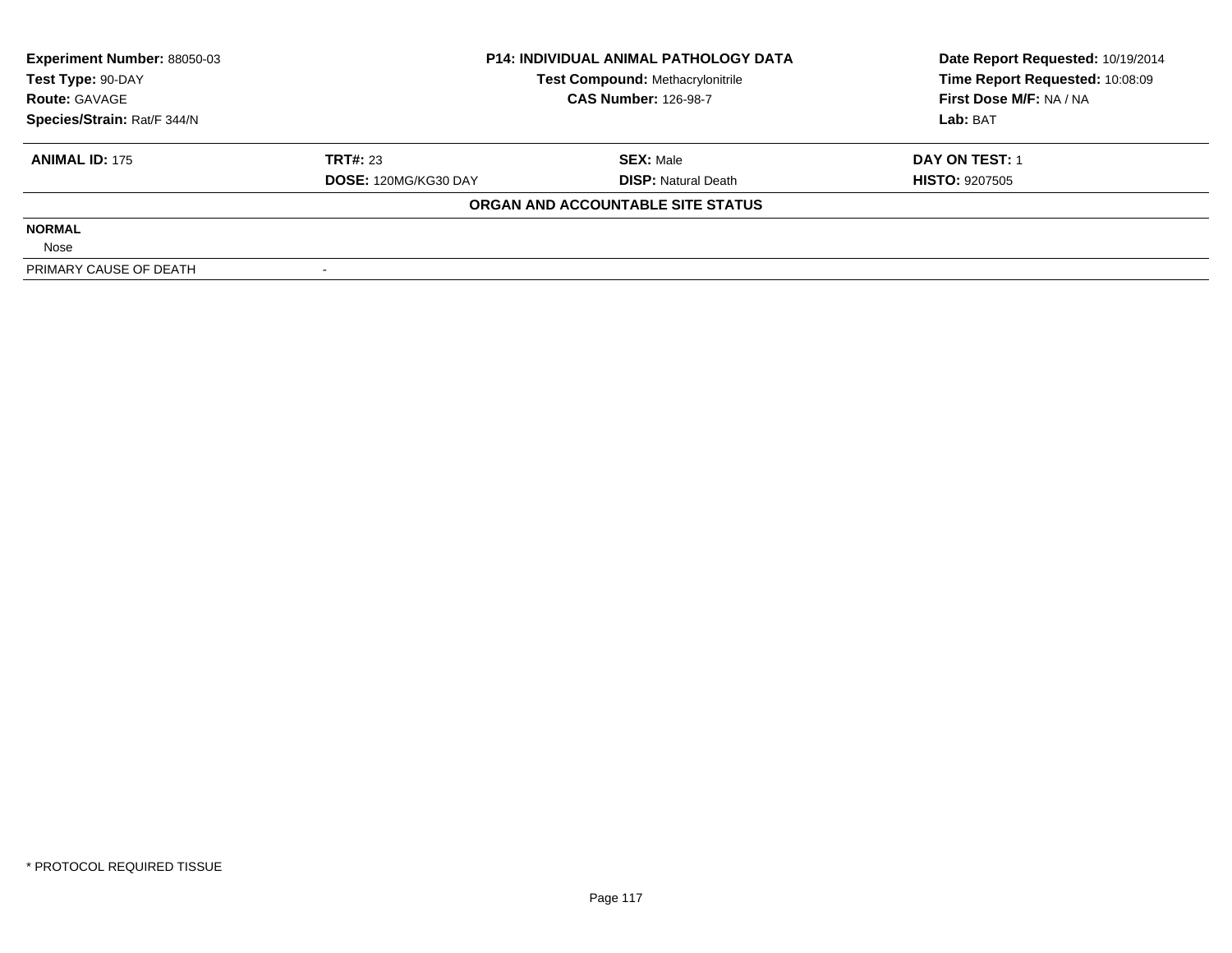| <b>Experiment Number: 88050-03</b> | <b>P14: INDIVIDUAL ANIMAL PATHOLOGY DATA</b><br><b>Test Compound: Methacrylonitrile</b><br><b>CAS Number: 126-98-7</b> |                                   | Date Report Requested: 10/19/2014 |  |
|------------------------------------|------------------------------------------------------------------------------------------------------------------------|-----------------------------------|-----------------------------------|--|
| Test Type: 90-DAY                  |                                                                                                                        |                                   | Time Report Requested: 10:08:09   |  |
| <b>Route: GAVAGE</b>               |                                                                                                                        |                                   | First Dose M/F: NA / NA           |  |
| Species/Strain: Rat/F 344/N        |                                                                                                                        |                                   | Lab: BAT                          |  |
| <b>ANIMAL ID: 176</b>              | <b>TRT#: 23</b>                                                                                                        | <b>SEX: Male</b>                  | DAY ON TEST: 1                    |  |
|                                    | DOSE: 120MG/KG30 DAY                                                                                                   | <b>DISP:</b> Natural Death        | <b>HISTO: 9207506</b>             |  |
|                                    |                                                                                                                        | ORGAN AND ACCOUNTABLE SITE STATUS |                                   |  |
| <b>NORMAL</b>                      |                                                                                                                        |                                   |                                   |  |
| Nose                               |                                                                                                                        |                                   |                                   |  |
| PRIMARY CAUSE OF DEATH             |                                                                                                                        |                                   |                                   |  |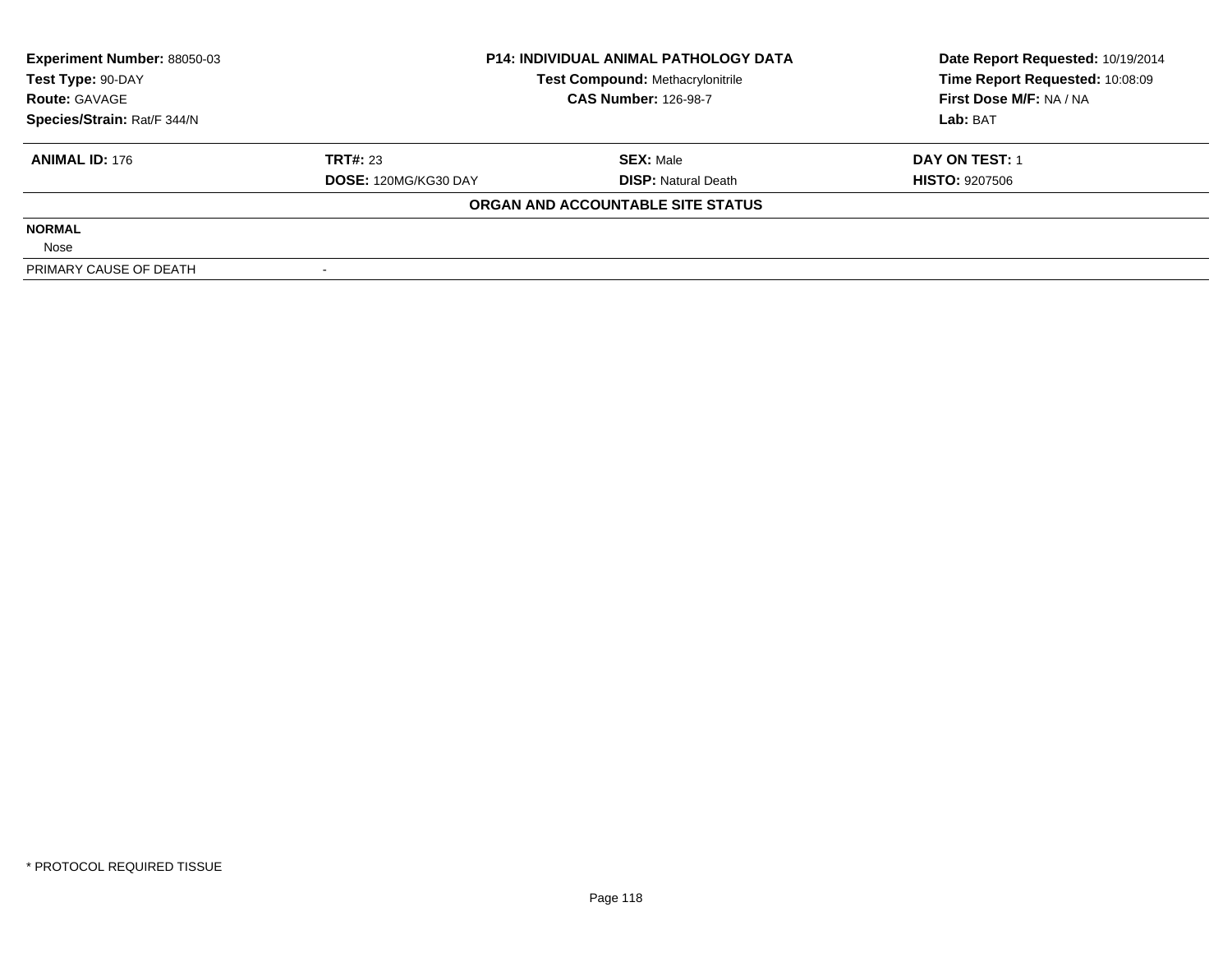| <b>Experiment Number: 88050-03</b> | <b>P14: INDIVIDUAL ANIMAL PATHOLOGY DATA</b><br><b>Test Compound: Methacrylonitrile</b><br><b>CAS Number: 126-98-7</b> |                                   | Date Report Requested: 10/19/2014 |  |
|------------------------------------|------------------------------------------------------------------------------------------------------------------------|-----------------------------------|-----------------------------------|--|
| Test Type: 90-DAY                  |                                                                                                                        |                                   | Time Report Requested: 10:08:09   |  |
| <b>Route: GAVAGE</b>               |                                                                                                                        |                                   | First Dose M/F: NA / NA           |  |
| Species/Strain: Rat/F 344/N        |                                                                                                                        |                                   | Lab: BAT                          |  |
| <b>ANIMAL ID: 177</b>              | <b>TRT#: 23</b>                                                                                                        | <b>SEX: Male</b>                  | DAY ON TEST: 1                    |  |
|                                    | DOSE: 120MG/KG30 DAY                                                                                                   | <b>DISP:</b> Natural Death        | <b>HISTO: 9207507</b>             |  |
|                                    |                                                                                                                        | ORGAN AND ACCOUNTABLE SITE STATUS |                                   |  |
| <b>NORMAL</b>                      |                                                                                                                        |                                   |                                   |  |
| Nose                               |                                                                                                                        |                                   |                                   |  |
| PRIMARY CAUSE OF DEATH             |                                                                                                                        |                                   |                                   |  |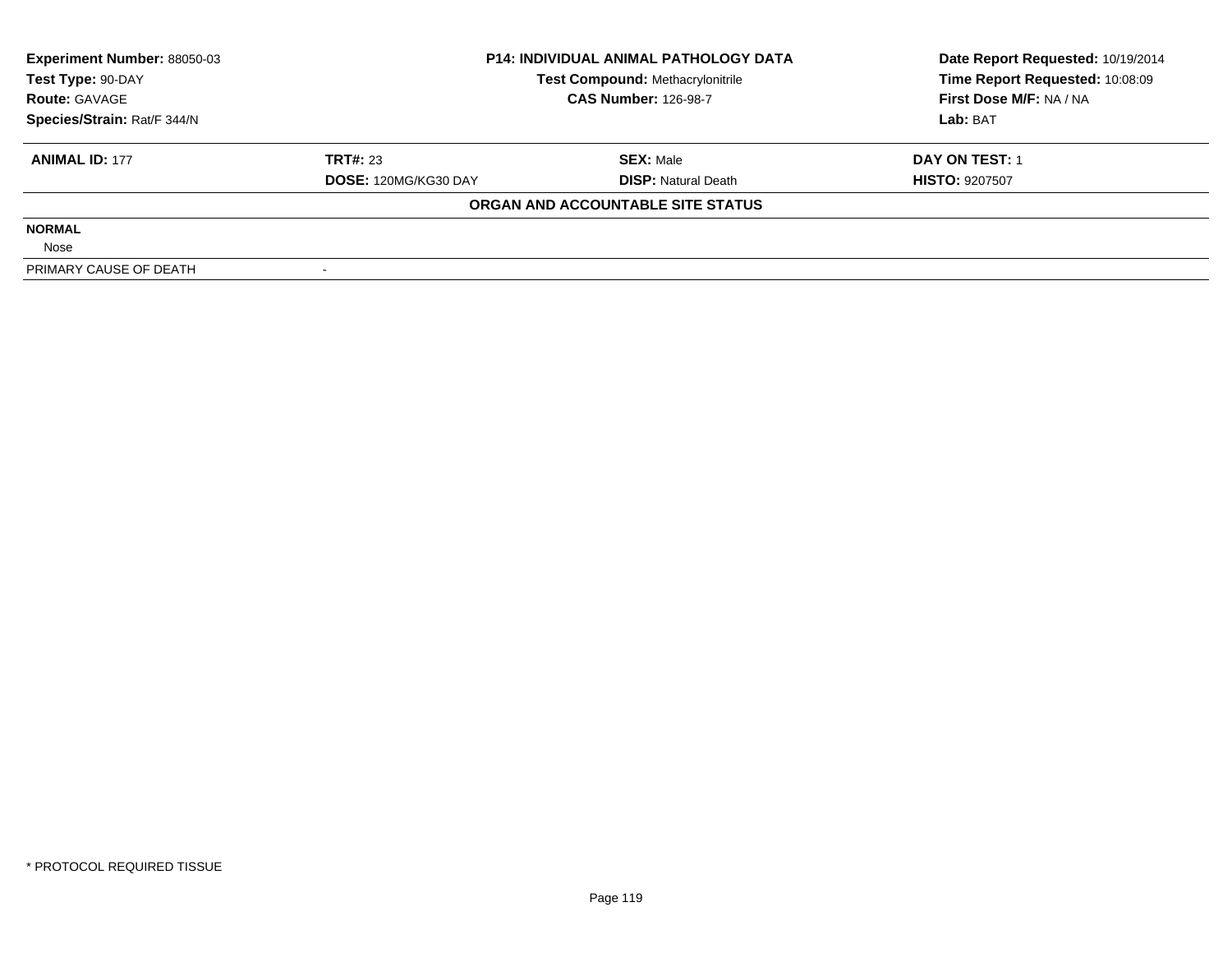| <b>Experiment Number: 88050-03</b> |                             | <b>P14: INDIVIDUAL ANIMAL PATHOLOGY DATA</b> |                                 |
|------------------------------------|-----------------------------|----------------------------------------------|---------------------------------|
| Test Type: 90-DAY                  |                             | <b>Test Compound: Methacrylonitrile</b>      | Time Report Requested: 10:08:09 |
| <b>Route: GAVAGE</b>               |                             | <b>CAS Number: 126-98-7</b>                  | First Dose M/F: NA / NA         |
| Species/Strain: Rat/F 344/N        |                             |                                              | <b>Lab: BAT</b>                 |
| <b>ANIMAL ID: 178</b>              | TRT#: 23                    | <b>SEX: Male</b>                             | DAY ON TEST: 32                 |
|                                    | <b>DOSE: 120MG/KG30 DAY</b> | <b>DISP:</b> Scheduled Sacrifice             | <b>HISTO: 9207508</b>           |
| <b>OBSERVATIONS</b>                |                             |                                              |                                 |
| Nose                               | Olfactory Epi               | Metaplasia                                   | Minimal                         |
|                                    | Olfactory Epi               | Necrosis                                     | Mild                            |
| PRIMARY CAUSE OF DEATH             |                             |                                              |                                 |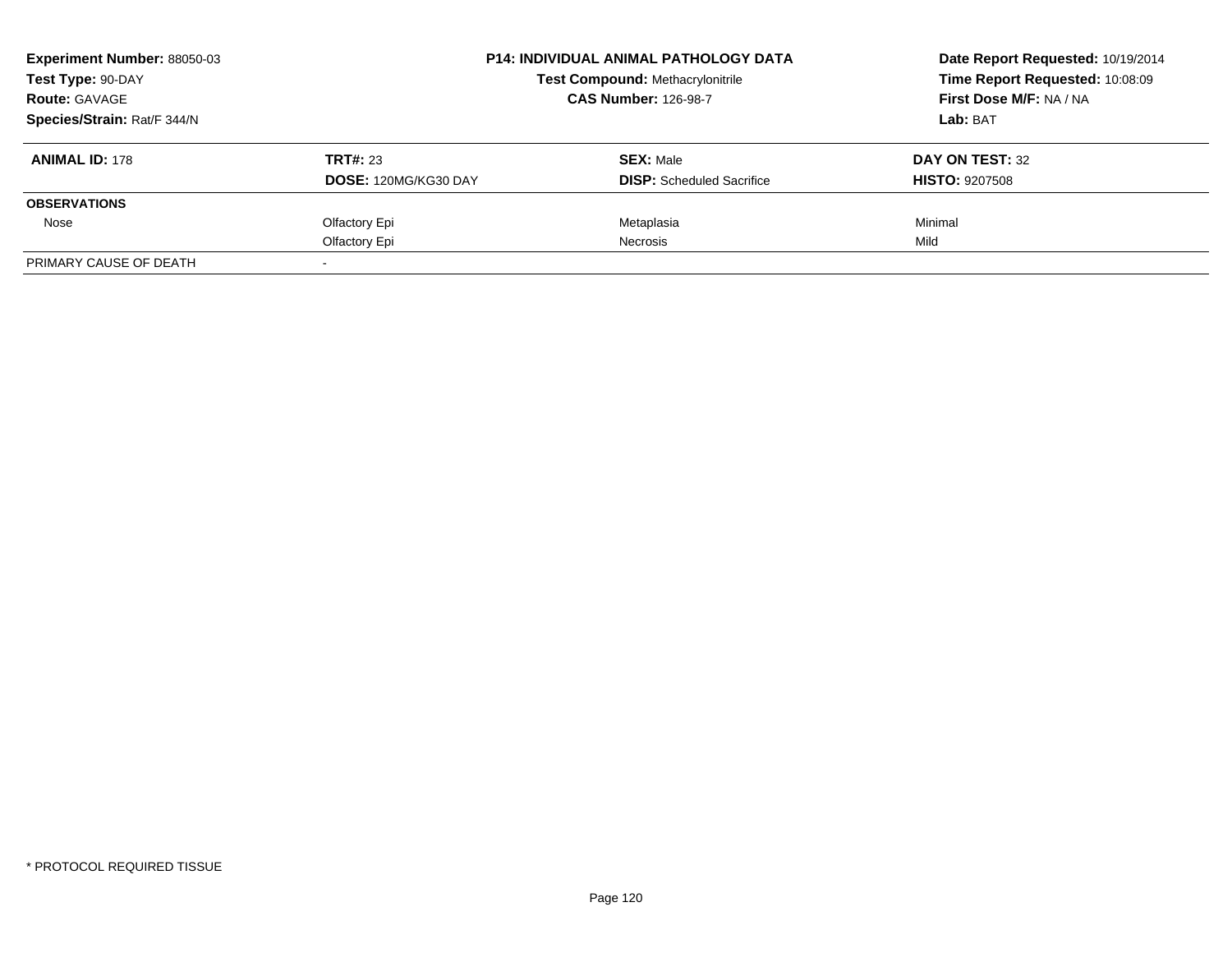| <b>Experiment Number: 88050-03</b> | <b>P14: INDIVIDUAL ANIMAL PATHOLOGY DATA</b><br><b>Test Compound: Methacrylonitrile</b> |                                   | Date Report Requested: 10/19/2014 |  |
|------------------------------------|-----------------------------------------------------------------------------------------|-----------------------------------|-----------------------------------|--|
| Test Type: 90-DAY                  |                                                                                         |                                   | Time Report Requested: 10:08:09   |  |
| <b>Route: GAVAGE</b>               |                                                                                         | <b>CAS Number: 126-98-7</b>       |                                   |  |
| Species/Strain: Rat/F 344/N        |                                                                                         |                                   | Lab: BAT                          |  |
| <b>ANIMAL ID: 179</b>              | <b>TRT#: 23</b>                                                                         | <b>SEX: Male</b>                  | DAY ON TEST: 1                    |  |
|                                    | DOSE: 120MG/KG30 DAY                                                                    | <b>DISP:</b> Natural Death        | <b>HISTO: 9207509</b>             |  |
|                                    |                                                                                         | ORGAN AND ACCOUNTABLE SITE STATUS |                                   |  |
| <b>NORMAL</b>                      |                                                                                         |                                   |                                   |  |
| Nose                               |                                                                                         |                                   |                                   |  |
| PRIMARY CAUSE OF DEATH             |                                                                                         |                                   |                                   |  |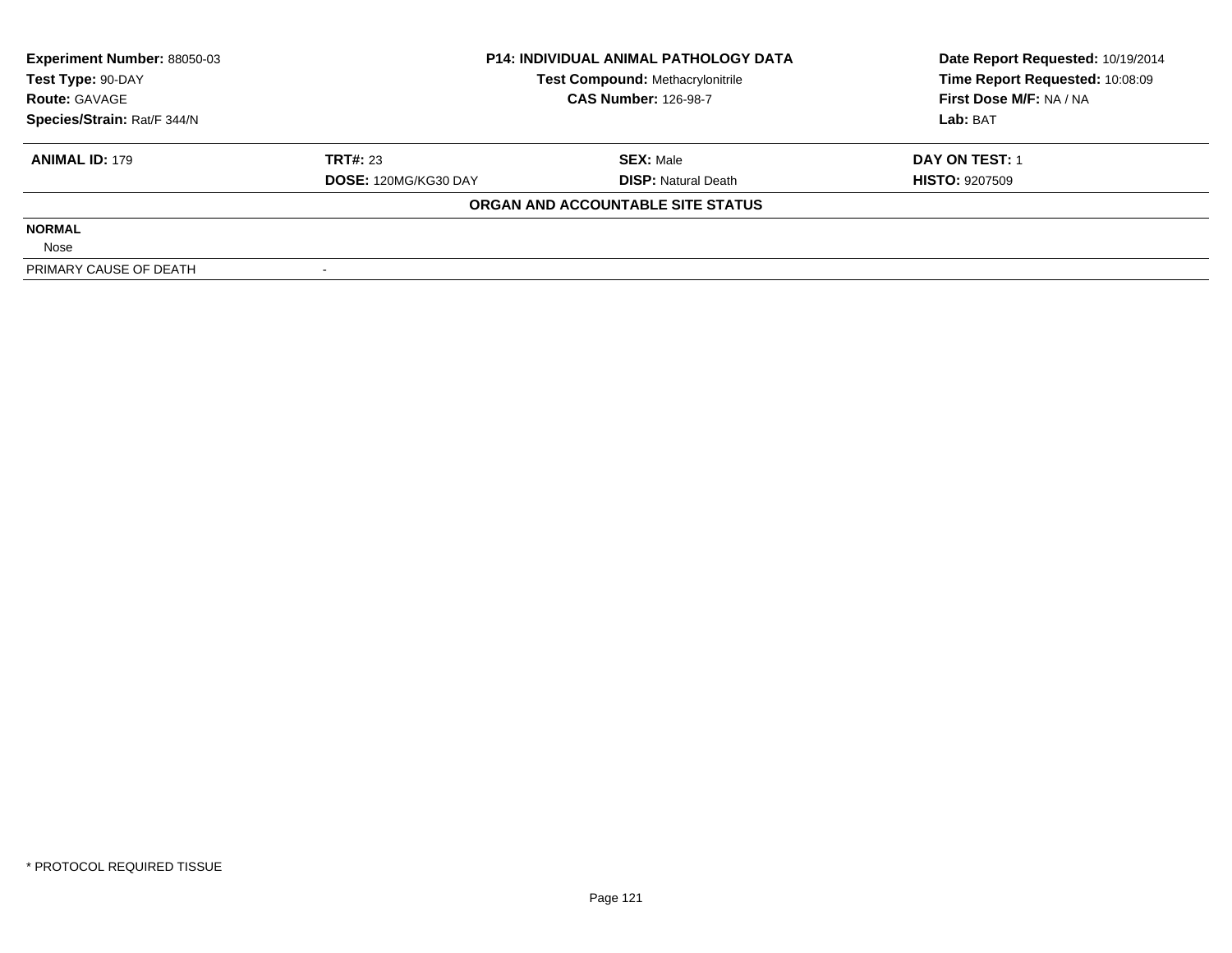| <b>Experiment Number: 88050-03</b> |                       | <b>P14: INDIVIDUAL ANIMAL PATHOLOGY DATA</b> | Date Report Requested: 10/19/2014<br>Time Report Requested: 10:08:09 |
|------------------------------------|-----------------------|----------------------------------------------|----------------------------------------------------------------------|
| Test Type: 90-DAY                  |                       | Test Compound: Methacrylonitrile             |                                                                      |
| <b>Route: GAVAGE</b>               |                       | <b>CAS Number: 126-98-7</b>                  | First Dose M/F: NA / NA                                              |
| Species/Strain: Rat/F 344/N        |                       |                                              | <b>Lab:</b> BAT                                                      |
| <b>ANIMAL ID: 180</b>              | <b>TRT#: 23</b>       | <b>SEX: Male</b>                             | DAY ON TEST: 2                                                       |
|                                    | DOSE: 120MG/KG30 DAY  | <b>DISP:</b> Moribund Sacrifice              | <b>HISTO: 9207510</b>                                                |
| <b>OBSERVATIONS</b>                |                       |                                              |                                                                      |
| Nose                               | <b>Respirat Epith</b> | Degeneration                                 | Minimal                                                              |
| PRIMARY CAUSE OF DEATH             |                       |                                              |                                                                      |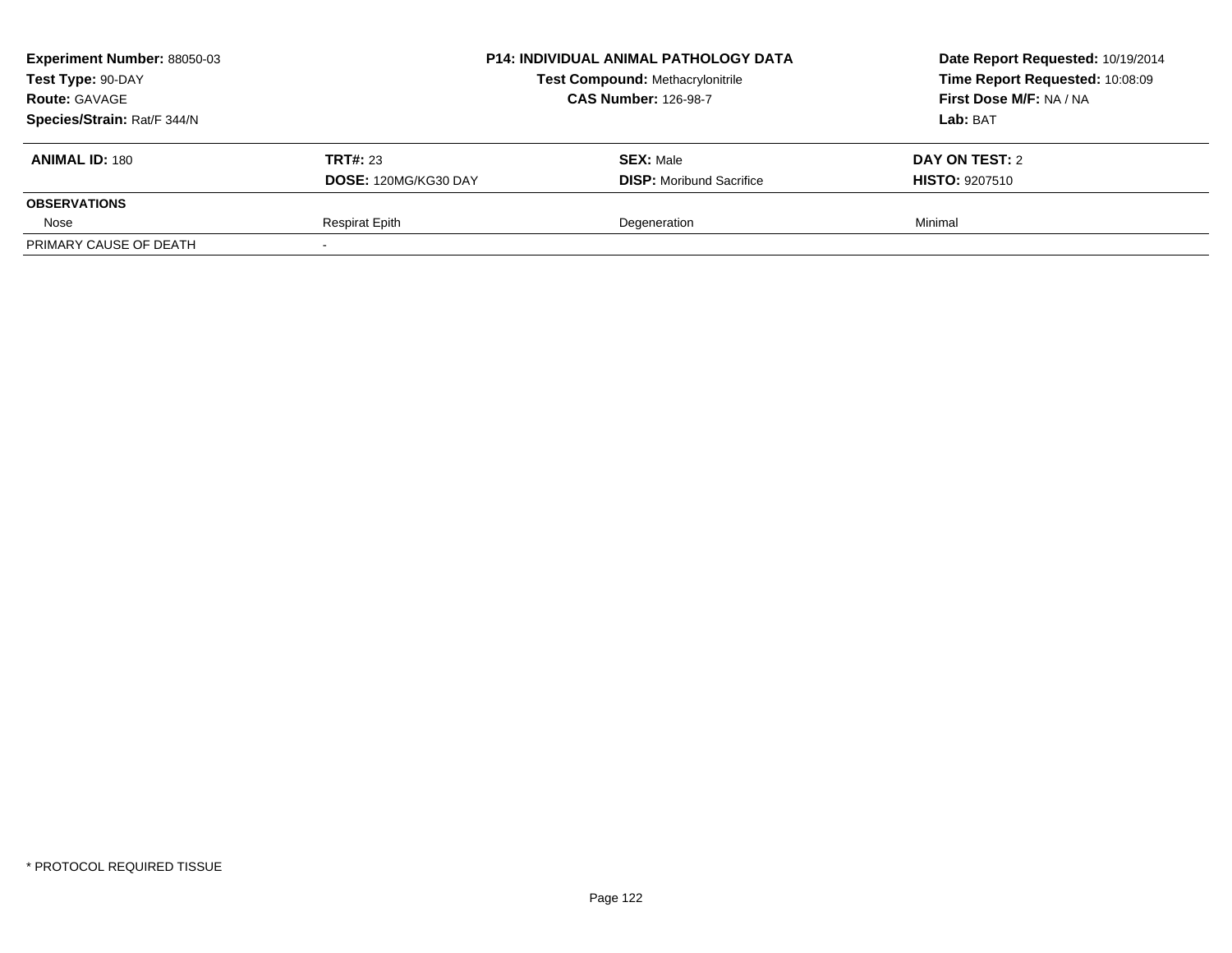| <b>Experiment Number: 88050-03</b><br>Test Type: 90-DAY<br><b>Route: GAVAGE</b><br>Species/Strain: Rat/F 344/N |                          | <b>P14: INDIVIDUAL ANIMAL PATHOLOGY DATA</b><br>Test Compound: Methacrylonitrile<br><b>CAS Number: 126-98-7</b> | Date Report Requested: 10/19/2014<br>Time Report Requested: 10:08:09<br>First Dose M/F: NA / NA<br>Lab: BAT |
|----------------------------------------------------------------------------------------------------------------|--------------------------|-----------------------------------------------------------------------------------------------------------------|-------------------------------------------------------------------------------------------------------------|
| <b>ANIMAL ID: 61</b>                                                                                           | TRT#: 2                  | <b>SEX: Female</b>                                                                                              | DAY ON TEST: 94                                                                                             |
|                                                                                                                | DOSE: 0 MG/KG            | <b>DISP: Terminal Sacrifice</b>                                                                                 | <b>HISTO: 9207611</b>                                                                                       |
|                                                                                                                |                          | ORGAN AND ACCOUNTABLE SITE STATUS                                                                               |                                                                                                             |
| <b>NORMAL</b>                                                                                                  |                          |                                                                                                                 |                                                                                                             |
| * Adrenal Cortex                                                                                               | * Adrenal Medulla        | * Blood Vessel                                                                                                  | * Bone                                                                                                      |
| * Bone Marrow                                                                                                  | * Brain                  | * Esophagus                                                                                                     | * Heart                                                                                                     |
| * Intestine Large, Cecum                                                                                       | * Intestine Large, Colon | * Intestine Large, Rectum                                                                                       | * Intestine Small, Duodenum                                                                                 |
| * Intestine Small. Ileum                                                                                       | * Islets. Pancreatic     | * Larynx                                                                                                        | * Liver                                                                                                     |
| * Lymph Node, Mandibular                                                                                       | * Lymph Node, Mesenteric | * Mammary Gland                                                                                                 | * Ovary                                                                                                     |
| * Pancreas                                                                                                     | * Parathyroid Gland      | * Peripheral Nerve                                                                                              | * Pituitary Gland                                                                                           |
| * Salivary Glands                                                                                              | * Skeletal Muscle        | * Skin                                                                                                          | * Spinal Cord                                                                                               |
| * Stomach, Forestomach                                                                                         | * Stomach, Glandular     | * Thymus                                                                                                        | * Thyroid Gland                                                                                             |
| * Trachea                                                                                                      | * Urinary Bladder        | * Uterus                                                                                                        |                                                                                                             |
| <b>OBSERVATIONS</b>                                                                                            |                          |                                                                                                                 |                                                                                                             |
| * Clitoral Gland                                                                                               |                          | Inflammation                                                                                                    | Chronic Active, Mild                                                                                        |
| * Intestine Small, Jejunum                                                                                     |                          | Inflammation                                                                                                    | Granulomatous, Minimal                                                                                      |
|                                                                                                                |                          | Mineralization                                                                                                  | Minimal                                                                                                     |
| * Kidney                                                                                                       |                          | Mineralization                                                                                                  | Mild                                                                                                        |
| * Lung                                                                                                         |                          | Inflammation                                                                                                    | Chronic Active, Minimal                                                                                     |
| * Nose                                                                                                         |                          | Inflammation                                                                                                    | Chronic Active, Mild                                                                                        |
| * Spleen                                                                                                       | Capsule                  | Hyperplasia                                                                                                     | Minimal                                                                                                     |
| PRIMARY CAUSE OF DEATH                                                                                         |                          |                                                                                                                 |                                                                                                             |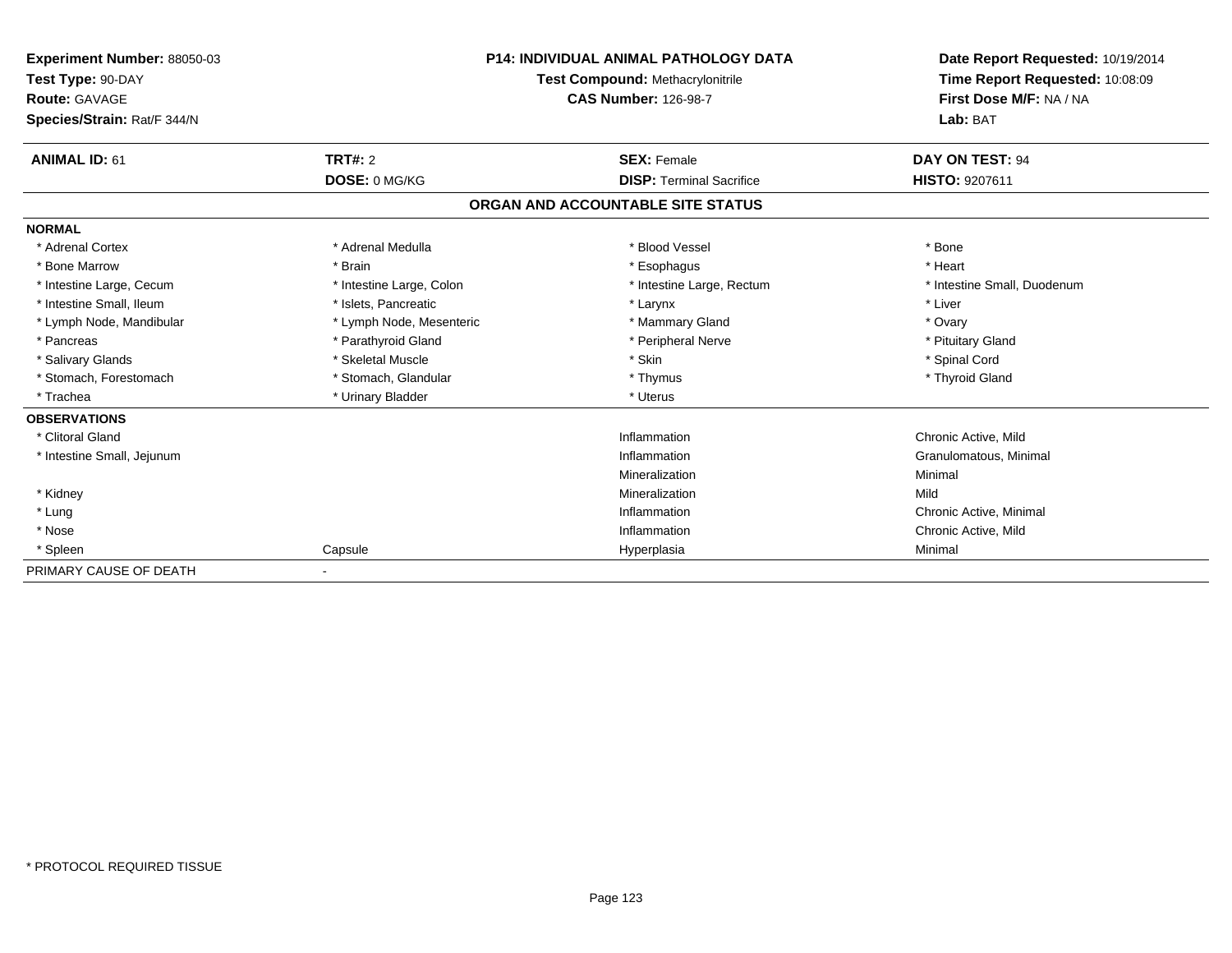| Experiment Number: 88050-03<br>Test Type: 90-DAY<br>Route: GAVAGE<br>Species/Strain: Rat/F 344/N |                            | <b>P14: INDIVIDUAL ANIMAL PATHOLOGY DATA</b><br><b>Test Compound: Methacrylonitrile</b><br><b>CAS Number: 126-98-7</b> | Date Report Requested: 10/19/2014<br>Time Report Requested: 10:08:09<br>First Dose M/F: NA / NA<br>Lab: BAT |
|--------------------------------------------------------------------------------------------------|----------------------------|------------------------------------------------------------------------------------------------------------------------|-------------------------------------------------------------------------------------------------------------|
|                                                                                                  |                            |                                                                                                                        |                                                                                                             |
| <b>ANIMAL ID: 62</b>                                                                             | TRT#: 2                    | <b>SEX: Female</b>                                                                                                     | DAY ON TEST: 94                                                                                             |
|                                                                                                  | DOSE: 0 MG/KG              | <b>DISP: Terminal Sacrifice</b>                                                                                        | <b>HISTO: 9207612</b>                                                                                       |
|                                                                                                  |                            | ORGAN AND ACCOUNTABLE SITE STATUS                                                                                      |                                                                                                             |
| <b>NORMAL</b>                                                                                    |                            |                                                                                                                        |                                                                                                             |
| * Adrenal Cortex                                                                                 | * Adrenal Medulla          | * Blood Vessel                                                                                                         | * Bone                                                                                                      |
| * Bone Marrow                                                                                    | * Brain                    | * Clitoral Gland                                                                                                       | * Esophagus                                                                                                 |
| * Intestine Large, Cecum                                                                         | * Intestine Large, Colon   | * Intestine Large, Rectum                                                                                              | * Intestine Small, Duodenum                                                                                 |
| * Intestine Small, Ileum                                                                         | * Intestine Small, Jejunum | * Islets, Pancreatic                                                                                                   | * Larynx                                                                                                    |
| * Liver                                                                                          | * Lung                     | * Lymph Node, Mandibular                                                                                               | * Lymph Node, Mesenteric                                                                                    |
| * Mammary Gland                                                                                  | * Nose                     | * Pancreas                                                                                                             | * Parathyroid Gland                                                                                         |
| * Peripheral Nerve                                                                               | * Pituitary Gland          | * Salivary Glands                                                                                                      | * Skeletal Muscle                                                                                           |
| * Skin                                                                                           | * Spinal Cord              | * Stomach, Forestomach                                                                                                 | * Stomach, Glandular                                                                                        |
| * Thymus                                                                                         | * Thyroid Gland            | * Trachea                                                                                                              | * Urinary Bladder                                                                                           |
| * Uterus                                                                                         |                            |                                                                                                                        |                                                                                                             |
| <b>OBSERVATIONS</b>                                                                              |                            |                                                                                                                        |                                                                                                             |
| * Heart                                                                                          |                            | Cardiomyopathy                                                                                                         | Minimal                                                                                                     |
| * Kidney                                                                                         |                            | Mineralization                                                                                                         | Mild                                                                                                        |
| * Ovary                                                                                          | <b>Periovarn Tiss</b>      | Cyst                                                                                                                   | Minimal                                                                                                     |
| [ $Cyst TGLS = 1-10$ ]                                                                           |                            |                                                                                                                        |                                                                                                             |
| * Spleen                                                                                         | Capsule                    | Hyperplasia                                                                                                            | Minimal                                                                                                     |
|                                                                                                  |                            | Necrosis                                                                                                               | Mild                                                                                                        |
| [Hyperplasia TGLS = 2-1]                                                                         |                            |                                                                                                                        |                                                                                                             |
| PRIMARY CAUSE OF DEATH                                                                           | $\blacksquare$             |                                                                                                                        |                                                                                                             |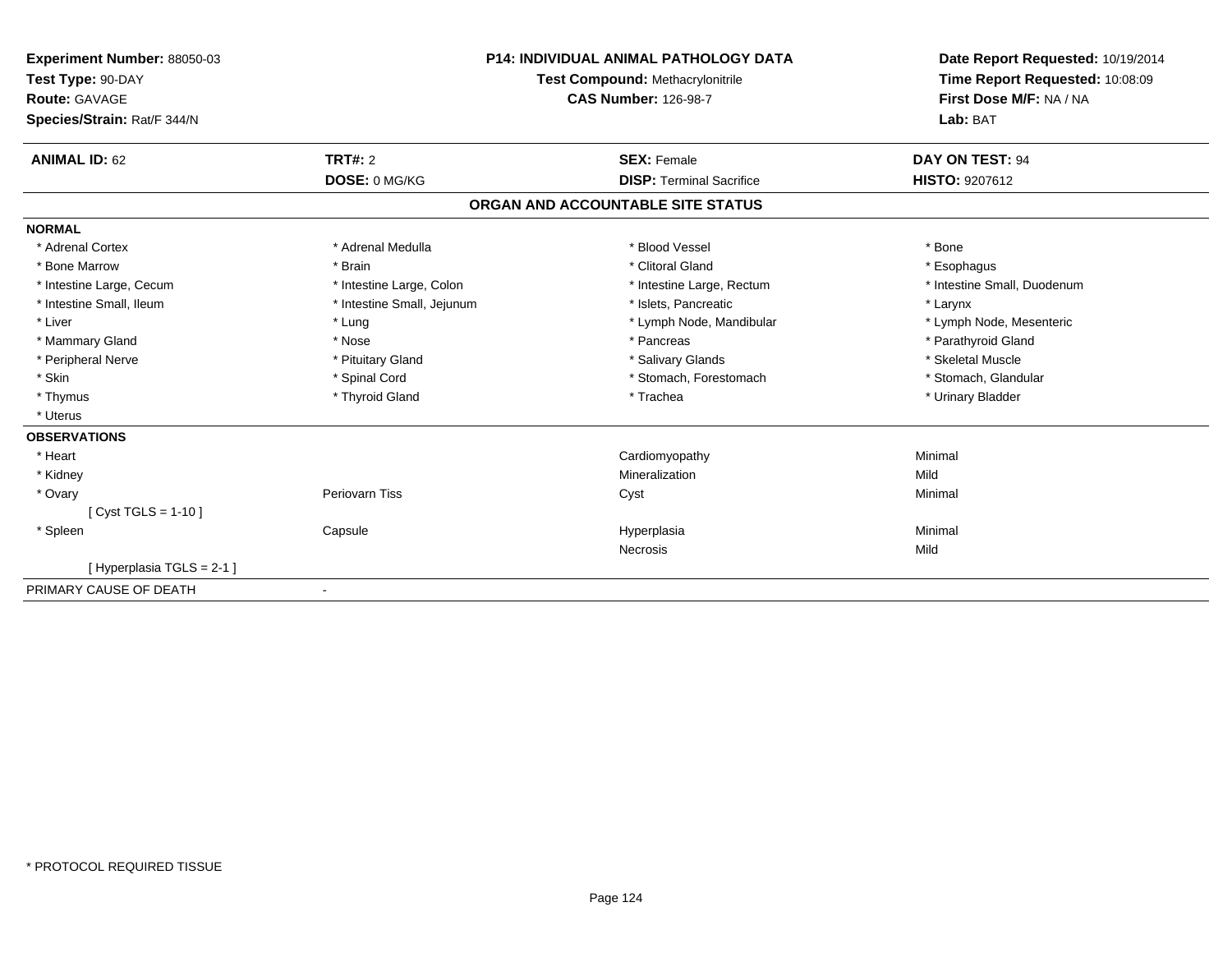| <b>Experiment Number: 88050-03</b><br>Test Type: 90-DAY<br><b>Route: GAVAGE</b> | <b>P14: INDIVIDUAL ANIMAL PATHOLOGY DATA</b><br><b>Test Compound: Methacrylonitrile</b><br><b>CAS Number: 126-98-7</b> |                                   | Date Report Requested: 10/19/2014<br>Time Report Requested: 10:08:09<br>First Dose M/F: NA / NA |
|---------------------------------------------------------------------------------|------------------------------------------------------------------------------------------------------------------------|-----------------------------------|-------------------------------------------------------------------------------------------------|
| Species/Strain: Rat/F 344/N                                                     |                                                                                                                        |                                   | Lab: BAT                                                                                        |
| <b>ANIMAL ID: 63</b>                                                            | <b>TRT#: 2</b>                                                                                                         | <b>SEX: Female</b>                | DAY ON TEST: 94                                                                                 |
|                                                                                 | DOSE: 0 MG/KG                                                                                                          | <b>DISP: Terminal Sacrifice</b>   | <b>HISTO: 9207613</b>                                                                           |
|                                                                                 |                                                                                                                        | ORGAN AND ACCOUNTABLE SITE STATUS |                                                                                                 |
| <b>NORMAL</b>                                                                   |                                                                                                                        |                                   |                                                                                                 |
| * Adrenal Cortex                                                                | * Adrenal Medulla                                                                                                      | * Blood Vessel                    | * Bone                                                                                          |
| * Bone Marrow                                                                   | * Brain                                                                                                                | * Clitoral Gland                  | * Esophagus                                                                                     |
| * Intestine Large, Cecum                                                        | * Intestine Large, Colon                                                                                               | * Intestine Large, Rectum         | * Intestine Small, Duodenum                                                                     |
| * Intestine Small, Ileum                                                        | * Intestine Small, Jejunum                                                                                             | * Islets. Pancreatic              | * Larynx                                                                                        |
| * Liver                                                                         | * Lung                                                                                                                 | * Lymph Node, Mandibular          | * Lymph Node, Mesenteric                                                                        |
| * Mammary Gland                                                                 | * Ovary                                                                                                                | * Pancreas                        | * Parathyroid Gland                                                                             |
| * Peripheral Nerve                                                              | * Pituitary Gland                                                                                                      | * Salivary Glands                 | * Skeletal Muscle                                                                               |
| * Skin                                                                          | * Spinal Cord                                                                                                          | * Spleen                          | * Stomach, Forestomach                                                                          |
| * Stomach, Glandular                                                            | * Thymus                                                                                                               | * Thyroid Gland                   | * Trachea                                                                                       |
| * Urinary Bladder                                                               | * Uterus                                                                                                               |                                   |                                                                                                 |
| <b>OBSERVATIONS</b>                                                             |                                                                                                                        |                                   |                                                                                                 |
| * Heart                                                                         |                                                                                                                        | Cardiomyopathy                    | Minimal                                                                                         |
| * Kidney                                                                        |                                                                                                                        | Mineralization                    | Moderate                                                                                        |
| * Nose                                                                          |                                                                                                                        | Inflammation                      | Chronic Active, Mild                                                                            |
| PRIMARY CAUSE OF DEATH                                                          |                                                                                                                        |                                   |                                                                                                 |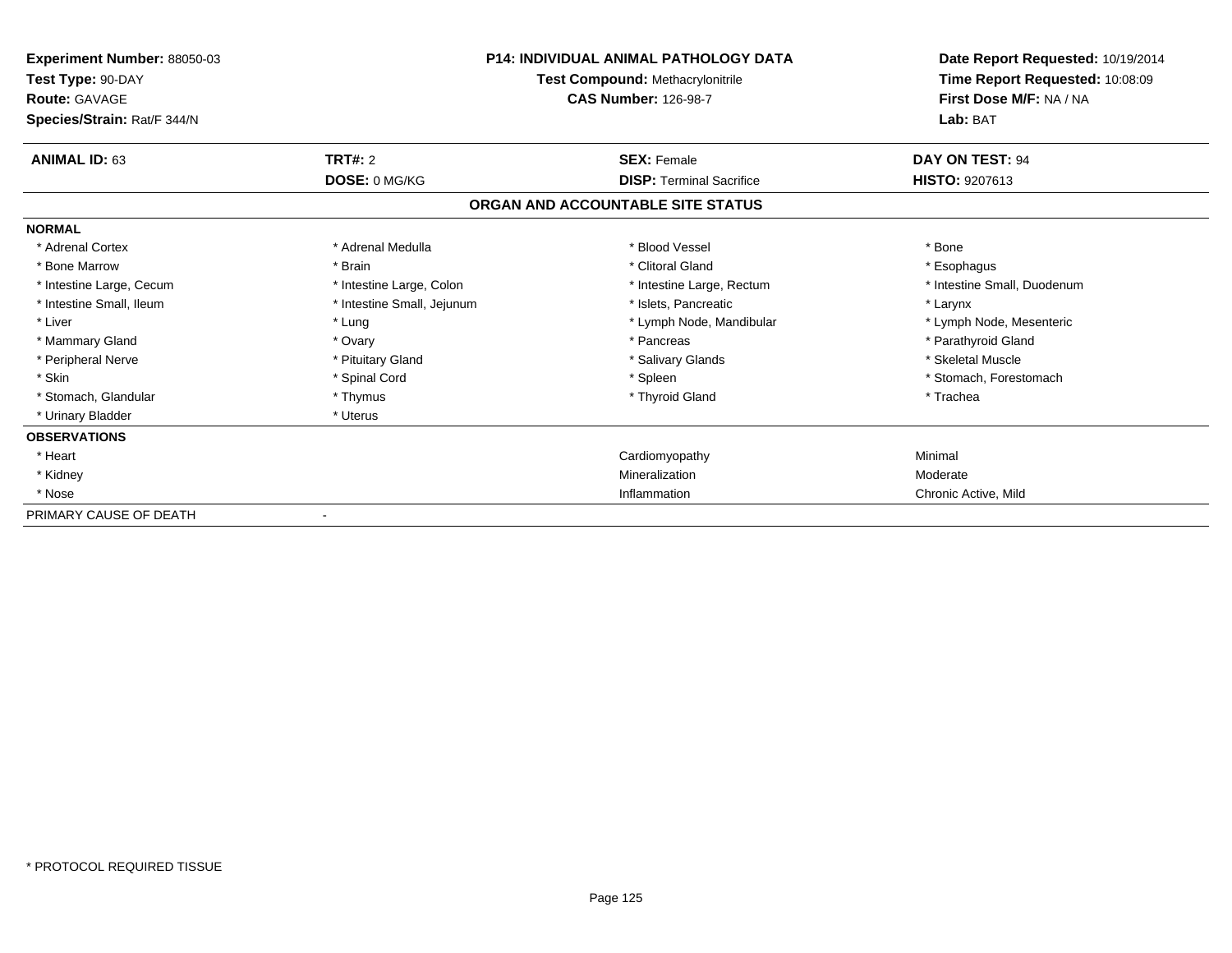| Experiment Number: 88050-03<br>Test Type: 90-DAY<br><b>Route: GAVAGE</b><br>Species/Strain: Rat/F 344/N |                          | <b>P14: INDIVIDUAL ANIMAL PATHOLOGY DATA</b><br>Test Compound: Methacrylonitrile<br><b>CAS Number: 126-98-7</b> | Date Report Requested: 10/19/2014<br>Time Report Requested: 10:08:09<br>First Dose M/F: NA / NA<br>Lab: BAT |
|---------------------------------------------------------------------------------------------------------|--------------------------|-----------------------------------------------------------------------------------------------------------------|-------------------------------------------------------------------------------------------------------------|
| <b>ANIMAL ID: 64</b>                                                                                    | <b>TRT#: 2</b>           | <b>SEX: Female</b>                                                                                              | DAY ON TEST: 94                                                                                             |
|                                                                                                         | DOSE: 0 MG/KG            | <b>DISP: Terminal Sacrifice</b>                                                                                 | <b>HISTO: 9207614</b>                                                                                       |
|                                                                                                         |                          | ORGAN AND ACCOUNTABLE SITE STATUS                                                                               |                                                                                                             |
| <b>NORMAL</b>                                                                                           |                          |                                                                                                                 |                                                                                                             |
| * Adrenal Cortex                                                                                        | * Adrenal Medulla        | * Blood Vessel                                                                                                  | * Bone                                                                                                      |
| * Bone Marrow                                                                                           | * Brain                  | * Clitoral Gland                                                                                                | * Esophagus                                                                                                 |
| * Heart                                                                                                 | * Intestine Large, Cecum | * Intestine Large, Colon                                                                                        | * Intestine Large, Rectum                                                                                   |
| * Intestine Small, Duodenum                                                                             | * Intestine Small, Ileum | * Intestine Small, Jejunum                                                                                      | * Islets, Pancreatic                                                                                        |
| * Larynx                                                                                                | * Liver                  | * Lung                                                                                                          | * Lymph Node, Mandibular                                                                                    |
| * Lymph Node, Mesenteric                                                                                | * Mammary Gland          | * Ovary                                                                                                         | * Pancreas                                                                                                  |
| * Parathyroid Gland                                                                                     | * Peripheral Nerve       | * Pituitary Gland                                                                                               | * Salivary Glands                                                                                           |
| * Skeletal Muscle                                                                                       | * Skin                   | * Spinal Cord                                                                                                   | * Spleen                                                                                                    |
| * Stomach, Forestomach                                                                                  | * Stomach, Glandular     | * Thymus                                                                                                        | * Thyroid Gland                                                                                             |
| * Trachea                                                                                               | * Urinary Bladder        | * Uterus                                                                                                        |                                                                                                             |
| <b>OBSERVATIONS</b>                                                                                     |                          |                                                                                                                 |                                                                                                             |
| * Kidney                                                                                                |                          | Mineralization                                                                                                  | Mild                                                                                                        |
| * Nose                                                                                                  |                          | Inflammation                                                                                                    | Chronic Active, Mild                                                                                        |
| PRIMARY CAUSE OF DEATH                                                                                  |                          |                                                                                                                 |                                                                                                             |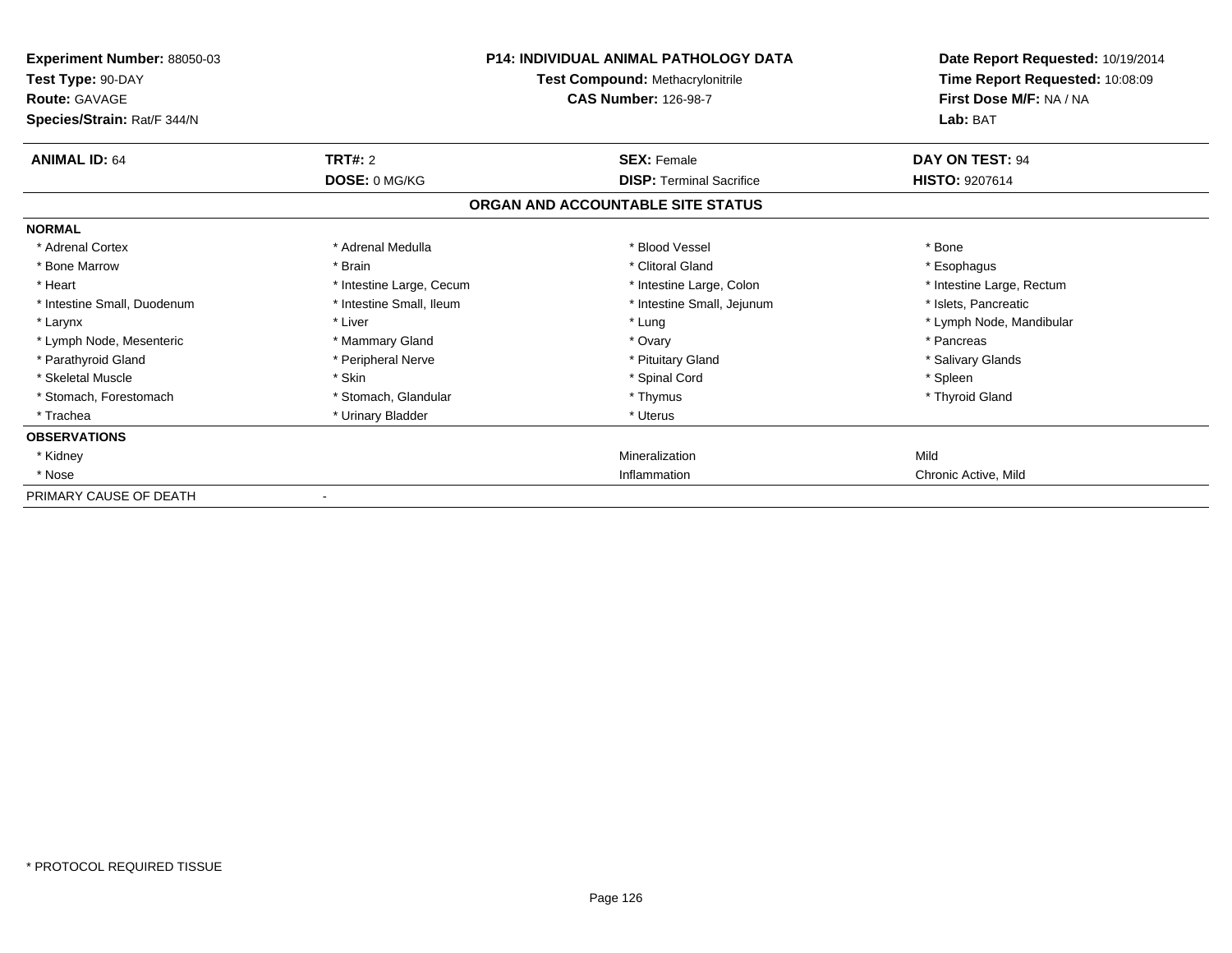| <b>Experiment Number: 88050-03</b><br>Test Type: 90-DAY<br><b>Route: GAVAGE</b><br>Species/Strain: Rat/F 344/N |                            | <b>P14: INDIVIDUAL ANIMAL PATHOLOGY DATA</b><br><b>Test Compound: Methacrylonitrile</b><br><b>CAS Number: 126-98-7</b> | Date Report Requested: 10/19/2014<br>Time Report Requested: 10:08:09<br>First Dose M/F: NA / NA<br>Lab: BAT |
|----------------------------------------------------------------------------------------------------------------|----------------------------|------------------------------------------------------------------------------------------------------------------------|-------------------------------------------------------------------------------------------------------------|
| <b>ANIMAL ID: 65</b>                                                                                           | TRT#: 2                    | <b>SEX: Female</b>                                                                                                     | DAY ON TEST: 94                                                                                             |
|                                                                                                                | DOSE: 0 MG/KG              | <b>DISP: Terminal Sacrifice</b>                                                                                        | <b>HISTO: 9207615</b>                                                                                       |
|                                                                                                                |                            | ORGAN AND ACCOUNTABLE SITE STATUS                                                                                      |                                                                                                             |
| <b>NORMAL</b>                                                                                                  |                            |                                                                                                                        |                                                                                                             |
| * Adrenal Cortex                                                                                               | * Adrenal Medulla          | * Blood Vessel                                                                                                         | * Bone                                                                                                      |
| * Bone Marrow                                                                                                  | * Brain                    | * Esophagus                                                                                                            | * Heart                                                                                                     |
| * Intestine Large, Cecum                                                                                       | * Intestine Large, Colon   | * Intestine Large, Rectum                                                                                              | * Intestine Small, Duodenum                                                                                 |
| * Intestine Small. Ileum                                                                                       | * Intestine Small, Jejunum | * Islets, Pancreatic                                                                                                   | * Larynx                                                                                                    |
| * Liver                                                                                                        | * Lung                     | * Lymph Node, Mandibular                                                                                               | * Lymph Node, Mesenteric                                                                                    |
| * Mammary Gland                                                                                                | * Ovary                    | * Pancreas                                                                                                             | * Parathyroid Gland                                                                                         |
| * Peripheral Nerve                                                                                             | * Pituitary Gland          | * Salivary Glands                                                                                                      | * Skeletal Muscle                                                                                           |
| * Skin                                                                                                         | * Spinal Cord              | * Spleen                                                                                                               | * Stomach, Forestomach                                                                                      |
| * Stomach, Glandular                                                                                           | * Thymus                   | * Thyroid Gland                                                                                                        | * Trachea                                                                                                   |
| * Urinary Bladder                                                                                              | * Uterus                   |                                                                                                                        |                                                                                                             |
| <b>OBSERVATIONS</b>                                                                                            |                            |                                                                                                                        |                                                                                                             |
| * Clitoral Gland                                                                                               |                            | Inflammation                                                                                                           | Chronic Active, Mild                                                                                        |
| * Kidney                                                                                                       |                            | Mineralization                                                                                                         | Mild                                                                                                        |
| * Nose                                                                                                         |                            | Inflammation                                                                                                           | Chronic Active, Mild                                                                                        |
| PRIMARY CAUSE OF DEATH                                                                                         |                            |                                                                                                                        |                                                                                                             |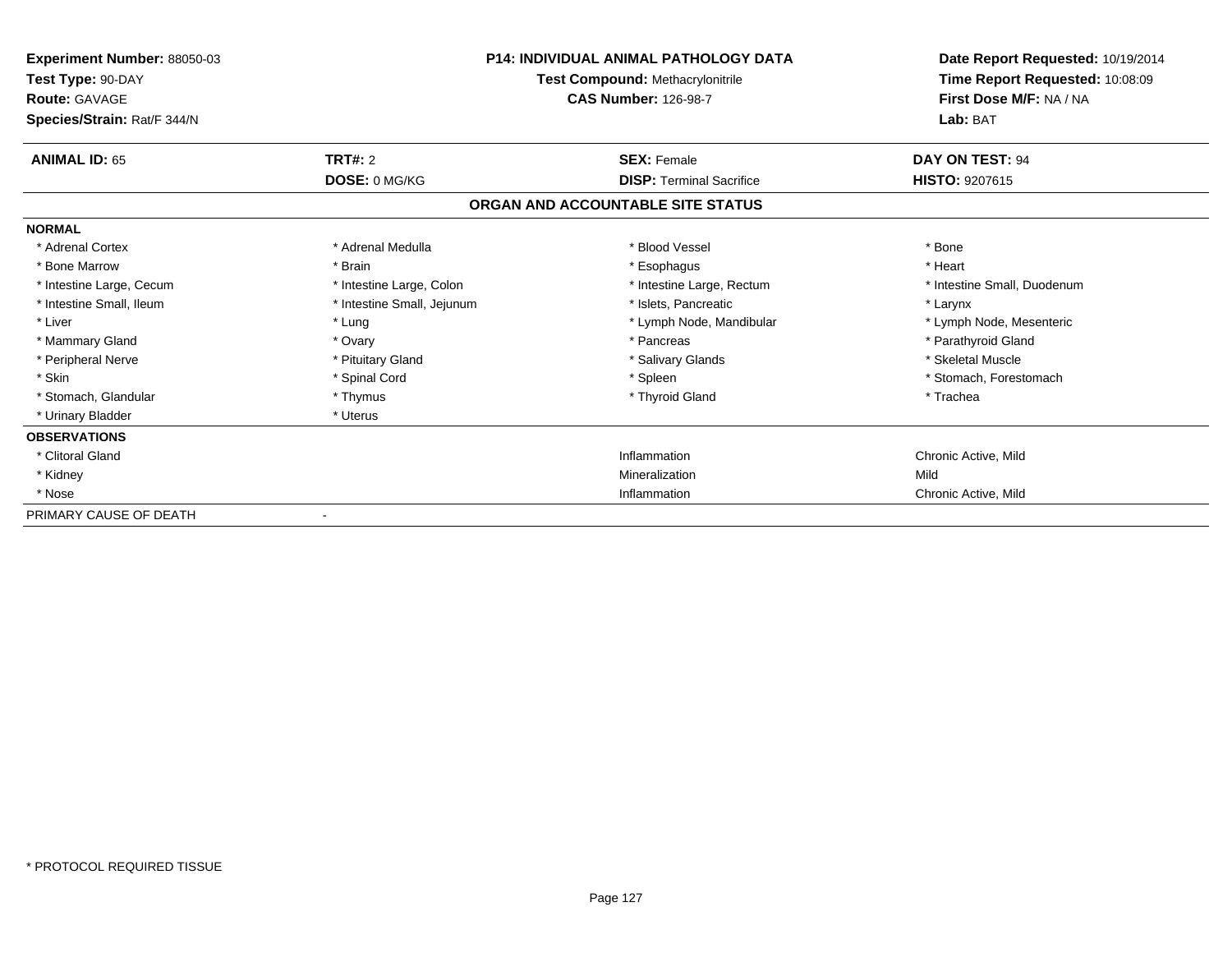| <b>Experiment Number: 88050-03</b><br>Test Type: 90-DAY<br><b>Route: GAVAGE</b><br>Species/Strain: Rat/F 344/N |                            | <b>P14: INDIVIDUAL ANIMAL PATHOLOGY DATA</b><br>Test Compound: Methacrylonitrile<br><b>CAS Number: 126-98-7</b> | Date Report Requested: 10/19/2014<br>Time Report Requested: 10:08:09<br>First Dose M/F: NA / NA<br>Lab: BAT |
|----------------------------------------------------------------------------------------------------------------|----------------------------|-----------------------------------------------------------------------------------------------------------------|-------------------------------------------------------------------------------------------------------------|
| <b>ANIMAL ID: 66</b>                                                                                           | <b>TRT#: 2</b>             | <b>SEX: Female</b>                                                                                              | DAY ON TEST: 94                                                                                             |
|                                                                                                                | DOSE: 0 MG/KG              | <b>DISP: Terminal Sacrifice</b>                                                                                 | <b>HISTO: 9207616</b>                                                                                       |
|                                                                                                                |                            | ORGAN AND ACCOUNTABLE SITE STATUS                                                                               |                                                                                                             |
| <b>NORMAL</b>                                                                                                  |                            |                                                                                                                 |                                                                                                             |
| * Adrenal Cortex                                                                                               | * Adrenal Medulla          | * Blood Vessel                                                                                                  | * Bone                                                                                                      |
| * Bone Marrow                                                                                                  | * Brain                    | * Clitoral Gland                                                                                                | * Esophagus                                                                                                 |
| * Heart                                                                                                        | * Intestine Large, Cecum   | * Intestine Large, Rectum                                                                                       | * Intestine Small, Duodenum                                                                                 |
| * Intestine Small, Ileum                                                                                       | * Intestine Small, Jejunum | * Islets. Pancreatic                                                                                            | * Larynx                                                                                                    |
| * Liver                                                                                                        | * Lung                     | * Lymph Node, Mandibular                                                                                        | * Lymph Node, Mesenteric                                                                                    |
| * Mammary Gland                                                                                                | * Ovary                    | * Pancreas                                                                                                      | * Parathyroid Gland                                                                                         |
| * Peripheral Nerve                                                                                             | * Pituitary Gland          | * Salivary Glands                                                                                               | * Skeletal Muscle                                                                                           |
| * Skin                                                                                                         | * Spinal Cord              | * Spleen                                                                                                        | * Stomach, Forestomach                                                                                      |
| * Stomach, Glandular                                                                                           | * Thymus                   | * Trachea                                                                                                       | * Urinary Bladder                                                                                           |
| * Uterus                                                                                                       |                            |                                                                                                                 |                                                                                                             |
| <b>OBSERVATIONS</b>                                                                                            |                            |                                                                                                                 |                                                                                                             |
| * Intestine Large, Colon                                                                                       |                            | Parasite Metazoan                                                                                               |                                                                                                             |
| * Kidney                                                                                                       |                            | Mineralization                                                                                                  | Mild                                                                                                        |
| * Nose                                                                                                         |                            | Inflammation                                                                                                    | Chronic Active, Mild                                                                                        |
| * Thyroid Gland                                                                                                |                            | Ultimobranchial Cyst                                                                                            | Minimal                                                                                                     |
| PRIMARY CAUSE OF DEATH                                                                                         |                            |                                                                                                                 |                                                                                                             |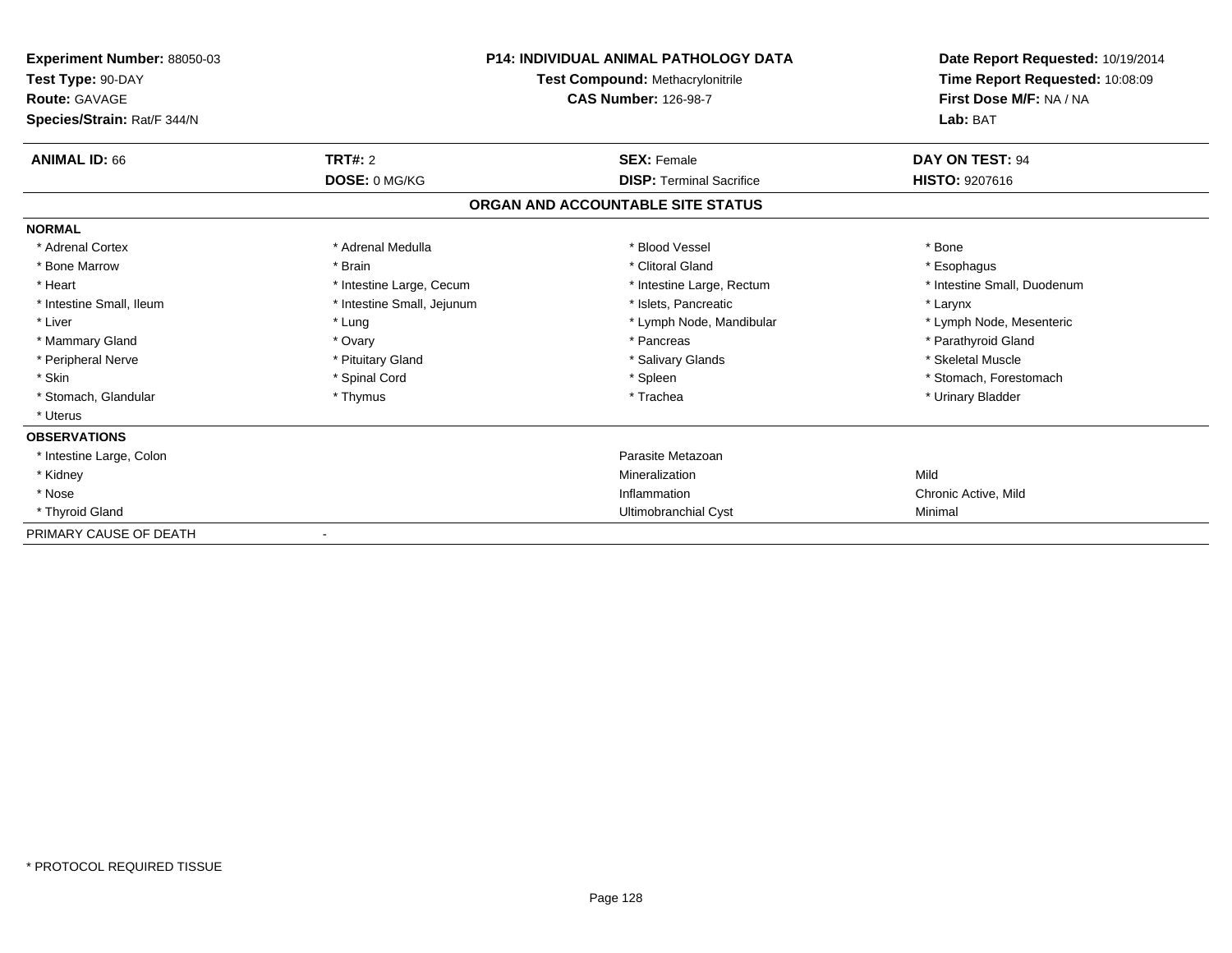| Experiment Number: 88050-03<br>Test Type: 90-DAY<br>Route: GAVAGE<br>Species/Strain: Rat/F 344/N |                          | <b>P14: INDIVIDUAL ANIMAL PATHOLOGY DATA</b><br>Test Compound: Methacrylonitrile<br><b>CAS Number: 126-98-7</b> | Date Report Requested: 10/19/2014<br>Time Report Requested: 10:08:09<br>First Dose M/F: NA / NA<br>Lab: BAT |
|--------------------------------------------------------------------------------------------------|--------------------------|-----------------------------------------------------------------------------------------------------------------|-------------------------------------------------------------------------------------------------------------|
| <b>ANIMAL ID: 67</b>                                                                             | TRT#: 2                  | <b>SEX: Female</b>                                                                                              | DAY ON TEST: 94                                                                                             |
|                                                                                                  | DOSE: 0 MG/KG            | <b>DISP: Terminal Sacrifice</b>                                                                                 | HISTO: 9207617                                                                                              |
|                                                                                                  |                          | ORGAN AND ACCOUNTABLE SITE STATUS                                                                               |                                                                                                             |
| <b>NORMAL</b>                                                                                    |                          |                                                                                                                 |                                                                                                             |
| * Adrenal Cortex                                                                                 | * Adrenal Medulla        | * Blood Vessel                                                                                                  | * Bone                                                                                                      |
| * Bone Marrow                                                                                    | * Brain                  | * Clitoral Gland                                                                                                | * Esophagus                                                                                                 |
| * Heart                                                                                          | * Intestine Large, Cecum | * Intestine Large, Colon                                                                                        | * Intestine Large, Rectum                                                                                   |
| * Intestine Small, Duodenum                                                                      | * Intestine Small, Ileum | * Intestine Small, Jejunum                                                                                      | * Islets, Pancreatic                                                                                        |
| * Larynx                                                                                         | * Liver                  | * Lung                                                                                                          | * Lymph Node, Mandibular                                                                                    |
| * Lymph Node, Mesenteric                                                                         | * Mammary Gland          | * Ovary                                                                                                         | * Pancreas                                                                                                  |
| * Peripheral Nerve                                                                               | * Pituitary Gland        | * Salivary Glands                                                                                               | * Skeletal Muscle                                                                                           |
| * Skin                                                                                           | * Spinal Cord            | * Spleen                                                                                                        | * Stomach, Forestomach                                                                                      |
| * Stomach, Glandular                                                                             | * Thymus                 | * Trachea                                                                                                       | * Urinary Bladder                                                                                           |
| * Uterus                                                                                         |                          |                                                                                                                 |                                                                                                             |
| <b>MISSING</b>                                                                                   |                          |                                                                                                                 |                                                                                                             |
| * Parathyroid Gland                                                                              |                          |                                                                                                                 |                                                                                                             |
| <b>OBSERVATIONS</b>                                                                              |                          |                                                                                                                 |                                                                                                             |
| * Kidney                                                                                         |                          | Mineralization                                                                                                  | Mild                                                                                                        |
| * Nose                                                                                           |                          | Inflammation                                                                                                    | Chronic Active, Mild                                                                                        |
| * Thyroid Gland                                                                                  |                          | Ultimobranchial Cyst                                                                                            | Mild                                                                                                        |
| PRIMARY CAUSE OF DEATH                                                                           |                          |                                                                                                                 |                                                                                                             |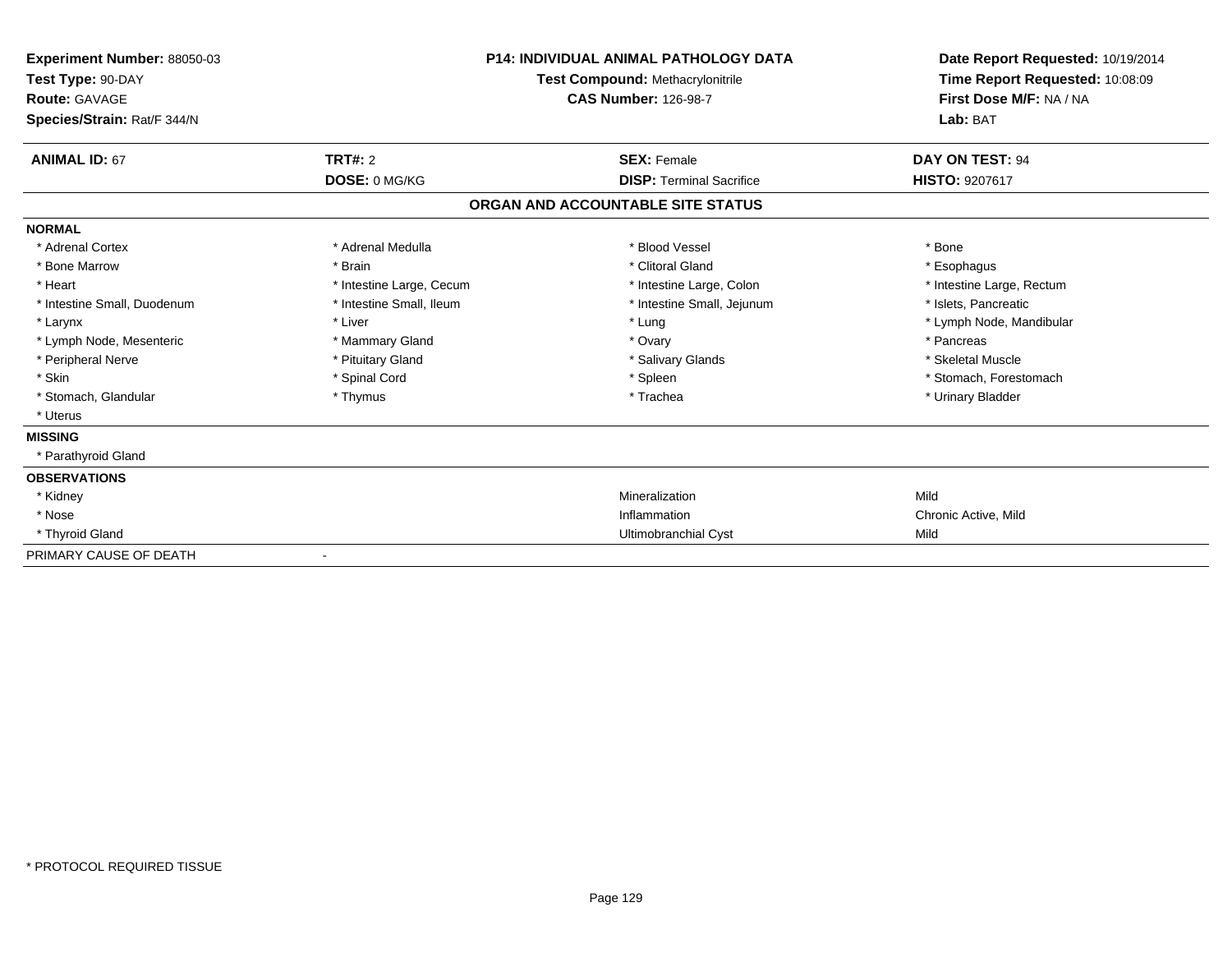| <b>Experiment Number: 88050-03</b><br>Test Type: 90-DAY<br><b>Route: GAVAGE</b><br>Species/Strain: Rat/F 344/N |                           | <b>P14: INDIVIDUAL ANIMAL PATHOLOGY DATA</b><br>Test Compound: Methacrylonitrile<br><b>CAS Number: 126-98-7</b> | Date Report Requested: 10/19/2014<br>Time Report Requested: 10:08:09<br>First Dose M/F: NA / NA<br>Lab: BAT |
|----------------------------------------------------------------------------------------------------------------|---------------------------|-----------------------------------------------------------------------------------------------------------------|-------------------------------------------------------------------------------------------------------------|
| <b>ANIMAL ID: 68</b>                                                                                           | <b>TRT#: 2</b>            | <b>SEX: Female</b>                                                                                              | <b>DAY ON TEST: 94</b>                                                                                      |
|                                                                                                                | DOSE: 0 MG/KG             | <b>DISP: Terminal Sacrifice</b>                                                                                 | <b>HISTO: 9207618</b>                                                                                       |
|                                                                                                                |                           | ORGAN AND ACCOUNTABLE SITE STATUS                                                                               |                                                                                                             |
| <b>NORMAL</b>                                                                                                  |                           |                                                                                                                 |                                                                                                             |
| * Adrenal Cortex                                                                                               | * Adrenal Medulla         | * Blood Vessel                                                                                                  | * Bone                                                                                                      |
| * Bone Marrow                                                                                                  | * Brain                   | * Esophagus                                                                                                     | * Intestine Large, Cecum                                                                                    |
| * Intestine Large, Colon                                                                                       | * Intestine Large, Rectum | * Intestine Small, Duodenum                                                                                     | * Intestine Small, Ileum                                                                                    |
| * Intestine Small, Jejunum                                                                                     | * Islets, Pancreatic      | * Larynx                                                                                                        | * Liver                                                                                                     |
| * Lung                                                                                                         | * Lymph Node, Mandibular  | * Lymph Node, Mesenteric                                                                                        | * Mammary Gland                                                                                             |
| * Ovary                                                                                                        | * Pancreas                | * Parathyroid Gland                                                                                             | * Peripheral Nerve                                                                                          |
| * Pituitary Gland                                                                                              | * Salivary Glands         | * Skeletal Muscle                                                                                               | * Skin                                                                                                      |
| * Spinal Cord                                                                                                  | * Spleen                  | * Stomach, Forestomach                                                                                          | * Stomach, Glandular                                                                                        |
| * Thymus                                                                                                       | * Thyroid Gland           | * Trachea                                                                                                       | * Urinary Bladder                                                                                           |
| * Uterus                                                                                                       |                           |                                                                                                                 |                                                                                                             |
| <b>OBSERVATIONS</b>                                                                                            |                           |                                                                                                                 |                                                                                                             |
| * Clitoral Gland                                                                                               |                           | Inflammation                                                                                                    | Granulomatous, Mild                                                                                         |
|                                                                                                                |                           | Mineralization                                                                                                  | Minimal                                                                                                     |
| * Heart                                                                                                        |                           | Inflammation                                                                                                    | Chronic Active, Minimal                                                                                     |
| * Kidney                                                                                                       |                           | Mineralization                                                                                                  | Mild                                                                                                        |
| * Nose                                                                                                         |                           | Inflammation                                                                                                    | Chronic Active, Minimal                                                                                     |
| PRIMARY CAUSE OF DEATH                                                                                         |                           |                                                                                                                 |                                                                                                             |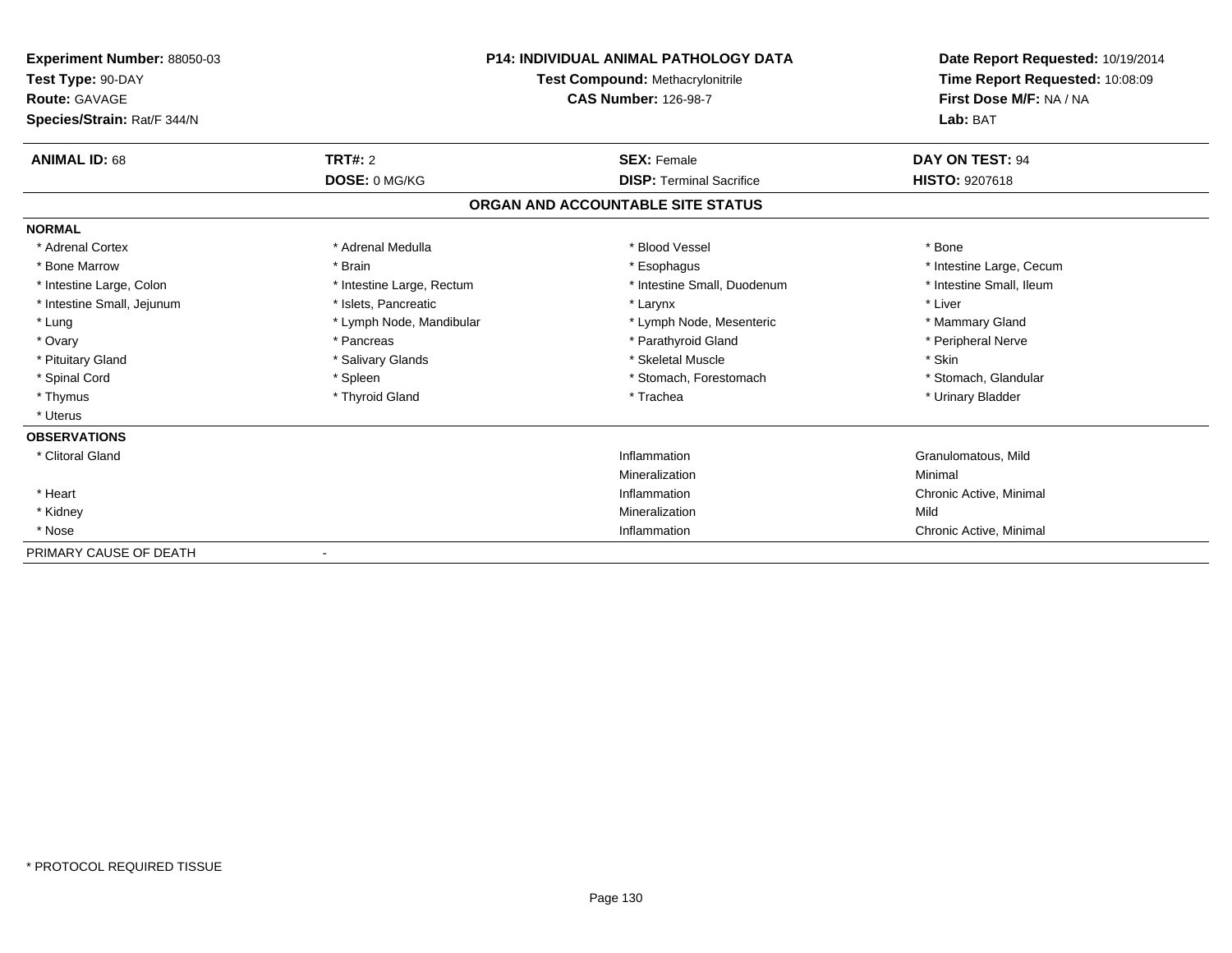| <b>Experiment Number: 88050-03</b><br>Test Type: 90-DAY<br><b>Route: GAVAGE</b><br>Species/Strain: Rat/F 344/N |                            | <b>P14: INDIVIDUAL ANIMAL PATHOLOGY DATA</b><br><b>Test Compound: Methacrylonitrile</b><br><b>CAS Number: 126-98-7</b> | Date Report Requested: 10/19/2014<br>Time Report Requested: 10:08:09<br>First Dose M/F: NA / NA<br>Lab: BAT |
|----------------------------------------------------------------------------------------------------------------|----------------------------|------------------------------------------------------------------------------------------------------------------------|-------------------------------------------------------------------------------------------------------------|
| <b>ANIMAL ID: 69</b>                                                                                           | TRT#: 2                    | <b>SEX: Female</b>                                                                                                     | DAY ON TEST: 94                                                                                             |
|                                                                                                                | DOSE: 0 MG/KG              | <b>DISP: Terminal Sacrifice</b>                                                                                        | <b>HISTO: 9207619</b>                                                                                       |
|                                                                                                                |                            | ORGAN AND ACCOUNTABLE SITE STATUS                                                                                      |                                                                                                             |
| <b>NORMAL</b>                                                                                                  |                            |                                                                                                                        |                                                                                                             |
| * Adrenal Cortex                                                                                               | * Adrenal Medulla          | * Blood Vessel                                                                                                         | * Bone                                                                                                      |
| * Bone Marrow                                                                                                  | * Brain                    | * Esophagus                                                                                                            | * Heart                                                                                                     |
| * Intestine Large, Cecum                                                                                       | * Intestine Large, Colon   | * Intestine Large, Rectum                                                                                              | * Intestine Small, Duodenum                                                                                 |
| * Intestine Small, Ileum                                                                                       | * Intestine Small, Jejunum | * Islets. Pancreatic                                                                                                   | * Larynx                                                                                                    |
| * Liver                                                                                                        | * Lung                     | * Lymph Node, Mandibular                                                                                               | * Lymph Node, Mesenteric                                                                                    |
| * Mammary Gland                                                                                                | * Ovary                    | * Pancreas                                                                                                             | * Parathyroid Gland                                                                                         |
| * Peripheral Nerve                                                                                             | * Pituitary Gland          | * Salivary Glands                                                                                                      | * Skeletal Muscle                                                                                           |
| * Skin                                                                                                         | * Spinal Cord              | * Spleen                                                                                                               | * Stomach, Forestomach                                                                                      |
| * Stomach, Glandular                                                                                           | * Thymus                   | * Thyroid Gland                                                                                                        | * Trachea                                                                                                   |
| * Urinary Bladder                                                                                              | * Uterus                   |                                                                                                                        |                                                                                                             |
| <b>OBSERVATIONS</b>                                                                                            |                            |                                                                                                                        |                                                                                                             |
| * Clitoral Gland                                                                                               |                            | Inflammation                                                                                                           | Chronic Active, Minimal                                                                                     |
| * Kidney                                                                                                       |                            | Mineralization                                                                                                         | Mild                                                                                                        |
| * Nose                                                                                                         |                            | Inflammation                                                                                                           | Chronic Active, Minimal                                                                                     |
| PRIMARY CAUSE OF DEATH                                                                                         |                            |                                                                                                                        |                                                                                                             |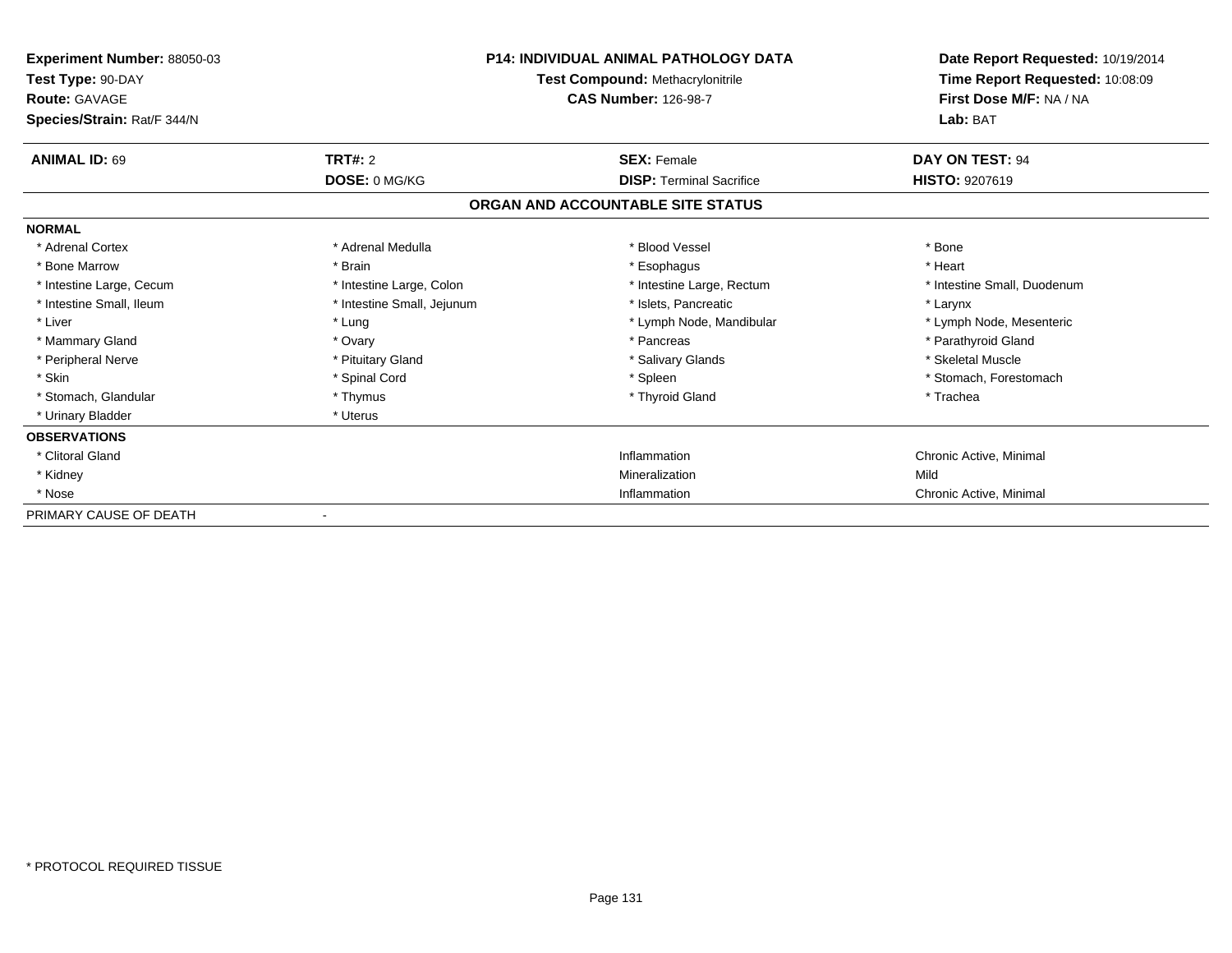| Experiment Number: 88050-03<br>Test Type: 90-DAY<br><b>Route: GAVAGE</b><br>Species/Strain: Rat/F 344/N |                          | <b>P14: INDIVIDUAL ANIMAL PATHOLOGY DATA</b><br>Test Compound: Methacrylonitrile<br><b>CAS Number: 126-98-7</b> | Date Report Requested: 10/19/2014<br>Time Report Requested: 10:08:09<br>First Dose M/F: NA / NA<br>Lab: BAT |
|---------------------------------------------------------------------------------------------------------|--------------------------|-----------------------------------------------------------------------------------------------------------------|-------------------------------------------------------------------------------------------------------------|
| <b>ANIMAL ID: 70</b>                                                                                    | <b>TRT#: 2</b>           | <b>SEX: Female</b>                                                                                              | DAY ON TEST: 94                                                                                             |
|                                                                                                         | DOSE: 0 MG/KG            | <b>DISP: Terminal Sacrifice</b>                                                                                 | <b>HISTO: 9207620</b>                                                                                       |
|                                                                                                         |                          | ORGAN AND ACCOUNTABLE SITE STATUS                                                                               |                                                                                                             |
| <b>NORMAL</b>                                                                                           |                          |                                                                                                                 |                                                                                                             |
| * Adrenal Cortex                                                                                        | * Adrenal Medulla        | * Blood Vessel                                                                                                  | * Bone                                                                                                      |
| * Bone Marrow                                                                                           | * Brain                  | * Clitoral Gland                                                                                                | * Esophagus                                                                                                 |
| * Heart                                                                                                 | * Intestine Large, Cecum | * Intestine Large, Colon                                                                                        | * Intestine Large, Rectum                                                                                   |
| * Intestine Small, Duodenum                                                                             | * Intestine Small, Ileum | * Intestine Small, Jejunum                                                                                      | * Islets, Pancreatic                                                                                        |
| * Larynx                                                                                                | * Liver                  | * Lung                                                                                                          | * Lymph Node, Mandibular                                                                                    |
| * Lymph Node, Mesenteric                                                                                | * Mammary Gland          | * Ovary                                                                                                         | * Pancreas                                                                                                  |
| * Parathyroid Gland                                                                                     | * Peripheral Nerve       | * Pituitary Gland                                                                                               | * Salivary Glands                                                                                           |
| * Skeletal Muscle                                                                                       | * Skin                   | * Spinal Cord                                                                                                   | * Spleen                                                                                                    |
| * Stomach, Forestomach                                                                                  | * Stomach, Glandular     | * Thymus                                                                                                        | * Thyroid Gland                                                                                             |
| * Trachea                                                                                               | * Urinary Bladder        | * Uterus                                                                                                        |                                                                                                             |
| <b>OBSERVATIONS</b>                                                                                     |                          |                                                                                                                 |                                                                                                             |
| * Kidney                                                                                                |                          | Mineralization                                                                                                  | Mild                                                                                                        |
| * Nose                                                                                                  |                          | Inflammation                                                                                                    | Chronic Active, Minimal                                                                                     |
| PRIMARY CAUSE OF DEATH                                                                                  |                          |                                                                                                                 |                                                                                                             |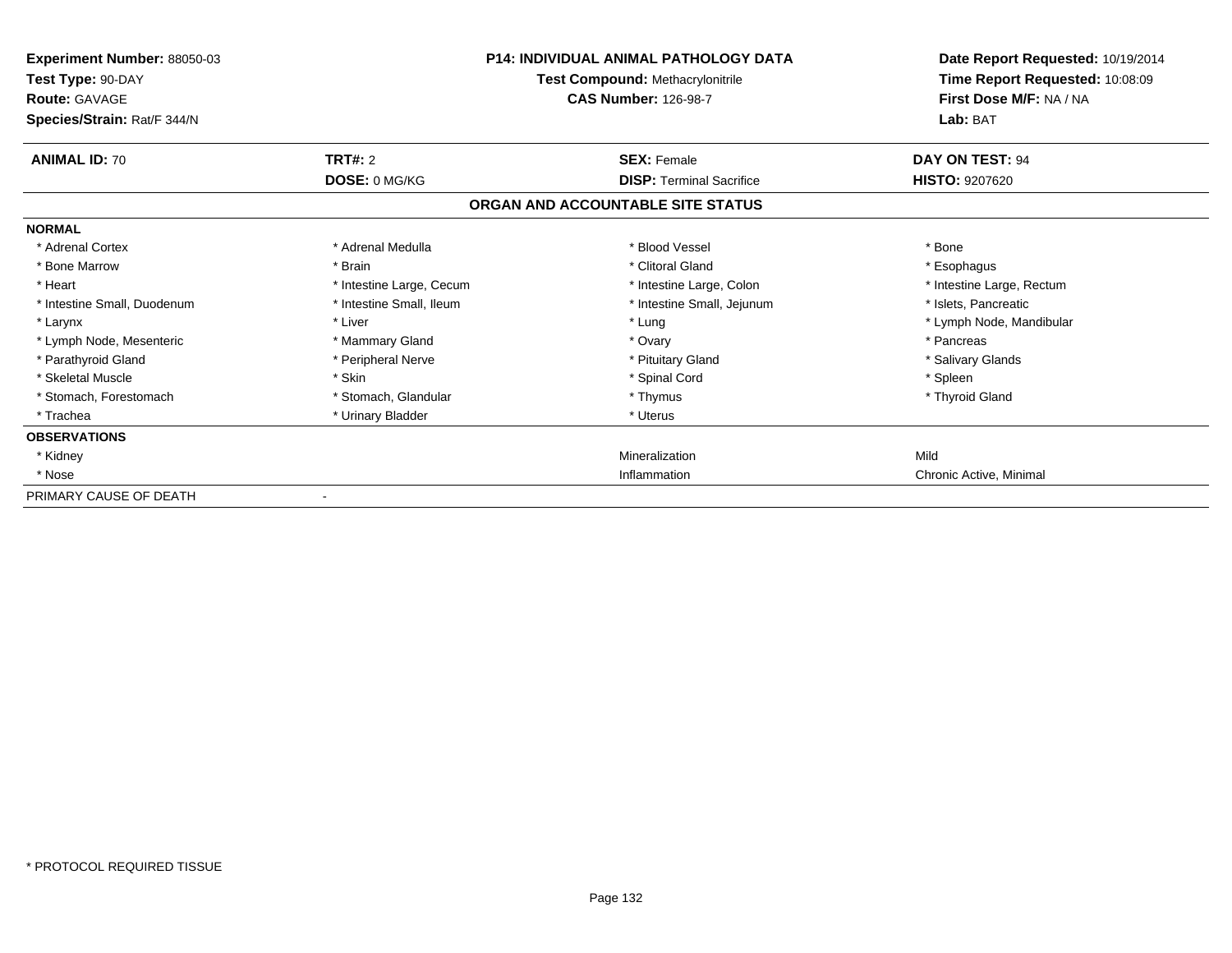| <b>Experiment Number: 88050-03</b> |                           | <b>P14: INDIVIDUAL ANIMAL PATHOLOGY DATA</b> | Date Report Requested: 10/19/2014 |
|------------------------------------|---------------------------|----------------------------------------------|-----------------------------------|
| Test Type: 90-DAY                  |                           | <b>Test Compound: Methacrylonitrile</b>      | Time Report Requested: 10:08:09   |
| <b>Route: GAVAGE</b>               |                           | <b>CAS Number: 126-98-7</b>                  | <b>First Dose M/F: NA / NA</b>    |
| Species/Strain: Rat/F 344/N        |                           |                                              | Lab: BAT                          |
| <b>ANIMAL ID: 71</b>               | <b>TRT#: 4</b>            | <b>SEX: Female</b>                           | DAY ON TEST: 94                   |
|                                    | <b>DOSE: 7.5</b><br>MG/KG | <b>DISP: Terminal Sacrifice</b>              | <b>HISTO: 9207711</b>             |
| <b>OBSERVATIONS</b>                |                           |                                              |                                   |
| Nose                               |                           | Inflammation                                 | Chronic Active, Minimal           |
| Ovary                              | <b>Periovarn Tiss</b>     | Cyst                                         | Moderate                          |
| [ Cyst TGLS = $1-10$ ]             |                           |                                              |                                   |
| PRIMARY CAUSE OF DEATH             |                           |                                              |                                   |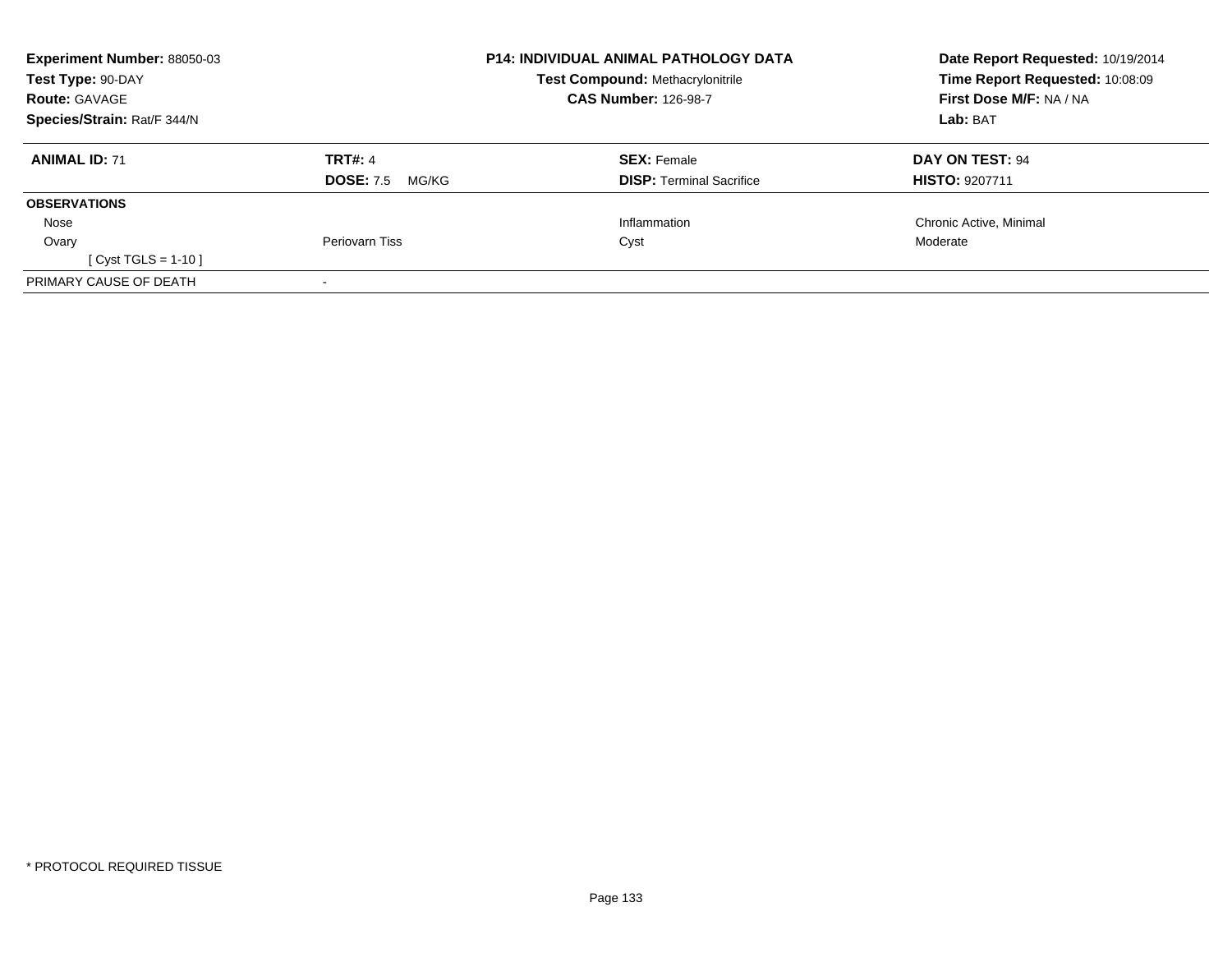| <b>Experiment Number: 88050-03</b><br>Test Type: 90-DAY<br><b>Route: GAVAGE</b><br>Species/Strain: Rat/F 344/N |                           | <b>P14: INDIVIDUAL ANIMAL PATHOLOGY DATA</b><br><b>Test Compound: Methacrylonitrile</b><br><b>CAS Number: 126-98-7</b> | Date Report Requested: 10/19/2014<br>Time Report Requested: 10:08:09<br>First Dose M/F: NA / NA<br>Lab: BAT |
|----------------------------------------------------------------------------------------------------------------|---------------------------|------------------------------------------------------------------------------------------------------------------------|-------------------------------------------------------------------------------------------------------------|
| <b>ANIMAL ID: 72</b>                                                                                           | <b>TRT#: 4</b>            | <b>SEX:</b> Female                                                                                                     | DAY ON TEST: 94                                                                                             |
| <b>OBSERVATIONS</b>                                                                                            | <b>DOSE: 7.5</b><br>MG/KG | <b>DISP: Terminal Sacrifice</b>                                                                                        | <b>HISTO: 9207712</b>                                                                                       |
| Nose                                                                                                           |                           | Inflammation                                                                                                           | Chronic Active, Minimal                                                                                     |
| PRIMARY CAUSE OF DEATH                                                                                         |                           |                                                                                                                        |                                                                                                             |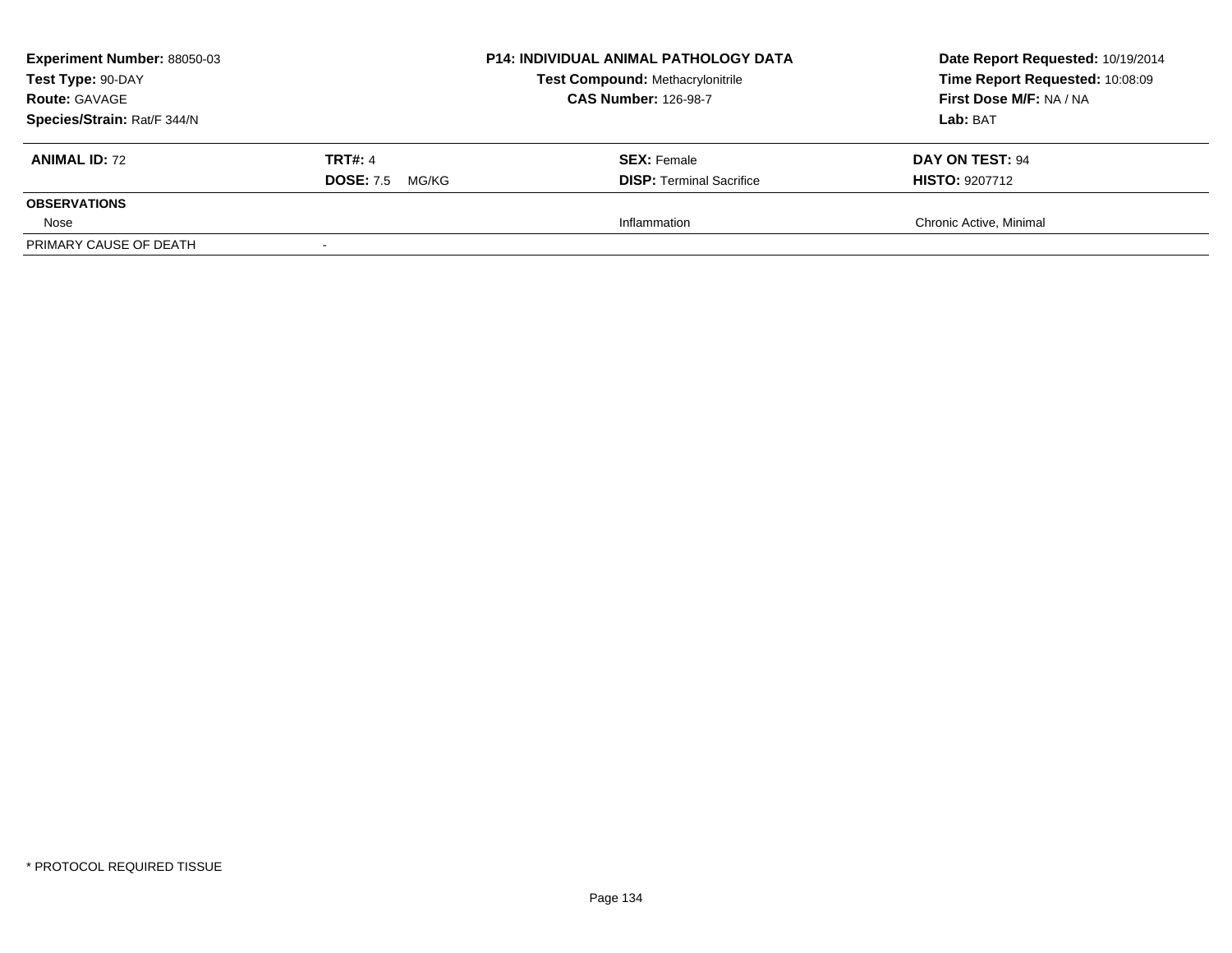| Experiment Number: 88050-03 |                                                                                                 | <b>P14: INDIVIDUAL ANIMAL PATHOLOGY DATA</b> | Date Report Requested: 10/19/2014 |  |
|-----------------------------|-------------------------------------------------------------------------------------------------|----------------------------------------------|-----------------------------------|--|
| Test Type: 90-DAY           |                                                                                                 | Test Compound: Methacrylonitrile             | Time Report Requested: 10:08:09   |  |
| <b>Route: GAVAGE</b>        |                                                                                                 | <b>CAS Number: 126-98-7</b>                  | First Dose M/F: NA / NA           |  |
| Species/Strain: Rat/F 344/N |                                                                                                 |                                              | Lab: BAT                          |  |
| <b>ANIMAL ID: 73</b>        | <b>TRT#: 4</b>                                                                                  | <b>SEX: Female</b>                           | DAY ON TEST: 94                   |  |
|                             | <b>DOSE: 7.5</b><br>MG/KG                                                                       | <b>DISP:</b> Terminal Sacrifice              | <b>HISTO: 9207713</b>             |  |
| <b>OBSERVATIONS</b>         |                                                                                                 |                                              |                                   |  |
| Nose                        |                                                                                                 | Inflammation                                 | Chronic Active, Mild              |  |
| Ovary                       | Periovarn Tiss                                                                                  | Cyst                                         | Marked                            |  |
|                             | Note: Both ovaries are cystic; the left is markedly enlarged while the right is mildly affected |                                              |                                   |  |
| $[Cyst TGLS = 1,2-10]$      |                                                                                                 |                                              |                                   |  |
| PRIMARY CAUSE OF DEATH      |                                                                                                 |                                              |                                   |  |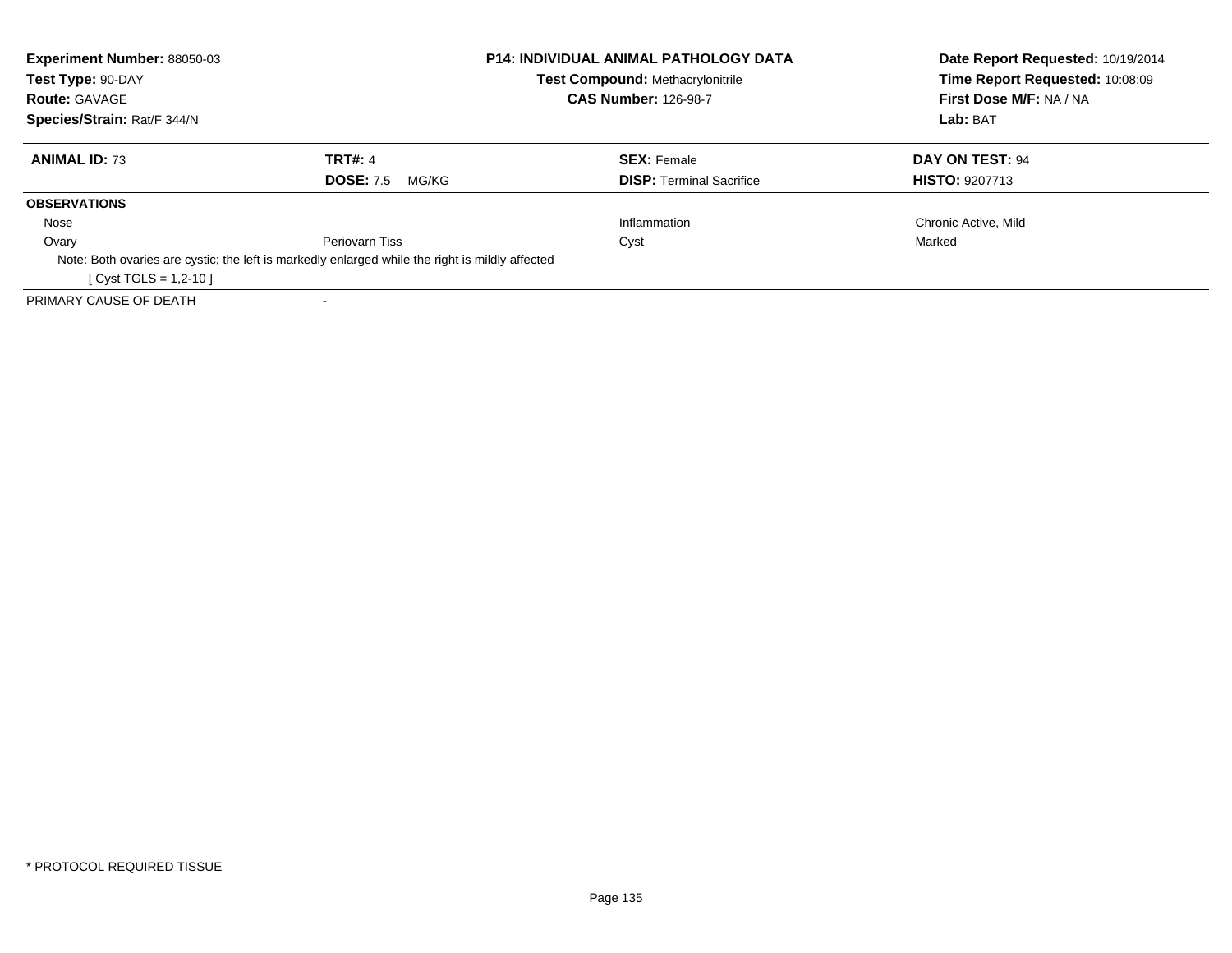| Experiment Number: 88050-03 | <b>P14: INDIVIDUAL ANIMAL PATHOLOGY DATA</b> |                                         | Date Report Requested: 10/19/2014 |
|-----------------------------|----------------------------------------------|-----------------------------------------|-----------------------------------|
| Test Type: 90-DAY           |                                              | <b>Test Compound: Methacrylonitrile</b> | Time Report Requested: 10:08:09   |
| <b>Route: GAVAGE</b>        |                                              | <b>CAS Number: 126-98-7</b>             | First Dose M/F: NA / NA           |
| Species/Strain: Rat/F 344/N |                                              |                                         | Lab: BAT                          |
| <b>ANIMAL ID: 74</b>        | <b>TRT#: 4</b>                               | <b>SEX: Female</b>                      | DAY ON TEST: 94                   |
|                             | <b>DOSE: 7.5</b><br>MG/KG                    | <b>DISP:</b> Terminal Sacrifice         | <b>HISTO: 9207714</b>             |
|                             |                                              | ORGAN AND ACCOUNTABLE SITE STATUS       |                                   |
| <b>NORMAL</b>               |                                              |                                         |                                   |
| Nose                        |                                              |                                         |                                   |
| PRIMARY CAUSE OF DEATH      |                                              |                                         |                                   |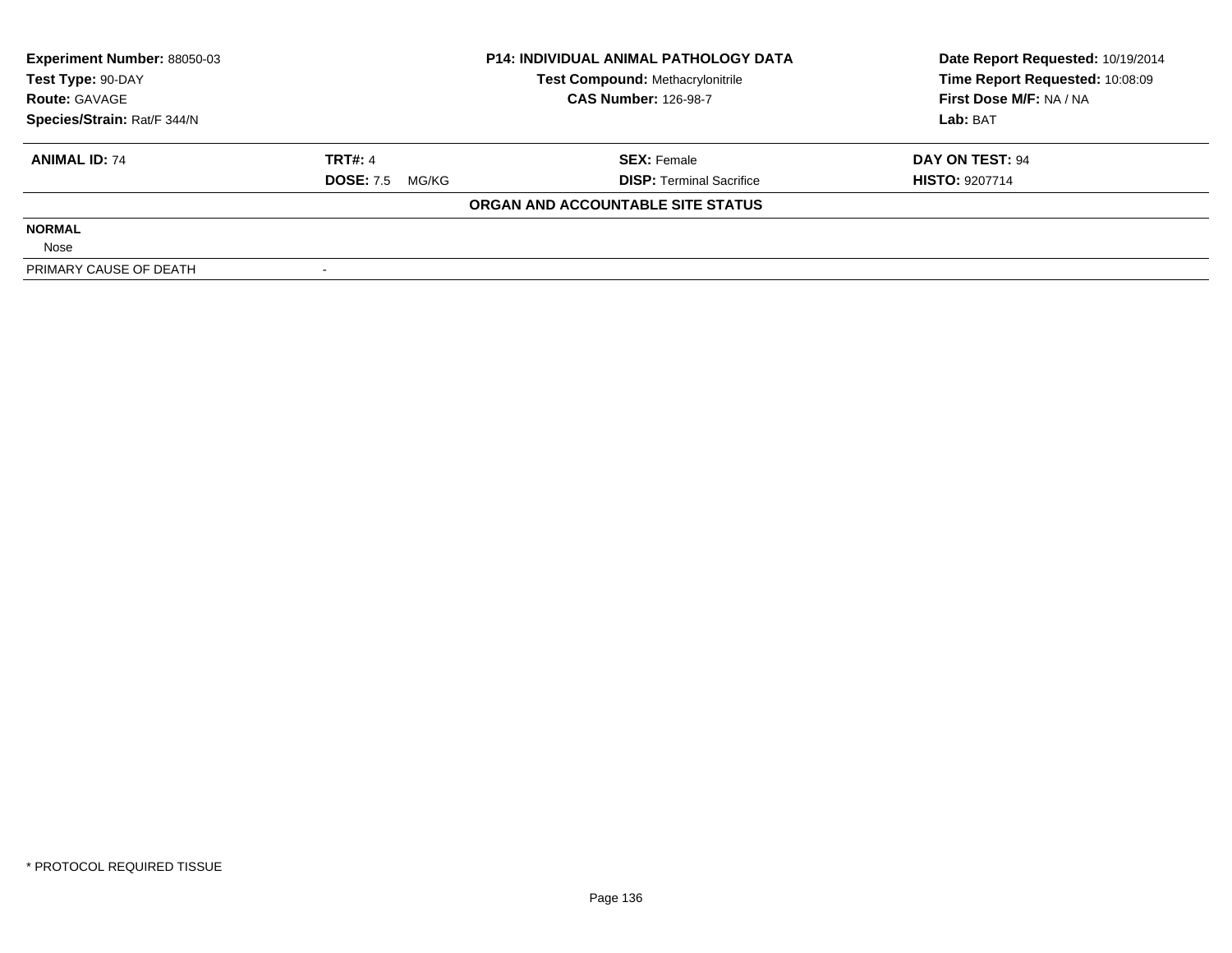| <b>Experiment Number: 88050-03</b><br>Test Type: 90-DAY<br><b>Route: GAVAGE</b><br>Species/Strain: Rat/F 344/N |                                             | <b>P14: INDIVIDUAL ANIMAL PATHOLOGY DATA</b><br><b>Test Compound: Methacrylonitrile</b><br><b>CAS Number: 126-98-7</b> | Date Report Requested: 10/19/2014<br>Time Report Requested: 10:08:09<br>First Dose M/F: NA / NA<br>Lab: BAT |
|----------------------------------------------------------------------------------------------------------------|---------------------------------------------|------------------------------------------------------------------------------------------------------------------------|-------------------------------------------------------------------------------------------------------------|
| <b>ANIMAL ID: 75</b>                                                                                           | <b>TRT#: 4</b><br><b>DOSE: 7.5</b><br>MG/KG | <b>SEX:</b> Female<br><b>DISP: Terminal Sacrifice</b>                                                                  | DAY ON TEST: 94<br><b>HISTO: 9207715</b>                                                                    |
| <b>OBSERVATIONS</b>                                                                                            |                                             |                                                                                                                        |                                                                                                             |
| Nose                                                                                                           |                                             | Inflammation                                                                                                           | Chronic Active, Minimal                                                                                     |
| PRIMARY CAUSE OF DEATH                                                                                         |                                             |                                                                                                                        |                                                                                                             |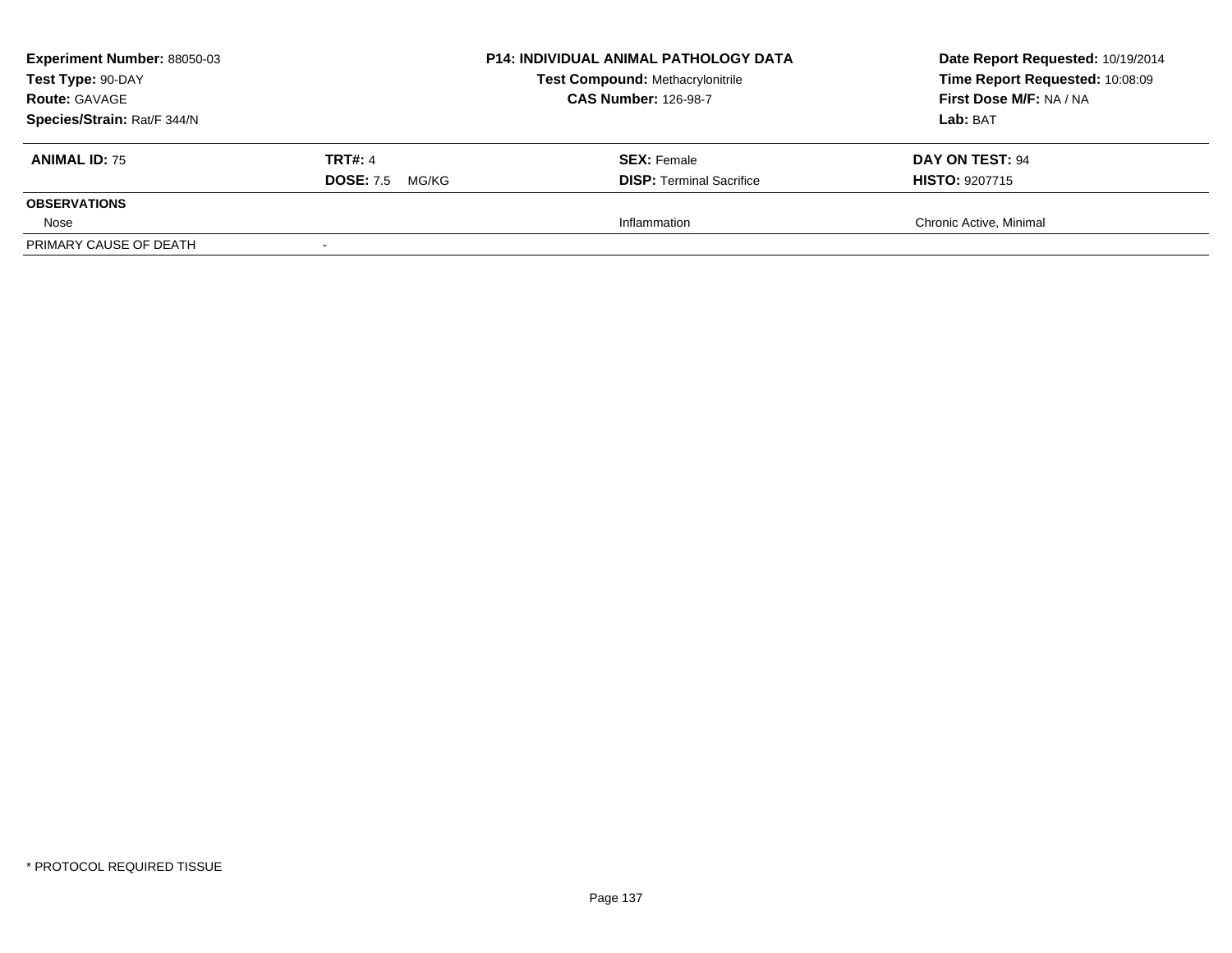| <b>Experiment Number: 88050-03</b><br>Test Type: 90-DAY<br><b>Route: GAVAGE</b> |                           | <b>P14: INDIVIDUAL ANIMAL PATHOLOGY DATA</b><br><b>Test Compound: Methacrylonitrile</b><br><b>CAS Number: 126-98-7</b> | Date Report Requested: 10/19/2014<br>Time Report Requested: 10:08:09<br>First Dose M/F: NA / NA |  |
|---------------------------------------------------------------------------------|---------------------------|------------------------------------------------------------------------------------------------------------------------|-------------------------------------------------------------------------------------------------|--|
| Species/Strain: Rat/F 344/N                                                     |                           |                                                                                                                        | Lab: BAT                                                                                        |  |
| <b>ANIMAL ID: 76</b>                                                            | <b>TRT#: 4</b>            | <b>SEX:</b> Female                                                                                                     | <b>DAY ON TEST: 94</b>                                                                          |  |
|                                                                                 | <b>DOSE: 7.5</b><br>MG/KG | <b>DISP: Terminal Sacrifice</b>                                                                                        | <b>HISTO: 9207716</b>                                                                           |  |
| <b>OBSERVATIONS</b>                                                             |                           |                                                                                                                        |                                                                                                 |  |
| Nose                                                                            |                           | Inflammation                                                                                                           | Chronic Active, Mild                                                                            |  |
| PRIMARY CAUSE OF DEATH                                                          |                           |                                                                                                                        |                                                                                                 |  |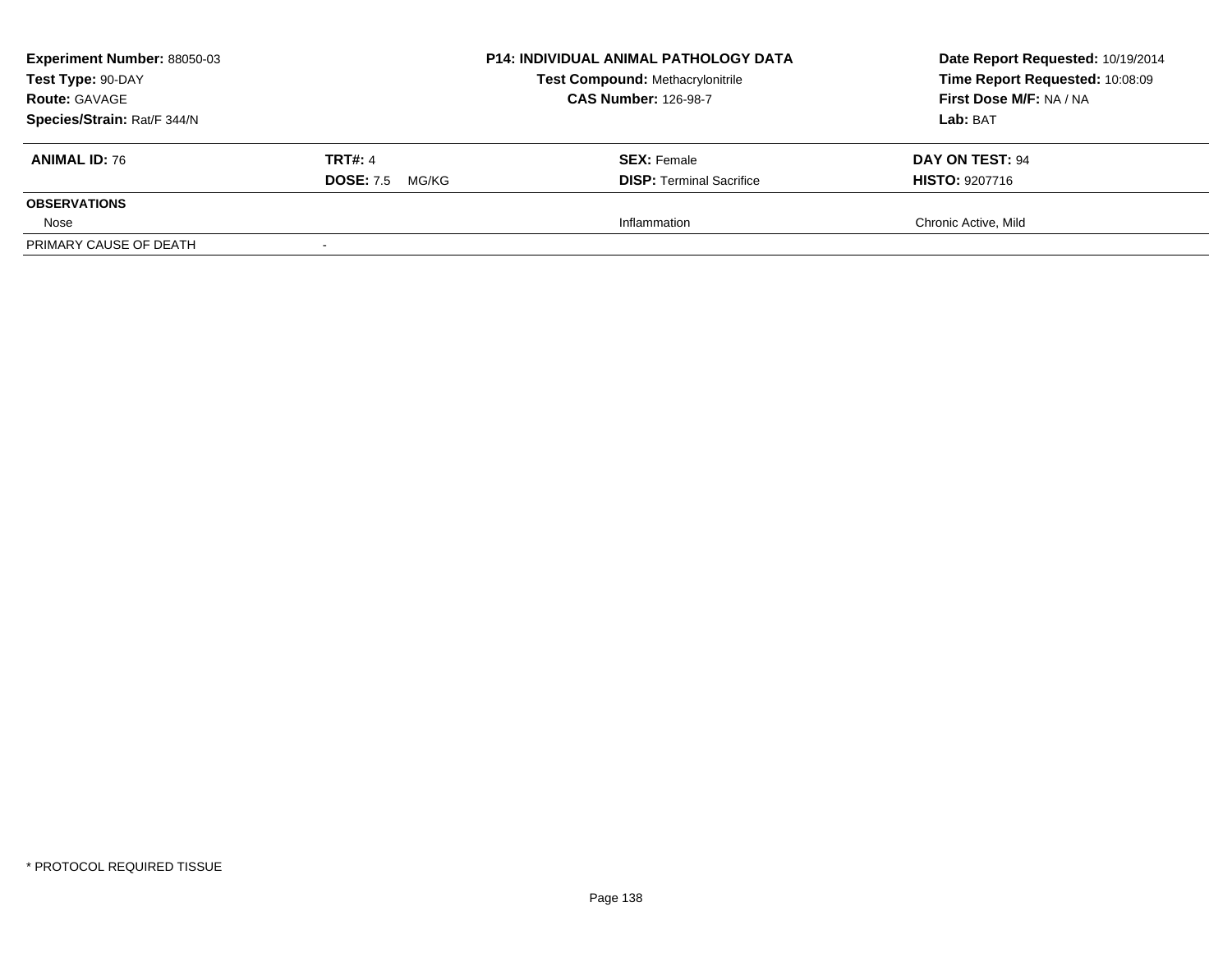| <b>Experiment Number: 88050-03</b><br>Test Type: 90-DAY<br><b>Route: GAVAGE</b><br>Species/Strain: Rat/F 344/N |                           | <b>P14: INDIVIDUAL ANIMAL PATHOLOGY DATA</b><br><b>Test Compound: Methacrylonitrile</b><br><b>CAS Number: 126-98-7</b> | Date Report Requested: 10/19/2014<br>Time Report Requested: 10:08:09<br>First Dose M/F: NA / NA<br>Lab: BAT |
|----------------------------------------------------------------------------------------------------------------|---------------------------|------------------------------------------------------------------------------------------------------------------------|-------------------------------------------------------------------------------------------------------------|
| <b>ANIMAL ID: 77</b>                                                                                           | <b>TRT#: 4</b>            | <b>SEX:</b> Female                                                                                                     | DAY ON TEST: 94                                                                                             |
| <b>OBSERVATIONS</b>                                                                                            | <b>DOSE: 7.5</b><br>MG/KG | <b>DISP: Terminal Sacrifice</b>                                                                                        | <b>HISTO: 9207717</b>                                                                                       |
| Nose                                                                                                           |                           | Inflammation                                                                                                           | Chronic Active, Minimal                                                                                     |
| PRIMARY CAUSE OF DEATH                                                                                         |                           |                                                                                                                        |                                                                                                             |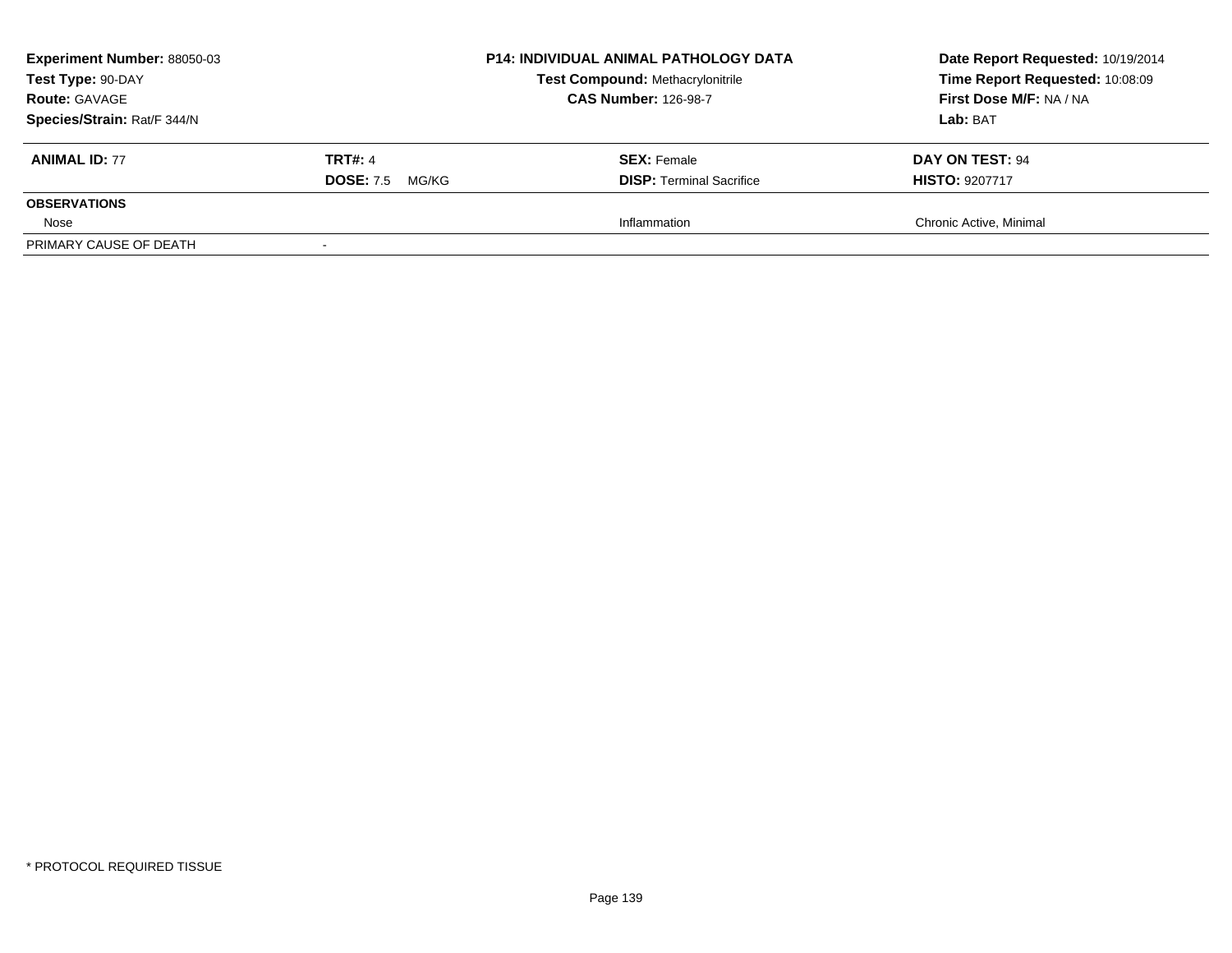| <b>Experiment Number: 88050-03</b><br>Test Type: 90-DAY<br><b>Route: GAVAGE</b><br>Species/Strain: Rat/F 344/N |                                          | <b>P14: INDIVIDUAL ANIMAL PATHOLOGY DATA</b><br><b>Test Compound: Methacrylonitrile</b><br><b>CAS Number: 126-98-7</b> | Date Report Requested: 10/19/2014<br>Time Report Requested: 10:08:09<br>First Dose M/F: NA / NA<br>Lab: BAT |
|----------------------------------------------------------------------------------------------------------------|------------------------------------------|------------------------------------------------------------------------------------------------------------------------|-------------------------------------------------------------------------------------------------------------|
| <b>ANIMAL ID: 78</b>                                                                                           | <b>TRT#: 4</b><br><b>DOSE:</b> 7.5 MG/KG | <b>SEX:</b> Female<br><b>DISP: Terminal Sacrifice</b>                                                                  | DAY ON TEST: 94<br><b>HISTO: 9207718</b>                                                                    |
| <b>OBSERVATIONS</b>                                                                                            |                                          |                                                                                                                        |                                                                                                             |
| Nose<br>PRIMARY CAUSE OF DEATH                                                                                 |                                          | Inflammation                                                                                                           | Chronic Active, Mild                                                                                        |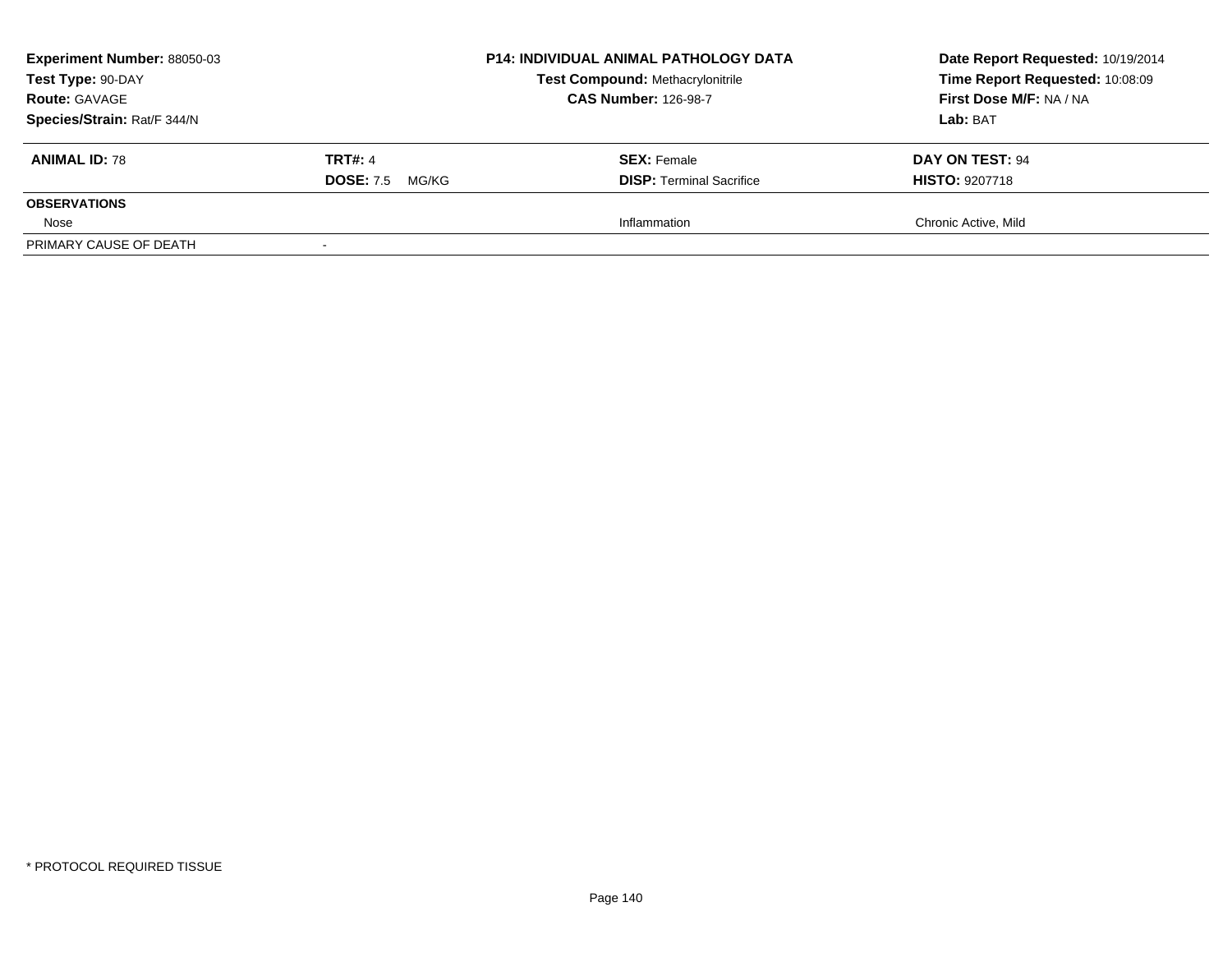| <b>Experiment Number: 88050-03</b><br>Test Type: 90-DAY<br><b>Route: GAVAGE</b> |                           | <b>P14: INDIVIDUAL ANIMAL PATHOLOGY DATA</b><br><b>Test Compound: Methacrylonitrile</b><br><b>CAS Number: 126-98-7</b> | Date Report Requested: 10/19/2014<br>Time Report Requested: 10:08:09<br>First Dose M/F: NA / NA |  |
|---------------------------------------------------------------------------------|---------------------------|------------------------------------------------------------------------------------------------------------------------|-------------------------------------------------------------------------------------------------|--|
| Species/Strain: Rat/F 344/N                                                     |                           |                                                                                                                        | Lab: BAT                                                                                        |  |
| <b>ANIMAL ID: 79</b>                                                            | TRT#: 4                   | <b>SEX:</b> Female                                                                                                     | DAY ON TEST: 94                                                                                 |  |
|                                                                                 | <b>DOSE: 7.5</b><br>MG/KG | <b>DISP: Terminal Sacrifice</b>                                                                                        | <b>HISTO: 9207719</b>                                                                           |  |
| <b>OBSERVATIONS</b>                                                             |                           |                                                                                                                        |                                                                                                 |  |
| Nose                                                                            |                           | Inflammation                                                                                                           | Chronic Active, Minimal                                                                         |  |
| PRIMARY CAUSE OF DEATH                                                          |                           |                                                                                                                        |                                                                                                 |  |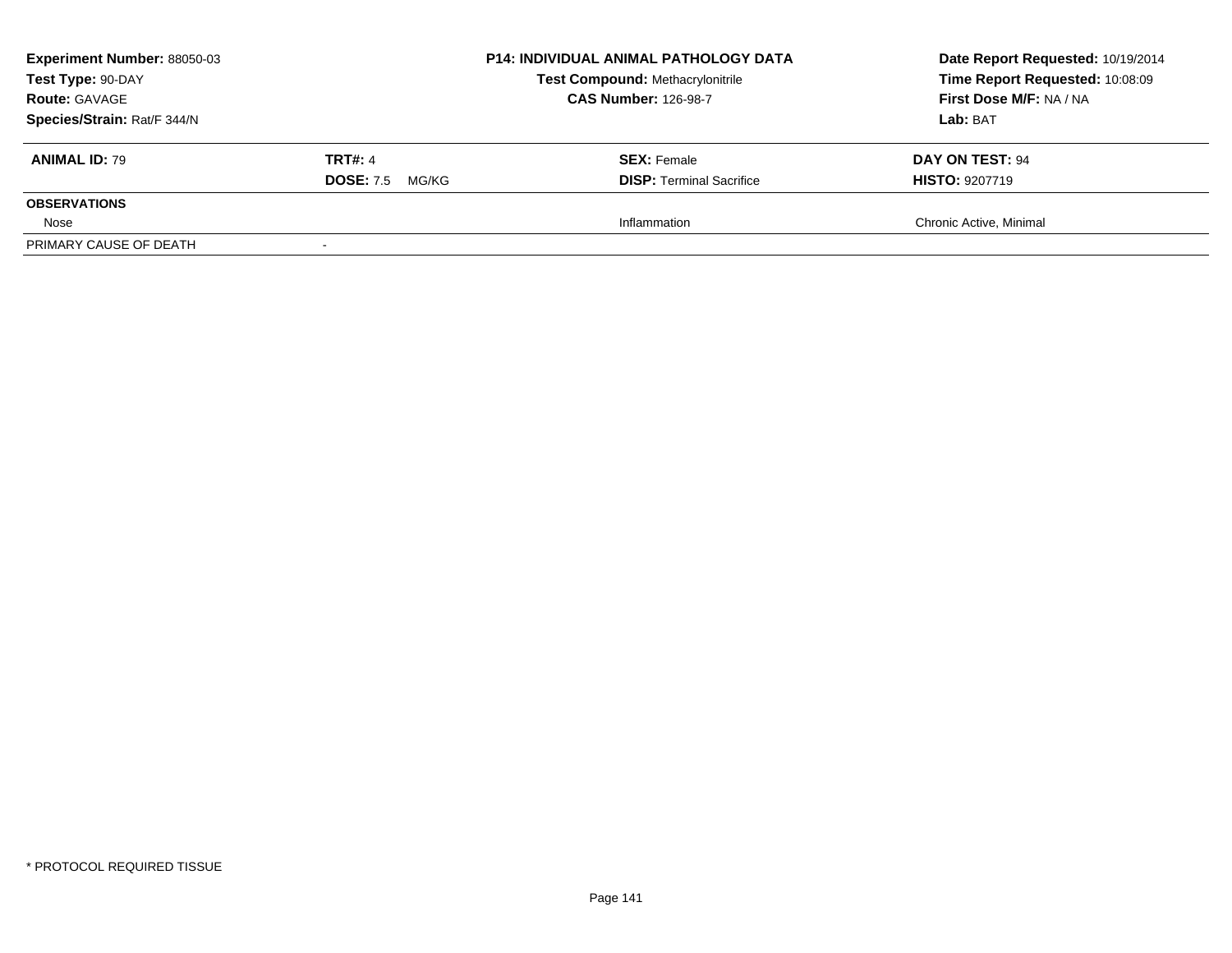| <b>Experiment Number: 88050-03</b><br>Test Type: 90-DAY<br><b>Route: GAVAGE</b><br>Species/Strain: Rat/F 344/N |                                             | <b>P14: INDIVIDUAL ANIMAL PATHOLOGY DATA</b><br><b>Test Compound: Methacrylonitrile</b><br><b>CAS Number: 126-98-7</b> | Date Report Requested: 10/19/2014<br>Time Report Requested: 10:08:09<br>First Dose M/F: NA / NA<br>Lab: BAT |
|----------------------------------------------------------------------------------------------------------------|---------------------------------------------|------------------------------------------------------------------------------------------------------------------------|-------------------------------------------------------------------------------------------------------------|
| <b>ANIMAL ID: 80</b>                                                                                           | <b>TRT#: 4</b><br><b>DOSE: 7.5</b><br>MG/KG | <b>SEX:</b> Female<br><b>DISP: Terminal Sacrifice</b>                                                                  | DAY ON TEST: 94<br><b>HISTO: 9207720</b>                                                                    |
| <b>OBSERVATIONS</b>                                                                                            |                                             |                                                                                                                        |                                                                                                             |
| Nose                                                                                                           |                                             | Inflammation                                                                                                           | Chronic Active, Minimal                                                                                     |
| PRIMARY CAUSE OF DEATH                                                                                         |                                             |                                                                                                                        |                                                                                                             |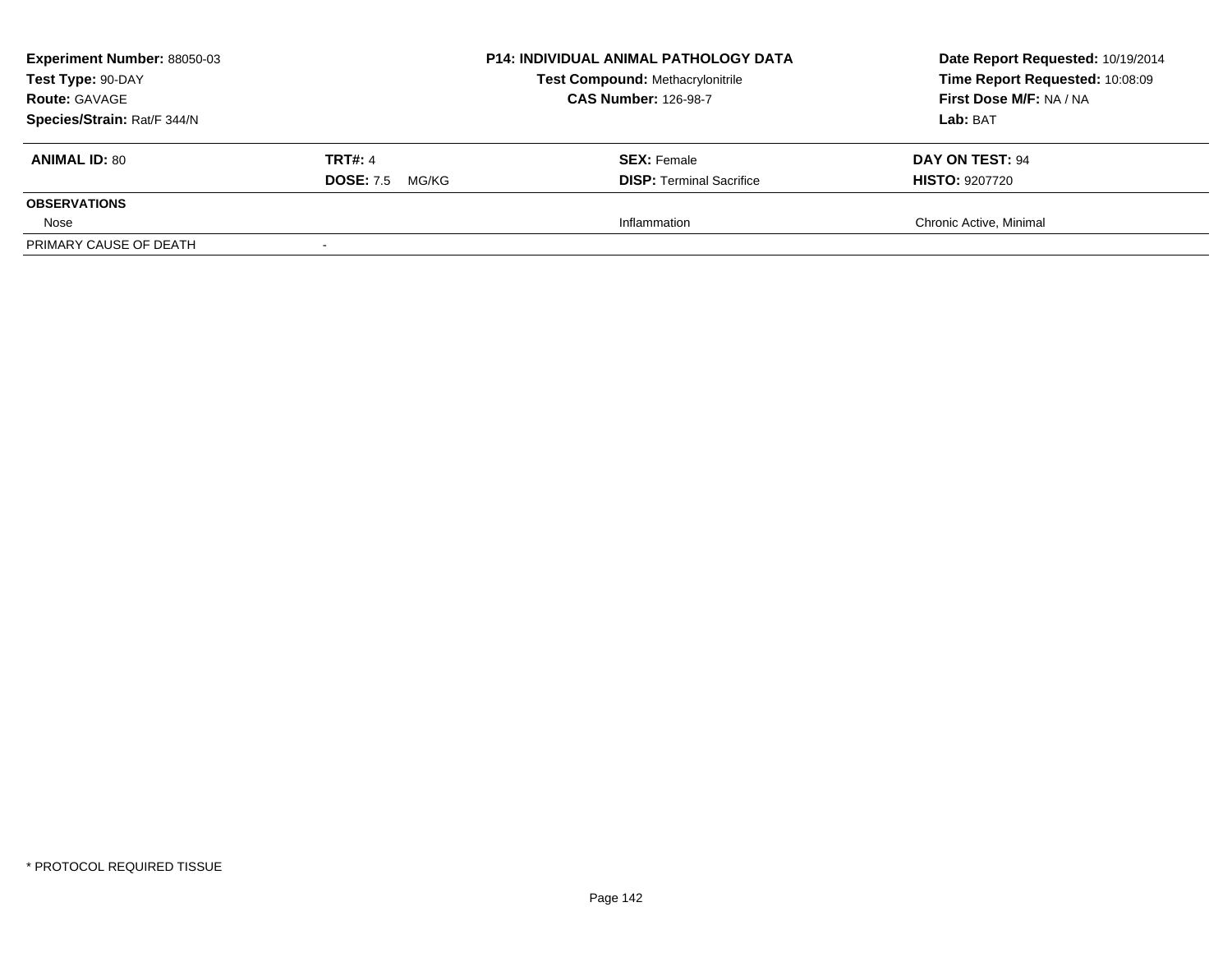| <b>Experiment Number: 88050-03</b><br>Test Type: 90-DAY<br><b>Route: GAVAGE</b><br>Species/Strain: Rat/F 344/N |                         | <b>P14: INDIVIDUAL ANIMAL PATHOLOGY DATA</b><br><b>Test Compound: Methacrylonitrile</b><br><b>CAS Number: 126-98-7</b> | Date Report Requested: 10/19/2014<br>Time Report Requested: 10:08:09<br>First Dose M/F: NA / NA<br>Lab: BAT |
|----------------------------------------------------------------------------------------------------------------|-------------------------|------------------------------------------------------------------------------------------------------------------------|-------------------------------------------------------------------------------------------------------------|
| <b>ANIMAL ID: 81</b>                                                                                           | <b>TRT#:</b> 6          | <b>SEX:</b> Female                                                                                                     | DAY ON TEST: 94                                                                                             |
| <b>OBSERVATIONS</b>                                                                                            | <b>DOSE: 15.0 MG/KG</b> | <b>DISP: Terminal Sacrifice</b>                                                                                        | <b>HISTO: 9207691</b>                                                                                       |
| Nose                                                                                                           |                         | Inflammation                                                                                                           | Chronic Active, Mild                                                                                        |
| PRIMARY CAUSE OF DEATH                                                                                         |                         |                                                                                                                        |                                                                                                             |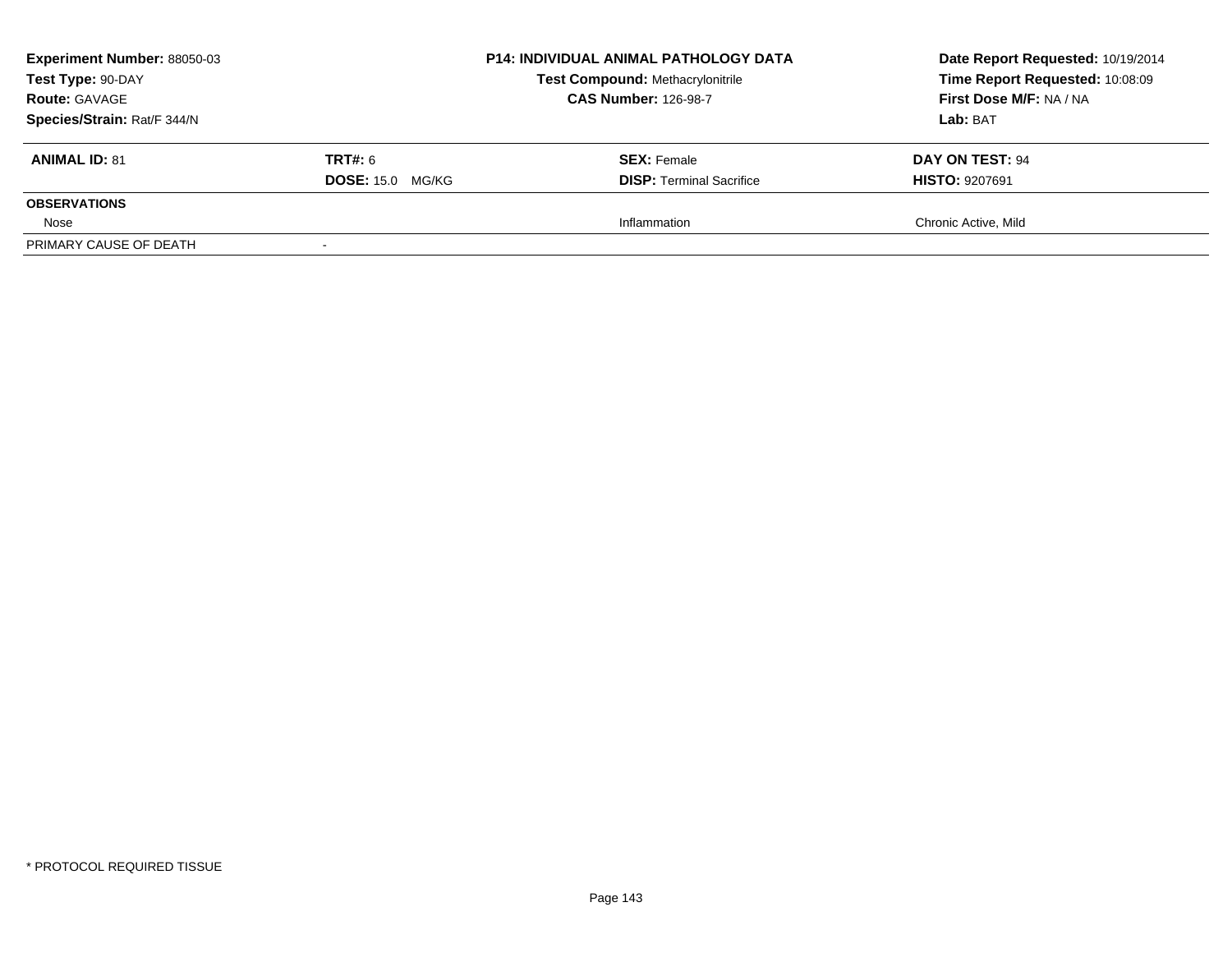| <b>Experiment Number: 88050-03</b><br>Test Type: 90-DAY<br><b>Route: GAVAGE</b><br>Species/Strain: Rat/F 344/N |                                           | <b>P14: INDIVIDUAL ANIMAL PATHOLOGY DATA</b><br><b>Test Compound: Methacrylonitrile</b><br><b>CAS Number: 126-98-7</b> | Date Report Requested: 10/19/2014<br>Time Report Requested: 10:08:09<br>First Dose M/F: NA / NA<br>Lab: BAT |
|----------------------------------------------------------------------------------------------------------------|-------------------------------------------|------------------------------------------------------------------------------------------------------------------------|-------------------------------------------------------------------------------------------------------------|
| <b>ANIMAL ID: 82</b>                                                                                           | <b>TRT#:</b> 6<br><b>DOSE: 15.0 MG/KG</b> | <b>SEX:</b> Female<br><b>DISP: Terminal Sacrifice</b>                                                                  | DAY ON TEST: 94<br><b>HISTO: 9207692</b>                                                                    |
| <b>OBSERVATIONS</b>                                                                                            |                                           |                                                                                                                        |                                                                                                             |
| Nose                                                                                                           |                                           | Inflammation                                                                                                           | Chronic Active, Minimal                                                                                     |
| PRIMARY CAUSE OF DEATH                                                                                         |                                           |                                                                                                                        |                                                                                                             |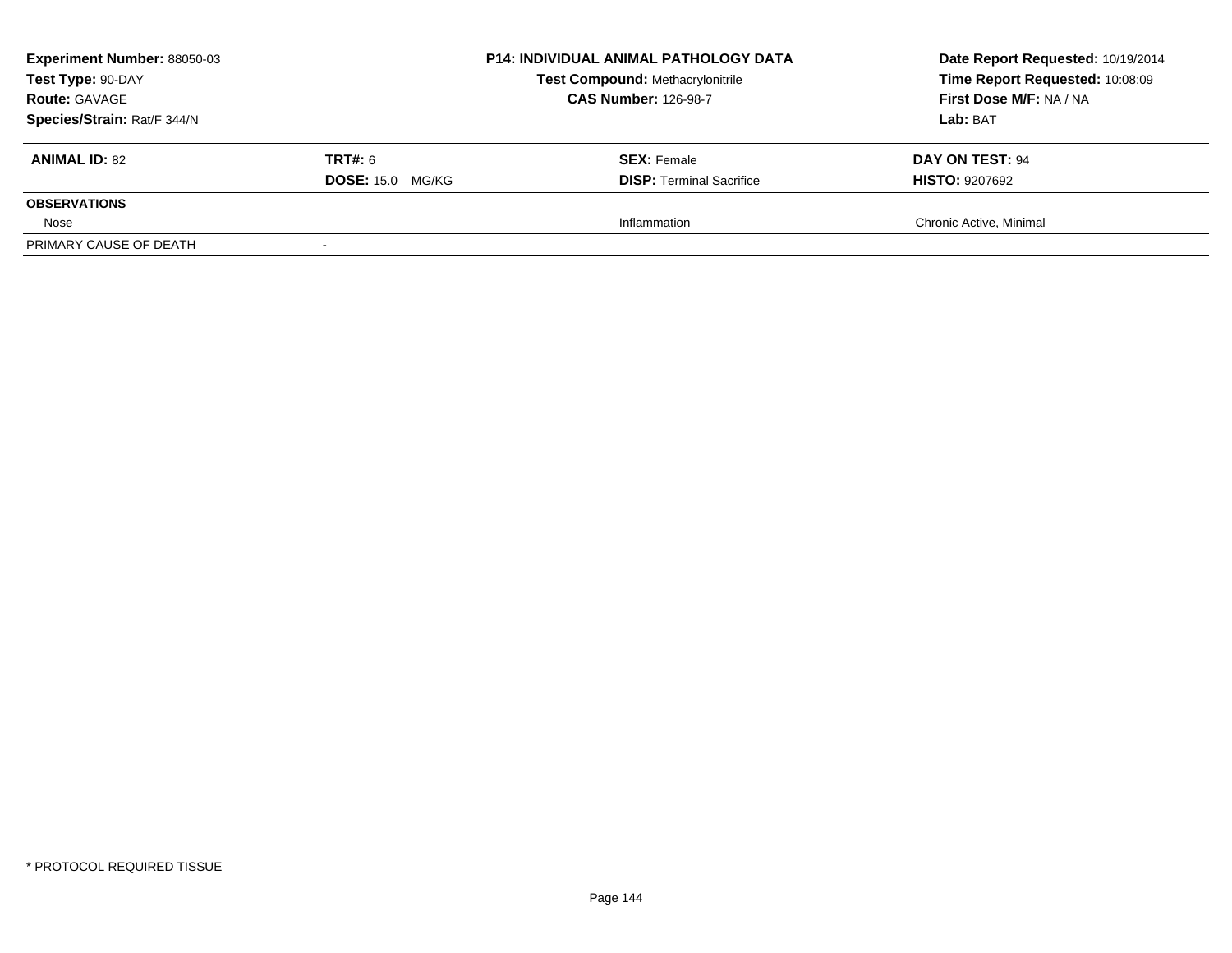| <b>Experiment Number: 88050-03</b><br>Test Type: 90-DAY<br><b>Route: GAVAGE</b><br>Species/Strain: Rat/F 344/N |                                           | <b>P14: INDIVIDUAL ANIMAL PATHOLOGY DATA</b><br><b>Test Compound: Methacrylonitrile</b><br><b>CAS Number: 126-98-7</b> | Date Report Requested: 10/19/2014<br>Time Report Requested: 10:08:09<br>First Dose M/F: NA / NA<br>Lab: BAT |
|----------------------------------------------------------------------------------------------------------------|-------------------------------------------|------------------------------------------------------------------------------------------------------------------------|-------------------------------------------------------------------------------------------------------------|
| <b>ANIMAL ID: 83</b>                                                                                           | <b>TRT#:</b> 6<br><b>DOSE: 15.0 MG/KG</b> | <b>SEX:</b> Female<br><b>DISP:</b> Terminal Sacrifice                                                                  | DAY ON TEST: 94<br><b>HISTO: 9207693</b>                                                                    |
| <b>OBSERVATIONS</b>                                                                                            |                                           |                                                                                                                        |                                                                                                             |
| Nose                                                                                                           |                                           | Inflammation                                                                                                           | Chronic Active, Minimal                                                                                     |
| PRIMARY CAUSE OF DEATH                                                                                         |                                           |                                                                                                                        |                                                                                                             |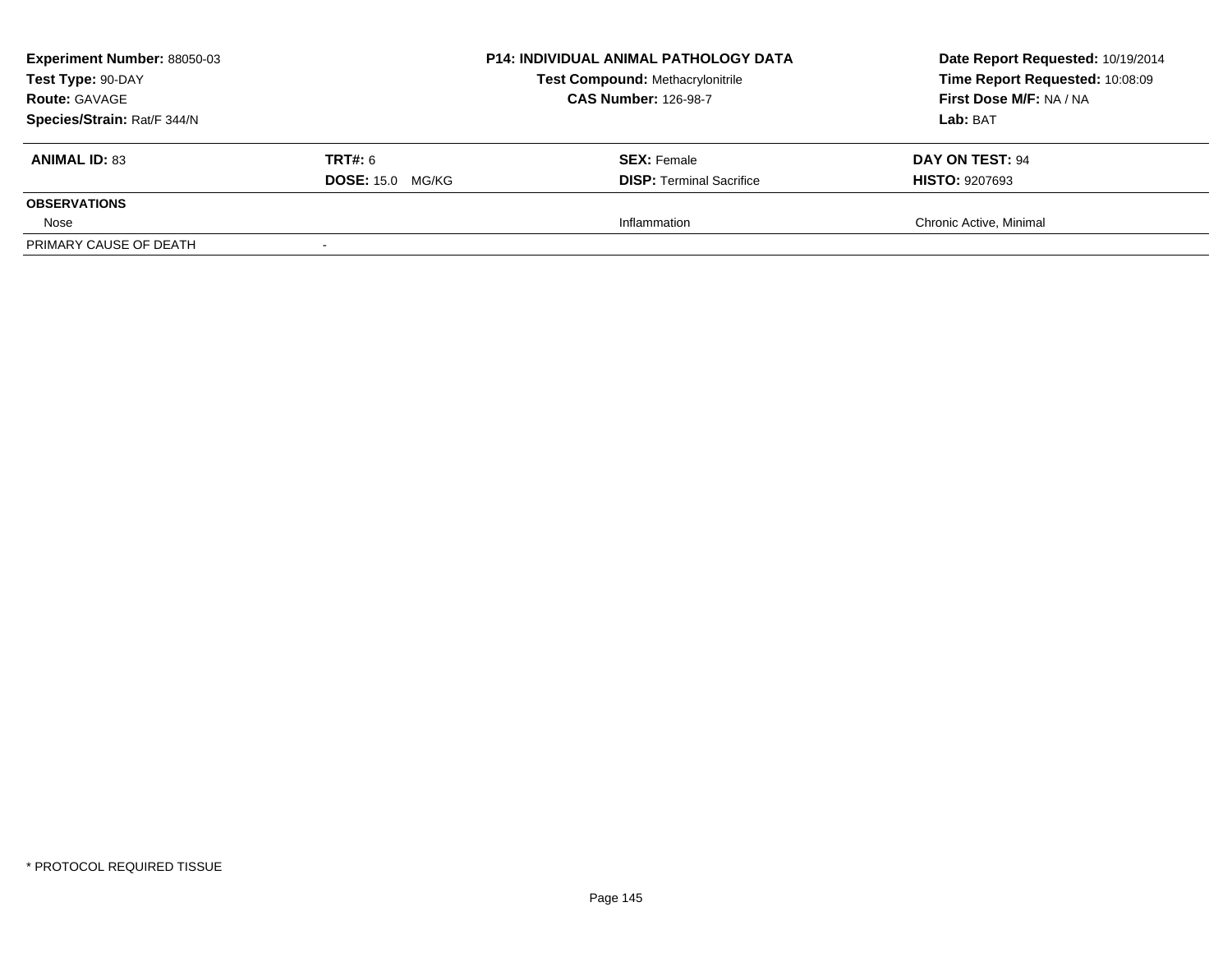| <b>Experiment Number: 88050-03</b><br>Test Type: 90-DAY<br><b>Route: GAVAGE</b><br>Species/Strain: Rat/F 344/N |                                           | <b>P14: INDIVIDUAL ANIMAL PATHOLOGY DATA</b><br><b>Test Compound: Methacrylonitrile</b><br><b>CAS Number: 126-98-7</b> | Date Report Requested: 10/19/2014<br>Time Report Requested: 10:08:09<br>First Dose M/F: NA / NA<br>Lab: BAT |
|----------------------------------------------------------------------------------------------------------------|-------------------------------------------|------------------------------------------------------------------------------------------------------------------------|-------------------------------------------------------------------------------------------------------------|
| <b>ANIMAL ID: 84</b>                                                                                           | <b>TRT#:</b> 6<br><b>DOSE: 15.0 MG/KG</b> | <b>SEX:</b> Female<br><b>DISP:</b> Terminal Sacrifice                                                                  | DAY ON TEST: 94<br><b>HISTO: 9207694</b>                                                                    |
| <b>OBSERVATIONS</b>                                                                                            |                                           |                                                                                                                        |                                                                                                             |
| Nose                                                                                                           |                                           | Inflammation                                                                                                           | Chronic Active, Minimal                                                                                     |
| PRIMARY CAUSE OF DEATH                                                                                         |                                           |                                                                                                                        |                                                                                                             |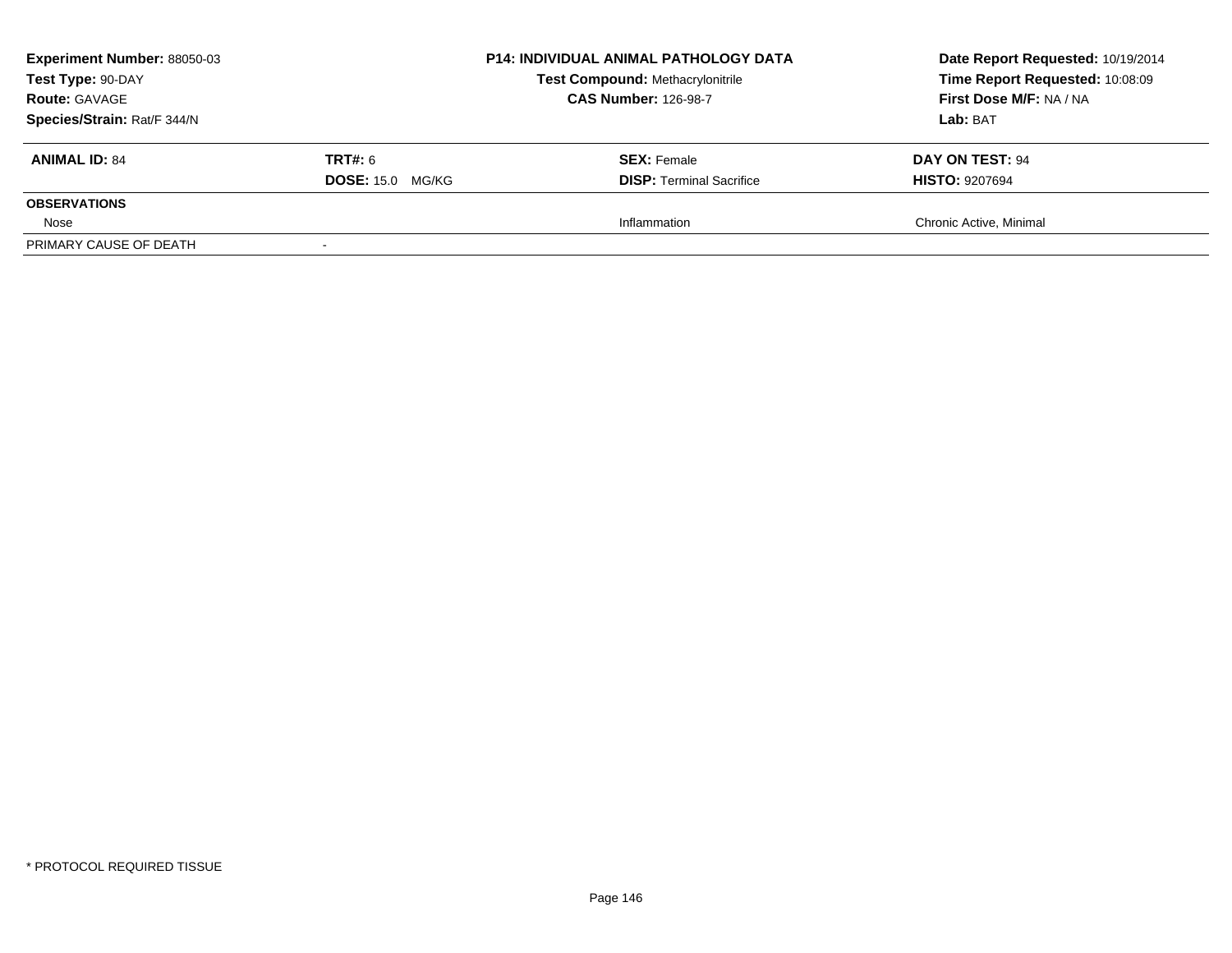| <b>Experiment Number: 88050-03</b><br>Test Type: 90-DAY<br><b>Route: GAVAGE</b><br>Species/Strain: Rat/F 344/N |                                           | <b>P14: INDIVIDUAL ANIMAL PATHOLOGY DATA</b><br><b>Test Compound: Methacrylonitrile</b><br><b>CAS Number: 126-98-7</b> | Date Report Requested: 10/19/2014<br>Time Report Requested: 10:08:09<br>First Dose M/F: NA / NA<br>Lab: BAT |
|----------------------------------------------------------------------------------------------------------------|-------------------------------------------|------------------------------------------------------------------------------------------------------------------------|-------------------------------------------------------------------------------------------------------------|
| <b>ANIMAL ID: 85</b>                                                                                           | <b>TRT#:</b> 6<br><b>DOSE: 15.0 MG/KG</b> | <b>SEX:</b> Female<br><b>DISP:</b> Terminal Sacrifice                                                                  | DAY ON TEST: 94<br><b>HISTO: 9207695</b>                                                                    |
| <b>OBSERVATIONS</b>                                                                                            |                                           |                                                                                                                        |                                                                                                             |
| Nose                                                                                                           |                                           | Inflammation                                                                                                           | Chronic Active, Minimal                                                                                     |
| PRIMARY CAUSE OF DEATH                                                                                         |                                           |                                                                                                                        |                                                                                                             |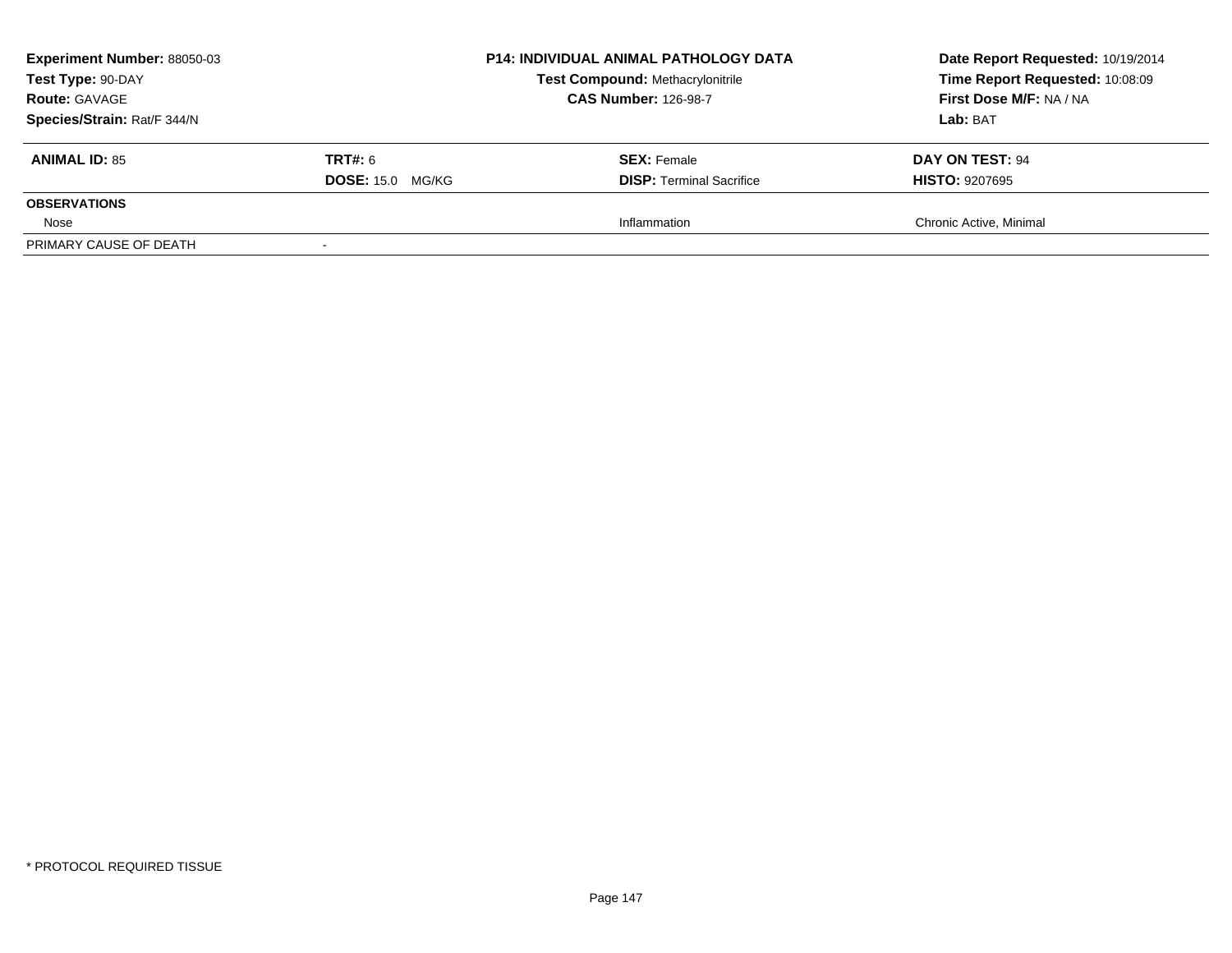| <b>Experiment Number: 88050-03</b><br>Test Type: 90-DAY<br><b>Route: GAVAGE</b><br>Species/Strain: Rat/F 344/N |                                           | <b>P14: INDIVIDUAL ANIMAL PATHOLOGY DATA</b><br><b>Test Compound: Methacrylonitrile</b><br><b>CAS Number: 126-98-7</b> | Date Report Requested: 10/19/2014<br>Time Report Requested: 10:08:09<br>First Dose M/F: NA / NA<br>Lab: BAT |
|----------------------------------------------------------------------------------------------------------------|-------------------------------------------|------------------------------------------------------------------------------------------------------------------------|-------------------------------------------------------------------------------------------------------------|
| <b>ANIMAL ID: 86</b>                                                                                           | <b>TRT#:</b> 6<br><b>DOSE: 15.0 MG/KG</b> | <b>SEX:</b> Female<br><b>DISP:</b> Terminal Sacrifice                                                                  | DAY ON TEST: 94<br><b>HISTO: 9207696</b>                                                                    |
| <b>OBSERVATIONS</b>                                                                                            |                                           |                                                                                                                        |                                                                                                             |
| Nose                                                                                                           |                                           | Inflammation                                                                                                           | Chronic Active, Minimal                                                                                     |
| PRIMARY CAUSE OF DEATH                                                                                         |                                           |                                                                                                                        |                                                                                                             |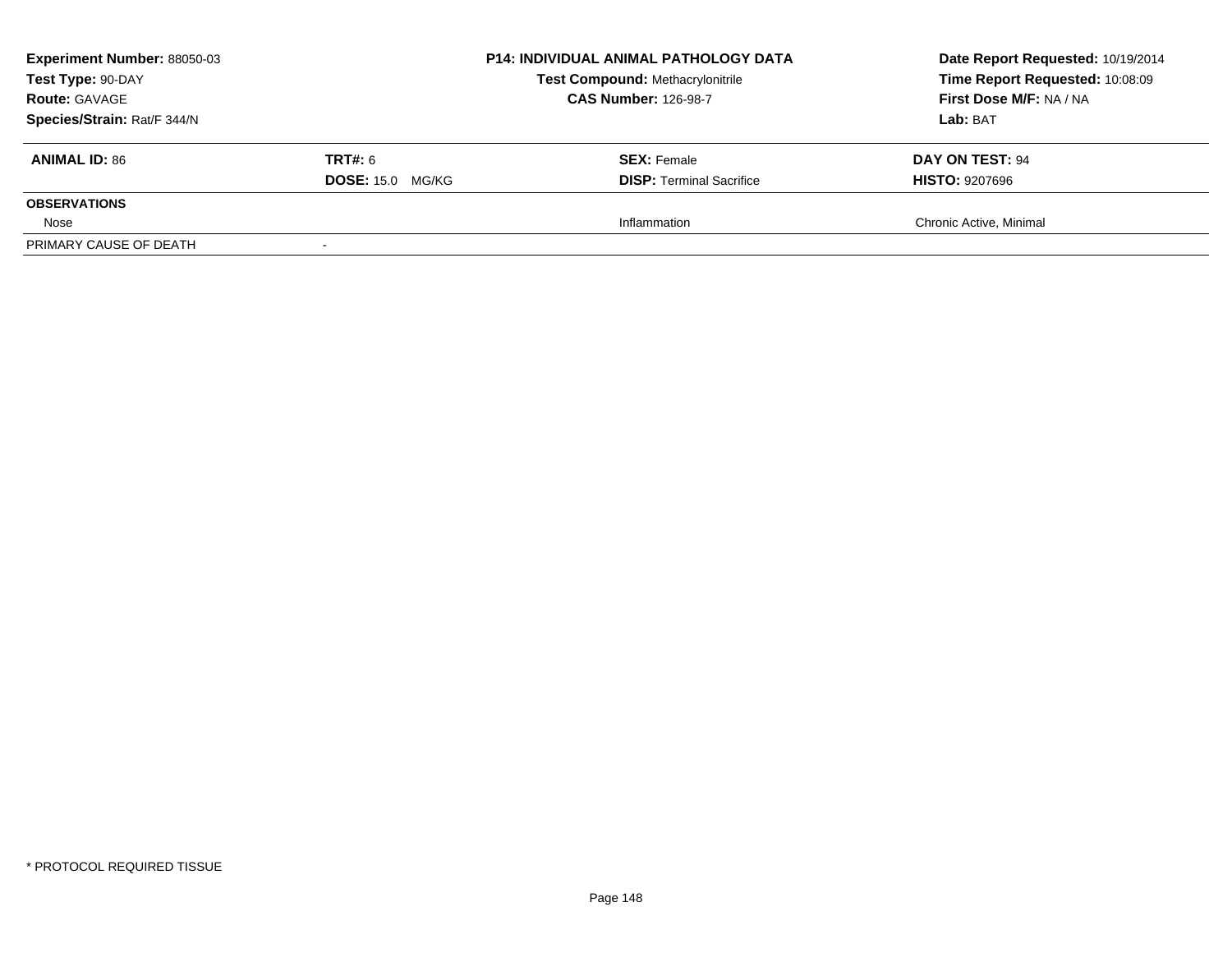| <b>Experiment Number: 88050-03</b> | <b>P14: INDIVIDUAL ANIMAL PATHOLOGY DATA</b> |                                         | Date Report Requested: 10/19/2014 |  |
|------------------------------------|----------------------------------------------|-----------------------------------------|-----------------------------------|--|
| Test Type: 90-DAY                  |                                              | <b>Test Compound: Methacrylonitrile</b> | Time Report Requested: 10:08:09   |  |
| <b>Route: GAVAGE</b>               |                                              | <b>CAS Number: 126-98-7</b>             | First Dose M/F: NA / NA           |  |
| Species/Strain: Rat/F 344/N        |                                              |                                         | Lab: BAT                          |  |
| <b>ANIMAL ID: 87</b>               | TRT#: 6                                      | <b>SEX:</b> Female                      | DAY ON TEST: 94                   |  |
|                                    | <b>DOSE: 15.0 MG/KG</b>                      | <b>DISP:</b> Terminal Sacrifice         | <b>HISTO: 9207697</b>             |  |
|                                    |                                              | ORGAN AND ACCOUNTABLE SITE STATUS       |                                   |  |
| <b>NORMAL</b>                      |                                              |                                         |                                   |  |
| Nose                               |                                              |                                         |                                   |  |
| PRIMARY CAUSE OF DEATH             |                                              |                                         |                                   |  |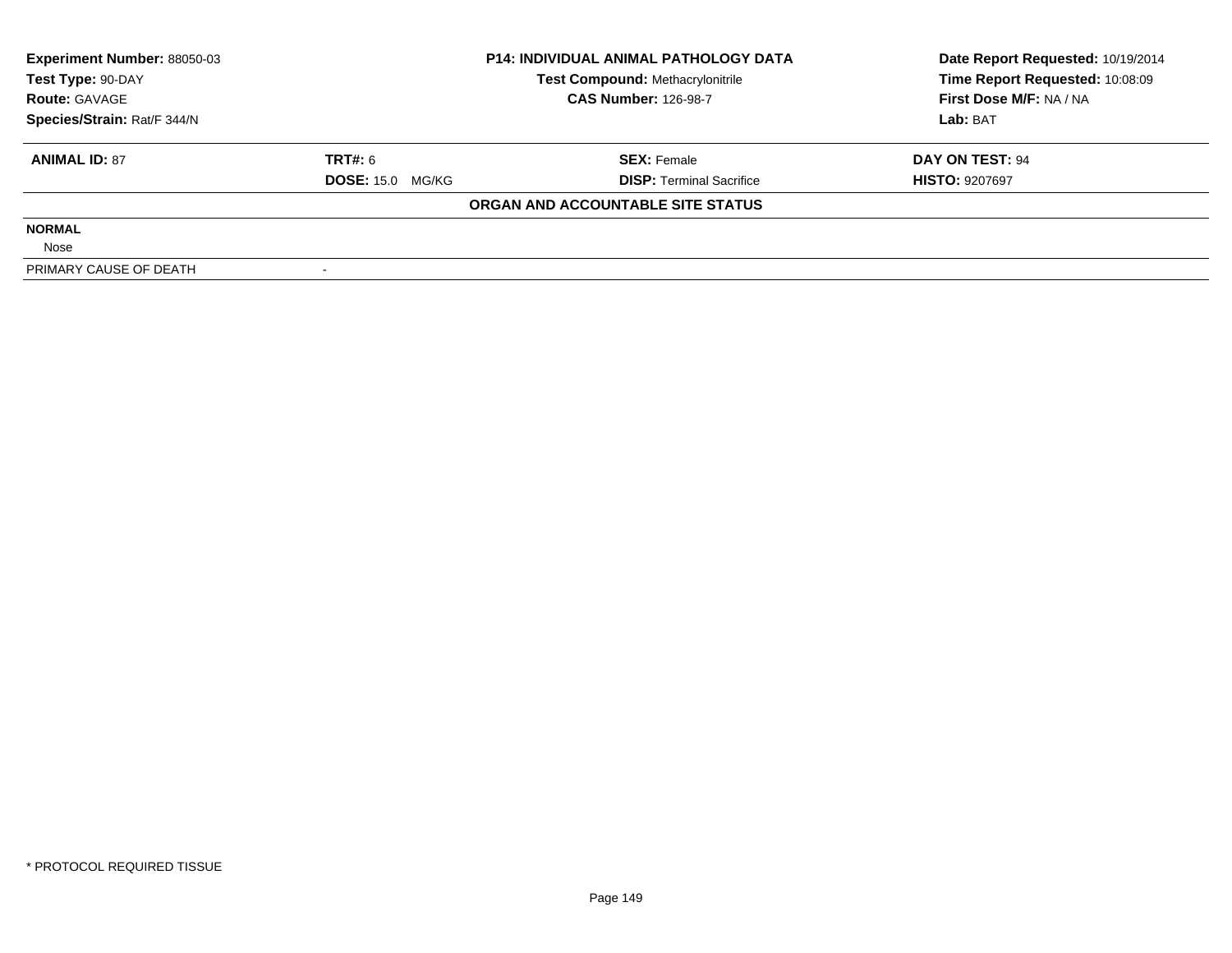| <b>Experiment Number: 88050-03</b><br>Test Type: 90-DAY |                         | <b>P14: INDIVIDUAL ANIMAL PATHOLOGY DATA</b><br><b>Test Compound: Methacrylonitrile</b> | Date Report Requested: 10/19/2014<br>Time Report Requested: 10:08:09 |
|---------------------------------------------------------|-------------------------|-----------------------------------------------------------------------------------------|----------------------------------------------------------------------|
| <b>Route: GAVAGE</b>                                    |                         | <b>CAS Number: 126-98-7</b>                                                             | First Dose M/F: NA / NA                                              |
| Species/Strain: Rat/F 344/N                             |                         |                                                                                         | Lab: BAT                                                             |
| <b>ANIMAL ID: 88</b>                                    | <b>TRT#: 6</b>          | <b>SEX: Female</b>                                                                      | DAY ON TEST: 94                                                      |
|                                                         | <b>DOSE: 15.0 MG/KG</b> | <b>DISP:</b> Terminal Sacrifice                                                         | <b>HISTO: 9207698</b>                                                |
| <b>OBSERVATIONS</b>                                     |                         |                                                                                         |                                                                      |
| Nose                                                    |                         | Inflammation                                                                            | Chronic Active, Minimal                                              |
| Ovary                                                   | Periovarn Tiss          | Cyst                                                                                    | Marked                                                               |
| [ Cyst TGLS = 1-10 ]                                    |                         |                                                                                         |                                                                      |
| PRIMARY CAUSE OF DEATH                                  |                         |                                                                                         |                                                                      |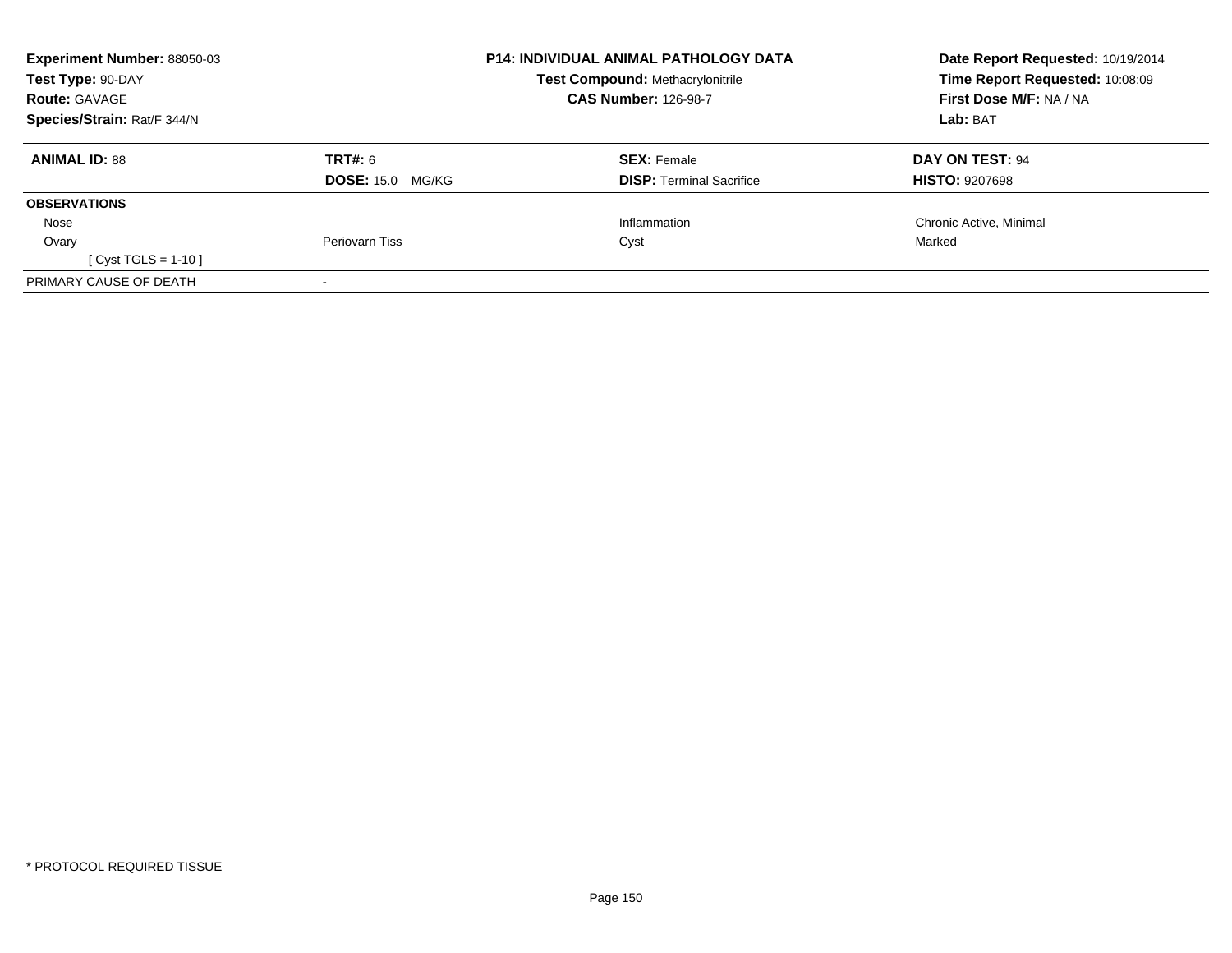| <b>Experiment Number: 88050-03</b> | <b>P14: INDIVIDUAL ANIMAL PATHOLOGY DATA</b> |                                         | Date Report Requested: 10/19/2014 |  |
|------------------------------------|----------------------------------------------|-----------------------------------------|-----------------------------------|--|
| Test Type: 90-DAY                  |                                              | <b>Test Compound: Methacrylonitrile</b> | Time Report Requested: 10:08:09   |  |
| <b>Route: GAVAGE</b>               |                                              | <b>CAS Number: 126-98-7</b>             | First Dose M/F: NA / NA           |  |
| Species/Strain: Rat/F 344/N        |                                              |                                         | Lab: BAT                          |  |
| <b>ANIMAL ID: 89</b>               | TRT#: 6                                      | <b>SEX: Female</b>                      | DAY ON TEST: 94                   |  |
|                                    | <b>DOSE: 15.0 MG/KG</b>                      | <b>DISP:</b> Terminal Sacrifice         | <b>HISTO: 9207699</b>             |  |
|                                    |                                              | ORGAN AND ACCOUNTABLE SITE STATUS       |                                   |  |
| <b>NORMAL</b>                      |                                              |                                         |                                   |  |
| Nose                               |                                              |                                         |                                   |  |
| PRIMARY CAUSE OF DEATH             |                                              |                                         |                                   |  |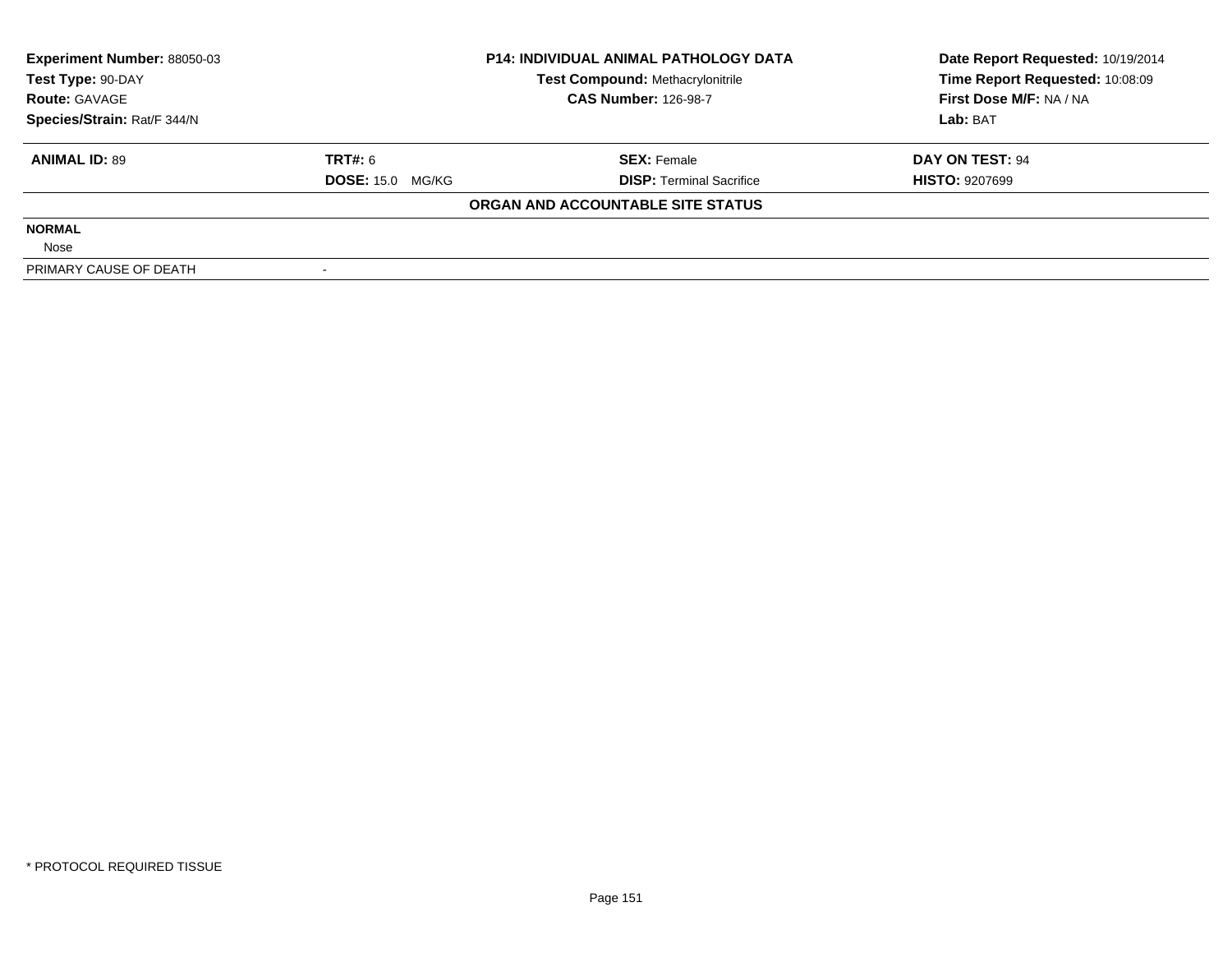| <b>Experiment Number: 88050-03</b><br>Test Type: 90-DAY<br><b>Route: GAVAGE</b><br>Species/Strain: Rat/F 344/N |                                           | <b>P14: INDIVIDUAL ANIMAL PATHOLOGY DATA</b><br><b>Test Compound: Methacrylonitrile</b><br><b>CAS Number: 126-98-7</b> | Date Report Requested: 10/19/2014<br>Time Report Requested: 10:08:09<br>First Dose M/F: NA / NA<br>Lab: BAT |
|----------------------------------------------------------------------------------------------------------------|-------------------------------------------|------------------------------------------------------------------------------------------------------------------------|-------------------------------------------------------------------------------------------------------------|
| <b>ANIMAL ID: 90</b>                                                                                           | <b>TRT#:</b> 6<br><b>DOSE: 15.0 MG/KG</b> | <b>SEX:</b> Female<br><b>DISP:</b> Terminal Sacrifice                                                                  | DAY ON TEST: 94<br><b>HISTO: 9207700</b>                                                                    |
| <b>OBSERVATIONS</b>                                                                                            |                                           |                                                                                                                        |                                                                                                             |
| Nose                                                                                                           |                                           | Inflammation                                                                                                           | Chronic Active, Minimal                                                                                     |
| PRIMARY CAUSE OF DEATH                                                                                         |                                           |                                                                                                                        |                                                                                                             |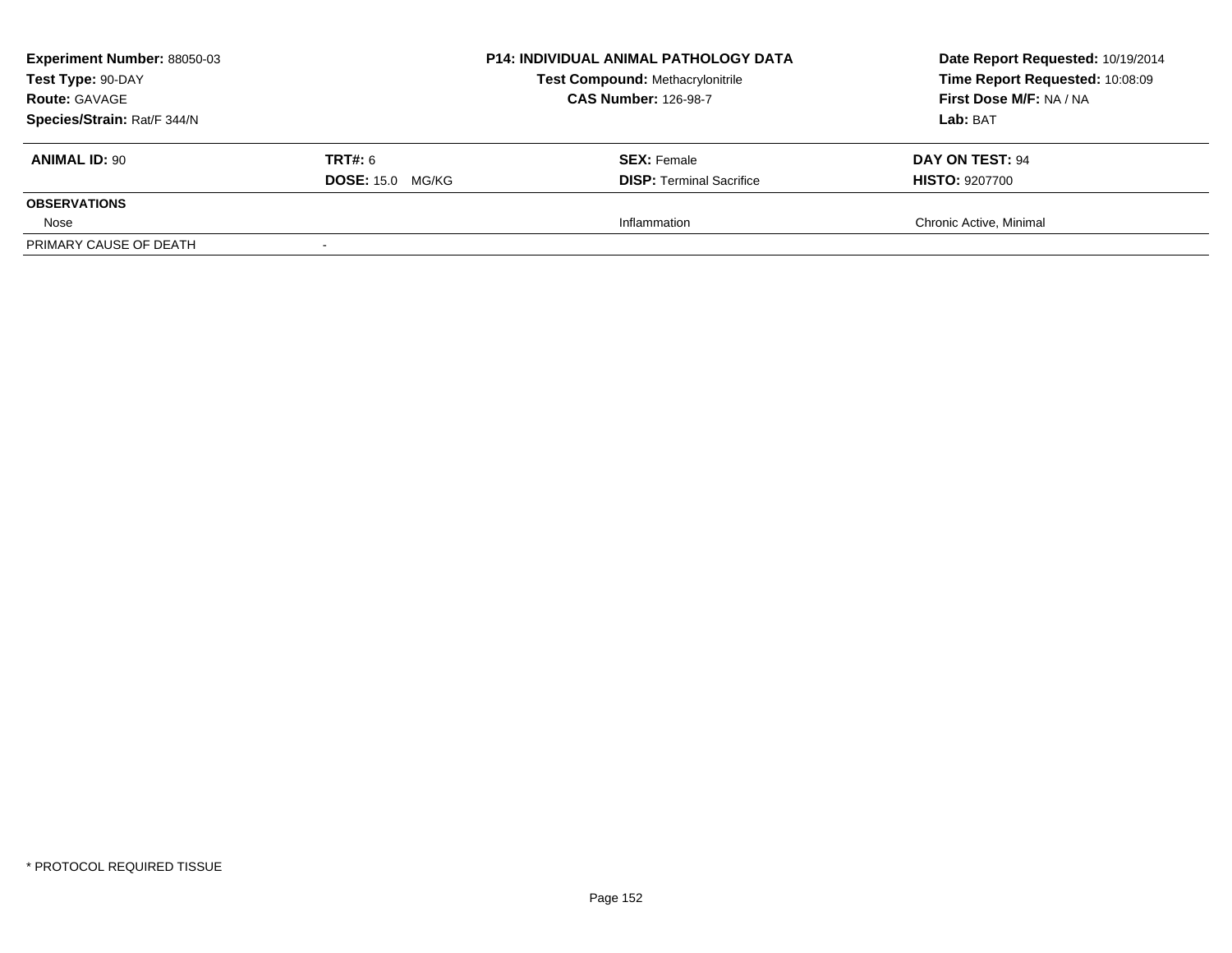| <b>Experiment Number: 88050-03</b> | <b>P14: INDIVIDUAL ANIMAL PATHOLOGY DATA</b> |                                         | Date Report Requested: 10/19/2014 |  |
|------------------------------------|----------------------------------------------|-----------------------------------------|-----------------------------------|--|
| Test Type: 90-DAY                  |                                              | <b>Test Compound: Methacrylonitrile</b> | Time Report Requested: 10:08:09   |  |
| <b>Route: GAVAGE</b>               |                                              | <b>CAS Number: 126-98-7</b>             | First Dose M/F: NA / NA           |  |
| Species/Strain: Rat/F 344/N        |                                              |                                         | Lab: BAT                          |  |
| <b>ANIMAL ID: 91</b>               | <b>TRT#: 8</b>                               | <b>SEX: Female</b>                      | DAY ON TEST: 94                   |  |
|                                    | <b>DOSE: 30.0 MG/KG</b>                      | <b>DISP:</b> Terminal Sacrifice         | <b>HISTO: 9207671</b>             |  |
|                                    |                                              | ORGAN AND ACCOUNTABLE SITE STATUS       |                                   |  |
| <b>NORMAL</b>                      |                                              |                                         |                                   |  |
| Nose                               |                                              |                                         |                                   |  |
| PRIMARY CAUSE OF DEATH             |                                              |                                         |                                   |  |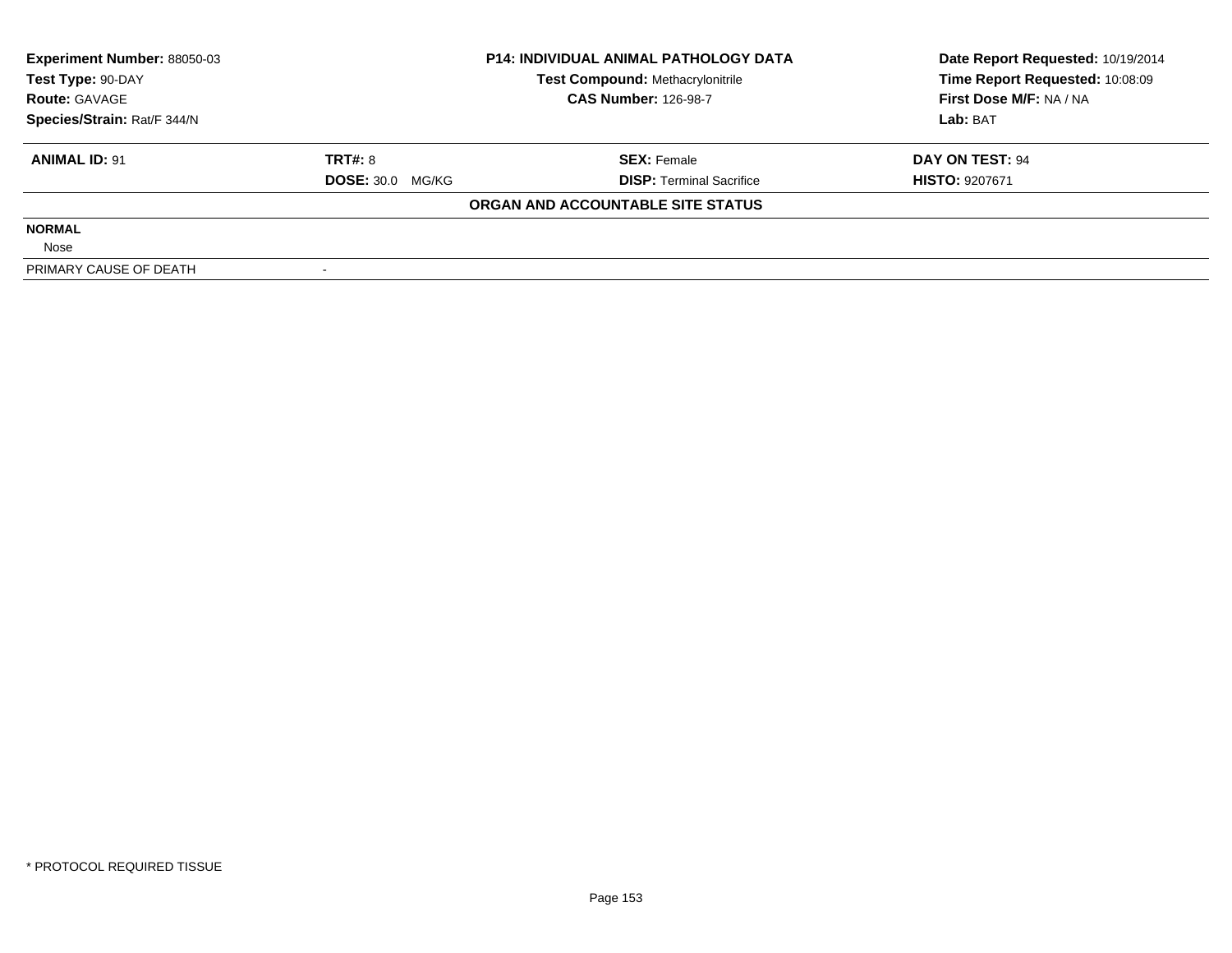| <b>Experiment Number: 88050-03</b><br>Test Type: 90-DAY<br><b>Route: GAVAGE</b><br>Species/Strain: Rat/F 344/N |                                           | <b>P14: INDIVIDUAL ANIMAL PATHOLOGY DATA</b><br>Test Compound: Methacrylonitrile<br><b>CAS Number: 126-98-7</b> | Date Report Requested: 10/19/2014<br>Time Report Requested: 10:08:09<br>First Dose M/F: NA / NA<br>Lab: BAT |
|----------------------------------------------------------------------------------------------------------------|-------------------------------------------|-----------------------------------------------------------------------------------------------------------------|-------------------------------------------------------------------------------------------------------------|
| <b>ANIMAL ID: 92</b>                                                                                           | <b>TRT#: 8</b><br><b>DOSE: 30.0 MG/KG</b> | <b>SEX: Female</b><br><b>DISP:</b> Terminal Sacrifice                                                           | DAY ON TEST: 94<br><b>HISTO: 9207672</b>                                                                    |
| <b>OBSERVATIONS</b><br>Nose                                                                                    |                                           | Inflammation                                                                                                    | Chronic Active, Minimal                                                                                     |
| Note: AUTOLYSIS PRESENT IN OLFACTORY EPITHELIUM.                                                               |                                           |                                                                                                                 |                                                                                                             |
| PRIMARY CAUSE OF DEATH                                                                                         |                                           |                                                                                                                 |                                                                                                             |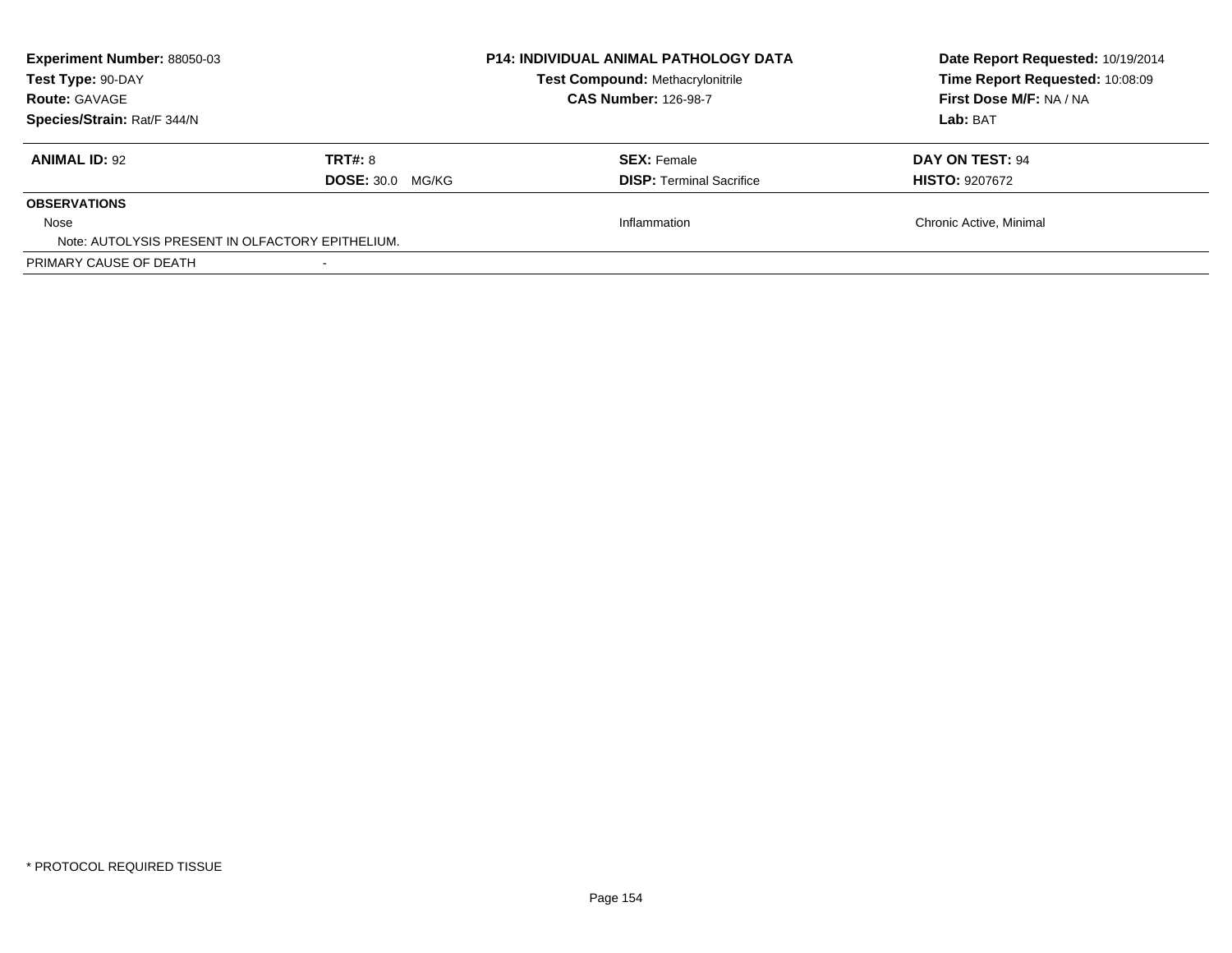| <b>Experiment Number: 88050-03</b><br>Test Type: 90-DAY<br><b>Route: GAVAGE</b><br>Species/Strain: Rat/F 344/N |                                           | <b>P14: INDIVIDUAL ANIMAL PATHOLOGY DATA</b><br><b>Test Compound: Methacrylonitrile</b><br><b>CAS Number: 126-98-7</b> | Date Report Requested: 10/19/2014<br>Time Report Requested: 10:08:09<br>First Dose M/F: NA / NA<br>Lab: BAT |
|----------------------------------------------------------------------------------------------------------------|-------------------------------------------|------------------------------------------------------------------------------------------------------------------------|-------------------------------------------------------------------------------------------------------------|
| <b>ANIMAL ID: 93</b>                                                                                           | <b>TRT#: 8</b><br><b>DOSE: 30.0 MG/KG</b> | <b>SEX:</b> Female<br><b>DISP:</b> Terminal Sacrifice                                                                  | DAY ON TEST: 94<br><b>HISTO: 9207673</b>                                                                    |
| <b>OBSERVATIONS</b>                                                                                            |                                           |                                                                                                                        |                                                                                                             |
| Nose                                                                                                           |                                           | Inflammation                                                                                                           | Chronic Active, Moderate                                                                                    |
| PRIMARY CAUSE OF DEATH                                                                                         |                                           |                                                                                                                        |                                                                                                             |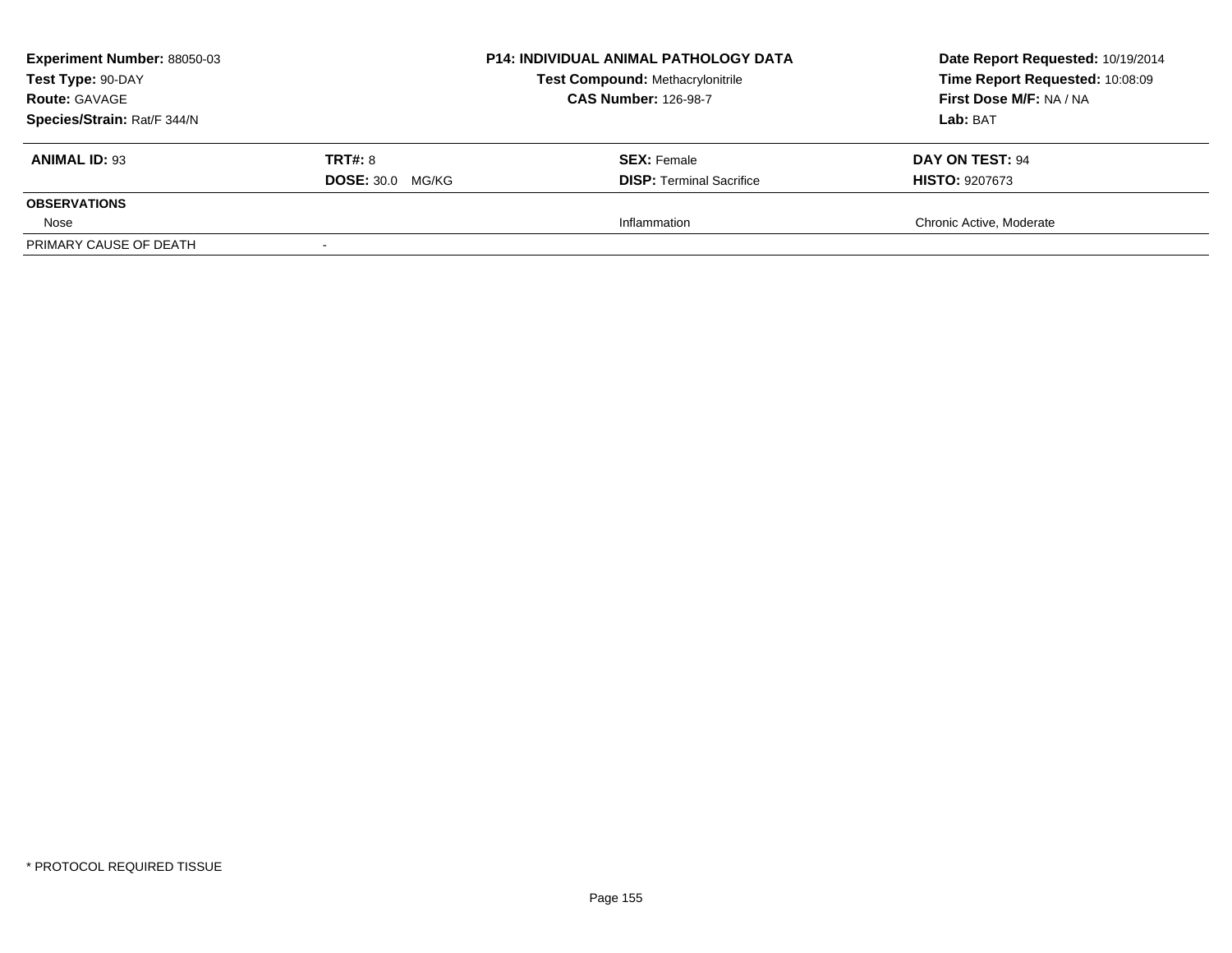| <b>Experiment Number: 88050-03</b><br>Test Type: 90-DAY<br><b>Route: GAVAGE</b><br>Species/Strain: Rat/F 344/N |                         | <b>P14: INDIVIDUAL ANIMAL PATHOLOGY DATA</b><br>Test Compound: Methacrylonitrile<br><b>CAS Number: 126-98-7</b> | Date Report Requested: 10/19/2014<br>Time Report Requested: 10:08:09<br>First Dose M/F: NA / NA<br>Lab: BAT |
|----------------------------------------------------------------------------------------------------------------|-------------------------|-----------------------------------------------------------------------------------------------------------------|-------------------------------------------------------------------------------------------------------------|
| <b>ANIMAL ID: 94</b>                                                                                           | <b>TRT#: 8</b>          | <b>SEX: Female</b>                                                                                              | DAY ON TEST: 94                                                                                             |
|                                                                                                                | <b>DOSE: 30.0 MG/KG</b> | <b>DISP:</b> Terminal Sacrifice                                                                                 | <b>HISTO: 9207674</b>                                                                                       |
| <b>OBSERVATIONS</b>                                                                                            |                         |                                                                                                                 |                                                                                                             |
| Nose<br>Note: AUTOLYSIS PRESENT IN OLFACTORY EPITHELIUM.                                                       |                         | Inflammation                                                                                                    | Chronic Active, Minimal                                                                                     |
| PRIMARY CAUSE OF DEATH                                                                                         |                         |                                                                                                                 |                                                                                                             |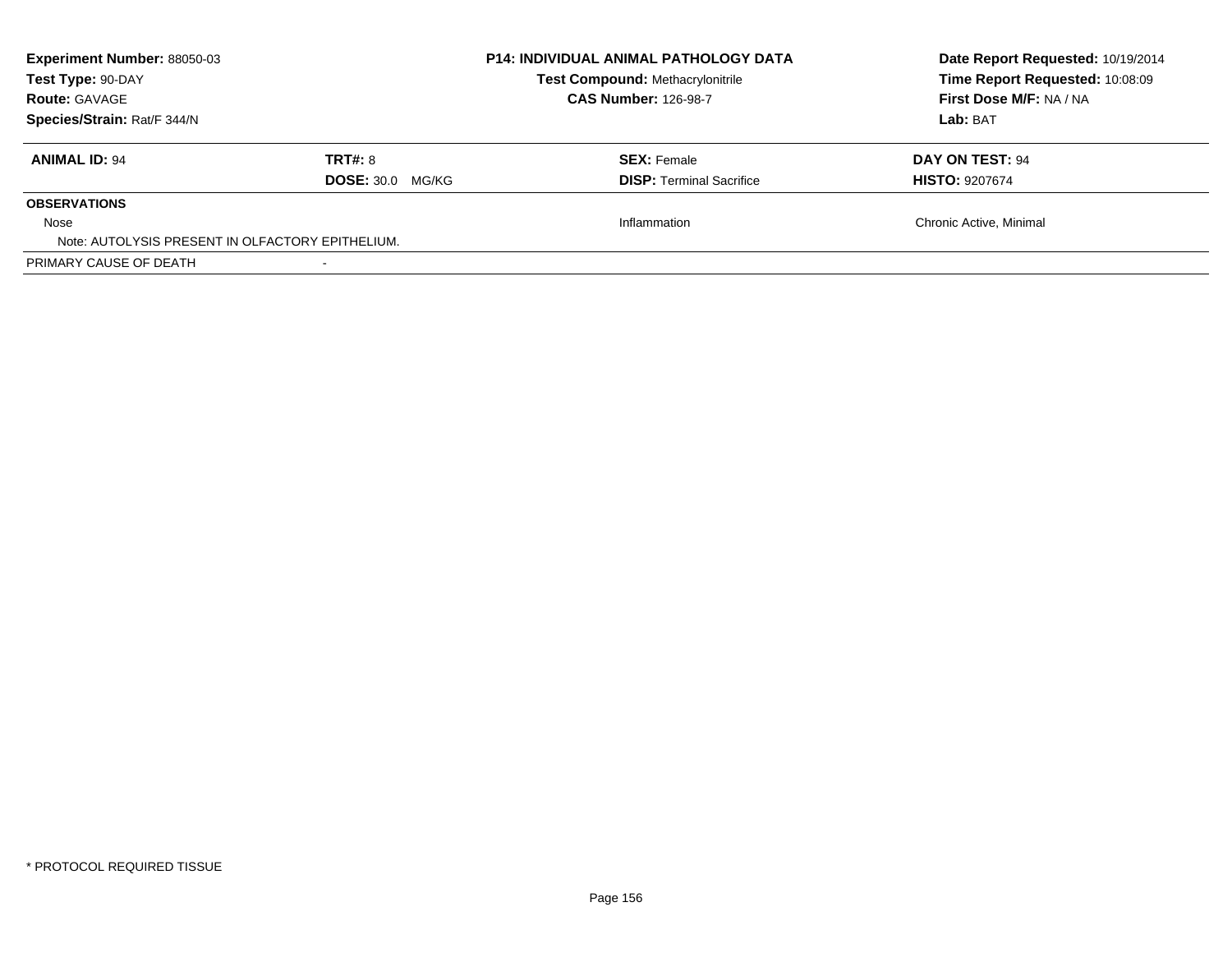| Experiment Number: 88050-03<br>Test Type: 90-DAY<br><b>Route: GAVAGE</b><br>Species/Strain: Rat/F 344/N |                                           | <b>P14: INDIVIDUAL ANIMAL PATHOLOGY DATA</b><br><b>Test Compound: Methacrylonitrile</b><br><b>CAS Number: 126-98-7</b> | Date Report Requested: 10/19/2014<br>Time Report Requested: 10:08:09<br>First Dose M/F: NA / NA<br>Lab: BAT |
|---------------------------------------------------------------------------------------------------------|-------------------------------------------|------------------------------------------------------------------------------------------------------------------------|-------------------------------------------------------------------------------------------------------------|
| <b>ANIMAL ID: 95</b>                                                                                    | <b>TRT#: 8</b><br><b>DOSE: 30.0 MG/KG</b> | <b>SEX: Female</b><br><b>DISP:</b> Terminal Sacrifice                                                                  | DAY ON TEST: 94<br><b>HISTO: 9207675</b>                                                                    |
| <b>OBSERVATIONS</b>                                                                                     |                                           |                                                                                                                        |                                                                                                             |
| Nose                                                                                                    |                                           | Inflammation                                                                                                           | Chronic Active, Minimal                                                                                     |
|                                                                                                         |                                           |                                                                                                                        | Mild                                                                                                        |
| Ovary<br>Note: Left ovary<br>[ Cyst TGLS = 1-10 ]                                                       |                                           | Cyst                                                                                                                   |                                                                                                             |
| PRIMARY CAUSE OF DEATH                                                                                  |                                           |                                                                                                                        |                                                                                                             |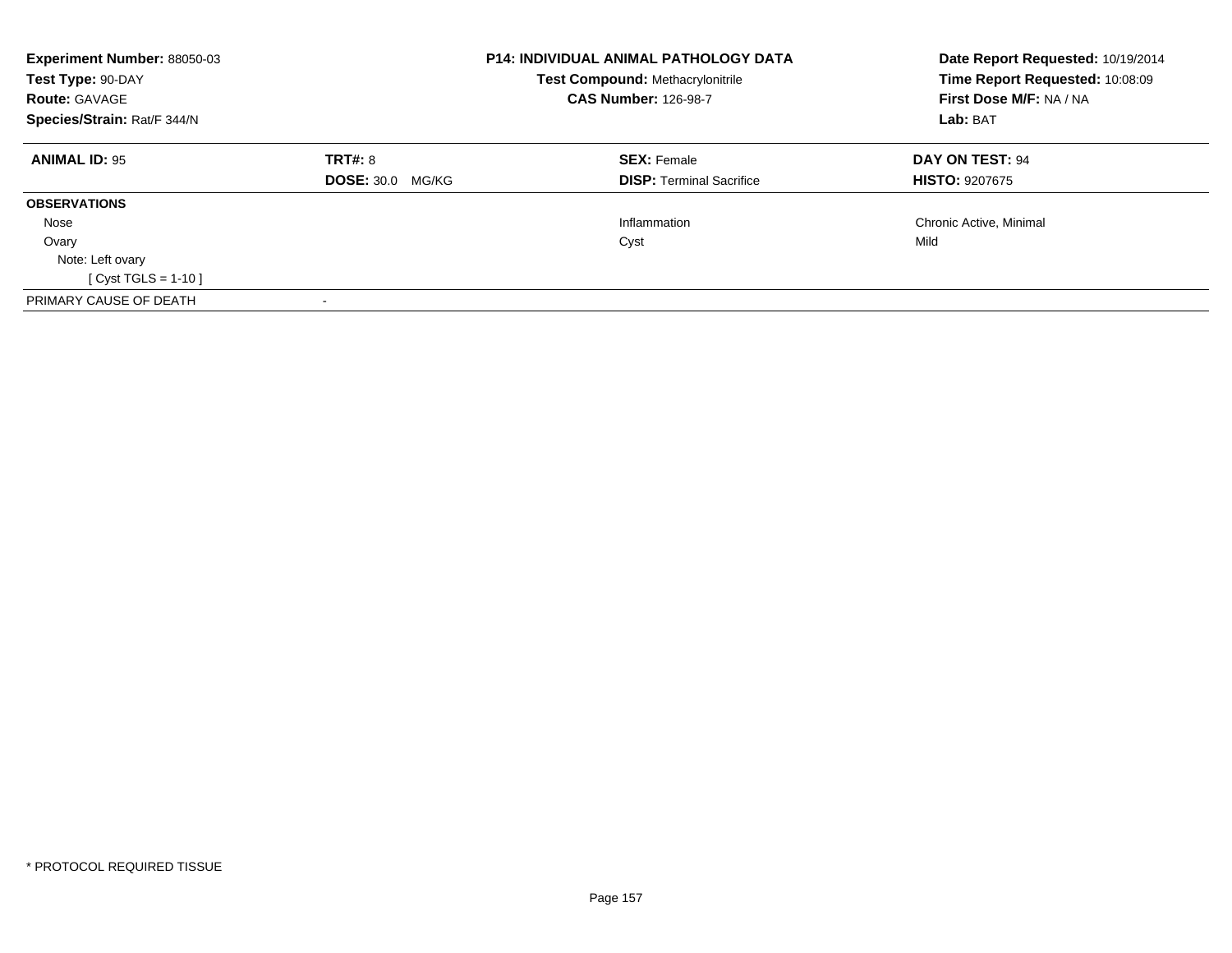| <b>Experiment Number: 88050-03</b><br>Test Type: 90-DAY<br><b>Route: GAVAGE</b><br>Species/Strain: Rat/F 344/N |                                           | <b>P14: INDIVIDUAL ANIMAL PATHOLOGY DATA</b><br><b>Test Compound: Methacrylonitrile</b><br><b>CAS Number: 126-98-7</b> | Date Report Requested: 10/19/2014<br>Time Report Requested: 10:08:09<br>First Dose M/F: NA / NA<br>Lab: BAT |
|----------------------------------------------------------------------------------------------------------------|-------------------------------------------|------------------------------------------------------------------------------------------------------------------------|-------------------------------------------------------------------------------------------------------------|
| <b>ANIMAL ID: 96</b>                                                                                           | <b>TRT#: 8</b><br><b>DOSE: 30.0 MG/KG</b> | <b>SEX:</b> Female<br><b>DISP:</b> Terminal Sacrifice                                                                  | DAY ON TEST: 94<br><b>HISTO: 9207676</b>                                                                    |
| <b>OBSERVATIONS</b>                                                                                            |                                           |                                                                                                                        |                                                                                                             |
| Nose                                                                                                           |                                           | Inflammation                                                                                                           | Chronic Active, Minimal                                                                                     |
| PRIMARY CAUSE OF DEATH                                                                                         |                                           |                                                                                                                        |                                                                                                             |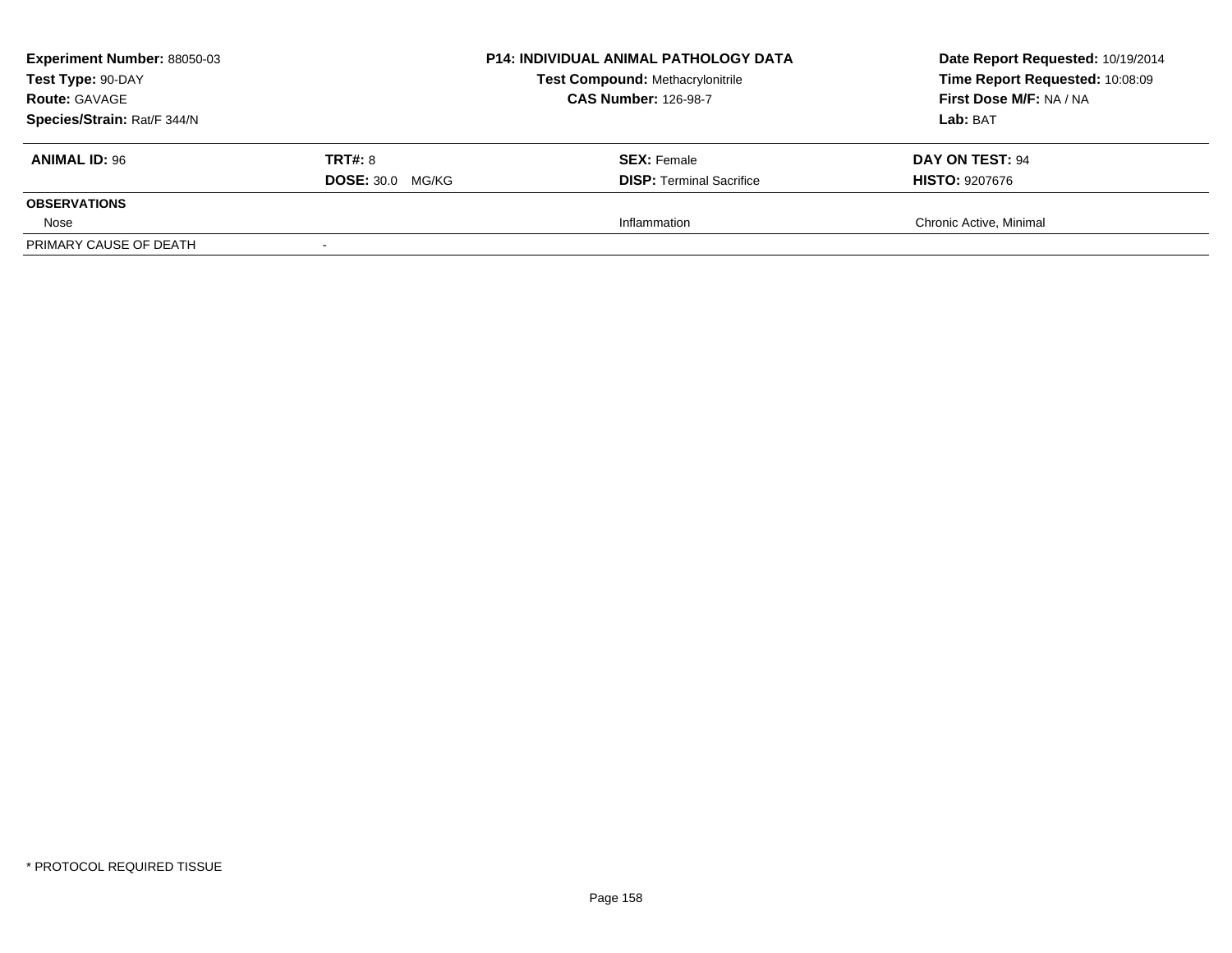| <b>Experiment Number: 88050-03</b><br>Test Type: 90-DAY<br><b>Route: GAVAGE</b><br>Species/Strain: Rat/F 344/N |                                           | <b>P14: INDIVIDUAL ANIMAL PATHOLOGY DATA</b><br><b>Test Compound: Methacrylonitrile</b><br><b>CAS Number: 126-98-7</b> | Date Report Requested: 10/19/2014<br>Time Report Requested: 10:08:09<br>First Dose M/F: NA / NA<br>Lab: BAT |
|----------------------------------------------------------------------------------------------------------------|-------------------------------------------|------------------------------------------------------------------------------------------------------------------------|-------------------------------------------------------------------------------------------------------------|
| <b>ANIMAL ID: 97</b>                                                                                           | <b>TRT#: 8</b><br><b>DOSE: 30.0 MG/KG</b> | <b>SEX:</b> Female<br><b>DISP:</b> Terminal Sacrifice                                                                  | DAY ON TEST: 94<br><b>HISTO: 9207677</b>                                                                    |
| <b>OBSERVATIONS</b>                                                                                            |                                           |                                                                                                                        |                                                                                                             |
| Nose                                                                                                           |                                           | Inflammation                                                                                                           | Chronic Active, Minimal                                                                                     |
| PRIMARY CAUSE OF DEATH                                                                                         |                                           |                                                                                                                        |                                                                                                             |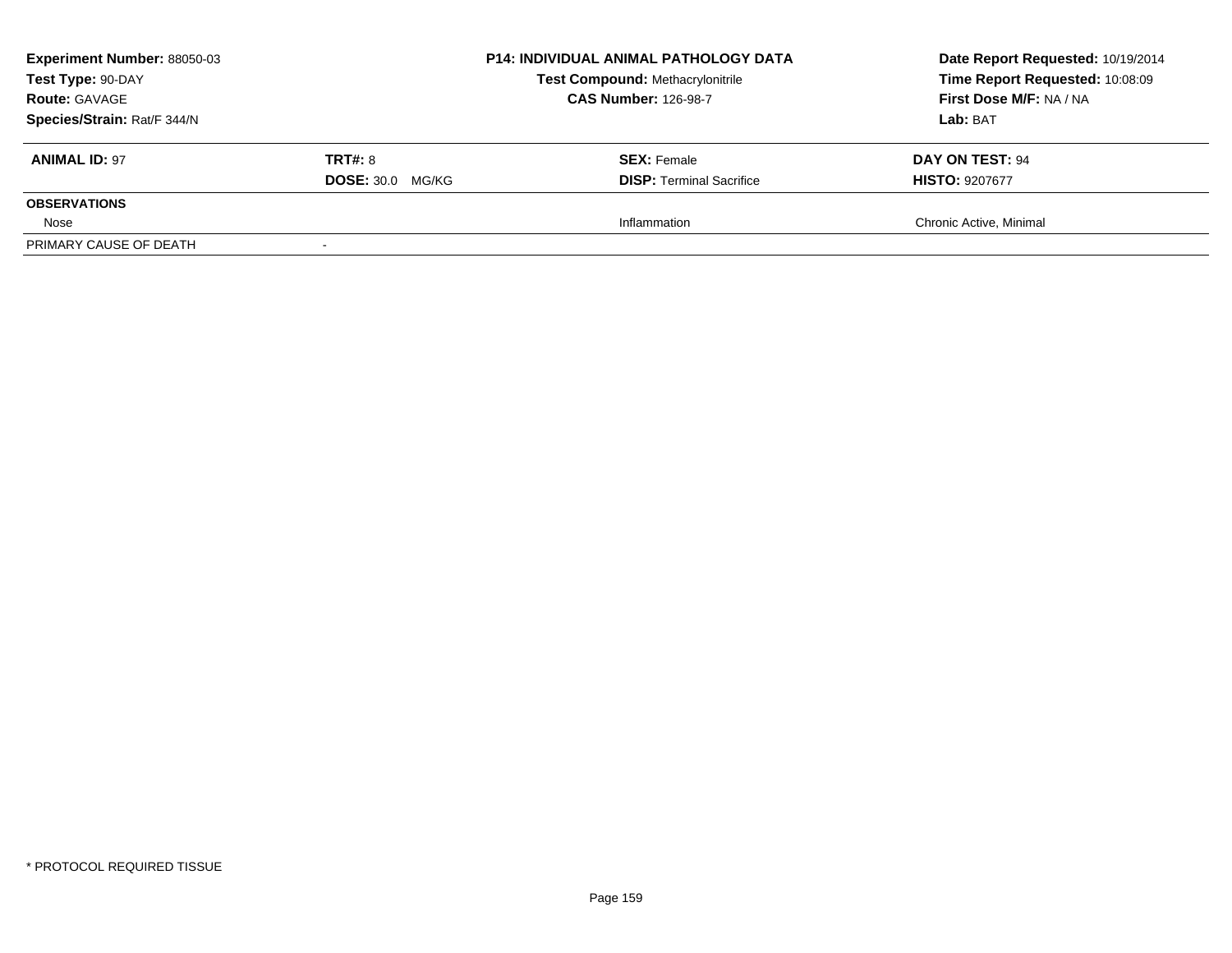| <b>Experiment Number: 88050-03</b>                  |                         | <b>P14: INDIVIDUAL ANIMAL PATHOLOGY DATA</b><br><b>Test Compound: Methacrylonitrile</b><br><b>CAS Number: 126-98-7</b> | Date Report Requested: 10/19/2014                          |
|-----------------------------------------------------|-------------------------|------------------------------------------------------------------------------------------------------------------------|------------------------------------------------------------|
| Test Type: 90-DAY                                   |                         |                                                                                                                        | Time Report Requested: 10:08:09<br>First Dose M/F: NA / NA |
| <b>Route: GAVAGE</b><br>Species/Strain: Rat/F 344/N |                         |                                                                                                                        | Lab: BAT                                                   |
| <b>ANIMAL ID: 98</b>                                | <b>TRT#: 8</b>          | <b>SEX: Female</b>                                                                                                     | DAY ON TEST: 94                                            |
|                                                     | <b>DOSE: 30.0 MG/KG</b> | <b>DISP:</b> Terminal Sacrifice                                                                                        | <b>HISTO: 9207678</b>                                      |
| <b>OBSERVATIONS</b>                                 |                         |                                                                                                                        |                                                            |
| Nose                                                |                         | Inflammation                                                                                                           | Chronic Active, Minimal                                    |
| PRIMARY CAUSE OF DEATH                              |                         |                                                                                                                        |                                                            |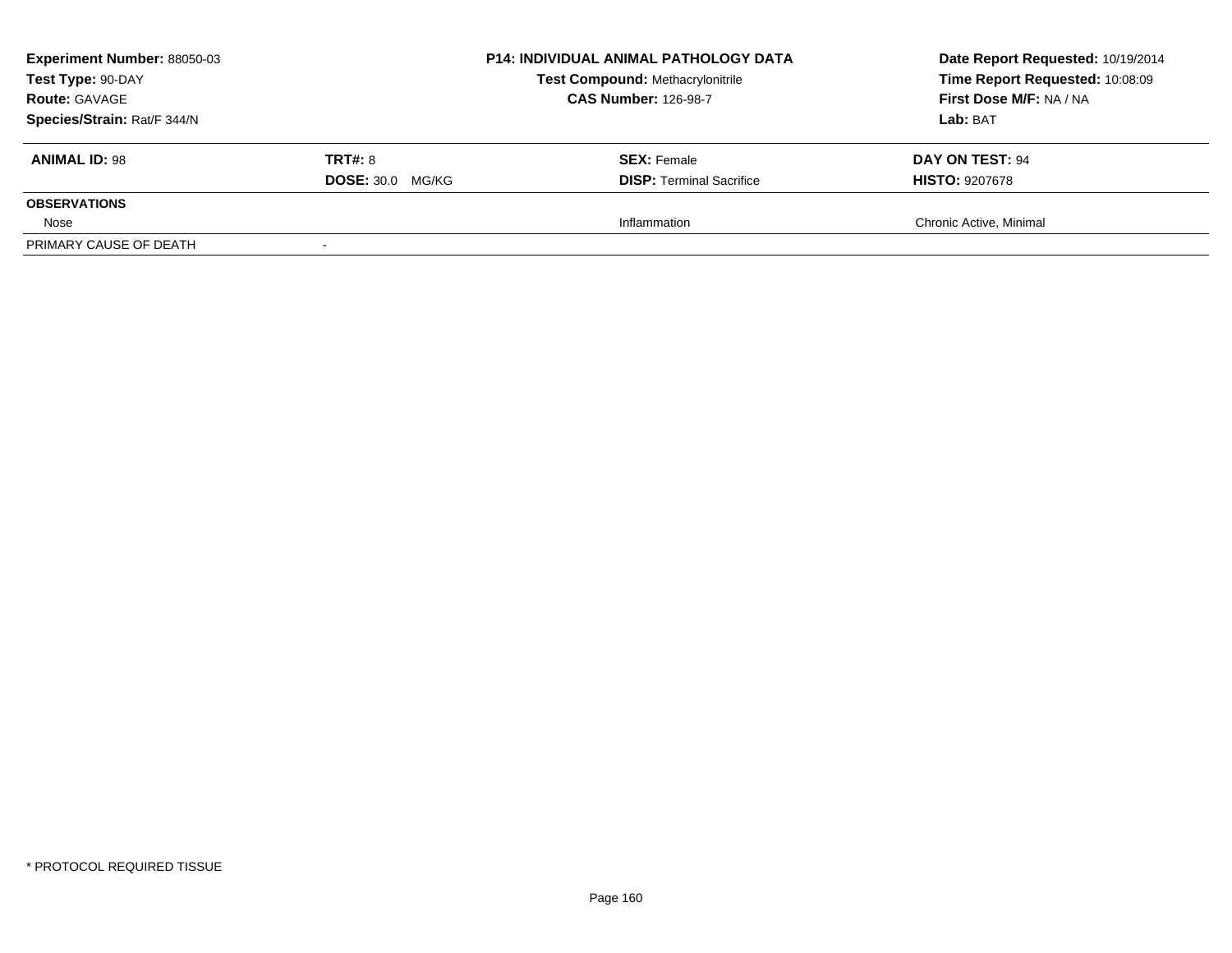| Experiment Number: 88050-03<br>Test Type: 90-DAY<br><b>Route: GAVAGE</b><br>Species/Strain: Rat/F 344/N |                         | <b>P14: INDIVIDUAL ANIMAL PATHOLOGY DATA</b><br><b>Test Compound: Methacrylonitrile</b><br><b>CAS Number: 126-98-7</b> | Date Report Requested: 10/19/2014<br>Time Report Requested: 10:08:09<br>First Dose M/F: NA / NA<br>Lab: BAT |
|---------------------------------------------------------------------------------------------------------|-------------------------|------------------------------------------------------------------------------------------------------------------------|-------------------------------------------------------------------------------------------------------------|
|                                                                                                         |                         |                                                                                                                        |                                                                                                             |
| <b>ANIMAL ID: 99</b>                                                                                    | TRT#: 8                 | <b>SEX: Female</b>                                                                                                     | DAY ON TEST: 94                                                                                             |
|                                                                                                         | <b>DOSE: 30.0 MG/KG</b> | <b>DISP:</b> Terminal Sacrifice                                                                                        | <b>HISTO: 9207679</b>                                                                                       |
| <b>OBSERVATIONS</b>                                                                                     |                         |                                                                                                                        |                                                                                                             |
| Nose                                                                                                    |                         | Inflammation                                                                                                           | Chronic Active, Mild                                                                                        |
| Ovary                                                                                                   | Periovarn Tiss          | Cyst                                                                                                                   | Mild                                                                                                        |
| Note: Right                                                                                             |                         |                                                                                                                        |                                                                                                             |
| $Cyst TGLS = 1-10$                                                                                      |                         |                                                                                                                        |                                                                                                             |
| PRIMARY CAUSE OF DEATH                                                                                  |                         |                                                                                                                        |                                                                                                             |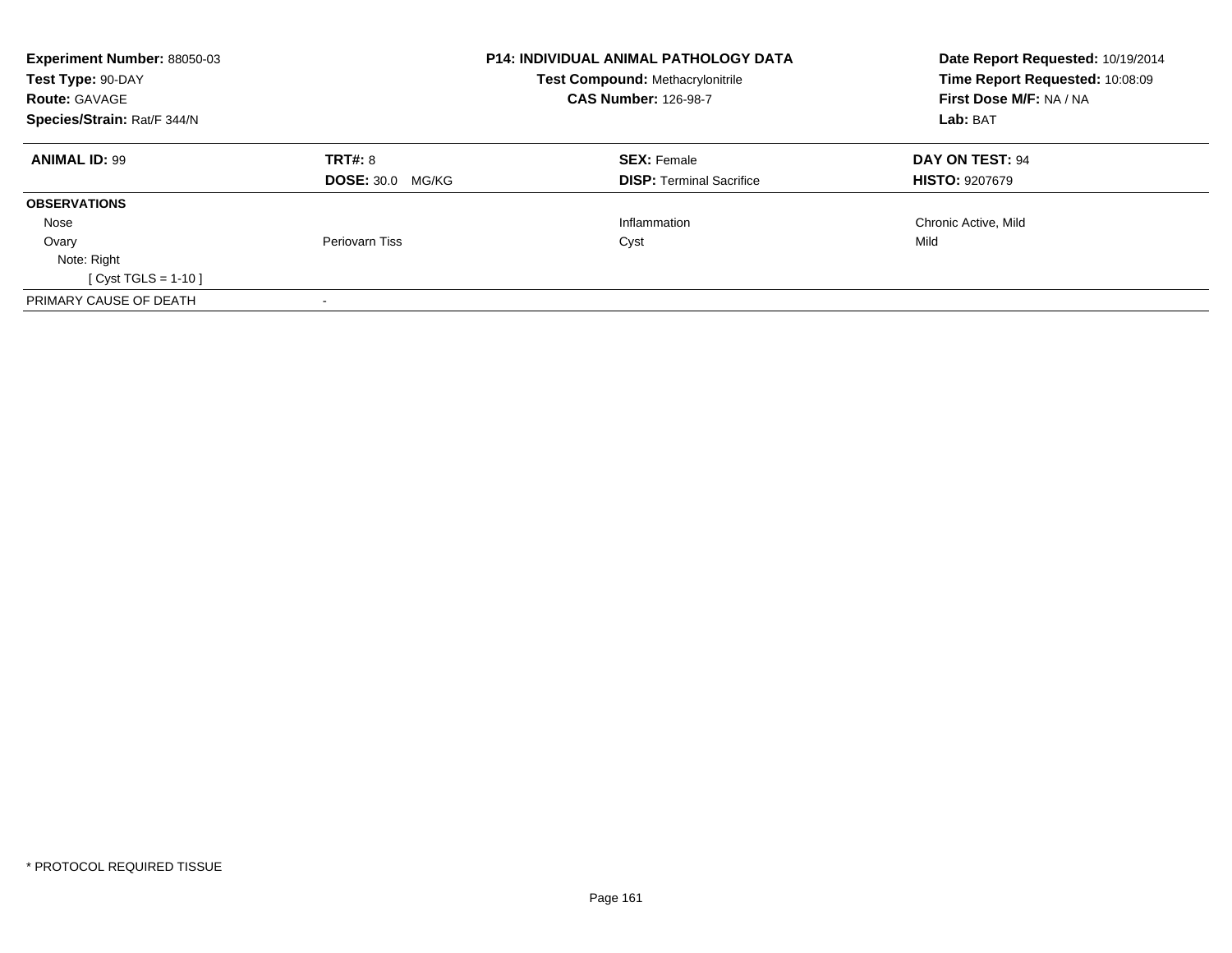| <b>Experiment Number: 88050-03</b><br>Test Type: 90-DAY<br><b>Route: GAVAGE</b><br>Species/Strain: Rat/F 344/N |                                           | <b>P14: INDIVIDUAL ANIMAL PATHOLOGY DATA</b><br><b>Test Compound: Methacrylonitrile</b><br><b>CAS Number: 126-98-7</b> | Date Report Requested: 10/19/2014<br>Time Report Requested: 10:08:09<br>First Dose M/F: NA / NA<br>Lab: BAT |
|----------------------------------------------------------------------------------------------------------------|-------------------------------------------|------------------------------------------------------------------------------------------------------------------------|-------------------------------------------------------------------------------------------------------------|
| <b>ANIMAL ID: 100</b>                                                                                          | <b>TRT#: 8</b><br><b>DOSE: 30.0 MG/KG</b> | <b>SEX:</b> Female<br><b>DISP:</b> Terminal Sacrifice                                                                  | DAY ON TEST: 94<br><b>HISTO: 9207680</b>                                                                    |
| <b>OBSERVATIONS</b>                                                                                            |                                           |                                                                                                                        |                                                                                                             |
| Nose                                                                                                           |                                           | Inflammation                                                                                                           | Chronic Active, Minimal                                                                                     |
| PRIMARY CAUSE OF DEATH                                                                                         |                                           |                                                                                                                        |                                                                                                             |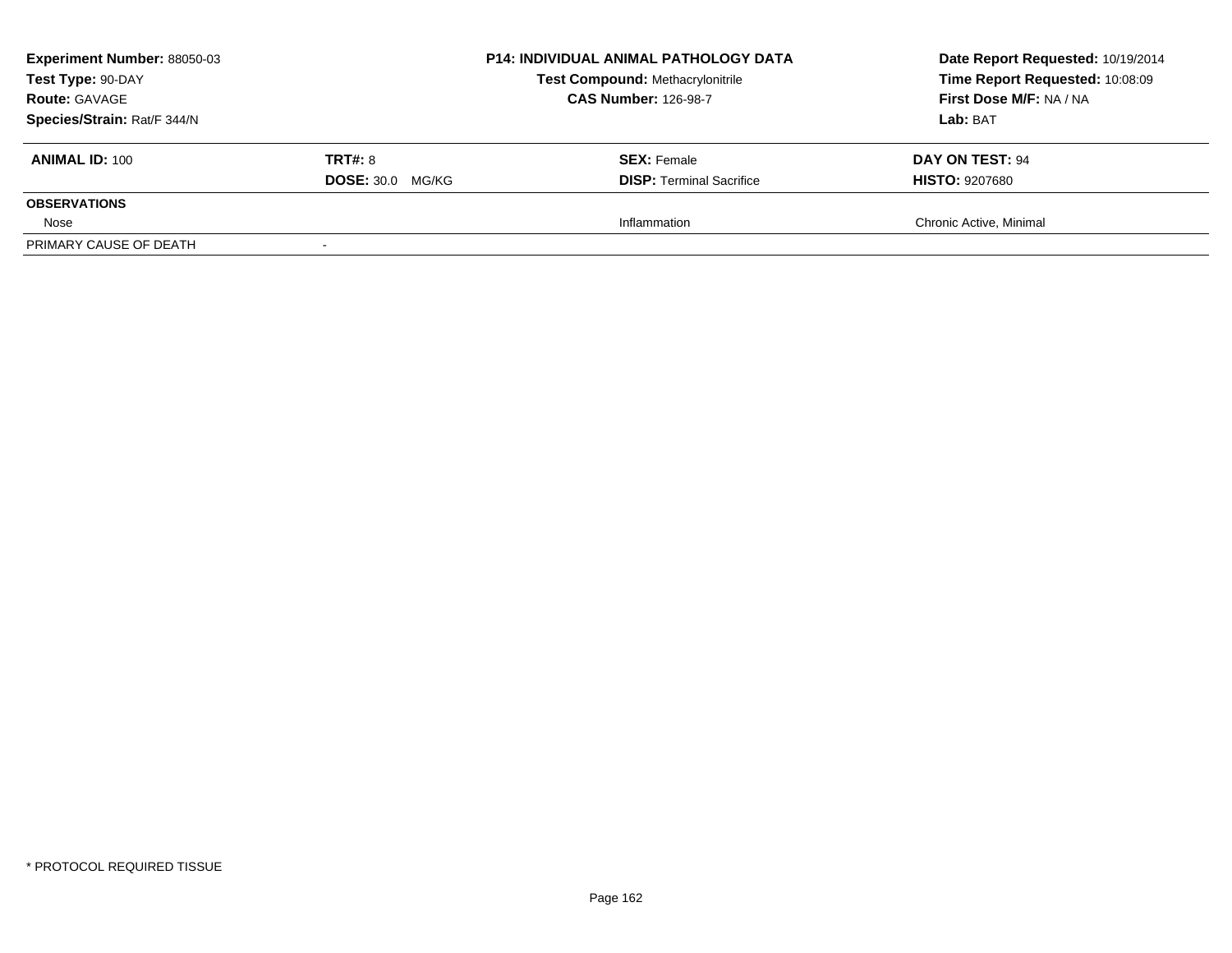| <b>Experiment Number: 88050-03</b> |                         | <b>P14: INDIVIDUAL ANIMAL PATHOLOGY DATA</b> | Date Report Requested: 10/19/2014 |
|------------------------------------|-------------------------|----------------------------------------------|-----------------------------------|
| Test Type: 90-DAY                  |                         | <b>Test Compound: Methacrylonitrile</b>      | Time Report Requested: 10:08:09   |
| <b>Route: GAVAGE</b>               |                         | <b>CAS Number: 126-98-7</b>                  | First Dose M/F: NA / NA           |
| Species/Strain: Rat/F 344/N        |                         |                                              | Lab: BAT                          |
| <b>ANIMAL ID: 101</b>              | TRT#: 10                | <b>SEX: Female</b>                           | DAY ON TEST: 94                   |
|                                    | <b>DOSE: 60.0 MG/KG</b> | <b>DISP:</b> Terminal Sacrifice              | <b>HISTO: 9207651</b>             |
| <b>OBSERVATIONS</b>                |                         |                                              |                                   |
| Nose                               |                         | Inflammation                                 | Chronic Active, Minimal           |
|                                    | Olfactory Epi           | Metaplasia                                   | Minimal                           |
| PRIMARY CAUSE OF DEATH             |                         |                                              |                                   |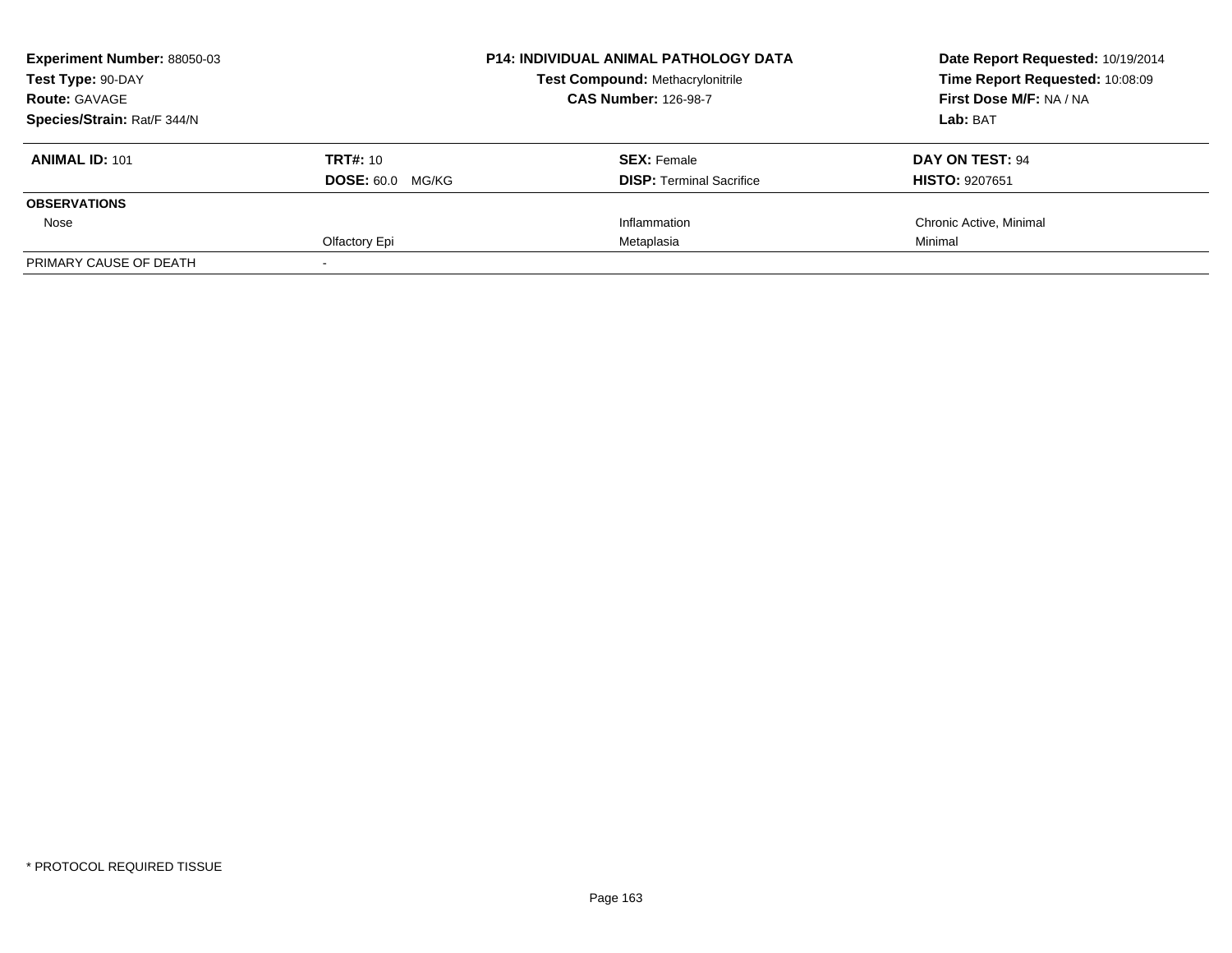| <b>Experiment Number: 88050-03</b> |                         | <b>P14: INDIVIDUAL ANIMAL PATHOLOGY DATA</b> | Date Report Requested: 10/19/2014 |  |
|------------------------------------|-------------------------|----------------------------------------------|-----------------------------------|--|
| Test Type: 90-DAY                  |                         | <b>Test Compound: Methacrylonitrile</b>      | Time Report Requested: 10:08:09   |  |
| <b>Route: GAVAGE</b>               |                         | <b>CAS Number: 126-98-7</b>                  | First Dose M/F: NA / NA           |  |
| Species/Strain: Rat/F 344/N        |                         |                                              | Lab: BAT                          |  |
| <b>ANIMAL ID: 102</b>              | <b>TRT#:</b> 10         | <b>SEX: Female</b>                           | <b>DAY ON TEST: 94</b>            |  |
|                                    | <b>DOSE: 60.0 MG/KG</b> | <b>DISP: Terminal Sacrifice</b>              | <b>HISTO: 9207652</b>             |  |
| <b>OBSERVATIONS</b>                |                         |                                              |                                   |  |
| Nose                               | Olfactory Epi           | Metaplasia                                   | Mild                              |  |
| PRIMARY CAUSE OF DEATH             |                         |                                              |                                   |  |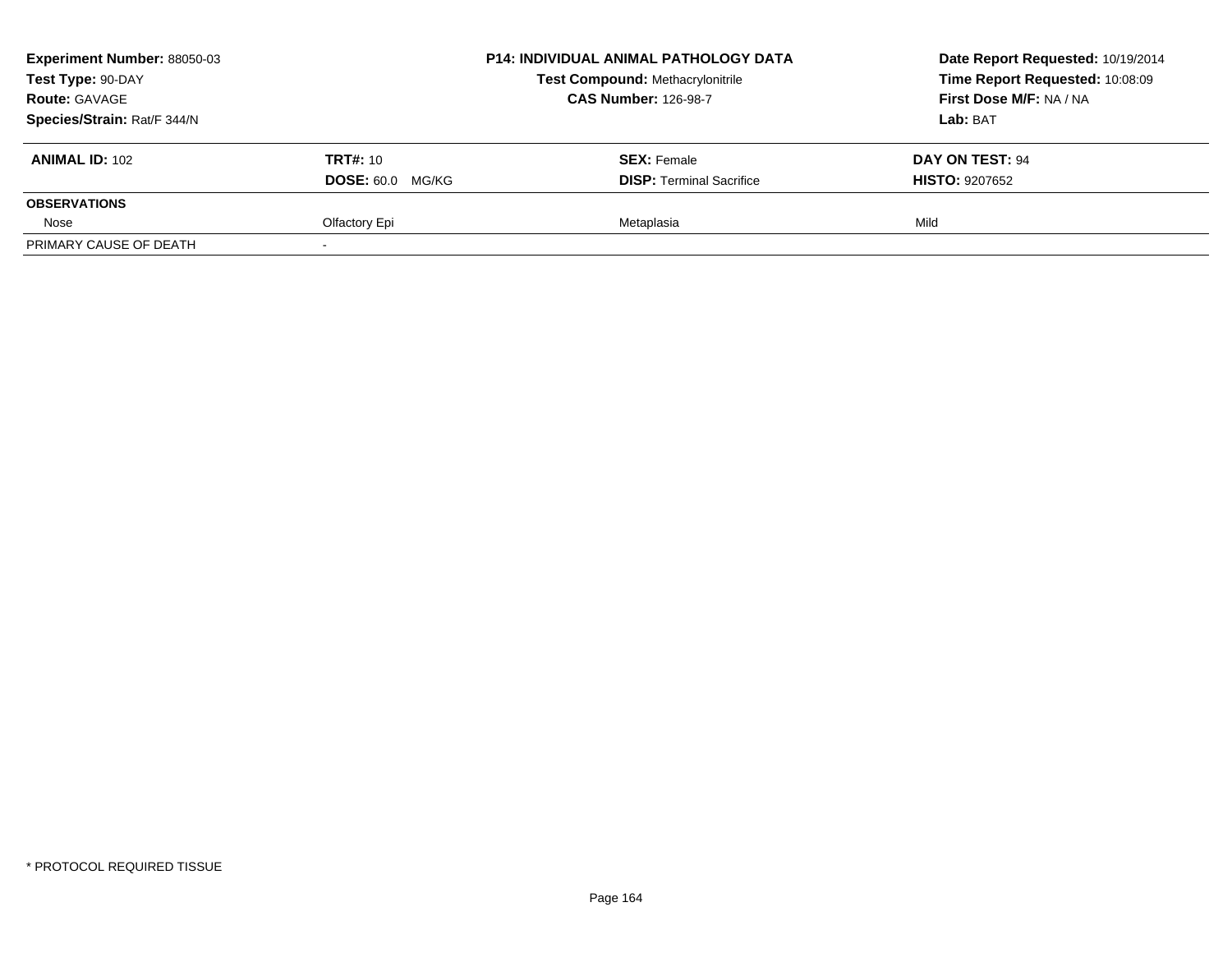| <b>Experiment Number: 88050-03</b> |                         | <b>P14: INDIVIDUAL ANIMAL PATHOLOGY DATA</b> | Date Report Requested: 10/19/2014 |
|------------------------------------|-------------------------|----------------------------------------------|-----------------------------------|
| Test Type: 90-DAY                  |                         | <b>Test Compound: Methacrylonitrile</b>      | Time Report Requested: 10:08:09   |
| <b>Route: GAVAGE</b>               |                         | <b>CAS Number: 126-98-7</b>                  | First Dose M/F: NA / NA           |
| Species/Strain: Rat/F 344/N        |                         |                                              | Lab: BAT                          |
| <b>ANIMAL ID: 103</b>              | TRT#: 10                | <b>SEX: Female</b>                           | DAY ON TEST: 94                   |
|                                    | <b>DOSE: 60.0 MG/KG</b> | <b>DISP:</b> Terminal Sacrifice              | <b>HISTO: 9207653</b>             |
| <b>OBSERVATIONS</b>                |                         |                                              |                                   |
| Nose                               |                         | Inflammation                                 | Chronic Active, Mild              |
|                                    | Olfactory Epi           | Metaplasia                                   | Minimal                           |
| PRIMARY CAUSE OF DEATH             |                         |                                              |                                   |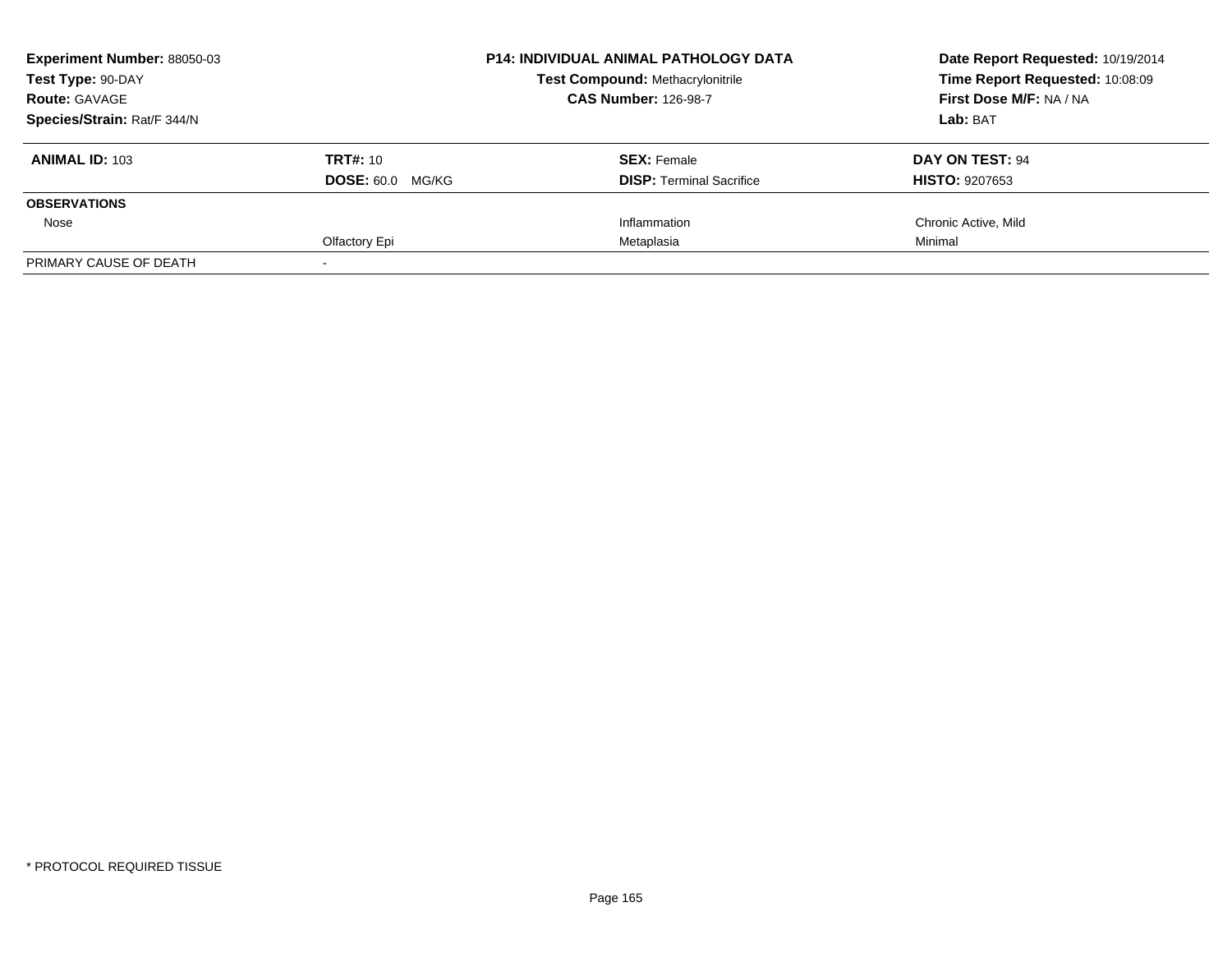| <b>Experiment Number: 88050-03</b> |                         | <b>P14: INDIVIDUAL ANIMAL PATHOLOGY DATA</b> | Date Report Requested: 10/19/2014 |
|------------------------------------|-------------------------|----------------------------------------------|-----------------------------------|
| Test Type: 90-DAY                  |                         | <b>Test Compound: Methacrylonitrile</b>      | Time Report Requested: 10:08:09   |
| <b>Route: GAVAGE</b>               |                         | <b>CAS Number: 126-98-7</b>                  | First Dose M/F: NA / NA           |
| Species/Strain: Rat/F 344/N        |                         |                                              | Lab: BAT                          |
| <b>ANIMAL ID: 104</b>              | TRT#: 10                | <b>SEX: Female</b>                           | DAY ON TEST: 94                   |
|                                    | <b>DOSE: 60.0 MG/KG</b> | <b>DISP:</b> Terminal Sacrifice              | <b>HISTO: 9207654</b>             |
| <b>OBSERVATIONS</b>                |                         |                                              |                                   |
| Nose                               |                         | Inflammation                                 | Chronic Active, Mild              |
|                                    | Olfactory Epi           | Metaplasia                                   | Minimal                           |
| PRIMARY CAUSE OF DEATH             |                         |                                              |                                   |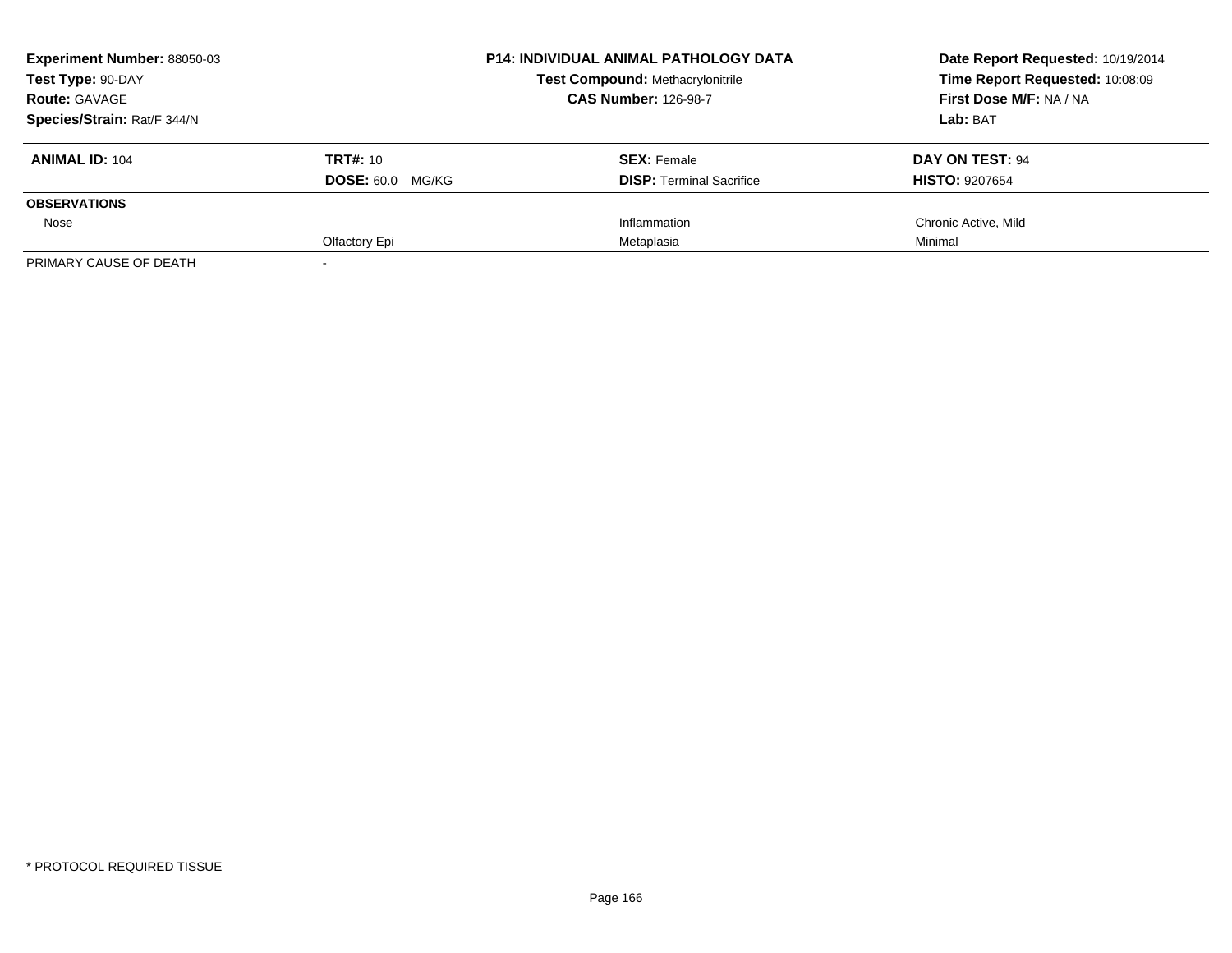| <b>Experiment Number: 88050-03</b> |                         | <b>P14: INDIVIDUAL ANIMAL PATHOLOGY DATA</b> | Date Report Requested: 10/19/2014 |
|------------------------------------|-------------------------|----------------------------------------------|-----------------------------------|
| Test Type: 90-DAY                  |                         | <b>Test Compound: Methacrylonitrile</b>      | Time Report Requested: 10:08:09   |
| <b>Route: GAVAGE</b>               |                         | <b>CAS Number: 126-98-7</b>                  | First Dose M/F: NA / NA           |
| Species/Strain: Rat/F 344/N        |                         |                                              | Lab: BAT                          |
| <b>ANIMAL ID: 105</b>              | TRT#: 10                | <b>SEX: Female</b>                           | DAY ON TEST: 94                   |
|                                    | <b>DOSE: 60.0 MG/KG</b> | <b>DISP:</b> Terminal Sacrifice              | <b>HISTO: 9207655</b>             |
| <b>OBSERVATIONS</b>                |                         |                                              |                                   |
| Nose                               |                         | Inflammation                                 | Chronic Active, Minimal           |
|                                    | Olfactory Epi           | Metaplasia                                   | Minimal                           |
| PRIMARY CAUSE OF DEATH             |                         |                                              |                                   |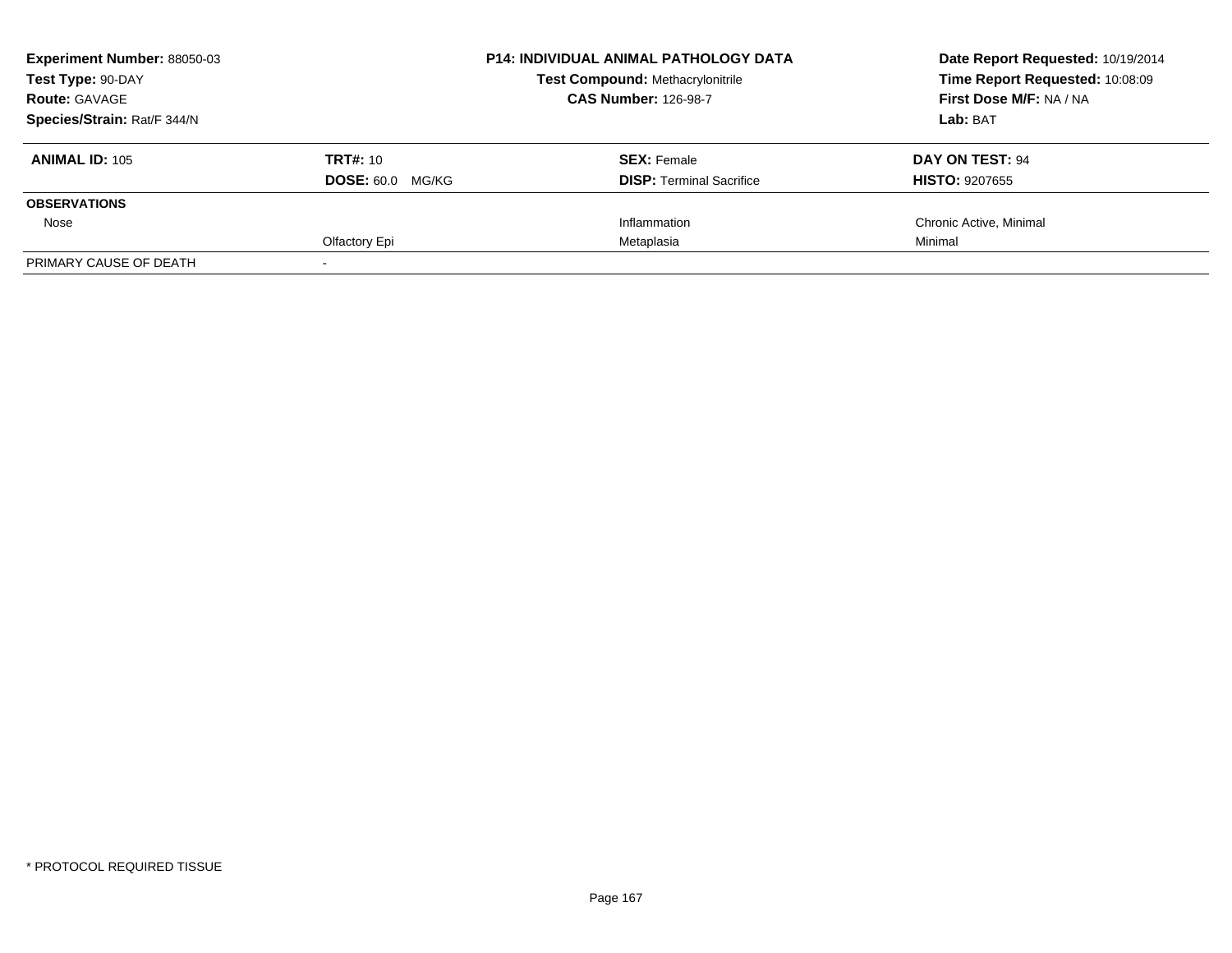| <b>Experiment Number: 88050-03</b> |                         | <b>P14: INDIVIDUAL ANIMAL PATHOLOGY DATA</b> | Date Report Requested: 10/19/2014 |
|------------------------------------|-------------------------|----------------------------------------------|-----------------------------------|
| Test Type: 90-DAY                  |                         | <b>Test Compound: Methacrylonitrile</b>      | Time Report Requested: 10:08:09   |
| <b>Route: GAVAGE</b>               |                         | <b>CAS Number: 126-98-7</b>                  | First Dose M/F: NA / NA           |
| Species/Strain: Rat/F 344/N        |                         |                                              | Lab: BAT                          |
| <b>ANIMAL ID: 106</b>              | <b>TRT#:</b> 10         | <b>SEX: Female</b>                           | DAY ON TEST: 94                   |
|                                    | <b>DOSE: 60.0 MG/KG</b> | <b>DISP:</b> Terminal Sacrifice              | <b>HISTO: 9207656</b>             |
| <b>OBSERVATIONS</b>                |                         |                                              |                                   |
| Nose                               |                         | Inflammation                                 | Chronic Active, Mild              |
| PRIMARY CAUSE OF DEATH             |                         |                                              |                                   |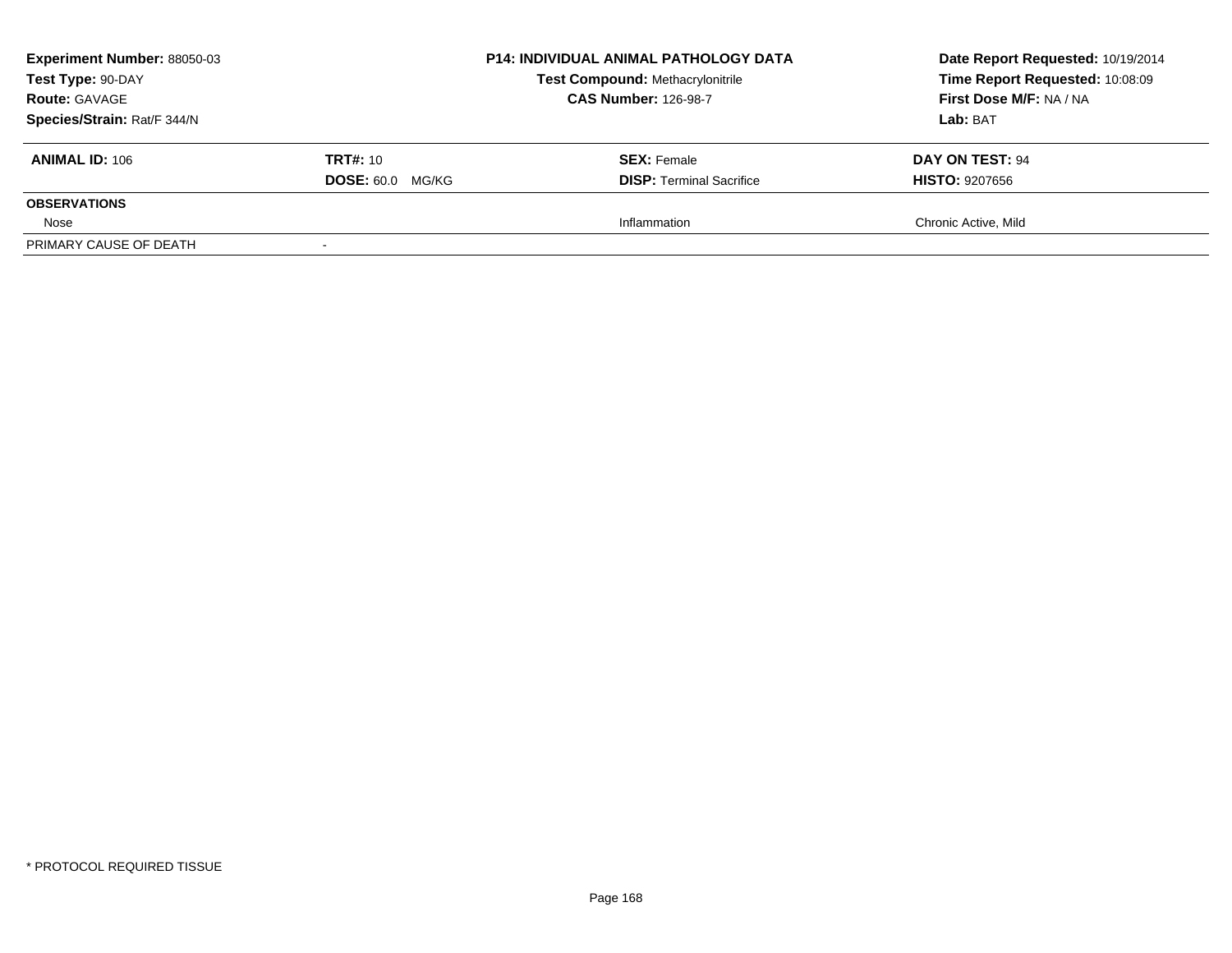| <b>Experiment Number: 88050-03</b><br>Test Type: 90-DAY<br><b>Route: GAVAGE</b><br>Species/Strain: Rat/F 344/N |                         | <b>P14: INDIVIDUAL ANIMAL PATHOLOGY DATA</b> | Date Report Requested: 10/19/2014<br>Time Report Requested: 10:08:09 |
|----------------------------------------------------------------------------------------------------------------|-------------------------|----------------------------------------------|----------------------------------------------------------------------|
|                                                                                                                |                         | <b>Test Compound: Methacrylonitrile</b>      |                                                                      |
|                                                                                                                |                         | <b>CAS Number: 126-98-7</b>                  | First Dose M/F: NA / NA                                              |
|                                                                                                                |                         |                                              | Lab: BAT                                                             |
| <b>ANIMAL ID: 107</b>                                                                                          | TRT#: 10                | <b>SEX: Female</b>                           | DAY ON TEST: 94                                                      |
|                                                                                                                | <b>DOSE: 60.0 MG/KG</b> | <b>DISP:</b> Terminal Sacrifice              | <b>HISTO: 9207657</b>                                                |
| <b>OBSERVATIONS</b>                                                                                            |                         |                                              |                                                                      |
| Nose                                                                                                           |                         | Inflammation                                 | Chronic Active, Mild                                                 |
|                                                                                                                | Olfactory Epi           | Metaplasia                                   | Minimal                                                              |
| PRIMARY CAUSE OF DEATH                                                                                         |                         |                                              |                                                                      |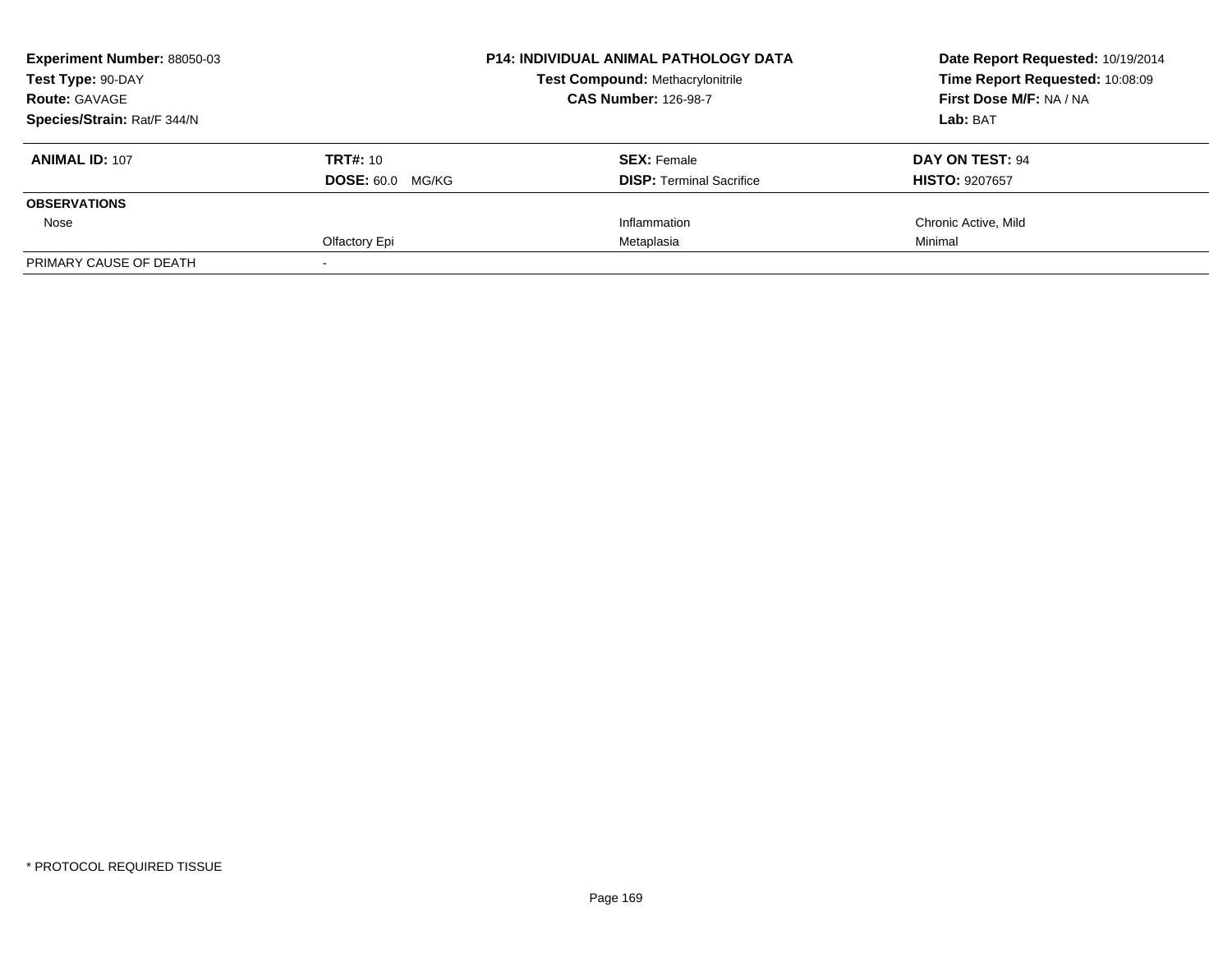| <b>Experiment Number: 88050-03</b><br><b>Test Type: 90-DAY</b> |                         | <b>P14: INDIVIDUAL ANIMAL PATHOLOGY DATA</b> | Date Report Requested: 10/19/2014<br>Time Report Requested: 10:08:09 |
|----------------------------------------------------------------|-------------------------|----------------------------------------------|----------------------------------------------------------------------|
|                                                                |                         | <b>Test Compound: Methacrylonitrile</b>      |                                                                      |
| <b>Route: GAVAGE</b>                                           |                         | <b>CAS Number: 126-98-7</b>                  | First Dose M/F: NA / NA                                              |
| Species/Strain: Rat/F 344/N                                    |                         |                                              | Lab: BAT                                                             |
| <b>ANIMAL ID: 108</b>                                          | <b>TRT#: 10</b>         | <b>SEX: Female</b>                           | DAY ON TEST: 94                                                      |
|                                                                | <b>DOSE: 60.0 MG/KG</b> | <b>DISP: Terminal Sacrifice</b>              | <b>HISTO: 9207658</b>                                                |
| <b>OBSERVATIONS</b>                                            |                         |                                              |                                                                      |
| Nose                                                           | Olfactory Epi           | Metaplasia                                   | Minimal                                                              |
| PRIMARY CAUSE OF DEATH                                         |                         |                                              |                                                                      |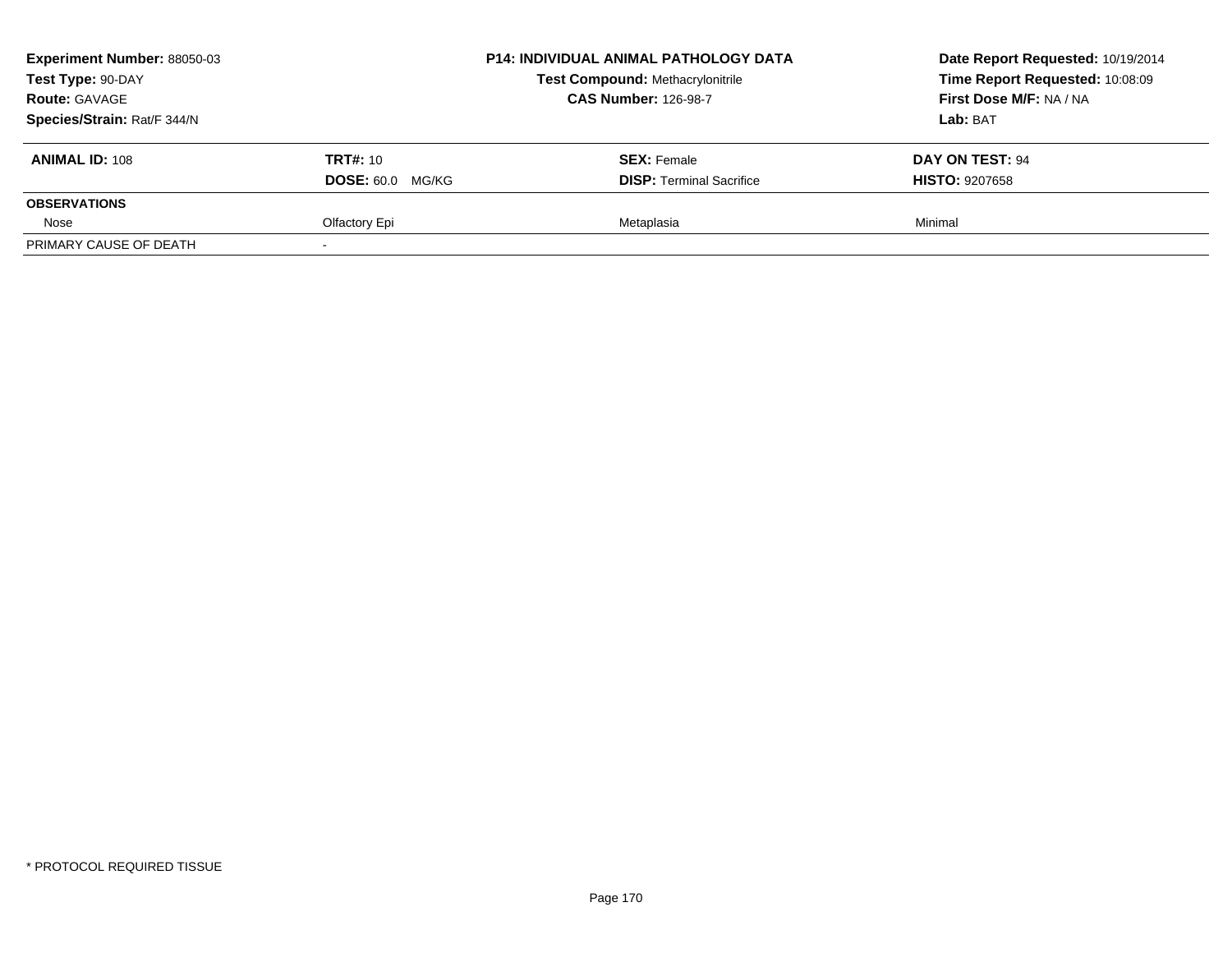| <b>Experiment Number: 88050-03</b><br>Test Type: 90-DAY |                         | <b>P14: INDIVIDUAL ANIMAL PATHOLOGY DATA</b> | Date Report Requested: 10/19/2014<br>Time Report Requested: 10:08:09 |
|---------------------------------------------------------|-------------------------|----------------------------------------------|----------------------------------------------------------------------|
|                                                         |                         | <b>Test Compound: Methacrylonitrile</b>      |                                                                      |
| <b>Route: GAVAGE</b>                                    |                         | <b>CAS Number: 126-98-7</b>                  | First Dose M/F: NA / NA                                              |
| Species/Strain: Rat/F 344/N                             |                         |                                              | Lab: BAT                                                             |
| <b>ANIMAL ID: 109</b>                                   | <b>TRT#: 10</b>         | <b>SEX:</b> Female                           | DAY ON TEST: 94                                                      |
|                                                         | <b>DOSE: 60.0 MG/KG</b> | <b>DISP: Terminal Sacrifice</b>              | <b>HISTO: 9207659</b>                                                |
| <b>OBSERVATIONS</b>                                     |                         |                                              |                                                                      |
| Nose                                                    | Olfactory Epi           | Metaplasia                                   | Minimal                                                              |
| PRIMARY CAUSE OF DEATH                                  |                         |                                              |                                                                      |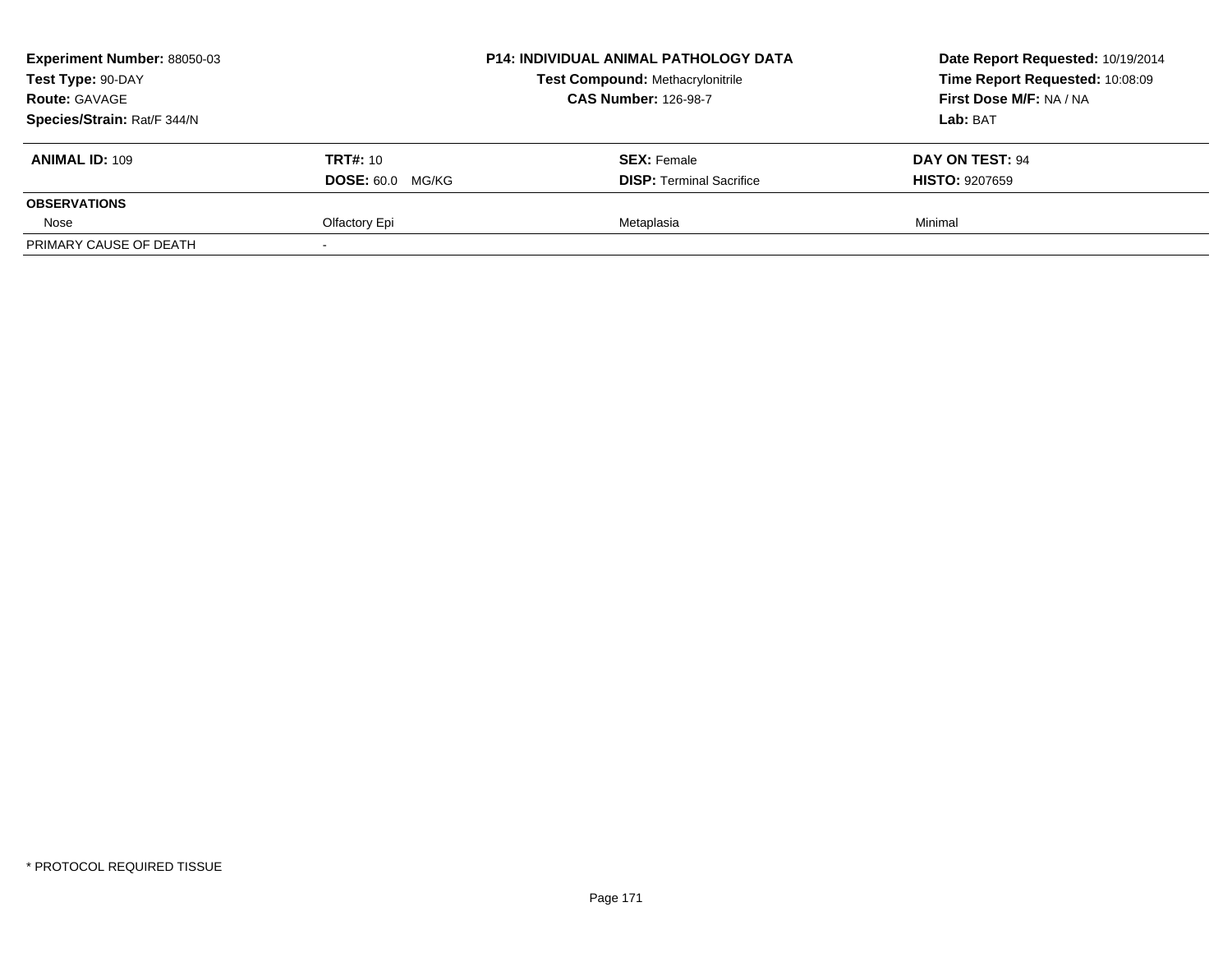| Experiment Number: 88050-03<br>Test Type: 90-DAY<br><b>Route: GAVAGE</b> |                         | <b>P14: INDIVIDUAL ANIMAL PATHOLOGY DATA</b> | Date Report Requested: 10/19/2014<br>Time Report Requested: 10:08:09 |  |
|--------------------------------------------------------------------------|-------------------------|----------------------------------------------|----------------------------------------------------------------------|--|
|                                                                          |                         | <b>Test Compound: Methacrylonitrile</b>      |                                                                      |  |
|                                                                          |                         | <b>CAS Number: 126-98-7</b>                  | First Dose M/F: NA / NA                                              |  |
| Species/Strain: Rat/F 344/N                                              |                         |                                              | Lab: BAT                                                             |  |
| <b>ANIMAL ID: 110</b>                                                    | <b>TRT#: 10</b>         | <b>SEX: Female</b>                           | DAY ON TEST: 94                                                      |  |
|                                                                          | <b>DOSE: 60.0 MG/KG</b> | <b>DISP:</b> Terminal Sacrifice              | <b>HISTO: 9207660</b>                                                |  |
| <b>OBSERVATIONS</b>                                                      |                         |                                              |                                                                      |  |
| Nose                                                                     |                         | Inflammation                                 | Chronic Active, Minimal                                              |  |
|                                                                          | Olfactory Epi           | Metaplasia                                   | Minimal                                                              |  |
|                                                                          | Olfactory Epi           | Necrosis                                     | Minimal                                                              |  |
| PRIMARY CAUSE OF DEATH                                                   |                         |                                              |                                                                      |  |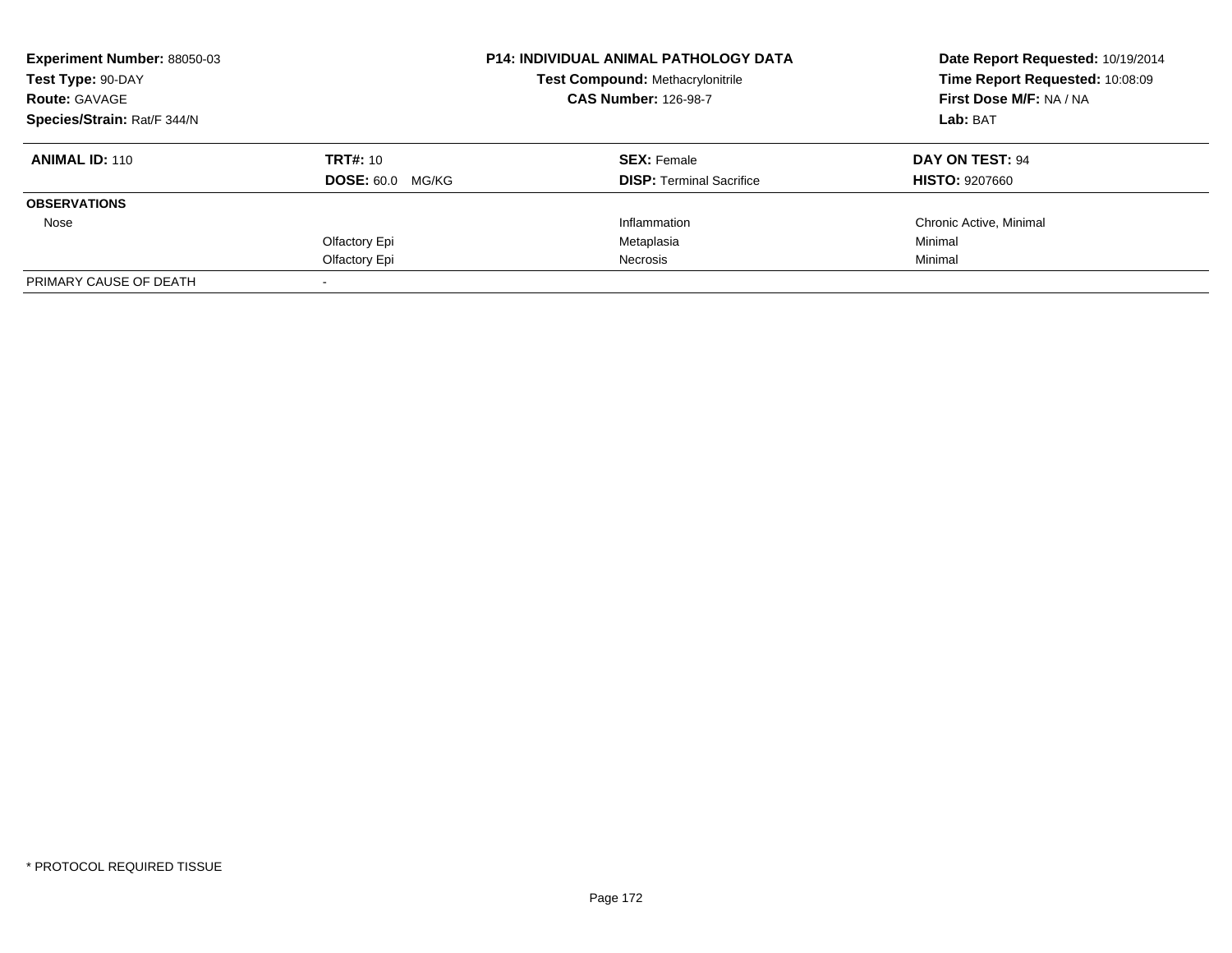| <b>Experiment Number: 88050-03</b><br>Test Type: 90-DAY<br><b>Route: GAVAGE</b><br>Species/Strain: Rat/F 344/N | <b>P14: INDIVIDUAL ANIMAL PATHOLOGY DATA</b><br>Test Compound: Methacrylonitrile<br><b>CAS Number: 126-98-7</b> |                                   | Date Report Requested: 10/19/2014<br>Time Report Requested: 10:08:09<br>First Dose M/F: NA / NA<br>Lab: BAT |
|----------------------------------------------------------------------------------------------------------------|-----------------------------------------------------------------------------------------------------------------|-----------------------------------|-------------------------------------------------------------------------------------------------------------|
| <b>ANIMAL ID: 111</b>                                                                                          | <b>TRT#: 12</b>                                                                                                 | <b>SEX: Female</b>                | <b>DAY ON TEST: 94</b>                                                                                      |
|                                                                                                                | DOSE: 120.0 MG/KG                                                                                               | <b>DISP:</b> Terminal Sacrifice   | HISTO: 9207631                                                                                              |
|                                                                                                                |                                                                                                                 | ORGAN AND ACCOUNTABLE SITE STATUS |                                                                                                             |
| <b>NORMAL</b>                                                                                                  |                                                                                                                 |                                   |                                                                                                             |
| * Adrenal Cortex                                                                                               | * Adrenal Medulla                                                                                               | * Blood Vessel                    | * Bone                                                                                                      |
| * Bone Marrow                                                                                                  | * Brain                                                                                                         | * Clitoral Gland                  | * Esophagus                                                                                                 |
| * Intestine Large, Cecum                                                                                       | * Intestine Large, Colon                                                                                        | * Intestine Large, Rectum         | * Intestine Small, Duodenum                                                                                 |
| * Intestine Small, Ileum                                                                                       | * Intestine Small, Jejunum                                                                                      | * Islets, Pancreatic              | * Larynx                                                                                                    |
| * Liver                                                                                                        | * Lung                                                                                                          | * Lymph Node, Mandibular          | * Lymph Node, Mesenteric                                                                                    |
| * Mammary Gland                                                                                                | * Ovary                                                                                                         | * Pancreas                        | * Parathyroid Gland                                                                                         |
| * Peripheral Nerve                                                                                             | * Pituitary Gland                                                                                               | * Salivary Glands                 | * Skeletal Muscle                                                                                           |
| * Skin                                                                                                         | * Spinal Cord                                                                                                   | * Spleen                          | * Stomach, Forestomach                                                                                      |
| * Stomach, Glandular                                                                                           | * Thymus                                                                                                        | * Thyroid Gland                   | * Trachea                                                                                                   |
| * Urinary Bladder                                                                                              | * Uterus                                                                                                        |                                   |                                                                                                             |
| <b>OBSERVATIONS</b>                                                                                            |                                                                                                                 |                                   |                                                                                                             |
| * Heart                                                                                                        |                                                                                                                 | Cardiomyopathy                    | Minimal                                                                                                     |
| * Kidney                                                                                                       |                                                                                                                 | Mineralization                    | Minimal                                                                                                     |
| * Nose                                                                                                         |                                                                                                                 | Inflammation                      | Chronic Active, Mild                                                                                        |
|                                                                                                                | Olfactory Epi                                                                                                   | Metaplasia                        | Mild                                                                                                        |
| PRIMARY CAUSE OF DEATH                                                                                         |                                                                                                                 |                                   |                                                                                                             |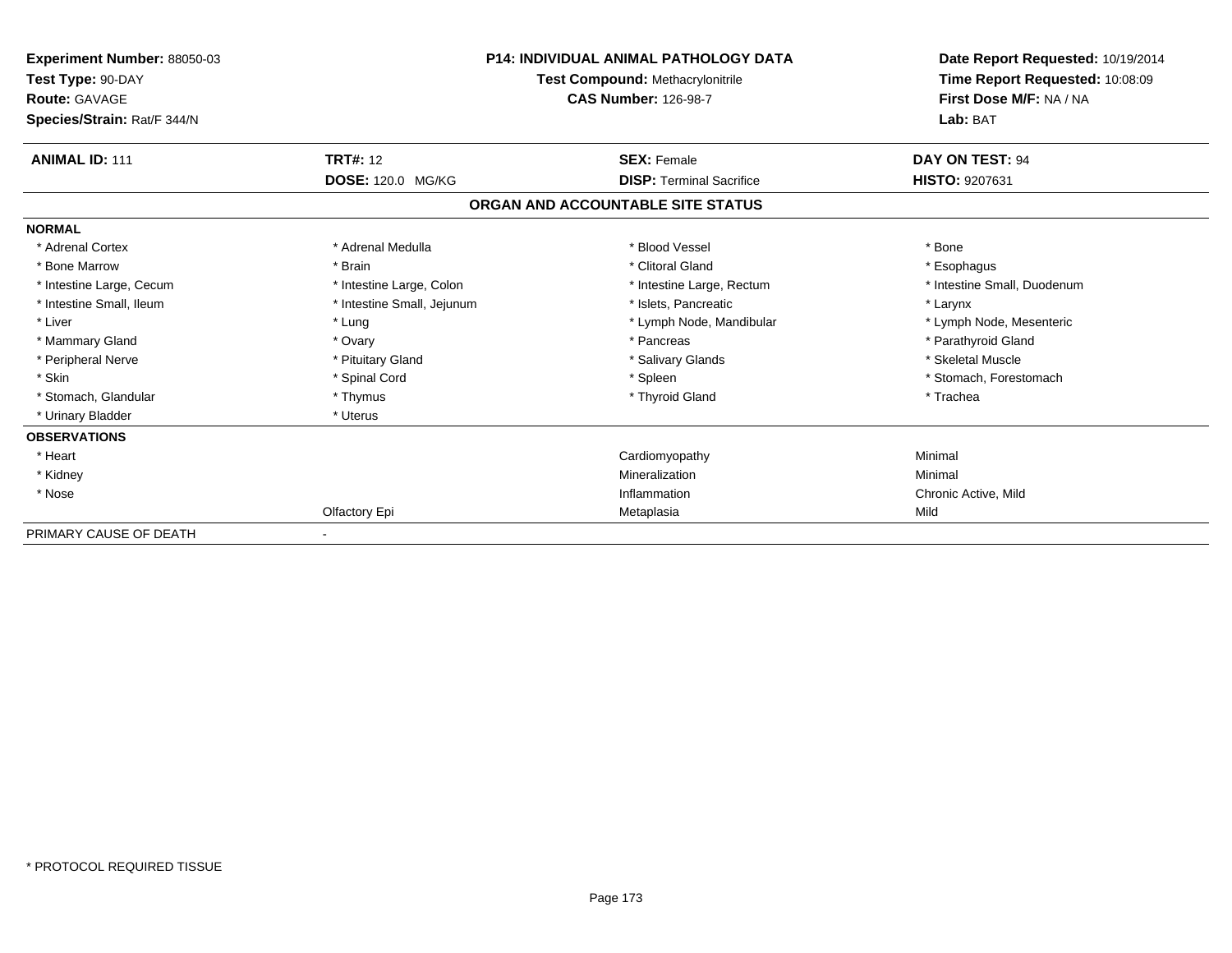| Experiment Number: 88050-03<br>Test Type: 90-DAY<br><b>Route: GAVAGE</b> |                            | <b>P14: INDIVIDUAL ANIMAL PATHOLOGY DATA</b><br><b>Test Compound: Methacrylonitrile</b><br><b>CAS Number: 126-98-7</b> | Date Report Requested: 10/19/2014<br>Time Report Requested: 10:08:09<br>First Dose M/F: NA / NA |
|--------------------------------------------------------------------------|----------------------------|------------------------------------------------------------------------------------------------------------------------|-------------------------------------------------------------------------------------------------|
| Species/Strain: Rat/F 344/N                                              |                            |                                                                                                                        | Lab: BAT                                                                                        |
| <b>ANIMAL ID: 112</b>                                                    | <b>TRT#: 12</b>            | <b>SEX: Female</b>                                                                                                     | DAY ON TEST: 94                                                                                 |
|                                                                          | DOSE: 120.0 MG/KG          | <b>DISP: Terminal Sacrifice</b>                                                                                        | <b>HISTO: 9207632</b>                                                                           |
|                                                                          |                            | ORGAN AND ACCOUNTABLE SITE STATUS                                                                                      |                                                                                                 |
| <b>NORMAL</b>                                                            |                            |                                                                                                                        |                                                                                                 |
| * Adrenal Cortex                                                         | * Adrenal Medulla          | * Blood Vessel                                                                                                         | * Bone                                                                                          |
| * Bone Marrow                                                            | * Brain                    | * Clitoral Gland                                                                                                       | * Esophagus                                                                                     |
| * Heart                                                                  | * Intestine Large, Cecum   | * Intestine Large, Rectum                                                                                              | * Intestine Small, Duodenum                                                                     |
| * Intestine Small, Ileum                                                 | * Intestine Small, Jejunum | * Islets. Pancreatic                                                                                                   | * Larynx                                                                                        |
| * Lung                                                                   | * Lymph Node, Mandibular   | * Lymph Node, Mesenteric                                                                                               | * Mammary Gland                                                                                 |
| * Ovary                                                                  | * Pancreas                 | * Parathyroid Gland                                                                                                    | * Pituitary Gland                                                                               |
| * Salivary Glands                                                        | * Skeletal Muscle          | * Skin                                                                                                                 | * Spinal Cord                                                                                   |
| * Spleen                                                                 | * Stomach, Forestomach     | * Stomach, Glandular                                                                                                   | * Thyroid Gland                                                                                 |
| * Trachea                                                                | * Urinary Bladder          | * Uterus                                                                                                               |                                                                                                 |
| <b>MISSING</b>                                                           |                            |                                                                                                                        |                                                                                                 |
| * Peripheral Nerve                                                       | * Thymus                   |                                                                                                                        |                                                                                                 |
| <b>OBSERVATIONS</b>                                                      |                            |                                                                                                                        |                                                                                                 |
| * Intestine Large, Colon                                                 |                            | Parasite Metazoan                                                                                                      | Minimal                                                                                         |
| * Kidney                                                                 |                            | Mineralization                                                                                                         | Minimal                                                                                         |
| * Liver                                                                  |                            | Hepatodiaphragmatic Nodule                                                                                             |                                                                                                 |
| [Hepatodiaphragmatic Nodule TGLS = 1-13]                                 |                            |                                                                                                                        |                                                                                                 |
| * Nose                                                                   | Olfactory Epi              | Metaplasia                                                                                                             | Minimal                                                                                         |
|                                                                          | Olfactory Epi              | Necrosis                                                                                                               | Minimal                                                                                         |
| PRIMARY CAUSE OF DEATH                                                   |                            |                                                                                                                        |                                                                                                 |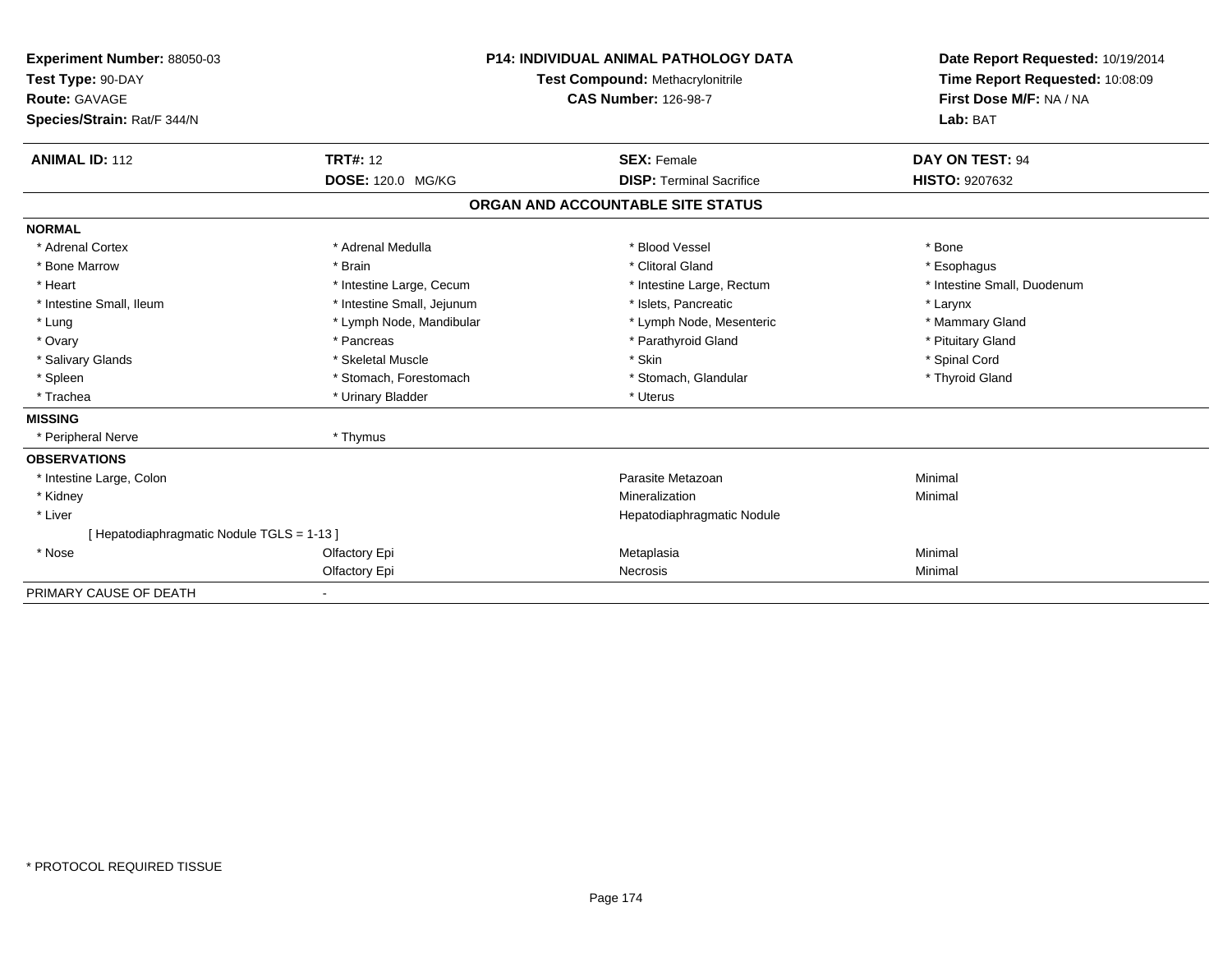| Experiment Number: 88050-03<br>Test Type: 90-DAY<br>Route: GAVAGE |                            | <b>P14: INDIVIDUAL ANIMAL PATHOLOGY DATA</b><br>Test Compound: Methacrylonitrile<br><b>CAS Number: 126-98-7</b> |                             |
|-------------------------------------------------------------------|----------------------------|-----------------------------------------------------------------------------------------------------------------|-----------------------------|
| Species/Strain: Rat/F 344/N                                       |                            |                                                                                                                 | Lab: BAT                    |
| <b>ANIMAL ID: 113</b>                                             | <b>TRT#: 12</b>            | <b>SEX: Female</b>                                                                                              | DAY ON TEST: 94             |
|                                                                   | DOSE: 120.0 MG/KG          | <b>DISP: Terminal Sacrifice</b>                                                                                 | <b>HISTO: 9207633</b>       |
|                                                                   |                            | ORGAN AND ACCOUNTABLE SITE STATUS                                                                               |                             |
| <b>NORMAL</b>                                                     |                            |                                                                                                                 |                             |
| * Adrenal Cortex                                                  | * Adrenal Medulla          | * Blood Vessel                                                                                                  | * Bone                      |
| * Bone Marrow                                                     | * Brain                    | * Esophagus                                                                                                     | * Heart                     |
| * Intestine Large, Cecum                                          | * Intestine Large, Colon   | * Intestine Large, Rectum                                                                                       | * Intestine Small, Duodenum |
| * Intestine Small, Ileum                                          | * Intestine Small, Jejunum | * Islets, Pancreatic                                                                                            | * Larynx                    |
| * Liver                                                           | * Lung                     | * Lymph Node, Mandibular                                                                                        | * Lymph Node, Mesenteric    |
| * Mammary Gland                                                   | * Ovary                    | * Pancreas                                                                                                      | * Parathyroid Gland         |
| * Peripheral Nerve                                                | * Pituitary Gland          | * Salivary Glands                                                                                               | * Skeletal Muscle           |
| * Skin                                                            | * Spinal Cord              | * Spleen                                                                                                        | * Stomach, Forestomach      |
| * Stomach, Glandular                                              | * Thymus                   | * Thyroid Gland                                                                                                 | * Trachea                   |
| * Urinary Bladder                                                 | * Uterus                   |                                                                                                                 |                             |
| <b>OBSERVATIONS</b>                                               |                            |                                                                                                                 |                             |
| * Clitoral Gland                                                  |                            | Inflammation                                                                                                    | Chronic Active, Minimal     |
| * Kidney                                                          |                            | Mineralization                                                                                                  | Minimal                     |
| * Nose                                                            |                            | Inflammation                                                                                                    | Chronic Active, Minimal     |
|                                                                   | Olfactory Epi              | Metaplasia                                                                                                      | Mild                        |
| PRIMARY CAUSE OF DEATH                                            |                            |                                                                                                                 |                             |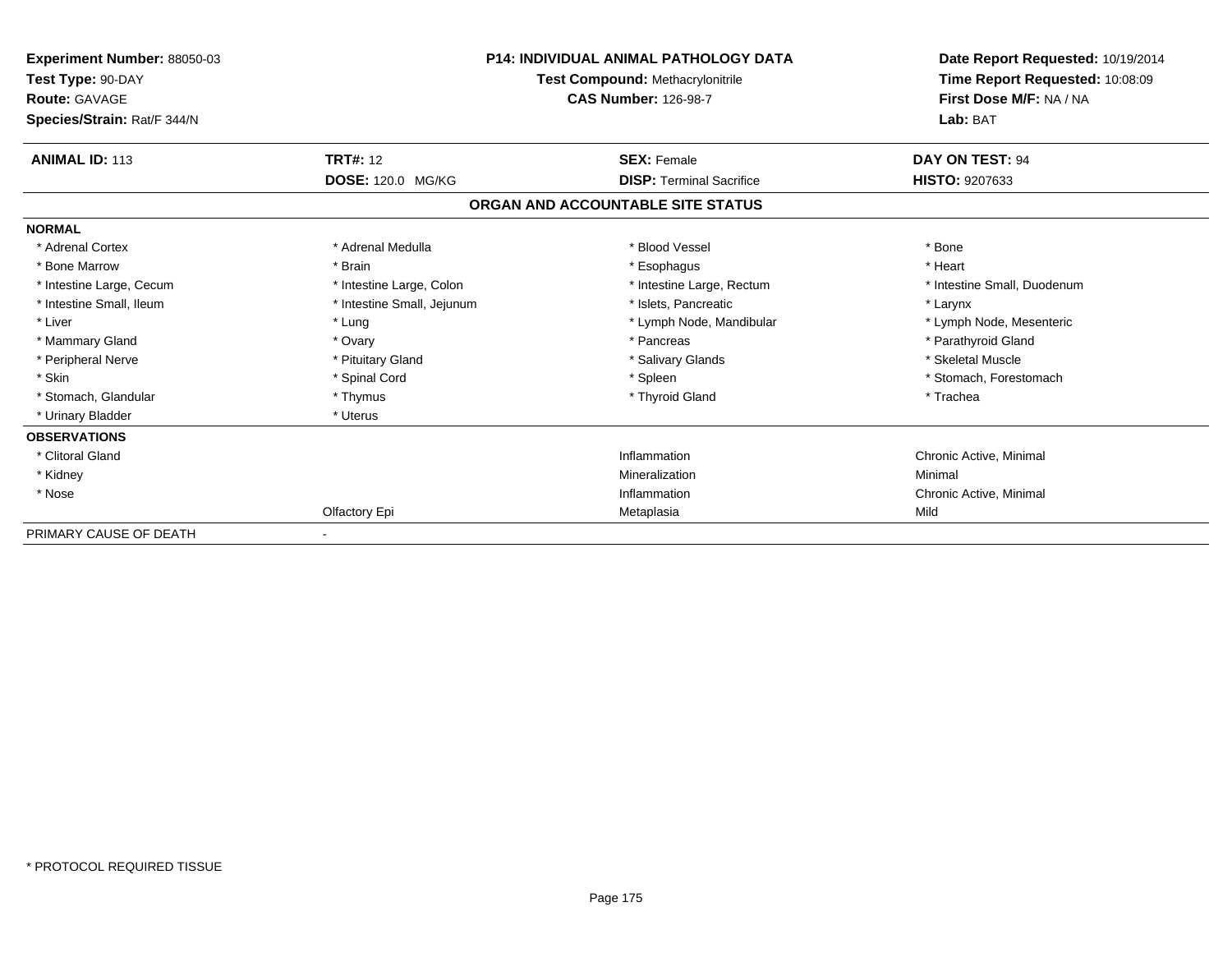| Experiment Number: 88050-03<br>Test Type: 90-DAY<br><b>Route: GAVAGE</b><br>Species/Strain: Rat/F 344/N<br><b>ANIMAL ID: 114</b> | <b>TRT#: 12</b><br><b>DOSE: 120.0 MG/KG</b> | <b>P14: INDIVIDUAL ANIMAL PATHOLOGY DATA</b><br>Test Compound: Methacrylonitrile<br><b>CAS Number: 126-98-7</b><br><b>SEX: Female</b><br><b>DISP: Natural Death</b> | Date Report Requested: 10/19/2014<br>Time Report Requested: 10:08:09<br>First Dose M/F: NA / NA<br>Lab: BAT<br>DAY ON TEST: 1<br>HISTO: 9207634 |
|----------------------------------------------------------------------------------------------------------------------------------|---------------------------------------------|---------------------------------------------------------------------------------------------------------------------------------------------------------------------|-------------------------------------------------------------------------------------------------------------------------------------------------|
|                                                                                                                                  |                                             | ORGAN AND ACCOUNTABLE SITE STATUS                                                                                                                                   |                                                                                                                                                 |
| <b>NORMAL</b>                                                                                                                    |                                             |                                                                                                                                                                     |                                                                                                                                                 |
| * Adrenal Cortex                                                                                                                 | * Adrenal Medulla                           | * Blood Vessel                                                                                                                                                      | * Bone                                                                                                                                          |
| * Bone Marrow                                                                                                                    | * Brain                                     | * Esophagus                                                                                                                                                         | * Heart                                                                                                                                         |
| * Intestine Large, Cecum                                                                                                         | * Intestine Large, Colon                    | * Intestine Large, Rectum                                                                                                                                           | * Intestine Small, Duodenum                                                                                                                     |
| * Intestine Small, Ileum                                                                                                         | * Intestine Small, Jejunum                  | * Islets, Pancreatic                                                                                                                                                | * Larynx                                                                                                                                        |
| * Liver                                                                                                                          | * Lung                                      | * Lymph Node, Mandibular                                                                                                                                            | * Lymph Node, Mesenteric                                                                                                                        |
| * Mammary Gland                                                                                                                  | * Ovary                                     | * Pancreas                                                                                                                                                          | * Peripheral Nerve                                                                                                                              |
| * Pituitary Gland                                                                                                                | * Salivary Glands                           | * Skeletal Muscle                                                                                                                                                   | * Skin                                                                                                                                          |
| * Spinal Cord                                                                                                                    | * Spleen                                    | * Stomach, Forestomach                                                                                                                                              | * Thymus                                                                                                                                        |
| * Thyroid Gland                                                                                                                  | * Trachea                                   | * Urinary Bladder                                                                                                                                                   | * Uterus                                                                                                                                        |
| <b>MISSING</b>                                                                                                                   |                                             |                                                                                                                                                                     |                                                                                                                                                 |
| * Parathyroid Gland                                                                                                              |                                             |                                                                                                                                                                     |                                                                                                                                                 |
| <b>OBSERVATIONS</b>                                                                                                              |                                             |                                                                                                                                                                     |                                                                                                                                                 |
| * Clitoral Gland                                                                                                                 |                                             | Inflammation                                                                                                                                                        | Chronic Active, Moderate                                                                                                                        |
| * Kidney                                                                                                                         |                                             | Congestion                                                                                                                                                          | Mild                                                                                                                                            |
|                                                                                                                                  |                                             | Mineralization                                                                                                                                                      | Mild                                                                                                                                            |
| * Nose                                                                                                                           |                                             | Inflammation                                                                                                                                                        | Chronic Active, Mild                                                                                                                            |
| * Stomach, Glandular                                                                                                             | Epithelium                                  | Erosion                                                                                                                                                             | Mild                                                                                                                                            |
|                                                                                                                                  |                                             | Hemorrhage                                                                                                                                                          | Minimal                                                                                                                                         |
| [ Erosion TGLS = 1-5, 13 ]                                                                                                       |                                             |                                                                                                                                                                     |                                                                                                                                                 |
| [Hemorrhage TGLS = 1-5]                                                                                                          |                                             |                                                                                                                                                                     |                                                                                                                                                 |
| PRIMARY CAUSE OF DEATH                                                                                                           | - UNCERTAIN                                 |                                                                                                                                                                     |                                                                                                                                                 |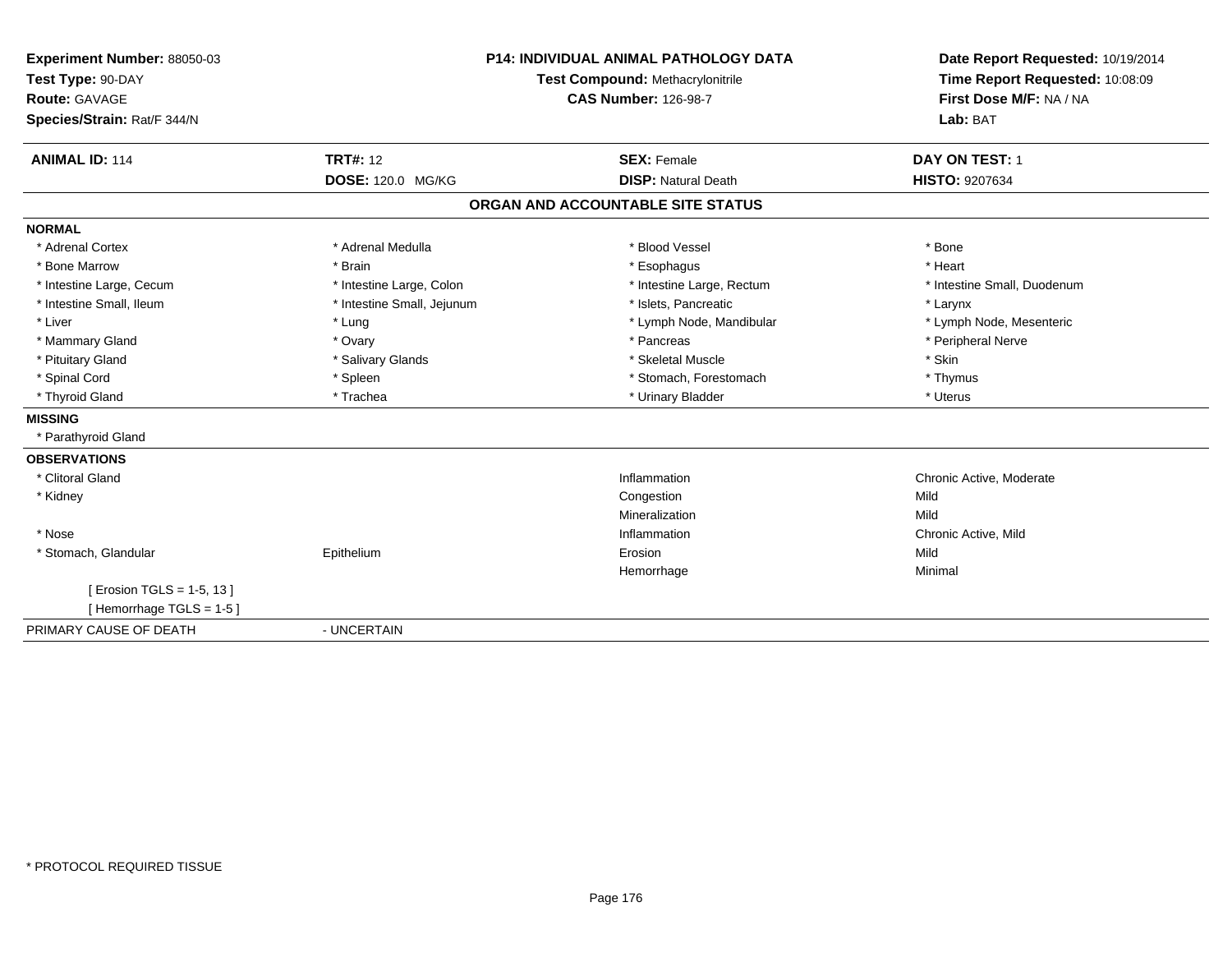| Experiment Number: 88050-03<br>Test Type: 90-DAY<br><b>Route: GAVAGE</b><br>Species/Strain: Rat/F 344/N | <b>P14: INDIVIDUAL ANIMAL PATHOLOGY DATA</b><br>Test Compound: Methacrylonitrile<br><b>CAS Number: 126-98-7</b> |                                   | Date Report Requested: 10/19/2014<br>Time Report Requested: 10:08:09<br>First Dose M/F: NA / NA<br>Lab: BAT |
|---------------------------------------------------------------------------------------------------------|-----------------------------------------------------------------------------------------------------------------|-----------------------------------|-------------------------------------------------------------------------------------------------------------|
| <b>ANIMAL ID: 115</b>                                                                                   | <b>TRT#: 12</b>                                                                                                 | <b>SEX: Female</b>                | DAY ON TEST: 94                                                                                             |
|                                                                                                         | DOSE: 120.0 MG/KG                                                                                               | <b>DISP:</b> Terminal Sacrifice   | <b>HISTO: 9207635</b>                                                                                       |
|                                                                                                         |                                                                                                                 | ORGAN AND ACCOUNTABLE SITE STATUS |                                                                                                             |
| <b>NORMAL</b>                                                                                           |                                                                                                                 |                                   |                                                                                                             |
| * Adrenal Cortex                                                                                        | * Adrenal Medulla                                                                                               | * Blood Vessel                    | * Bone                                                                                                      |
| * Bone Marrow                                                                                           | * Brain                                                                                                         | * Clitoral Gland                  | * Esophagus                                                                                                 |
| * Heart                                                                                                 | * Intestine Large, Cecum                                                                                        | * Intestine Large, Colon          | * Intestine Large, Rectum                                                                                   |
| * Intestine Small, Duodenum                                                                             | * Intestine Small, Ileum                                                                                        | * Intestine Small, Jejunum        | * Islets, Pancreatic                                                                                        |
| * Larynx                                                                                                | * Liver                                                                                                         | * Lung                            | * Lymph Node, Mandibular                                                                                    |
| * Lymph Node, Mesenteric                                                                                | * Mammary Gland                                                                                                 | * Ovary                           | * Parathyroid Gland                                                                                         |
| * Peripheral Nerve                                                                                      | * Pituitary Gland                                                                                               | * Salivary Glands                 | * Skeletal Muscle                                                                                           |
| * Skin                                                                                                  | * Spinal Cord                                                                                                   | * Spleen                          | * Stomach, Forestomach                                                                                      |
| * Stomach, Glandular                                                                                    | * Thymus                                                                                                        | * Thyroid Gland                   | * Trachea                                                                                                   |
| * Urinary Bladder                                                                                       | * Uterus                                                                                                        |                                   |                                                                                                             |
| <b>OBSERVATIONS</b>                                                                                     |                                                                                                                 |                                   |                                                                                                             |
| * Kidney                                                                                                |                                                                                                                 | Mineralization                    | Mild                                                                                                        |
| * Nose                                                                                                  | Olfactory Epi                                                                                                   | Metaplasia                        | Mild                                                                                                        |
| * Pancreas                                                                                              | Acinus                                                                                                          | Atrophy                           | Minimal                                                                                                     |
| PRIMARY CAUSE OF DEATH                                                                                  |                                                                                                                 |                                   |                                                                                                             |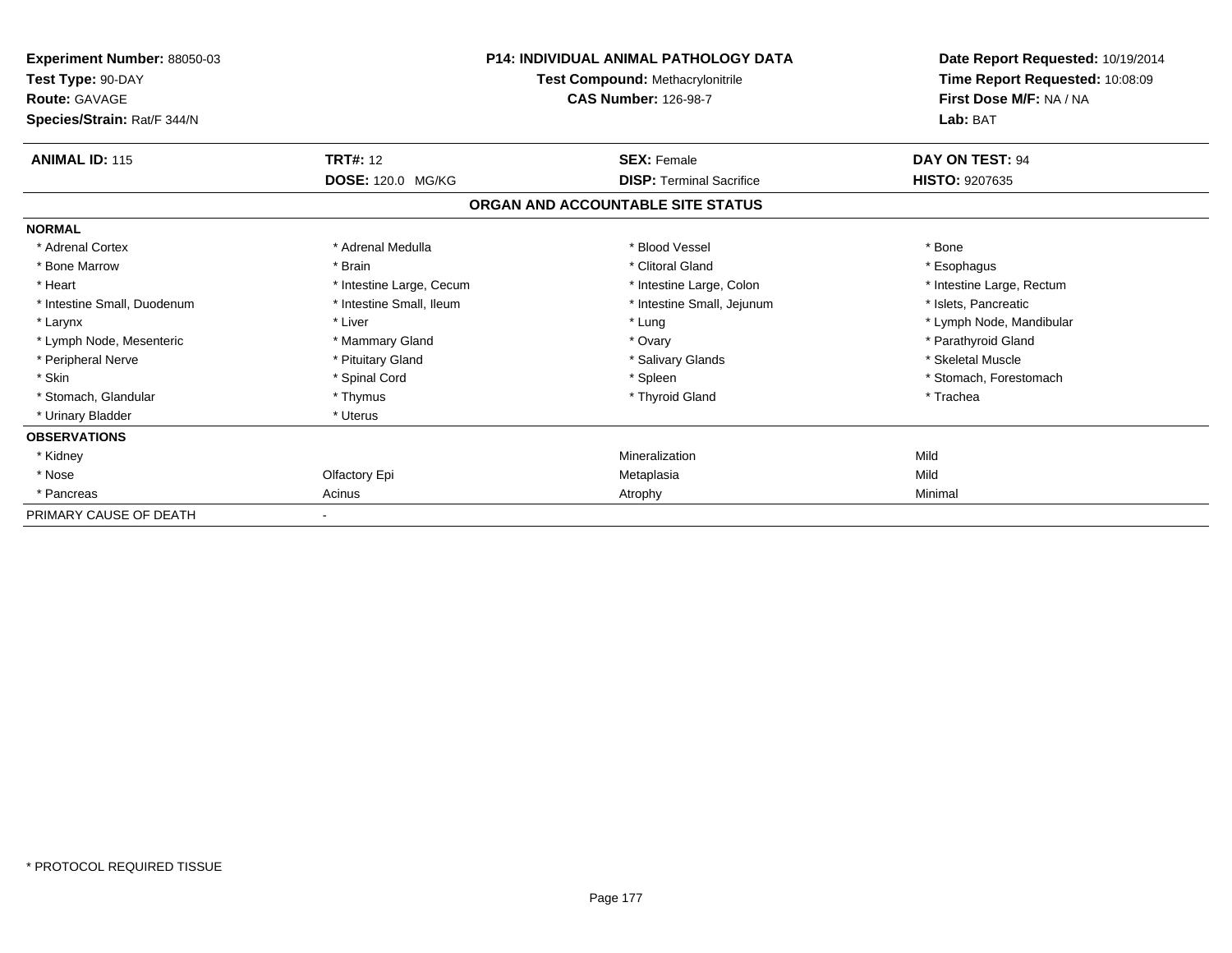| Experiment Number: 88050-03<br>Test Type: 90-DAY<br><b>Route: GAVAGE</b><br>Species/Strain: Rat/F 344/N | <b>P14: INDIVIDUAL ANIMAL PATHOLOGY DATA</b><br>Test Compound: Methacrylonitrile<br><b>CAS Number: 126-98-7</b> |                                   | Date Report Requested: 10/19/2014<br>Time Report Requested: 10:08:09<br>First Dose M/F: NA / NA<br>Lab: BAT |
|---------------------------------------------------------------------------------------------------------|-----------------------------------------------------------------------------------------------------------------|-----------------------------------|-------------------------------------------------------------------------------------------------------------|
| <b>ANIMAL ID: 116</b>                                                                                   | <b>TRT#: 12</b>                                                                                                 | <b>SEX: Female</b>                | DAY ON TEST: 94                                                                                             |
|                                                                                                         | DOSE: 120.0 MG/KG                                                                                               | <b>DISP: Terminal Sacrifice</b>   | HISTO: 9207636                                                                                              |
|                                                                                                         |                                                                                                                 | ORGAN AND ACCOUNTABLE SITE STATUS |                                                                                                             |
| <b>NORMAL</b>                                                                                           |                                                                                                                 |                                   |                                                                                                             |
| * Adrenal Cortex                                                                                        | * Adrenal Medulla                                                                                               | * Blood Vessel                    | * Bone                                                                                                      |
| * Bone Marrow                                                                                           | * Brain                                                                                                         | * Clitoral Gland                  | * Esophagus                                                                                                 |
| * Heart                                                                                                 | * Intestine Large, Cecum                                                                                        | * Intestine Large, Colon          | * Intestine Large, Rectum                                                                                   |
| * Intestine Small, Duodenum                                                                             | * Islets, Pancreatic                                                                                            | * Larynx                          | * Liver                                                                                                     |
| * Lung                                                                                                  | * Lymph Node, Mandibular                                                                                        | * Lymph Node, Mesenteric          | * Mammary Gland                                                                                             |
| * Ovary                                                                                                 | * Pancreas                                                                                                      | * Parathyroid Gland               | * Peripheral Nerve                                                                                          |
| * Pituitary Gland                                                                                       | * Salivary Glands                                                                                               | * Skeletal Muscle                 | * Skin                                                                                                      |
| * Spinal Cord                                                                                           | * Spleen                                                                                                        | * Stomach, Forestomach            | * Stomach, Glandular                                                                                        |
| * Thymus                                                                                                | * Thyroid Gland                                                                                                 | * Trachea                         | * Urinary Bladder                                                                                           |
| * Uterus                                                                                                |                                                                                                                 |                                   |                                                                                                             |
| <b>MISSING</b>                                                                                          |                                                                                                                 |                                   |                                                                                                             |
| * Intestine Small, Ileum                                                                                | * Intestine Small, Jejunum                                                                                      |                                   |                                                                                                             |
| <b>OBSERVATIONS</b>                                                                                     |                                                                                                                 |                                   |                                                                                                             |
| * Kidney                                                                                                |                                                                                                                 | Mineralization                    | Minimal                                                                                                     |
| * Nose                                                                                                  |                                                                                                                 | Inflammation                      | Chronic Active, Mild                                                                                        |
|                                                                                                         | Olfactory Epi                                                                                                   | Metaplasia                        | Mild                                                                                                        |
| PRIMARY CAUSE OF DEATH                                                                                  |                                                                                                                 |                                   |                                                                                                             |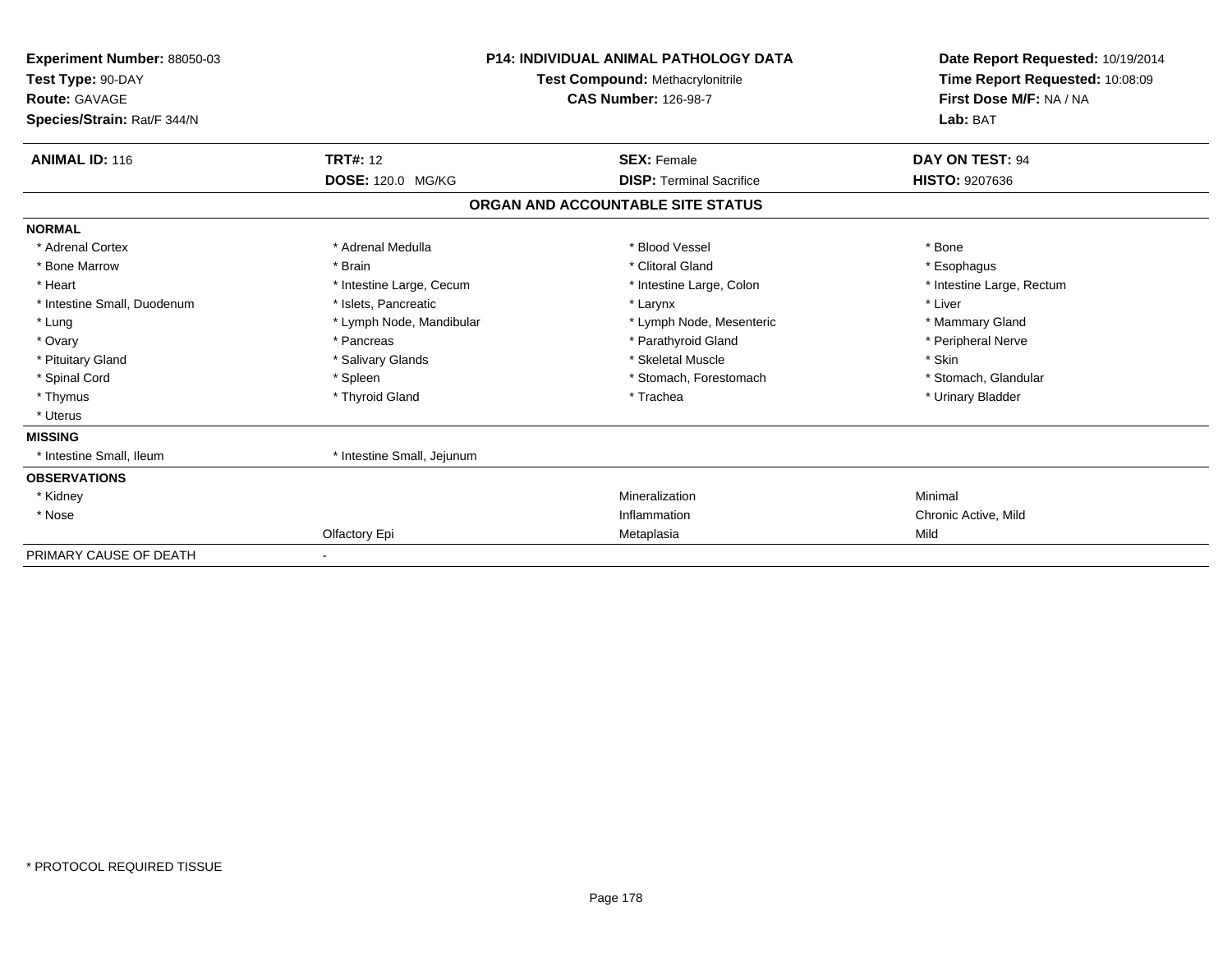| <b>Experiment Number: 88050-03</b><br>Test Type: 90-DAY<br><b>Route: GAVAGE</b> | <b>P14: INDIVIDUAL ANIMAL PATHOLOGY DATA</b><br><b>Test Compound: Methacrylonitrile</b><br><b>CAS Number: 126-98-7</b> |                                   | Date Report Requested: 10/19/2014<br>Time Report Requested: 10:08:09<br>First Dose M/F: NA / NA |
|---------------------------------------------------------------------------------|------------------------------------------------------------------------------------------------------------------------|-----------------------------------|-------------------------------------------------------------------------------------------------|
| Species/Strain: Rat/F 344/N                                                     |                                                                                                                        |                                   | Lab: BAT                                                                                        |
| <b>ANIMAL ID: 117</b>                                                           | <b>TRT#: 12</b>                                                                                                        | <b>SEX: Female</b>                | DAY ON TEST: 94                                                                                 |
|                                                                                 | DOSE: 120.0 MG/KG                                                                                                      | <b>DISP: Terminal Sacrifice</b>   | <b>HISTO: 9207637</b>                                                                           |
|                                                                                 |                                                                                                                        | ORGAN AND ACCOUNTABLE SITE STATUS |                                                                                                 |
| <b>NORMAL</b>                                                                   |                                                                                                                        |                                   |                                                                                                 |
| * Adrenal Cortex                                                                | * Adrenal Medulla                                                                                                      | * Blood Vessel                    | * Bone                                                                                          |
| * Bone Marrow                                                                   | * Brain                                                                                                                | * Esophagus                       | * Heart                                                                                         |
| * Intestine Large, Cecum                                                        | * Intestine Large, Colon                                                                                               | * Intestine Large, Rectum         | * Intestine Small, Duodenum                                                                     |
| * Intestine Small, Ileum                                                        | * Intestine Small, Jejunum                                                                                             | * Islets, Pancreatic              | * Larynx                                                                                        |
| * Liver                                                                         | * Lung                                                                                                                 | * Lymph Node, Mandibular          | * Lymph Node, Mesenteric                                                                        |
| * Mammary Gland                                                                 | * Ovary                                                                                                                | * Pancreas                        | * Parathyroid Gland                                                                             |
| * Peripheral Nerve                                                              | * Pituitary Gland                                                                                                      | * Salivary Glands                 | * Skeletal Muscle                                                                               |
| * Skin                                                                          | * Spinal Cord                                                                                                          | * Spleen                          | * Stomach, Forestomach                                                                          |
| * Stomach, Glandular                                                            | * Thymus                                                                                                               | * Thyroid Gland                   | * Trachea                                                                                       |
| * Urinary Bladder                                                               | * Uterus                                                                                                               |                                   |                                                                                                 |
| <b>OBSERVATIONS</b>                                                             |                                                                                                                        |                                   |                                                                                                 |
| * Clitoral Gland                                                                |                                                                                                                        | Inflammation                      | Chronic Active, Minimal                                                                         |
| * Kidney                                                                        |                                                                                                                        | Mineralization                    | Minimal                                                                                         |
| * Nose                                                                          | Olfactory Epi                                                                                                          | Metaplasia                        | Minimal                                                                                         |
| Note: AUTOLYSIS PRESENT IN OLFACTORY EPITHELIUM.                                |                                                                                                                        |                                   |                                                                                                 |
| PRIMARY CAUSE OF DEATH                                                          |                                                                                                                        |                                   |                                                                                                 |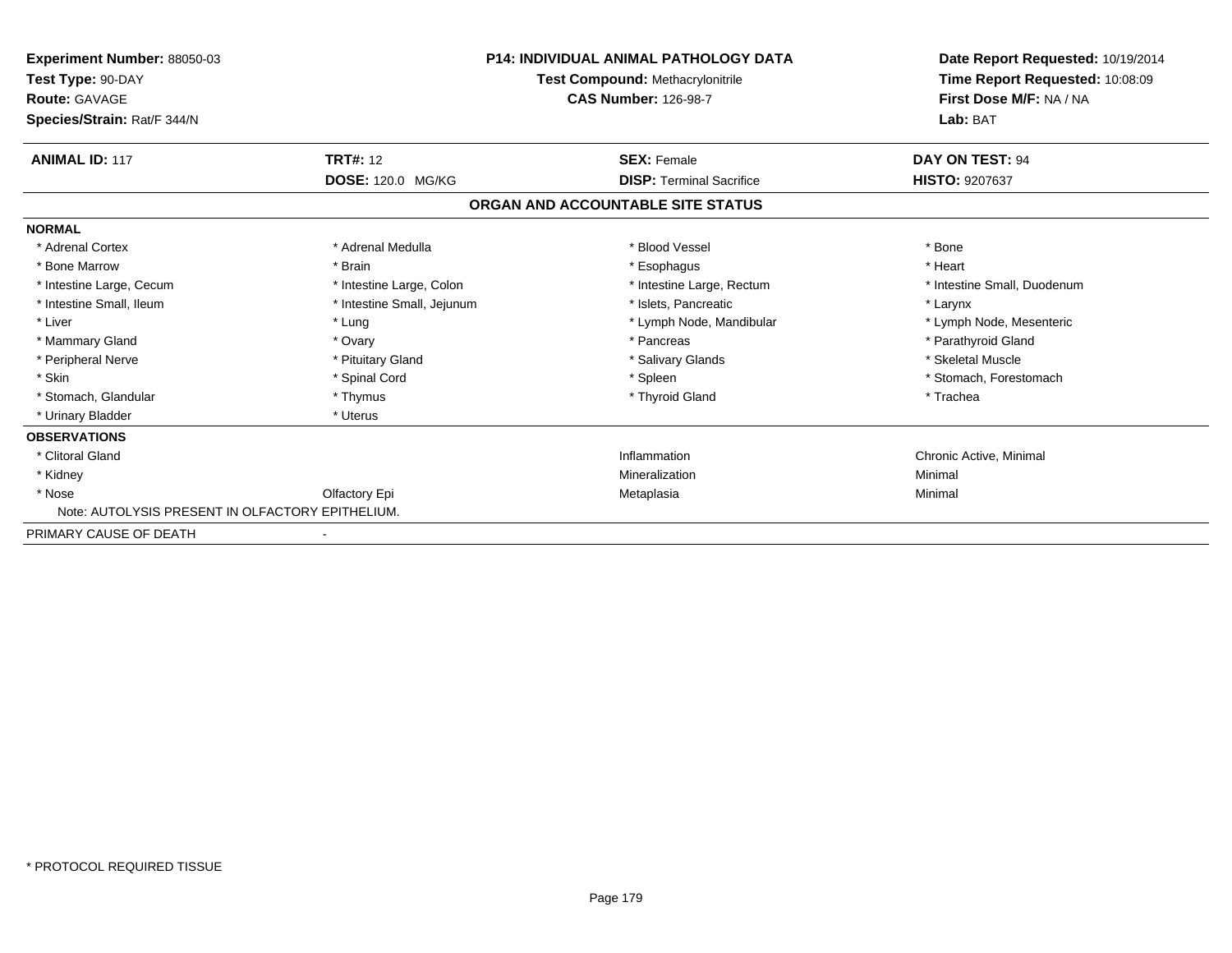| Experiment Number: 88050-03 | <b>P14: INDIVIDUAL ANIMAL PATHOLOGY DATA</b><br>Test Compound: Methacrylonitrile |                                   | Date Report Requested: 10/19/2014 |
|-----------------------------|----------------------------------------------------------------------------------|-----------------------------------|-----------------------------------|
| Test Type: 90-DAY           |                                                                                  |                                   | Time Report Requested: 10:08:09   |
| Route: GAVAGE               |                                                                                  | <b>CAS Number: 126-98-7</b>       | First Dose M/F: NA / NA           |
| Species/Strain: Rat/F 344/N |                                                                                  |                                   | Lab: BAT                          |
| <b>ANIMAL ID: 118</b>       | <b>TRT#: 12</b>                                                                  | <b>SEX: Female</b>                | DAY ON TEST: 94                   |
|                             | DOSE: 120.0 MG/KG                                                                | <b>DISP: Terminal Sacrifice</b>   | <b>HISTO: 9207638</b>             |
|                             |                                                                                  | ORGAN AND ACCOUNTABLE SITE STATUS |                                   |
| <b>NORMAL</b>               |                                                                                  |                                   |                                   |
| * Adrenal Cortex            | * Adrenal Medulla                                                                | * Blood Vessel                    | * Bone                            |
| * Bone Marrow               | * Brain                                                                          | * Esophagus                       | * Intestine Large, Cecum          |
| * Intestine Large, Colon    | * Intestine Large, Rectum                                                        | * Intestine Small, Duodenum       | * Intestine Small, Ileum          |
| * Intestine Small, Jejunum  | * Islets, Pancreatic                                                             | * Larynx                          | * Liver                           |
| * Lung                      | * Lymph Node, Mandibular                                                         | * Lymph Node, Mesenteric          | * Mammary Gland                   |
| * Pancreas                  | * Parathyroid Gland                                                              | * Peripheral Nerve                | * Pituitary Gland                 |
| * Salivary Glands           | * Skeletal Muscle                                                                | * Skin                            | * Spinal Cord                     |
| * Spleen                    | * Stomach, Forestomach                                                           | * Stomach, Glandular              | * Thymus                          |
| * Thyroid Gland             | * Trachea                                                                        | * Urinary Bladder                 | * Uterus                          |
| <b>OBSERVATIONS</b>         |                                                                                  |                                   |                                   |
| * Clitoral Gland            |                                                                                  | Inflammation                      | Chronic Active, Minimal           |
| * Heart                     |                                                                                  | Cardiomyopathy                    | Minimal                           |
| * Kidney                    |                                                                                  | Mineralization                    | Mild                              |
| * Nose                      |                                                                                  | Inflammation                      | Chronic Active, Mild              |
|                             | Olfactory Epi                                                                    | Metaplasia                        | Mild                              |
|                             | Olfactory Epi                                                                    | Necrosis                          | Minimal                           |
| * Ovary                     |                                                                                  | Cyst                              | Minimal                           |
| PRIMARY CAUSE OF DEATH      |                                                                                  |                                   |                                   |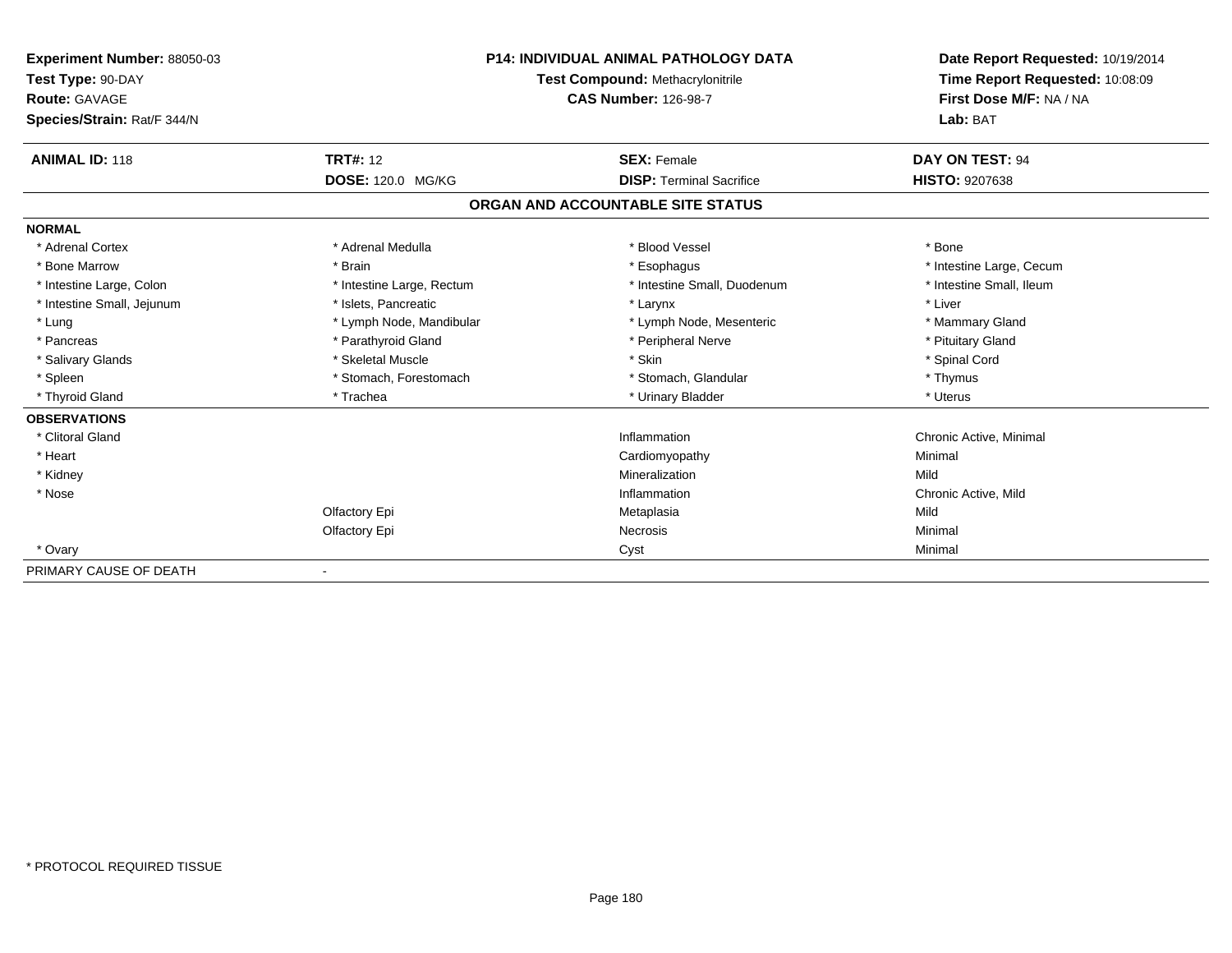| <b>Experiment Number: 88050-03</b><br>Test Type: 90-DAY<br><b>Route: GAVAGE</b><br>Species/Strain: Rat/F 344/N | <b>P14: INDIVIDUAL ANIMAL PATHOLOGY DATA</b><br>Test Compound: Methacrylonitrile<br><b>CAS Number: 126-98-7</b> |                                   | Date Report Requested: 10/19/2014<br>Time Report Requested: 10:08:09<br>First Dose M/F: NA / NA<br>Lab: BAT |
|----------------------------------------------------------------------------------------------------------------|-----------------------------------------------------------------------------------------------------------------|-----------------------------------|-------------------------------------------------------------------------------------------------------------|
| <b>ANIMAL ID: 119</b>                                                                                          | <b>TRT#: 12</b>                                                                                                 | <b>SEX: Female</b>                | DAY ON TEST: 94                                                                                             |
|                                                                                                                | DOSE: 120.0 MG/KG                                                                                               | <b>DISP: Terminal Sacrifice</b>   | <b>HISTO: 9207639</b>                                                                                       |
|                                                                                                                |                                                                                                                 | ORGAN AND ACCOUNTABLE SITE STATUS |                                                                                                             |
| <b>NORMAL</b>                                                                                                  |                                                                                                                 |                                   |                                                                                                             |
| * Adrenal Cortex                                                                                               | * Adrenal Medulla                                                                                               | * Blood Vessel                    | * Bone                                                                                                      |
| * Bone Marrow                                                                                                  | * Brain                                                                                                         | * Clitoral Gland                  | * Esophagus                                                                                                 |
| * Intestine Large, Cecum                                                                                       | * Intestine Large, Colon                                                                                        | * Intestine Large, Rectum         | * Intestine Small, Duodenum                                                                                 |
| * Intestine Small, Ileum                                                                                       | * Intestine Small, Jejunum                                                                                      | * Islets, Pancreatic              | * Larynx                                                                                                    |
| * Liver                                                                                                        | * Lung                                                                                                          | * Lymph Node, Mandibular          | * Lymph Node, Mesenteric                                                                                    |
| * Mammary Gland                                                                                                | * Ovary                                                                                                         | * Pancreas                        | * Parathyroid Gland                                                                                         |
| * Peripheral Nerve                                                                                             | * Pituitary Gland                                                                                               | * Salivary Glands                 | * Skeletal Muscle                                                                                           |
| * Skin                                                                                                         | * Spinal Cord                                                                                                   | * Spleen                          | * Stomach, Forestomach                                                                                      |
| * Stomach, Glandular                                                                                           | * Thymus                                                                                                        | * Thyroid Gland                   | * Trachea                                                                                                   |
| * Urinary Bladder                                                                                              | * Uterus                                                                                                        |                                   |                                                                                                             |
| <b>OBSERVATIONS</b>                                                                                            |                                                                                                                 |                                   |                                                                                                             |
| * Heart                                                                                                        |                                                                                                                 | Cardiomyopathy                    | Minimal                                                                                                     |
| * Kidney                                                                                                       |                                                                                                                 | Mineralization                    | Mild                                                                                                        |
| * Nose                                                                                                         | Olfactory Epi                                                                                                   | Metaplasia                        | Mild                                                                                                        |
| Note: AUTOLYSIS PRESENT IN OLFACTORY EPITHELIUM.                                                               |                                                                                                                 |                                   |                                                                                                             |
| PRIMARY CAUSE OF DEATH                                                                                         |                                                                                                                 |                                   |                                                                                                             |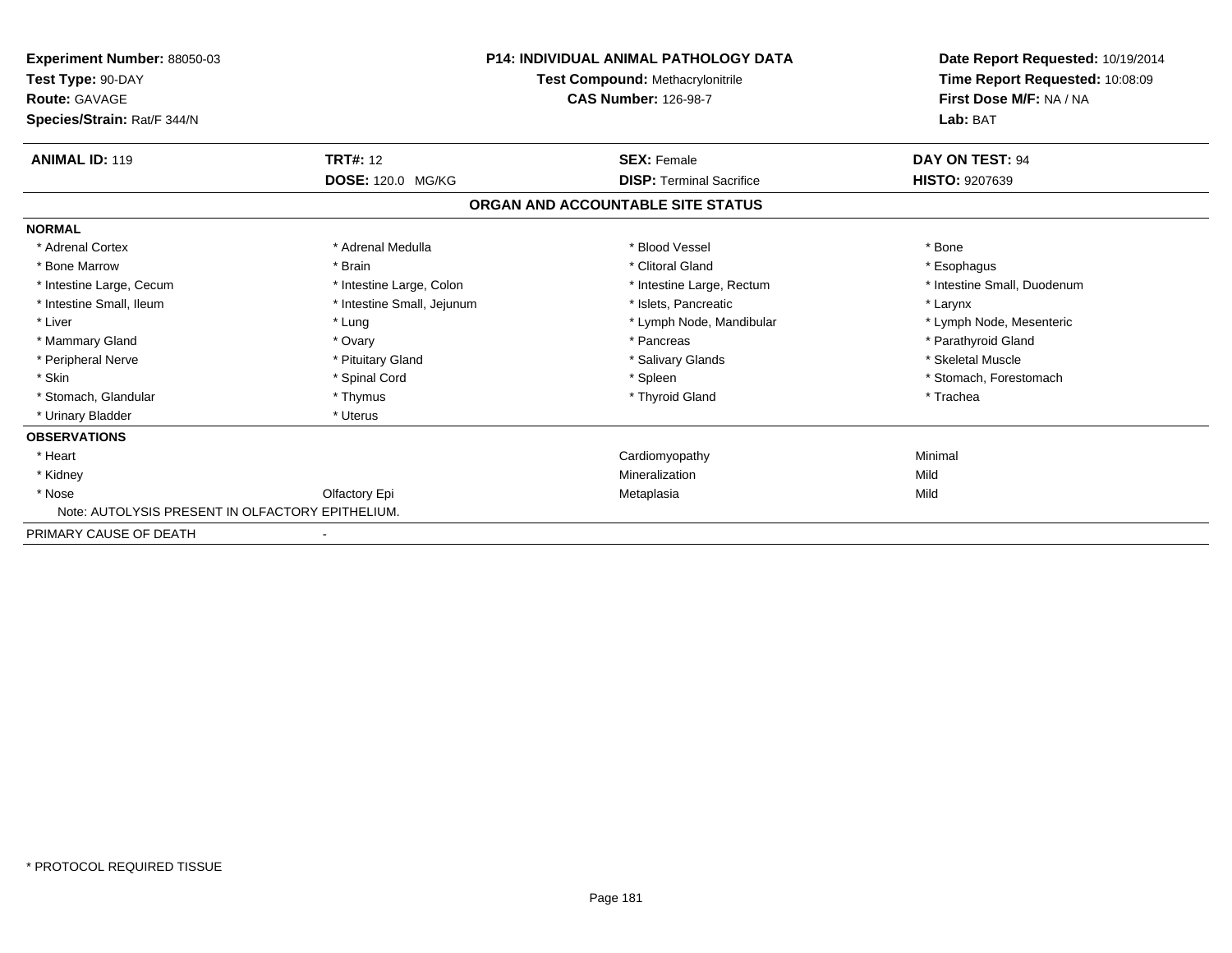| Experiment Number: 88050-03<br>Test Type: 90-DAY<br><b>Route: GAVAGE</b><br>Species/Strain: Rat/F 344/N |                                      | <b>P14: INDIVIDUAL ANIMAL PATHOLOGY DATA</b><br>Test Compound: Methacrylonitrile<br><b>CAS Number: 126-98-7</b> | Date Report Requested: 10/19/2014<br>Time Report Requested: 10:08:09<br>First Dose M/F: NA / NA<br>Lab: BAT |  |
|---------------------------------------------------------------------------------------------------------|--------------------------------------|-----------------------------------------------------------------------------------------------------------------|-------------------------------------------------------------------------------------------------------------|--|
| <b>ANIMAL ID: 120</b>                                                                                   | <b>TRT#: 12</b><br>DOSE: 120.0 MG/KG | <b>SEX: Female</b><br><b>DISP: Terminal Sacrifice</b>                                                           | DAY ON TEST: 94<br><b>HISTO: 9207640</b>                                                                    |  |
|                                                                                                         |                                      | ORGAN AND ACCOUNTABLE SITE STATUS                                                                               |                                                                                                             |  |
| <b>NORMAL</b>                                                                                           |                                      |                                                                                                                 |                                                                                                             |  |
| * Adrenal Cortex                                                                                        | * Adrenal Medulla                    | * Blood Vessel                                                                                                  | * Bone                                                                                                      |  |
| * Bone Marrow                                                                                           | * Brain                              | * Esophagus                                                                                                     | * Heart                                                                                                     |  |
| * Intestine Large, Cecum                                                                                | * Intestine Large, Colon             | * Intestine Small, Duodenum                                                                                     | * Intestine Small, Ileum                                                                                    |  |
| * Intestine Small, Jejunum                                                                              | * Islets, Pancreatic                 | * Larynx                                                                                                        | * Liver                                                                                                     |  |
| * Lymph Node, Mandibular                                                                                | * Lymph Node, Mesenteric             | * Mammary Gland                                                                                                 | * Ovary                                                                                                     |  |
| * Pancreas                                                                                              | * Parathyroid Gland                  | * Peripheral Nerve                                                                                              | * Pituitary Gland                                                                                           |  |
| * Salivary Glands                                                                                       | * Skeletal Muscle                    | * Skin                                                                                                          | * Spinal Cord                                                                                               |  |
| * Spleen                                                                                                | * Stomach. Forestomach               | * Stomach, Glandular                                                                                            | * Thymus                                                                                                    |  |
| * Thyroid Gland                                                                                         | * Trachea                            | * Urinary Bladder                                                                                               | * Uterus                                                                                                    |  |
| <b>MISSING</b>                                                                                          |                                      |                                                                                                                 |                                                                                                             |  |
| * Intestine Large, Rectum                                                                               |                                      |                                                                                                                 |                                                                                                             |  |
| <b>OBSERVATIONS</b>                                                                                     |                                      |                                                                                                                 |                                                                                                             |  |
| * Clitoral Gland                                                                                        |                                      | Inflammation                                                                                                    | Chronic Active, Minimal                                                                                     |  |
| * Kidney                                                                                                |                                      | Mineralization                                                                                                  | Minimal                                                                                                     |  |
| * Lung                                                                                                  | Vein                                 | Mineralization                                                                                                  | Minimal                                                                                                     |  |
| * Nose                                                                                                  |                                      | Inflammation                                                                                                    | Chronic Active, Mild                                                                                        |  |
|                                                                                                         | Olfactory Epi                        | Metaplasia                                                                                                      | Mild                                                                                                        |  |
|                                                                                                         | Olfactory Epi                        | Necrosis                                                                                                        | Minimal                                                                                                     |  |
| PRIMARY CAUSE OF DEATH                                                                                  |                                      |                                                                                                                 |                                                                                                             |  |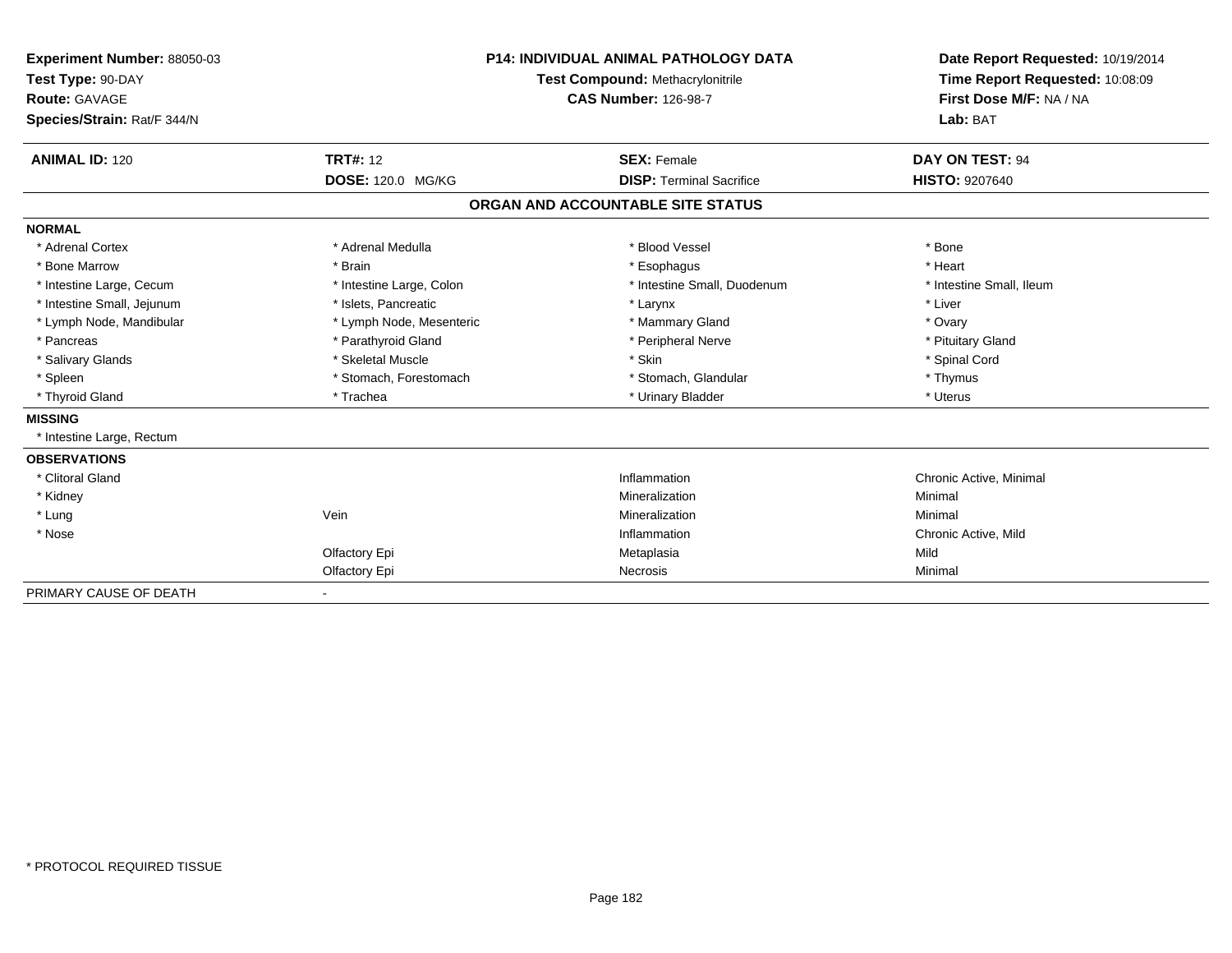| Experiment Number: 88050-03<br>Test Type: 90-DAY<br><b>Route: GAVAGE</b><br>Species/Strain: Rat/F 344/N | <b>P14: INDIVIDUAL ANIMAL PATHOLOGY DATA</b><br>Test Compound: Methacrylonitrile<br><b>CAS Number: 126-98-7</b> |                                   | Date Report Requested: 10/19/2014<br>Time Report Requested: 10:08:09<br>First Dose M/F: NA / NA<br>Lab: BAT |
|---------------------------------------------------------------------------------------------------------|-----------------------------------------------------------------------------------------------------------------|-----------------------------------|-------------------------------------------------------------------------------------------------------------|
| <b>ANIMAL ID: 181</b>                                                                                   | <b>TRT#: 14</b>                                                                                                 | <b>SEX: Female</b>                | DAY ON TEST: 32                                                                                             |
|                                                                                                         | DOSE: 0 MG/KG 30 DAY                                                                                            | <b>DISP:</b> Scheduled Sacrifice  | <b>HISTO: 9207491</b>                                                                                       |
|                                                                                                         |                                                                                                                 | ORGAN AND ACCOUNTABLE SITE STATUS |                                                                                                             |
| <b>NORMAL</b>                                                                                           |                                                                                                                 |                                   |                                                                                                             |
| * Adrenal Cortex                                                                                        | * Adrenal Medulla                                                                                               | * Blood Vessel                    | * Bone                                                                                                      |
| * Bone Marrow                                                                                           | * Brain                                                                                                         | * Clitoral Gland                  | * Esophagus                                                                                                 |
| * Intestine Large, Cecum                                                                                | * Intestine Large, Colon                                                                                        | * Intestine Large, Rectum         | * Intestine Small, Duodenum                                                                                 |
| * Intestine Small, Ileum                                                                                | * Intestine Small, Jejunum                                                                                      | * Islets. Pancreatic              | * Larynx                                                                                                    |
| * Liver                                                                                                 | * Lung                                                                                                          | * Lymph Node, Mandibular          | * Lymph Node, Mesenteric                                                                                    |
| * Mammary Gland                                                                                         | * Nose                                                                                                          | * Ovary                           | * Pancreas                                                                                                  |
| * Parathyroid Gland                                                                                     | * Peripheral Nerve                                                                                              | * Pituitary Gland                 | * Salivary Glands                                                                                           |
| * Skeletal Muscle                                                                                       | * Skin                                                                                                          | * Spinal Cord                     | * Spleen                                                                                                    |
| * Stomach, Forestomach                                                                                  | * Stomach, Glandular                                                                                            | * Thymus                          | * Thyroid Gland                                                                                             |
| * Trachea                                                                                               | * Urinary Bladder                                                                                               | * Uterus                          |                                                                                                             |
| <b>OBSERVATIONS</b>                                                                                     |                                                                                                                 |                                   |                                                                                                             |
| * Heart                                                                                                 |                                                                                                                 | Cardiomyopathy                    | Minimal                                                                                                     |
| * Kidney                                                                                                |                                                                                                                 | Mineralization                    | Mild                                                                                                        |
| PRIMARY CAUSE OF DEATH                                                                                  |                                                                                                                 |                                   |                                                                                                             |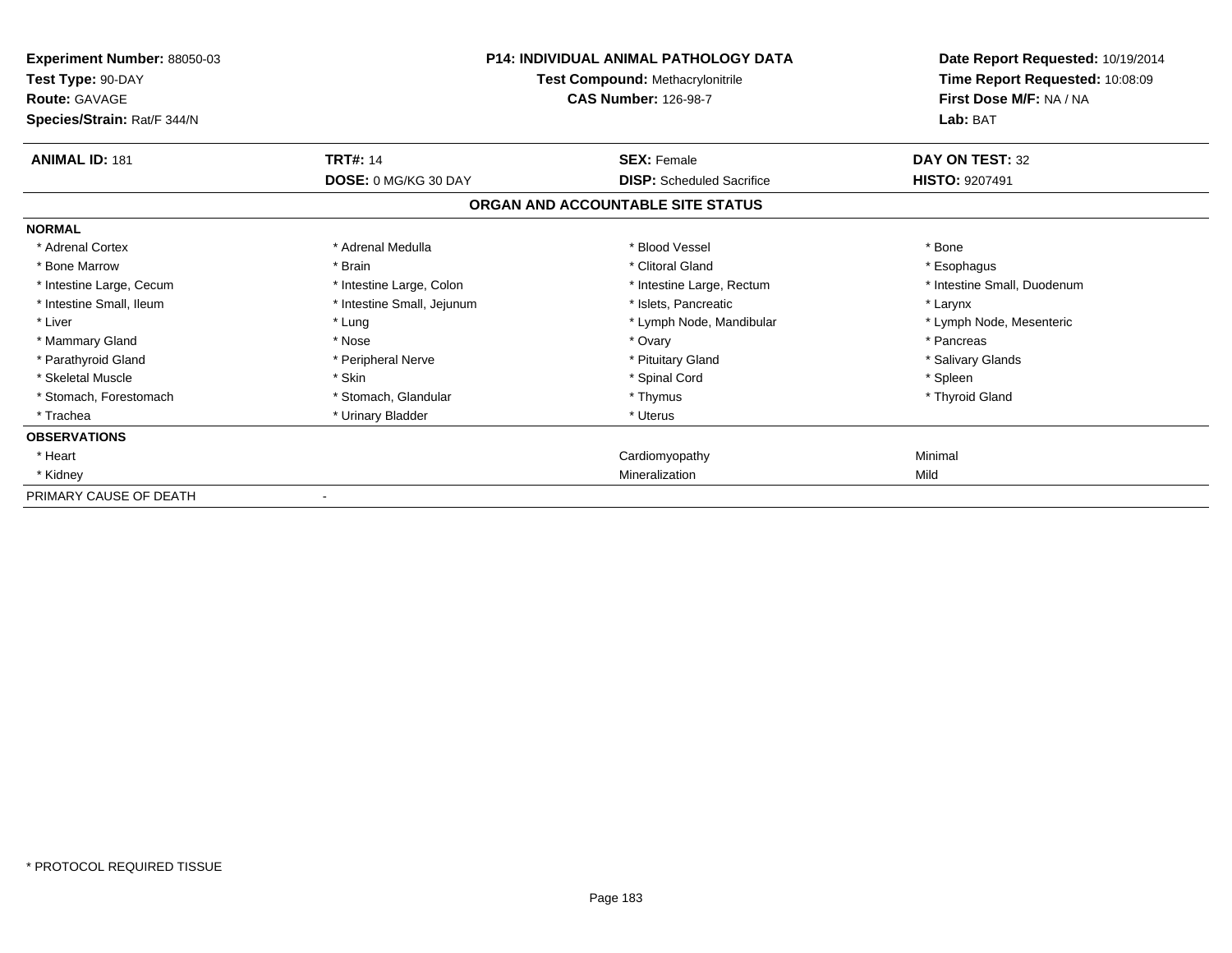| <b>Experiment Number: 88050-03</b><br>Test Type: 90-DAY<br><b>Route: GAVAGE</b><br>Species/Strain: Rat/F 344/N | <b>P14: INDIVIDUAL ANIMAL PATHOLOGY DATA</b><br>Test Compound: Methacrylonitrile<br><b>CAS Number: 126-98-7</b> |                                   | Date Report Requested: 10/19/2014<br>Time Report Requested: 10:08:09<br>First Dose M/F: NA / NA<br>Lab: BAT |
|----------------------------------------------------------------------------------------------------------------|-----------------------------------------------------------------------------------------------------------------|-----------------------------------|-------------------------------------------------------------------------------------------------------------|
| <b>ANIMAL ID: 182</b>                                                                                          | <b>TRT#: 14</b>                                                                                                 | <b>SEX: Female</b>                | DAY ON TEST: 32                                                                                             |
|                                                                                                                | DOSE: 0 MG/KG 30 DAY                                                                                            | <b>DISP:</b> Scheduled Sacrifice  | <b>HISTO: 9207492</b>                                                                                       |
|                                                                                                                |                                                                                                                 | ORGAN AND ACCOUNTABLE SITE STATUS |                                                                                                             |
| <b>NORMAL</b>                                                                                                  |                                                                                                                 |                                   |                                                                                                             |
| * Adrenal Cortex                                                                                               | * Adrenal Medulla                                                                                               | * Blood Vessel                    | * Bone                                                                                                      |
| * Bone Marrow                                                                                                  | * Brain                                                                                                         | * Esophagus                       | * Intestine Large, Cecum                                                                                    |
| * Intestine Large, Colon                                                                                       | * Intestine Large, Rectum                                                                                       | * Intestine Small, Duodenum       | * Intestine Small, Ileum                                                                                    |
| * Intestine Small, Jejunum                                                                                     | * Islets, Pancreatic                                                                                            | * Larynx                          | * Liver                                                                                                     |
| * Lymph Node, Mandibular                                                                                       | * Lymph Node, Mesenteric                                                                                        | * Mammary Gland                   | * Nose                                                                                                      |
| * Ovary                                                                                                        | * Pancreas                                                                                                      | * Parathyroid Gland               | * Peripheral Nerve                                                                                          |
| * Pituitary Gland                                                                                              | * Salivary Glands                                                                                               | * Skeletal Muscle                 | * Skin                                                                                                      |
| * Spinal Cord                                                                                                  | * Spleen                                                                                                        | * Stomach, Forestomach            | * Stomach, Glandular                                                                                        |
| * Thymus                                                                                                       | * Thyroid Gland                                                                                                 | * Trachea                         | * Urinary Bladder                                                                                           |
| * Uterus                                                                                                       |                                                                                                                 |                                   |                                                                                                             |
| <b>OBSERVATIONS</b>                                                                                            |                                                                                                                 |                                   |                                                                                                             |
| * Clitoral Gland                                                                                               |                                                                                                                 | Inflammation                      | Chronic Active, Minimal                                                                                     |
| * Heart                                                                                                        |                                                                                                                 | Cardiomyopathy                    | Minimal                                                                                                     |
| * Kidney                                                                                                       |                                                                                                                 | Mineralization                    | Moderate                                                                                                    |
| * Lung                                                                                                         |                                                                                                                 | Inflammation                      | Chronic Active, Minimal                                                                                     |
| PRIMARY CAUSE OF DEATH                                                                                         |                                                                                                                 |                                   |                                                                                                             |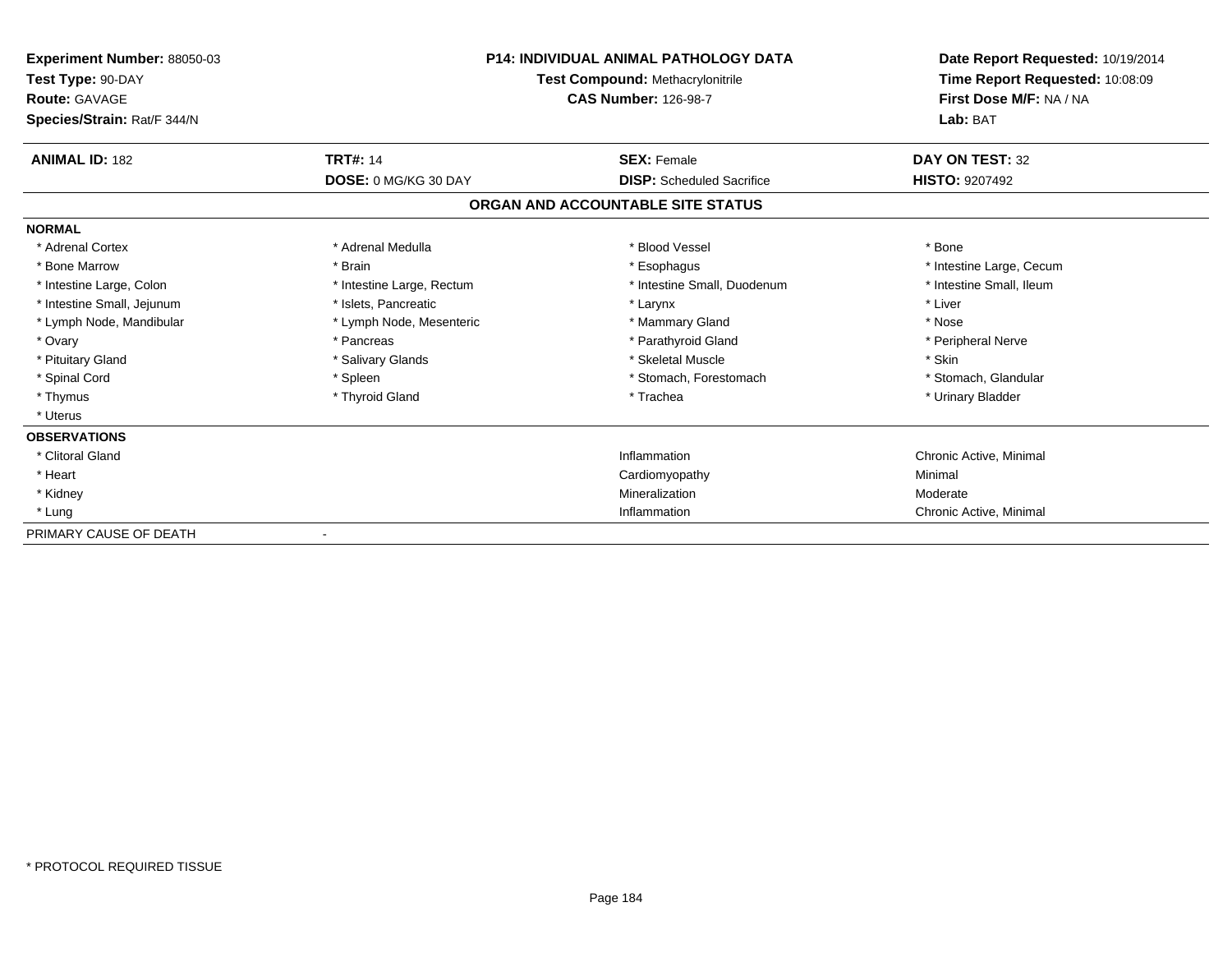| Experiment Number: 88050-03<br>Test Type: 90-DAY<br>Route: GAVAGE<br>Species/Strain: Rat/F 344/N | <b>P14: INDIVIDUAL ANIMAL PATHOLOGY DATA</b><br>Test Compound: Methacrylonitrile<br><b>CAS Number: 126-98-7</b> |                                   | Date Report Requested: 10/19/2014<br>Time Report Requested: 10:08:09<br>First Dose M/F: NA / NA<br>Lab: BAT |
|--------------------------------------------------------------------------------------------------|-----------------------------------------------------------------------------------------------------------------|-----------------------------------|-------------------------------------------------------------------------------------------------------------|
| <b>ANIMAL ID: 183</b>                                                                            | <b>TRT#: 14</b>                                                                                                 | <b>SEX: Female</b>                | <b>DAY ON TEST: 32</b>                                                                                      |
|                                                                                                  | DOSE: 0 MG/KG 30 DAY                                                                                            | <b>DISP:</b> Scheduled Sacrifice  | <b>HISTO: 9207493</b>                                                                                       |
|                                                                                                  |                                                                                                                 | ORGAN AND ACCOUNTABLE SITE STATUS |                                                                                                             |
| <b>NORMAL</b>                                                                                    |                                                                                                                 |                                   |                                                                                                             |
| * Adrenal Cortex                                                                                 | * Adrenal Medulla                                                                                               | * Blood Vessel                    | * Bone                                                                                                      |
| * Bone Marrow                                                                                    | * Brain                                                                                                         | * Clitoral Gland                  | * Esophagus                                                                                                 |
| * Heart                                                                                          | * Intestine Large, Cecum                                                                                        | * Intestine Large, Colon          | * Intestine Large, Rectum                                                                                   |
| * Intestine Small, Duodenum                                                                      | * Intestine Small, Ileum                                                                                        | * Intestine Small, Jejunum        | * Islets, Pancreatic                                                                                        |
| * Larynx                                                                                         | * Liver                                                                                                         | * Lung                            | * Lymph Node, Mandibular                                                                                    |
| * Lymph Node, Mesenteric                                                                         | * Mammary Gland                                                                                                 | * Nose                            | * Ovary                                                                                                     |
| * Pancreas                                                                                       | * Peripheral Nerve                                                                                              | * Pituitary Gland                 | * Salivary Glands                                                                                           |
| * Skeletal Muscle                                                                                | * Skin                                                                                                          | * Spinal Cord                     | * Spleen                                                                                                    |
| * Stomach. Forestomach                                                                           | * Stomach, Glandular                                                                                            | * Thymus                          | * Trachea                                                                                                   |
| * Urinary Bladder                                                                                | * Uterus                                                                                                        |                                   |                                                                                                             |
| <b>MISSING</b>                                                                                   |                                                                                                                 |                                   |                                                                                                             |
| * Parathyroid Gland                                                                              |                                                                                                                 |                                   |                                                                                                             |
| <b>OBSERVATIONS</b>                                                                              |                                                                                                                 |                                   |                                                                                                             |
| * Kidney                                                                                         |                                                                                                                 | Mineralization                    | Mild                                                                                                        |
| * Thyroid Gland                                                                                  |                                                                                                                 | Ultimobranchial Cyst              | Minimal                                                                                                     |
| PRIMARY CAUSE OF DEATH                                                                           |                                                                                                                 |                                   |                                                                                                             |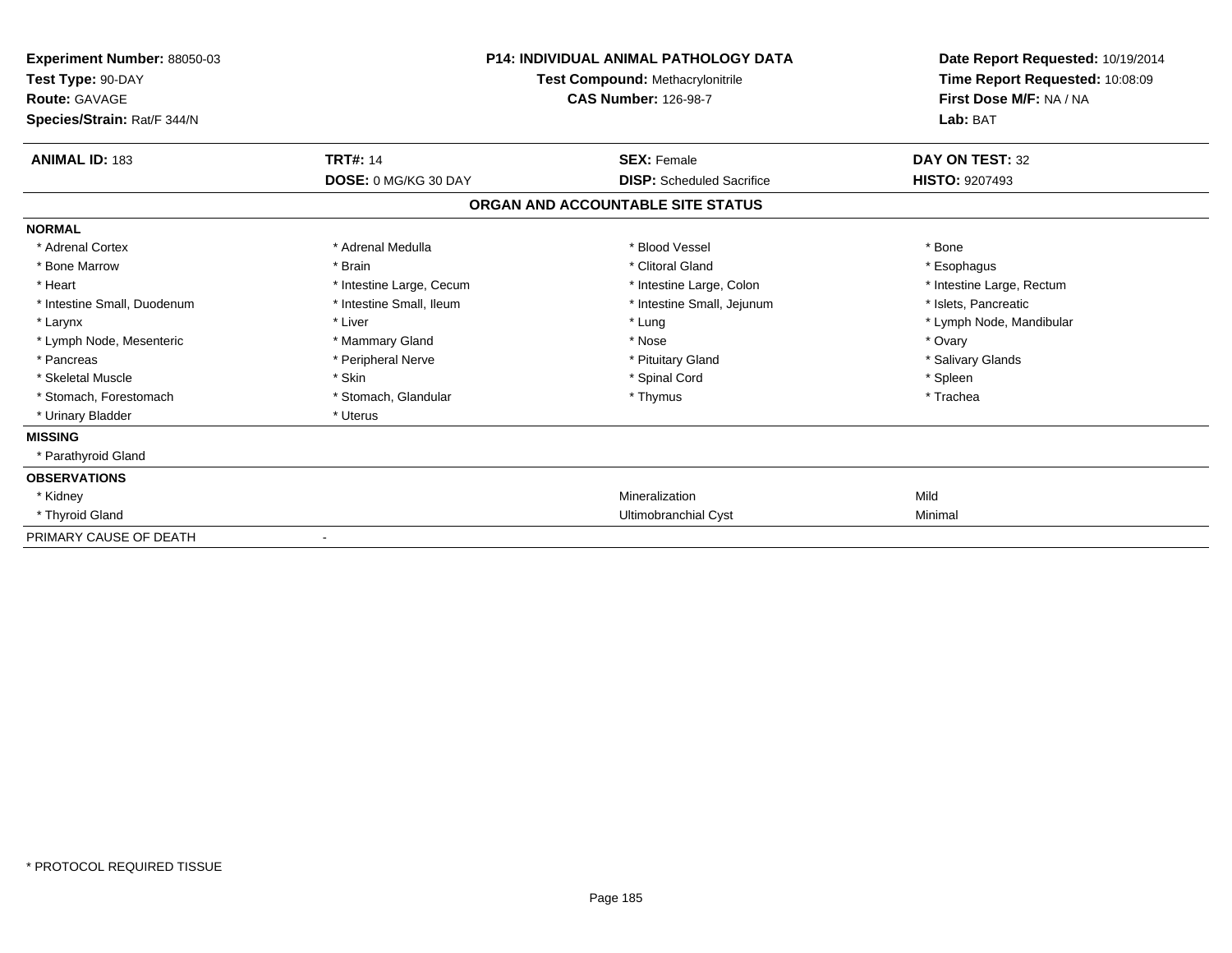| <b>Experiment Number: 88050-03</b><br>Test Type: 90-DAY<br><b>Route: GAVAGE</b><br>Species/Strain: Rat/F 344/N | <b>P14: INDIVIDUAL ANIMAL PATHOLOGY DATA</b><br><b>Test Compound: Methacrylonitrile</b><br><b>CAS Number: 126-98-7</b> |                                   | Date Report Requested: 10/19/2014<br>Time Report Requested: 10:08:09<br>First Dose M/F: NA / NA<br>Lab: BAT |
|----------------------------------------------------------------------------------------------------------------|------------------------------------------------------------------------------------------------------------------------|-----------------------------------|-------------------------------------------------------------------------------------------------------------|
| <b>ANIMAL ID: 184</b>                                                                                          | <b>TRT#: 14</b>                                                                                                        | <b>SEX: Female</b>                | DAY ON TEST: 32                                                                                             |
|                                                                                                                | <b>DOSE: 0 MG/KG 30 DAY</b>                                                                                            | <b>DISP:</b> Scheduled Sacrifice  | <b>HISTO: 9207494</b>                                                                                       |
|                                                                                                                |                                                                                                                        | ORGAN AND ACCOUNTABLE SITE STATUS |                                                                                                             |
| <b>NORMAL</b>                                                                                                  |                                                                                                                        |                                   |                                                                                                             |
| * Adrenal Cortex                                                                                               | * Adrenal Medulla                                                                                                      | * Blood Vessel                    | * Bone                                                                                                      |
| * Bone Marrow                                                                                                  | * Brain                                                                                                                | * Esophagus                       | * Intestine Large, Cecum                                                                                    |
| * Intestine Large, Colon                                                                                       | * Intestine Large, Rectum                                                                                              | * Intestine Small, Duodenum       | * Intestine Small, Ileum                                                                                    |
| * Intestine Small, Jejunum                                                                                     | * Islets. Pancreatic                                                                                                   | * Larynx                          | * Liver                                                                                                     |
| * Lung                                                                                                         | * Lymph Node, Mandibular                                                                                               | * Lymph Node, Mesenteric          | * Mammary Gland                                                                                             |
| * Nose                                                                                                         | * Ovary                                                                                                                | * Pancreas                        | * Parathyroid Gland                                                                                         |
| * Peripheral Nerve                                                                                             | * Pituitary Gland                                                                                                      | * Salivary Glands                 | * Skeletal Muscle                                                                                           |
| * Skin                                                                                                         | * Spinal Cord                                                                                                          | * Spleen                          | * Stomach, Forestomach                                                                                      |
| * Stomach, Glandular                                                                                           | * Thymus                                                                                                               | * Thyroid Gland                   | * Trachea                                                                                                   |
| * Urinary Bladder                                                                                              | * Uterus                                                                                                               |                                   |                                                                                                             |
| <b>OBSERVATIONS</b>                                                                                            |                                                                                                                        |                                   |                                                                                                             |
| * Clitoral Gland                                                                                               |                                                                                                                        | Inflammation                      | Chronic Active, Minimal                                                                                     |
| * Heart                                                                                                        | Vein                                                                                                                   | Inflammation                      | Chronic Active, Minimal                                                                                     |
| * Kidney                                                                                                       |                                                                                                                        | Mineralization                    | Moderate                                                                                                    |
| PRIMARY CAUSE OF DEATH                                                                                         |                                                                                                                        |                                   |                                                                                                             |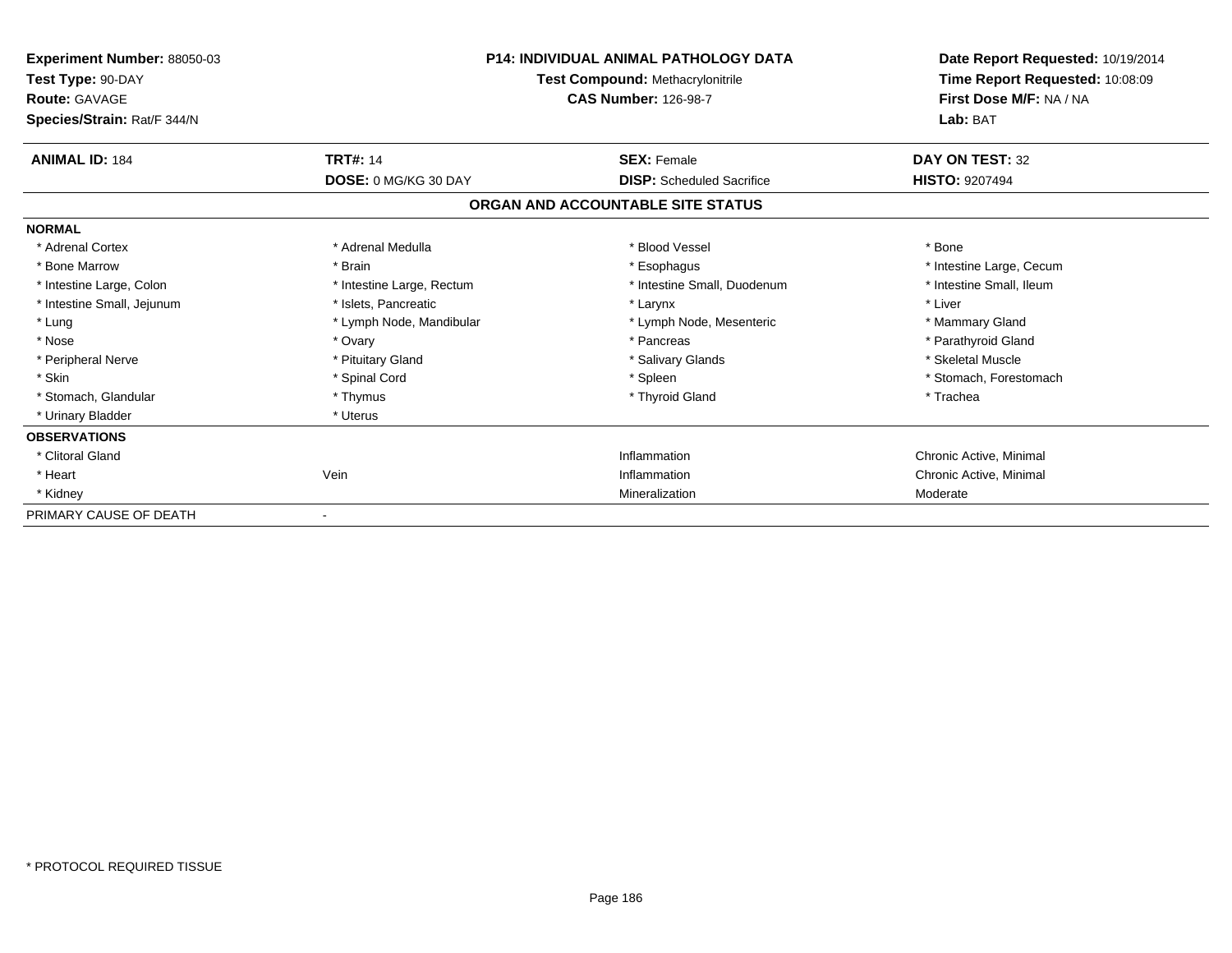| Experiment Number: 88050-03<br>Test Type: 90-DAY<br><b>Route: GAVAGE</b><br>Species/Strain: Rat/F 344/N | <b>P14: INDIVIDUAL ANIMAL PATHOLOGY DATA</b><br>Test Compound: Methacrylonitrile<br><b>CAS Number: 126-98-7</b> |                                   | Date Report Requested: 10/19/2014<br>Time Report Requested: 10:08:09<br>First Dose M/F: NA / NA<br>Lab: BAT |
|---------------------------------------------------------------------------------------------------------|-----------------------------------------------------------------------------------------------------------------|-----------------------------------|-------------------------------------------------------------------------------------------------------------|
| <b>ANIMAL ID: 185</b>                                                                                   | <b>TRT#: 14</b>                                                                                                 | <b>SEX: Female</b>                | DAY ON TEST: 32                                                                                             |
|                                                                                                         | <b>DOSE: 0 MG/KG 30 DAY</b>                                                                                     | <b>DISP:</b> Scheduled Sacrifice  | <b>HISTO: 9207495</b>                                                                                       |
|                                                                                                         |                                                                                                                 | ORGAN AND ACCOUNTABLE SITE STATUS |                                                                                                             |
| <b>NORMAL</b>                                                                                           |                                                                                                                 |                                   |                                                                                                             |
| * Adrenal Cortex                                                                                        | * Adrenal Medulla                                                                                               | * Blood Vessel                    | * Bone                                                                                                      |
| * Bone Marrow                                                                                           | * Brain                                                                                                         | * Clitoral Gland                  | * Esophagus                                                                                                 |
| * Heart                                                                                                 | * Intestine Large, Cecum                                                                                        | * Intestine Large, Colon          | * Intestine Large, Rectum                                                                                   |
| * Intestine Small, Duodenum                                                                             | * Intestine Small, Ileum                                                                                        | * Intestine Small, Jejunum        | * Islets, Pancreatic                                                                                        |
| * Larynx                                                                                                | * Liver                                                                                                         | * Lung                            | * Lymph Node, Mandibular                                                                                    |
| * Lymph Node, Mesenteric                                                                                | * Mammary Gland                                                                                                 | * Nose                            | * Ovary                                                                                                     |
| * Pancreas                                                                                              | * Parathyroid Gland                                                                                             | * Peripheral Nerve                | * Pituitary Gland                                                                                           |
| * Salivary Glands                                                                                       | * Skeletal Muscle                                                                                               | * Skin                            | * Spinal Cord                                                                                               |
| * Spleen                                                                                                | * Stomach, Forestomach                                                                                          | * Stomach, Glandular              | * Thymus                                                                                                    |
| * Thyroid Gland                                                                                         | * Trachea                                                                                                       | * Urinary Bladder                 | * Uterus                                                                                                    |
| <b>OBSERVATIONS</b>                                                                                     |                                                                                                                 |                                   |                                                                                                             |
| * Kidney                                                                                                |                                                                                                                 | Mineralization                    | Moderate                                                                                                    |
| PRIMARY CAUSE OF DEATH                                                                                  |                                                                                                                 |                                   |                                                                                                             |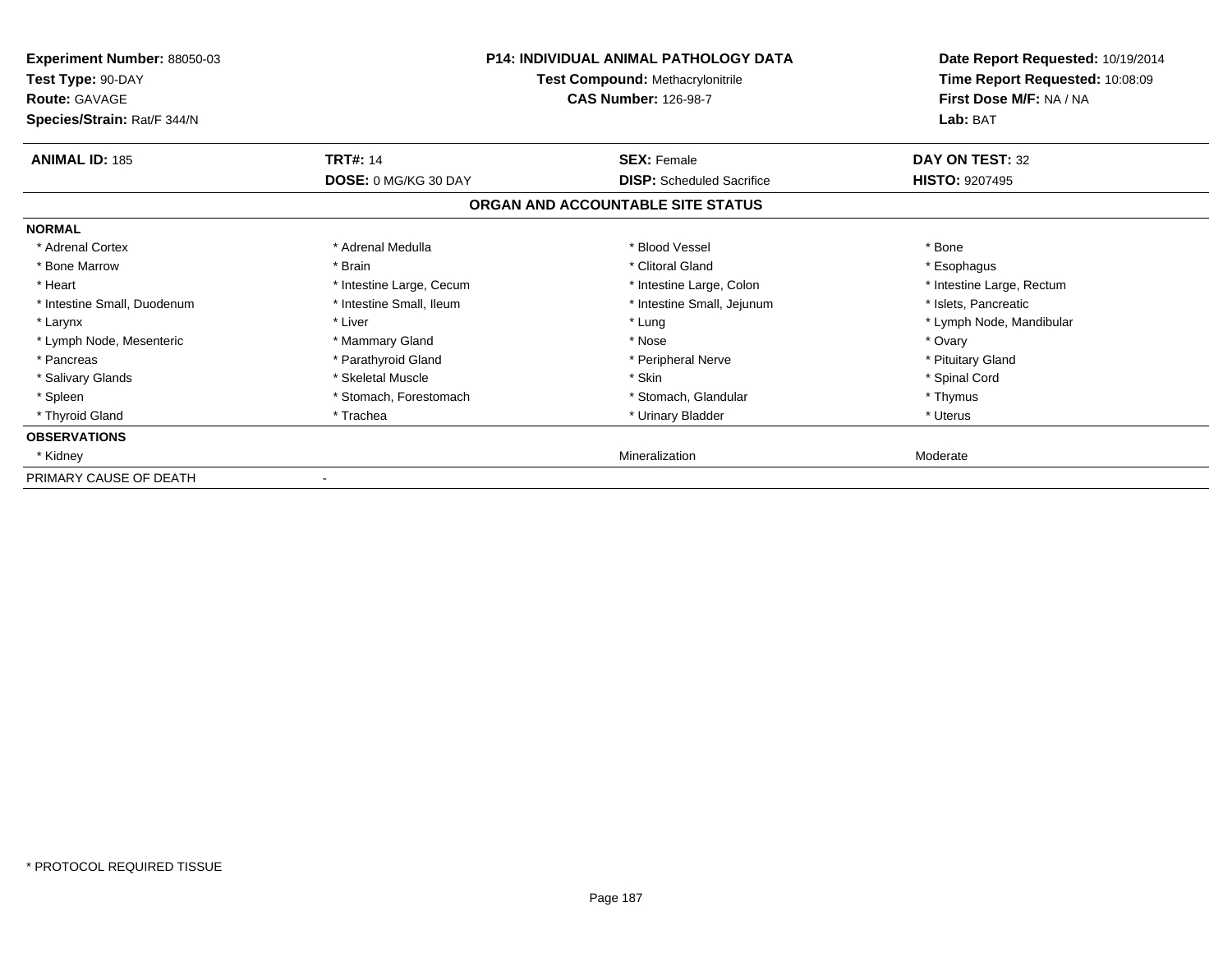| <b>Experiment Number: 88050-03</b><br>Test Type: 90-DAY<br><b>Route: GAVAGE</b> |                             | <b>P14: INDIVIDUAL ANIMAL PATHOLOGY DATA</b><br>Test Compound: Methacrylonitrile<br><b>CAS Number: 126-98-7</b> | Date Report Requested: 10/19/2014<br>Time Report Requested: 10:08:09<br>First Dose M/F: NA / NA |
|---------------------------------------------------------------------------------|-----------------------------|-----------------------------------------------------------------------------------------------------------------|-------------------------------------------------------------------------------------------------|
| Species/Strain: Rat/F 344/N                                                     |                             |                                                                                                                 | Lab: BAT                                                                                        |
| <b>ANIMAL ID: 186</b>                                                           | <b>TRT#: 14</b>             | <b>SEX: Female</b>                                                                                              | DAY ON TEST: 32                                                                                 |
|                                                                                 | <b>DOSE: 0 MG/KG 30 DAY</b> | <b>DISP:</b> Scheduled Sacrifice                                                                                | <b>HISTO: 9207496</b>                                                                           |
|                                                                                 |                             | ORGAN AND ACCOUNTABLE SITE STATUS                                                                               |                                                                                                 |
| <b>NORMAL</b>                                                                   |                             |                                                                                                                 |                                                                                                 |
| * Adrenal Cortex                                                                | * Adrenal Medulla           | * Blood Vessel                                                                                                  | * Bone                                                                                          |
| * Bone Marrow                                                                   | * Brain                     | * Clitoral Gland                                                                                                | * Esophagus                                                                                     |
| * Heart                                                                         | * Intestine Large, Cecum    | * Intestine Large, Colon                                                                                        | * Intestine Large, Rectum                                                                       |
| * Intestine Small, Duodenum                                                     | * Intestine Small, Ileum    | * Intestine Small, Jejunum                                                                                      | * Islets, Pancreatic                                                                            |
| * Larynx                                                                        | * Liver                     | * Lung                                                                                                          | * Lymph Node, Mandibular                                                                        |
| * Lymph Node, Mesenteric                                                        | * Mammary Gland             | * Nose                                                                                                          | * Ovary                                                                                         |
| * Pancreas                                                                      | * Peripheral Nerve          | * Pituitary Gland                                                                                               | * Salivary Glands                                                                               |
| * Skeletal Muscle                                                               | * Skin                      | * Spinal Cord                                                                                                   | * Spleen                                                                                        |
| * Stomach, Forestomach                                                          | * Stomach, Glandular        | * Thymus                                                                                                        | * Thyroid Gland                                                                                 |
| * Trachea                                                                       | * Urinary Bladder           | * Uterus                                                                                                        |                                                                                                 |
| <b>MISSING</b>                                                                  |                             |                                                                                                                 |                                                                                                 |
| * Parathyroid Gland                                                             |                             |                                                                                                                 |                                                                                                 |
| <b>OBSERVATIONS</b>                                                             |                             |                                                                                                                 |                                                                                                 |
| * Kidney                                                                        |                             | Mineralization                                                                                                  | Moderate                                                                                        |
|                                                                                 |                             | Nephropathy                                                                                                     | Minimal                                                                                         |
| PRIMARY CAUSE OF DEATH                                                          |                             |                                                                                                                 |                                                                                                 |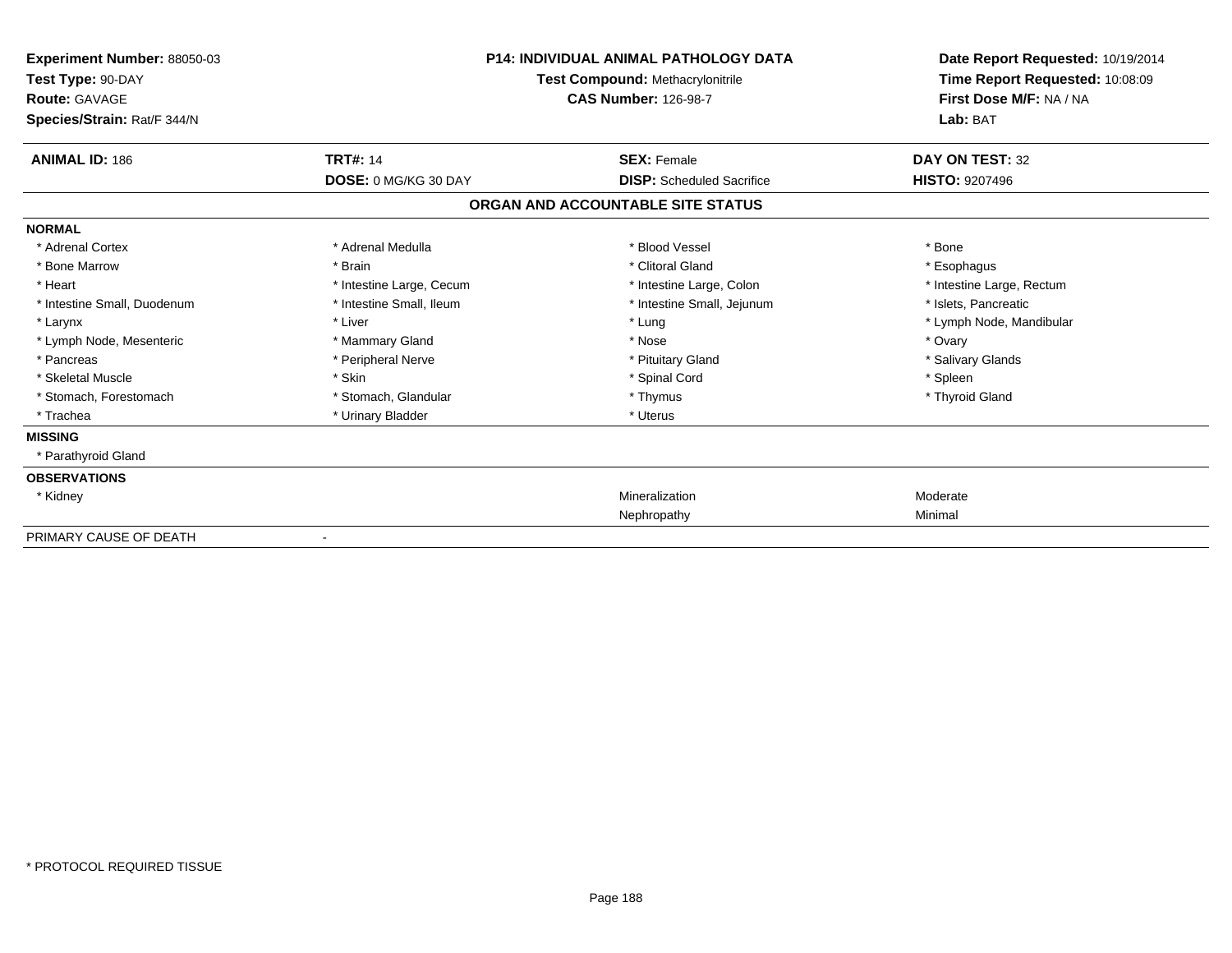| Experiment Number: 88050-03<br>Test Type: 90-DAY<br><b>Route: GAVAGE</b><br>Species/Strain: Rat/F 344/N | <b>P14: INDIVIDUAL ANIMAL PATHOLOGY DATA</b><br>Test Compound: Methacrylonitrile<br><b>CAS Number: 126-98-7</b> |                                   | Date Report Requested: 10/19/2014<br>Time Report Requested: 10:08:09<br>First Dose M/F: NA / NA<br>Lab: BAT |
|---------------------------------------------------------------------------------------------------------|-----------------------------------------------------------------------------------------------------------------|-----------------------------------|-------------------------------------------------------------------------------------------------------------|
| <b>ANIMAL ID: 187</b>                                                                                   | <b>TRT#: 14</b>                                                                                                 | <b>SEX: Female</b>                | DAY ON TEST: 32                                                                                             |
|                                                                                                         | DOSE: 0 MG/KG 30 DAY                                                                                            | <b>DISP:</b> Scheduled Sacrifice  | <b>HISTO: 9207497</b>                                                                                       |
|                                                                                                         |                                                                                                                 | ORGAN AND ACCOUNTABLE SITE STATUS |                                                                                                             |
| <b>NORMAL</b>                                                                                           |                                                                                                                 |                                   |                                                                                                             |
| * Adrenal Cortex                                                                                        | * Adrenal Medulla                                                                                               | * Blood Vessel                    | * Bone                                                                                                      |
| * Bone Marrow                                                                                           | * Brain                                                                                                         | * Esophagus                       | * Heart                                                                                                     |
| * Intestine Large, Cecum                                                                                | * Intestine Large, Colon                                                                                        | * Intestine Large, Rectum         | * Intestine Small, Duodenum                                                                                 |
| * Intestine Small, Ileum                                                                                | * Intestine Small, Jejunum                                                                                      | * Islets. Pancreatic              | * Larynx                                                                                                    |
| * Liver                                                                                                 | * Lung                                                                                                          | * Lymph Node, Mandibular          | * Lymph Node, Mesenteric                                                                                    |
| * Mammary Gland                                                                                         | * Nose                                                                                                          | * Ovary                           | * Pancreas                                                                                                  |
| * Parathyroid Gland                                                                                     | * Peripheral Nerve                                                                                              | * Pituitary Gland                 | * Salivary Glands                                                                                           |
| * Skeletal Muscle                                                                                       | * Skin                                                                                                          | * Spinal Cord                     | * Spleen                                                                                                    |
| * Stomach, Forestomach                                                                                  | * Stomach, Glandular                                                                                            | * Thymus                          | * Thyroid Gland                                                                                             |
| * Trachea                                                                                               | * Urinary Bladder                                                                                               | * Uterus                          |                                                                                                             |
| <b>OBSERVATIONS</b>                                                                                     |                                                                                                                 |                                   |                                                                                                             |
| * Clitoral Gland                                                                                        |                                                                                                                 | Inflammation                      | Chronic Active, Minimal                                                                                     |
| * Kidney                                                                                                |                                                                                                                 | Mineralization                    | Mild                                                                                                        |
| PRIMARY CAUSE OF DEATH                                                                                  |                                                                                                                 |                                   |                                                                                                             |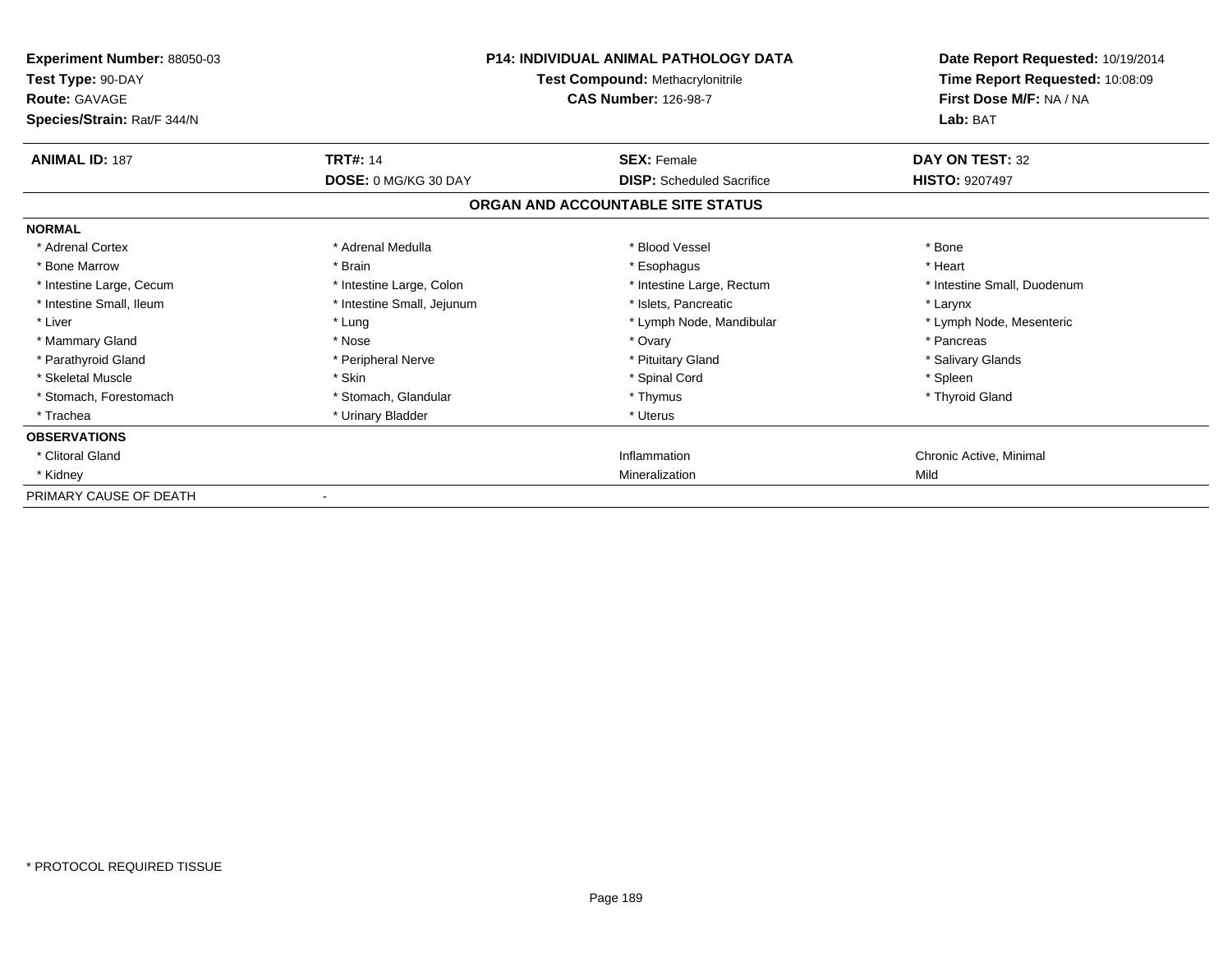| Experiment Number: 88050-03<br>Test Type: 90-DAY<br><b>Route: GAVAGE</b><br>Species/Strain: Rat/F 344/N |                            | <b>P14: INDIVIDUAL ANIMAL PATHOLOGY DATA</b><br>Test Compound: Methacrylonitrile<br><b>CAS Number: 126-98-7</b> | Date Report Requested: 10/19/2014<br>Time Report Requested: 10:08:09<br>First Dose M/F: NA / NA<br>Lab: BAT |
|---------------------------------------------------------------------------------------------------------|----------------------------|-----------------------------------------------------------------------------------------------------------------|-------------------------------------------------------------------------------------------------------------|
| <b>ANIMAL ID: 188</b>                                                                                   | <b>TRT#: 14</b>            | <b>SEX: Female</b>                                                                                              | DAY ON TEST: 32                                                                                             |
|                                                                                                         | DOSE: 0 MG/KG 30 DAY       | <b>DISP:</b> Scheduled Sacrifice                                                                                | <b>HISTO: 9207498</b>                                                                                       |
|                                                                                                         |                            | ORGAN AND ACCOUNTABLE SITE STATUS                                                                               |                                                                                                             |
| <b>NORMAL</b>                                                                                           |                            |                                                                                                                 |                                                                                                             |
| * Adrenal Cortex                                                                                        | * Adrenal Medulla          | * Blood Vessel                                                                                                  | * Bone                                                                                                      |
| * Bone Marrow                                                                                           | * Brain                    | * Esophagus                                                                                                     | * Heart                                                                                                     |
| * Intestine Large, Cecum                                                                                | * Intestine Large, Colon   | * Intestine Large, Rectum                                                                                       | * Intestine Small, Duodenum                                                                                 |
| * Intestine Small. Ileum                                                                                | * Intestine Small, Jejunum | * Islets, Pancreatic                                                                                            | * Larynx                                                                                                    |
| * Liver                                                                                                 | * Lung                     | * Lymph Node, Mandibular                                                                                        | * Lymph Node, Mesenteric                                                                                    |
| * Mammary Gland                                                                                         | * Nose                     | * Ovary                                                                                                         | * Pancreas                                                                                                  |
| * Parathyroid Gland                                                                                     | * Peripheral Nerve         | * Pituitary Gland                                                                                               | * Salivary Glands                                                                                           |
| * Skeletal Muscle                                                                                       | * Skin                     | * Spinal Cord                                                                                                   | * Spleen                                                                                                    |
| * Stomach, Forestomach                                                                                  | * Stomach, Glandular       | * Thymus                                                                                                        | * Thyroid Gland                                                                                             |
| * Trachea                                                                                               | * Urinary Bladder          | * Uterus                                                                                                        |                                                                                                             |
| <b>OBSERVATIONS</b>                                                                                     |                            |                                                                                                                 |                                                                                                             |
| * Clitoral Gland                                                                                        |                            | Inflammation                                                                                                    | Chronic Active, Mild                                                                                        |
| * Kidney                                                                                                |                            | Mineralization                                                                                                  | Minimal                                                                                                     |
| PRIMARY CAUSE OF DEATH                                                                                  |                            |                                                                                                                 |                                                                                                             |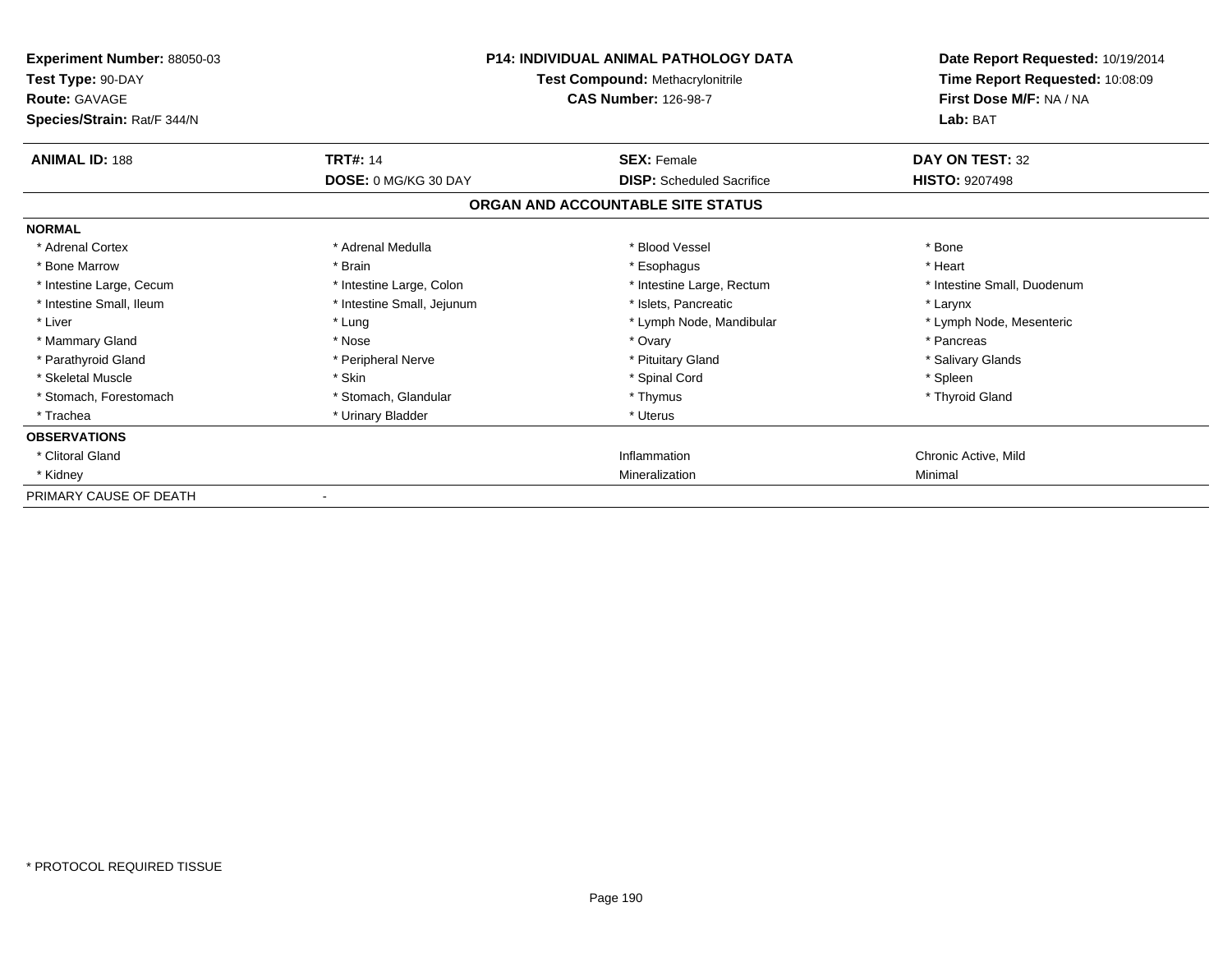| <b>Experiment Number: 88050-03</b><br>Test Type: 90-DAY<br><b>Route: GAVAGE</b><br>Species/Strain: Rat/F 344/N |                            | P14: INDIVIDUAL ANIMAL PATHOLOGY DATA<br>Test Compound: Methacrylonitrile<br><b>CAS Number: 126-98-7</b> | Date Report Requested: 10/19/2014<br>Time Report Requested: 10:08:09<br>First Dose M/F: NA / NA<br>Lab: BAT |
|----------------------------------------------------------------------------------------------------------------|----------------------------|----------------------------------------------------------------------------------------------------------|-------------------------------------------------------------------------------------------------------------|
| <b>ANIMAL ID: 189</b>                                                                                          | <b>TRT#: 14</b>            | <b>SEX: Female</b>                                                                                       | DAY ON TEST: 32                                                                                             |
|                                                                                                                | DOSE: 0 MG/KG 30 DAY       | <b>DISP:</b> Scheduled Sacrifice                                                                         | <b>HISTO: 9207499</b>                                                                                       |
|                                                                                                                |                            | ORGAN AND ACCOUNTABLE SITE STATUS                                                                        |                                                                                                             |
| <b>NORMAL</b>                                                                                                  |                            |                                                                                                          |                                                                                                             |
| * Adrenal Cortex                                                                                               | * Adrenal Medulla          | * Blood Vessel                                                                                           | * Bone                                                                                                      |
| * Bone Marrow                                                                                                  | * Brain                    | * Esophagus                                                                                              | * Heart                                                                                                     |
| * Intestine Large, Cecum                                                                                       | * Intestine Large, Colon   | * Intestine Large, Rectum                                                                                | * Intestine Small, Duodenum                                                                                 |
| * Intestine Small, Ileum                                                                                       | * Intestine Small, Jejunum | * Islets, Pancreatic                                                                                     | * Larynx                                                                                                    |
| * Liver                                                                                                        | * Lung                     | * Lymph Node, Mandibular                                                                                 | * Lymph Node, Mesenteric                                                                                    |
| * Mammary Gland                                                                                                | * Nose                     | * Ovary                                                                                                  | * Pancreas                                                                                                  |
| * Peripheral Nerve                                                                                             | * Pituitary Gland          | * Salivary Glands                                                                                        | * Skeletal Muscle                                                                                           |
| * Skin                                                                                                         | * Spinal Cord              | * Spleen                                                                                                 | * Stomach, Forestomach                                                                                      |
| * Stomach, Glandular                                                                                           | * Thymus                   | * Trachea                                                                                                | * Urinary Bladder                                                                                           |
| * Uterus                                                                                                       |                            |                                                                                                          |                                                                                                             |
| <b>MISSING</b>                                                                                                 |                            |                                                                                                          |                                                                                                             |
| * Parathyroid Gland                                                                                            |                            |                                                                                                          |                                                                                                             |
| <b>OBSERVATIONS</b>                                                                                            |                            |                                                                                                          |                                                                                                             |
| * Clitoral Gland                                                                                               |                            | Inflammation                                                                                             | Chronic Active, Mild                                                                                        |
| * Kidney                                                                                                       |                            | Mineralization                                                                                           | Minimal                                                                                                     |
| * Thyroid Gland                                                                                                |                            | Ultimobranchial Cyst                                                                                     | Minimal                                                                                                     |
| PRIMARY CAUSE OF DEATH                                                                                         |                            |                                                                                                          |                                                                                                             |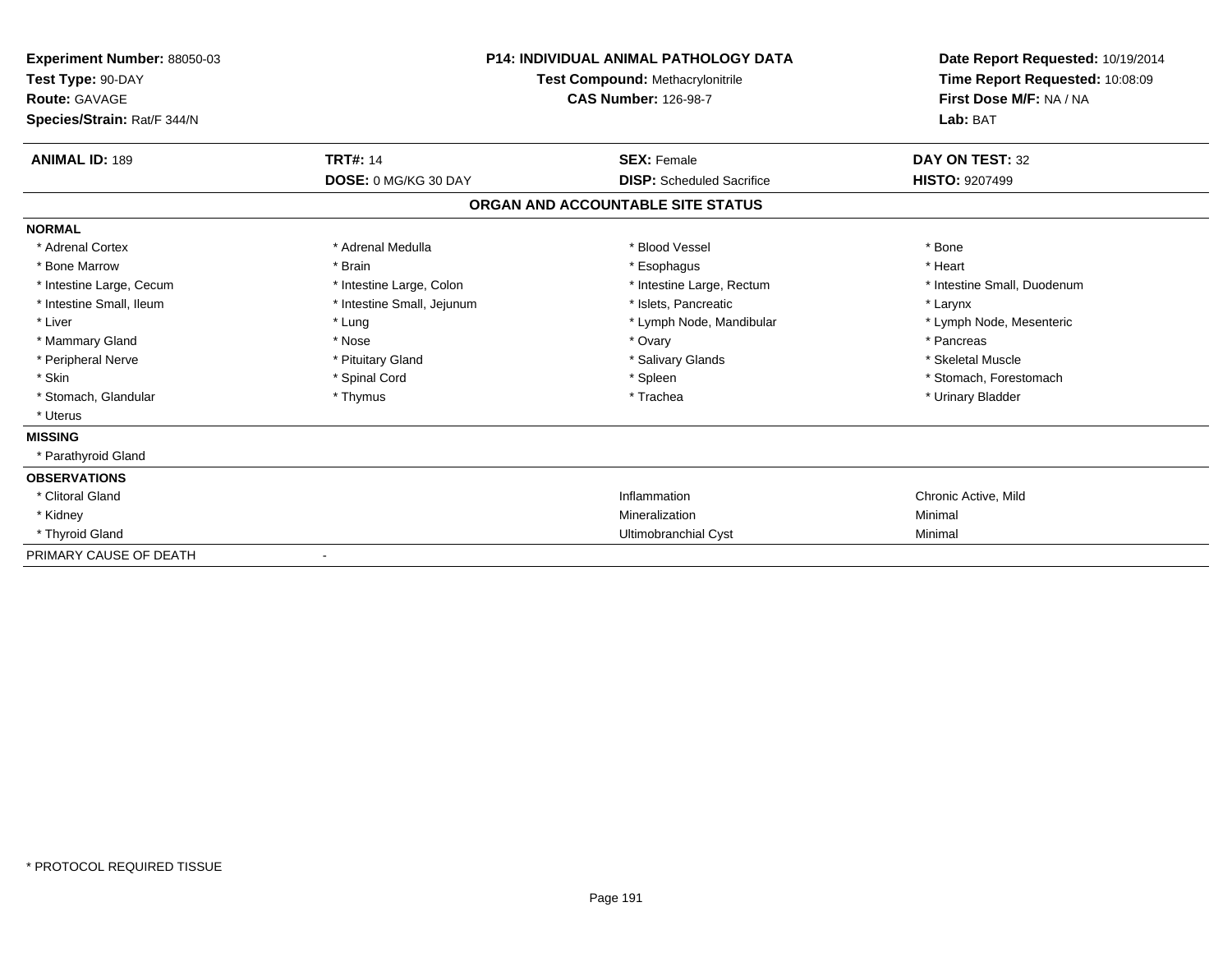| Experiment Number: 88050-03<br>Test Type: 90-DAY<br><b>Route: GAVAGE</b><br>Species/Strain: Rat/F 344/N | <b>P14: INDIVIDUAL ANIMAL PATHOLOGY DATA</b><br>Test Compound: Methacrylonitrile<br><b>CAS Number: 126-98-7</b> |                                   | Date Report Requested: 10/19/2014<br>Time Report Requested: 10:08:09<br>First Dose M/F: NA / NA<br>Lab: BAT |
|---------------------------------------------------------------------------------------------------------|-----------------------------------------------------------------------------------------------------------------|-----------------------------------|-------------------------------------------------------------------------------------------------------------|
| <b>ANIMAL ID: 190</b>                                                                                   | <b>TRT#: 14</b>                                                                                                 | <b>SEX: Female</b>                | DAY ON TEST: 32                                                                                             |
|                                                                                                         | <b>DOSE: 0 MG/KG 30 DAY</b>                                                                                     | <b>DISP:</b> Scheduled Sacrifice  | <b>HISTO: 9207500</b>                                                                                       |
|                                                                                                         |                                                                                                                 | ORGAN AND ACCOUNTABLE SITE STATUS |                                                                                                             |
| <b>NORMAL</b>                                                                                           |                                                                                                                 |                                   |                                                                                                             |
| * Adrenal Cortex                                                                                        | * Adrenal Medulla                                                                                               | * Bone                            | * Bone Marrow                                                                                               |
| * Brain                                                                                                 | * Clitoral Gland                                                                                                | * Esophagus                       | * Heart                                                                                                     |
| * Intestine Large, Cecum                                                                                | * Intestine Large, Colon                                                                                        | * Intestine Large, Rectum         | * Intestine Small, Duodenum                                                                                 |
| * Intestine Small, Ileum                                                                                | * Intestine Small, Jejunum                                                                                      | * Islets. Pancreatic              | * Larynx                                                                                                    |
| * Liver                                                                                                 | * Lung                                                                                                          | * Lymph Node, Mandibular          | * Lymph Node, Mesenteric                                                                                    |
| * Mammary Gland                                                                                         | * Nose                                                                                                          | * Ovary                           | * Pancreas                                                                                                  |
| * Parathyroid Gland                                                                                     | * Peripheral Nerve                                                                                              | * Pituitary Gland                 | * Salivary Glands                                                                                           |
| * Skeletal Muscle                                                                                       | * Skin                                                                                                          | * Spinal Cord                     | * Spleen                                                                                                    |
| * Stomach, Forestomach                                                                                  | * Stomach, Glandular                                                                                            | * Thymus                          | * Thyroid Gland                                                                                             |
| * Trachea                                                                                               | * Urinary Bladder                                                                                               | * Uterus                          |                                                                                                             |
| <b>MISSING</b>                                                                                          |                                                                                                                 |                                   |                                                                                                             |
| * Blood Vessel                                                                                          |                                                                                                                 |                                   |                                                                                                             |
| <b>OBSERVATIONS</b>                                                                                     |                                                                                                                 |                                   |                                                                                                             |
| * Kidney                                                                                                |                                                                                                                 | Mineralization                    | Mild                                                                                                        |
| PRIMARY CAUSE OF DEATH                                                                                  | $\overline{\phantom{a}}$                                                                                        |                                   |                                                                                                             |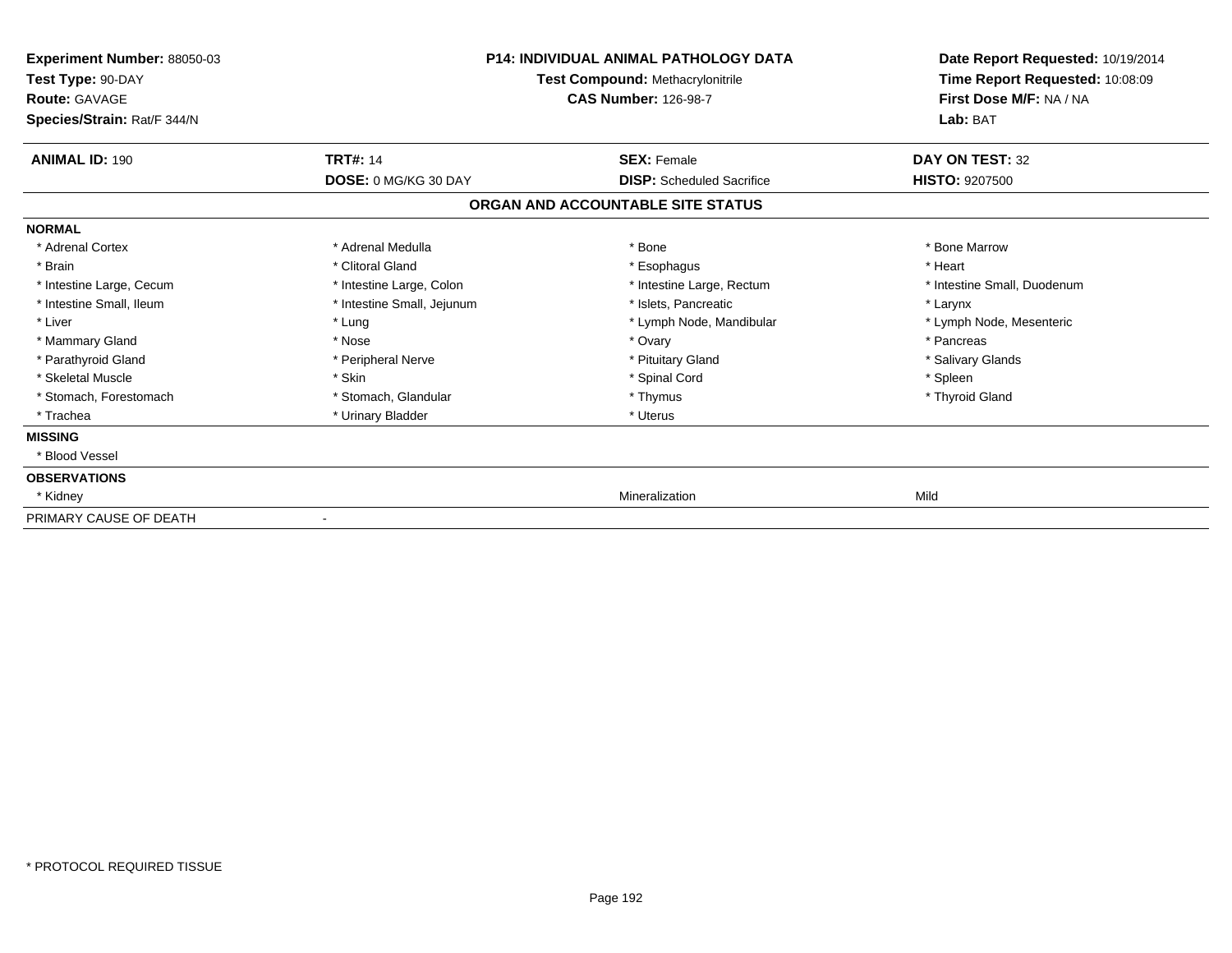| Experiment Number: 88050-03 |                      | <b>P14: INDIVIDUAL ANIMAL PATHOLOGY DATA</b> | Date Report Requested: 10/19/2014<br>Time Report Requested: 10:08:09 |
|-----------------------------|----------------------|----------------------------------------------|----------------------------------------------------------------------|
| Test Type: 90-DAY           |                      | <b>Test Compound: Methacrylonitrile</b>      |                                                                      |
| <b>Route: GAVAGE</b>        |                      | <b>CAS Number: 126-98-7</b>                  | First Dose M/F: NA / NA                                              |
| Species/Strain: Rat/F 344/N |                      |                                              |                                                                      |
| <b>ANIMAL ID: 191</b>       | <b>TRT#: 16</b>      | <b>SEX: Female</b>                           | DAY ON TEST: 32                                                      |
|                             | DOSE: 7.5MG/KG30 DAY | <b>DISP:</b> Scheduled Sacrifice             | <b>HISTO: 9207591</b>                                                |
|                             |                      | ORGAN AND ACCOUNTABLE SITE STATUS            |                                                                      |
| <b>NORMAL</b>               |                      |                                              |                                                                      |
| Nose                        |                      |                                              |                                                                      |
| <b>OBSERVATIONS</b>         |                      |                                              |                                                                      |
| Ovary                       | Periovarn Tiss       | Cyst                                         | Moderate                                                             |
| [ Cyst TGLS = $1-10$ ]      |                      |                                              |                                                                      |
| PRIMARY CAUSE OF DEATH      |                      |                                              |                                                                      |
|                             |                      |                                              |                                                                      |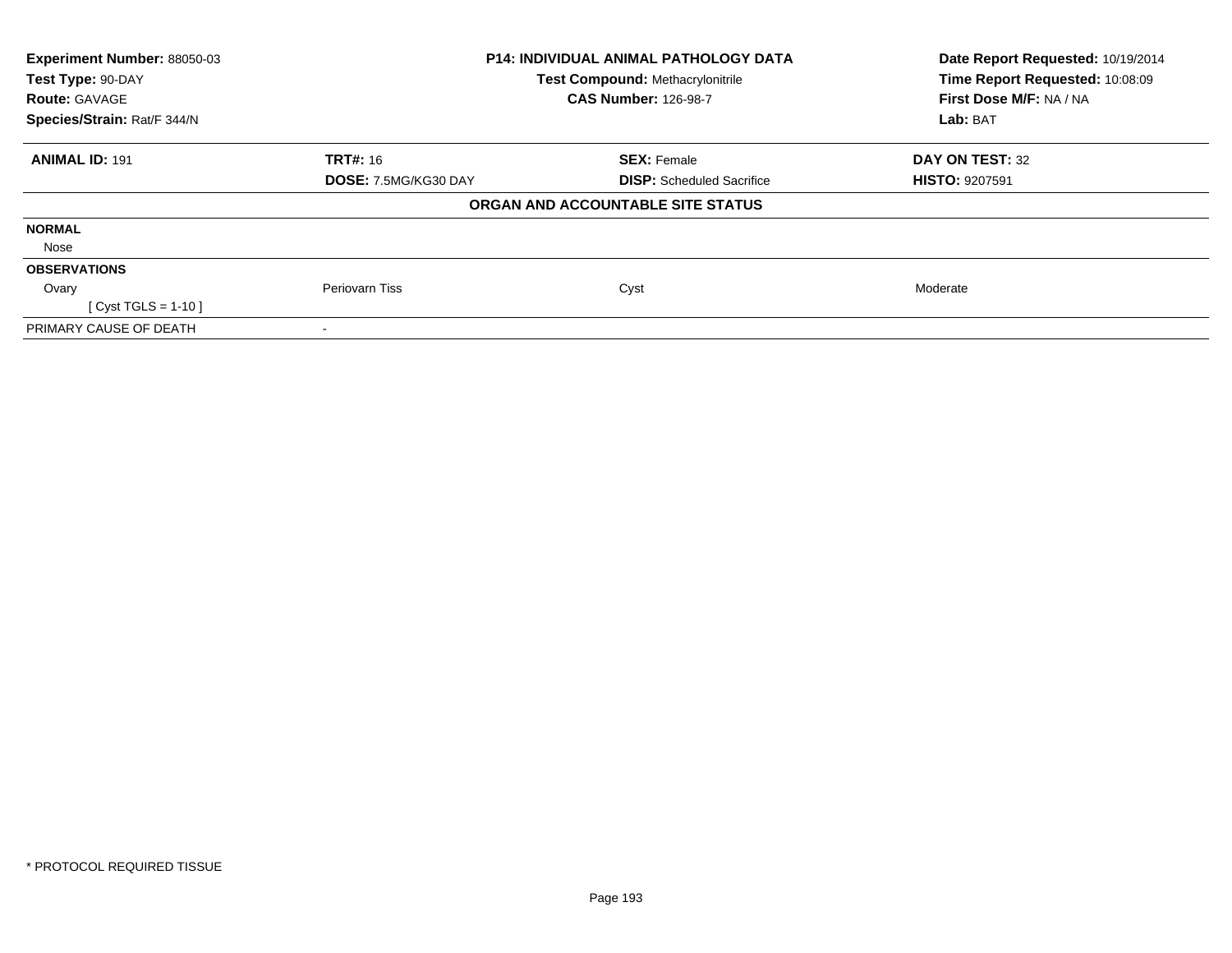| <b>Experiment Number: 88050-03</b> | <b>P14: INDIVIDUAL ANIMAL PATHOLOGY DATA</b> |                                         | Date Report Requested: 10/19/2014 |  |
|------------------------------------|----------------------------------------------|-----------------------------------------|-----------------------------------|--|
| Test Type: 90-DAY                  |                                              | <b>Test Compound: Methacrylonitrile</b> | Time Report Requested: 10:08:09   |  |
| <b>Route: GAVAGE</b>               |                                              | <b>CAS Number: 126-98-7</b>             | First Dose M/F: NA / NA           |  |
| Species/Strain: Rat/F 344/N        |                                              |                                         | Lab: BAT                          |  |
| <b>ANIMAL ID: 192</b>              | <b>TRT#: 16</b>                              | <b>SEX: Female</b>                      | DAY ON TEST: 32                   |  |
|                                    | DOSE: 7.5MG/KG30 DAY                         | <b>DISP:</b> Scheduled Sacrifice        | <b>HISTO: 9207592</b>             |  |
|                                    |                                              | ORGAN AND ACCOUNTABLE SITE STATUS       |                                   |  |
| <b>NORMAL</b>                      |                                              |                                         |                                   |  |
| Nose                               |                                              |                                         |                                   |  |
| PRIMARY CAUSE OF DEATH             |                                              |                                         |                                   |  |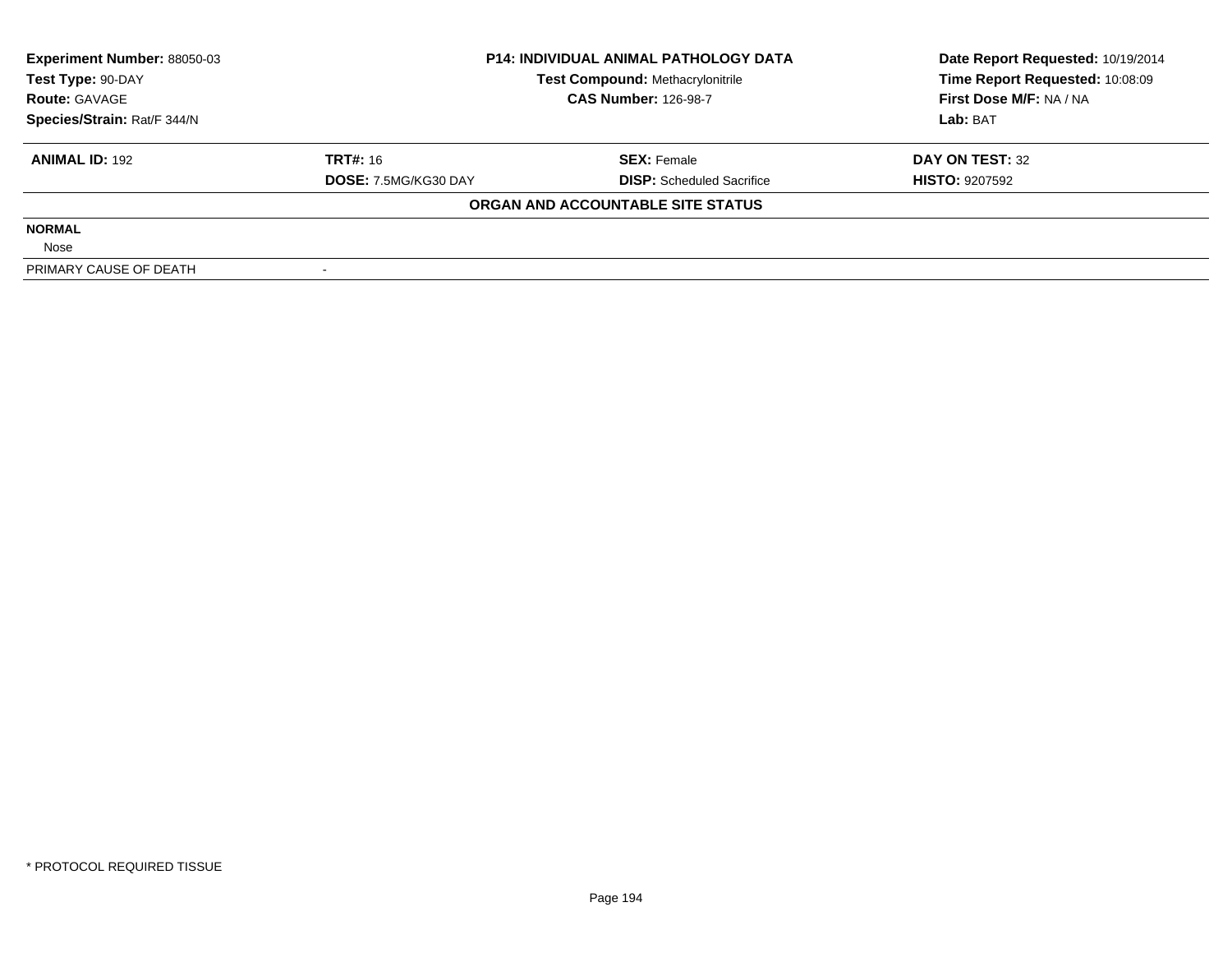| <b>Experiment Number: 88050-03</b> |                                         | <b>P14: INDIVIDUAL ANIMAL PATHOLOGY DATA</b> | Date Report Requested: 10/19/2014 |  |
|------------------------------------|-----------------------------------------|----------------------------------------------|-----------------------------------|--|
| Test Type: 90-DAY                  | <b>Test Compound: Methacrylonitrile</b> |                                              | Time Report Requested: 10:08:09   |  |
| <b>Route: GAVAGE</b>               |                                         | <b>CAS Number: 126-98-7</b>                  | First Dose M/F: NA / NA           |  |
| Species/Strain: Rat/F 344/N        |                                         |                                              | Lab: BAT                          |  |
| <b>ANIMAL ID: 193</b>              | <b>TRT#: 16</b>                         | <b>SEX: Female</b>                           | DAY ON TEST: 32                   |  |
|                                    | DOSE: 7.5MG/KG30 DAY                    | <b>DISP:</b> Scheduled Sacrifice             | <b>HISTO: 9207593</b>             |  |
|                                    |                                         | ORGAN AND ACCOUNTABLE SITE STATUS            |                                   |  |
| <b>NORMAL</b>                      |                                         |                                              |                                   |  |
| Nose                               |                                         |                                              |                                   |  |
| PRIMARY CAUSE OF DEATH             |                                         |                                              |                                   |  |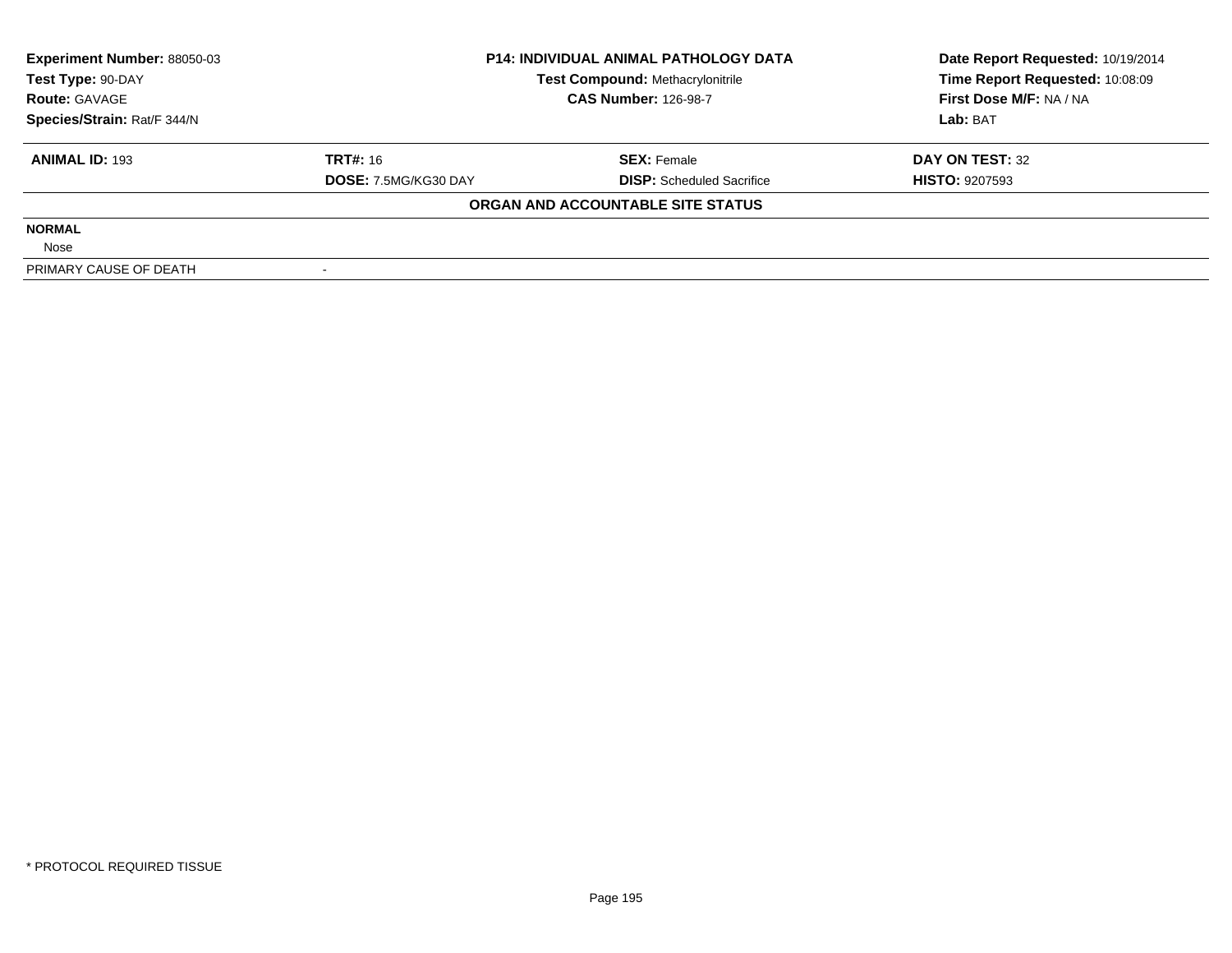| <b>Experiment Number: 88050-03</b> | <b>P14: INDIVIDUAL ANIMAL PATHOLOGY DATA</b> |                                         | Date Report Requested: 10/19/2014 |  |
|------------------------------------|----------------------------------------------|-----------------------------------------|-----------------------------------|--|
| Test Type: 90-DAY                  |                                              | <b>Test Compound: Methacrylonitrile</b> | Time Report Requested: 10:08:09   |  |
| <b>Route: GAVAGE</b>               |                                              | <b>CAS Number: 126-98-7</b>             | First Dose M/F: NA / NA           |  |
| Species/Strain: Rat/F 344/N        |                                              |                                         | Lab: BAT                          |  |
| <b>ANIMAL ID: 194</b>              | <b>TRT#: 16</b>                              | <b>SEX: Female</b>                      | DAY ON TEST: 32                   |  |
|                                    | DOSE: 7.5MG/KG30 DAY                         | <b>DISP:</b> Scheduled Sacrifice        | <b>HISTO: 9207594</b>             |  |
|                                    |                                              | ORGAN AND ACCOUNTABLE SITE STATUS       |                                   |  |
| <b>NORMAL</b>                      |                                              |                                         |                                   |  |
| Nose                               |                                              |                                         |                                   |  |
| PRIMARY CAUSE OF DEATH             |                                              |                                         |                                   |  |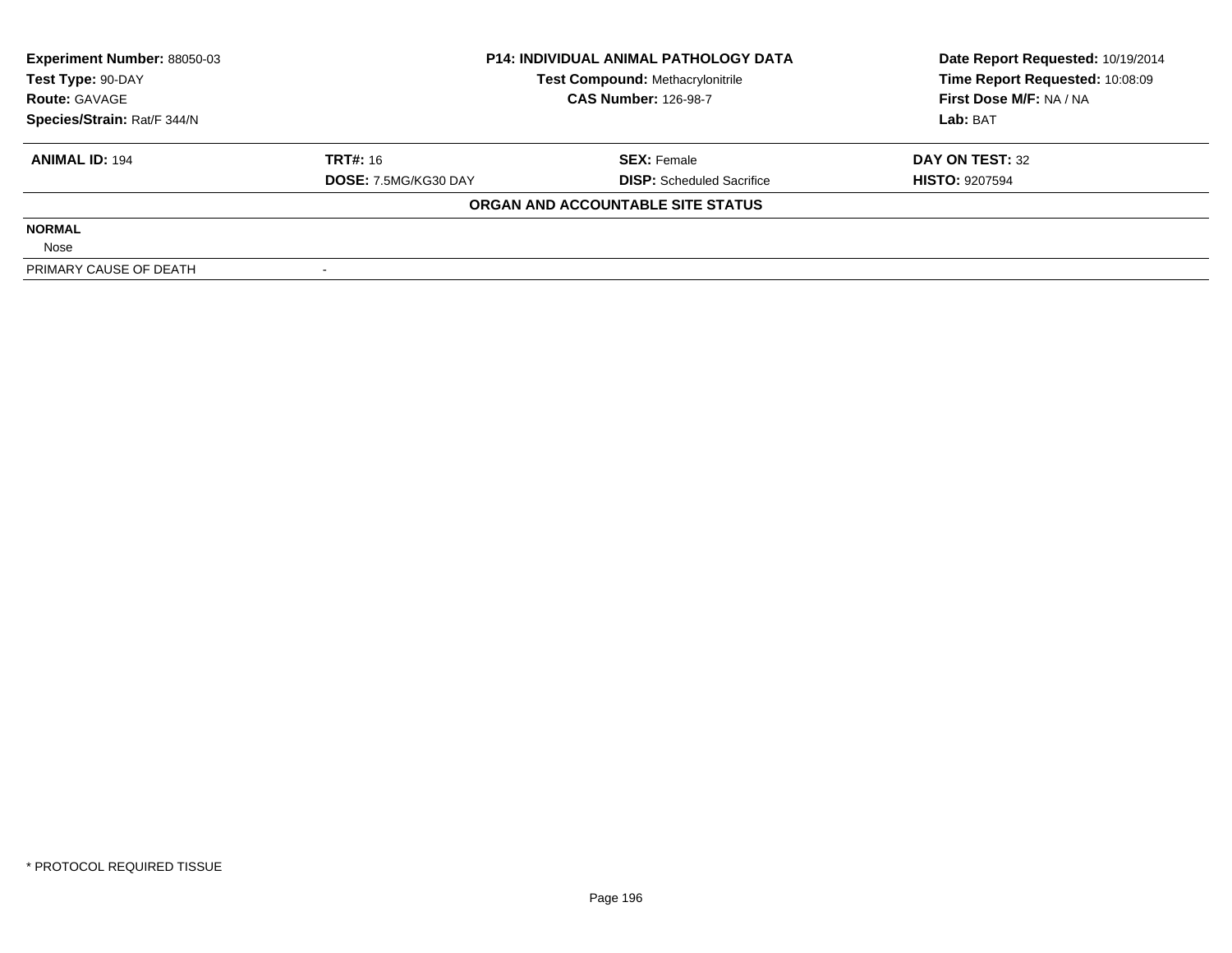| <b>Experiment Number: 88050-03</b> | <b>P14: INDIVIDUAL ANIMAL PATHOLOGY DATA</b> |                                         | Date Report Requested: 10/19/2014 |  |
|------------------------------------|----------------------------------------------|-----------------------------------------|-----------------------------------|--|
| Test Type: 90-DAY                  |                                              | <b>Test Compound: Methacrylonitrile</b> | Time Report Requested: 10:08:09   |  |
| <b>Route: GAVAGE</b>               |                                              | <b>CAS Number: 126-98-7</b>             | First Dose M/F: NA / NA           |  |
| Species/Strain: Rat/F 344/N        |                                              |                                         | Lab: BAT                          |  |
| <b>ANIMAL ID: 195</b>              | <b>TRT#: 16</b>                              | <b>SEX: Female</b>                      | DAY ON TEST: 32                   |  |
|                                    | DOSE: 7.5MG/KG30 DAY                         | <b>DISP:</b> Scheduled Sacrifice        | <b>HISTO: 9207595</b>             |  |
|                                    |                                              | ORGAN AND ACCOUNTABLE SITE STATUS       |                                   |  |
| <b>NORMAL</b>                      |                                              |                                         |                                   |  |
| Nose                               |                                              |                                         |                                   |  |
| PRIMARY CAUSE OF DEATH             |                                              |                                         |                                   |  |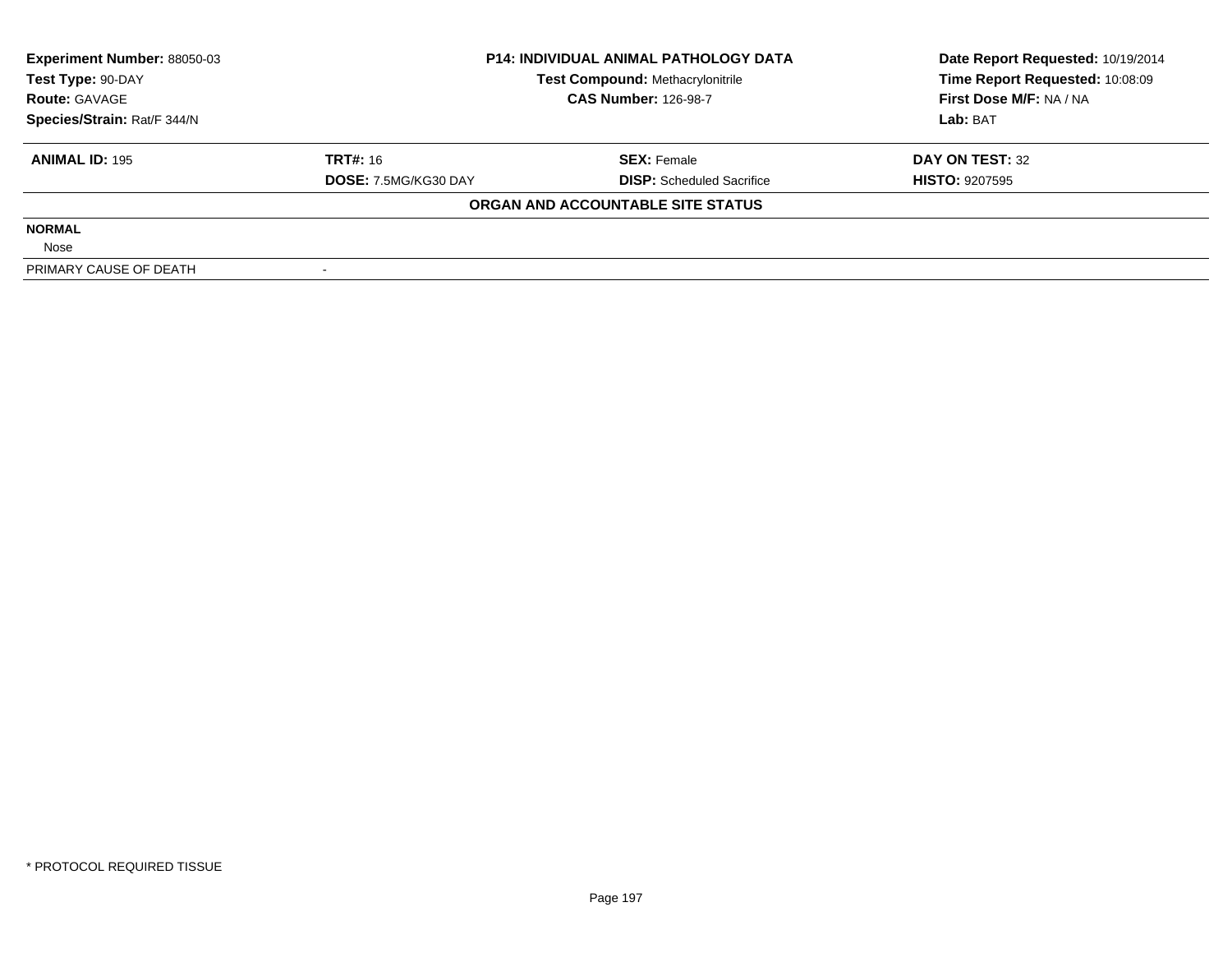| <b>Experiment Number: 88050-03</b> | <b>P14: INDIVIDUAL ANIMAL PATHOLOGY DATA</b> |                                         | Date Report Requested: 10/19/2014 |  |
|------------------------------------|----------------------------------------------|-----------------------------------------|-----------------------------------|--|
| Test Type: 90-DAY                  |                                              | <b>Test Compound: Methacrylonitrile</b> | Time Report Requested: 10:08:09   |  |
| <b>Route: GAVAGE</b>               |                                              | <b>CAS Number: 126-98-7</b>             | First Dose M/F: NA / NA           |  |
| Species/Strain: Rat/F 344/N        |                                              |                                         | Lab: BAT                          |  |
| <b>ANIMAL ID: 196</b>              | <b>TRT#: 16</b>                              | <b>SEX: Female</b>                      | DAY ON TEST: 32                   |  |
|                                    | DOSE: 7.5MG/KG30 DAY                         | <b>DISP:</b> Scheduled Sacrifice        | <b>HISTO: 9207596</b>             |  |
|                                    |                                              | ORGAN AND ACCOUNTABLE SITE STATUS       |                                   |  |
| <b>NORMAL</b>                      |                                              |                                         |                                   |  |
| Nose                               |                                              |                                         |                                   |  |
| PRIMARY CAUSE OF DEATH             |                                              |                                         |                                   |  |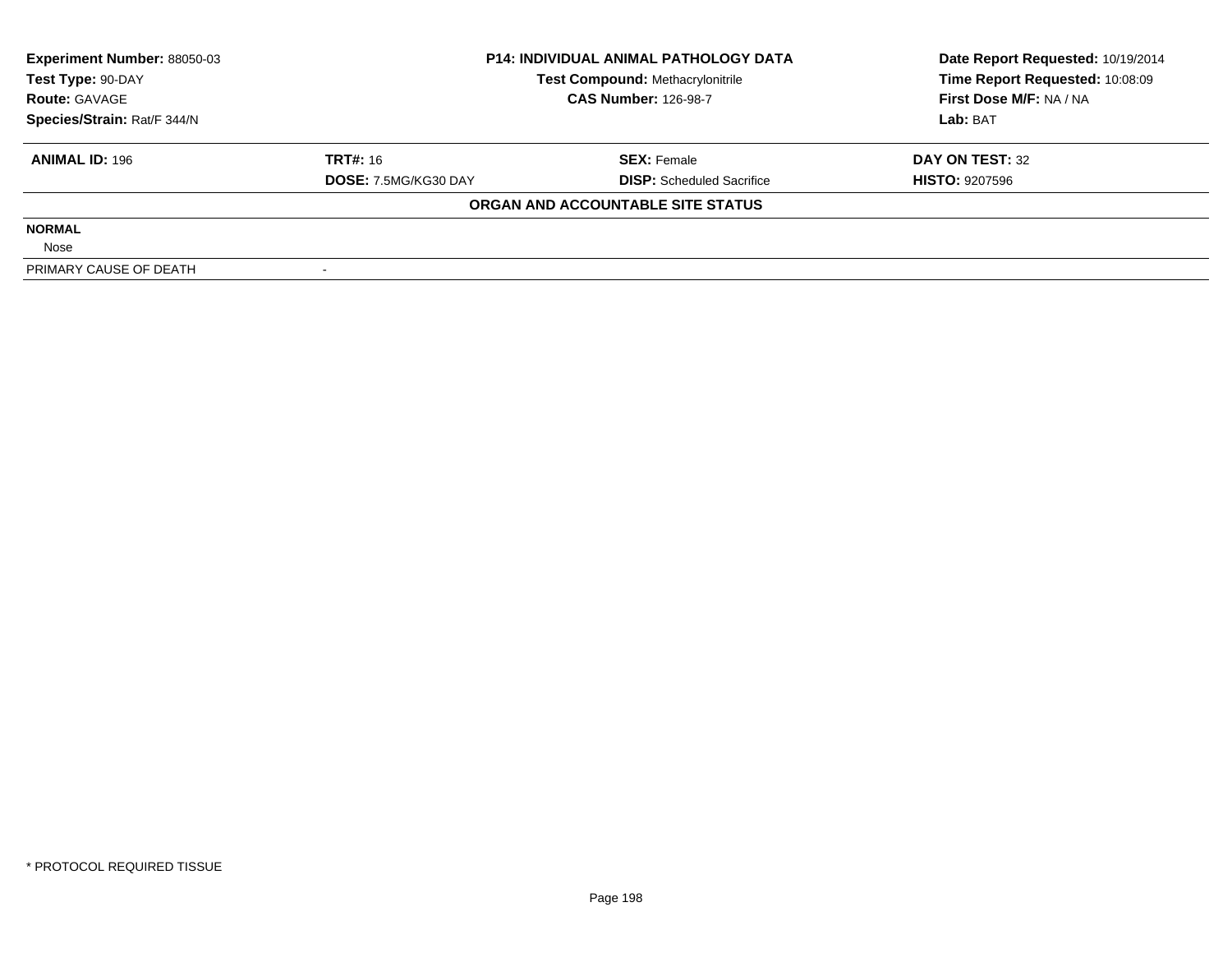| <b>Experiment Number: 88050-03</b> | <b>P14: INDIVIDUAL ANIMAL PATHOLOGY DATA</b> |                                         | Date Report Requested: 10/19/2014 |  |
|------------------------------------|----------------------------------------------|-----------------------------------------|-----------------------------------|--|
| Test Type: 90-DAY                  |                                              | <b>Test Compound: Methacrylonitrile</b> | Time Report Requested: 10:08:09   |  |
| <b>Route: GAVAGE</b>               |                                              | <b>CAS Number: 126-98-7</b>             | First Dose M/F: NA / NA           |  |
| Species/Strain: Rat/F 344/N        |                                              |                                         | Lab: BAT                          |  |
| <b>ANIMAL ID: 197</b>              | <b>TRT#: 16</b>                              | <b>SEX: Female</b>                      | DAY ON TEST: 32                   |  |
|                                    | DOSE: 7.5MG/KG30 DAY                         | <b>DISP:</b> Scheduled Sacrifice        | <b>HISTO: 9207597</b>             |  |
|                                    |                                              | ORGAN AND ACCOUNTABLE SITE STATUS       |                                   |  |
| <b>NORMAL</b>                      |                                              |                                         |                                   |  |
| Nose                               |                                              |                                         |                                   |  |
| PRIMARY CAUSE OF DEATH             |                                              |                                         |                                   |  |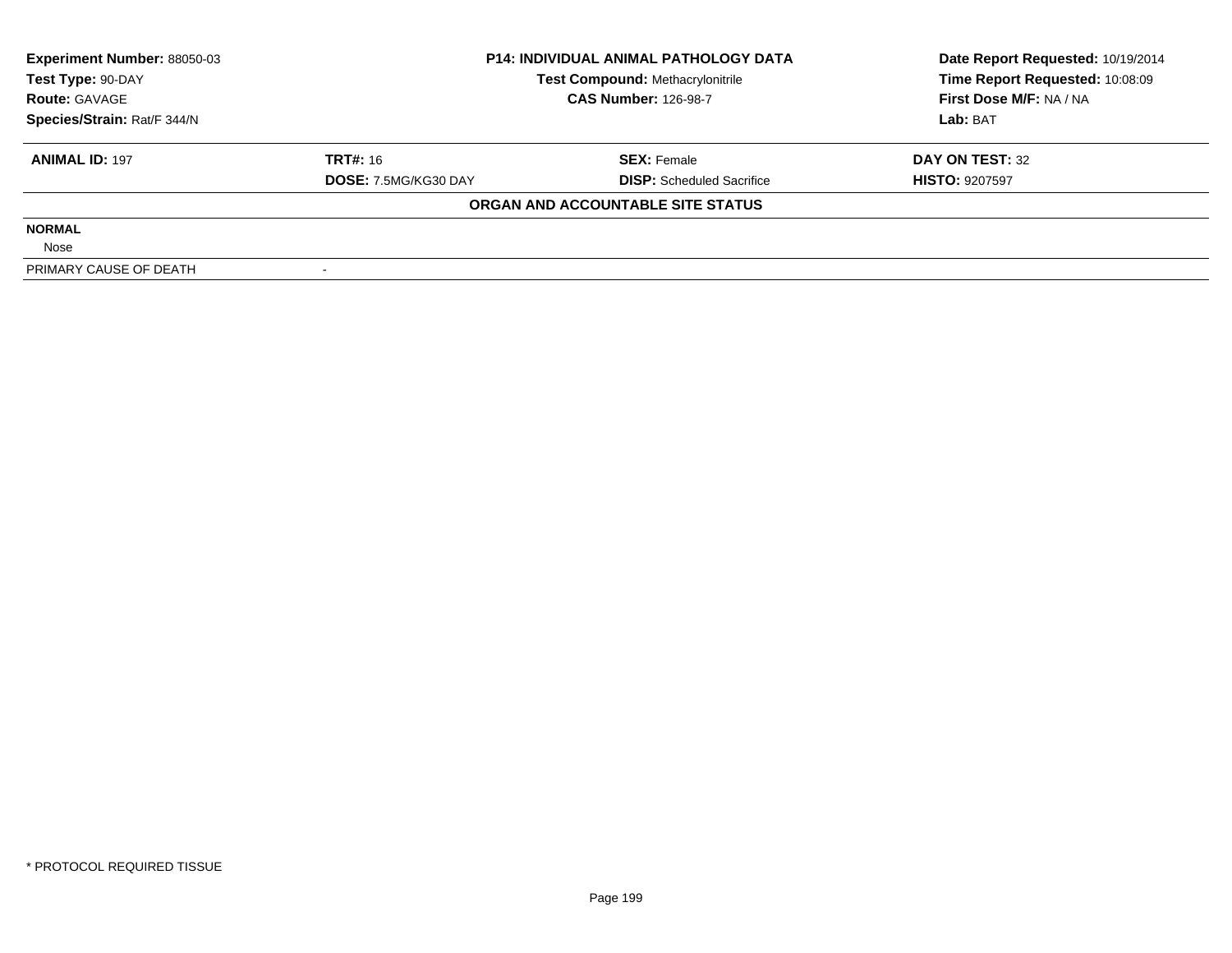| <b>Experiment Number: 88050-03</b> | <b>P14: INDIVIDUAL ANIMAL PATHOLOGY DATA</b> |                                         | Date Report Requested: 10/19/2014 |  |
|------------------------------------|----------------------------------------------|-----------------------------------------|-----------------------------------|--|
| Test Type: 90-DAY                  |                                              | <b>Test Compound: Methacrylonitrile</b> | Time Report Requested: 10:08:09   |  |
| <b>Route: GAVAGE</b>               |                                              | <b>CAS Number: 126-98-7</b>             | First Dose M/F: NA / NA           |  |
| Species/Strain: Rat/F 344/N        |                                              |                                         | Lab: BAT                          |  |
| <b>ANIMAL ID: 198</b>              | <b>TRT#: 16</b>                              | <b>SEX: Female</b>                      | DAY ON TEST: 32                   |  |
|                                    | DOSE: 7.5MG/KG30 DAY                         | <b>DISP:</b> Scheduled Sacrifice        | <b>HISTO: 9207598</b>             |  |
|                                    |                                              | ORGAN AND ACCOUNTABLE SITE STATUS       |                                   |  |
| <b>NORMAL</b>                      |                                              |                                         |                                   |  |
| Nose                               |                                              |                                         |                                   |  |
| PRIMARY CAUSE OF DEATH             |                                              |                                         |                                   |  |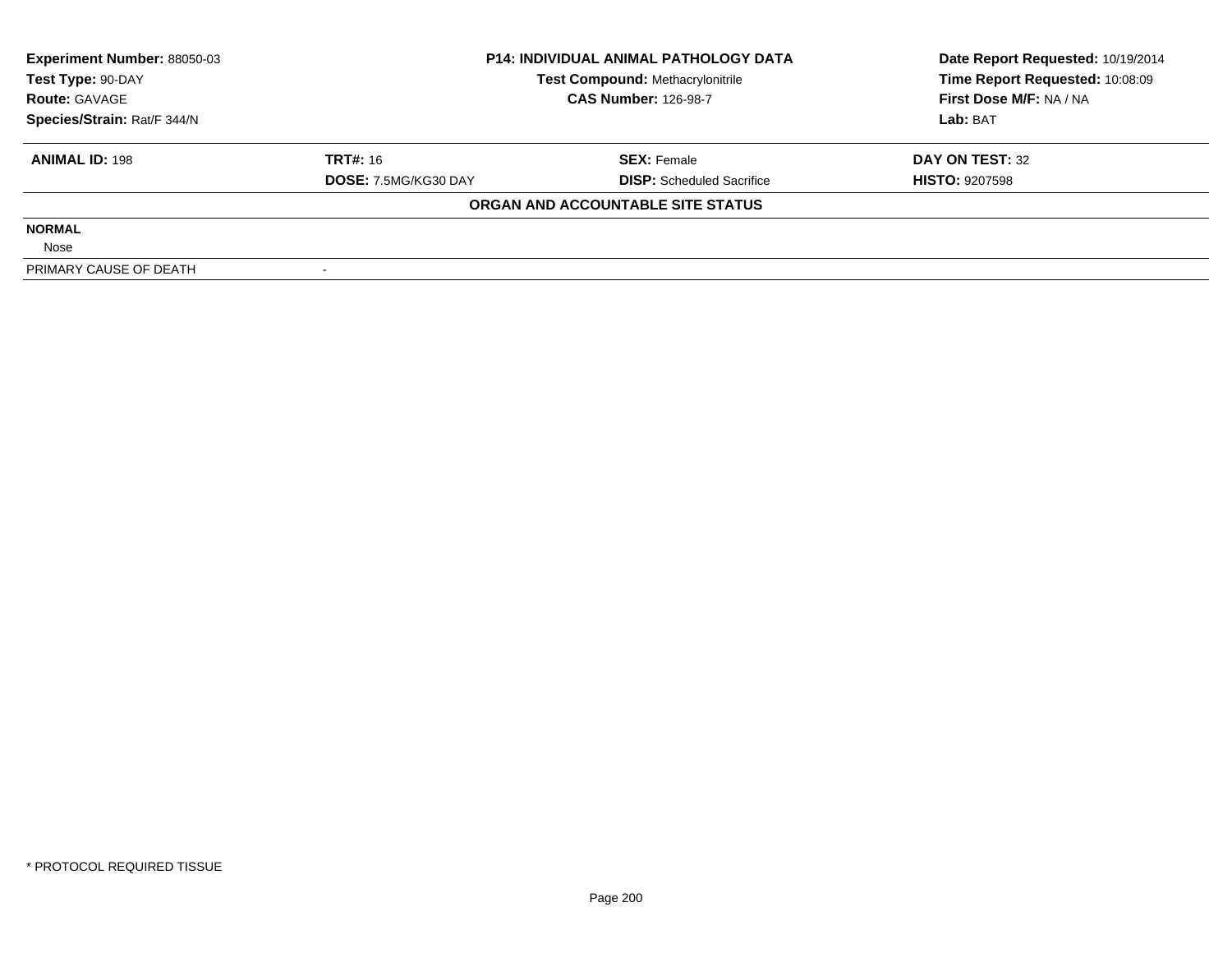| <b>Experiment Number: 88050-03</b><br>Test Type: 90-DAY<br><b>Route: GAVAGE</b><br>Species/Strain: Rat/F 344/N |                                         | <b>P14: INDIVIDUAL ANIMAL PATHOLOGY DATA</b><br><b>Test Compound: Methacrylonitrile</b><br><b>CAS Number: 126-98-7</b> | Date Report Requested: 10/19/2014<br>Time Report Requested: 10:08:09<br>First Dose M/F: NA / NA<br>Lab: BAT |
|----------------------------------------------------------------------------------------------------------------|-----------------------------------------|------------------------------------------------------------------------------------------------------------------------|-------------------------------------------------------------------------------------------------------------|
| <b>ANIMAL ID: 199</b>                                                                                          | <b>TRT#: 16</b><br>DOSE: 7.5MG/KG30 DAY | <b>SEX:</b> Female<br><b>DISP:</b> Scheduled Sacrifice                                                                 | DAY ON TEST: 32<br><b>HISTO: 9207599</b>                                                                    |
| <b>OBSERVATIONS</b>                                                                                            |                                         |                                                                                                                        |                                                                                                             |
| Nose                                                                                                           |                                         | Inflammation                                                                                                           | Chronic Active, Minimal                                                                                     |
| PRIMARY CAUSE OF DEATH                                                                                         |                                         |                                                                                                                        |                                                                                                             |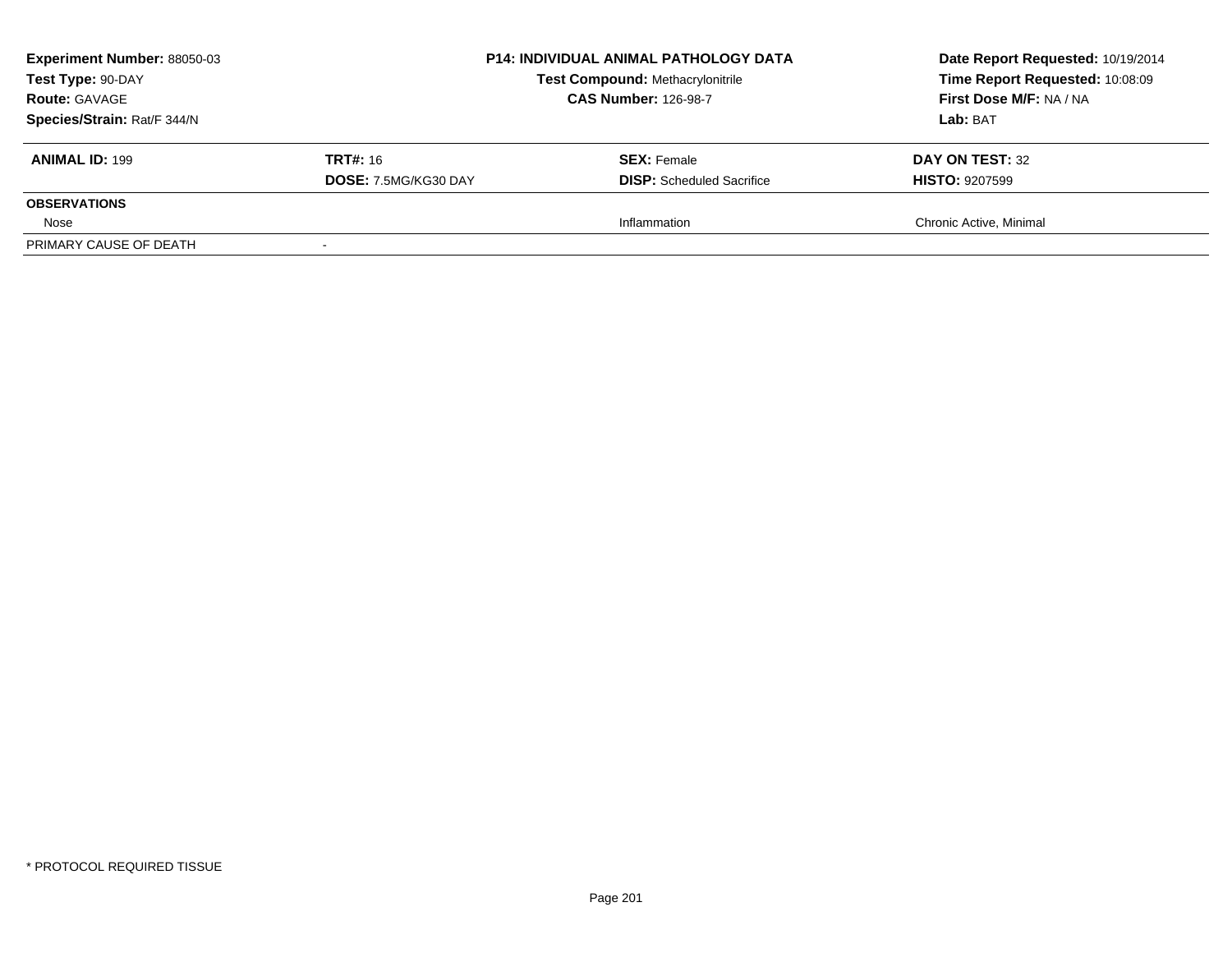| <b>Experiment Number: 88050-03</b> | <b>P14: INDIVIDUAL ANIMAL PATHOLOGY DATA</b> |                                         | Date Report Requested: 10/19/2014 |  |
|------------------------------------|----------------------------------------------|-----------------------------------------|-----------------------------------|--|
| Test Type: 90-DAY                  |                                              | <b>Test Compound: Methacrylonitrile</b> | Time Report Requested: 10:08:09   |  |
| <b>Route: GAVAGE</b>               |                                              | <b>CAS Number: 126-98-7</b>             | First Dose M/F: NA / NA           |  |
| Species/Strain: Rat/F 344/N        |                                              |                                         | Lab: BAT                          |  |
| <b>ANIMAL ID: 200</b>              | <b>TRT#: 16</b>                              | <b>SEX: Female</b>                      | DAY ON TEST: 32                   |  |
|                                    | DOSE: 7.5MG/KG30 DAY                         | <b>DISP:</b> Scheduled Sacrifice        | <b>HISTO: 9207600</b>             |  |
|                                    |                                              | ORGAN AND ACCOUNTABLE SITE STATUS       |                                   |  |
| <b>NORMAL</b>                      |                                              |                                         |                                   |  |
| Nose                               |                                              |                                         |                                   |  |
| PRIMARY CAUSE OF DEATH             |                                              |                                         |                                   |  |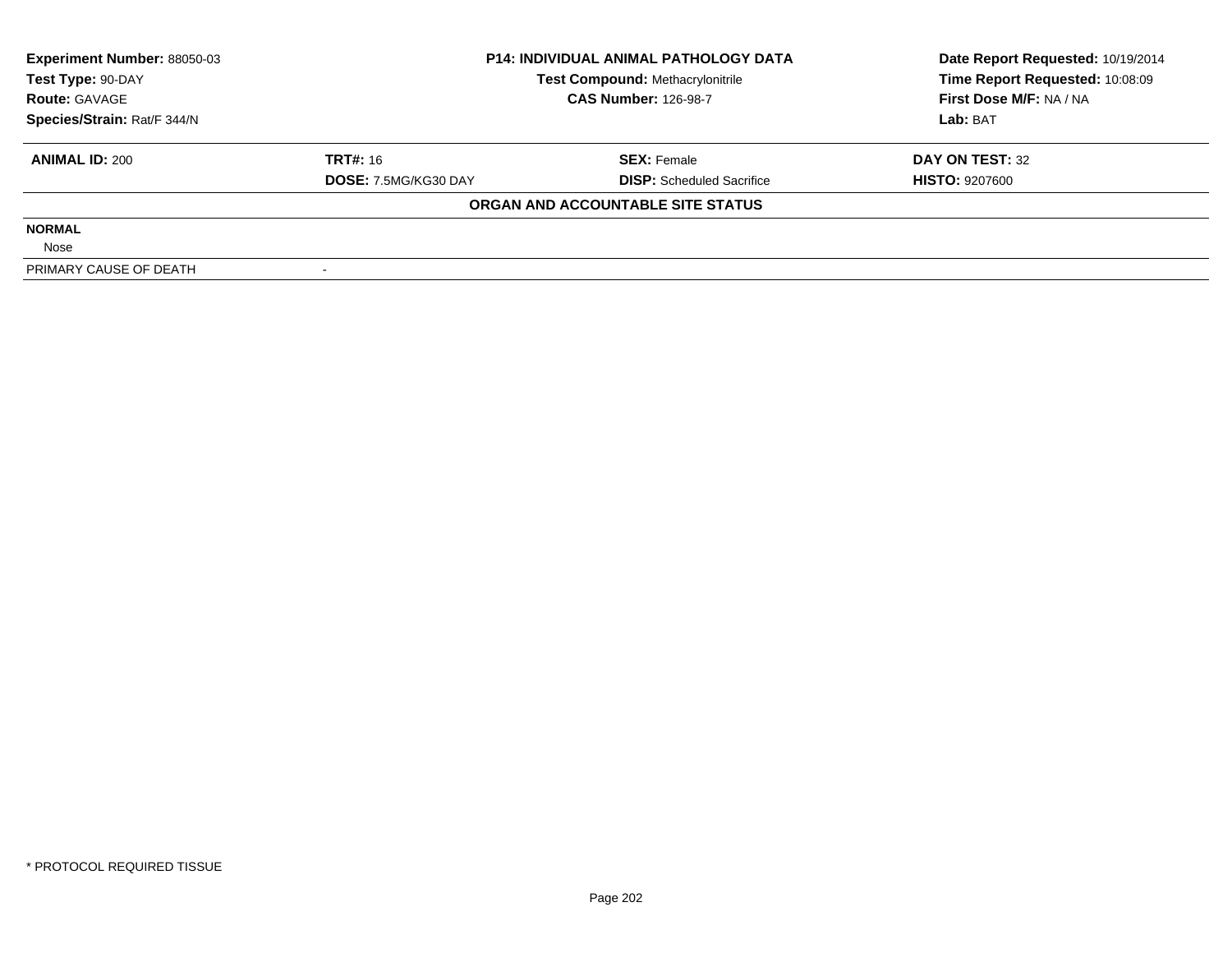| <b>Experiment Number: 88050-03</b> |                             | <b>P14: INDIVIDUAL ANIMAL PATHOLOGY DATA</b> | Date Report Requested: 10/19/2014 |  |
|------------------------------------|-----------------------------|----------------------------------------------|-----------------------------------|--|
| Test Type: 90-DAY                  |                             | <b>Test Compound: Methacrylonitrile</b>      | Time Report Requested: 10:08:09   |  |
| <b>Route: GAVAGE</b>               |                             | <b>CAS Number: 126-98-7</b>                  | First Dose M/F: NA / NA           |  |
| Species/Strain: Rat/F 344/N        |                             |                                              | Lab: BAT                          |  |
| <b>ANIMAL ID: 201</b>              | <b>TRT#: 18</b>             | <b>SEX: Female</b>                           | DAY ON TEST: 32                   |  |
|                                    | <b>DOSE: 15 MG/KG30 DAY</b> | <b>DISP:</b> Scheduled Sacrifice             | <b>HISTO: 9207571</b>             |  |
|                                    |                             | ORGAN AND ACCOUNTABLE SITE STATUS            |                                   |  |
| <b>NORMAL</b>                      |                             |                                              |                                   |  |
| Nose                               |                             |                                              |                                   |  |
| PRIMARY CAUSE OF DEATH             |                             |                                              |                                   |  |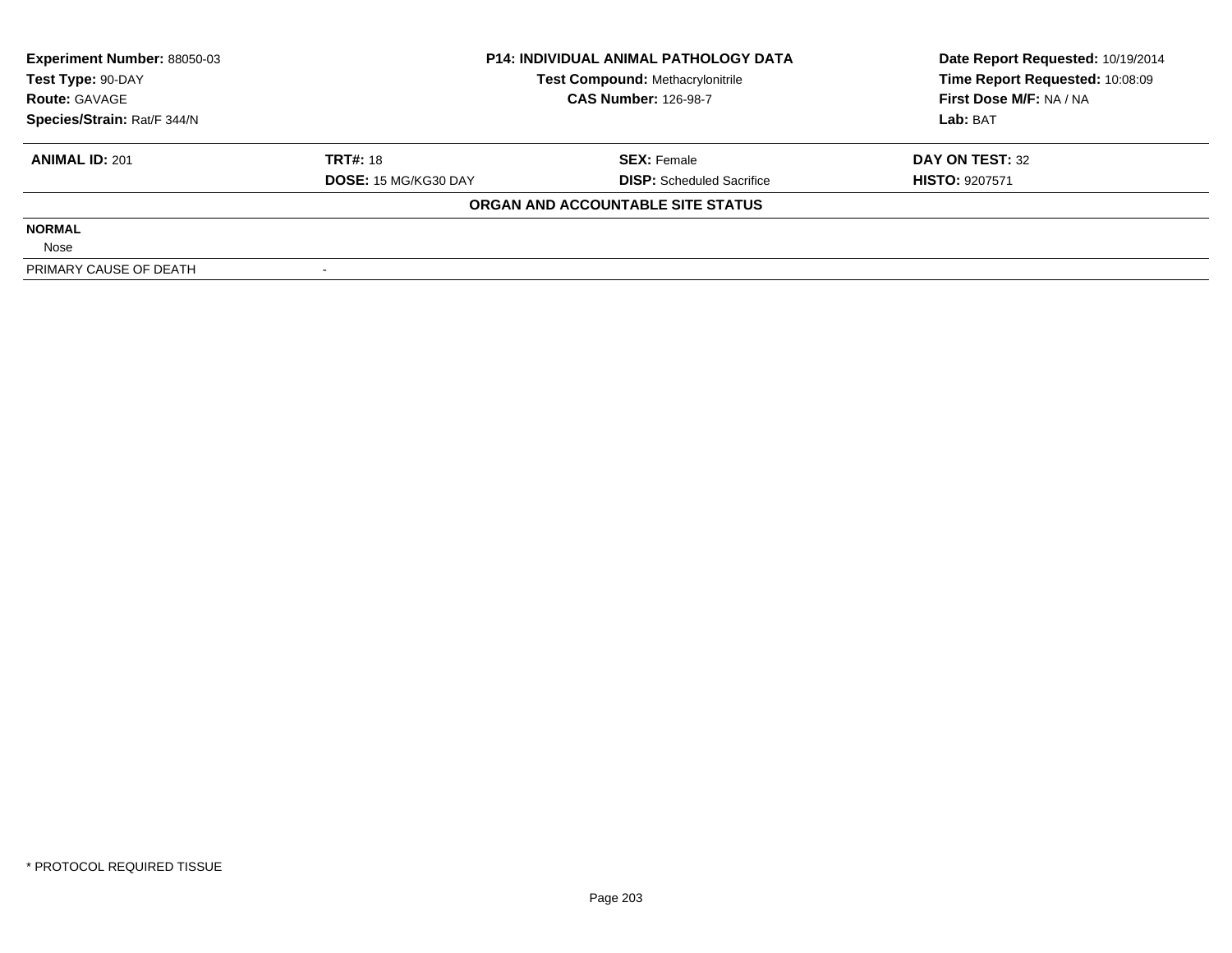| <b>Experiment Number: 88050-03</b> | <b>P14: INDIVIDUAL ANIMAL PATHOLOGY DATA</b> |                                         | Date Report Requested: 10/19/2014 |  |
|------------------------------------|----------------------------------------------|-----------------------------------------|-----------------------------------|--|
| Test Type: 90-DAY                  |                                              | <b>Test Compound: Methacrylonitrile</b> | Time Report Requested: 10:08:09   |  |
| <b>Route: GAVAGE</b>               |                                              | <b>CAS Number: 126-98-7</b>             | First Dose M/F: NA / NA           |  |
| Species/Strain: Rat/F 344/N        |                                              |                                         | Lab: BAT                          |  |
| <b>ANIMAL ID: 202</b>              | <b>TRT#: 18</b>                              | <b>SEX: Female</b>                      | DAY ON TEST: 32                   |  |
|                                    | <b>DOSE: 15 MG/KG30 DAY</b>                  | <b>DISP:</b> Scheduled Sacrifice        | <b>HISTO: 9207572</b>             |  |
|                                    |                                              | ORGAN AND ACCOUNTABLE SITE STATUS       |                                   |  |
| <b>NORMAL</b>                      |                                              |                                         |                                   |  |
| Nose                               |                                              |                                         |                                   |  |
| PRIMARY CAUSE OF DEATH             |                                              |                                         |                                   |  |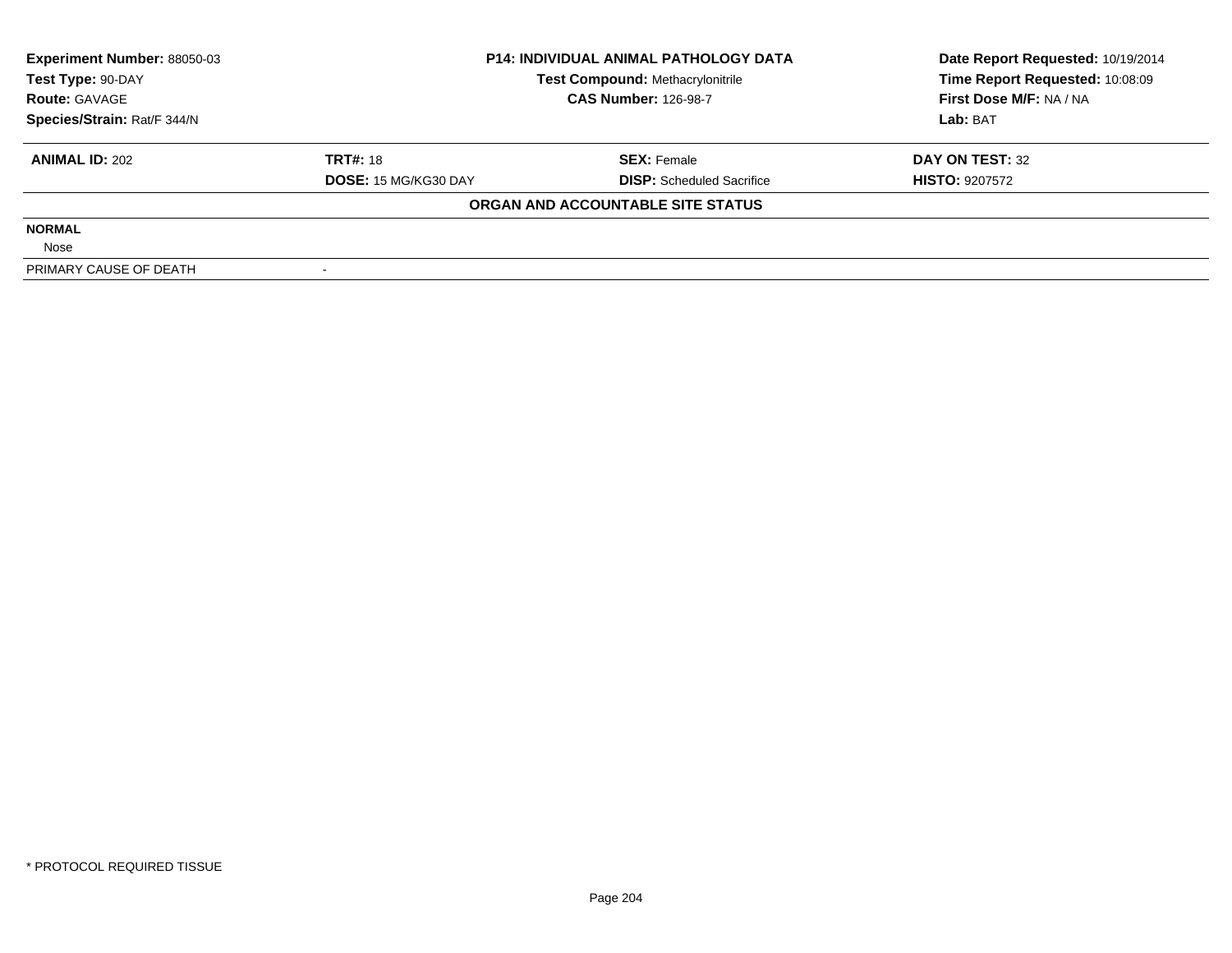| <b>Experiment Number: 88050-03</b> | <b>P14: INDIVIDUAL ANIMAL PATHOLOGY DATA</b> |                                         | Date Report Requested: 10/19/2014 |  |
|------------------------------------|----------------------------------------------|-----------------------------------------|-----------------------------------|--|
| Test Type: 90-DAY                  |                                              | <b>Test Compound: Methacrylonitrile</b> | Time Report Requested: 10:08:09   |  |
| <b>Route: GAVAGE</b>               |                                              | <b>CAS Number: 126-98-7</b>             | First Dose M/F: NA / NA           |  |
| Species/Strain: Rat/F 344/N        |                                              |                                         | Lab: BAT                          |  |
| <b>ANIMAL ID: 203</b>              | <b>TRT#: 18</b>                              | <b>SEX: Female</b>                      | DAY ON TEST: 32                   |  |
|                                    | <b>DOSE: 15 MG/KG30 DAY</b>                  | <b>DISP:</b> Scheduled Sacrifice        | <b>HISTO: 9207573</b>             |  |
|                                    |                                              | ORGAN AND ACCOUNTABLE SITE STATUS       |                                   |  |
| <b>NORMAL</b>                      |                                              |                                         |                                   |  |
| Nose                               |                                              |                                         |                                   |  |
| PRIMARY CAUSE OF DEATH             |                                              |                                         |                                   |  |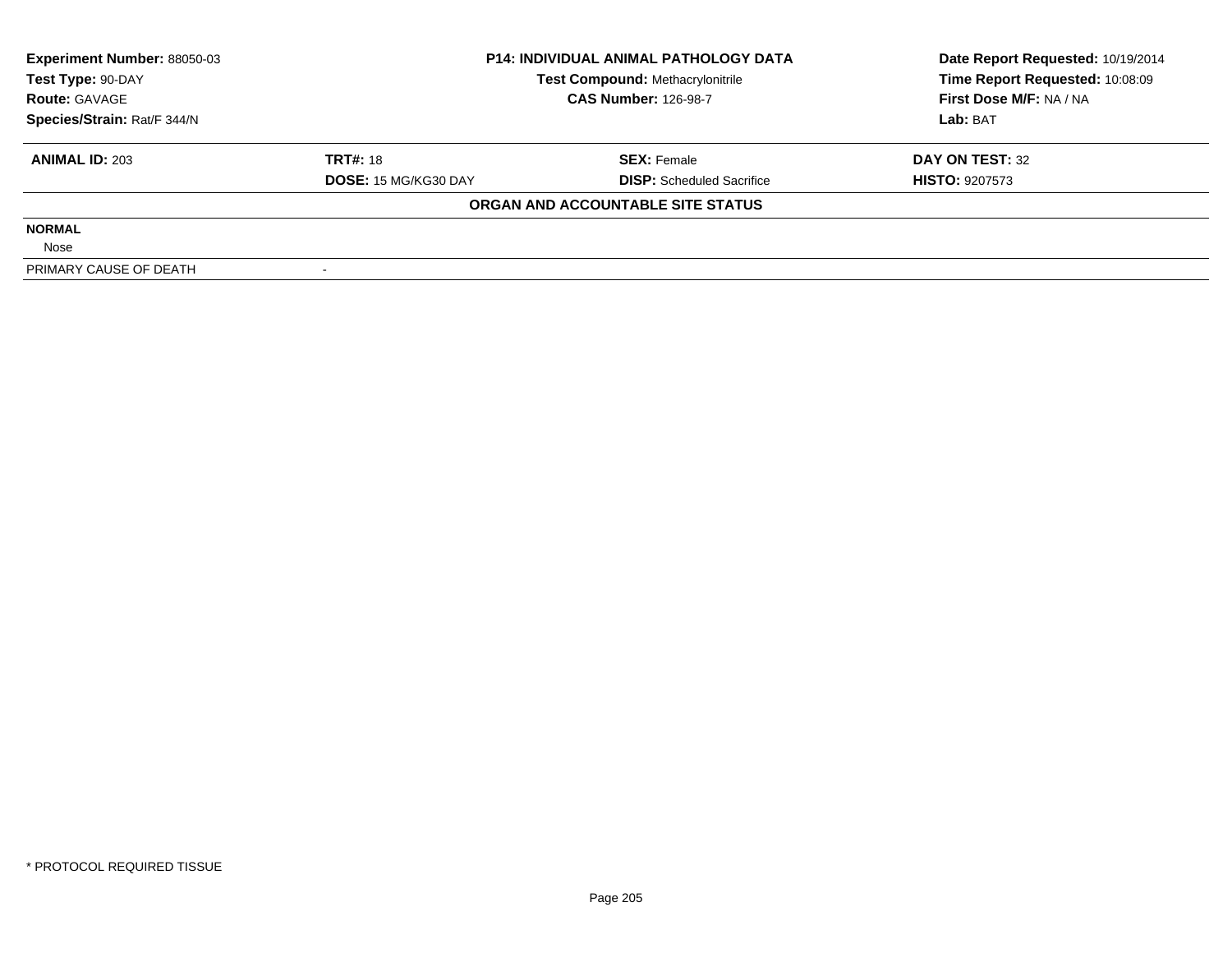| <b>Experiment Number: 88050-03</b> | <b>P14: INDIVIDUAL ANIMAL PATHOLOGY DATA</b> |                                         | Date Report Requested: 10/19/2014 |  |
|------------------------------------|----------------------------------------------|-----------------------------------------|-----------------------------------|--|
| Test Type: 90-DAY                  |                                              | <b>Test Compound: Methacrylonitrile</b> | Time Report Requested: 10:08:09   |  |
| <b>Route: GAVAGE</b>               |                                              | <b>CAS Number: 126-98-7</b>             | First Dose M/F: NA / NA           |  |
| Species/Strain: Rat/F 344/N        |                                              |                                         | Lab: BAT                          |  |
| <b>ANIMAL ID: 204</b>              | <b>TRT#: 18</b>                              | <b>SEX: Female</b>                      | DAY ON TEST: 32                   |  |
|                                    | <b>DOSE: 15 MG/KG30 DAY</b>                  | <b>DISP:</b> Scheduled Sacrifice        | <b>HISTO: 9207574</b>             |  |
|                                    |                                              | ORGAN AND ACCOUNTABLE SITE STATUS       |                                   |  |
| <b>NORMAL</b>                      |                                              |                                         |                                   |  |
| Nose                               |                                              |                                         |                                   |  |
| PRIMARY CAUSE OF DEATH             |                                              |                                         |                                   |  |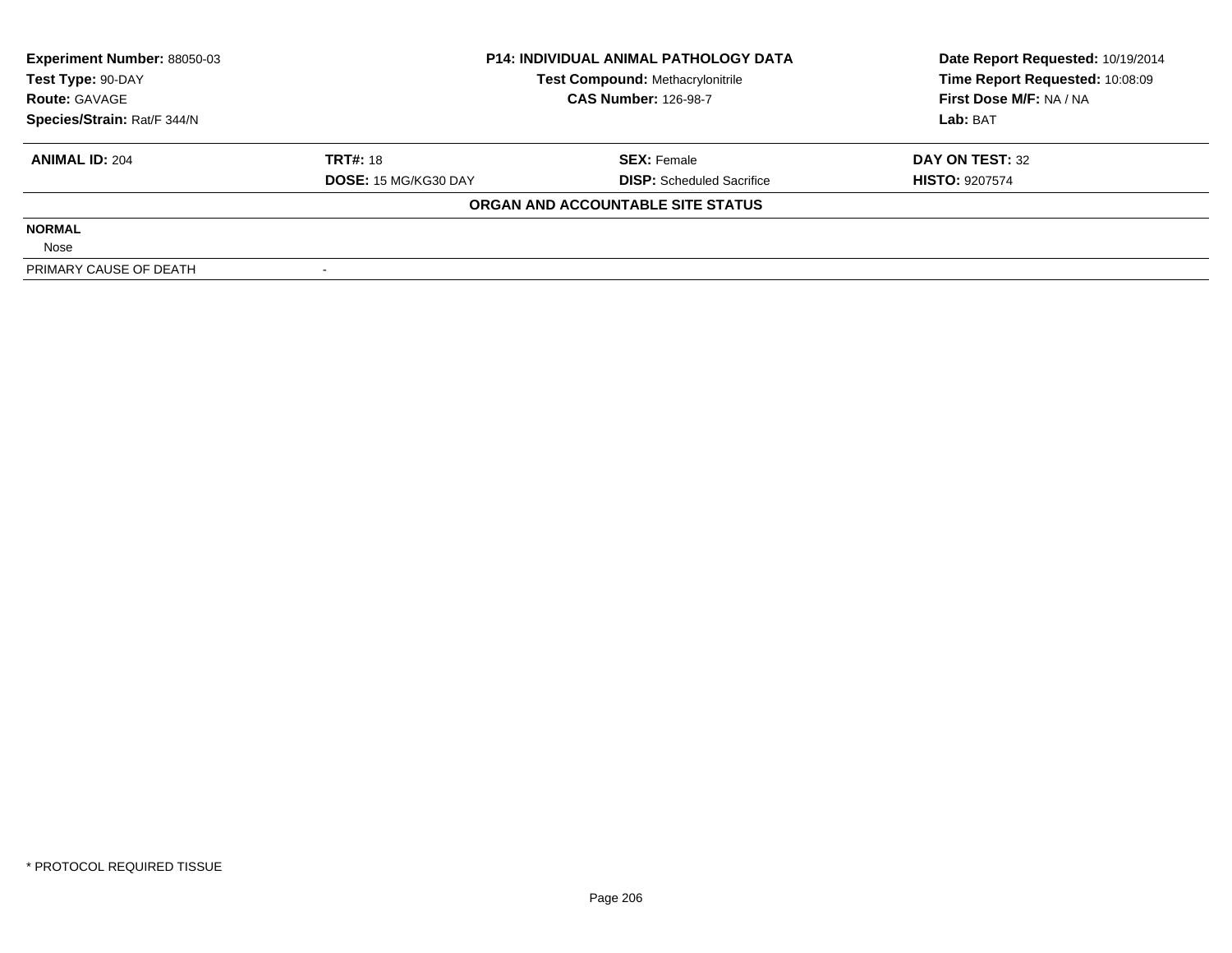| <b>Experiment Number: 88050-03</b> | <b>P14: INDIVIDUAL ANIMAL PATHOLOGY DATA</b> |                                         | Date Report Requested: 10/19/2014 |  |
|------------------------------------|----------------------------------------------|-----------------------------------------|-----------------------------------|--|
| Test Type: 90-DAY                  |                                              | <b>Test Compound: Methacrylonitrile</b> | Time Report Requested: 10:08:09   |  |
| <b>Route: GAVAGE</b>               |                                              | <b>CAS Number: 126-98-7</b>             | First Dose M/F: NA / NA           |  |
| Species/Strain: Rat/F 344/N        |                                              |                                         | Lab: BAT                          |  |
| <b>ANIMAL ID: 205</b>              | <b>TRT#: 18</b>                              | <b>SEX: Female</b>                      | DAY ON TEST: 32                   |  |
|                                    | <b>DOSE: 15 MG/KG30 DAY</b>                  | <b>DISP:</b> Scheduled Sacrifice        | <b>HISTO: 9207575</b>             |  |
|                                    |                                              | ORGAN AND ACCOUNTABLE SITE STATUS       |                                   |  |
| <b>NORMAL</b>                      |                                              |                                         |                                   |  |
| Nose                               |                                              |                                         |                                   |  |
| PRIMARY CAUSE OF DEATH             |                                              |                                         |                                   |  |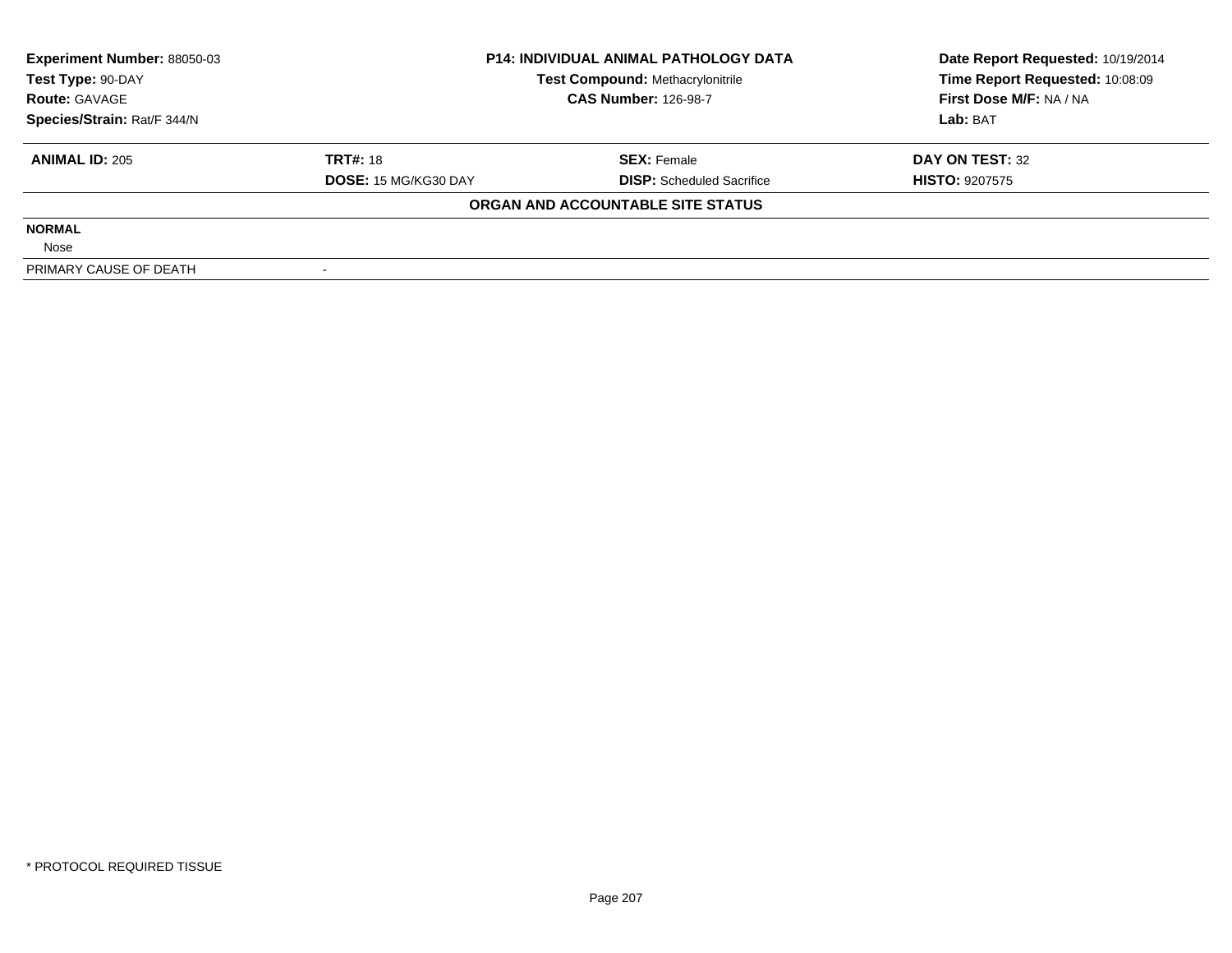| Experiment Number: 88050-03 | <b>P14: INDIVIDUAL ANIMAL PATHOLOGY DATA</b><br><b>Test Compound: Methacrylonitrile</b> |                                   | Date Report Requested: 10/19/2014 |
|-----------------------------|-----------------------------------------------------------------------------------------|-----------------------------------|-----------------------------------|
| Test Type: 90-DAY           |                                                                                         |                                   | Time Report Requested: 10:08:09   |
| <b>Route: GAVAGE</b>        |                                                                                         | <b>CAS Number: 126-98-7</b>       | First Dose M/F: NA / NA           |
| Species/Strain: Rat/F 344/N |                                                                                         |                                   |                                   |
| <b>ANIMAL ID: 206</b>       | <b>TRT#: 18</b>                                                                         | <b>SEX: Female</b>                | DAY ON TEST: 32                   |
|                             | DOSE: 15 MG/KG30 DAY                                                                    | <b>DISP:</b> Scheduled Sacrifice  | <b>HISTO: 9207576</b>             |
|                             |                                                                                         | ORGAN AND ACCOUNTABLE SITE STATUS |                                   |
| <b>NORMAL</b>               |                                                                                         |                                   |                                   |
| Nose                        |                                                                                         |                                   |                                   |
| <b>OBSERVATIONS</b>         |                                                                                         |                                   |                                   |
| Ovary                       | Periovarn Tiss                                                                          | Cyst                              | Mild                              |
| [ Cyst TGLS = $1-10$ ]      |                                                                                         |                                   |                                   |
| PRIMARY CAUSE OF DEATH      |                                                                                         |                                   |                                   |
|                             |                                                                                         |                                   |                                   |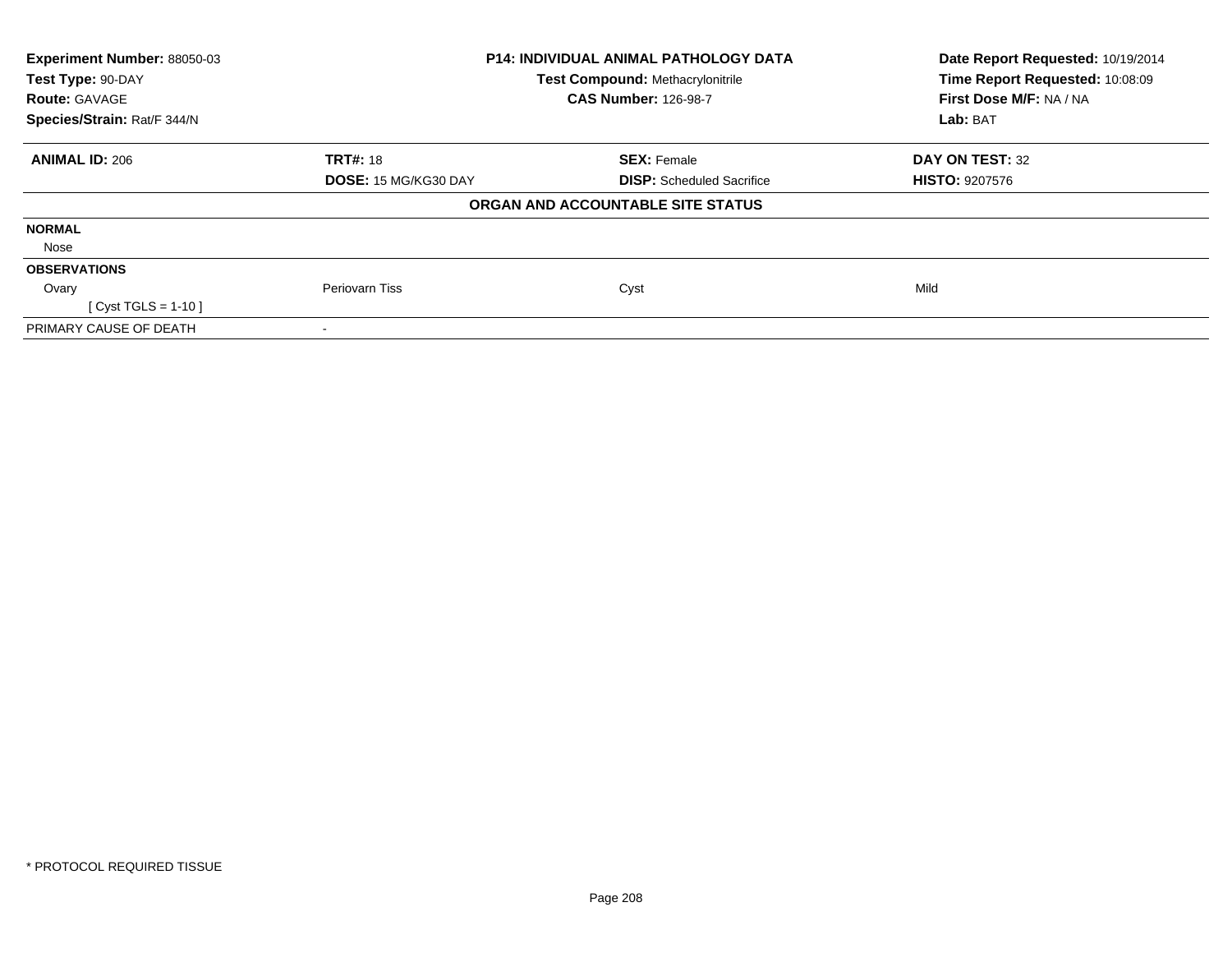| <b>P14: INDIVIDUAL ANIMAL PATHOLOGY DATA</b><br><b>Experiment Number: 88050-03</b> |                             |                                         | Date Report Requested: 10/19/2014 |  |
|------------------------------------------------------------------------------------|-----------------------------|-----------------------------------------|-----------------------------------|--|
| Test Type: 90-DAY                                                                  |                             | <b>Test Compound: Methacrylonitrile</b> | Time Report Requested: 10:08:09   |  |
| <b>Route: GAVAGE</b>                                                               |                             | <b>CAS Number: 126-98-7</b>             | First Dose M/F: NA / NA           |  |
| Species/Strain: Rat/F 344/N                                                        |                             |                                         | Lab: BAT                          |  |
| <b>ANIMAL ID: 207</b>                                                              | <b>TRT#: 18</b>             | <b>SEX: Female</b>                      | DAY ON TEST: 32                   |  |
|                                                                                    | <b>DOSE: 15 MG/KG30 DAY</b> | <b>DISP:</b> Scheduled Sacrifice        | <b>HISTO: 9207577</b>             |  |
|                                                                                    |                             | ORGAN AND ACCOUNTABLE SITE STATUS       |                                   |  |
| <b>NORMAL</b>                                                                      |                             |                                         |                                   |  |
| Nose                                                                               |                             |                                         |                                   |  |
| PRIMARY CAUSE OF DEATH                                                             |                             |                                         |                                   |  |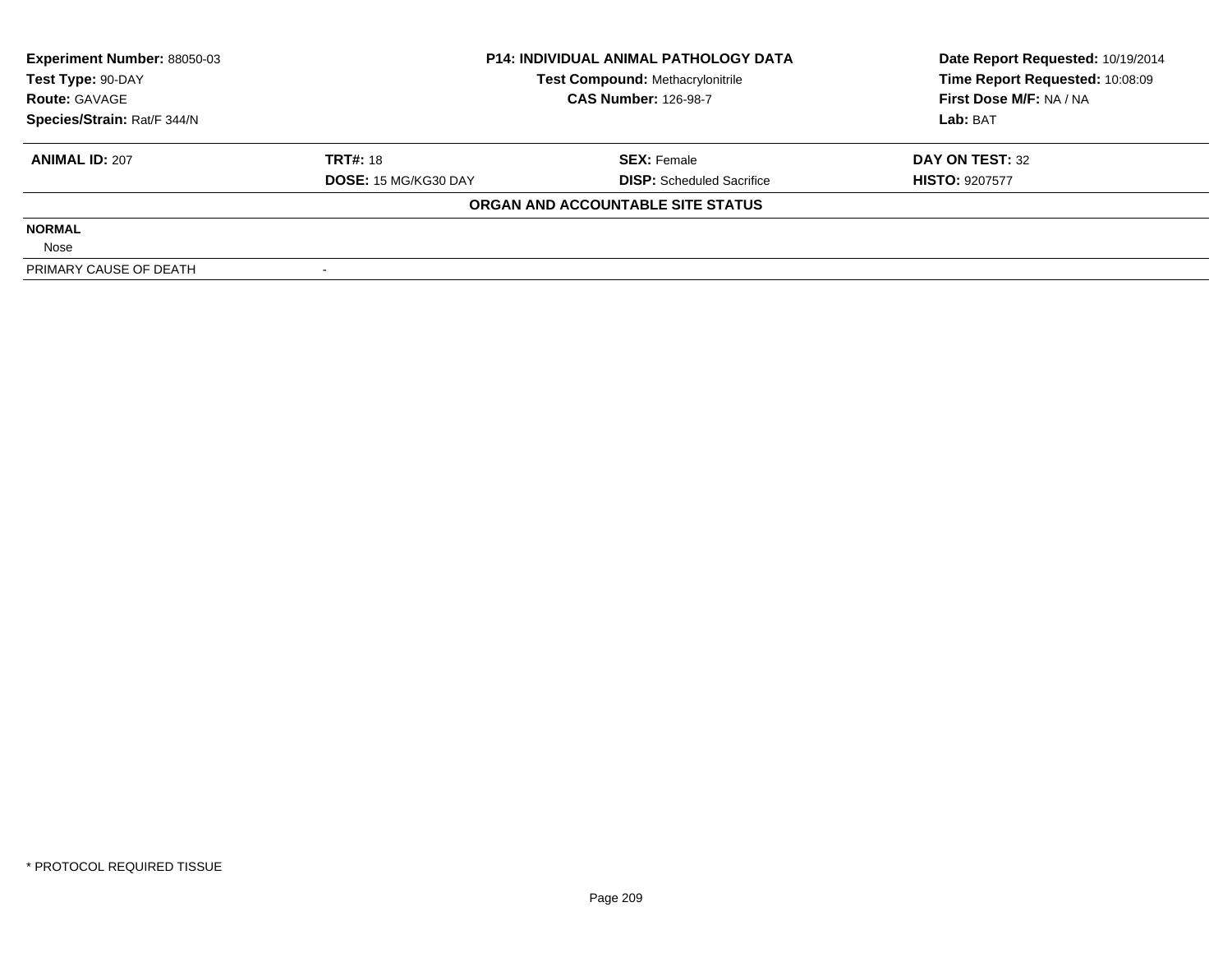| <b>Experiment Number: 88050-03</b> |                             | <b>P14: INDIVIDUAL ANIMAL PATHOLOGY DATA</b> | Date Report Requested: 10/19/2014 |
|------------------------------------|-----------------------------|----------------------------------------------|-----------------------------------|
| Test Type: 90-DAY                  |                             | <b>Test Compound: Methacrylonitrile</b>      | Time Report Requested: 10:08:09   |
| <b>Route: GAVAGE</b>               |                             | <b>CAS Number: 126-98-7</b>                  | First Dose M/F: NA / NA           |
| Species/Strain: Rat/F 344/N        |                             |                                              | Lab: BAT                          |
| <b>ANIMAL ID: 208</b>              | <b>TRT#: 18</b>             | <b>SEX: Female</b>                           | DAY ON TEST: 32                   |
|                                    | <b>DOSE: 15 MG/KG30 DAY</b> | <b>DISP:</b> Scheduled Sacrifice             | <b>HISTO: 9207578</b>             |
|                                    |                             | ORGAN AND ACCOUNTABLE SITE STATUS            |                                   |
| <b>NORMAL</b>                      |                             |                                              |                                   |
| Nose                               |                             |                                              |                                   |
| PRIMARY CAUSE OF DEATH             |                             |                                              |                                   |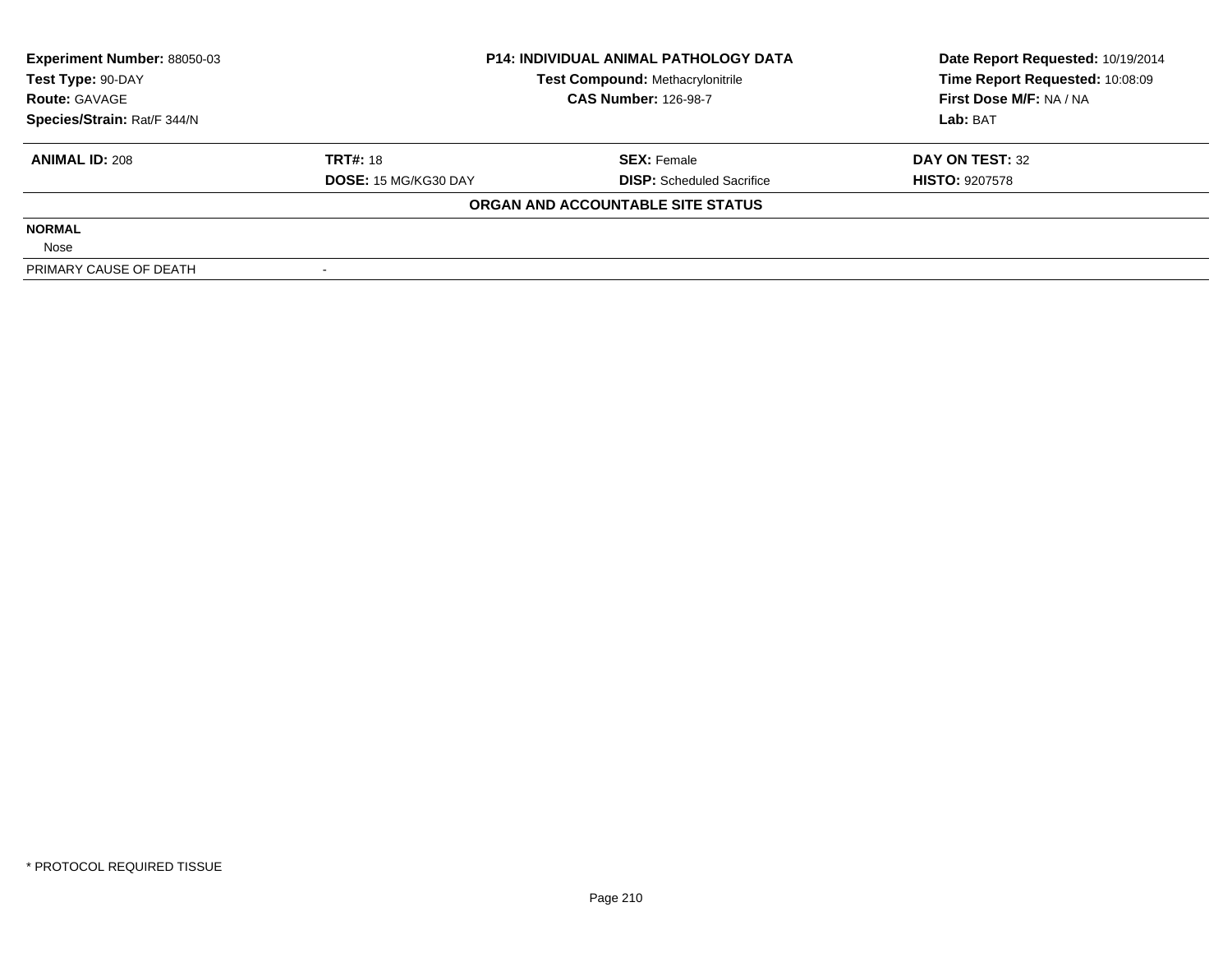| Experiment Number: 88050-03               |                                         | <b>P14: INDIVIDUAL ANIMAL PATHOLOGY DATA</b> |                                 |
|-------------------------------------------|-----------------------------------------|----------------------------------------------|---------------------------------|
| Test Type: 90-DAY                         | <b>Test Compound: Methacrylonitrile</b> |                                              | Time Report Requested: 10:08:09 |
| <b>Route: GAVAGE</b>                      |                                         | <b>CAS Number: 126-98-7</b>                  | First Dose M/F: NA / NA         |
| Species/Strain: Rat/F 344/N               |                                         |                                              | Lab: BAT                        |
| <b>ANIMAL ID: 209</b>                     | <b>TRT#: 18</b>                         | <b>SEX: Female</b>                           | DAY ON TEST: 32                 |
|                                           | DOSE: 15 MG/KG30 DAY                    | <b>DISP:</b> Scheduled Sacrifice             | <b>HISTO: 9207579</b>           |
|                                           |                                         | ORGAN AND ACCOUNTABLE SITE STATUS            |                                 |
| <b>NORMAL</b>                             |                                         |                                              |                                 |
| Nose                                      |                                         |                                              |                                 |
| <b>OBSERVATIONS</b>                       |                                         |                                              |                                 |
| <b>Clitoral Gland</b>                     |                                         | Inflammation                                 | Chronic Active, Mild            |
|                                           |                                         | Mineralization                               | Mild                            |
| [Inflammation TGLS = $1-10$ ]             |                                         |                                              |                                 |
| [Mineralization TGLS = 1-10]              |                                         |                                              |                                 |
| Liver                                     |                                         | Hepatodiaphragmatic Nodule                   | Mild                            |
| [Hepatodiaphragmatic Nodule TGLS = 2-13 ] |                                         |                                              |                                 |
| PRIMARY CAUSE OF DEATH                    |                                         |                                              |                                 |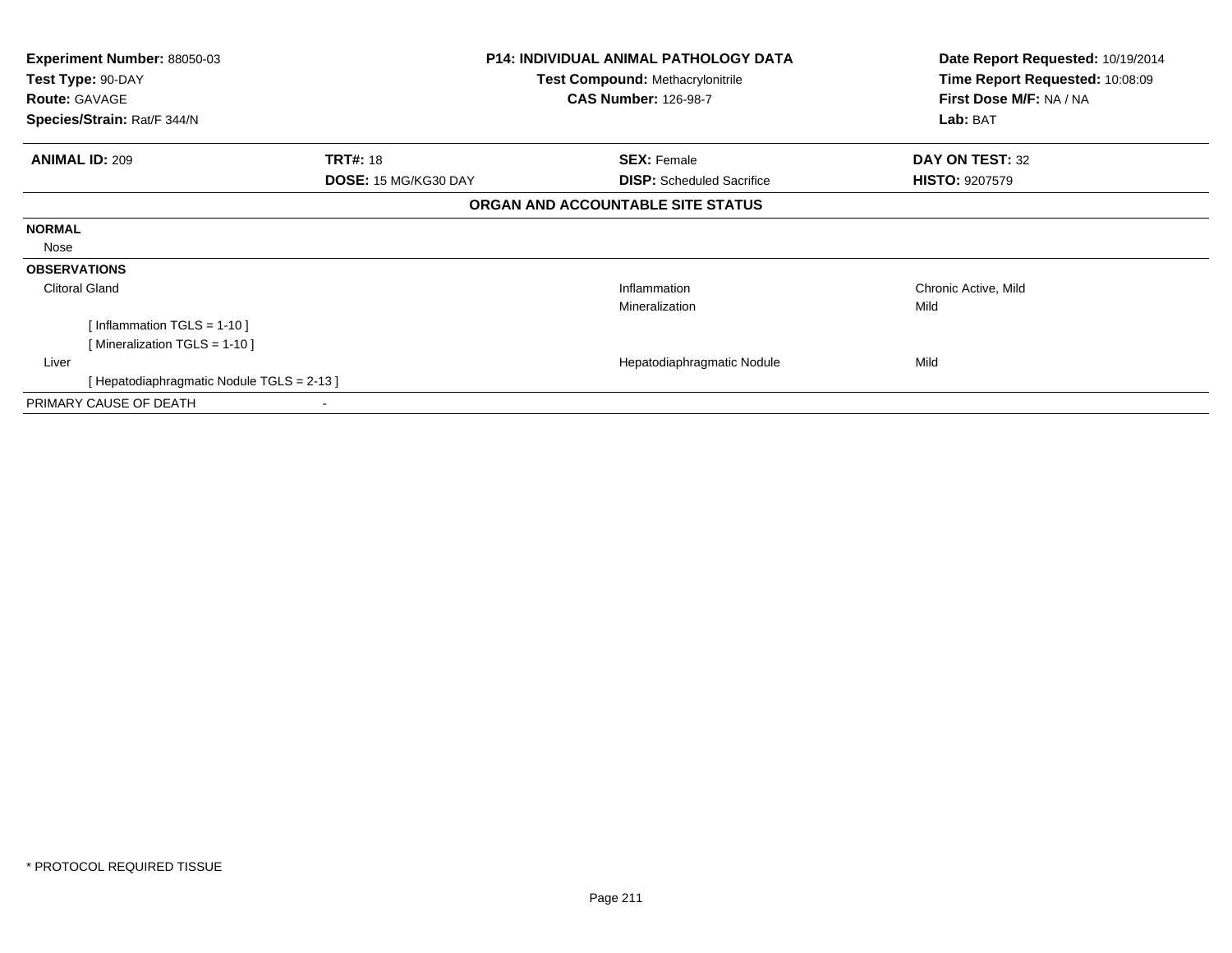| <b>Experiment Number: 88050-03</b> | <b>P14: INDIVIDUAL ANIMAL PATHOLOGY DATA</b> |                                         | Date Report Requested: 10/19/2014 |  |
|------------------------------------|----------------------------------------------|-----------------------------------------|-----------------------------------|--|
| Test Type: 90-DAY                  |                                              | <b>Test Compound: Methacrylonitrile</b> | Time Report Requested: 10:08:09   |  |
| <b>Route: GAVAGE</b>               |                                              | <b>CAS Number: 126-98-7</b>             | First Dose M/F: NA / NA           |  |
| Species/Strain: Rat/F 344/N        |                                              |                                         | Lab: BAT                          |  |
| <b>ANIMAL ID: 210</b>              | <b>TRT#: 18</b>                              | <b>SEX: Female</b>                      | DAY ON TEST: 32                   |  |
|                                    | <b>DOSE: 15 MG/KG30 DAY</b>                  | <b>DISP:</b> Scheduled Sacrifice        | <b>HISTO: 9207580</b>             |  |
|                                    |                                              | ORGAN AND ACCOUNTABLE SITE STATUS       |                                   |  |
| <b>NORMAL</b>                      |                                              |                                         |                                   |  |
| Nose                               |                                              |                                         |                                   |  |
| PRIMARY CAUSE OF DEATH             |                                              |                                         |                                   |  |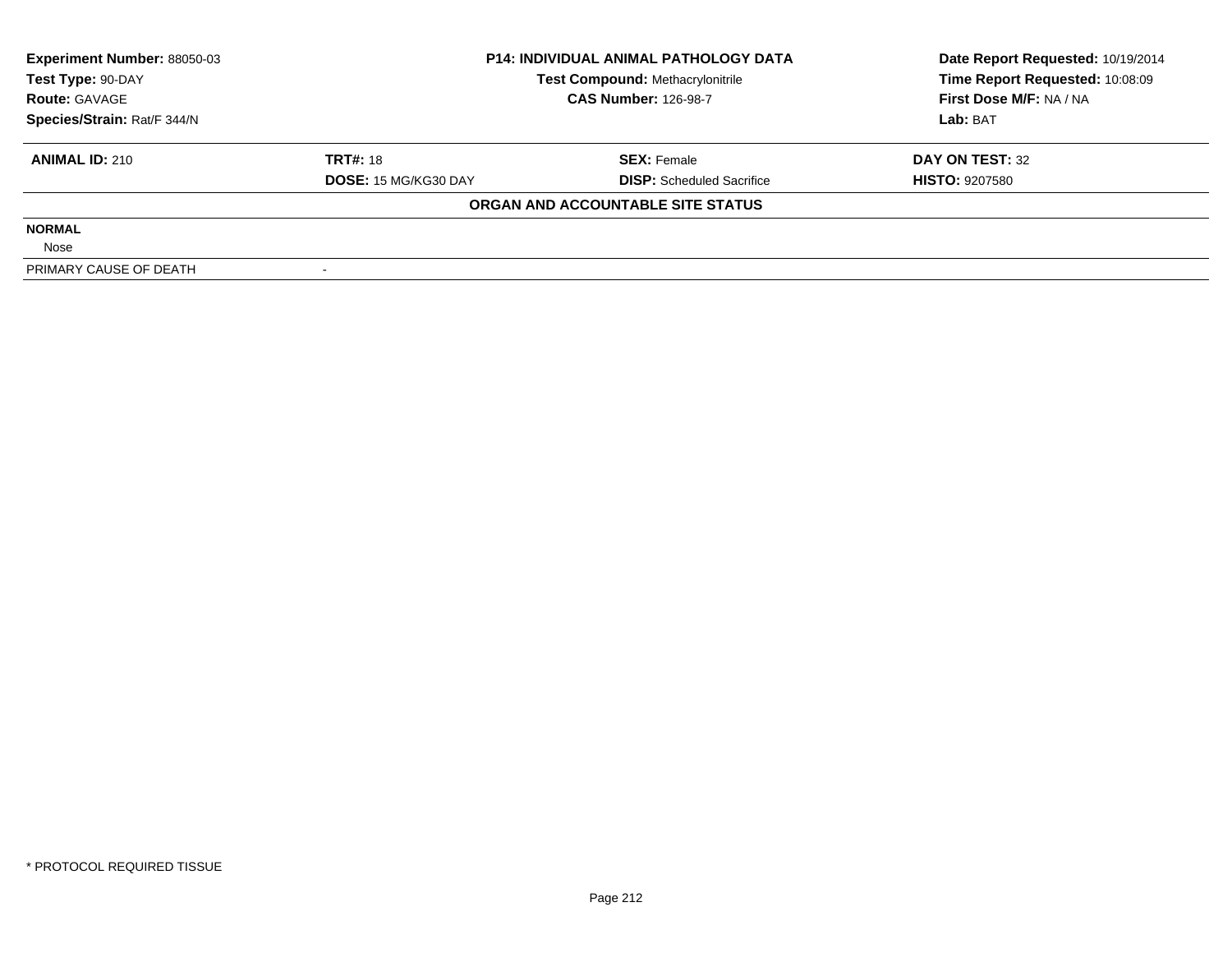| <b>Experiment Number: 88050-03</b> | <b>P14: INDIVIDUAL ANIMAL PATHOLOGY DATA</b> |                                         | Date Report Requested: 10/19/2014 |  |
|------------------------------------|----------------------------------------------|-----------------------------------------|-----------------------------------|--|
| Test Type: 90-DAY                  |                                              | <b>Test Compound: Methacrylonitrile</b> | Time Report Requested: 10:08:09   |  |
| <b>Route: GAVAGE</b>               |                                              | <b>CAS Number: 126-98-7</b>             | First Dose M/F: NA / NA           |  |
| Species/Strain: Rat/F 344/N        |                                              |                                         | Lab: BAT                          |  |
| <b>ANIMAL ID: 211</b>              | <b>TRT#: 20</b>                              | <b>SEX: Female</b>                      | DAY ON TEST: 32                   |  |
|                                    | <b>DOSE: 30 MG/KG30 DAY</b>                  | <b>DISP:</b> Scheduled Sacrifice        | <b>HISTO: 9207551</b>             |  |
|                                    |                                              | ORGAN AND ACCOUNTABLE SITE STATUS       |                                   |  |
| <b>NORMAL</b>                      |                                              |                                         |                                   |  |
| Nose                               |                                              |                                         |                                   |  |
| PRIMARY CAUSE OF DEATH             |                                              |                                         |                                   |  |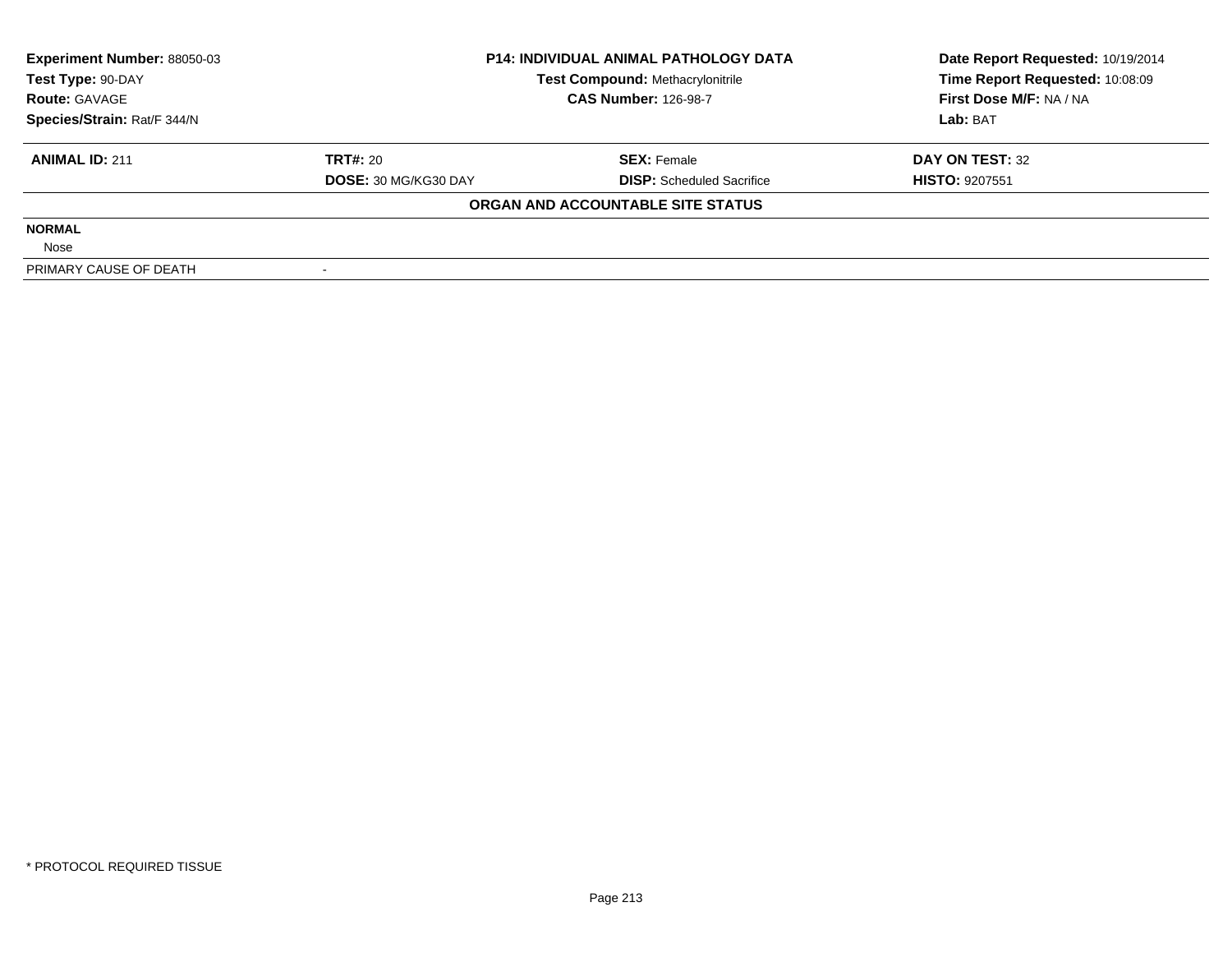| <b>Experiment Number: 88050-03</b> | <b>P14: INDIVIDUAL ANIMAL PATHOLOGY DATA</b> |                                         | Date Report Requested: 10/19/2014 |  |
|------------------------------------|----------------------------------------------|-----------------------------------------|-----------------------------------|--|
| Test Type: 90-DAY                  |                                              | <b>Test Compound: Methacrylonitrile</b> | Time Report Requested: 10:08:09   |  |
| <b>Route: GAVAGE</b>               |                                              | <b>CAS Number: 126-98-7</b>             | First Dose M/F: NA / NA           |  |
| Species/Strain: Rat/F 344/N        |                                              |                                         | Lab: BAT                          |  |
| <b>ANIMAL ID: 212</b>              | <b>TRT#: 20</b>                              | <b>SEX: Female</b>                      | DAY ON TEST: 32                   |  |
|                                    | <b>DOSE: 30 MG/KG30 DAY</b>                  | <b>DISP:</b> Scheduled Sacrifice        | <b>HISTO: 9207552</b>             |  |
|                                    |                                              | ORGAN AND ACCOUNTABLE SITE STATUS       |                                   |  |
| <b>NORMAL</b>                      |                                              |                                         |                                   |  |
| Nose                               |                                              |                                         |                                   |  |
| PRIMARY CAUSE OF DEATH             |                                              |                                         |                                   |  |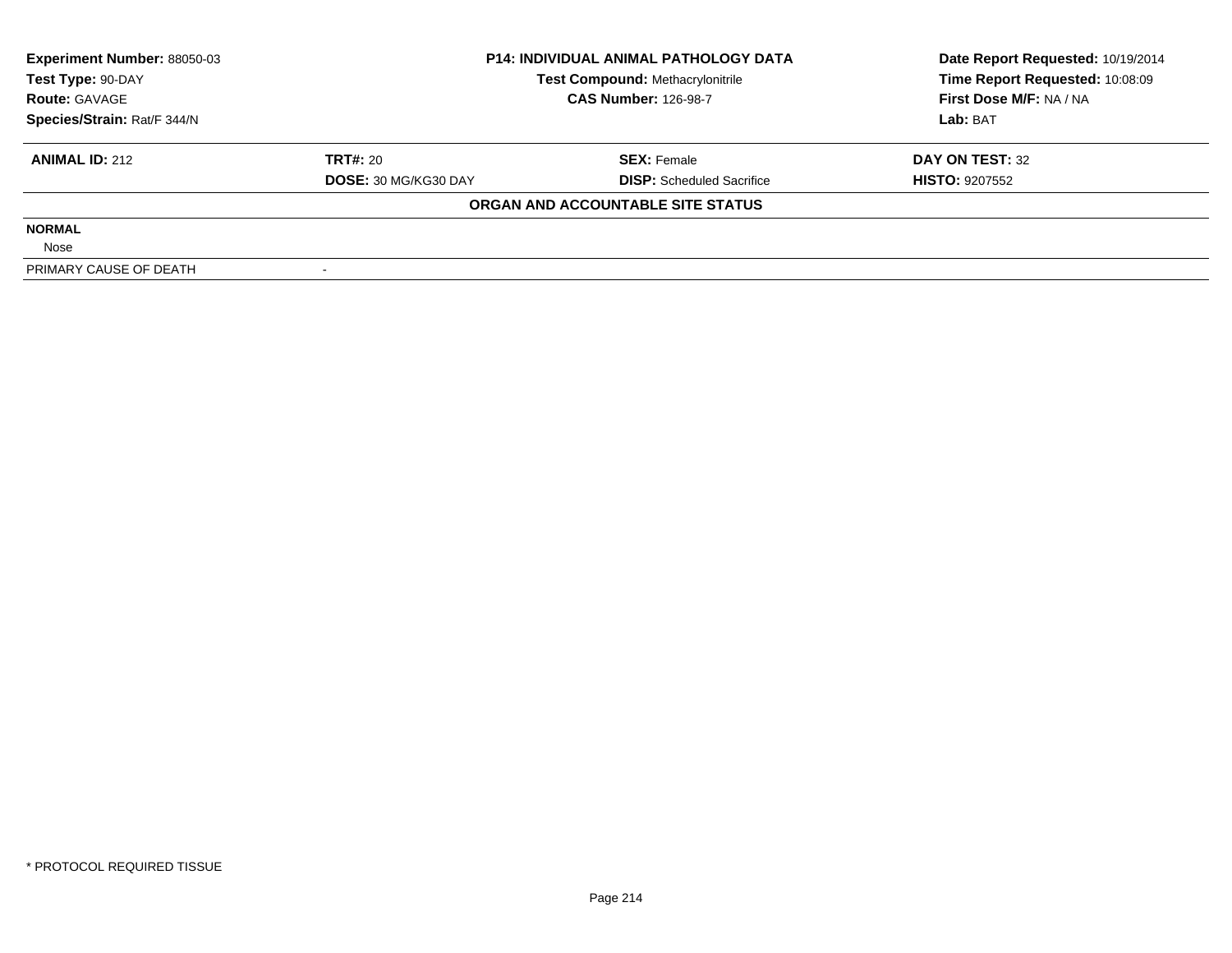| <b>Experiment Number: 88050-03</b> | <b>P14: INDIVIDUAL ANIMAL PATHOLOGY DATA</b> |                                         | Date Report Requested: 10/19/2014 |
|------------------------------------|----------------------------------------------|-----------------------------------------|-----------------------------------|
| Test Type: 90-DAY                  |                                              | <b>Test Compound: Methacrylonitrile</b> | Time Report Requested: 10:08:09   |
| <b>Route: GAVAGE</b>               |                                              | <b>CAS Number: 126-98-7</b>             | First Dose M/F: NA / NA           |
| Species/Strain: Rat/F 344/N        |                                              |                                         | Lab: BAT                          |
| <b>ANIMAL ID: 213</b>              | TRT#: 20                                     | <b>SEX: Female</b>                      | DAY ON TEST: 32                   |
|                                    | DOSE: 30 MG/KG30 DAY                         | <b>DISP:</b> Scheduled Sacrifice        | <b>HISTO: 9207553</b>             |
|                                    |                                              | ORGAN AND ACCOUNTABLE SITE STATUS       |                                   |
| <b>NORMAL</b>                      |                                              |                                         |                                   |
| Nose                               |                                              |                                         |                                   |
| PRIMARY CAUSE OF DEATH             |                                              |                                         |                                   |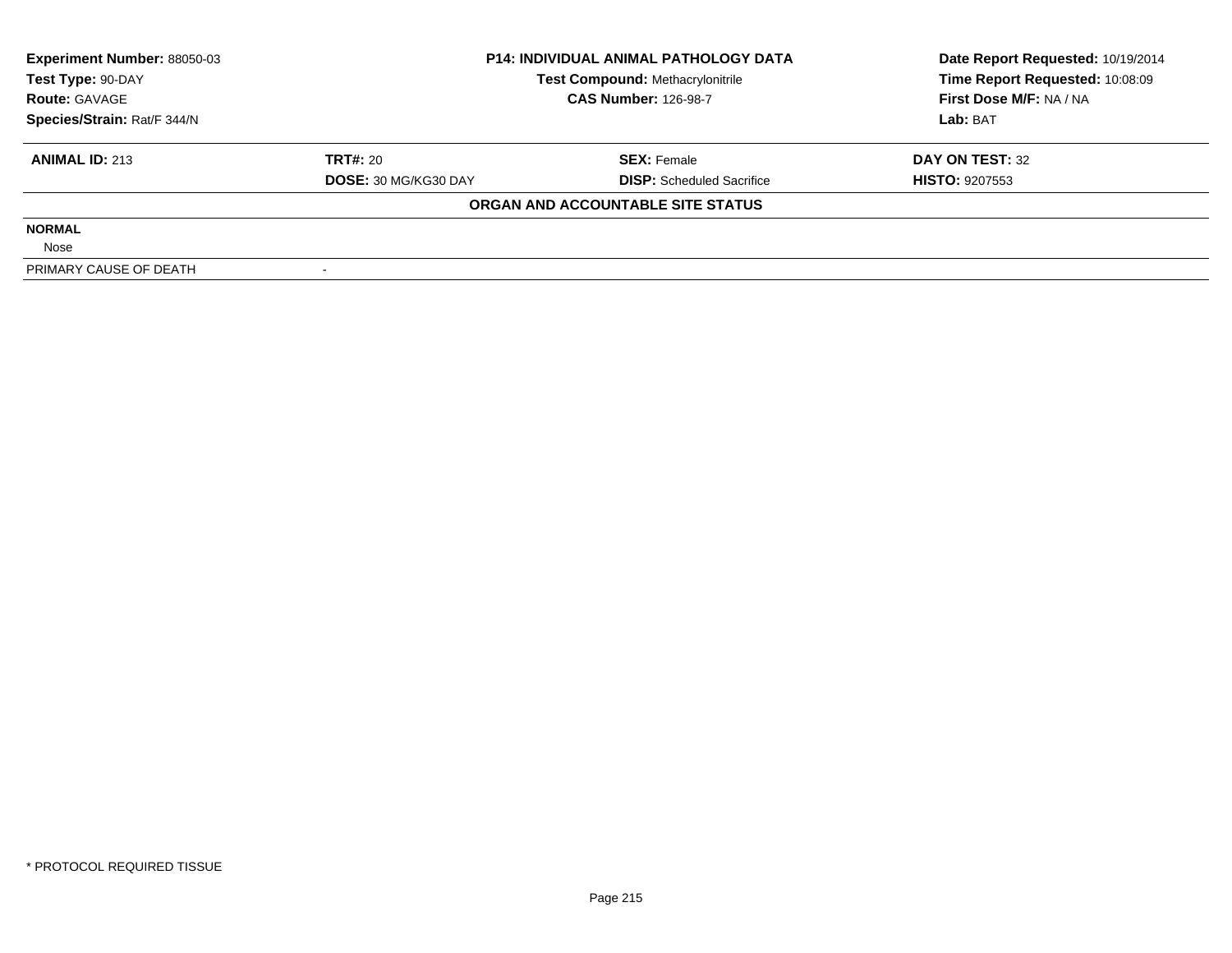| Experiment Number: 88050-03 | <b>P14: INDIVIDUAL ANIMAL PATHOLOGY DATA</b> |                                         | Date Report Requested: 10/19/2014 |
|-----------------------------|----------------------------------------------|-----------------------------------------|-----------------------------------|
| Test Type: 90-DAY           |                                              | <b>Test Compound: Methacrylonitrile</b> | Time Report Requested: 10:08:09   |
| <b>Route: GAVAGE</b>        |                                              | <b>CAS Number: 126-98-7</b>             | First Dose M/F: NA / NA           |
| Species/Strain: Rat/F 344/N |                                              |                                         | Lab: BAT                          |
| <b>ANIMAL ID: 214</b>       | <b>TRT#: 20</b>                              | <b>SEX: Female</b>                      | DAY ON TEST: 32                   |
|                             | DOSE: 30 MG/KG30 DAY                         | <b>DISP:</b> Scheduled Sacrifice        | <b>HISTO: 9207554</b>             |
|                             |                                              | ORGAN AND ACCOUNTABLE SITE STATUS       |                                   |
| <b>NORMAL</b>               |                                              |                                         |                                   |
| Nose                        |                                              |                                         |                                   |
| <b>OBSERVATIONS</b>         |                                              |                                         |                                   |
| Ovary                       |                                              | Cyst                                    | Moderate                          |
| [ Cyst TGLS = 1-10 ]        |                                              |                                         |                                   |
| PRIMARY CAUSE OF DEATH      |                                              |                                         |                                   |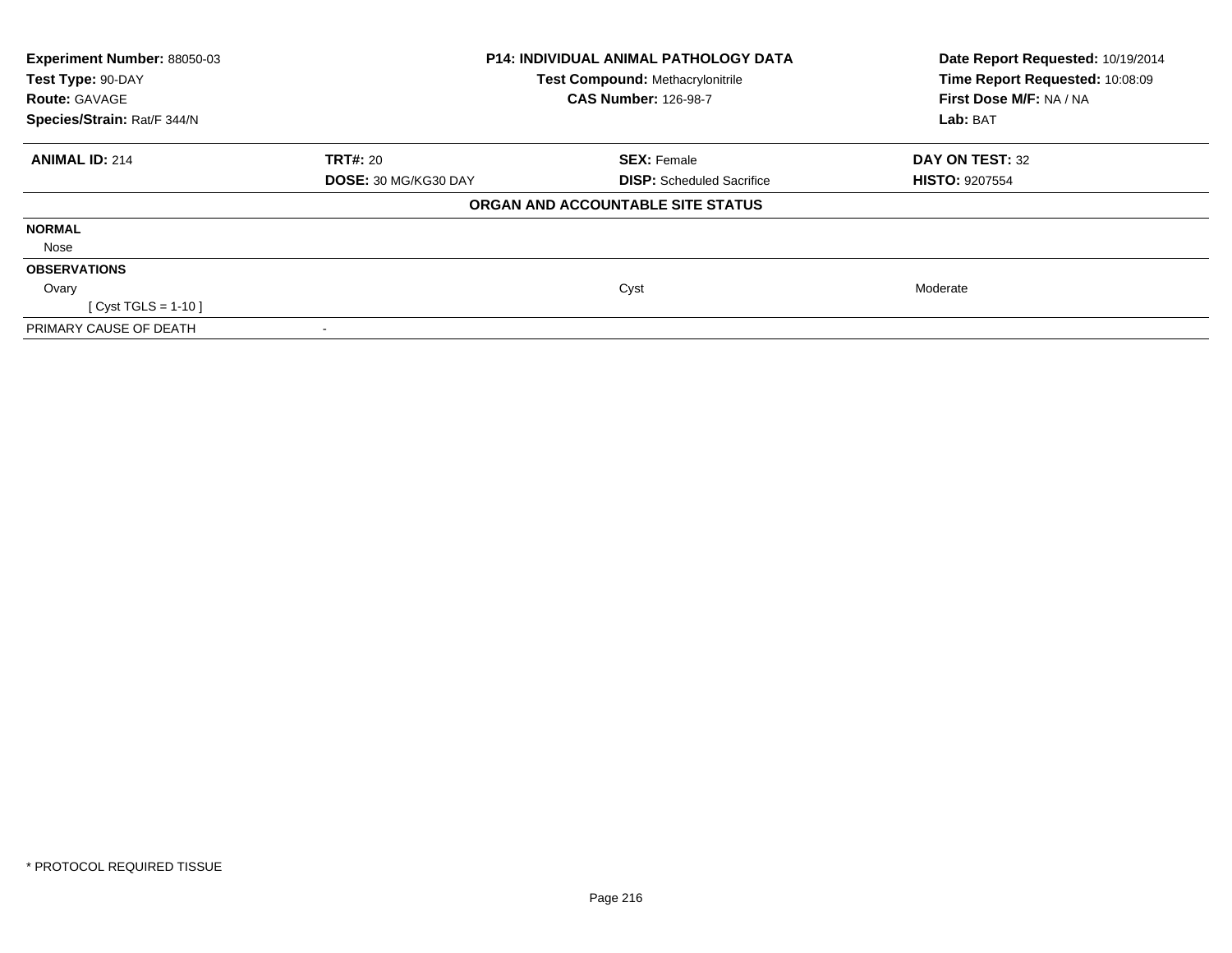| <b>Experiment Number: 88050-03</b> | <b>P14: INDIVIDUAL ANIMAL PATHOLOGY DATA</b> |                                         | Date Report Requested: 10/19/2014 |  |
|------------------------------------|----------------------------------------------|-----------------------------------------|-----------------------------------|--|
| Test Type: 90-DAY                  |                                              | <b>Test Compound: Methacrylonitrile</b> | Time Report Requested: 10:08:09   |  |
| <b>Route: GAVAGE</b>               |                                              | <b>CAS Number: 126-98-7</b>             | First Dose M/F: NA / NA           |  |
| Species/Strain: Rat/F 344/N        |                                              |                                         | Lab: BAT                          |  |
| <b>ANIMAL ID: 215</b>              | <b>TRT#: 20</b>                              | <b>SEX: Female</b>                      | DAY ON TEST: 32                   |  |
|                                    | <b>DOSE: 30 MG/KG30 DAY</b>                  | <b>DISP:</b> Scheduled Sacrifice        | <b>HISTO: 9207555</b>             |  |
|                                    |                                              | ORGAN AND ACCOUNTABLE SITE STATUS       |                                   |  |
| <b>NORMAL</b>                      |                                              |                                         |                                   |  |
| Nose                               |                                              |                                         |                                   |  |
| PRIMARY CAUSE OF DEATH             |                                              |                                         |                                   |  |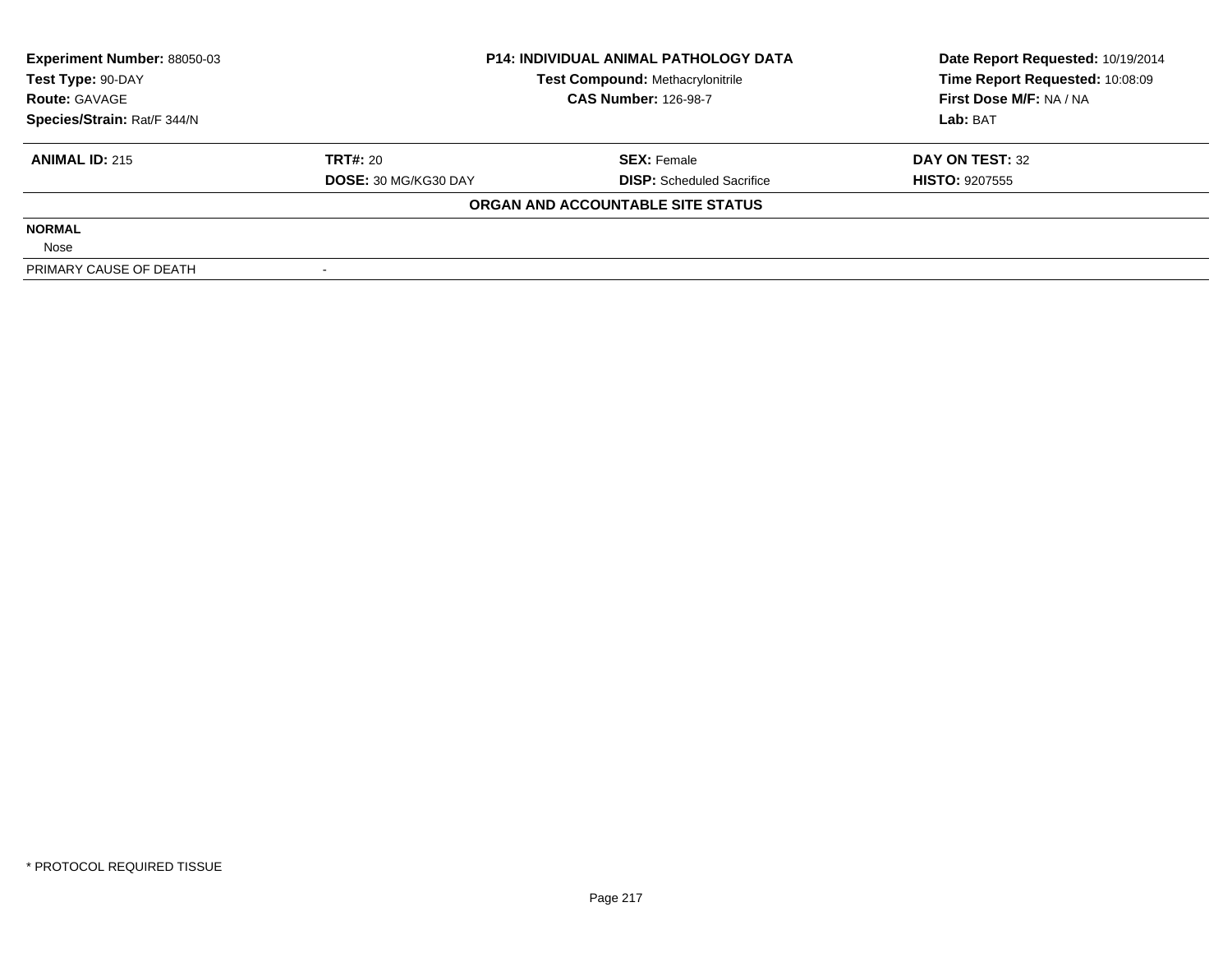| <b>Experiment Number: 88050-03</b><br>Test Type: 90-DAY<br><b>Route: GAVAGE</b><br>Species/Strain: Rat/F 344/N |                                         | <b>P14: INDIVIDUAL ANIMAL PATHOLOGY DATA</b><br><b>Test Compound: Methacrylonitrile</b><br><b>CAS Number: 126-98-7</b> | Date Report Requested: 10/19/2014<br>Time Report Requested: 10:08:09<br>First Dose M/F: NA / NA<br>Lab: BAT |
|----------------------------------------------------------------------------------------------------------------|-----------------------------------------|------------------------------------------------------------------------------------------------------------------------|-------------------------------------------------------------------------------------------------------------|
| <b>ANIMAL ID: 216</b>                                                                                          | <b>TRT#:</b> 20<br>DOSE: 30 MG/KG30 DAY | <b>SEX:</b> Female<br><b>DISP:</b> Scheduled Sacrifice                                                                 | DAY ON TEST: 32<br><b>HISTO: 9207556</b>                                                                    |
| <b>OBSERVATIONS</b>                                                                                            |                                         |                                                                                                                        |                                                                                                             |
| Nose                                                                                                           |                                         | Inflammation                                                                                                           | Chronic Active, Minimal                                                                                     |
| PRIMARY CAUSE OF DEATH                                                                                         |                                         |                                                                                                                        |                                                                                                             |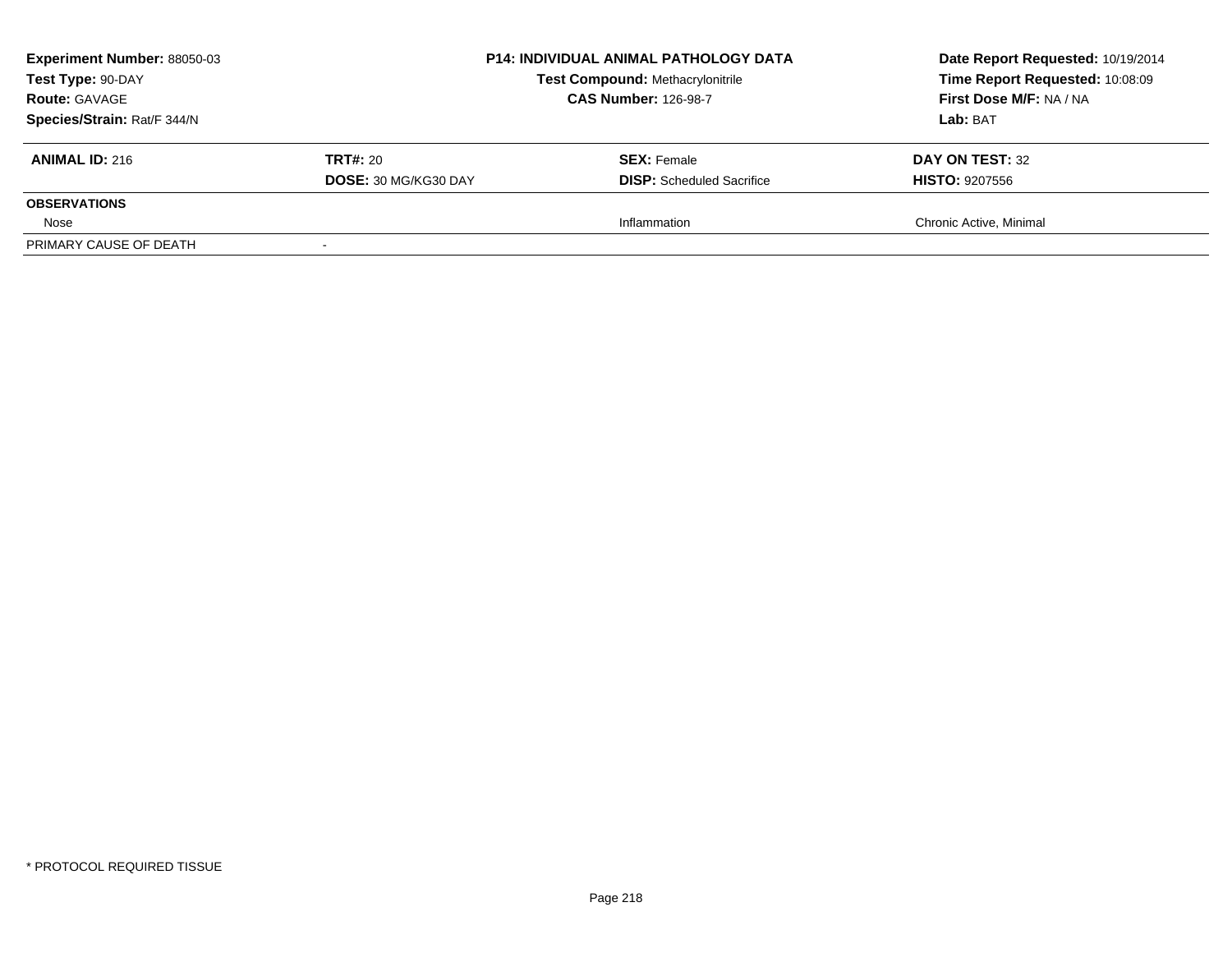| <b>Experiment Number: 88050-03</b> | <b>P14: INDIVIDUAL ANIMAL PATHOLOGY DATA</b> |                                         | Date Report Requested: 10/19/2014 |
|------------------------------------|----------------------------------------------|-----------------------------------------|-----------------------------------|
| Test Type: 90-DAY                  |                                              | <b>Test Compound: Methacrylonitrile</b> | Time Report Requested: 10:08:09   |
| <b>Route: GAVAGE</b>               |                                              | <b>CAS Number: 126-98-7</b>             | First Dose M/F: NA / NA           |
| Species/Strain: Rat/F 344/N        |                                              |                                         | Lab: BAT                          |
| <b>ANIMAL ID: 217</b>              | TRT#: 20                                     | <b>SEX: Female</b>                      | DAY ON TEST: 32                   |
|                                    | DOSE: 30 MG/KG30 DAY                         | <b>DISP:</b> Scheduled Sacrifice        | <b>HISTO: 9207557</b>             |
|                                    |                                              | ORGAN AND ACCOUNTABLE SITE STATUS       |                                   |
| <b>NORMAL</b>                      |                                              |                                         |                                   |
| Nose                               |                                              |                                         |                                   |
| PRIMARY CAUSE OF DEATH             |                                              |                                         |                                   |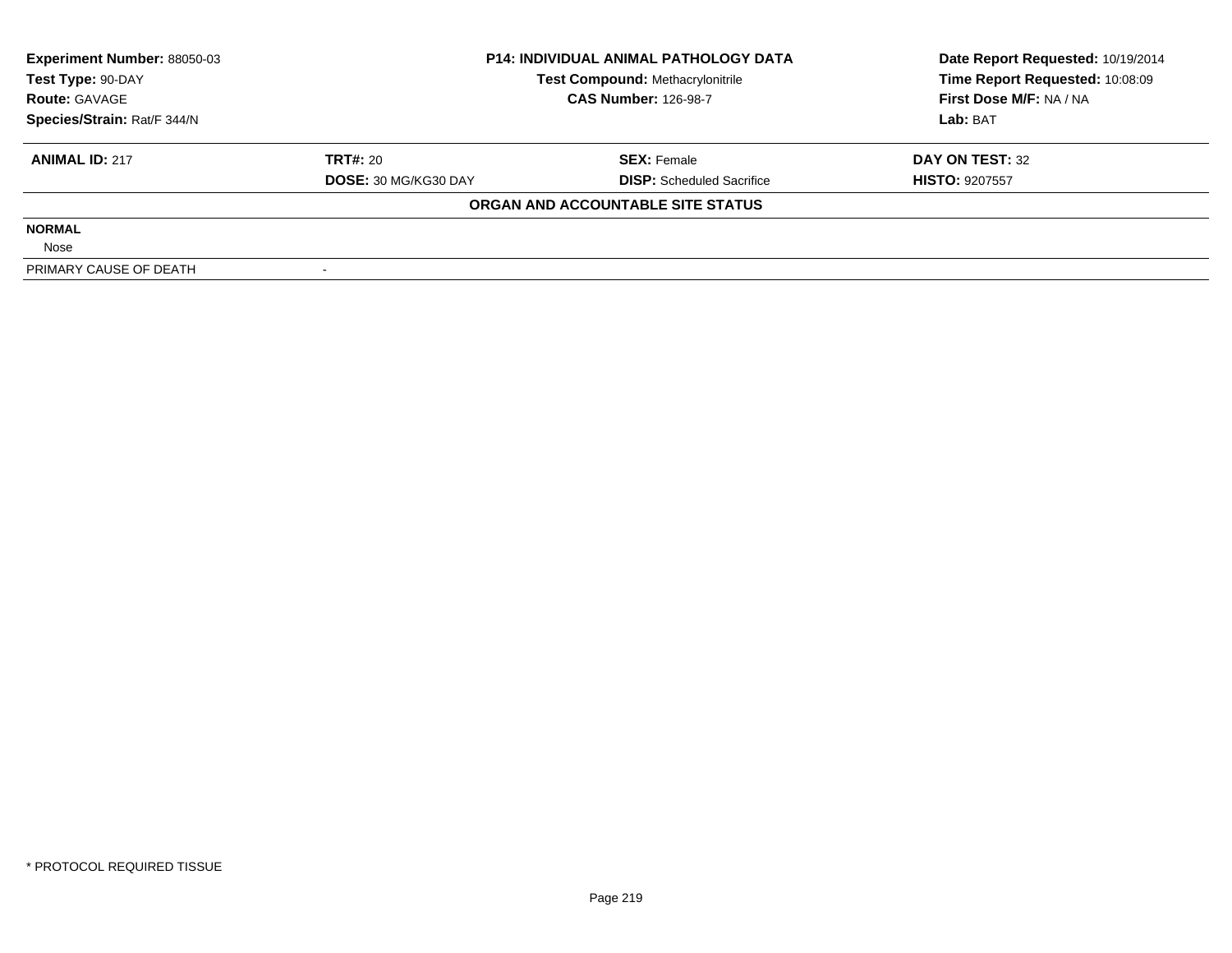| <b>Experiment Number: 88050-03</b> | <b>P14: INDIVIDUAL ANIMAL PATHOLOGY DATA</b><br><b>Test Compound: Methacrylonitrile</b> |                                   | Date Report Requested: 10/19/2014 |
|------------------------------------|-----------------------------------------------------------------------------------------|-----------------------------------|-----------------------------------|
| Test Type: 90-DAY                  |                                                                                         |                                   | Time Report Requested: 10:08:09   |
| <b>Route: GAVAGE</b>               |                                                                                         | <b>CAS Number: 126-98-7</b>       | First Dose M/F: NA / NA           |
| Species/Strain: Rat/F 344/N        |                                                                                         |                                   | Lab: BAT                          |
| <b>ANIMAL ID: 218</b>              | <b>TRT#: 20</b>                                                                         | <b>SEX: Female</b>                | DAY ON TEST: 32                   |
|                                    | <b>DOSE: 30 MG/KG30 DAY</b>                                                             | <b>DISP:</b> Scheduled Sacrifice  | <b>HISTO: 9207558</b>             |
|                                    |                                                                                         | ORGAN AND ACCOUNTABLE SITE STATUS |                                   |
| <b>NORMAL</b>                      |                                                                                         |                                   |                                   |
| Nose                               |                                                                                         |                                   |                                   |
| PRIMARY CAUSE OF DEATH             |                                                                                         |                                   |                                   |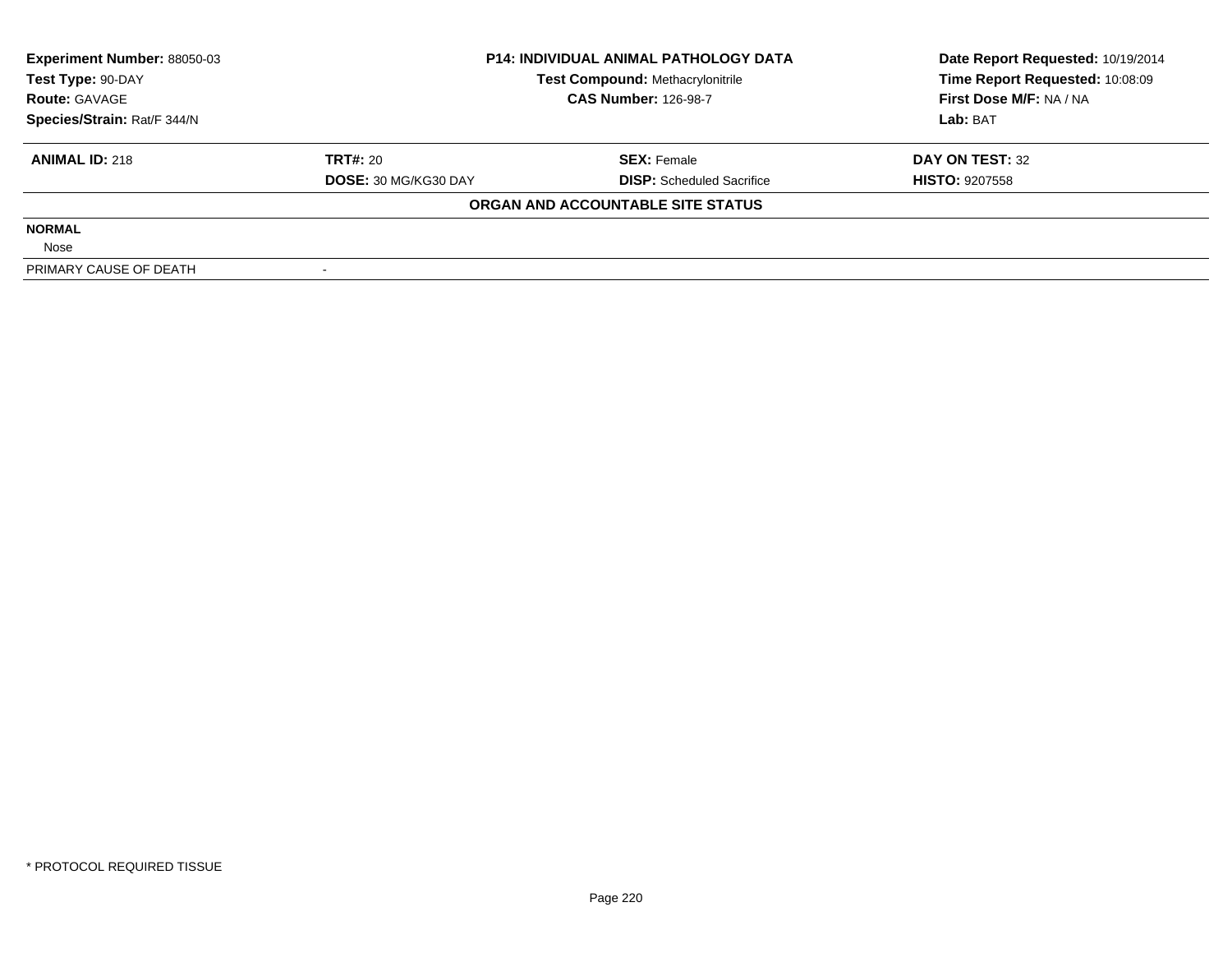| <b>Experiment Number: 88050-03</b> | <b>P14: INDIVIDUAL ANIMAL PATHOLOGY DATA</b> |                                         | Date Report Requested: 10/19/2014 |  |
|------------------------------------|----------------------------------------------|-----------------------------------------|-----------------------------------|--|
| Test Type: 90-DAY                  |                                              | <b>Test Compound: Methacrylonitrile</b> | Time Report Requested: 10:08:09   |  |
| <b>Route: GAVAGE</b>               |                                              | <b>CAS Number: 126-98-7</b>             | First Dose M/F: NA / NA           |  |
| Species/Strain: Rat/F 344/N        |                                              |                                         | Lab: BAT                          |  |
| <b>ANIMAL ID: 219</b>              | <b>TRT#: 20</b>                              | <b>SEX: Female</b>                      | DAY ON TEST: 32                   |  |
|                                    | <b>DOSE: 30 MG/KG30 DAY</b>                  | <b>DISP:</b> Scheduled Sacrifice        | <b>HISTO: 9207559</b>             |  |
|                                    |                                              | ORGAN AND ACCOUNTABLE SITE STATUS       |                                   |  |
| <b>NORMAL</b>                      |                                              |                                         |                                   |  |
| Nose                               |                                              |                                         |                                   |  |
| PRIMARY CAUSE OF DEATH             |                                              |                                         |                                   |  |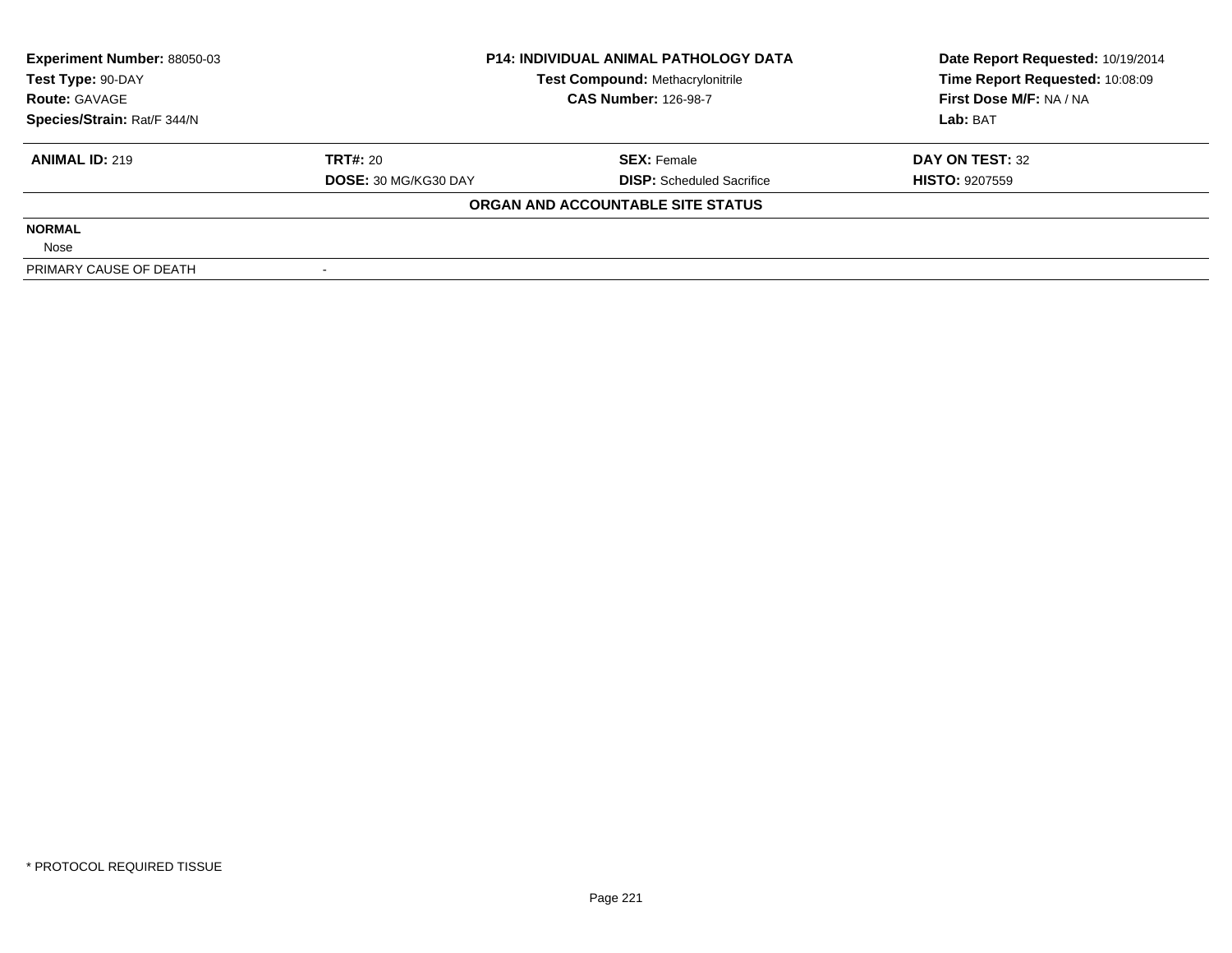| <b>Experiment Number: 88050-03</b> | <b>P14: INDIVIDUAL ANIMAL PATHOLOGY DATA</b> |                                         | Date Report Requested: 10/19/2014 |
|------------------------------------|----------------------------------------------|-----------------------------------------|-----------------------------------|
| Test Type: 90-DAY                  |                                              | <b>Test Compound: Methacrylonitrile</b> | Time Report Requested: 10:08:09   |
| <b>Route: GAVAGE</b>               |                                              | <b>CAS Number: 126-98-7</b>             | First Dose M/F: NA / NA           |
| Species/Strain: Rat/F 344/N        |                                              |                                         | Lab: BAT                          |
| <b>ANIMAL ID: 220</b>              | TRT#: 20                                     | <b>SEX: Female</b>                      | DAY ON TEST: 32                   |
|                                    | DOSE: 30 MG/KG30 DAY                         | <b>DISP:</b> Scheduled Sacrifice        | <b>HISTO: 9207560</b>             |
|                                    |                                              | ORGAN AND ACCOUNTABLE SITE STATUS       |                                   |
| <b>NORMAL</b>                      |                                              |                                         |                                   |
| Nose                               |                                              |                                         |                                   |
| PRIMARY CAUSE OF DEATH             |                                              |                                         |                                   |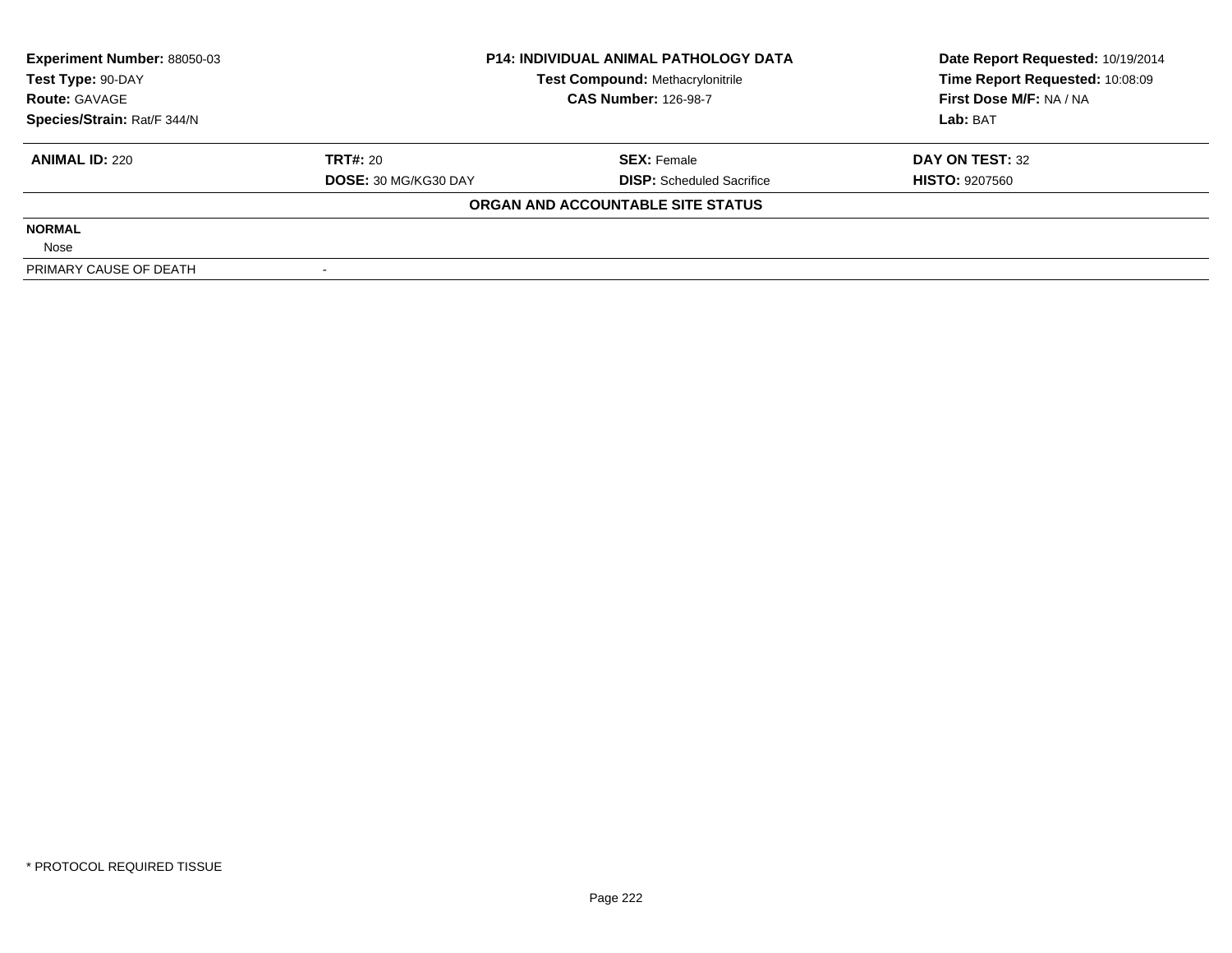| <b>Experiment Number: 88050-03</b> | <b>P14: INDIVIDUAL ANIMAL PATHOLOGY DATA</b> |                                         | Date Report Requested: 10/19/2014 |  |
|------------------------------------|----------------------------------------------|-----------------------------------------|-----------------------------------|--|
| Test Type: 90-DAY                  |                                              | <b>Test Compound: Methacrylonitrile</b> | Time Report Requested: 10:08:09   |  |
| <b>Route: GAVAGE</b>               |                                              | <b>CAS Number: 126-98-7</b>             | First Dose M/F: NA / NA           |  |
| Species/Strain: Rat/F 344/N        |                                              |                                         | Lab: BAT                          |  |
| <b>ANIMAL ID: 221</b>              | <b>TRT#: 22</b>                              | <b>SEX: Female</b>                      | DAY ON TEST: 32                   |  |
|                                    | <b>DOSE: 60 MG/KG30 DAY</b>                  | <b>DISP:</b> Scheduled Sacrifice        | <b>HISTO: 9207531</b>             |  |
|                                    |                                              | ORGAN AND ACCOUNTABLE SITE STATUS       |                                   |  |
| <b>NORMAL</b>                      |                                              |                                         |                                   |  |
| Nose                               |                                              |                                         |                                   |  |
| PRIMARY CAUSE OF DEATH             |                                              |                                         |                                   |  |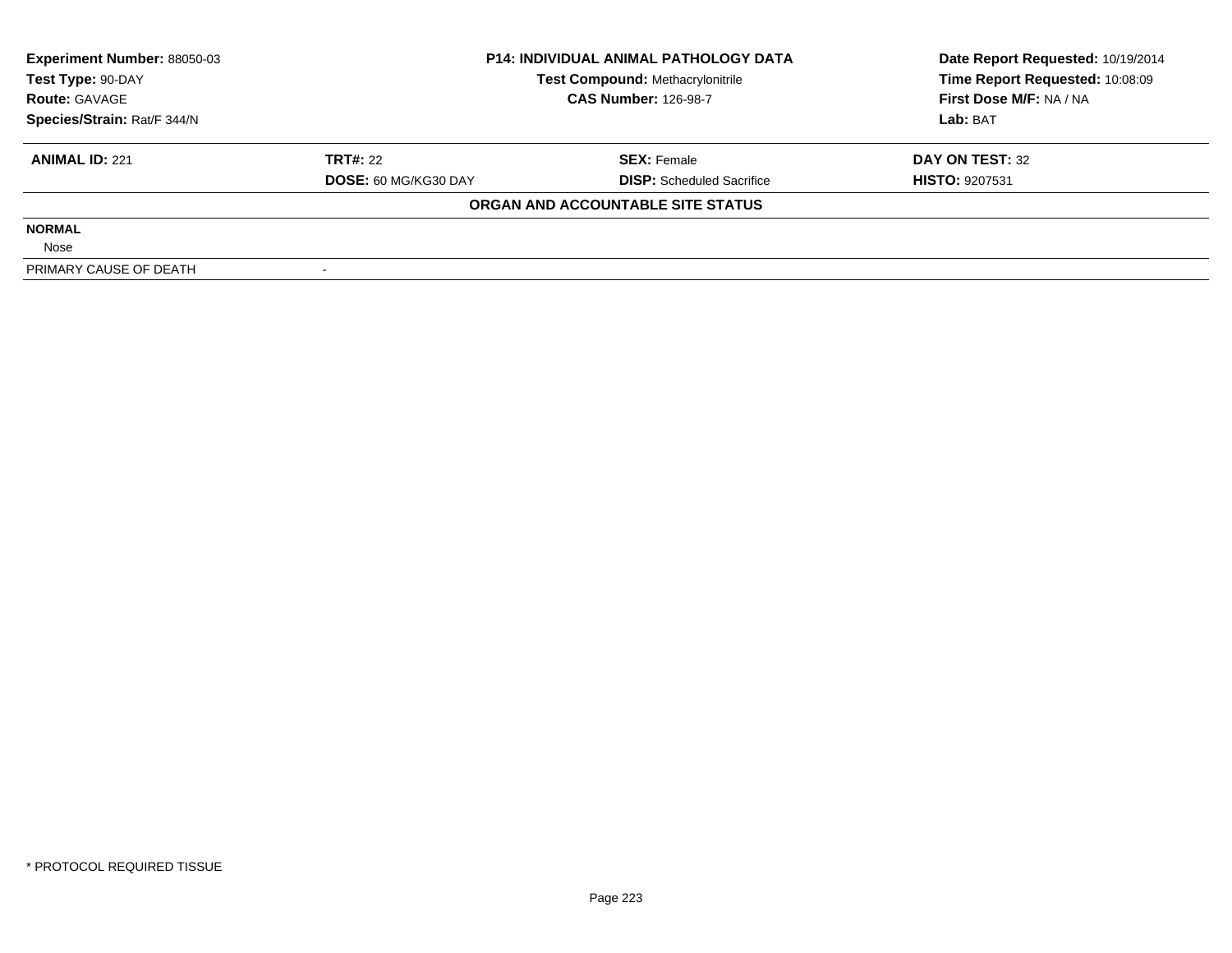| <b>Experiment Number: 88050-03</b> |                             | <b>P14: INDIVIDUAL ANIMAL PATHOLOGY DATA</b> | Date Report Requested: 10/19/2014<br>Time Report Requested: 10:08:09 |
|------------------------------------|-----------------------------|----------------------------------------------|----------------------------------------------------------------------|
| Test Type: 90-DAY                  |                             | <b>Test Compound: Methacrylonitrile</b>      |                                                                      |
| <b>Route: GAVAGE</b>               |                             | <b>CAS Number: 126-98-7</b>                  | First Dose M/F: NA / NA                                              |
| Species/Strain: Rat/F 344/N        |                             |                                              | Lab: BAT                                                             |
| <b>ANIMAL ID: 222</b>              | <b>TRT#: 22</b>             | <b>SEX: Female</b>                           | DAY ON TEST: 32                                                      |
|                                    | <b>DOSE: 60 MG/KG30 DAY</b> | <b>DISP:</b> Scheduled Sacrifice             | <b>HISTO: 9207532</b>                                                |
| <b>OBSERVATIONS</b>                |                             |                                              |                                                                      |
| Nose                               | Olfactory Epi               | Metaplasia                                   | Minimal                                                              |
|                                    | Olfactory Epi               | <b>Necrosis</b>                              | Mild                                                                 |
| PRIMARY CAUSE OF DEATH             |                             |                                              |                                                                      |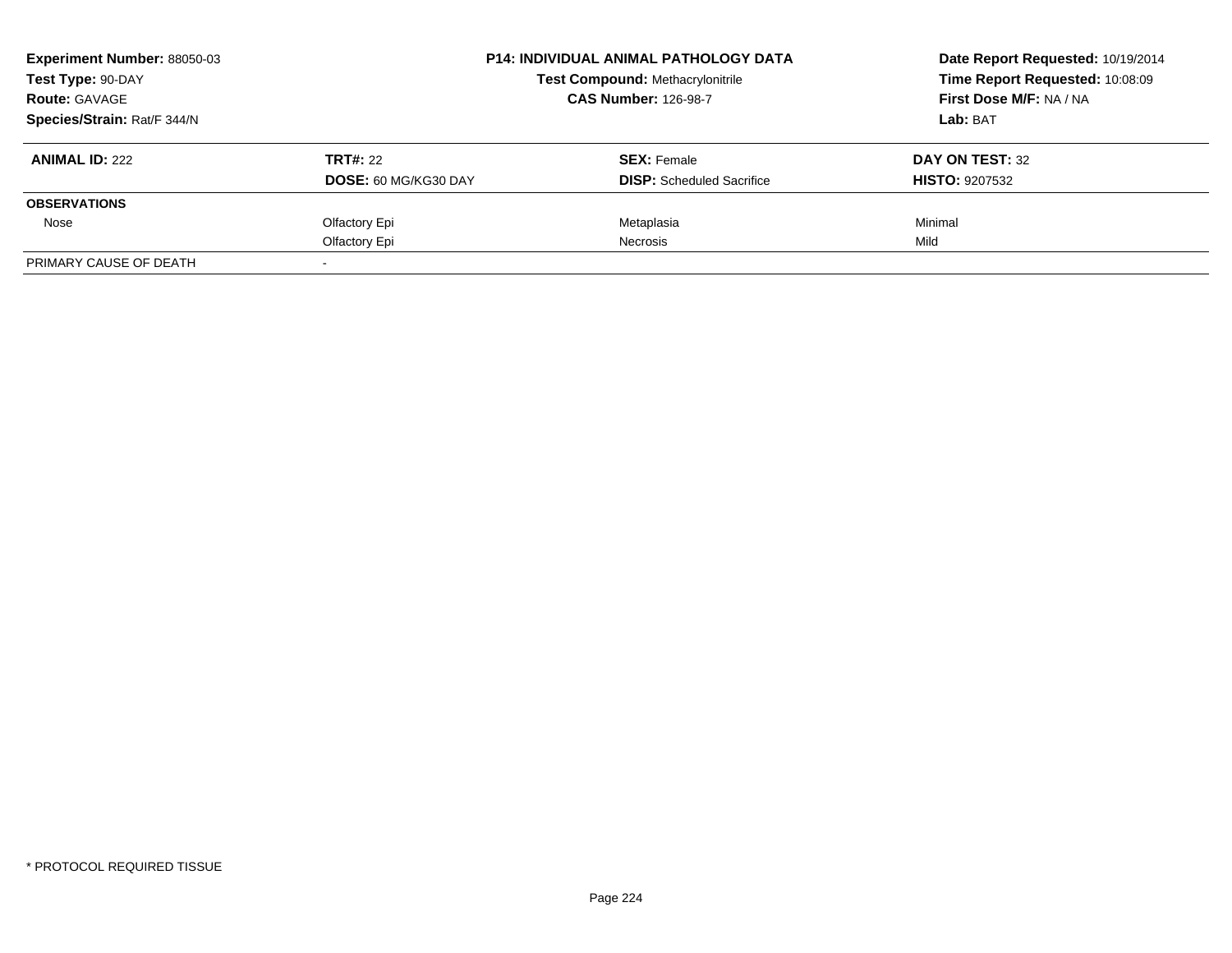| <b>Experiment Number: 88050-03</b> |                      | <b>P14: INDIVIDUAL ANIMAL PATHOLOGY DATA</b> | Date Report Requested: 10/19/2014<br>Time Report Requested: 10:08:09 |
|------------------------------------|----------------------|----------------------------------------------|----------------------------------------------------------------------|
| Test Type: 90-DAY                  |                      | <b>Test Compound: Methacrylonitrile</b>      |                                                                      |
| <b>Route: GAVAGE</b>               |                      | <b>CAS Number: 126-98-7</b>                  | First Dose M/F: NA / NA                                              |
| Species/Strain: Rat/F 344/N        |                      |                                              | <b>Lab:</b> BAT                                                      |
| <b>ANIMAL ID: 223</b>              | <b>TRT#: 22</b>      | <b>SEX: Female</b>                           | DAY ON TEST: 32                                                      |
|                                    | DOSE: 60 MG/KG30 DAY | <b>DISP:</b> Scheduled Sacrifice             | <b>HISTO: 9207533</b>                                                |
| <b>OBSERVATIONS</b>                |                      |                                              |                                                                      |
| Nose                               | Olfactory Epi        | Metaplasia                                   | Minimal                                                              |
| PRIMARY CAUSE OF DEATH             |                      |                                              |                                                                      |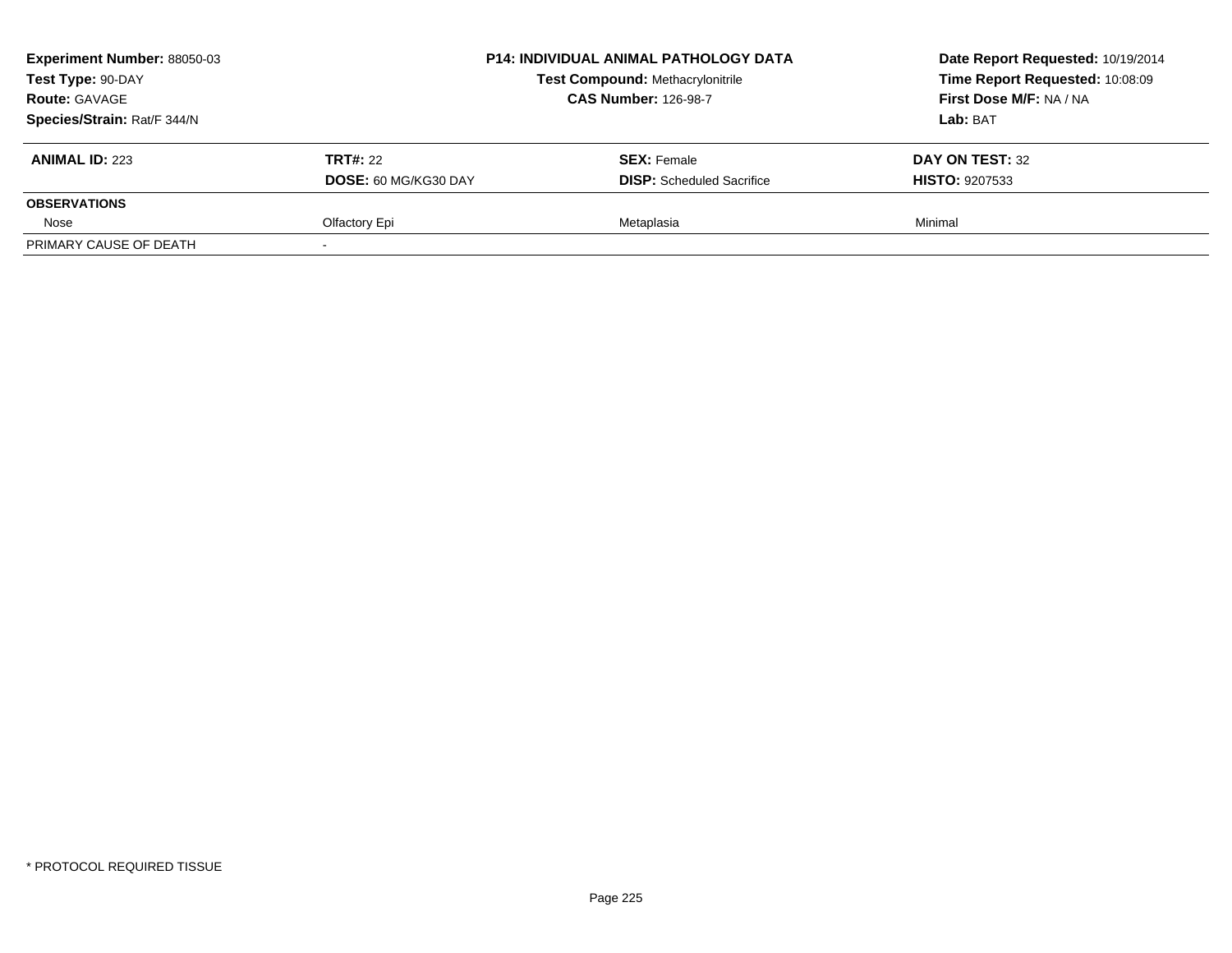| <b>Experiment Number: 88050-03</b> |                             | <b>P14: INDIVIDUAL ANIMAL PATHOLOGY DATA</b> | Date Report Requested: 10/19/2014 |  |
|------------------------------------|-----------------------------|----------------------------------------------|-----------------------------------|--|
| Test Type: 90-DAY                  |                             | <b>Test Compound: Methacrylonitrile</b>      | Time Report Requested: 10:08:09   |  |
| <b>Route: GAVAGE</b>               |                             | <b>CAS Number: 126-98-7</b>                  | First Dose M/F: NA / NA           |  |
| Species/Strain: Rat/F 344/N        |                             |                                              | Lab: BAT                          |  |
| <b>ANIMAL ID: 224</b>              | <b>TRT#: 22</b>             | <b>SEX: Female</b>                           | DAY ON TEST: 32                   |  |
|                                    | <b>DOSE: 60 MG/KG30 DAY</b> | <b>DISP:</b> Scheduled Sacrifice             | <b>HISTO: 9207534</b>             |  |
|                                    |                             | ORGAN AND ACCOUNTABLE SITE STATUS            |                                   |  |
| <b>NORMAL</b>                      |                             |                                              |                                   |  |
| Nose                               |                             |                                              |                                   |  |
| PRIMARY CAUSE OF DEATH             |                             |                                              |                                   |  |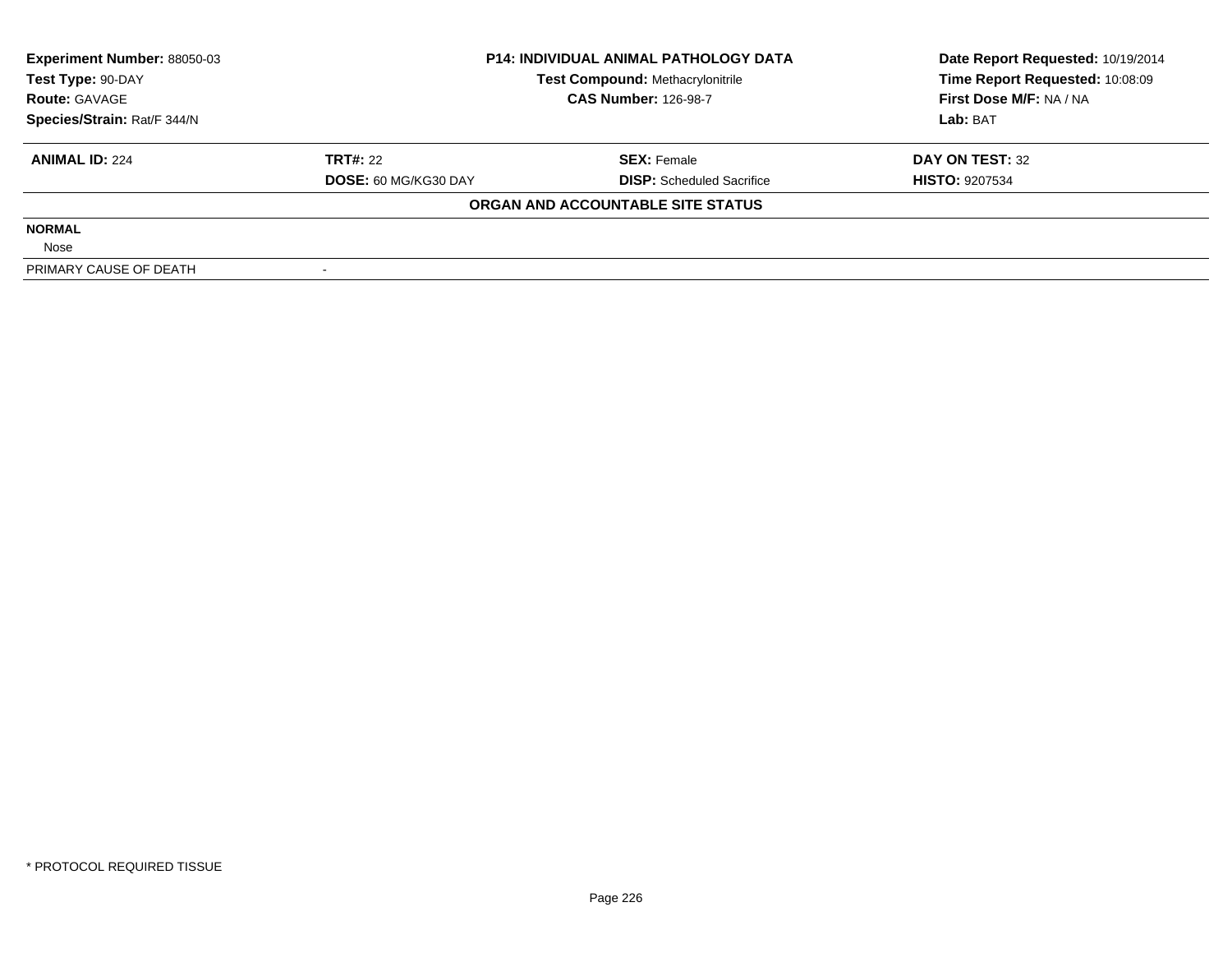| <b>Experiment Number: 88050-03</b> | <b>P14: INDIVIDUAL ANIMAL PATHOLOGY DATA</b> |                                         | Date Report Requested: 10/19/2014 |  |
|------------------------------------|----------------------------------------------|-----------------------------------------|-----------------------------------|--|
| Test Type: 90-DAY                  |                                              | <b>Test Compound: Methacrylonitrile</b> | Time Report Requested: 10:08:09   |  |
| <b>Route: GAVAGE</b>               |                                              | <b>CAS Number: 126-98-7</b>             | First Dose M/F: NA / NA           |  |
| Species/Strain: Rat/F 344/N        |                                              |                                         | Lab: BAT                          |  |
| <b>ANIMAL ID: 225</b>              | <b>TRT#: 22</b>                              | <b>SEX: Female</b>                      | DAY ON TEST: 32                   |  |
|                                    | <b>DOSE: 60 MG/KG30 DAY</b>                  | <b>DISP:</b> Scheduled Sacrifice        | <b>HISTO: 9207535</b>             |  |
|                                    |                                              | ORGAN AND ACCOUNTABLE SITE STATUS       |                                   |  |
| <b>NORMAL</b>                      |                                              |                                         |                                   |  |
| Nose                               |                                              |                                         |                                   |  |
| PRIMARY CAUSE OF DEATH             |                                              |                                         |                                   |  |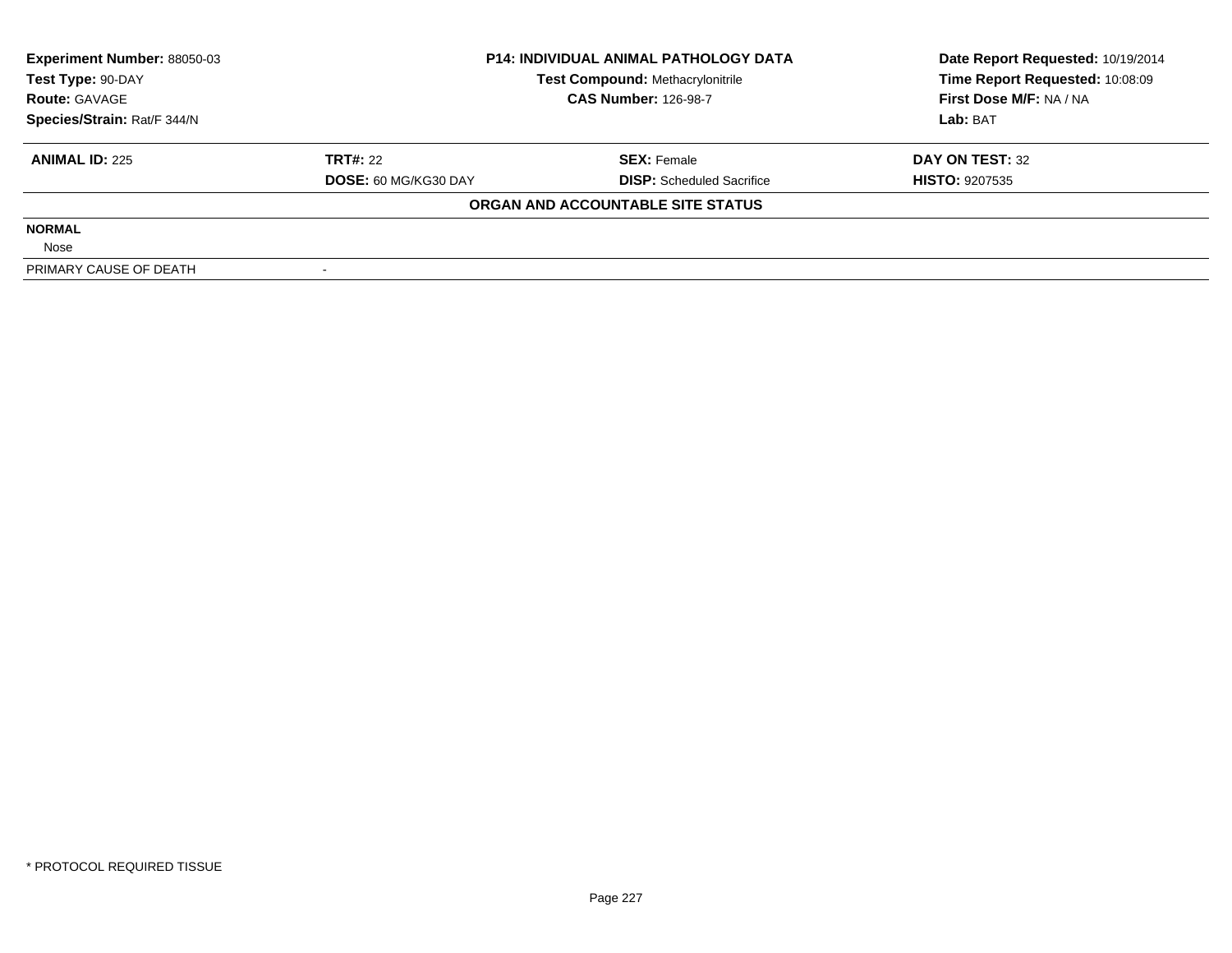| <b>Experiment Number: 88050-03</b><br><b>P14: INDIVIDUAL ANIMAL PATHOLOGY DATA</b> |                             | Date Report Requested: 10/19/2014       |                                 |
|------------------------------------------------------------------------------------|-----------------------------|-----------------------------------------|---------------------------------|
| Test Type: 90-DAY                                                                  |                             | <b>Test Compound: Methacrylonitrile</b> | Time Report Requested: 10:08:09 |
| <b>Route: GAVAGE</b>                                                               |                             | <b>CAS Number: 126-98-7</b>             | First Dose M/F: NA / NA         |
| Species/Strain: Rat/F 344/N                                                        |                             |                                         | Lab: BAT                        |
| <b>ANIMAL ID: 226</b>                                                              | <b>TRT#: 22</b>             | <b>SEX: Female</b>                      | DAY ON TEST: 32                 |
|                                                                                    | <b>DOSE: 60 MG/KG30 DAY</b> | <b>DISP:</b> Scheduled Sacrifice        | <b>HISTO: 9207536</b>           |
|                                                                                    |                             | ORGAN AND ACCOUNTABLE SITE STATUS       |                                 |
| <b>NORMAL</b>                                                                      |                             |                                         |                                 |
| Nose                                                                               |                             |                                         |                                 |
| PRIMARY CAUSE OF DEATH                                                             |                             |                                         |                                 |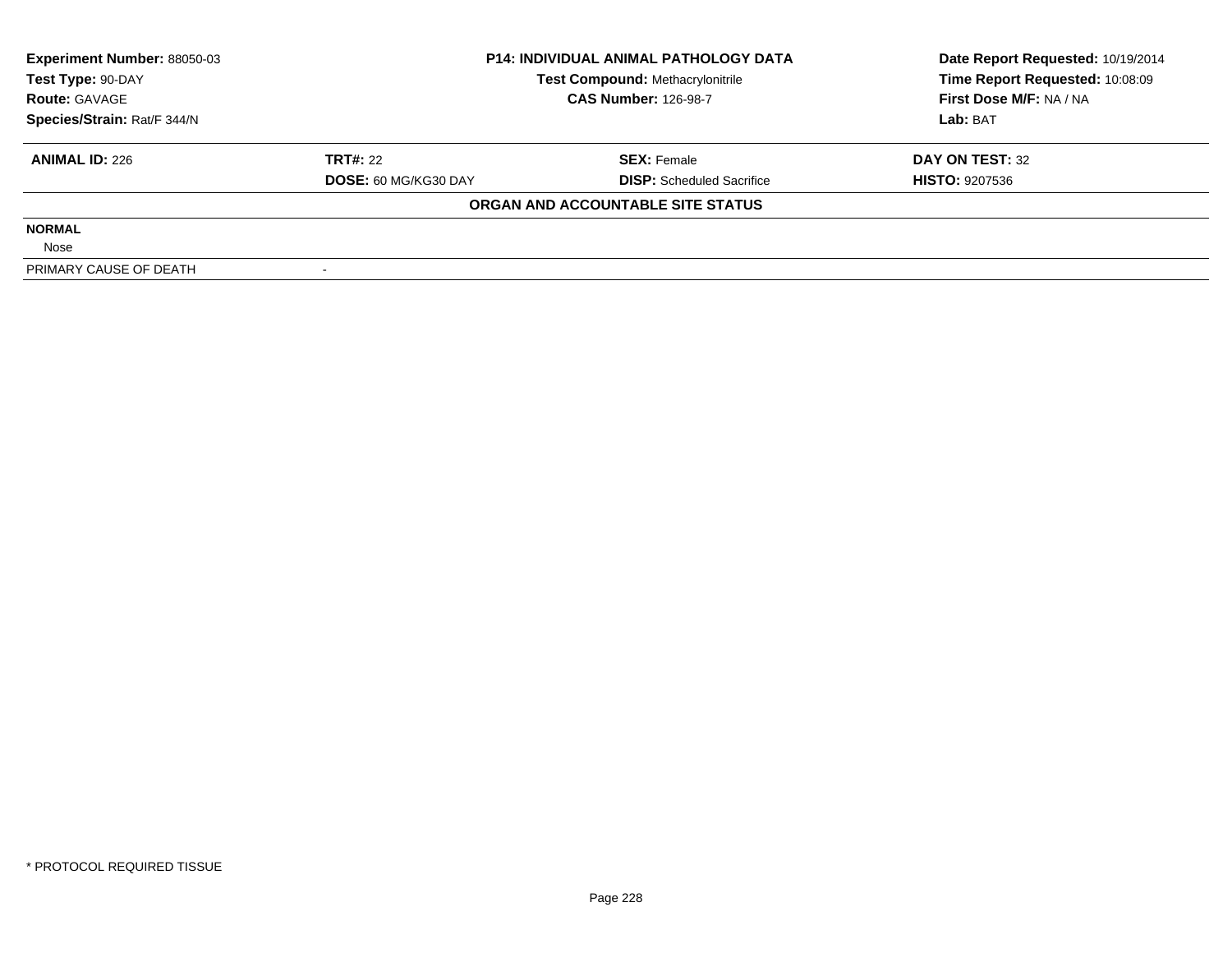| <b>Experiment Number: 88050-03</b> |                             | <b>P14: INDIVIDUAL ANIMAL PATHOLOGY DATA</b> | Date Report Requested: 10/19/2014<br>Time Report Requested: 10:08:09 |
|------------------------------------|-----------------------------|----------------------------------------------|----------------------------------------------------------------------|
| Test Type: 90-DAY                  |                             | <b>Test Compound: Methacrylonitrile</b>      |                                                                      |
| <b>Route: GAVAGE</b>               |                             | <b>CAS Number: 126-98-7</b>                  | First Dose M/F: NA / NA                                              |
| Species/Strain: Rat/F 344/N        |                             |                                              | <b>Lab: BAT</b>                                                      |
| <b>ANIMAL ID: 227</b>              | <b>TRT#: 22</b>             | <b>SEX: Female</b>                           | DAY ON TEST: 32                                                      |
|                                    | <b>DOSE: 60 MG/KG30 DAY</b> | <b>DISP:</b> Scheduled Sacrifice             | <b>HISTO: 9207537</b>                                                |
| <b>OBSERVATIONS</b>                |                             |                                              |                                                                      |
| Nose                               | Olfactory Epi               | Metaplasia                                   | Minimal                                                              |
|                                    | Olfactory Epi               | <b>Necrosis</b>                              | Minimal                                                              |
| PRIMARY CAUSE OF DEATH             |                             |                                              |                                                                      |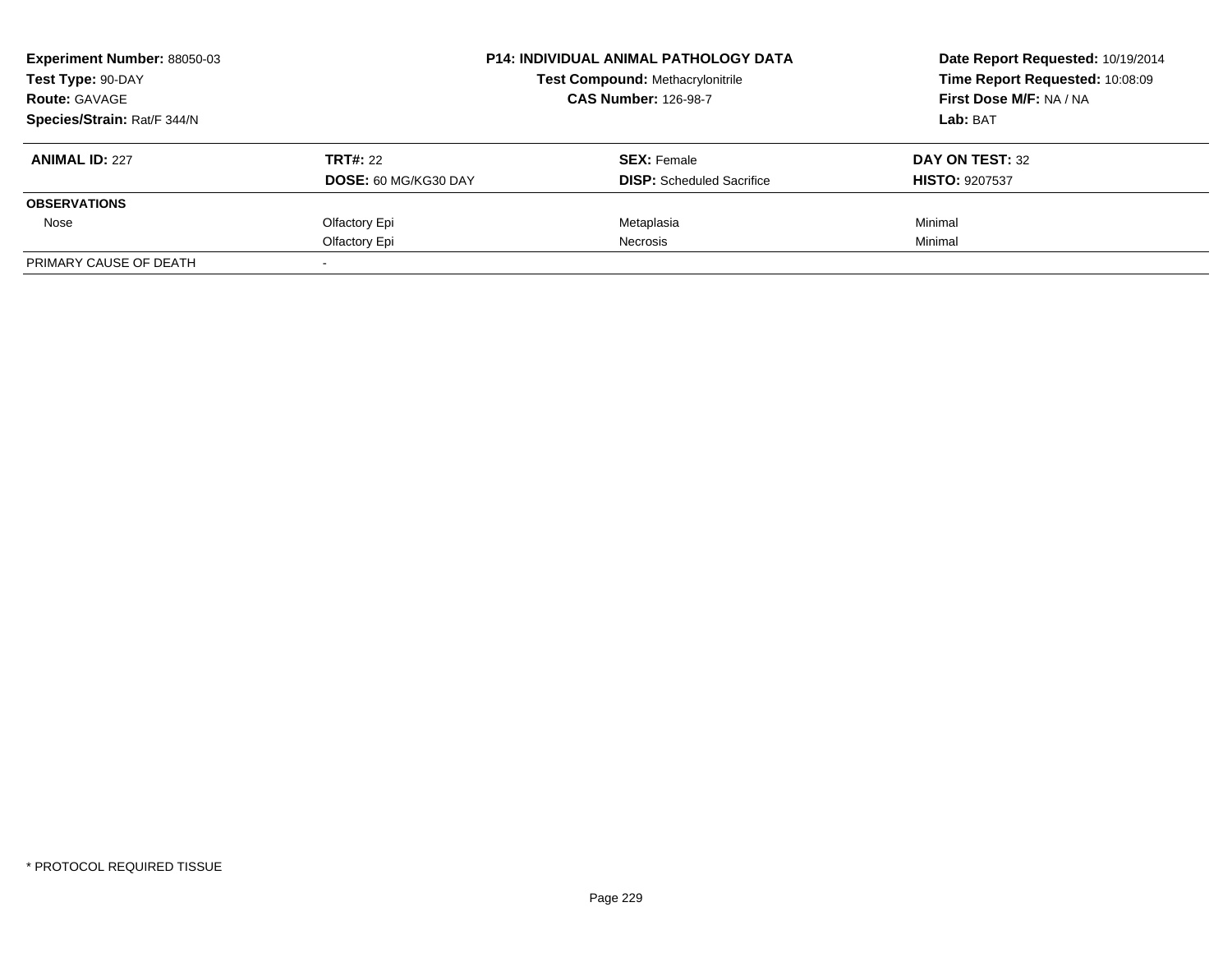| <b>Experiment Number: 88050-03</b> |                             | <b>P14: INDIVIDUAL ANIMAL PATHOLOGY DATA</b> | Date Report Requested: 10/19/2014<br>Time Report Requested: 10:08:09 |
|------------------------------------|-----------------------------|----------------------------------------------|----------------------------------------------------------------------|
| Test Type: 90-DAY                  |                             | <b>Test Compound: Methacrylonitrile</b>      |                                                                      |
| <b>Route: GAVAGE</b>               |                             | <b>CAS Number: 126-98-7</b>                  | First Dose M/F: NA / NA                                              |
| Species/Strain: Rat/F 344/N        |                             |                                              | <b>Lab: BAT</b>                                                      |
| <b>ANIMAL ID: 228</b>              | <b>TRT#: 22</b>             | <b>SEX: Female</b>                           | DAY ON TEST: 32                                                      |
|                                    | <b>DOSE: 60 MG/KG30 DAY</b> | <b>DISP:</b> Scheduled Sacrifice             | <b>HISTO: 9207538</b>                                                |
| <b>OBSERVATIONS</b>                |                             |                                              |                                                                      |
| Nose                               | Olfactory Epi               | Metaplasia                                   | Minimal                                                              |
|                                    | Olfactory Epi               | Necrosis                                     | Minimal                                                              |
| PRIMARY CAUSE OF DEATH             |                             |                                              |                                                                      |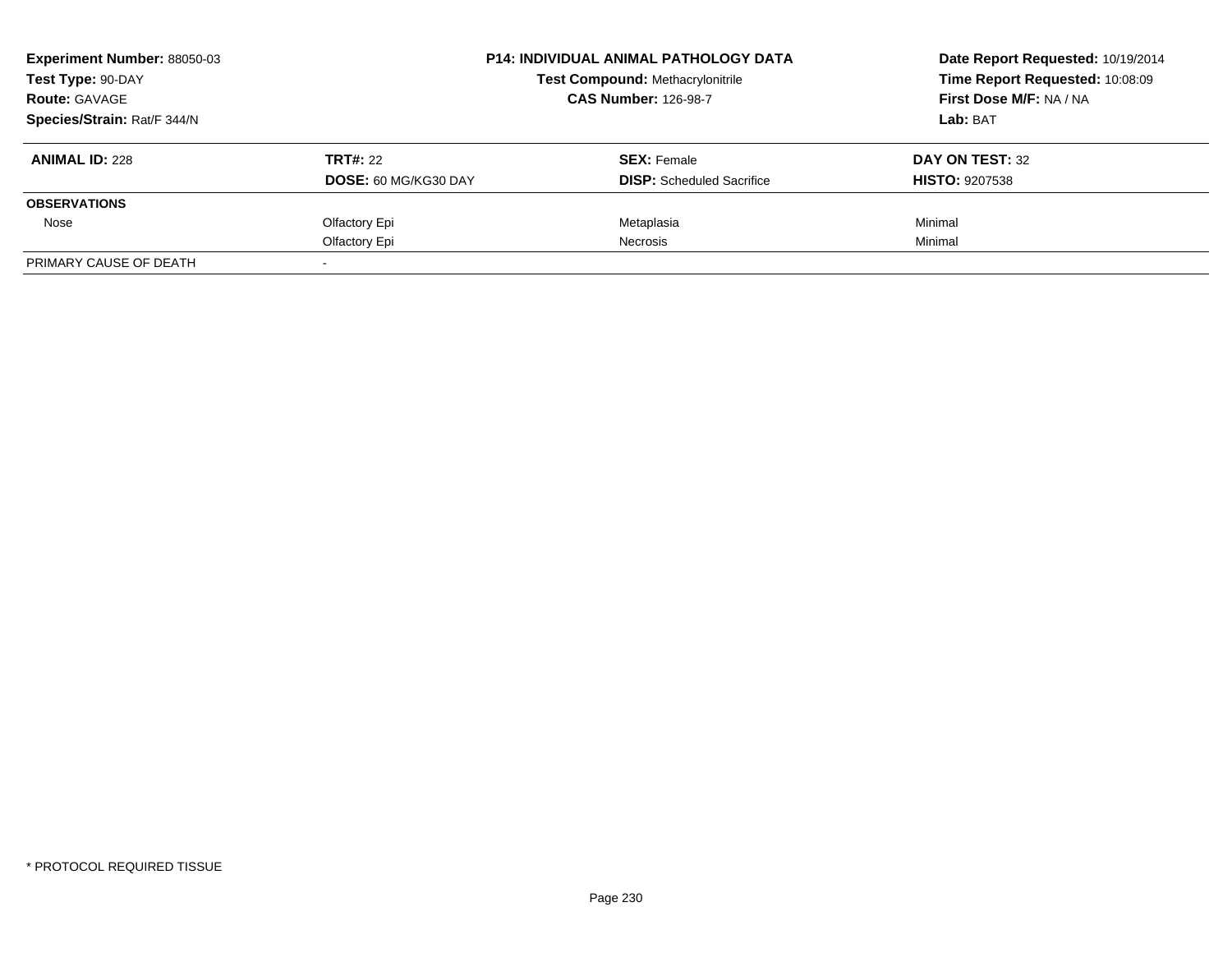| <b>Experiment Number: 88050-03</b> |                             | <b>P14: INDIVIDUAL ANIMAL PATHOLOGY DATA</b> | Date Report Requested: 10/19/2014<br>Time Report Requested: 10:08:09 |
|------------------------------------|-----------------------------|----------------------------------------------|----------------------------------------------------------------------|
| Test Type: 90-DAY                  |                             | <b>Test Compound: Methacrylonitrile</b>      |                                                                      |
| <b>Route: GAVAGE</b>               |                             | <b>CAS Number: 126-98-7</b>                  | First Dose M/F: NA / NA                                              |
| Species/Strain: Rat/F 344/N        |                             |                                              | <b>Lab: BAT</b>                                                      |
| <b>ANIMAL ID: 229</b>              | <b>TRT#: 22</b>             | <b>SEX: Female</b>                           | DAY ON TEST: 32                                                      |
|                                    | <b>DOSE: 60 MG/KG30 DAY</b> | <b>DISP:</b> Scheduled Sacrifice             | <b>HISTO: 9207539</b>                                                |
| <b>OBSERVATIONS</b>                |                             |                                              |                                                                      |
| Nose                               | Olfactory Epi               | Metaplasia                                   | Minimal                                                              |
|                                    | Olfactory Epi               | <b>Necrosis</b>                              | Minimal                                                              |
| PRIMARY CAUSE OF DEATH             |                             |                                              |                                                                      |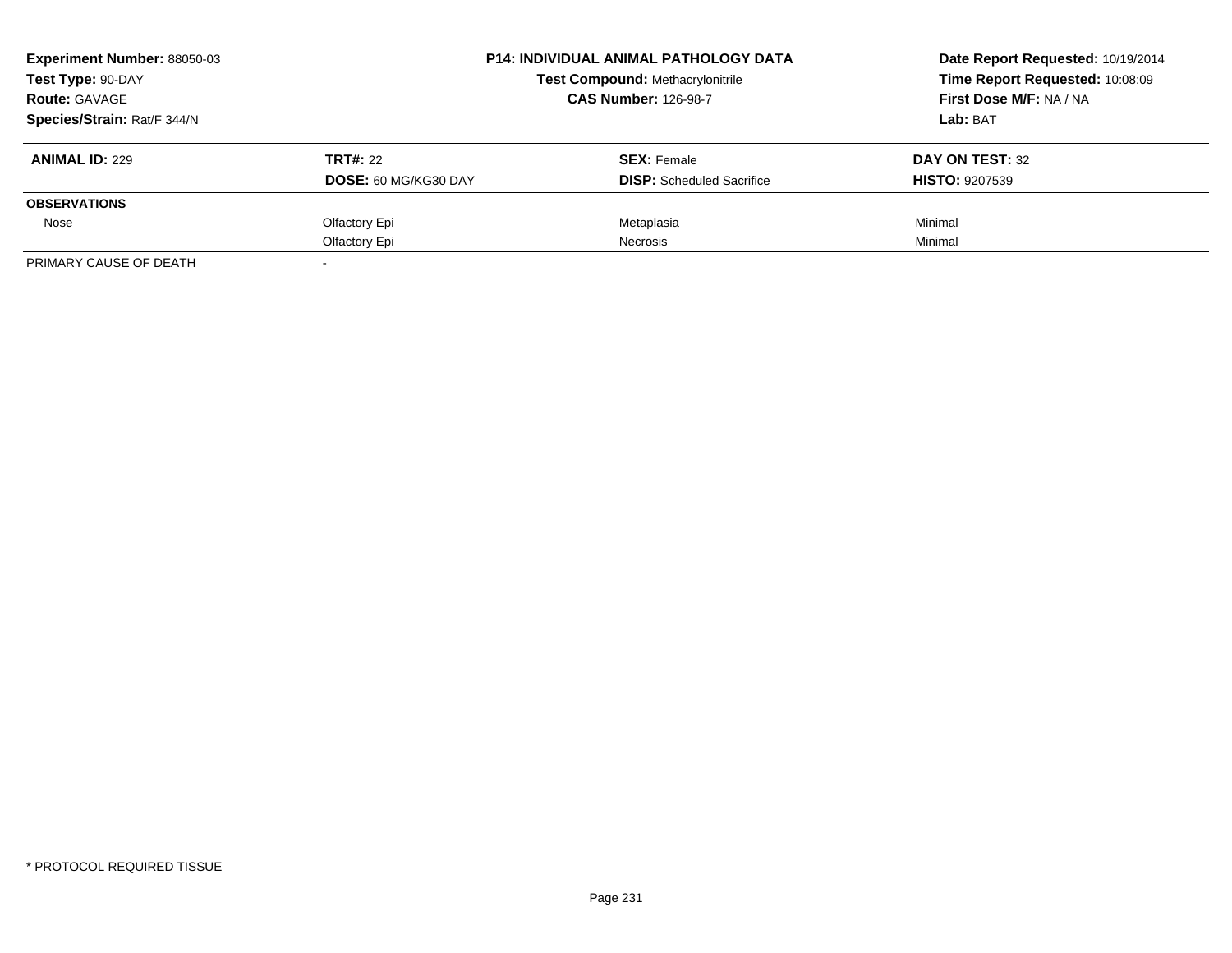| <b>Experiment Number: 88050-03</b><br>Test Type: 90-DAY |                             | <b>P14: INDIVIDUAL ANIMAL PATHOLOGY DATA</b><br><b>Test Compound: Methacrylonitrile</b> | Date Report Requested: 10/19/2014<br>Time Report Requested: 10:08:09 |  |
|---------------------------------------------------------|-----------------------------|-----------------------------------------------------------------------------------------|----------------------------------------------------------------------|--|
| <b>Route: GAVAGE</b>                                    |                             | <b>CAS Number: 126-98-7</b>                                                             | First Dose M/F: NA / NA                                              |  |
| Species/Strain: Rat/F 344/N                             |                             |                                                                                         | Lab: BAT                                                             |  |
| <b>ANIMAL ID: 230</b>                                   | <b>TRT#: 22</b>             | <b>SEX: Female</b>                                                                      | DAY ON TEST: 32                                                      |  |
|                                                         | <b>DOSE: 60 MG/KG30 DAY</b> | <b>DISP:</b> Scheduled Sacrifice                                                        | <b>HISTO: 9207540</b>                                                |  |
| <b>OBSERVATIONS</b>                                     |                             |                                                                                         |                                                                      |  |
| Liver                                                   |                             | Hepatodiaphragmatic Nodule                                                              | Moderate                                                             |  |
| [Hepatodiaphragmatic Nodule TGLS = 1-13]                |                             |                                                                                         |                                                                      |  |
| Nose                                                    | Olfactory Epi               | Metaplasia                                                                              | Minimal                                                              |  |
|                                                         | Olfactory Epi               | <b>Necrosis</b>                                                                         | Minimal                                                              |  |
| PRIMARY CAUSE OF DEATH                                  |                             |                                                                                         |                                                                      |  |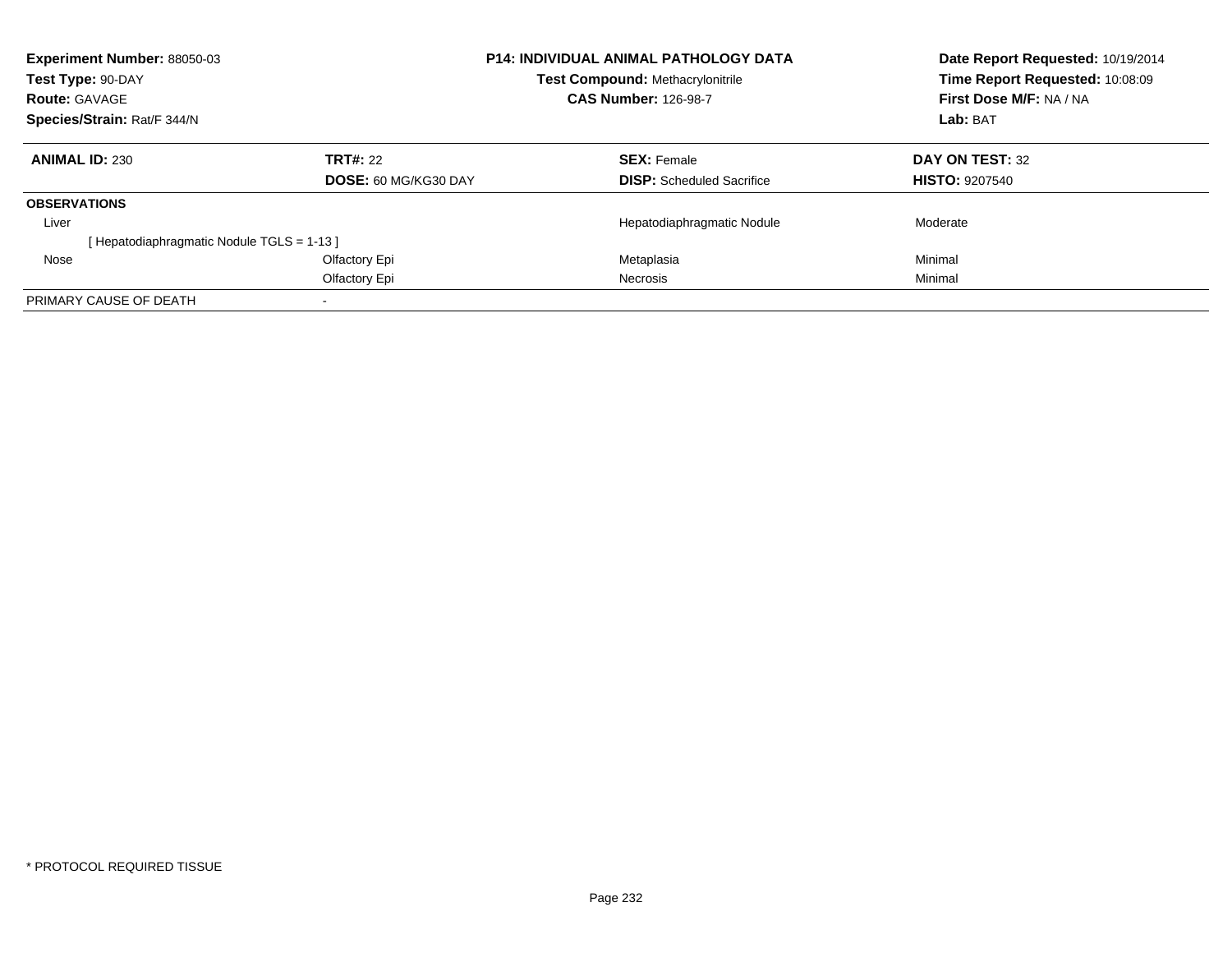| Experiment Number: 88050-03<br>Test Type: 90-DAY<br>Route: GAVAGE<br>Species/Strain: Rat/F 344/N | <b>P14: INDIVIDUAL ANIMAL PATHOLOGY DATA</b><br>Test Compound: Methacrylonitrile<br><b>CAS Number: 126-98-7</b> |                                   | Date Report Requested: 10/19/2014<br>Time Report Requested: 10:08:09<br>First Dose M/F: NA / NA<br>Lab: BAT |
|--------------------------------------------------------------------------------------------------|-----------------------------------------------------------------------------------------------------------------|-----------------------------------|-------------------------------------------------------------------------------------------------------------|
| <b>ANIMAL ID: 231</b>                                                                            | <b>TRT#: 24</b>                                                                                                 | <b>SEX: Female</b>                | DAY ON TEST: 32                                                                                             |
|                                                                                                  | DOSE: 120MG/KG30 DAY                                                                                            | <b>DISP:</b> Scheduled Sacrifice  | HISTO: 9207511                                                                                              |
|                                                                                                  |                                                                                                                 | ORGAN AND ACCOUNTABLE SITE STATUS |                                                                                                             |
| <b>NORMAL</b>                                                                                    |                                                                                                                 |                                   |                                                                                                             |
| * Adrenal Cortex                                                                                 | * Adrenal Medulla                                                                                               | * Blood Vessel                    | * Bone                                                                                                      |
| * Bone Marrow                                                                                    | * Brain                                                                                                         | * Clitoral Gland                  | * Esophagus                                                                                                 |
| * Heart                                                                                          | * Intestine Large, Cecum                                                                                        | * Intestine Large, Colon          | * Intestine Large, Rectum                                                                                   |
| * Intestine Small, Duodenum                                                                      | * Intestine Small, Ileum                                                                                        | * Intestine Small, Jejunum        | * Islets, Pancreatic                                                                                        |
| * Larynx                                                                                         | * Lung                                                                                                          | * Lymph Node, Mandibular          | * Lymph Node, Mesenteric                                                                                    |
| * Mammary Gland                                                                                  | * Ovary                                                                                                         | * Pancreas                        | * Parathyroid Gland                                                                                         |
| * Peripheral Nerve                                                                               | * Pituitary Gland                                                                                               | * Salivary Glands                 | * Skeletal Muscle                                                                                           |
| * Skin                                                                                           | * Spinal Cord                                                                                                   | * Spleen                          | * Stomach, Forestomach                                                                                      |
| * Stomach, Glandular                                                                             | * Thymus                                                                                                        | * Thyroid Gland                   | * Trachea                                                                                                   |
| * Urinary Bladder                                                                                | * Uterus                                                                                                        |                                   |                                                                                                             |
| <b>OBSERVATIONS</b>                                                                              |                                                                                                                 |                                   |                                                                                                             |
| * Kidney                                                                                         |                                                                                                                 | Mineralization                    | Mild                                                                                                        |
| * Liver                                                                                          |                                                                                                                 | Inflammation                      | Chronic Active, Mild                                                                                        |
| Note: Prominent inflammation see in the median lobe                                              |                                                                                                                 |                                   |                                                                                                             |
| * Nose                                                                                           | Olfactory Epi                                                                                                   | Metaplasia                        | Mild                                                                                                        |
|                                                                                                  | Olfactory Epi                                                                                                   | <b>Necrosis</b>                   | Mild                                                                                                        |
| PRIMARY CAUSE OF DEATH                                                                           |                                                                                                                 |                                   |                                                                                                             |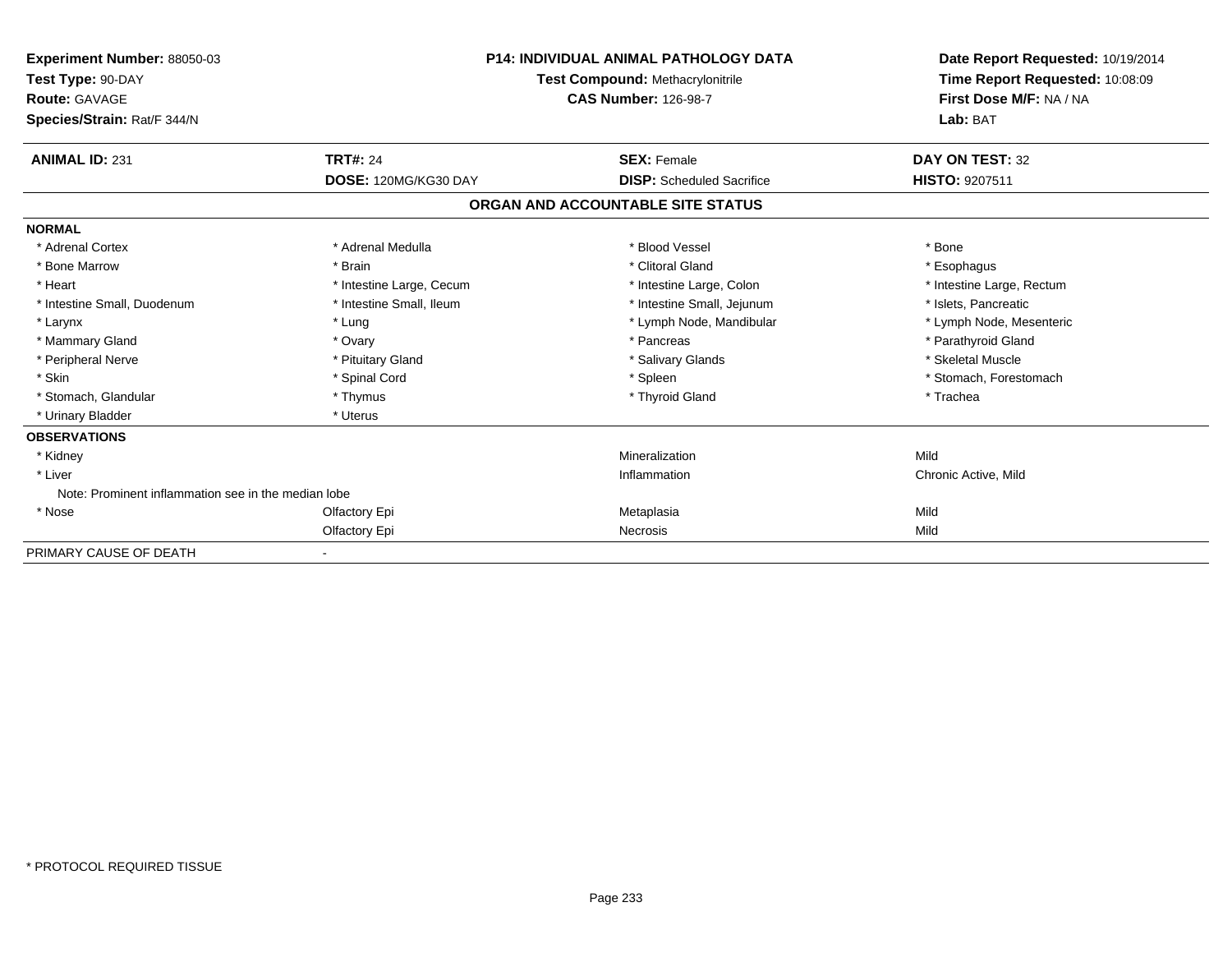| Experiment Number: 88050-03<br>Test Type: 90-DAY<br>Route: GAVAGE |                            | <b>P14: INDIVIDUAL ANIMAL PATHOLOGY DATA</b><br>Test Compound: Methacrylonitrile<br><b>CAS Number: 126-98-7</b> |                             |
|-------------------------------------------------------------------|----------------------------|-----------------------------------------------------------------------------------------------------------------|-----------------------------|
| Species/Strain: Rat/F 344/N                                       |                            |                                                                                                                 | Lab: BAT                    |
| <b>ANIMAL ID: 232</b>                                             | <b>TRT#: 24</b>            | <b>SEX: Female</b>                                                                                              | DAY ON TEST: 32             |
|                                                                   | DOSE: 120MG/KG30 DAY       | <b>DISP:</b> Scheduled Sacrifice                                                                                | <b>HISTO: 9207512</b>       |
|                                                                   |                            | ORGAN AND ACCOUNTABLE SITE STATUS                                                                               |                             |
| <b>NORMAL</b>                                                     |                            |                                                                                                                 |                             |
| * Adrenal Cortex                                                  | * Adrenal Medulla          | * Blood Vessel                                                                                                  | * Bone                      |
| * Bone Marrow                                                     | * Brain                    | * Esophagus                                                                                                     | * Heart                     |
| * Intestine Large, Cecum                                          | * Intestine Large, Colon   | * Intestine Large, Rectum                                                                                       | * Intestine Small, Duodenum |
| * Intestine Small, Ileum                                          | * Intestine Small, Jejunum | * Islets, Pancreatic                                                                                            | * Larynx                    |
| * Liver                                                           | * Lung                     | * Lymph Node, Mandibular                                                                                        | * Lymph Node, Mesenteric    |
| * Mammary Gland                                                   | * Ovary                    | * Pancreas                                                                                                      | * Parathyroid Gland         |
| * Peripheral Nerve                                                | * Pituitary Gland          | * Salivary Glands                                                                                               | * Skeletal Muscle           |
| * Skin                                                            | * Spinal Cord              | * Spleen                                                                                                        | * Stomach, Forestomach      |
| * Stomach, Glandular                                              | * Thymus                   | * Thyroid Gland                                                                                                 | * Trachea                   |
| * Urinary Bladder                                                 | * Uterus                   |                                                                                                                 |                             |
| <b>OBSERVATIONS</b>                                               |                            |                                                                                                                 |                             |
| * Clitoral Gland                                                  |                            | Inflammation                                                                                                    | Chronic Active, Minimal     |
| * Kidney                                                          |                            | Mineralization                                                                                                  | Mild                        |
| * Nose                                                            | Olfactory Epi              | Metaplasia                                                                                                      | Mild                        |
|                                                                   | Olfactory Epi              | Necrosis                                                                                                        | Minimal                     |
| PRIMARY CAUSE OF DEATH                                            |                            |                                                                                                                 |                             |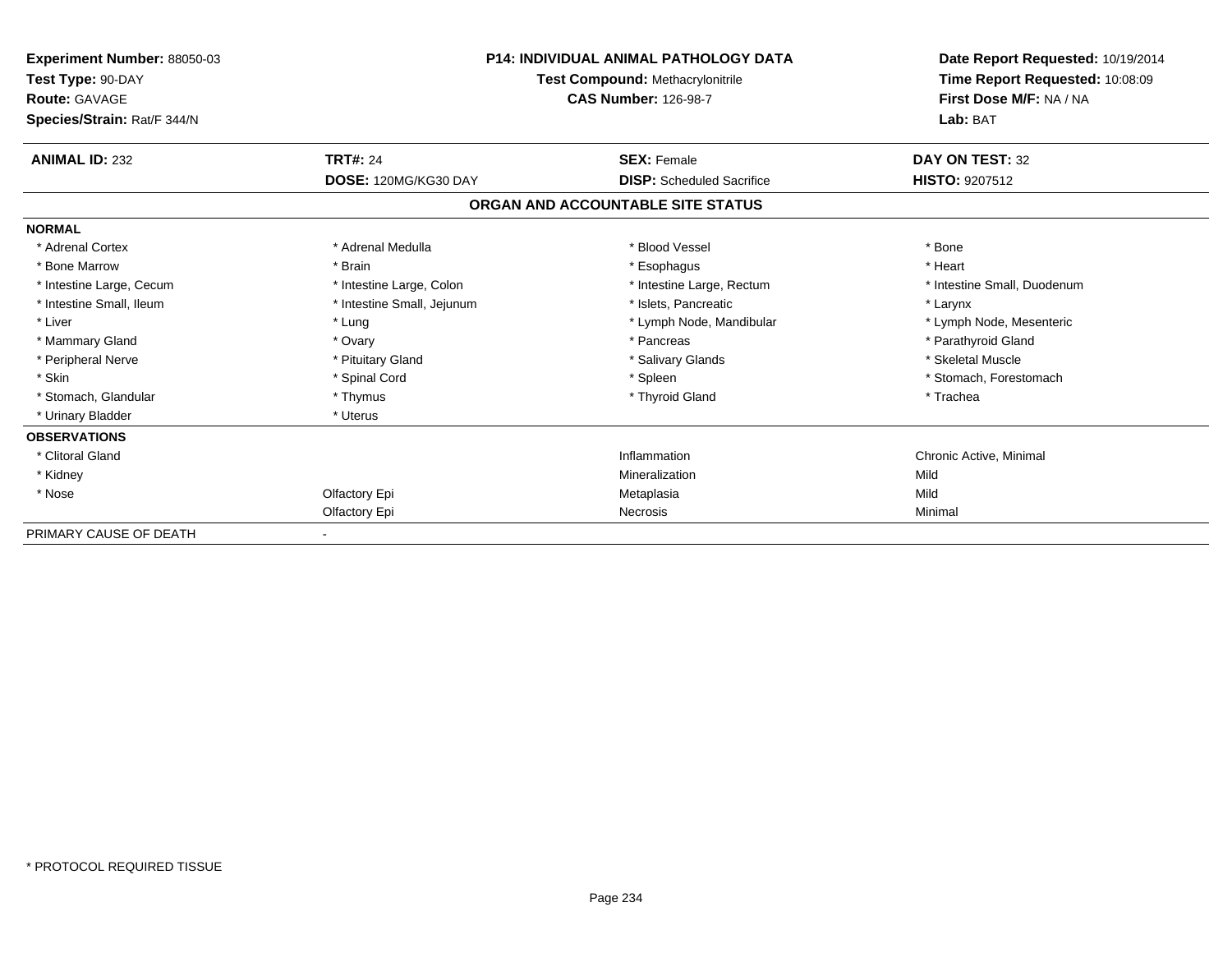| <b>Experiment Number: 88050-03</b><br>Test Type: 90-DAY<br>Route: GAVAGE<br>Species/Strain: Rat/F 344/N | <b>P14: INDIVIDUAL ANIMAL PATHOLOGY DATA</b><br>Test Compound: Methacrylonitrile<br><b>CAS Number: 126-98-7</b> |                                   | Date Report Requested: 10/19/2014<br>Time Report Requested: 10:08:09<br>First Dose M/F: NA / NA<br>Lab: BAT |  |
|---------------------------------------------------------------------------------------------------------|-----------------------------------------------------------------------------------------------------------------|-----------------------------------|-------------------------------------------------------------------------------------------------------------|--|
|                                                                                                         |                                                                                                                 |                                   |                                                                                                             |  |
| <b>ANIMAL ID: 233</b>                                                                                   | <b>TRT#: 24</b>                                                                                                 | <b>SEX: Female</b>                | DAY ON TEST: 32                                                                                             |  |
|                                                                                                         | DOSE: 120MG/KG30 DAY                                                                                            | <b>DISP:</b> Scheduled Sacrifice  | <b>HISTO: 9207513</b>                                                                                       |  |
|                                                                                                         |                                                                                                                 | ORGAN AND ACCOUNTABLE SITE STATUS |                                                                                                             |  |
| <b>NORMAL</b>                                                                                           |                                                                                                                 |                                   |                                                                                                             |  |
| * Adrenal Cortex                                                                                        | * Adrenal Medulla                                                                                               | * Blood Vessel                    | * Bone                                                                                                      |  |
| * Bone Marrow                                                                                           | * Brain                                                                                                         | * Clitoral Gland                  | * Esophagus                                                                                                 |  |
| * Heart                                                                                                 | * Intestine Large, Cecum                                                                                        | * Intestine Large, Colon          | * Intestine Large, Rectum                                                                                   |  |
| * Intestine Small, Duodenum                                                                             | * Intestine Small, Ileum                                                                                        | * Intestine Small, Jejunum        | * Islets, Pancreatic                                                                                        |  |
| * Larynx                                                                                                | * Liver                                                                                                         | * Lung                            | * Lymph Node, Mandibular                                                                                    |  |
| * Lymph Node, Mesenteric                                                                                | * Mammary Gland                                                                                                 | * Ovary                           | * Pancreas                                                                                                  |  |
| * Parathyroid Gland                                                                                     | * Peripheral Nerve                                                                                              | * Pituitary Gland                 | * Salivary Glands                                                                                           |  |
| * Skeletal Muscle                                                                                       | * Skin                                                                                                          | * Spinal Cord                     | * Spleen                                                                                                    |  |
| * Stomach, Forestomach                                                                                  | * Stomach, Glandular                                                                                            | * Thymus                          | * Thyroid Gland                                                                                             |  |
| * Trachea                                                                                               | * Urinary Bladder                                                                                               | * Uterus                          |                                                                                                             |  |
| <b>OBSERVATIONS</b>                                                                                     |                                                                                                                 |                                   |                                                                                                             |  |
| * Kidney                                                                                                |                                                                                                                 | Mineralization                    | Minimal                                                                                                     |  |
| * Nose                                                                                                  | Olfactory Epi                                                                                                   | Metaplasia                        | Mild                                                                                                        |  |
|                                                                                                         | Olfactory Epi                                                                                                   | <b>Necrosis</b>                   | Mild                                                                                                        |  |
| PRIMARY CAUSE OF DEATH                                                                                  |                                                                                                                 |                                   |                                                                                                             |  |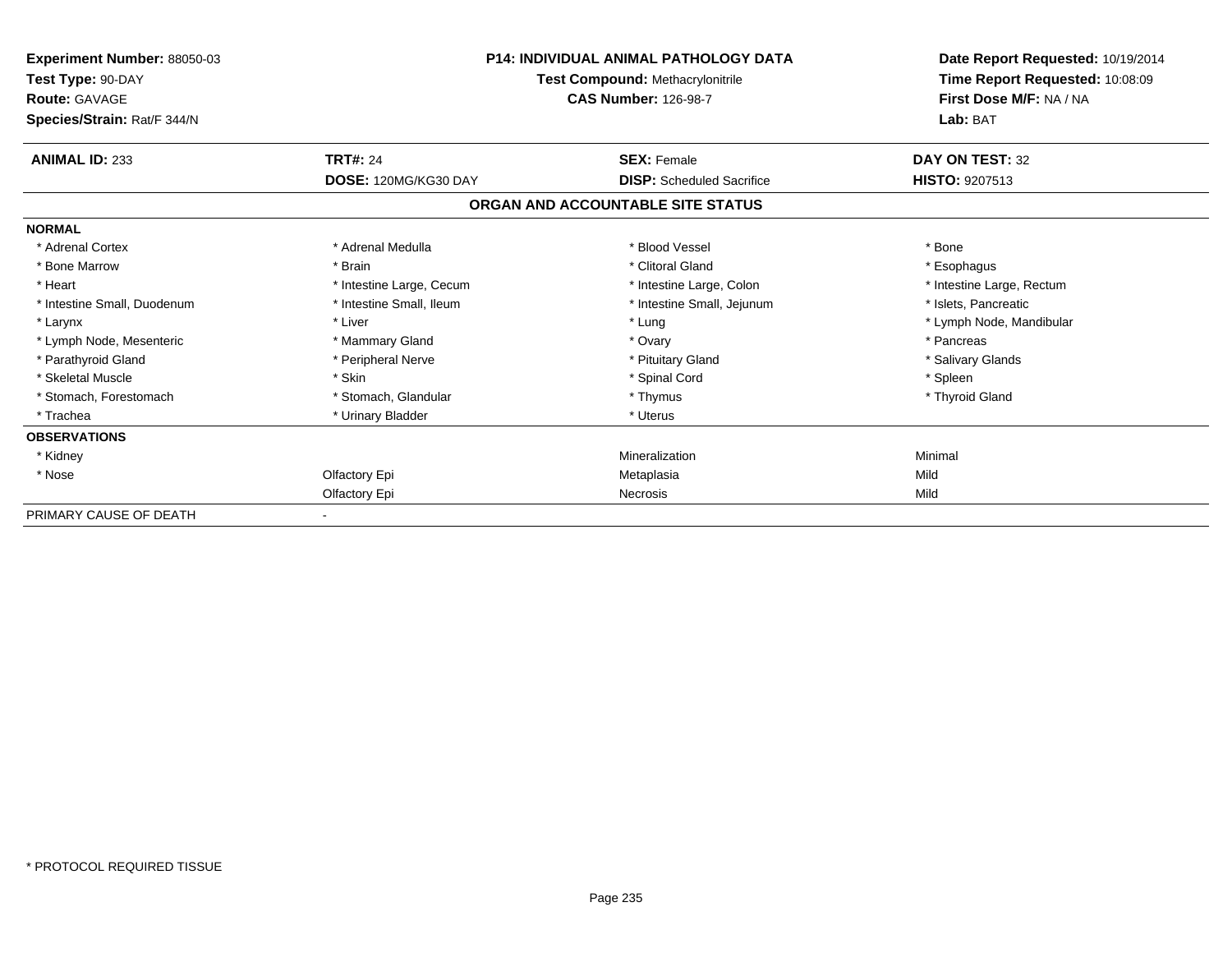| Experiment Number: 88050-03<br>Test Type: 90-DAY<br>Route: GAVAGE<br>Species/Strain: Rat/F 344/N | <b>P14: INDIVIDUAL ANIMAL PATHOLOGY DATA</b><br>Test Compound: Methacrylonitrile<br><b>CAS Number: 126-98-7</b> |                                   | Date Report Requested: 10/19/2014<br>Time Report Requested: 10:08:09<br>First Dose M/F: NA / NA<br>Lab: BAT |
|--------------------------------------------------------------------------------------------------|-----------------------------------------------------------------------------------------------------------------|-----------------------------------|-------------------------------------------------------------------------------------------------------------|
| <b>ANIMAL ID: 234</b>                                                                            | <b>TRT#: 24</b>                                                                                                 | <b>SEX: Female</b>                | DAY ON TEST: 32                                                                                             |
|                                                                                                  | DOSE: 120MG/KG30 DAY                                                                                            | <b>DISP:</b> Scheduled Sacrifice  | HISTO: 9207514                                                                                              |
|                                                                                                  |                                                                                                                 | ORGAN AND ACCOUNTABLE SITE STATUS |                                                                                                             |
| <b>NORMAL</b>                                                                                    |                                                                                                                 |                                   |                                                                                                             |
| * Adrenal Cortex                                                                                 | * Adrenal Medulla                                                                                               | * Blood Vessel                    | * Bone                                                                                                      |
| * Bone Marrow                                                                                    | * Brain                                                                                                         | * Esophagus                       | * Heart                                                                                                     |
| * Intestine Large, Cecum                                                                         | * Intestine Large, Colon                                                                                        | * Intestine Large, Rectum         | * Intestine Small, Duodenum                                                                                 |
| * Intestine Small, Ileum                                                                         | * Intestine Small, Jejunum                                                                                      | * Islets, Pancreatic              | * Larynx                                                                                                    |
| * Liver                                                                                          | * Lung                                                                                                          | * Lymph Node, Mandibular          | * Lymph Node, Mesenteric                                                                                    |
| * Mammary Gland                                                                                  | * Ovary                                                                                                         | * Pancreas                        | * Parathyroid Gland                                                                                         |
| * Peripheral Nerve                                                                               | * Pituitary Gland                                                                                               | * Salivary Glands                 | * Skeletal Muscle                                                                                           |
| * Skin                                                                                           | * Spinal Cord                                                                                                   | * Spleen                          | * Stomach, Forestomach                                                                                      |
| * Stomach, Glandular                                                                             | * Thymus                                                                                                        | * Thyroid Gland                   | * Trachea                                                                                                   |
| * Urinary Bladder                                                                                | * Uterus                                                                                                        |                                   |                                                                                                             |
| <b>OBSERVATIONS</b>                                                                              |                                                                                                                 |                                   |                                                                                                             |
| * Clitoral Gland                                                                                 |                                                                                                                 | Inflammation                      | Chronic Active, Minimal                                                                                     |
| * Kidney                                                                                         |                                                                                                                 | Mineralization                    | Minimal                                                                                                     |
|                                                                                                  |                                                                                                                 | Nephropathy                       | Minimal                                                                                                     |
| * Nose                                                                                           | Olfactory Epi                                                                                                   | Metaplasia                        | Mild                                                                                                        |
|                                                                                                  | Olfactory Epi                                                                                                   | Necrosis                          | Mild                                                                                                        |
| PRIMARY CAUSE OF DEATH                                                                           |                                                                                                                 |                                   |                                                                                                             |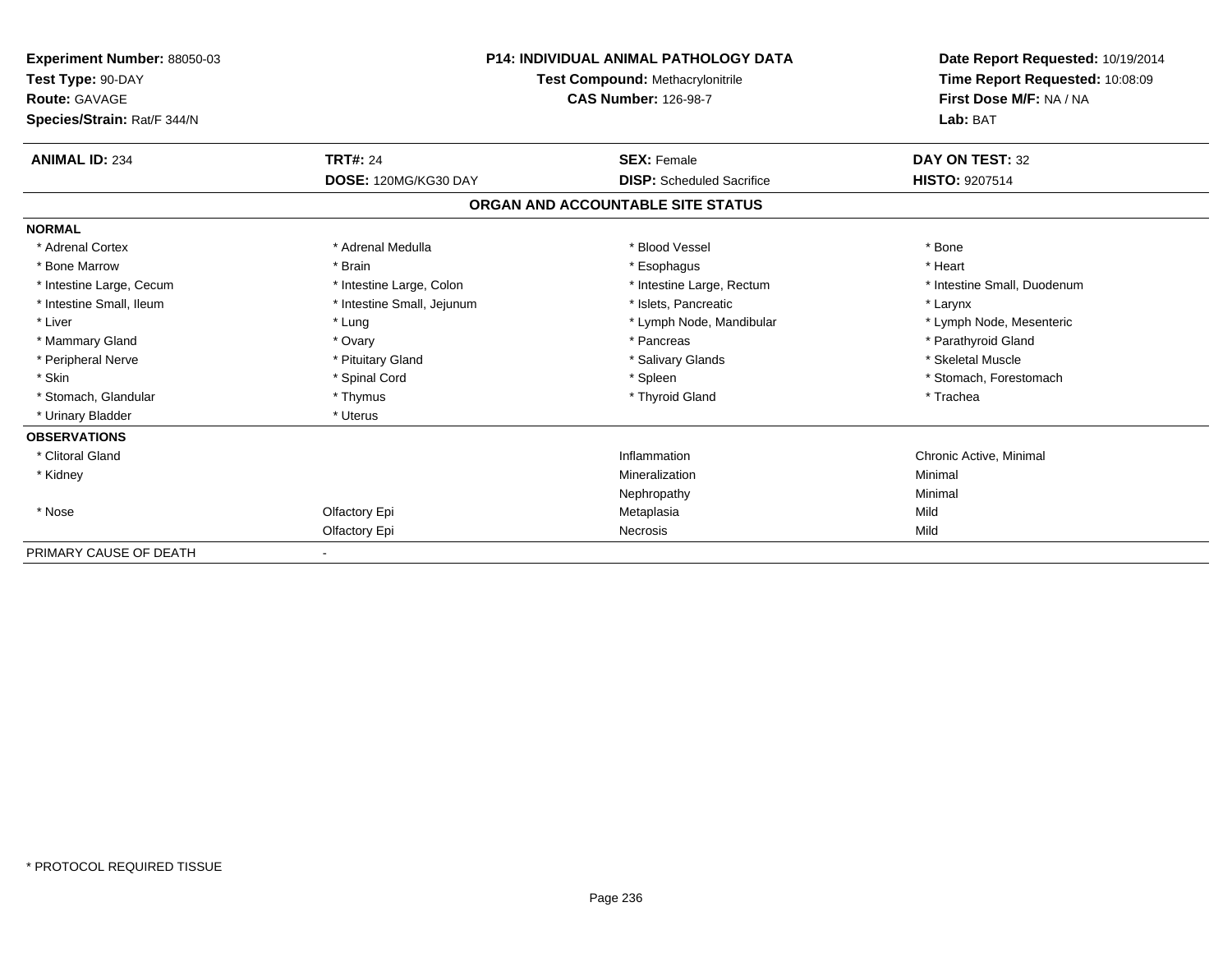| <b>Experiment Number: 88050-03</b><br>Test Type: 90-DAY<br>Route: GAVAGE<br>Species/Strain: Rat/F 344/N | <b>P14: INDIVIDUAL ANIMAL PATHOLOGY DATA</b><br>Test Compound: Methacrylonitrile<br><b>CAS Number: 126-98-7</b> |                                   | Date Report Requested: 10/19/2014<br>Time Report Requested: 10:08:09<br>First Dose M/F: NA / NA<br>Lab: BAT |
|---------------------------------------------------------------------------------------------------------|-----------------------------------------------------------------------------------------------------------------|-----------------------------------|-------------------------------------------------------------------------------------------------------------|
| <b>ANIMAL ID: 235</b>                                                                                   | <b>TRT#: 24</b>                                                                                                 | <b>SEX: Female</b>                | DAY ON TEST: 32                                                                                             |
|                                                                                                         | DOSE: 120MG/KG30 DAY                                                                                            | <b>DISP:</b> Scheduled Sacrifice  | HISTO: 9207515                                                                                              |
|                                                                                                         |                                                                                                                 | ORGAN AND ACCOUNTABLE SITE STATUS |                                                                                                             |
| <b>NORMAL</b>                                                                                           |                                                                                                                 |                                   |                                                                                                             |
| * Adrenal Cortex                                                                                        | * Adrenal Medulla                                                                                               | * Blood Vessel                    | * Bone                                                                                                      |
| * Bone Marrow                                                                                           | * Brain                                                                                                         | * Clitoral Gland                  | * Esophagus                                                                                                 |
| * Intestine Large, Cecum                                                                                | * Intestine Large, Colon                                                                                        | * Intestine Large, Rectum         | * Intestine Small, Duodenum                                                                                 |
| * Intestine Small, Ileum                                                                                | * Intestine Small, Jejunum                                                                                      | * Islets, Pancreatic              | * Larynx                                                                                                    |
| * Liver                                                                                                 | * Lung                                                                                                          | * Lymph Node, Mandibular          | * Lymph Node, Mesenteric                                                                                    |
| * Mammary Gland                                                                                         | * Ovary                                                                                                         | * Pancreas                        | * Parathyroid Gland                                                                                         |
| * Peripheral Nerve                                                                                      | * Pituitary Gland                                                                                               | * Salivary Glands                 | * Skeletal Muscle                                                                                           |
| * Skin                                                                                                  | * Spinal Cord                                                                                                   | * Spleen                          | * Stomach, Forestomach                                                                                      |
| * Stomach, Glandular                                                                                    | * Thymus                                                                                                        | * Thyroid Gland                   | * Trachea                                                                                                   |
| * Urinary Bladder                                                                                       | * Uterus                                                                                                        |                                   |                                                                                                             |
| <b>OBSERVATIONS</b>                                                                                     |                                                                                                                 |                                   |                                                                                                             |
| * Heart                                                                                                 |                                                                                                                 | Cardiomyopathy                    | Minimal                                                                                                     |
| * Kidney                                                                                                |                                                                                                                 | Mineralization                    | Minimal                                                                                                     |
|                                                                                                         |                                                                                                                 | Nephropathy                       | Minimal                                                                                                     |
| * Nose                                                                                                  | Olfactory Epi                                                                                                   | Metaplasia                        | Mild                                                                                                        |
|                                                                                                         | Olfactory Epi                                                                                                   | Necrosis                          | Mild                                                                                                        |
| PRIMARY CAUSE OF DEATH                                                                                  |                                                                                                                 |                                   |                                                                                                             |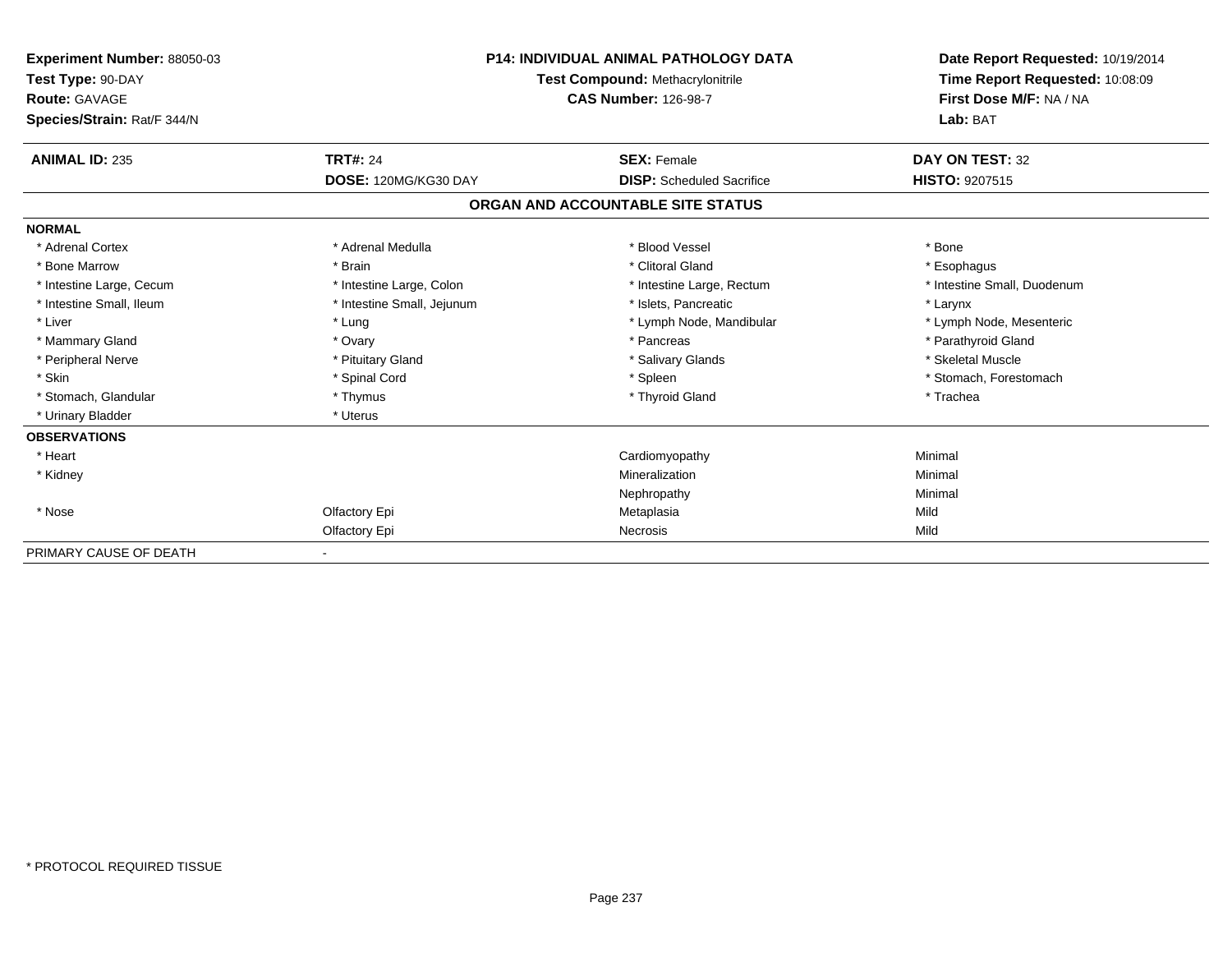| <b>Experiment Number: 88050-03</b><br>Test Type: 90-DAY<br>Route: GAVAGE | <b>P14: INDIVIDUAL ANIMAL PATHOLOGY DATA</b><br>Test Compound: Methacrylonitrile<br><b>CAS Number: 126-98-7</b> |                                   | Date Report Requested: 10/19/2014<br>Time Report Requested: 10:08:09<br>First Dose M/F: NA / NA |  |
|--------------------------------------------------------------------------|-----------------------------------------------------------------------------------------------------------------|-----------------------------------|-------------------------------------------------------------------------------------------------|--|
| Species/Strain: Rat/F 344/N                                              |                                                                                                                 |                                   | Lab: BAT                                                                                        |  |
| <b>ANIMAL ID: 236</b>                                                    | <b>TRT#: 24</b>                                                                                                 | <b>SEX: Female</b>                | DAY ON TEST: 32                                                                                 |  |
|                                                                          | DOSE: 120MG/KG30 DAY                                                                                            | <b>DISP:</b> Scheduled Sacrifice  | HISTO: 9207516                                                                                  |  |
|                                                                          |                                                                                                                 | ORGAN AND ACCOUNTABLE SITE STATUS |                                                                                                 |  |
| <b>NORMAL</b>                                                            |                                                                                                                 |                                   |                                                                                                 |  |
| * Adrenal Cortex                                                         | * Adrenal Medulla                                                                                               | * Blood Vessel                    | * Bone                                                                                          |  |
| * Bone Marrow                                                            | * Brain                                                                                                         | * Clitoral Gland                  | * Esophagus                                                                                     |  |
| * Heart                                                                  | * Intestine Large, Cecum                                                                                        | * Intestine Large, Colon          | * Intestine Large, Rectum                                                                       |  |
| * Intestine Small, Duodenum                                              | * Intestine Small, Ileum                                                                                        | * Intestine Small, Jejunum        | * Islets, Pancreatic                                                                            |  |
| * Larynx                                                                 | * Liver                                                                                                         | * Lung                            | * Lymph Node, Mandibular                                                                        |  |
| * Lymph Node, Mesenteric                                                 | * Mammary Gland                                                                                                 | * Ovary                           | * Pancreas                                                                                      |  |
| * Parathyroid Gland                                                      | * Peripheral Nerve                                                                                              | * Pituitary Gland                 | * Salivary Glands                                                                               |  |
| * Skeletal Muscle                                                        | * Skin                                                                                                          | * Spinal Cord                     | * Spleen                                                                                        |  |
| * Stomach, Forestomach                                                   | * Stomach, Glandular                                                                                            | * Thymus                          | * Thyroid Gland                                                                                 |  |
| * Trachea                                                                | * Urinary Bladder                                                                                               | * Uterus                          |                                                                                                 |  |
| <b>OBSERVATIONS</b>                                                      |                                                                                                                 |                                   |                                                                                                 |  |
| * Kidney                                                                 |                                                                                                                 | Mineralization                    | Minimal                                                                                         |  |
| * Nose                                                                   | Olfactory Epi                                                                                                   | Metaplasia                        | Mild                                                                                            |  |
|                                                                          | Olfactory Epi                                                                                                   | Necrosis                          | Mild                                                                                            |  |
| PRIMARY CAUSE OF DEATH                                                   |                                                                                                                 |                                   |                                                                                                 |  |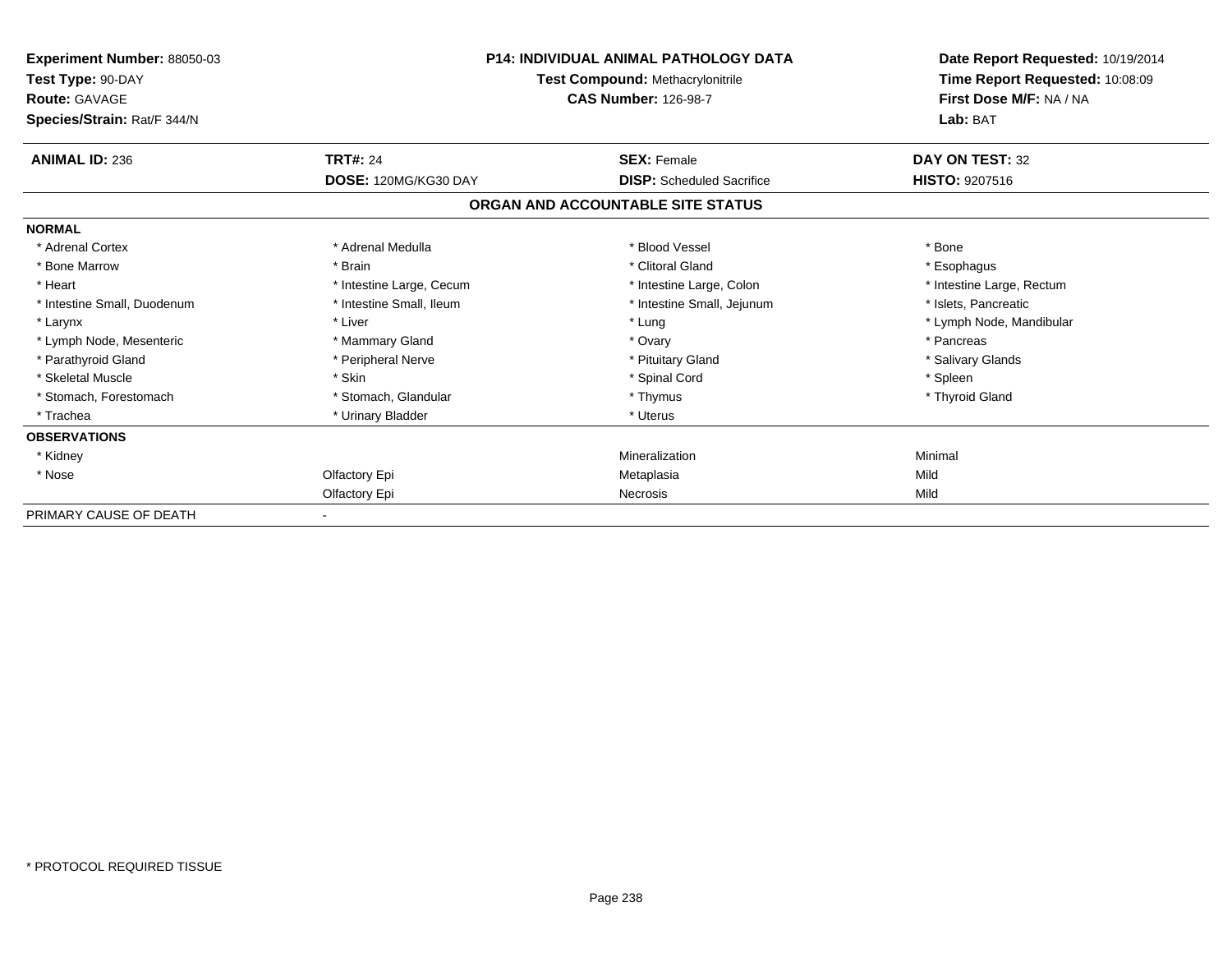| Experiment Number: 88050-03<br>Test Type: 90-DAY<br><b>Route: GAVAGE</b><br>Species/Strain: Rat/F 344/N | <b>P14: INDIVIDUAL ANIMAL PATHOLOGY DATA</b><br><b>Test Compound: Methacrylonitrile</b><br><b>CAS Number: 126-98-7</b> |                                   | Date Report Requested: 10/19/2014<br>Time Report Requested: 10:08:09<br>First Dose M/F: NA / NA<br>Lab: BAT |
|---------------------------------------------------------------------------------------------------------|------------------------------------------------------------------------------------------------------------------------|-----------------------------------|-------------------------------------------------------------------------------------------------------------|
| <b>ANIMAL ID: 237</b>                                                                                   | <b>TRT#: 24</b>                                                                                                        | <b>SEX: Female</b>                | DAY ON TEST: 32                                                                                             |
|                                                                                                         | DOSE: 120MG/KG30 DAY                                                                                                   | <b>DISP:</b> Scheduled Sacrifice  | HISTO: 9207517                                                                                              |
|                                                                                                         |                                                                                                                        | ORGAN AND ACCOUNTABLE SITE STATUS |                                                                                                             |
| <b>NORMAL</b>                                                                                           |                                                                                                                        |                                   |                                                                                                             |
| * Adrenal Cortex                                                                                        | * Adrenal Medulla                                                                                                      | * Blood Vessel                    | * Bone                                                                                                      |
| * Bone Marrow                                                                                           | * Brain                                                                                                                | * Clitoral Gland                  | * Esophagus                                                                                                 |
| * Intestine Large, Cecum                                                                                | * Intestine Large, Rectum                                                                                              | * Intestine Small, Duodenum       | * Intestine Small, Ileum                                                                                    |
| * Intestine Small, Jejunum                                                                              | * Islets, Pancreatic                                                                                                   | * Larynx                          | * Liver                                                                                                     |
| * Lung                                                                                                  | * Lymph Node, Mandibular                                                                                               | * Lymph Node, Mesenteric          | * Mammary Gland                                                                                             |
| * Ovary                                                                                                 | * Pancreas                                                                                                             | * Parathyroid Gland               | * Peripheral Nerve                                                                                          |
| * Pituitary Gland                                                                                       | * Salivary Glands                                                                                                      | * Skeletal Muscle                 | * Skin                                                                                                      |
| * Spinal Cord                                                                                           | * Spleen                                                                                                               | * Stomach, Forestomach            | * Stomach, Glandular                                                                                        |
| * Thymus                                                                                                | * Thyroid Gland                                                                                                        | * Trachea                         | * Urinary Bladder                                                                                           |
| * Uterus                                                                                                |                                                                                                                        |                                   |                                                                                                             |
| <b>OBSERVATIONS</b>                                                                                     |                                                                                                                        |                                   |                                                                                                             |
| * Heart                                                                                                 |                                                                                                                        | Inflammation                      | Chronic Active, Minimal                                                                                     |
| * Intestine Large, Colon                                                                                |                                                                                                                        | Parasite Metazoan                 |                                                                                                             |
| * Kidney                                                                                                |                                                                                                                        | Mineralization                    | Minimal                                                                                                     |
| * Nose                                                                                                  | Olfactory Epi                                                                                                          | Metaplasia                        | Mild                                                                                                        |
|                                                                                                         | Olfactory Epi                                                                                                          | Necrosis                          | Mild                                                                                                        |
| PRIMARY CAUSE OF DEATH                                                                                  |                                                                                                                        |                                   |                                                                                                             |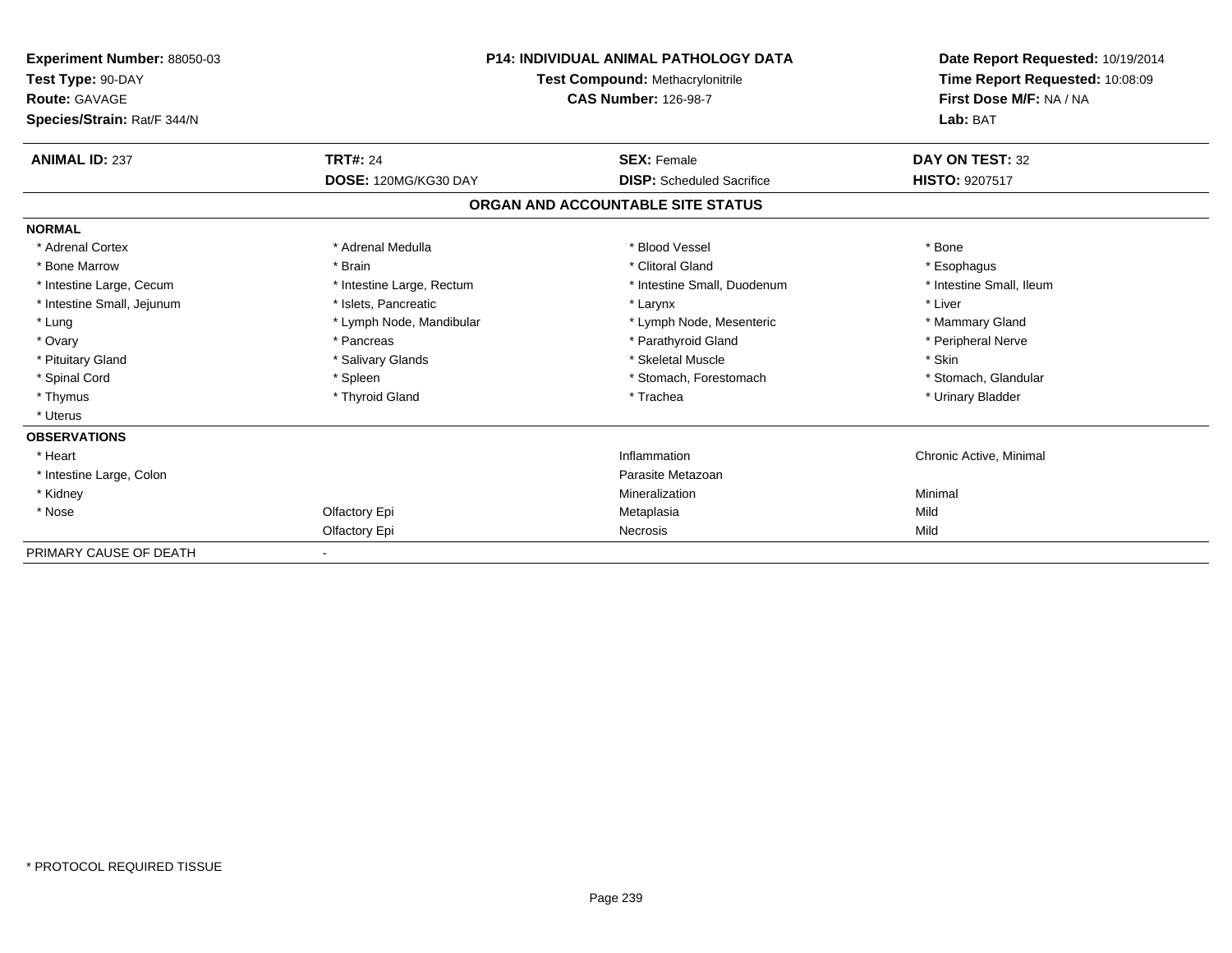| <b>Experiment Number: 88050-03</b><br>Test Type: 90-DAY<br><b>Route: GAVAGE</b> |                            | <b>P14: INDIVIDUAL ANIMAL PATHOLOGY DATA</b><br><b>Test Compound: Methacrylonitrile</b><br><b>CAS Number: 126-98-7</b> | Date Report Requested: 10/19/2014<br>Time Report Requested: 10:08:09<br>First Dose M/F: NA / NA |  |
|---------------------------------------------------------------------------------|----------------------------|------------------------------------------------------------------------------------------------------------------------|-------------------------------------------------------------------------------------------------|--|
| Species/Strain: Rat/F 344/N                                                     |                            |                                                                                                                        | Lab: BAT                                                                                        |  |
| <b>ANIMAL ID: 238</b>                                                           | <b>TRT#: 24</b>            | <b>SEX: Female</b>                                                                                                     | DAY ON TEST: 32                                                                                 |  |
|                                                                                 | DOSE: 120MG/KG30 DAY       | <b>DISP:</b> Scheduled Sacrifice                                                                                       | <b>HISTO: 9207518</b>                                                                           |  |
|                                                                                 |                            | ORGAN AND ACCOUNTABLE SITE STATUS                                                                                      |                                                                                                 |  |
| <b>NORMAL</b>                                                                   |                            |                                                                                                                        |                                                                                                 |  |
| * Adrenal Cortex                                                                | * Adrenal Medulla          | * Blood Vessel                                                                                                         | * Bone                                                                                          |  |
| * Bone Marrow                                                                   | * Brain                    | * Clitoral Gland                                                                                                       | * Esophagus                                                                                     |  |
| * Intestine Large, Cecum                                                        | * Intestine Large, Colon   | * Intestine Large, Rectum                                                                                              | * Intestine Small, Duodenum                                                                     |  |
| * Intestine Small, Ileum                                                        | * Intestine Small, Jejunum | * Islets, Pancreatic                                                                                                   | * Larynx                                                                                        |  |
| * Liver                                                                         | * Lung                     | * Lymph Node, Mandibular                                                                                               | * Lymph Node, Mesenteric                                                                        |  |
| * Mammary Gland                                                                 | * Ovary                    | * Pancreas                                                                                                             | * Parathyroid Gland                                                                             |  |
| * Peripheral Nerve                                                              | * Pituitary Gland          | * Salivary Glands                                                                                                      | * Skeletal Muscle                                                                               |  |
| * Skin                                                                          | * Spinal Cord              | * Spleen                                                                                                               | * Stomach, Forestomach                                                                          |  |
| * Stomach, Glandular                                                            | * Thymus                   | * Thyroid Gland                                                                                                        | * Trachea                                                                                       |  |
| * Urinary Bladder                                                               | * Uterus                   |                                                                                                                        |                                                                                                 |  |
| <b>OBSERVATIONS</b>                                                             |                            |                                                                                                                        |                                                                                                 |  |
| * Heart                                                                         |                            | Cardiomyopathy                                                                                                         | Minimal                                                                                         |  |
| * Kidney                                                                        |                            | Mineralization                                                                                                         | Minimal                                                                                         |  |
| * Nose                                                                          | Olfactory Epi              | Metaplasia                                                                                                             | Mild                                                                                            |  |
|                                                                                 | Olfactory Epi              | Necrosis                                                                                                               | Minimal                                                                                         |  |
| PRIMARY CAUSE OF DEATH                                                          |                            |                                                                                                                        |                                                                                                 |  |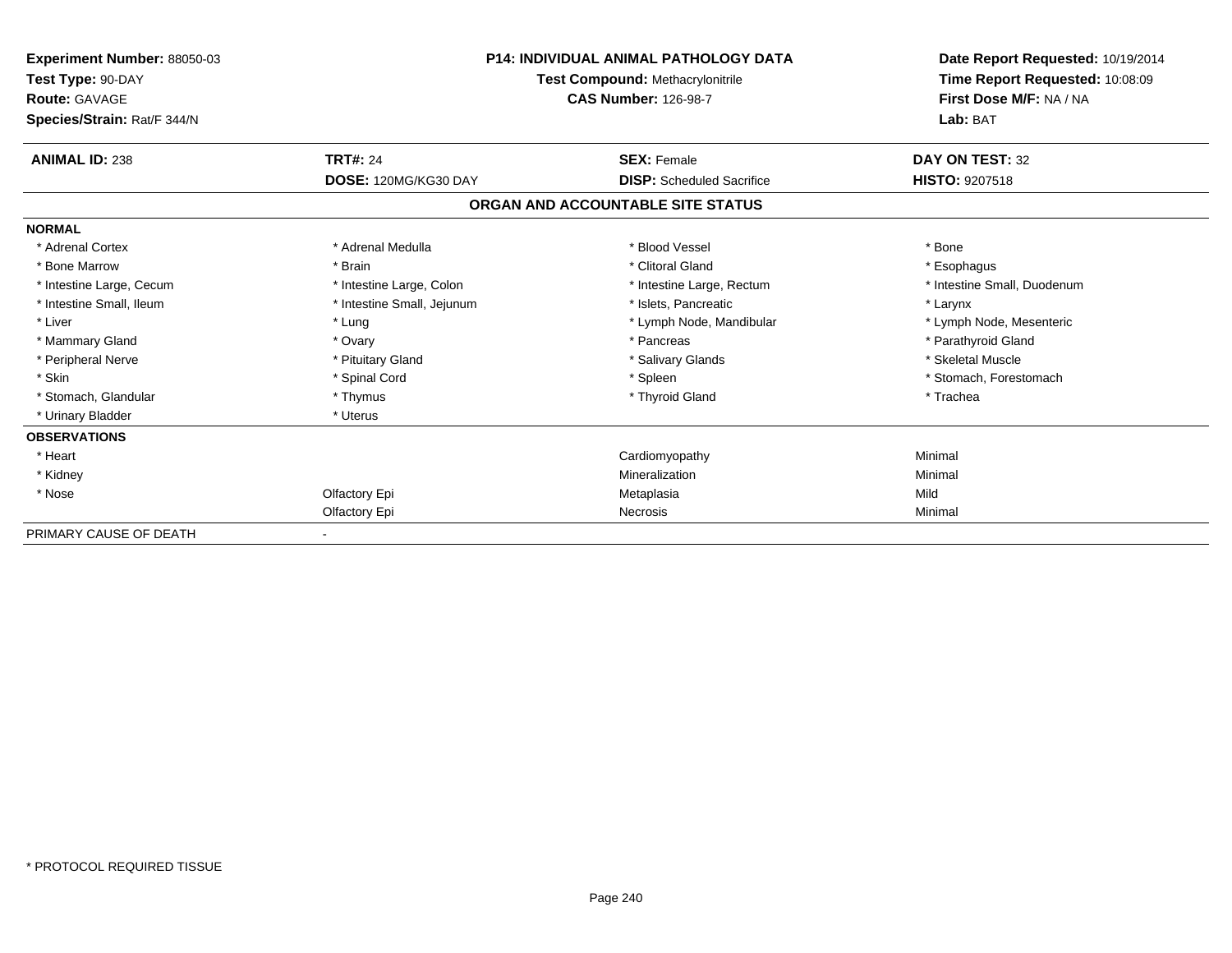| <b>Experiment Number: 88050-03</b><br>Test Type: 90-DAY<br><b>Route: GAVAGE</b> | <b>P14: INDIVIDUAL ANIMAL PATHOLOGY DATA</b><br><b>Test Compound: Methacrylonitrile</b><br><b>CAS Number: 126-98-7</b> |                                   | Date Report Requested: 10/19/2014<br>Time Report Requested: 10:08:09<br>First Dose M/F: NA / NA<br>Lab: BAT |
|---------------------------------------------------------------------------------|------------------------------------------------------------------------------------------------------------------------|-----------------------------------|-------------------------------------------------------------------------------------------------------------|
| Species/Strain: Rat/F 344/N                                                     |                                                                                                                        |                                   |                                                                                                             |
| <b>ANIMAL ID: 239</b>                                                           | <b>TRT#: 24</b>                                                                                                        | <b>SEX: Female</b>                | DAY ON TEST: 32                                                                                             |
|                                                                                 | DOSE: 120MG/KG30 DAY                                                                                                   | <b>DISP:</b> Scheduled Sacrifice  | <b>HISTO: 9207519</b>                                                                                       |
|                                                                                 |                                                                                                                        | ORGAN AND ACCOUNTABLE SITE STATUS |                                                                                                             |
| <b>NORMAL</b>                                                                   |                                                                                                                        |                                   |                                                                                                             |
| * Adrenal Cortex                                                                | * Adrenal Medulla                                                                                                      | * Blood Vessel                    | * Bone                                                                                                      |
| * Bone Marrow                                                                   | * Brain                                                                                                                | * Clitoral Gland                  | * Esophagus                                                                                                 |
| * Intestine Large, Cecum                                                        | * Intestine Large, Colon                                                                                               | * Intestine Large, Rectum         | * Intestine Small, Duodenum                                                                                 |
| * Intestine Small, Ileum                                                        | * Intestine Small, Jejunum                                                                                             | * Islets, Pancreatic              | * Larynx                                                                                                    |
| * Liver                                                                         | * Lung                                                                                                                 | * Lymph Node, Mandibular          | * Lymph Node, Mesenteric                                                                                    |
| * Mammary Gland                                                                 | * Ovary                                                                                                                | * Pancreas                        | * Parathyroid Gland                                                                                         |
| * Peripheral Nerve                                                              | * Pituitary Gland                                                                                                      | * Salivary Glands                 | * Skeletal Muscle                                                                                           |
| * Skin                                                                          | * Spinal Cord                                                                                                          | * Spleen                          | * Stomach, Forestomach                                                                                      |
| * Stomach, Glandular                                                            | * Thymus                                                                                                               | * Thyroid Gland                   | * Trachea                                                                                                   |
| * Urinary Bladder                                                               | * Uterus                                                                                                               |                                   |                                                                                                             |
| <b>OBSERVATIONS</b>                                                             |                                                                                                                        |                                   |                                                                                                             |
| * Heart                                                                         |                                                                                                                        | Cardiomyopathy                    | Minimal                                                                                                     |
| * Kidney                                                                        |                                                                                                                        | Mineralization                    | Minimal                                                                                                     |
| * Nose                                                                          | Olfactory Epi                                                                                                          | Metaplasia                        | Minimal                                                                                                     |
|                                                                                 | Olfactory Epi                                                                                                          | Necrosis                          | Minimal                                                                                                     |
| PRIMARY CAUSE OF DEATH                                                          |                                                                                                                        |                                   |                                                                                                             |